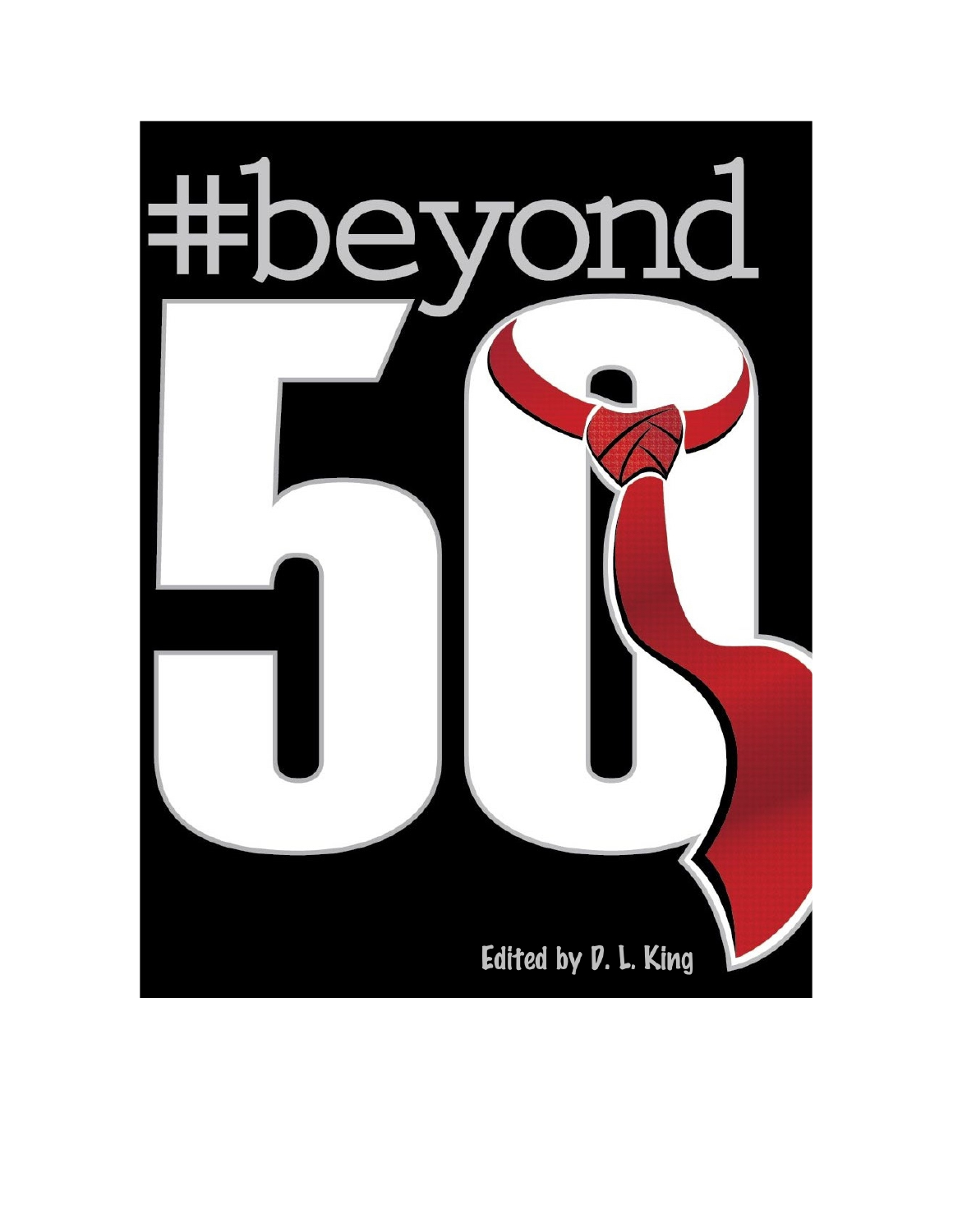# **Beyond 50**

**An Anthology of Excerpts**

**Edited by D. L. King**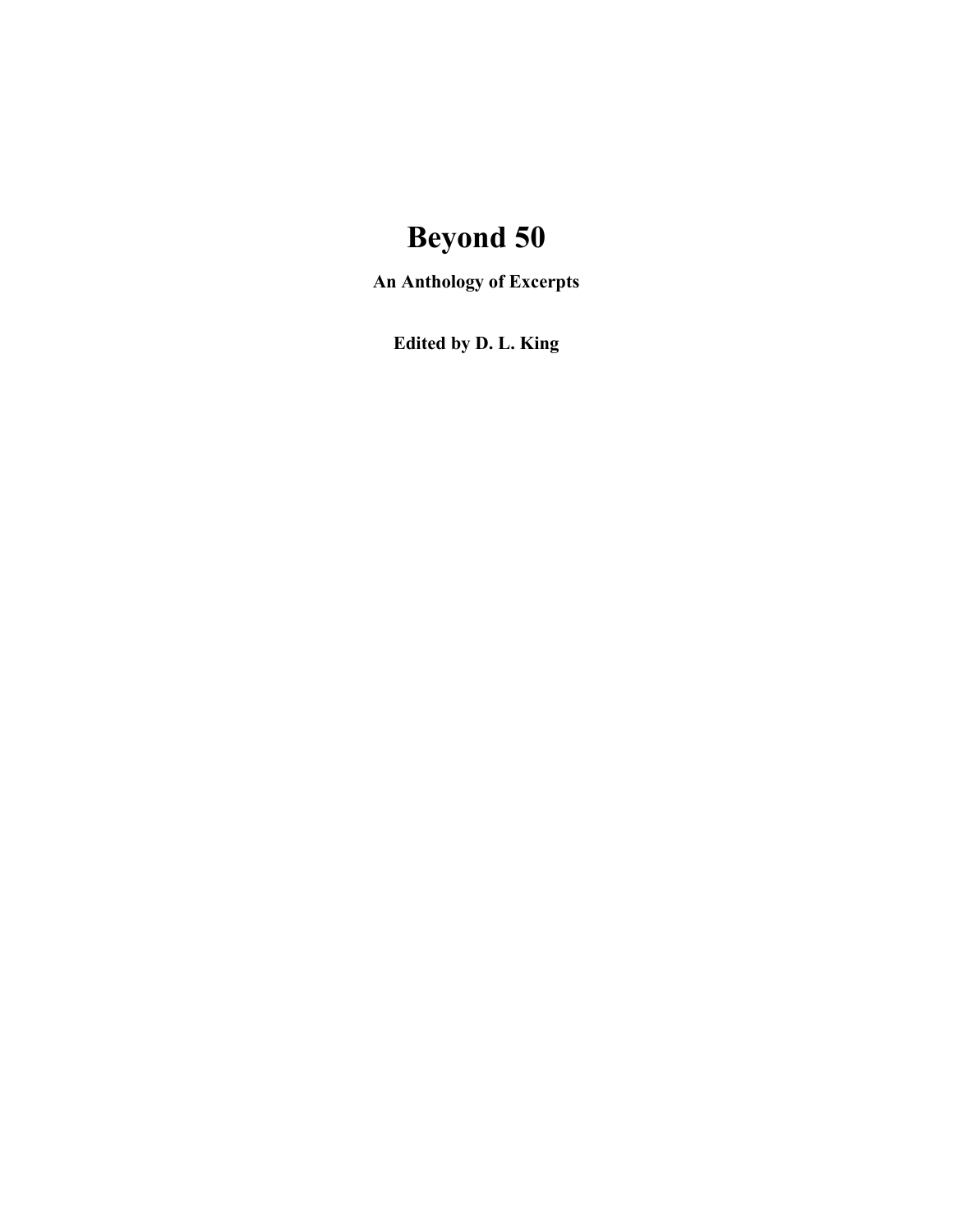# Copyright 2015 by D. L. King

All rights reserved by the authors. This book may not be changed in any way: no additions or removals may be made. No money is to be exchanged for this book in any way. Brief passages and quotes may be used in newspaper, magazine, radio, television and online reviews. This book is designed to be freely distributed and we hope you will do just that.

Cover Design: Tabitha Arie Fischer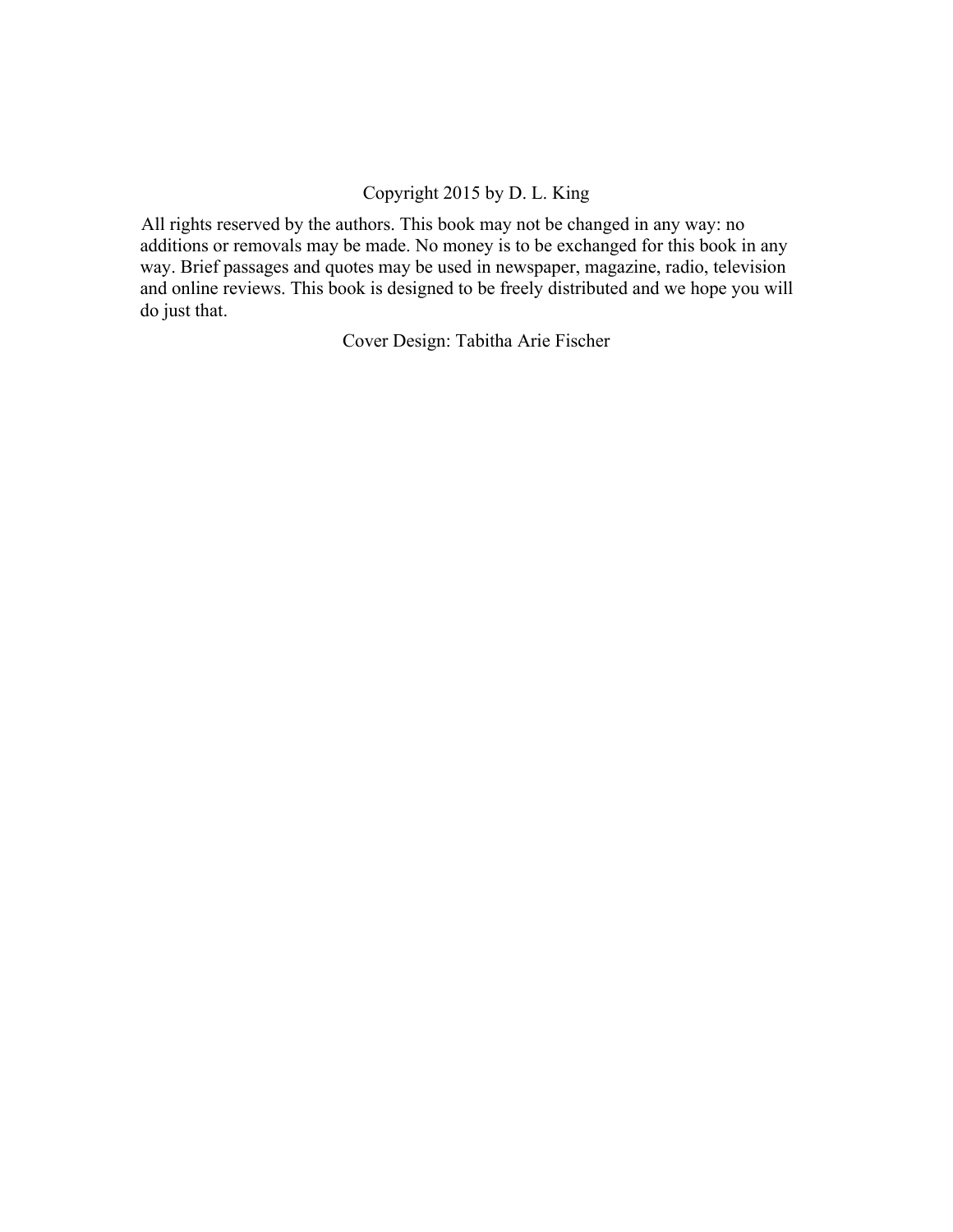# <span id="page-3-0"></span>**Table of Contents**

**[Why This Book?](#page-5-0) [EROTICA](#page-7-0) [The Marketplace](#page-11-0) [Alchemy xii](#page-15-0) ["Underpants"](#page-20-0) [Bang It Out, vol. 2: more Sidewalk Smut for hopeless romantics and gutterminds](#page-25-0) [Named and Shamed](#page-26-0) ["Mouse Games"](#page-31-0) [Master of O](#page-35-0) ["What's Not to Like"](#page-40-0) [A Rough Ride](#page-45-0) [Spyder's Trouble](#page-49-0) ["Nikki's Birthday"](#page-54-0) ["White Tigress, Scarlet Stripes"](#page-58-0) [Beyond the Edge](#page-63-0) [Roving Pack](#page-68-0) ["Broadening Our Horizons"](#page-72-0) ["A Good Workout"](#page-76-0) [Bound and Unbroken \(Out of Bounds Book 1\)](#page-80-0) [The Silken Edge #1](#page-84-0) [Velvet Purrs in Paradise](#page-88-0) [The Elysian](#page-93-0) [Chaos Magic](#page-97-0) [Rajasthani Moon](#page-100-0) [The Family Friend](#page-106-0) ["Hard Knocks"](#page-109-0) [Master's Flame](#page-113-0) [A Taste of Passion \(Sweet Temptation Book 1\)](#page-118-0) [Slow Surrender](#page-122-0) [Beyond the Softness of His Fur](#page-127-0)**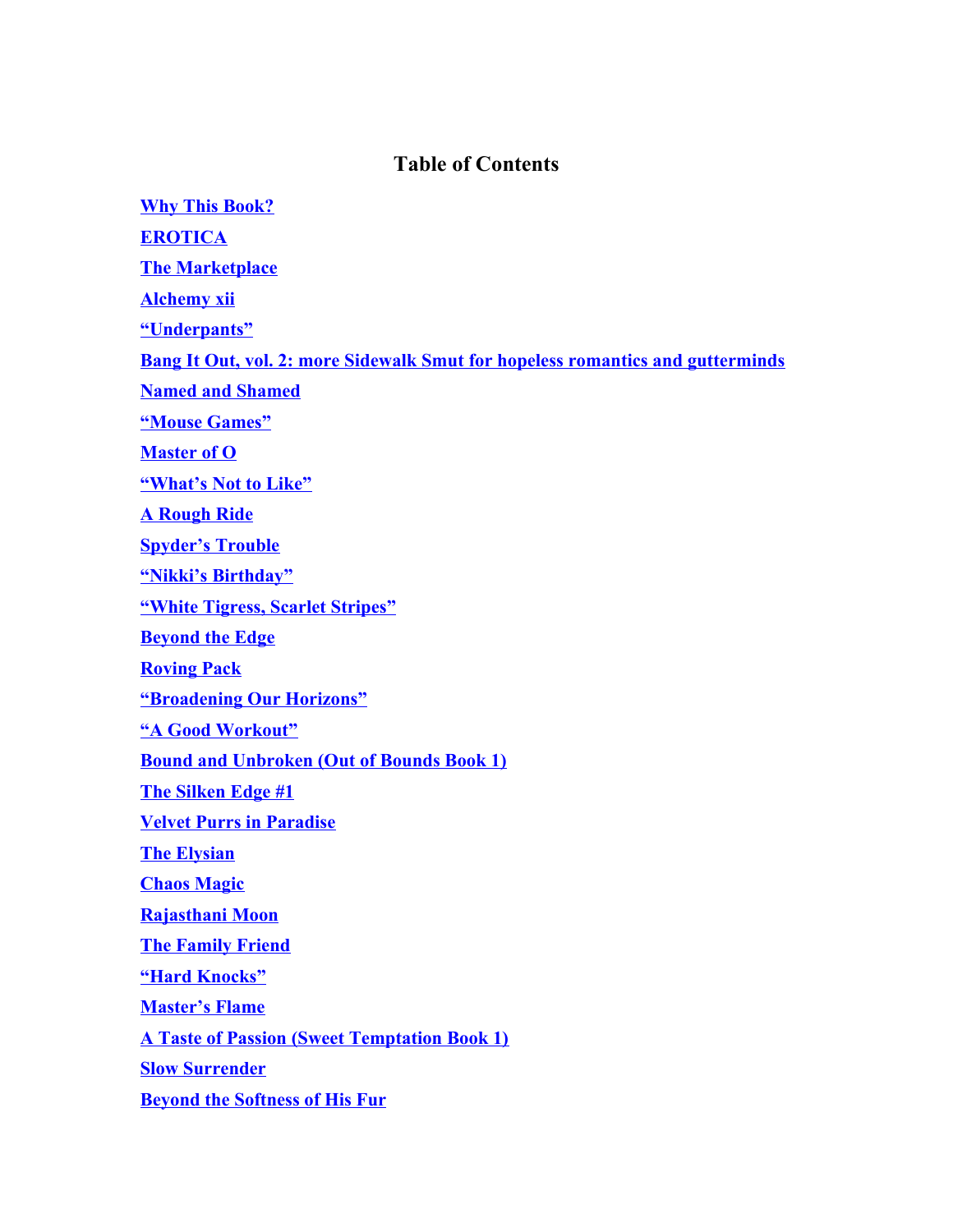**[Welcome to Serpent's Kiss](#page-132-0) [Redemption and Glory](#page-137-0) [Caught in the Middle](#page-142-0) [Stately Pleasures](#page-147-0) [To Serve Is Divine](#page-152-0) ["Others"](#page-157-0) [Going Deep: Mustangs Baseball #2](#page-161-0) [Tales From the Arena: Opening Gambit](#page-166-0) [Hold Me Together](#page-170-0) [Brie Learns the Art of Submission](#page-175-0) [Love Beyond Boundaries: A Collection of Erotic Poetry](#page-180-0) [50 Shades of Curious: BDSM for Beginners](#page-184-0) ["The Train Trip"](#page-188-0) [Girlfag: A Life Told In Sex and Musicals](#page-192-0) [Sacred Kink: The Eightfold Paths of BDSM and Beyond](#page-195-0) [How to be a Healthy and Happy Submissive](#page-199-0) [Sweet and Rough: Sixteen Stories of Queer Smut](#page-204-0)**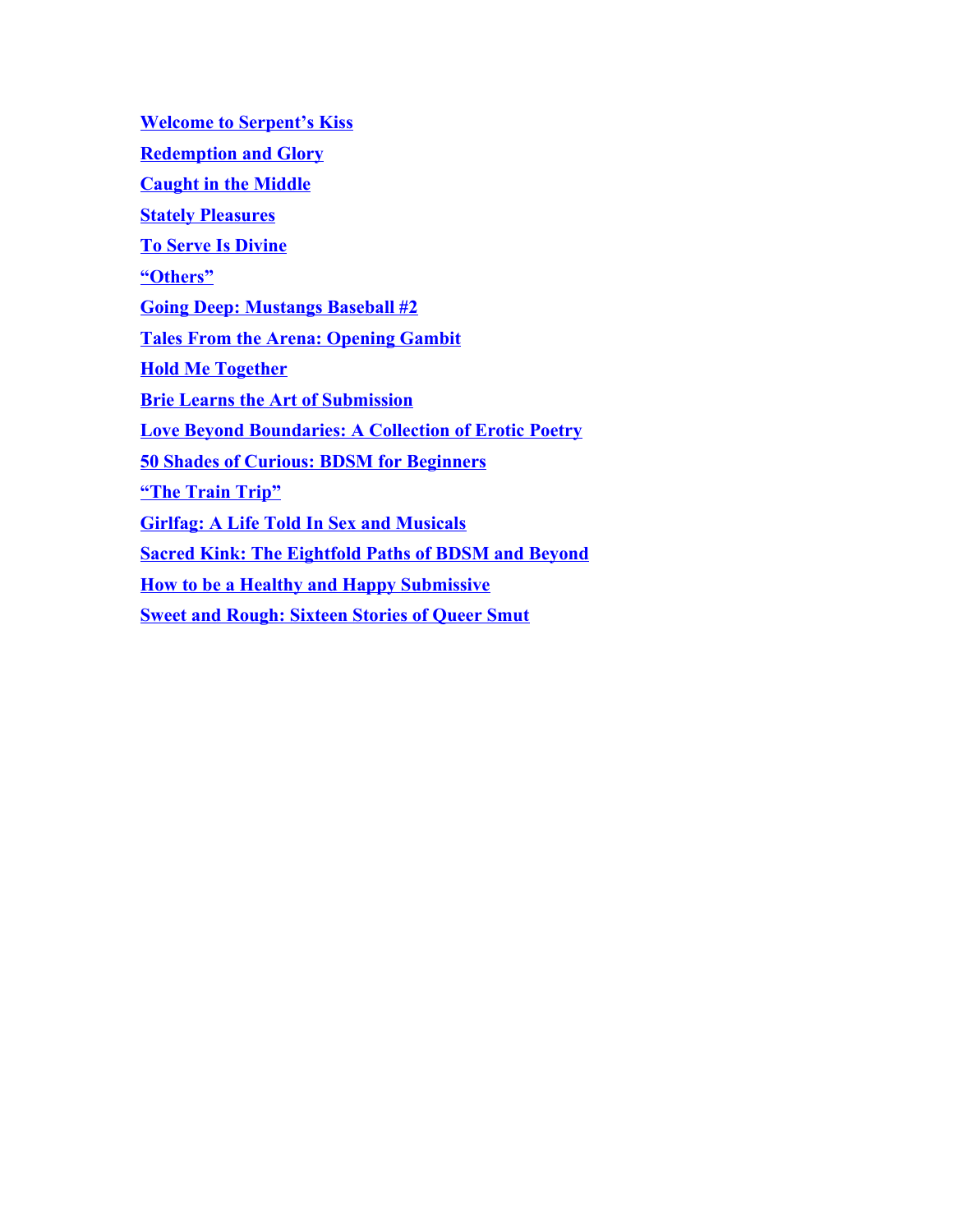#### <span id="page-5-0"></span>**[Why This Book?](#page-3-0)**

Just about everyone, it seems, has read the iconic trilogy, *Fifty Shades of Grey* (or at least part of it). Comments abound, online, on TV, in print, and at the water cooler. And now, with the first movie having been released, the comments are getting louder and more prevalent. People love it, hate it, or fall somewhere in between, but one thing is certain: the world has been introduced to the erotica/erotic romance of domination and submission like never before and we can't seem to get enough of it.

There has been lots of talk about the quality of writing in the E. L. James books, but quality, or not, the books have titillated many a neophyte to the genre, and folks want more. Well, I'm here to tell you there is more—lots more. But where do you start? Everyone knows there's a lot of crap on the web. Have you bought and downloaded a book with a similar title to Fifty Shades only to get nothing more than a word or two repeated over and over? It's enough to turn you completely off your quest for more and better BDSM—but please don't let it deter you.

This book has been put together specifically to introduce you to a few writers and give you a taste of what's out there, if you care to look. It will start you on your journey by setting a path to follow and once you're more confident in what you actually want, will allow you to veer off on your own to seek out more and varied stories.

It's very simple: the book is laid out in sections: first Erotica, containing sub categories of General Erotica, Paranormal Erotica, Male Dominant Erotica (like Fifty Shades), Female Dominant Erotica, Queer Erotica, and Sports Erotica. Then Erotic Romance, containing sub categories of General Erotic Romance, Paranormal Erotic Romance, Male Dominant Erotic Romance, Female Dominant Erotic Romance, Manage Erotic Romance, Sports Erotic Romance, Science Fiction Erotic Romance, Hardcore Erotic Romance, and Interracial Erotic Romance. Bet you never thought there were so many different kinds of erotica and erotic romance…

Following that, you'll find Erotic Poetry and a Non-Fiction category, in case you're interested in making a more personal exploration.

As I mentioned, this is really just the tip of the iceberg but it will introduce you to authors you may not know and set you on your way to finding just the right books for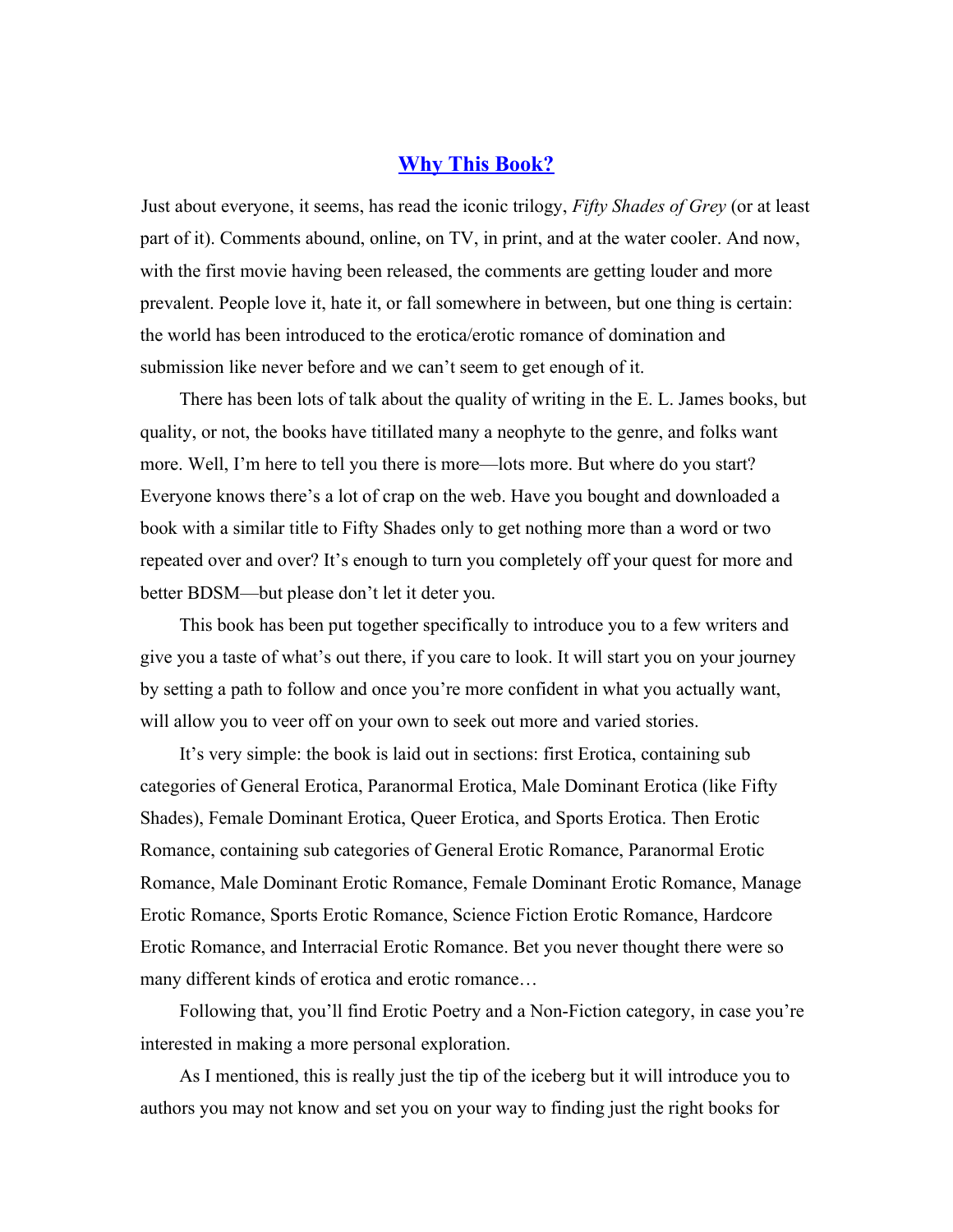you. Don't let your curiosity and pleasure stop with one series. There's more out there so much more!

D. L. King New York City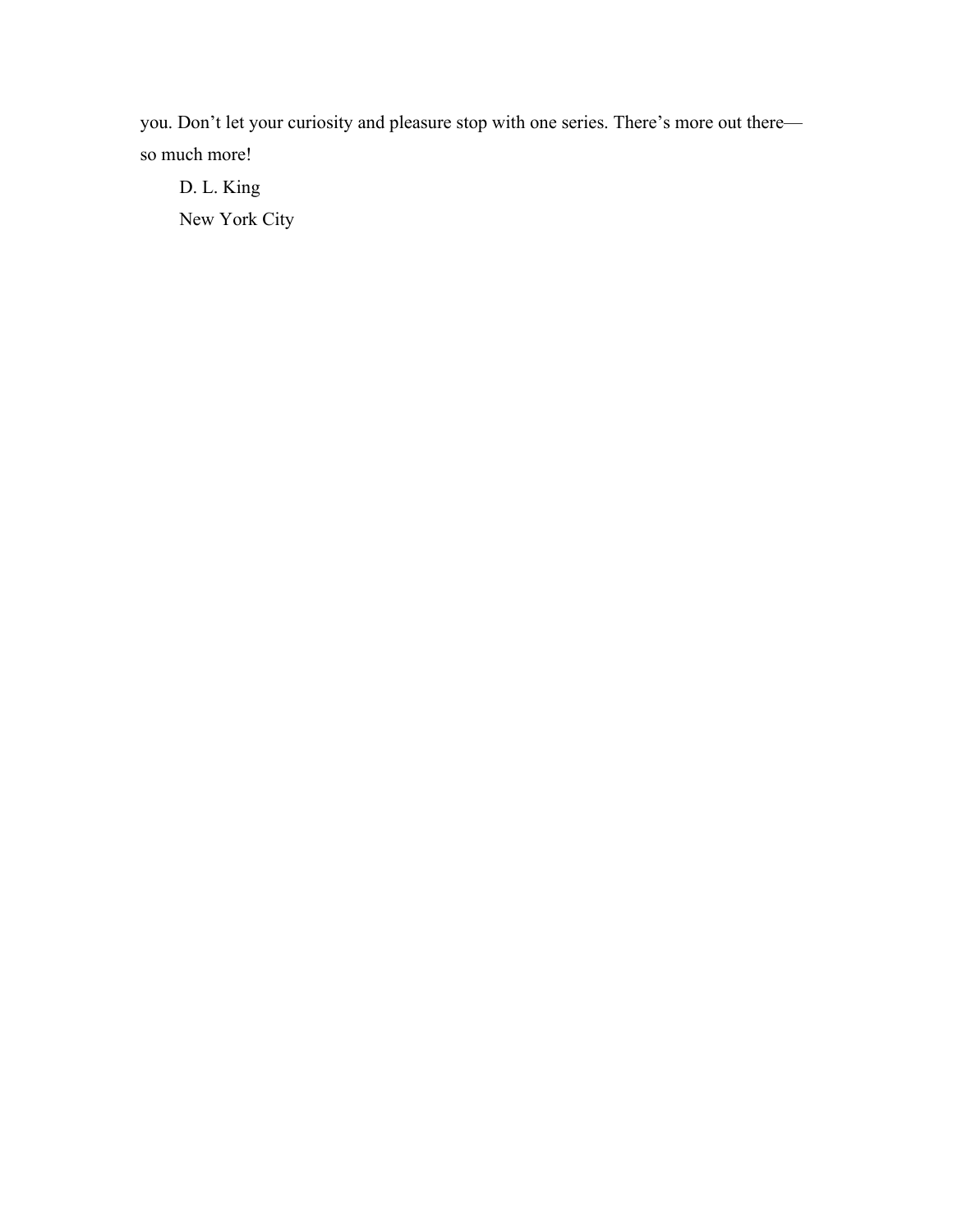# <span id="page-7-0"></span>**[EROTICA](#page-3-0)**

# *GENERAL EROTICA*

Book: The Marketplace Author: Laura Antoniou

Book: Alchemy xii: New Year's Eve Author: Tamsin Flowers

Book: Sweet Confessions: Erotic Fantasies for Couples Edited by Violet Blue Author of excerpt: K. D. Grace

Book: Bang It Out, Volume 2: more Sidewalk Smut for hopeless romantics and gutterminds Author: Cameryn Moore

# *PARANORMAL EROTICA*

Book: Named and Shamed Author: Janine Ashbless

Book: Whetting the Appetite Author: Lynn Townsend and Elizabeth L. Brooks

### *MALE DOMINANT EROTICA*

Book: Master of O Author: Ernest Greene

Book: Slave Girls: Erotic Stories of Submission Editor: D. L. King Author of excerpt: D. L. King

Book: A Rough Ride: Pony girl training in latex and leather Author: C. P. Mandara

# *FEMALE DOMINANT EROTICA*

Book: Spyder's *Trouble* Author: Korin I. Dushayl

Book: When Two's Not Enough Author: I.G. Frederick

# *QUEER EROTICA*

Book: A Ride to Remember and Other Erotic Tales Author (and editor): Sacchi Green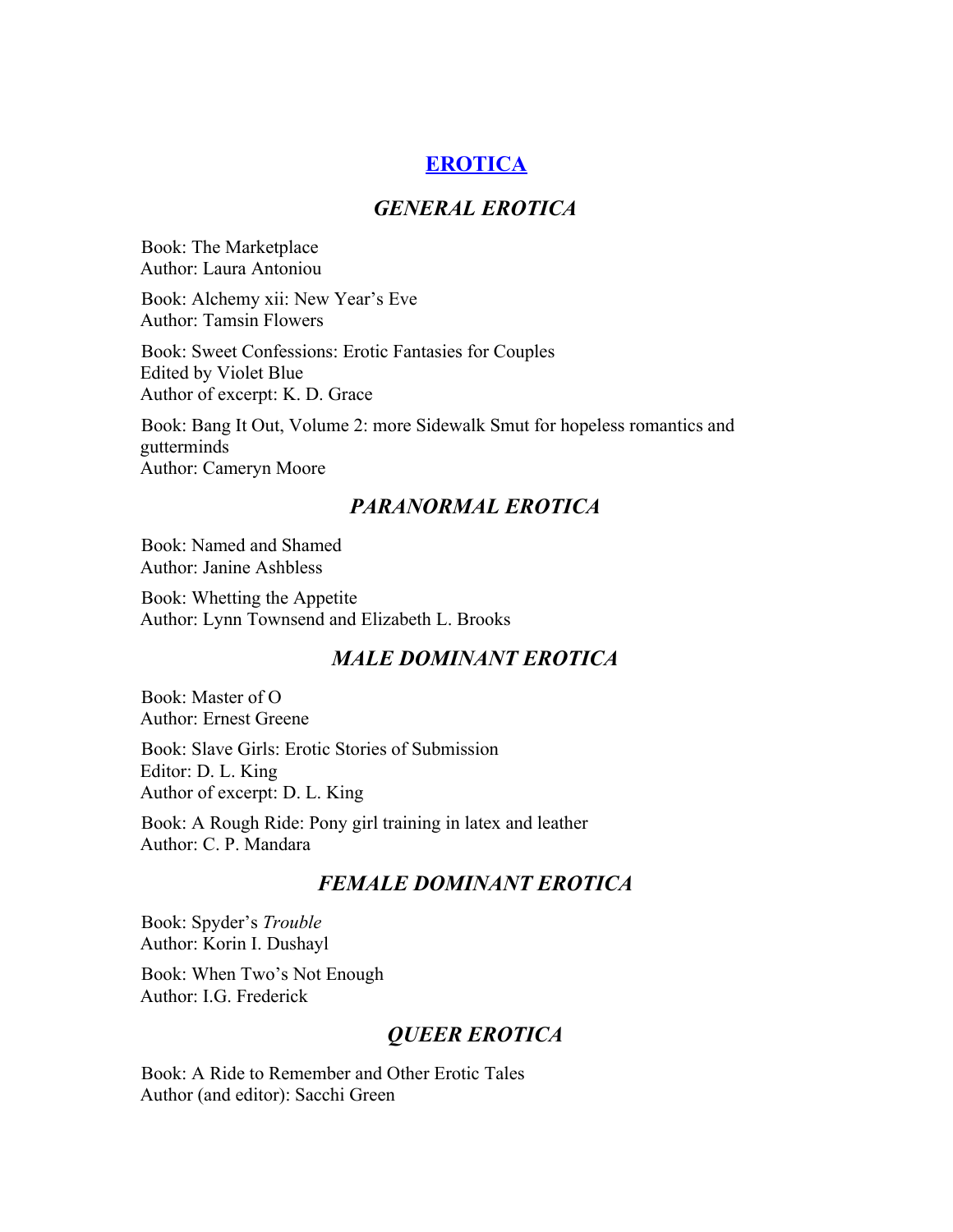Book: Beyond the Edge Author: Elizabeth Lister

Book: Roving Pack Author: Sassafras Lowrey

Book: Broadly Bound: Broad Horizons Book 1 Authors: Beth Wylde, Kathleen Bradean, D. L. King, Syd McGinley Author of excerpt: Beth Wylde

### *SPORTS EROTICA*

Book: Girls Who Score: Hot Lesbian Erotica Editor: Ily Goyanes Author of Excerpt: Sinclair Sexsmith

### **EROTIC ROMANCE**

#### *GENERAL EROTIC ROMANCE*

Book: Bound and Unbroken (Out of Bounds Book 1) Author: Skye Callahan

Book: The Silken Edge #1 Author: Laci Paige

Book: Velvet Purrs in Paradise Author: Leya Wolfgang

### *PARANORMAL EROTIC ROMANCE*

Book: The Elysian Author: Payne Hawthorne

Book: Chaos Magic Author: Jay Lygon

Book: Rajasthani Moon Author: Lisabet Sarai

Book: The Family Friend Author: Penelope Syn

#### *MALE DOMINANT EROTIC ROMANCE*

Book: The Big Book of Orgasms: 69 Sexy Stories Editor: Rachel Kramer Bussel Author of excerpt: Malin James

Book: Master's Flame Author: Annabel Joseph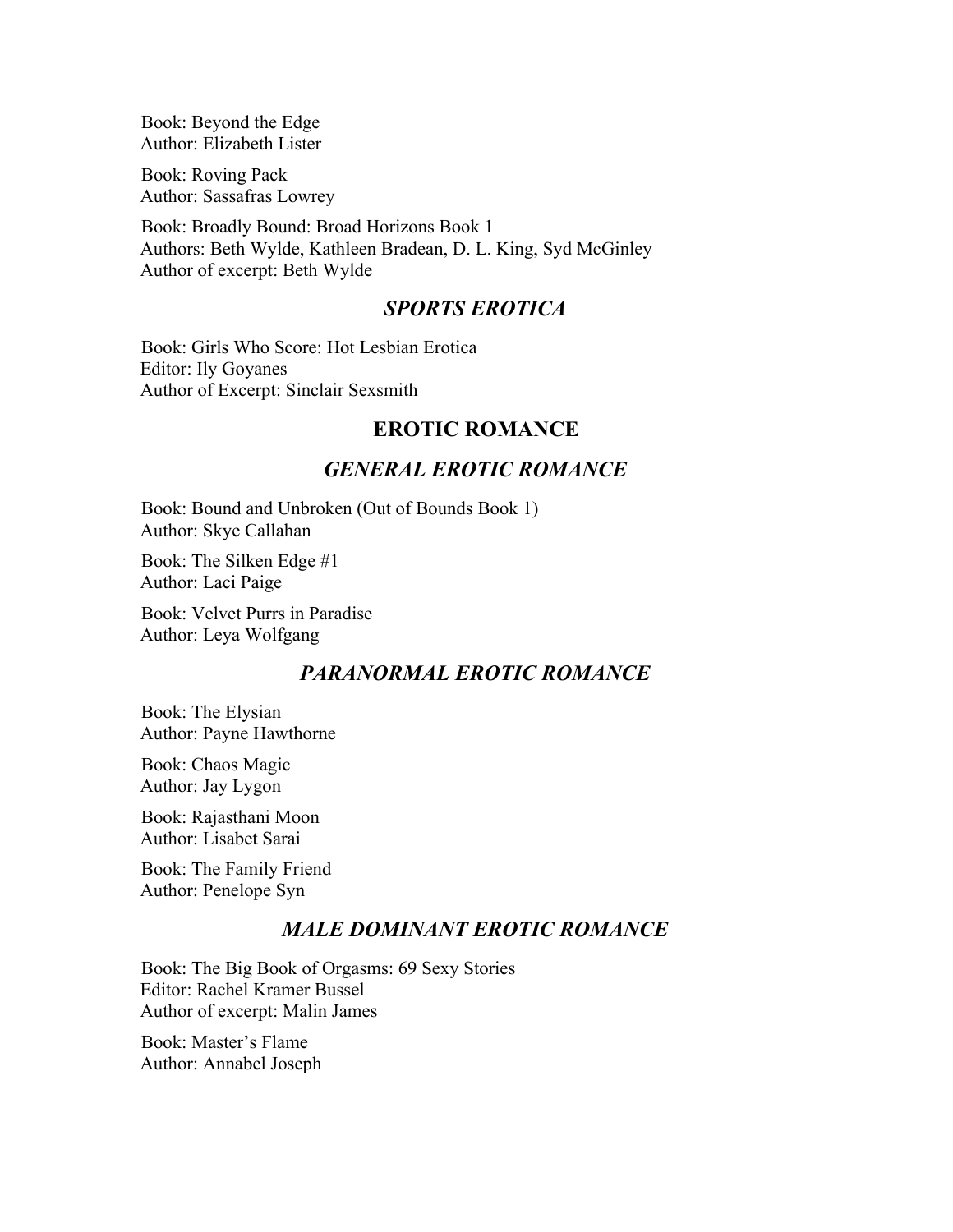Book: A Taste of Passion Author: Ashley Lister

Book: Slow Surrender Author: Cecilia Tan

### *FEMALE DOMINANT EROTIC ROMANCE*

Book: Beyond the Softness of His Fur Author: Tammy Jo Eckhart

Book: Welcome to Serpent's Kiss Author: Sherri Hayes

### *MANAGE EROTIC ROMANCE*

Book: Redemption and Glory Author: Cris Anson

Book: Caught in the Middle Author: Kira Barker

Book: Stately Pleasures Author: Lucy Felthouse

Book: To Serve Is Divine Author: R. E. Hargrave

Book: The Big Book of Submission: 69 Kinky Tales

Editor: Rachel Kramer Bussel

Author of excerpt: Jade A. Waters

### *SPORTS EROTIC ROMANCE*

Book: Going Deep: Mustangs Baseball #2 Author: Roz Lee

### *SCIENCE FICTION EROTIC ROMANCE*

Book: Tales From the Arena: Opening Gambit Author: Elizabeth Schechter

### *HARDCORE EROTIC ROMANCE*

Book: Hold Me Together Author: Felice Fox

## *INTERRACIAL EROTIC ROMANCE*

Book: Brie Learns the Art of Submission Author: Red Phoenix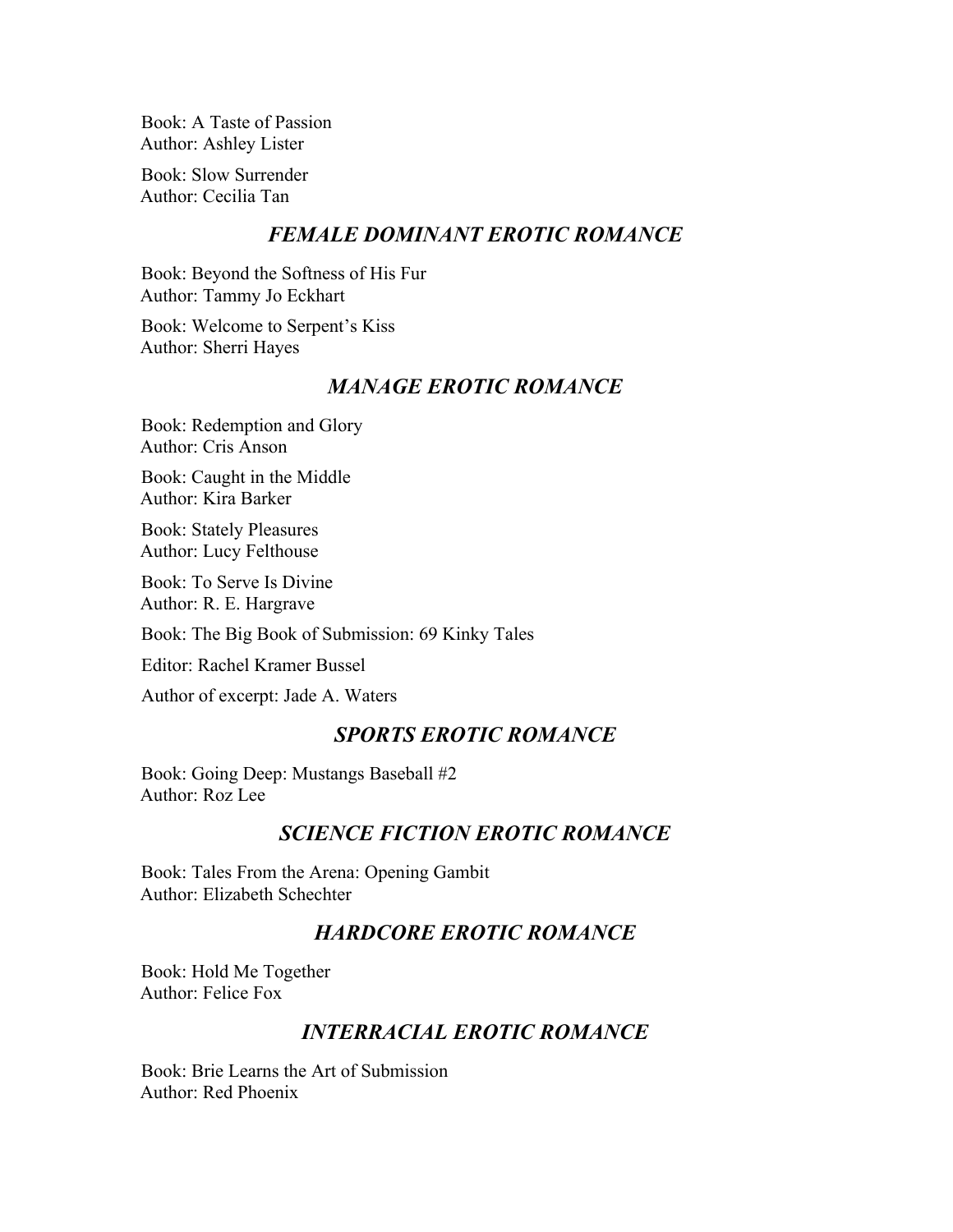### **EROTIC POETRY**

Book: Love Beyond Boundaries: A Collection of Erotic Poetry Author: Cara Downey

## **NON-FICTION**

Book: 50 Shades of Curious: BDSM for Beginners Author: Bo Blaze

Book: Sex Still Spoken Here: An Anthology

Editors: Carol Queen, Jen Cross, and Amy Butcher

Author of excerpt: Avery Cassell

Book: Girlfag: A Life Told in Sex and Musicals Author: Janet W. Hardy

Book: Sacred Kink: The Eightfold Paths of BDSM and Beyond Author: Lee Harrington

Book: How to be a Healthy and Happy Submissive Author: Kate Kinsey

Book: Sweet and Rough: Sixteen Stories of Queer Smut Author: Sinclair Sexsmith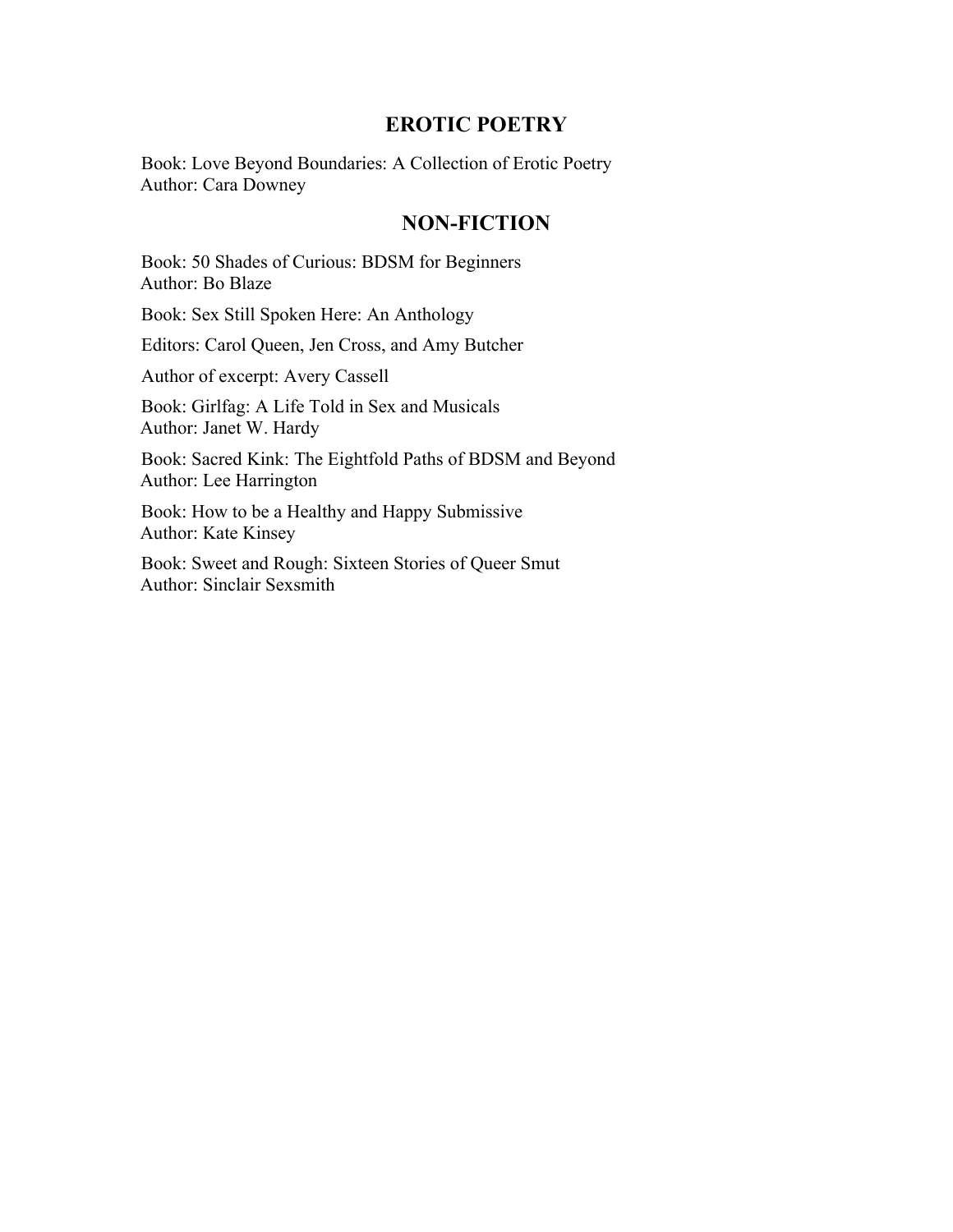### <span id="page-11-0"></span>**[The Marketplace](#page-3-0)**

#### **Laura Antoniou**

*edgy extreme multi gender multi orientation* Book one of the *Marketplace Series Chapter Seven*

Many aficionados of the scene imagine that being trained to be a slave is a journey through a magically erotic kingdom. They envision an endless stream of sensual stimulation ranging from the most common sexual encounters to prolonged sessions of agonizing torture.

With all the participants suitably costumed, of course.

It is disillusioning for these people to realize that masters and mistresses do not often feel constrained to conduct their affairs in gleaming black leather or latex, complete with jackboots or stiletto heels.

Their faces fall in disappointment when they are made to understand that a slave's life is mostly comprised of patience and study.

Yes, study. If not before actual books, then following the example of greater, senior slaves. Or learning every nuance of their owner's character, so that they can more completely and seamlessly offer themselves at the right time and in the right manner.

A true slave, one who will be cherished and valued, will never allow their skills and talents to become stagnant. They will never be satisfied with their level of competence. And they will always be willing to follow their owner's lead, quickly, respectfully, and to the best of their ability.

To be thrilled at the touch of leather, aroused by the sound of harsh words, or satisfied by the security of rigid bondage is the mark of a lover.

To be thrilled at the opportunity to provide useful service, aroused by a pleased nod, and satisfied by the proverbial job well done, is the mark of a slave.

It may sound severe. Almost anti-erotic. Until you see two people, owner and owned, existing in a complementary relationship where each suits the other like balances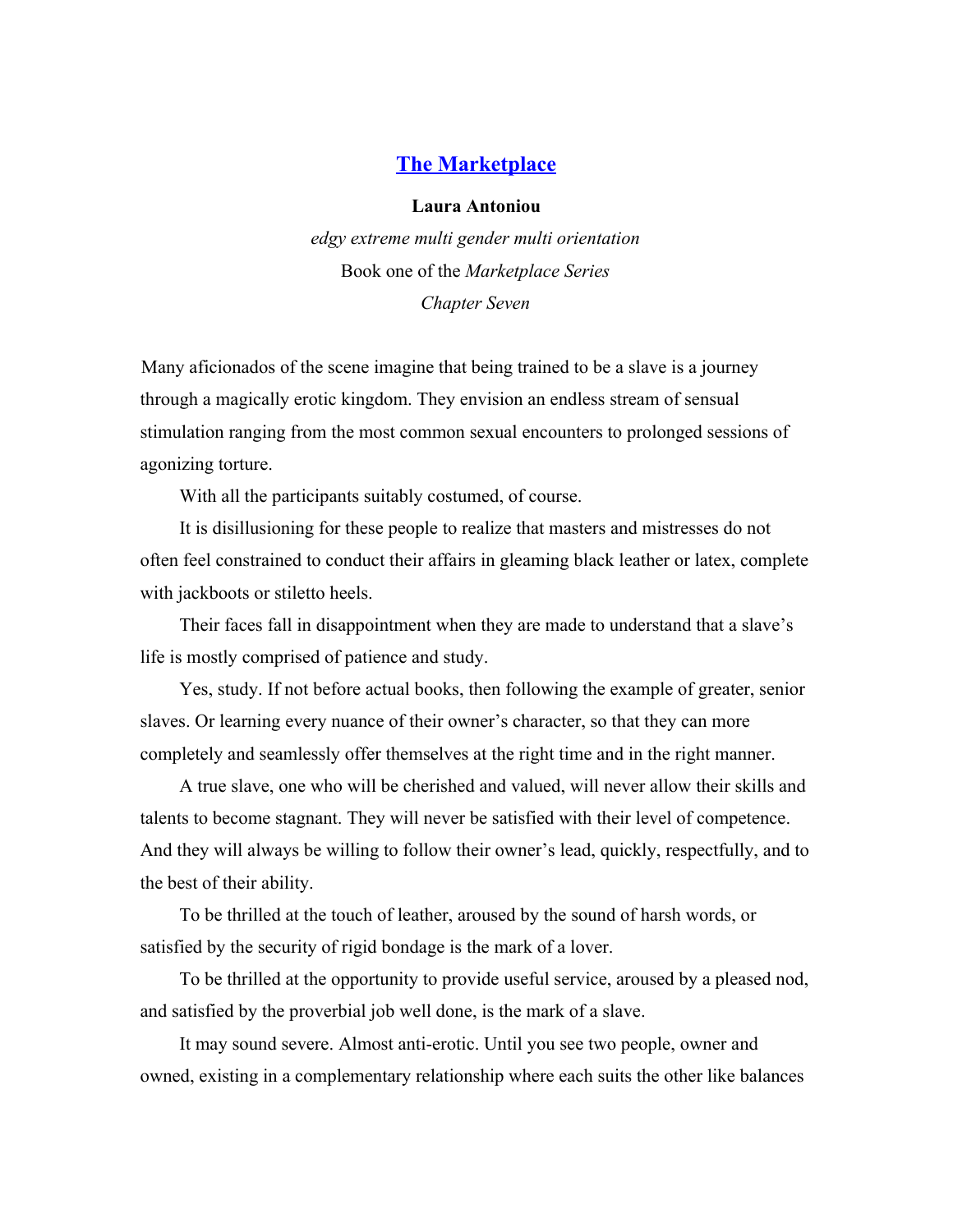on a delicate scale. Until you feel the energy of their rapport, you cannot understand how they fulfill each other, take and give in ways no negotiation could possibly express.

Then, you will understand that singular intimacy which drives such people on their search for perfection. It is beyond orgasm. Beyond love. It can almost be called rapture.

To achieve that level may require many years of training. But in the end, there is nothing which compates to it. At our house, we know this, and we construct our training with that exact goal in mind. We demand that applicants leave behind their foolish dreams and expectations, and we strip away any falseness that may linger. Those who survive and go on must be implanted with the urge to go further. Our name and reputation depends on it.

But it's so hard to get good material these days.

#### **The Slave**

# Book two in the *Marketplace Series Chapter 15*

Robin knelt on the sturdy, padded surface of the altar-like stand that bore the same number that now hung around her throat instead of the elegant silver lock. Chris had taken the old chain and lock away just before leaving her, accepting her desperate kisses on the palm of his hand before he soothed her back down into position.

"Do not look at the other slaves," he had cautioned her. "Do not turn your head, raise your eyes without command, or show that you are eavesdropping. Under no circumstances should you even react to the sound or sight of someone reading your file." He had posed her, firmly and with a demanding expertise, and looked her in the eye one last time before he left her to kneel in silence. "If you embarrass me," he whispered, trailing one finger down between her breasts, "I'll never forgive you. Do you understand?"

"Yes, sir," she had shispered back. Trembling seemed about to overtake her entire body, but his careful "shushes" and calm stroking worked their perversely appropriate magic on her.

When they had arrived at the house and she stripped, they had been surrounded by dozens of people, some slaves, some free, running around in last minute preparations.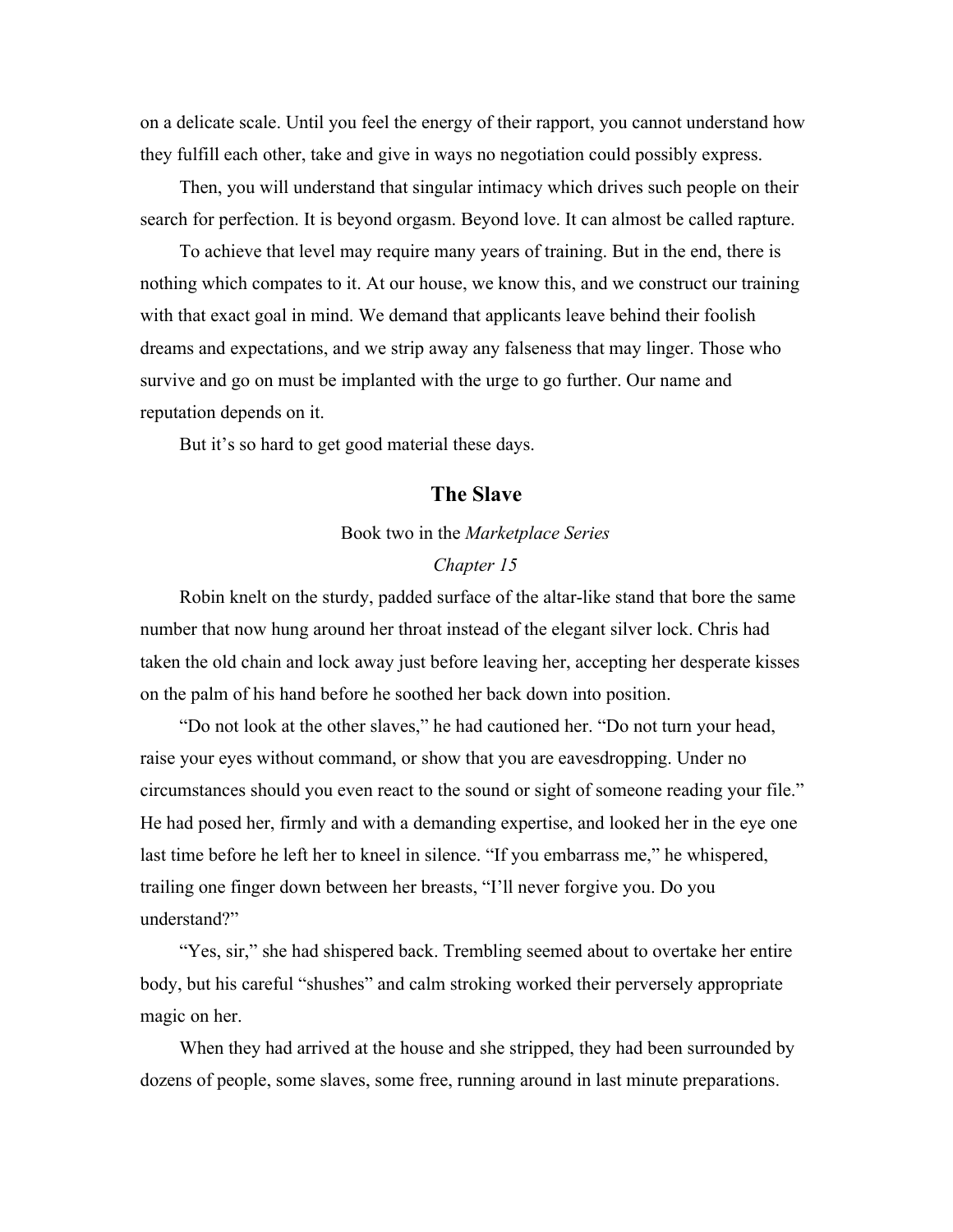Muscular men, stripped to stylized jock straps, wrestled podiums into position and set up tables and chairs in the bidding room. Chris had some paperwork to take care of, and she was given a cursory look-over by the man that Chris identified as the regional director before she was allowed to enter the viewing room.

There she saw the special stands for the slaves to be displayed on, and froze. The reality hit her like a freight train. *How could I have ever believed I was ready for this?* She asked herself this question over and over again as Chris registered her for a number and was told where her spot was. And when he snapped his fingers, she found herself moving forward out of some automatic response.

There, he made th final preparations. After affixing a pair of nipple clamps to her, he examined her for the last time, smelling her body and breath, touching her skin, and smoothing it with lotion where it was dry. He gloved himself and had her bend over so that he could lubricate her asshole, putting a cool salve into her so that she could be easily examined there. He had smiled briefly when he discovered that she needed no such aid for her cunt, which had already begun to open in it's own transformation. In fact, by the time he finished with her asshole, she was thoroughly wet in both of her nether regions. Then, after he discarded the gloves, he fixed her hair, put her on the stand and posed her in the proper position. The last thing he did as he packed the gear away was remove the clamps, leaving her nipples erect and tingling.

She had not been the first slave positioned for the sale. On another stand, to her left and ahead of her, was a young man, dark-skinned and wiry. His head was shaven, and gleamed in the bright light of the room, and he was pierced with silver rings in his nipples and through the head of his cock. He knelt tall, with a straight back and tautly held legs and arms, a study in tension. He reminded her of a track runner, poised for the starting gun. His trainer, or perhaps owner, rubbed his skin down with a soft cloth, as though he were polishing a stature.

Robin had her back to the wall, and within her vision could see tow stands without turning her head. On her right, just beyond her field of vision, making it necessary for her to turn to see it, was a podium that held her portfolio. People could read it without her knowledge, if she remained in the proper position.

Hanging from the side of the podium was a thick leather paddle.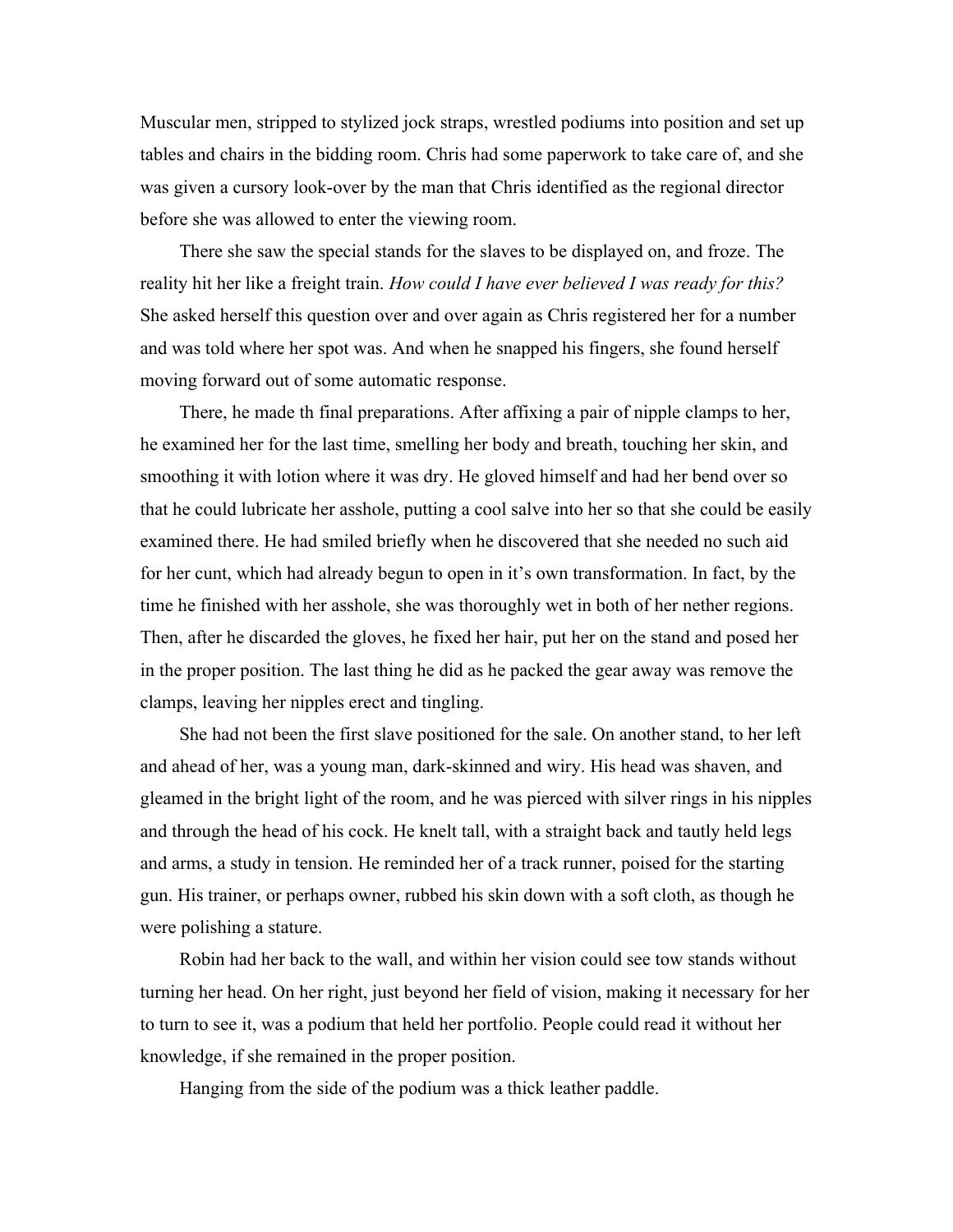The room filled quickly. On one combined stand, a pair of twins posed, paleskinned redheads with dancing bright eyes and playful, wide mouths. To Robin's right, another man was posed, this one in his forties, his hair cut in standard business style and his body a network of decorative body modifications. Tattoos wound up his back and around his legs, and the clean lines of old cuts in his skin showed as pale scars and raised white skin, marking off patterns of a careful, painful artwork. She could see some of the pictures: a woman's leg, wearing thigh-high boots, a chained tiger. Like the man on her left, he was also pierced, but more extravagantly, with two rings in each nipple and several barbells under his cock. With rings placed around his heavy ballsac. His belly button had two rings, one on each side.

But dress him in a suit, and he would look like any other businessman on the street. Robin wondered if he was something dull, like a tax accountant. Or maybe something like a banker, or an estate lawyer. And he would do his work and come home to his master or mistress, strip off his power tie, and have all those wonderful places on his body that were made to be tormented and played with, admired and altered yet again…

**Laura Antoniou** (LAntoniou.com) is best known for her *Marketplace* series of BDSM erotica, the first of which was published over 20 years ago. Book 6, *The Inheritor*, is available from Circlet Press. Her novel, *The Killer Wore Leather*, a comedy murder mystery set within the leather/BDSM world, won the 2013 Rainbow Award for Best LGBT Mystery and the Pauline Reage Award for best novel from the NLA. Friend/follow her on FB, FetLife and Twitter.

#### **The Marketplace (via Amazon)**

[www.amazon.com/Marketplace-Book-One-ebook/dp/B003UV989U/ref=sr\\_1\\_2?](http://www.amazon.com/Marketplace-Book-One-ebook/dp/B003UV989U/ref=sr_1_2?s=books&ie=UTF8&qid=1412021780&sr=1-2&keywords=the+marketplace) [s=books&ie=UTF8&qid=1412021780&sr=1-2&keywords=the+marketplace](http://www.amazon.com/Marketplace-Book-One-ebook/dp/B003UV989U/ref=sr_1_2?s=books&ie=UTF8&qid=1412021780&sr=1-2&keywords=the+marketplace)

#### **The Marketplace (via Smashwords)**

[www.smashwords.com/books/view/17741](https://www.smashwords.com/books/view/17741)

#### **The Slave (via Amazon)**

[www.amazon.com/Slave-Marketplace-Book-2-ebook/dp/B004Q9U51U/ref=sr\\_1\\_1?](http://www.amazon.com/Slave-Marketplace-Book-2-ebook/dp/B004Q9U51U/ref=sr_1_1?s=books&ie=UTF8&qid=1412021904&sr=1-1&keywords=the+marketplace) [s=books&ie=UTF8&qid=1412021904&sr=1-1&keywords=the+marketplace](http://www.amazon.com/Slave-Marketplace-Book-2-ebook/dp/B004Q9U51U/ref=sr_1_1?s=books&ie=UTF8&qid=1412021904&sr=1-1&keywords=the+marketplace)

#### **The Slave (via Smashwords)**

[www.smashwords.com/books/view/49145](https://www.smashwords.com/books/view/49145)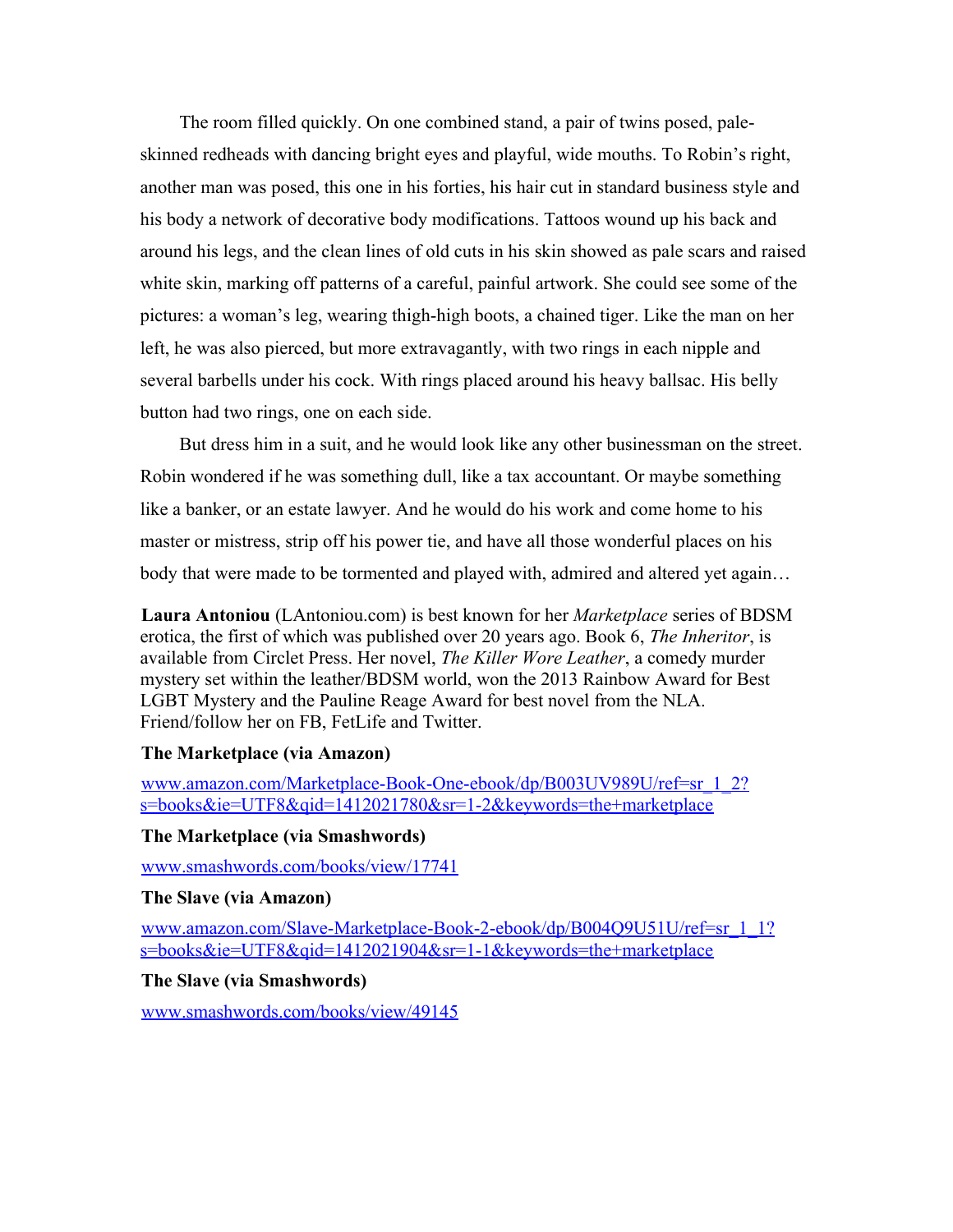### <span id="page-15-0"></span>**[Alchemy xii](#page-3-0)**

**New Year's Eve Tamsin Flowers** *BDSM club-based submissive training*

The girl draped over the spanking bench mewled like a kitten that had lost its mother. Her buttocks glowed with radioactive heat. Between them, soft folds shone with her own pungent dew. Harry Lomax drew a deep breath—the aroma was captivating. Reminding him of long sultry nights followed by intimate dawns.

However, the girl on the bench wasn't really the focus of Harry's attention. His eyes were scanning the clusters of people who had gathered to watch the spanking scene play out. They showed, as one might expect, a preference for well-worn leather, black kohl, thigh-high boots and fishnets. Some of them he recognized in person, the rest by type. Doms with a surfeit of self-assurance. Subs quivering with excitement. Brats with a challenge in their eye. Fragile-looking femmes who could reduce grown men to tears with the flick of a whip or the curl of their lip. He'd been here before. He'd worn the gear. He'd played all the scenes from the bottom up and the top down.

But tonight he wasn't wearing his leather. This wasn't even his club. Master Blasters was the sort of club he'd stopped frequenting years ago. This evening he'd favored a low profile in black jeans with a T-shirt that gave away nothing about him. Acting like a tourist, lurking here for thrills and titillation. But he wasn't. On this particular evening, Harry had come here to play poacher, looking for fresh-faced, corruptible ingénues upon whom he could work his considerable charms. Searching for someone who might intrigue him.

The girl on the spanking bench lost count, so her Dom started over. Harry went to the bar and ordered a vodka straight up from the barman. He dropped onto a stool while he waited for his drink. Always the same. Always vodka. Always neat. Harry could see no reason to complicate alcohol delivery with sugar-loaded additions. And as he had no intention of playing tonight, he could afford a little vodka buzz.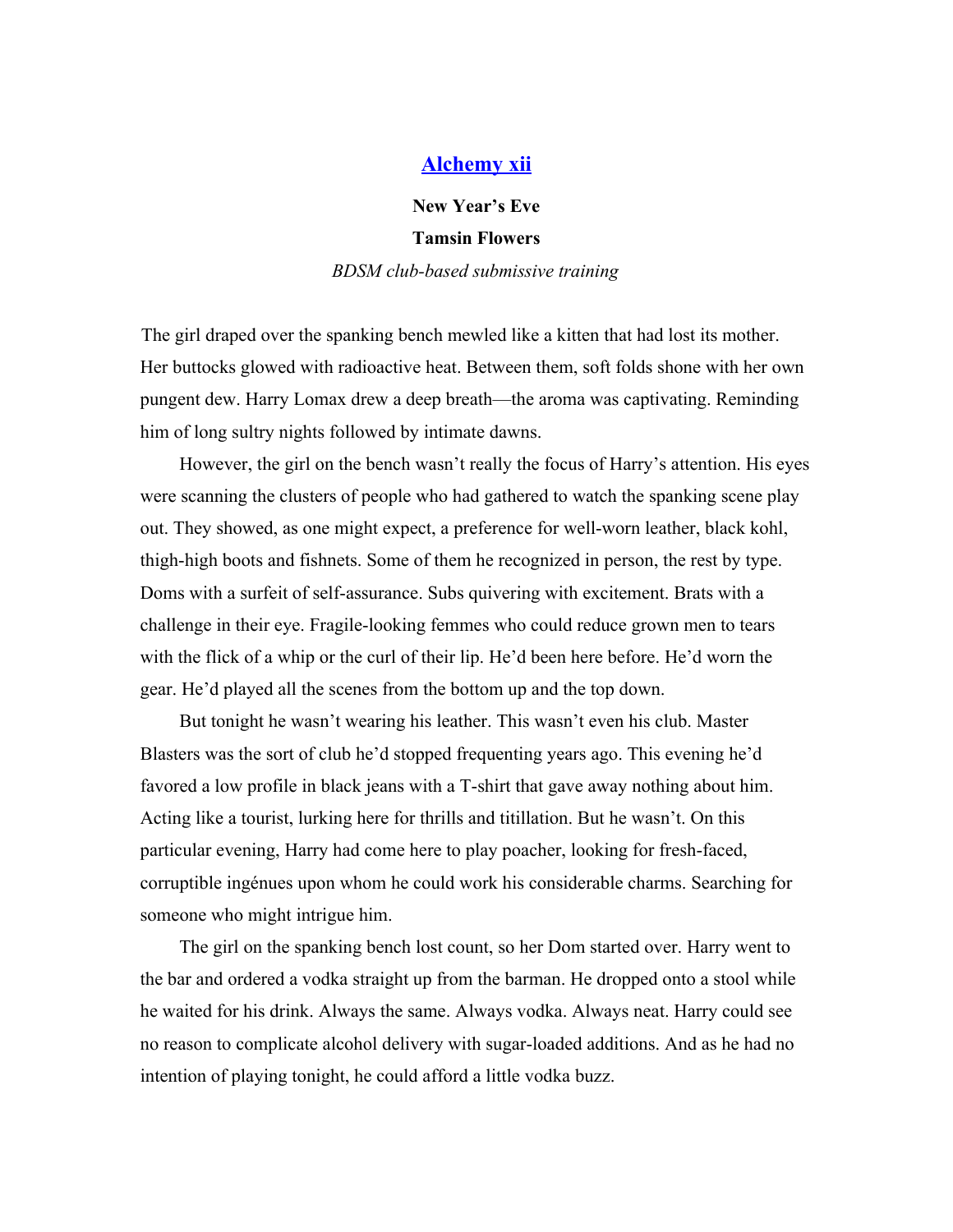As he raised the shot glass to his mouth he saw her. Four girls were clustered together watching the spanking scene, open-mouthed. But one stood out, head and shoulders above the other three. Not only literally—she had to be six inches taller than any other woman in the club—but an aura came off her which told Harry he'd found what he'd come for. When the other girls blinked or looked away as the paddle made contact with raw, ruddy flesh, this girl leaned forward, her tongue darting out between her lips. Her eyes were bright with excitement. She whispered something to one of her companions, causing the friend's eyebrows to catapult up with shock. The tall girl threw her head back to laugh. Wiping her eyes, she turned her attention back to the spanking scene like a vicar confronting a plate of oysters. God, she was magnificent!

Harry Lomax drained his vodka, smiled to himself and left the club.

\*\*\*\*

The Alchemy Tower on West Whacker Drive loomed ninety stories over the Chicago skyline—and Harry had never gotten over the irony of the address. His apartment was on the seventy-second floor, high enough to imply an important position in the club but nowhere near the gods who called the floors in the eighties home. However, from here he could take pleasure from a spectacular view over the city and north along the shore of Lake Michigan.

On the morning following his foray to Master Blasters, he stood leaning against the panoramic window of his apartment. His arms rested on the glass above his head but he wasn't really taking in the view. The clouds were low and a band of rain all but obscured the shore. It didn't matter. Harry was lost in thought, remembering the girl he'd seen the previous night. Her long, blonde hair. Wide-set, cobalt eyes in a pretty, heart-shaped face with a softly tapering chin. And her legs. God, what legs.

If he heard the apartment door open behind him, he chose to ignore the sound. Along with the click of high heels across the wooden floor into his open-plan living room.

"Holy fuck, Harry! I know I've said it before, but anyone with a back that perfect should be made of marble and standing in a museum."

Harry turned away from the window with a grin. His legs were encased in tight black Levis but he hadn't gotten around to putting on a T-shirt.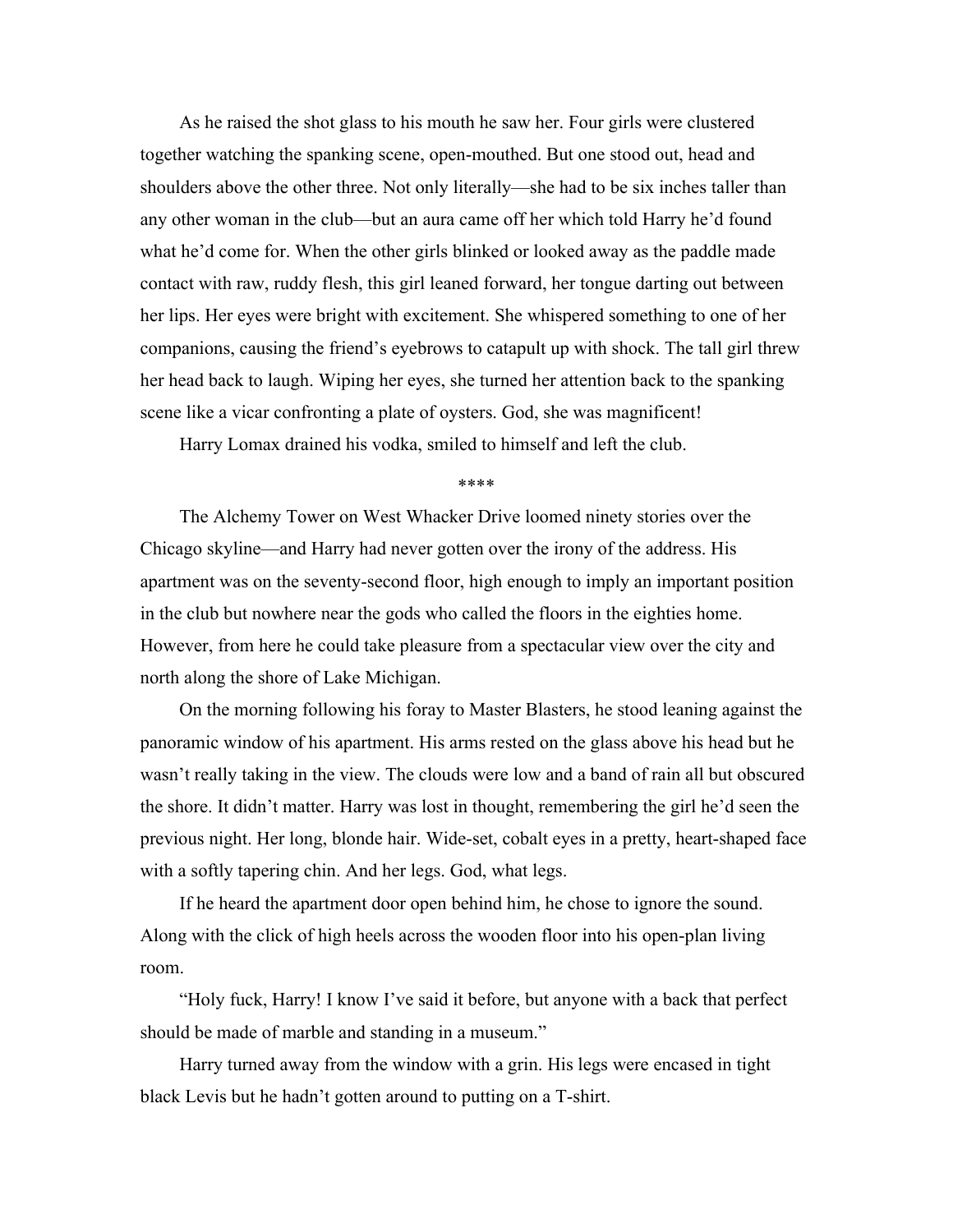"Or cuffed to your whipping post, Bella, feeling the Tuskar's caress?"

"Don't tempt me, boyfriend," said Belladonna Grimm, strutting over to sweep him into an embrace.

Belladonna was Alchemy's premier dominatrix. The Tuskar was her treasured one hundred-year-old, ivory handled flogger, handed down to her by the founder of the club. She might have been small enough to fit in his pocket, but Harry had felt the bite of the Tuskar on his back. He had a healthy respect for the way she handled it.

He gazed down at her elfin features and couldn't resist snatching a kiss from her dark ruby mouth, pulling on her lower lip with his teeth. She twisted one of his silver nipple bars in retaliation, making him yelp. He took a step back.

"I'll finish dressing. You pour me a drink."

"You do realize it's before twelve, Harry?"

"That's why I didn't offer you one, darling."

Belladonna could never resist him when he called her 'darling' in his razor-sharp English accent. She knew where he kept his drinks. She knew everything about Harry Lomax. Or at least Harry let her believe so.

"Don't get dressed on my account," she called after him.

Harry emerged from his bedroom, obscuring his perfect musculature in a black cotton T-shirt.

"I don't need you distracted. I want to talk,' he said, lowering his brow.

She handed him a tumbler with a finger of vodka in it and they congregated in front of the window.

"I can give you half an hour," she said.

Belladonna was dressed for work—tight black corset, a full black skirt, riding boots which stretched above her knee and a black velvet hacking jacket. This had been acquired at great expense from the London establishment that outfitted the British royal family for equestrian pursuits. All she needed was a riding crop to complete the picture—but thankfully she'd left the tools of her trade in her own apartment, three floors above Harry's.

Harry seemed transfixed by the view but rain smeared the glass now and he stared at a grey blur.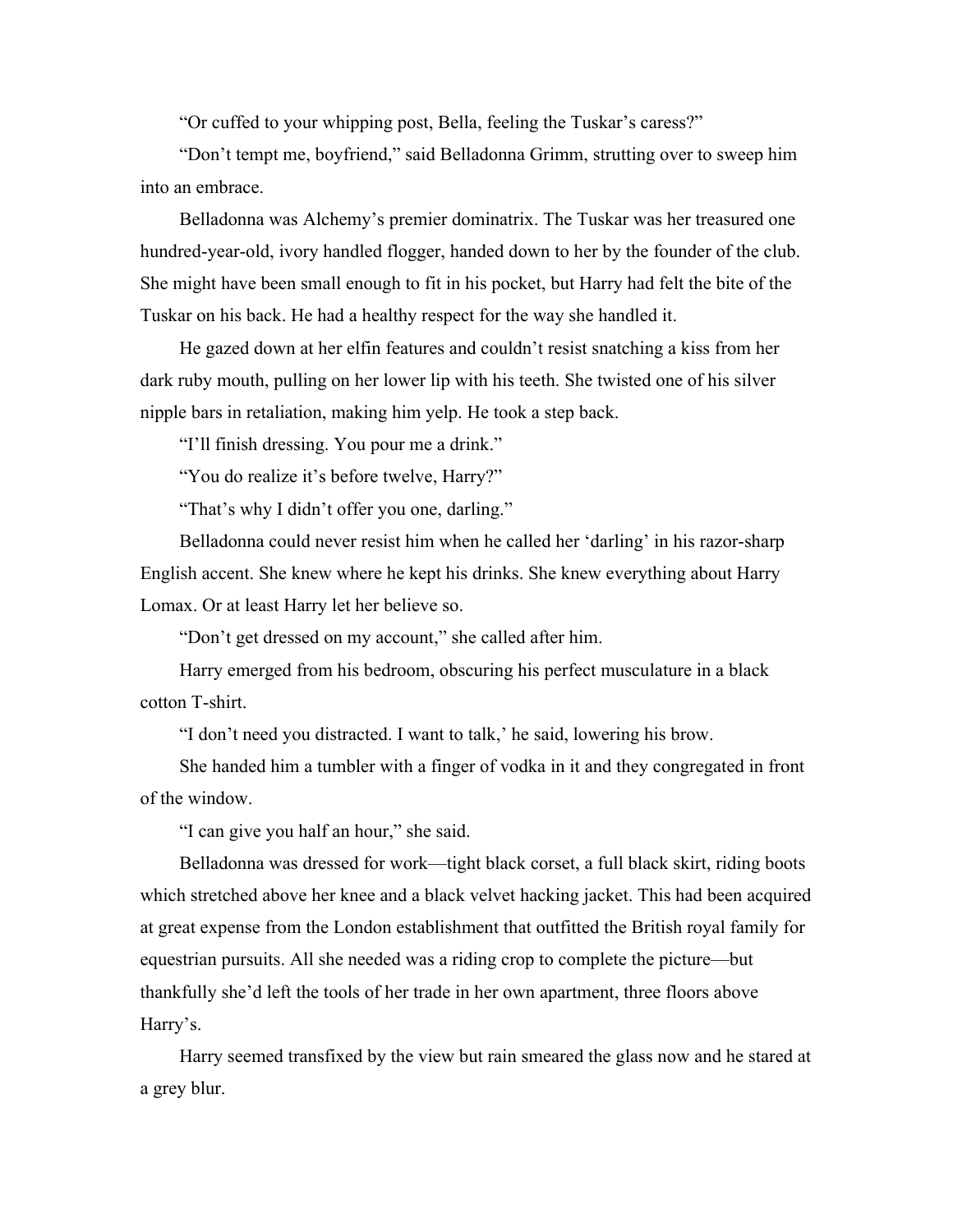"Hal?" said Belladonna.

He turned towards her, cracking a smile.

"I think I've found her."

"Fantastic. I think I'm thrilled, possibly relieved to hear that. Great. Who the fuck are you talking about?"

Harry laughed. "I've found her. My final trainee for this year."

"And you called me down three floors to tell me this?"

"She's amazing, Bella. Beautiful, statuesque, strong. So strong."

"Thank God you've sorted it. You were cutting things damn fine. After all, training starts on the first of January." Belladonna moved away from the window to drop onto one of Harry's vintage steamer chairs. "What's this paragon's name? Where did you find her?"

Harry shrugged.

"I don't know her name."

"You signed her up but you can't remember her name. You're a fucking dog, Harry."

Harry pursed his lips and wiggled them from side to side for a moment.

"I haven't actually spoken to her yet. I saw her last night. At Master Blasters."

"What were you doing in that dive?"

"Looking for her," said Harry, as if nothing in the world could be more obvious. "As you say, training's about to start so I need a full comp of trainees. I've got three already. She'll be the fourth."

"But she doesn't know yet?"

"No."

"When are you going to tell her?"

"When I see her."

Belladonna's eyebrows had been rising with each of Harry's answers. Now they were in danger of disappearing into her hairline.

"At…?"

"Master Blasters. She'll be back. She was sniffing round the scenes like a bitch…" "Charming, Hal."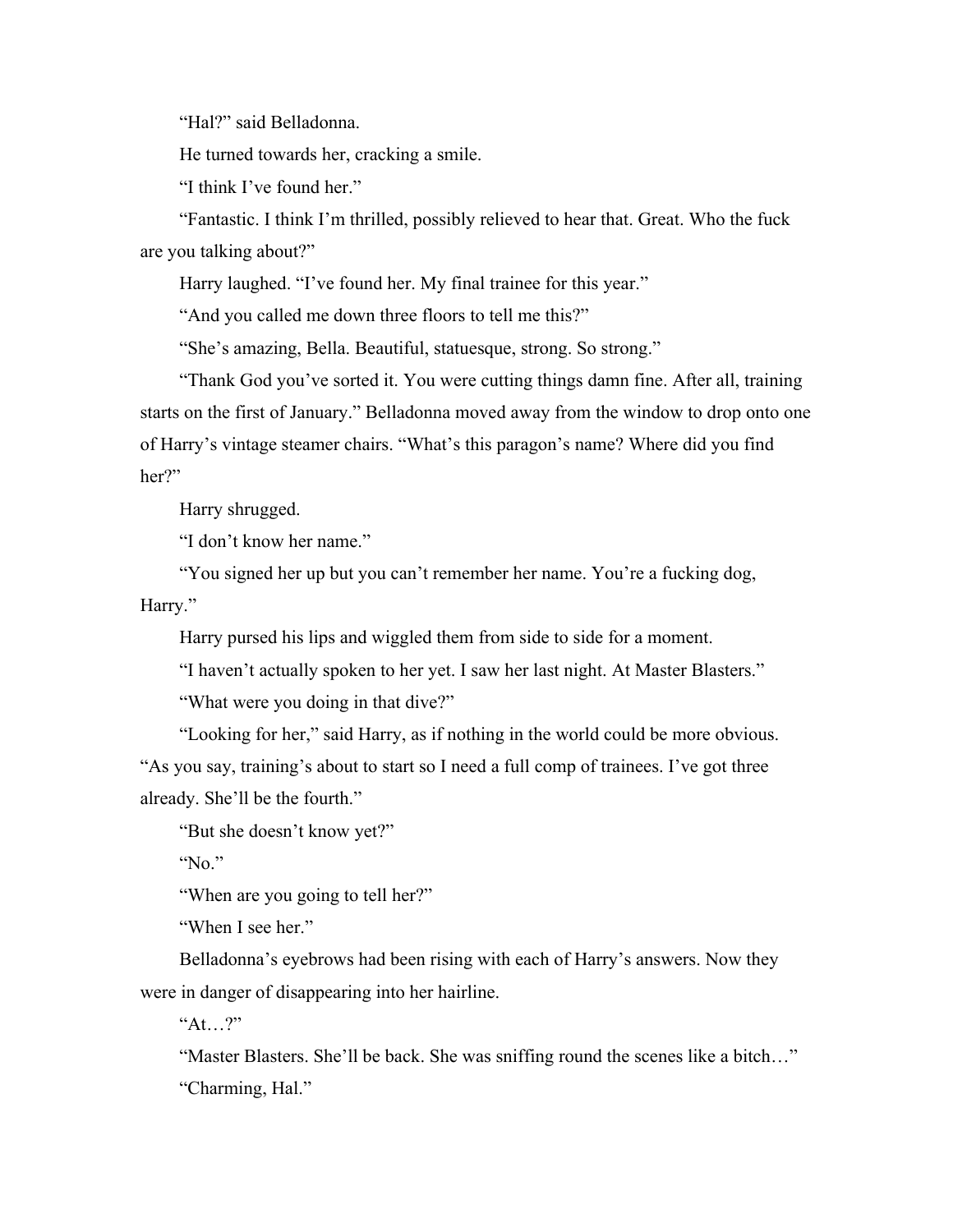"It's not the place for her. She could fall into the wrong hands."

"But you're going to rescue her? Because you're the right pair of hands?"

Belladonna's lip curled.

"Harsh, Bella! But, yes, I am. She's a switch." He stared out of the window again.

"She's all mine."

**Tamsin Flowers'** work has appeared in numerous anthologies from Cleis Press, Xcite Books and House of Erotica. She has also had novels and novellas published by Xcite Books, Secret Cravings Publishing and Totally Bound. Find out more about her writing at [www.tamsinflowers.com](http://www.tamsinflowers.com/)

### **Alchemy: New Year's Eve (via Amazon)**

[www.amazon.com/Alchemy-xii-New-Years-Prologue](http://www.amazon.com/Alchemy-xii-New-Years-Prologue-ebook/dp/B00PT4JG6Q/ref=sr_1_1?s=digital-text&ie=UTF8&qid=1420919857&sr=1-1&keywords=alchemy+tamsin+flowers) $ebook/dp/B00PT4JG6Q/ref=sr_11?s=digital-text&ie=UTF8&qid=1420919857&sr=1-$ [1&keywords=alchemy+tamsin+flowers](http://www.amazon.com/Alchemy-xii-New-Years-Prologue-ebook/dp/B00PT4JG6Q/ref=sr_1_1?s=digital-text&ie=UTF8&qid=1420919857&sr=1-1&keywords=alchemy+tamsin+flowers)

### **Alchemy: New Year's Eve (via Barnes and Noble)**

[www.barnesandnoble.com/w/alchemy-xii-new-years-eve-tamsin-flowers/1120690624?](http://www.barnesandnoble.com/w/alchemy-xii-new-years-eve-tamsin-flowers/1120690624?ean=2940046388756) [ean=2940046388756](http://www.barnesandnoble.com/w/alchemy-xii-new-years-eve-tamsin-flowers/1120690624?ean=2940046388756)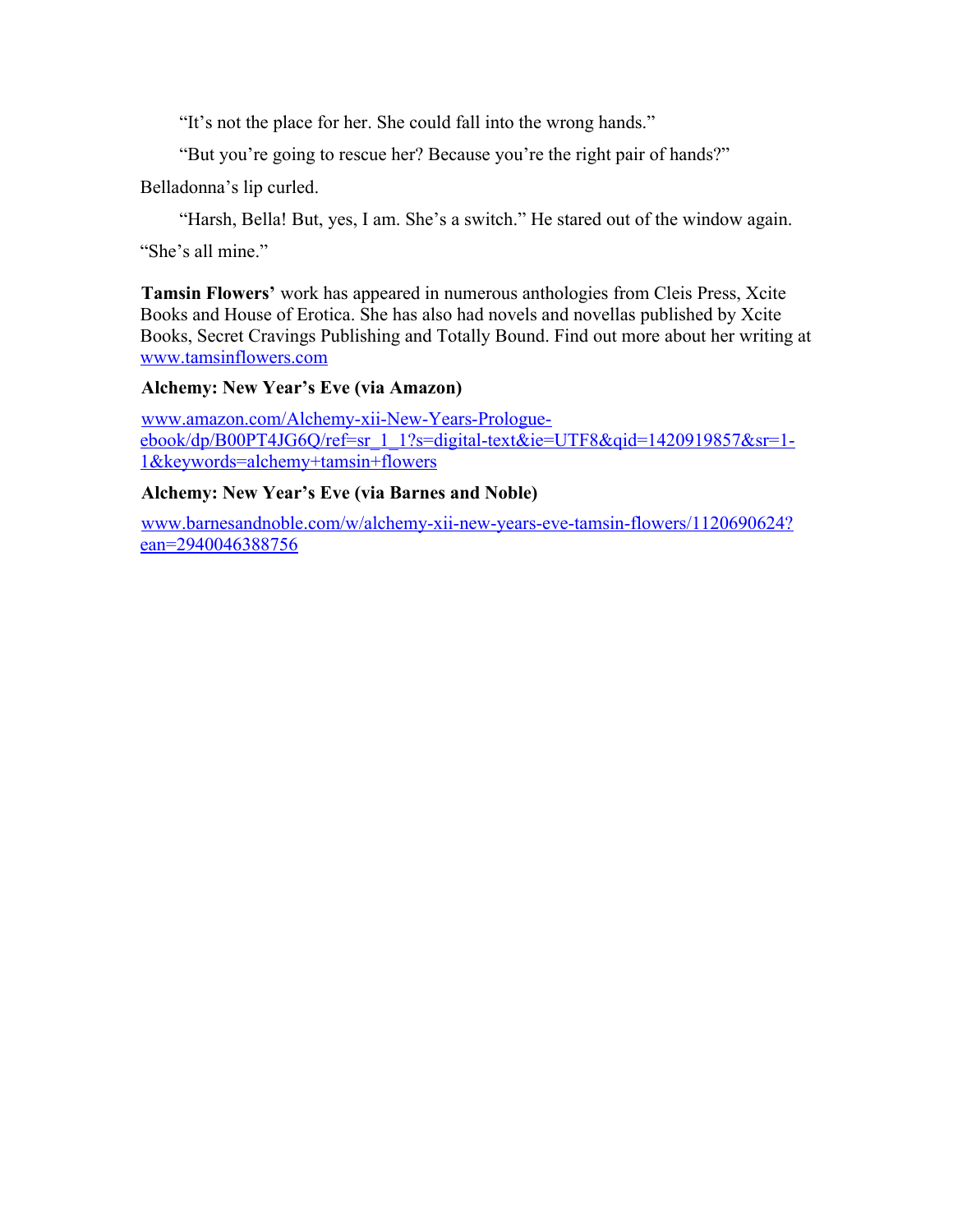# <span id="page-20-0"></span>**["Underpants"](#page-3-0)**

#### **K. D. grace**

# As excerpted from Violet Blue's anthology, **Sweet Confessions: Erotic Fantasies for Couples**

#### *BDSM contemporary urban*

Dan takes my hand and leads me into my bedroom, tugging open my lingerie drawers and running thick fingers over neatly folded bras and thongs. Then he shakes his head and shoved the drawers shut. "Not right for tonight."

He knows I love sexy lingerie. Surely that's what's in the package. He throws open the closet door and paws through my clothes. "I want something soft and revealing." He glances over at me. "I want easy access to disguise a multitude of indiscretions." His gaze locks on my crotch, and I feel breathless.

"How about this?" He pulls out my favorite dress, black silk and chiffon with a short flip skirt. The top shows more cleavage than anything I own. When I reach for the drawer with the appropriate lingerie, he pushes my hand away. "I'm dressing you, remember?"

" $But -$ "

"Shshsh." With one hand, he unties the robe and shoves it off my shoulders. Then he pulls the dress from the hangar and motions for me to raise my arms.

When he slides it over my head, I'm sputtering about the proper bra and thong, certain men don't know about these things, but he isn't listening. He pinches my nipples through the dress until they're distended and sensitive, and even the touch of silk makes them ache.

"Perfect." His voice has gone rough and, when he takes off his jacket, like he's getting down to serious business, I can see the press of his penis distorting Armani trousers.

He rummages in the top drawer beneath the thongs and knickers and finds a black garter belt, sn old ones I seldom wear. I'm starting to wonder what he has in mind. Then he lifts the dress until I can see my bottom reflected pink and freshly scrubbed in the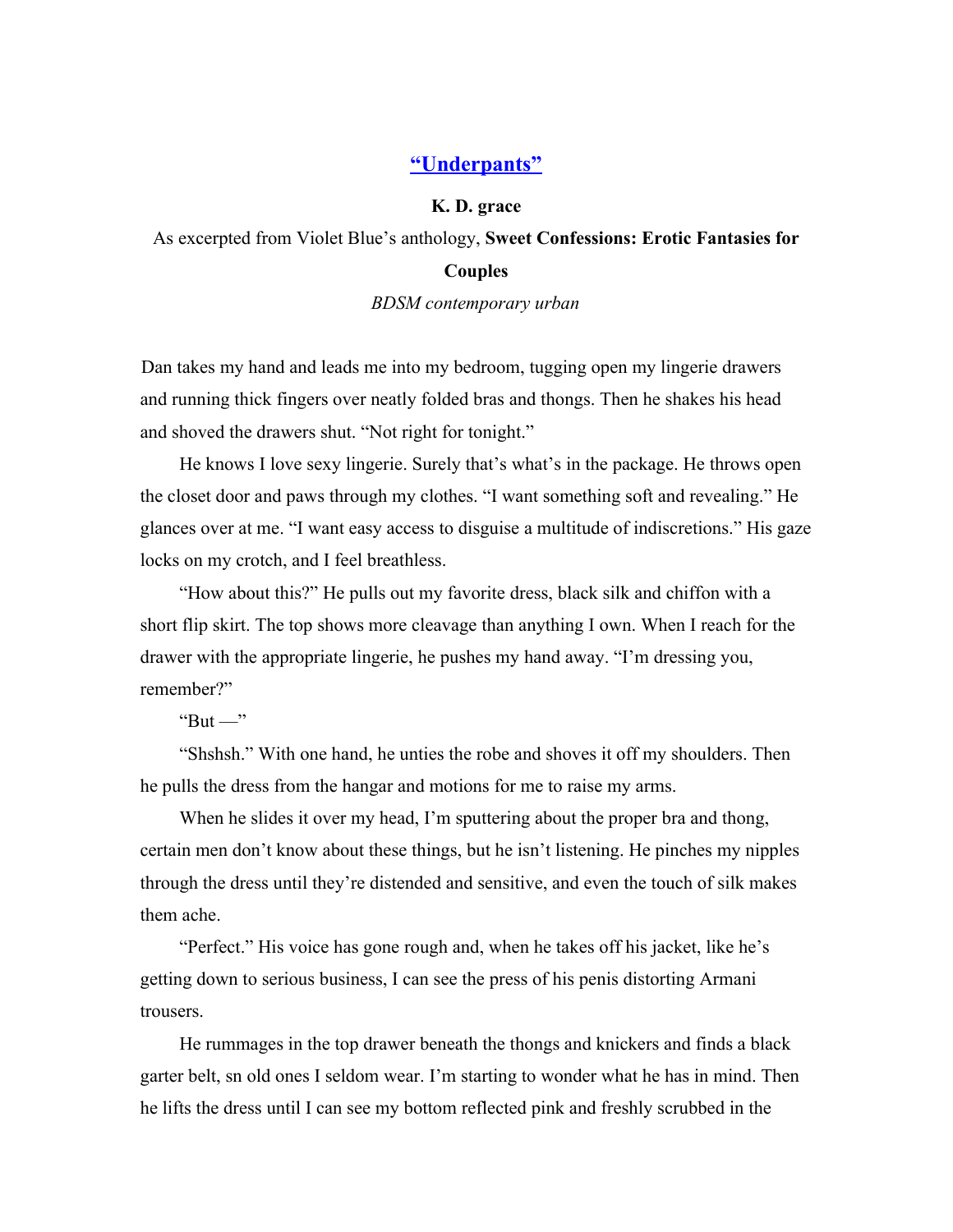mirror behind me. He sees it too and takes his time to admire it, turning me this way and that, cupping me, spreading me just enough for a glimpse of what I know he wants.

When the garter belt is secure, he sits me on the bed and kneels between my legs. Slowly he teases sheer black stockings up my thigh, pausing to run his tongue over the arches of my feet and kiss me on the spot where he attaches the stockings to the belt. His hair, still damp from the weather, brushes against my mons, and my folds shiver and grasp. "There," he sighs, when he's done.

I don't care about the restaurant anymore. I want him now. But he ignores my efforts to wriggle closer. He helps me into black stiletto sling-backs that have 'fuck me' written all over them. Those, I knew he would choose. They're his favourites.

"Almost ready." He's breathing harder now, but so am I. I feel half naked and naughtier somehow without the appropriate underpinnings. He's taking me to some Italian trattoria I've never heard of. He says he likes the atmosphere. That means a place dark and intimate enough that the meal is a yummy grope fest, and I'm the main course.

I giggle and open my legs. "What? No knickers?"

"Of course knickers. I'm not taking you out dressed improperly." He sounds proprietary, as though my virtue is his to protect, and I feel even naughtier. He hands me the gold-wrapped box. While I shred the wrapping, he takes the rose and brushes the petals up the length of me. The room is awash in the scent of rose and pussy.

For a second, I think he's having a laugh. But he waits expectantly, all wicked smiles, as I unfurl the huge pair of white cotton knickers that my grandma would have found prudish. I'm thinking surely there must be a sexy lace thong underneath, or maybe hidden inside.

There isn't.

"You're joking. Right?"

"I'm serious." He lays the rose aside and takes the knickers from me. He slips my stiletto clad feet through the giant leg holes, then shimmies them up my thighs. "Lift your bottom for me," he says. "There we go. That's my girl."

I'm too shocked to argue. He drags them up over my bum, and they keep going until they're scant centimeters beneath my breasts.

"You're joking," I repeat.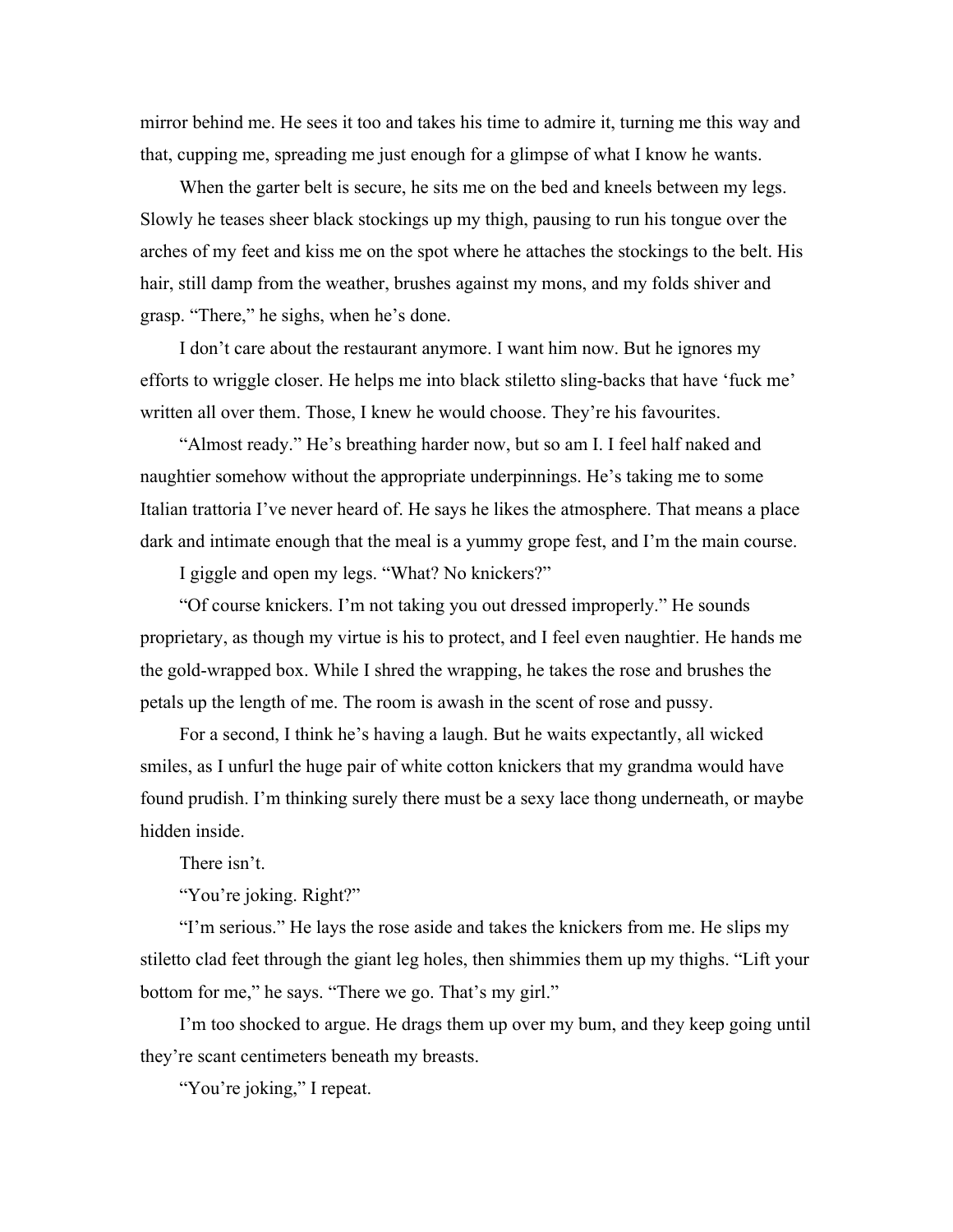He's practically on top of me in his monumental struggle with the big knickers, enjoying the experience a lot more than I am. His cock is digging enthusiastically into my thigh as he presses closer. "I promise it'll be good." Then he slides his hand over the acres of white cotton onto my mound. "I want to keep you all safe and tucked away just for me."

I think he's going to pull the crotch aside and finger fuck me. Instead, he grabs the whole gusset and gives it a hard yank.

I yelp in surprise as his efforts nearly slide my bottom off the bed. Then I watch in fascination as he ties the large crotch into a tight, compact knot, pulling the gaping legs of the knickers down tight around my thighs as he tugs and shapes. With one hand, he holds my labia open and with the other he wriggles the wad of scrunched fabric up snug between my lips, like he does with his penis sometimes when he's teasing me. He pushes and shoves and adjusts until I can just clench my muscles around it.

"There." He pulls away and offers me a hand to stand. "That's perfect."

As I struggle up from the bed against the press of the knot, he glanced at his watch. "Come on. We don't want to be late."

The taxi is waiting, and amid breathless curses and protests, I follow Dan down the steps frantically clenching the knot that, I'm sure, is the only thing keeping the big underpants from dropping embarrassingly around my fuck-me shoes.

In the taxi, he puts his arm around my shoulders and slides his hand into my dress, his eyes daring the taxi driver to enjoy the view. He guides my palm under the edge of his jacket to his hard cock. As I grope, I catch the flutter of his eyelids before he pushes my hand away. He's teasing himself as much as he's teasing me.

He strokes my nipples into hard little bullets, and the knot of underpants pressing into me becomes a slippery dildo. With the vibration of the car beneath me, I'm practically fucking cotton. I'm breathing hard, about to come when the taxi stops, and Dan pays the driver.

I can barely walk as the waiter seats us, and for one horrified moment I think I'm going to come in the middle of the restaurant and lose my grip.

The chairs are hard wood; making the knot feel like a fist each time I lean forward in my seat. Dan orders expensive champagne and antipasto, and the waiter gabbles on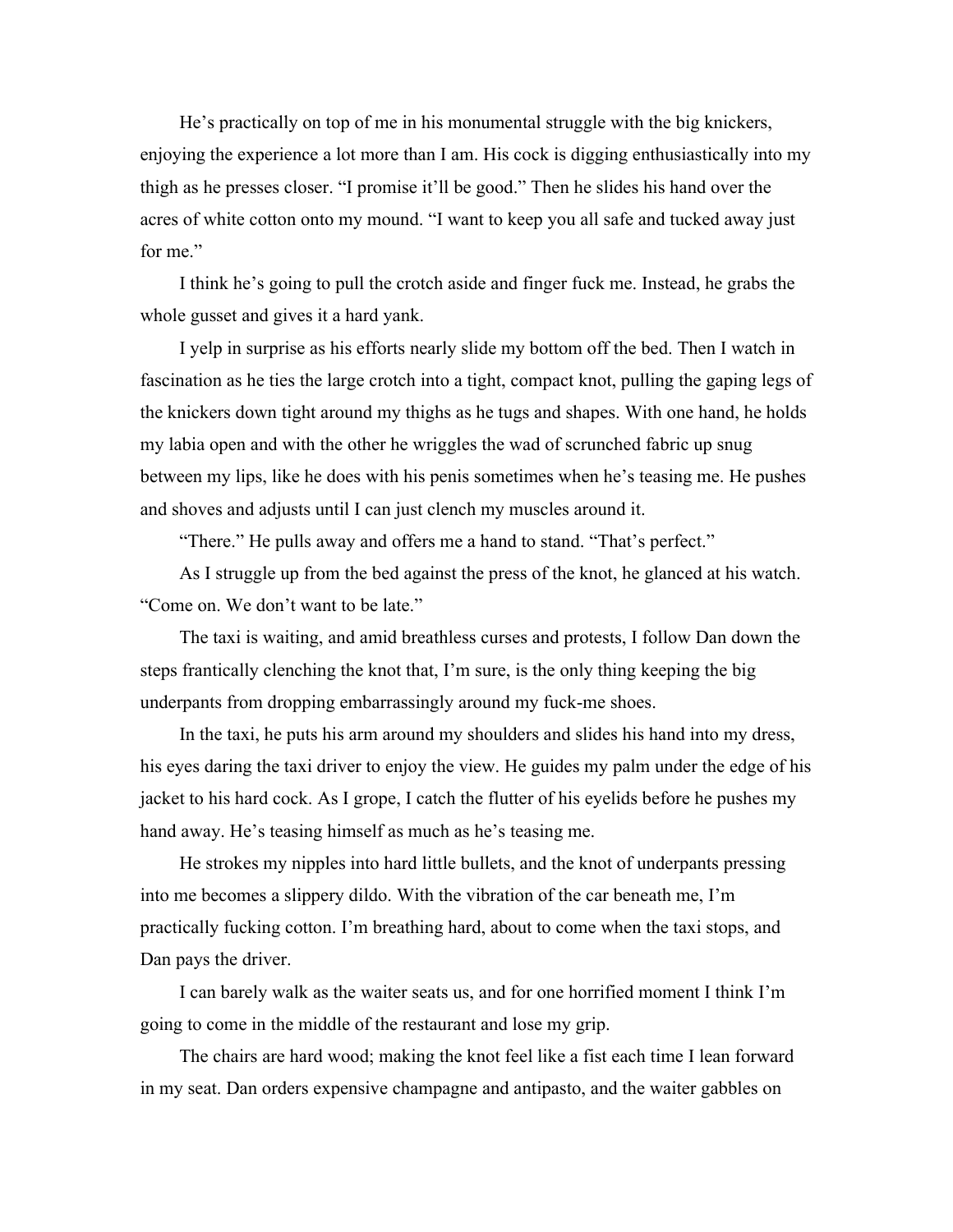about specials. But I'm thinking about the big knickers, not sure if I want them off or further on.

I excuse myself to go to the ladies and, as Dan stands to pull out my chair, he whispers close to my ear. "Don't be long, or I'll think you're up to something." He gives my nipple a pinch. I gasp and clench, and hurry off to the loo.

The ladies' room is only a one-seater with no stalls, and I've barely gotten my hand under my skirt when there's an urgent knock on the door. Some poor woman may be waiting in extreme discomfort, and here's me playing with myself. I sigh and give the toilet an unnecessary flush before I open the door, and Dan pushes his way in, shoving the lock tight behind him. He jerks my hand to his nose and sniffs. "You were playing with your knickers." It isn't a question.

He forces me forward over the sink, bending me until the reflection of my tits bounce in the mirror. Behind me, he lifts my skirt, and I yelp in surprise as the first smack of his hand comes down onto my white-knickered bottom. "I get to dress you." Smack. "I get to play with you." Smack, smack. "My rules," he puffs in my ear.

"You didn't say anything about rules." I growl. "And besides, if I don't do something these damn things will be down around my —" I suck air as his hand comes down again on my bottom. I've never contemplated the sound of a hard smack against heavy cotton knickers before, and I don't contemplate long. Dan turns on the cold water and shoves his hand under it. Then he thrusts a wet finger against my anus and wriggles and pokes. In my already desperate state, it takes about two seconds for me to orgasm. With my back hole gripping his cotton-clad finger, I nearly bounce him across the ladies' room in my spasms.

He steps back and admires his handiwork. "Feel better? I daresay you won't lose your panties now." He takes my hand. "Pasta's getting cold."

Voted ETO's Best Erotic Writer for 2014, **K D Grace's** critically acclaimed erotic romance novels include *The Initiation of Ms Holly*, *The Pet Shop*, *Body Temperature and Rising*, and lots more. K D Grace also writes best selling hot romance as Grace Marshall.

#### **Sweet Confessions (via Amazon UK)**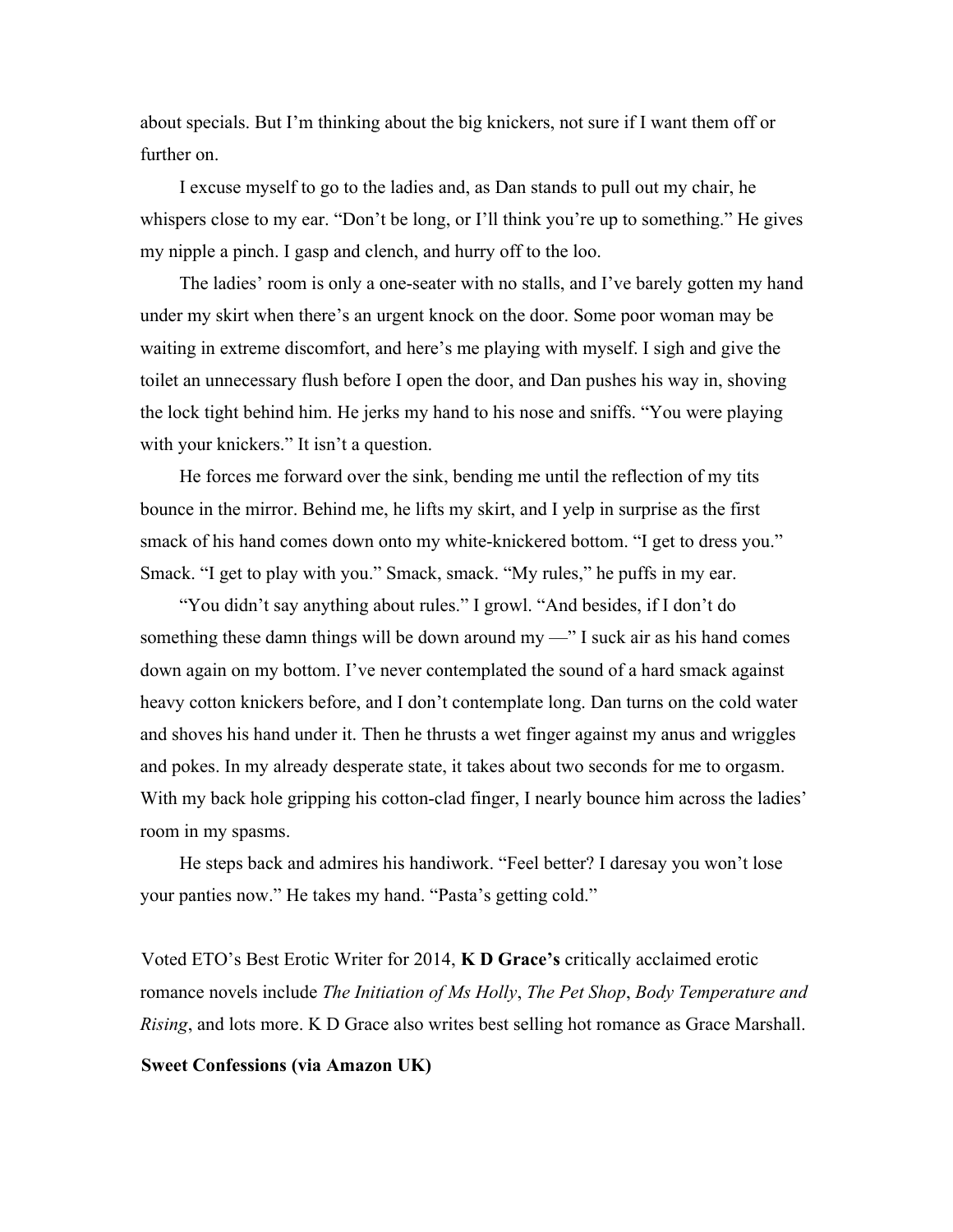[www.amazon.co.uk/Sweet-Confessions-Erotic-Fantasies-Couples](http://www.amazon.co.uk/Sweet-Confessions-Erotic-Fantasies-Couples-ebook/dp/B0055TH4VY/ref=tmm_kin_swatch_0?_encoding=UTF8&sr=1-1&qid=1420920595)[ebook/dp/B0055TH4VY/ref=tmm\\_kin\\_swatch\\_0?\\_encoding=UTF8&sr=1-](http://www.amazon.co.uk/Sweet-Confessions-Erotic-Fantasies-Couples-ebook/dp/B0055TH4VY/ref=tmm_kin_swatch_0?_encoding=UTF8&sr=1-1&qid=1420920595) [1&qid=1420920595](http://www.amazon.co.uk/Sweet-Confessions-Erotic-Fantasies-Couples-ebook/dp/B0055TH4VY/ref=tmm_kin_swatch_0?_encoding=UTF8&sr=1-1&qid=1420920595)

#### **Sweet Confessions (via Amazon US)**

[www.amazon.com/Sweet-Confessions-Erotic-Fantasies-Couples](http://www.amazon.com/Sweet-Confessions-Erotic-Fantasies-Couples-ebook/dp/B0055TH4VY/ref=sr_1_1?s=digital-text&ie=UTF8&qid=1420920657&sr=1-1&keywords=sweet+confessions)[ebook/dp/B0055TH4VY/ref=sr\\_1\\_1?s=digital-text&ie=UTF8&qid=1420920657&sr=1-](http://www.amazon.com/Sweet-Confessions-Erotic-Fantasies-Couples-ebook/dp/B0055TH4VY/ref=sr_1_1?s=digital-text&ie=UTF8&qid=1420920657&sr=1-1&keywords=sweet+confessions) [1&keywords=sweet+confessions](http://www.amazon.com/Sweet-Confessions-Erotic-Fantasies-Couples-ebook/dp/B0055TH4VY/ref=sr_1_1?s=digital-text&ie=UTF8&qid=1420920657&sr=1-1&keywords=sweet+confessions)

#### **Sweet Confessions (via Barnes and Noble)**

[www.barnesandnoble.com/w/sweet-confessions-violet-blue/1102219150?](http://www.barnesandnoble.com/w/sweet-confessions-violet-blue/1102219150?ean=9781573446655) [ean=9781573446655](http://www.barnesandnoble.com/w/sweet-confessions-violet-blue/1102219150?ean=9781573446655)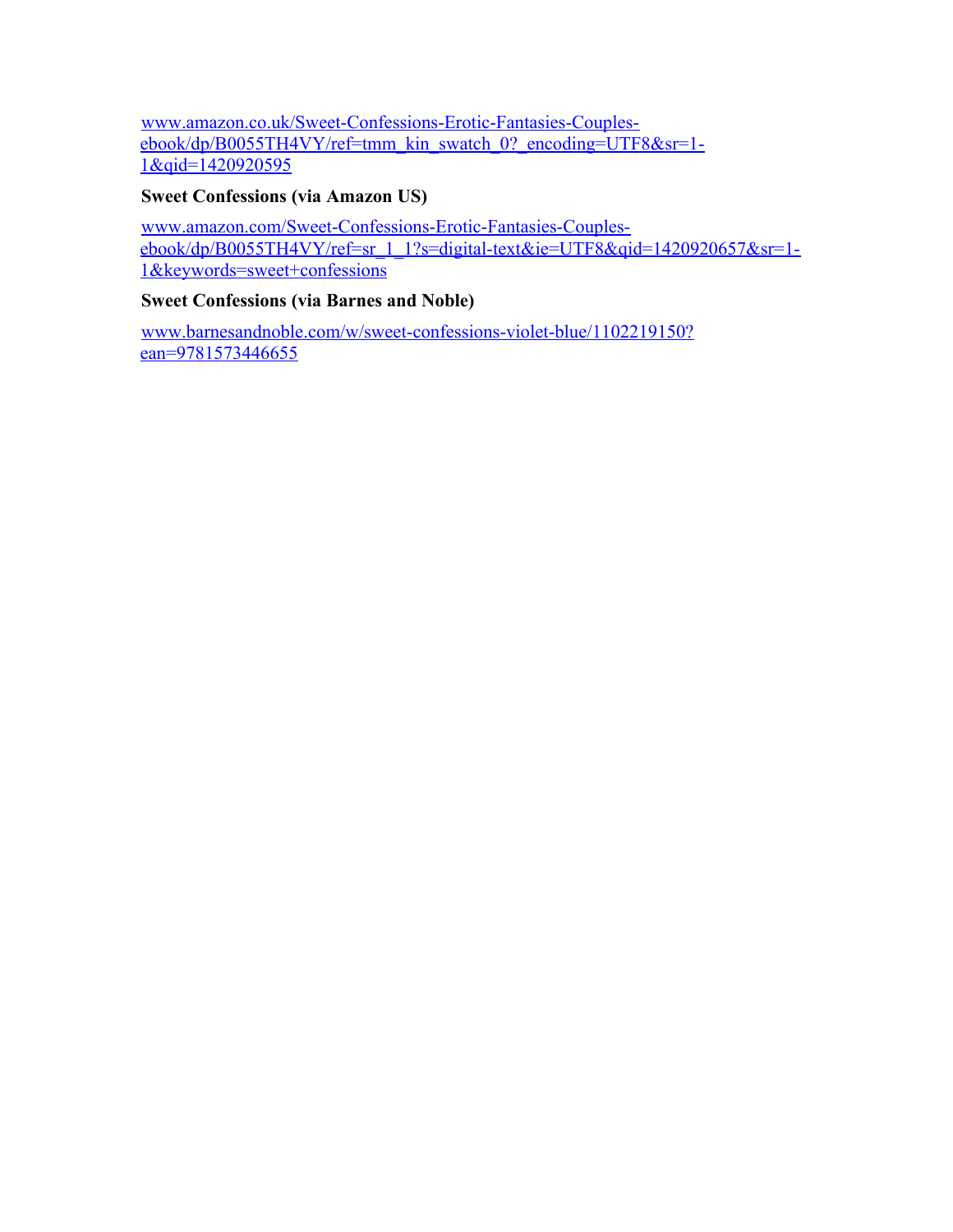# <span id="page-25-0"></span>**[Bang It Out, vol. 2: more Sidewalk Smut for hopeless romantics and](#page-3-0) [gutterminds](#page-3-0)**

#### **Cameryn Moore**

*BDSM fetish hardcore live writing queer softcore straight*

He's spreading your ass cheeks so far apart that it burns, the line where it feels like you are tearing in two. You'd make him stop except you know what he's going for, he is pulling you open so he can get a better look at your tight twitching hole. At moments like this, you feel a little like a lab specimen, he's spreading you open and examining you inch by quivering inch, you hate it, actually, his hands feel so impersonal, and you can't say no because it feels like you'll fuck up the experimental data. Clinical and cold, his fingers tug and prod until you have to bite your lip to keep the complaint from spilling out. However awful this part feels, you don't want it to stop, however inhuman his touch feels while he splays you open further and further on the bed, because you know that his cock is getting rock hard somewhere back there, and he'll have to shove it in at some point, he's only human, after all, at some point he will snap.

**Cameryn Moore** is an award-winning playwright/performer and the world's most notorious sidewalk pornographer. When the weather is warm, you can find Cameryn in busy nightspots around the world, pounding out custom erotica on a manual typewriter. Get more info about Sidewalk Smut and Bang It Out, vols. 1-4, at

[www.camerynmoore.com](http://www.camerynmoore.com/)

#### **Bang It Out (via Amazon)**

[www.amazon.com/Bang-Out-Vol-Romantics-](http://www.amazon.com/Bang-Out-Vol-Romantics-Gutterminds/dp/1607463431/ref=sr_1_cc_1?s=aps&ie=UTF8&qid=1420920836&sr=1-1-catcorr&keywords=bang+it+out+more+sidewalk+smut)[Gutterminds/dp/1607463431/ref=sr\\_1\\_cc\\_1?s=aps&ie=UTF8&qid=1420920836&sr=1-](http://www.amazon.com/Bang-Out-Vol-Romantics-Gutterminds/dp/1607463431/ref=sr_1_cc_1?s=aps&ie=UTF8&qid=1420920836&sr=1-1-catcorr&keywords=bang+it+out+more+sidewalk+smut) [1-catcorr&keywords=bang+it+out+more+sidewalk+smut](http://www.amazon.com/Bang-Out-Vol-Romantics-Gutterminds/dp/1607463431/ref=sr_1_cc_1?s=aps&ie=UTF8&qid=1420920836&sr=1-1-catcorr&keywords=bang+it+out+more+sidewalk+smut)

#### **Bang It Out (via Barnes and Noble)**

[www.barnesandnoble.com/w/bang-it-out-vol-2-cameryn-moore/1114286900?](http://www.barnesandnoble.com/w/bang-it-out-vol-2-cameryn-moore/1114286900?ean=9781607463436) [ean=9781607463436](http://www.barnesandnoble.com/w/bang-it-out-vol-2-cameryn-moore/1114286900?ean=9781607463436)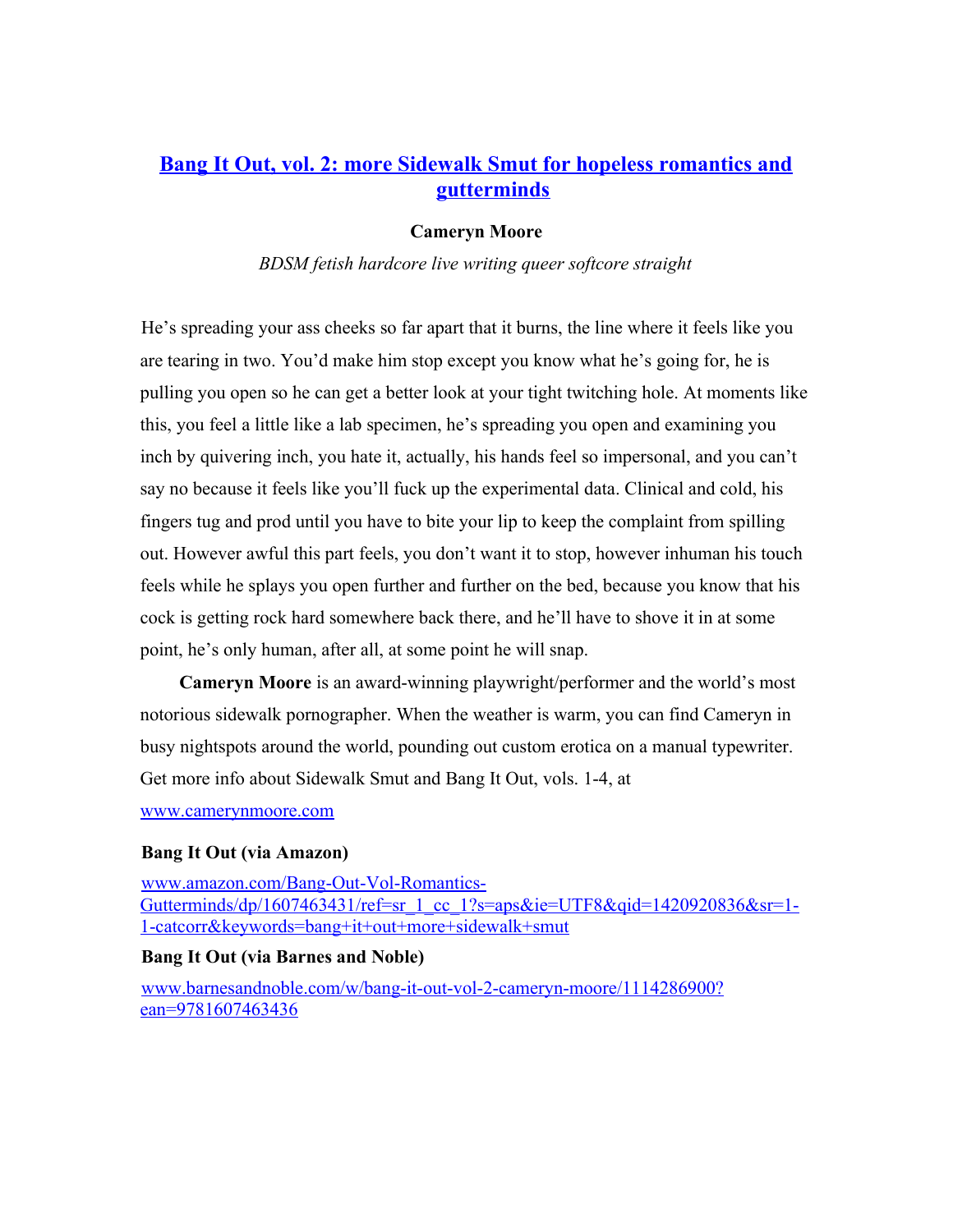### <span id="page-26-0"></span>**[Named and Shamed](#page-3-0)**

#### **Janine Ashbless**

*BDSM fetish hardcore live writing queer softcore straight*

"Are you okay, miss?"

Voices came from behind the light. I held my hand over my eyes as they approached. Two men. I couldn't see anything but their black trouser legs and their boots, but they could undoubtedly see every detail of me: my nakedness, except for that rippedopen T-shirt; my open thighs and grazed knees, skinned by my fall; my bare skin glistening with a slick of pearlescent semen; my face twisted into a peculiar expression of both shock and awe.

"Are you okay? Can you hear me, miss? Can you talk to me? Are you hurt? Do I need to call an ambulance?" Too many questions, repeated over and over.

"I'm okay," I managed to impress upon them eventually.

"Can you stand?"

I nodded. They took my elbows gingerly and helped me to my feet. Cum was dripping off my breasts.

"We'll get you to the hospital. Come on — just into the patrol car."

"I'm fine. I'm not hurt. My purse — it's on the road there."

"Don't worry, we'll get it."

As soon as we were out of the direct glare of the car headlamps, I could see the yellow and blue flashing of a police vehicle, and the uniforms of the men helping me. They wore stab-jackets and carried Tasers. They looked burly and butch and angry.

"Honestly…" I protested.

"You're in shock. You need a doctor to look at you."

"I'm alright!" My legs were like overcooked spaghetti and I wobbled in their grip.

"We saw what he was doing to you, the bastard. Don't worry. You're safe now."

"We'll get a task group down here by daylight and wipe that piece of shit out," growled the other.

"There's no need…"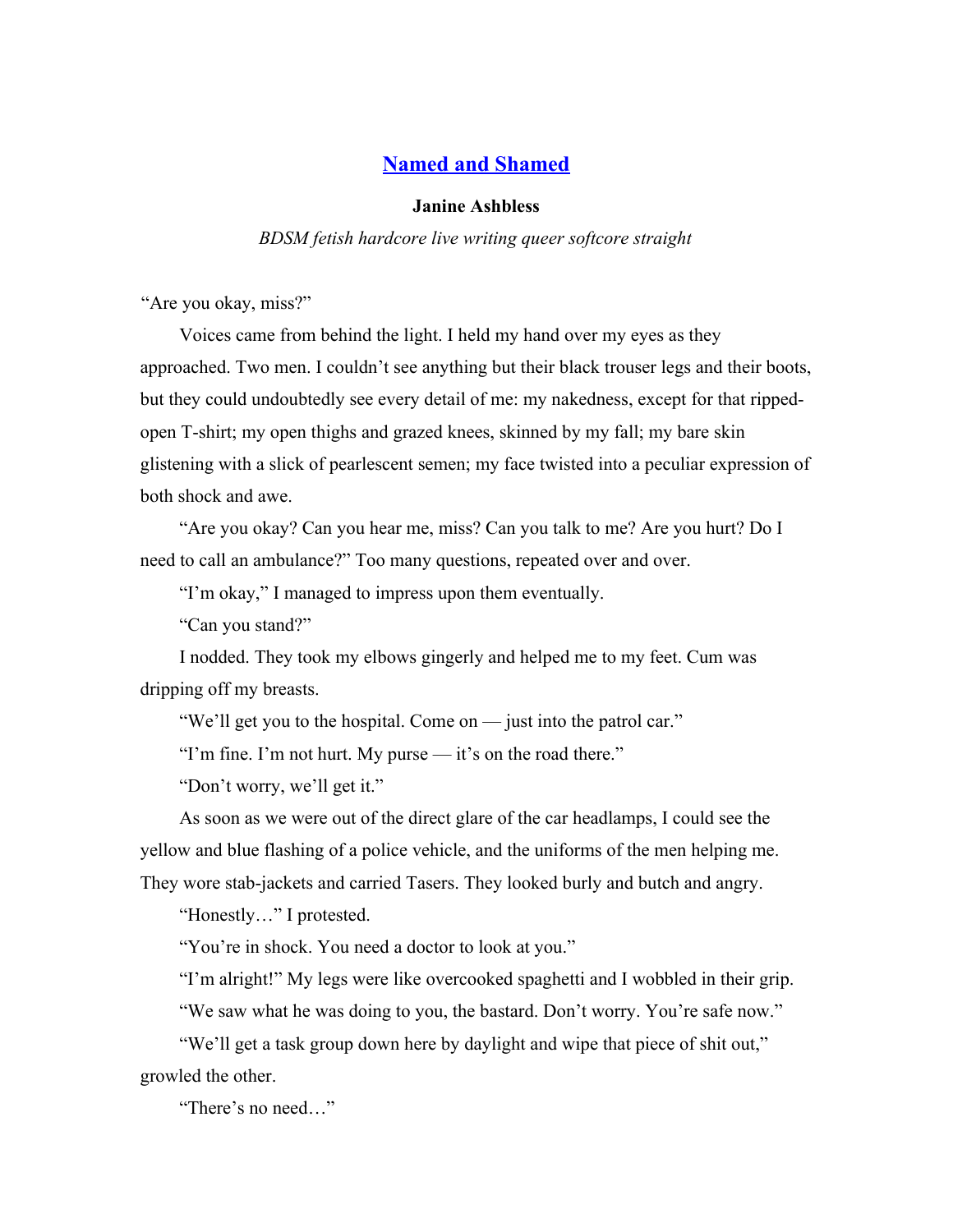"You don't have anything to worry about." They'd got the back door of the car open. One of them reached inside, pulled out a high-visibility waistcoat and held it out to me, to cover up my shame I suppose. I could see him trying to look away from my filthy, dishevelled body.

"I wasn't worried." The devil inside me, the one that sat burning in my cunt, made me speak. I'd had orgasms without cock and a cock without orgasm. I was half-wild with aching desperation. All sense of self-preservation was in shreds now. I knew, as I opened my mouth for the next sentence, just how badly they would take what I had to say. "I was enjoying it."

There was a silence — and then: "What?"

The word was a stone dropped into an ice-crusted pond.

"I went to him. I wanted it."

"You're a troll-fucker?" His voice was cold, cold, cold. "Now I've seen everything."

"Are you high?" the other demanded. "Pills? Coke? Crystal?"

"No!" I squeaked, indignant. But they grabbed my arms and spun me round to flop face-down over the boot of the car.

"Hands behind you," said the officer, slapping a handcuff around my left wrist before I had a chance to react to his command.

He forced my hand roughly to the small of my back, and locked the other wrist to it. I stared into the white paintwork of the car, an inch from my nose, feeling the banging of my heart magnified by the hollow metal beneath me. My bare ass was exposed and completely vulnerable. My feet barely had purchase on the ground, with my weight forward like that and a policeman pinning me with his hand between my shoulder blades.

"Now," he said, breathing hard. "I've come across pervs who like to fuck the pretty kinds of Gentry, and let me tell you we don't take kindly to their sort. But you tell me this: what sort of a dirty cunt goes looking for a *troll?*"

"This sort, officer," I answered humbly, working my ankles apart. The opening of my ass cleft displayed everything that lay between. I knew they were looking, and I heard an intake of breath and a rasping contemptuous laugh.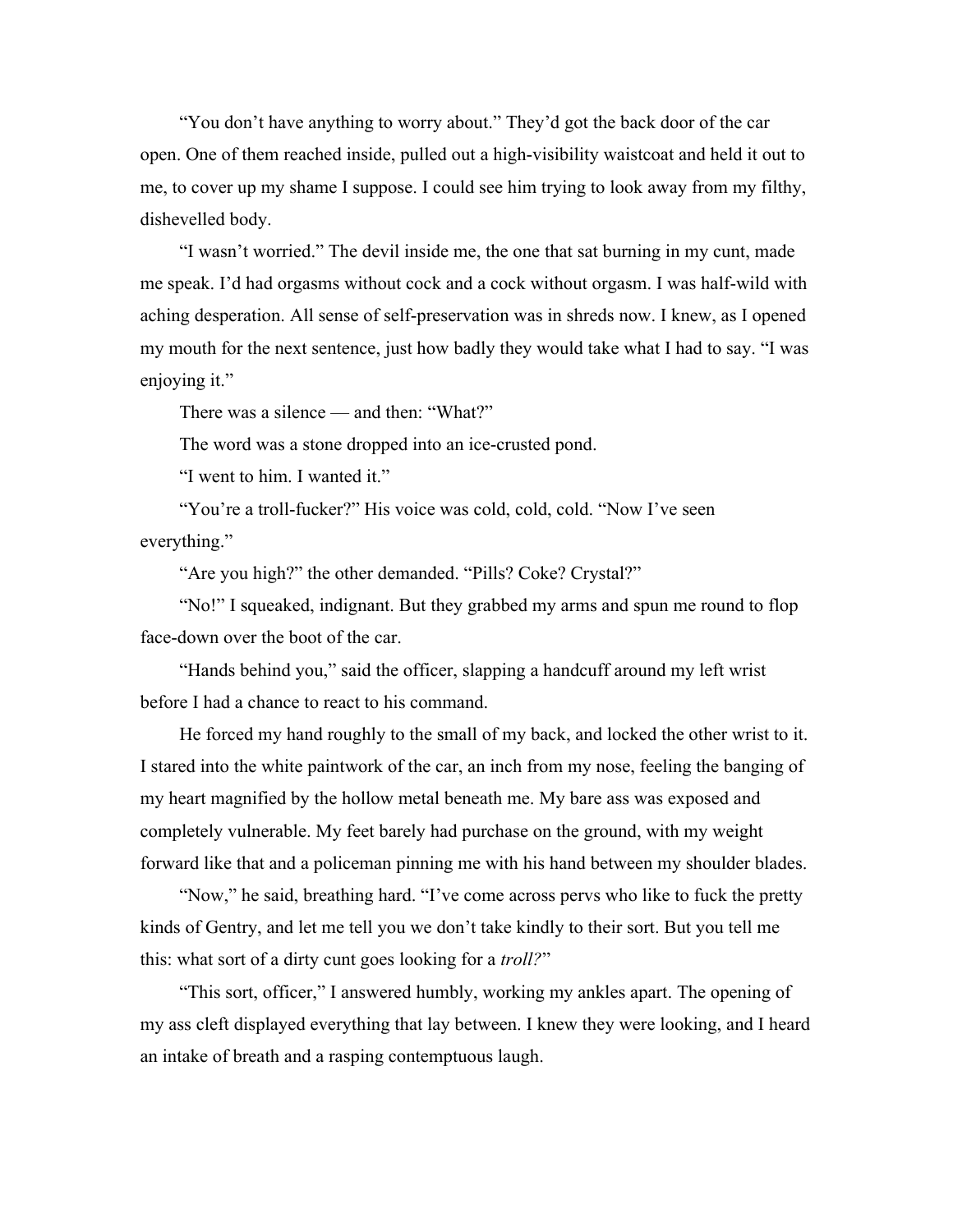"You dirty fucking whore…" he growled, but he touched me and that was what I wanted. He sank his fingers into the puffy wetness of my pussy and I moaned with relief.

"Reckon we can have her on a charge of Bestiality, Andy?" asked the other cop.

"I reckon we can have her any way we want," he answered, ramming a couple of fingers into my cunt. Despite my gasp of shock there was no resistance — I was as wet and open as I'd ever been in my life. "Right now though, this looks like a serious attempt to Pervert the Course of Justice, don't you think?"

I moaned again, half in gratitude and half in humiliation.

Cop Two uttered a harsh snigger as Andy demonstrated, by pumping his fingers, just how wet I was. I could actually hear his hand in my juices.

"Look at that: she's begging for it, the dirty bitch."

"Yes," I groaned.

"Is that right?" His voice was grimly taunting. "Are you a pervert, bitch? Are you a troll-whore?"

I felt the shame of the words strike me like blows and I didn't answer. He punished me by withdrawing his fingers and slapping my pussy hard with his open hand. Pain surged through me like lightning and a yell burst from my lips.

"You've no right to silence, bitch. I want a confession. Tell me how you plead."

Oh God, my pussy was on fire. The sting and burn of the blow seemed to light up my whole body. "Yes!" I moaned, panting. The humiliation was horrible. I'd never submitted to force before today. Never. Yet this was the second time in an hour.

"Yes what? Guilty or Not Guilty, bitch?"

I hesitated a moment too long. The second blow caught me full-on across my wet cunt and swollen clit.

I whined like an angry cat, and the word "Guilty!" erupted from me. I don't know how to explain that. It wasn't the pain. I was afraid of the pain, but that wasn't what broke me. It was nothing that calculated. It was just something about being spanked there, right on my pussy. My surrender was an instinctive response and it was accompanied by a gush of sex-juices.

He laughed and slapped me again, but less brutally this time, then squeezed my mons, and that made the breath boil out of my lungs in sobs.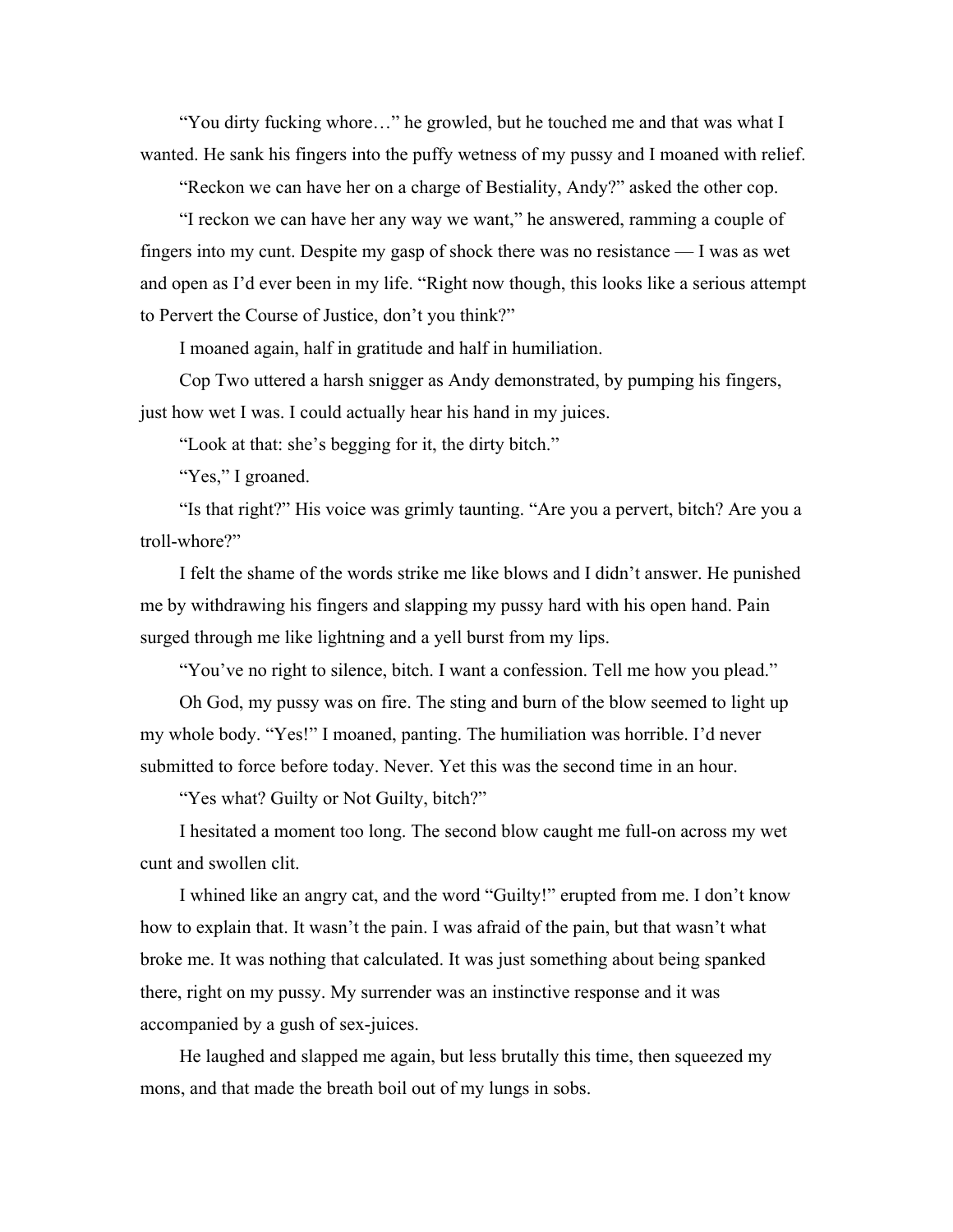"Do they pay you, whore? Do they pay you gold for jerking their big diseased dicks, or are you just a pervert who likes the taste of troll-cum?"

"I'm a pervert," I answered humbly.

He leaned in over me, his weight on my ass and back, to bring his lips closer to my ear. "Call me Sir. I want to hear some fucking respect."

"I'm a dirty pervert, sir." I could feel his belt and his night-stick and his excited cock grinding into me. Part of me wondered in horror — Were they true, the words he'd coerced from me? Had I really sunk that low, to crawl in lust after that which was inhuman?

Another part of me simply did not care.

"What sort? What sort of a slut are you, troll-whore?"

"I'm a cock-slut, sir. I just wanted his big cock." I wriggled my bottom against him.

"You stupid bitch. You've got a big fucking ass, but even you couldn't take that. If he'd stuck his cock in here" — he jabbed my cunt again — "Or even here" — two thumbs invaded my anus and pulled, spreading me into a gape — "You'd be dead, whore. Split like a fucking fish."

He was perfectly right. "Yes, sir," I sobbed, pushing down on his thumbs.

"Pete," he said, pulling away so that he could unbuckle his belt. "Keep an eye out. I think we need to reclaim this dumb bitch for humanity."

"Christ yes. Cunt or ass?" Pete asked roughly.

"Either. Both. Whatever you fucking want. Just make sure nothing creeps up on us while I get started."

Pete obeyed. With my head twisted to the side I could see him turn away, reluctantly it seemed, to watch the perimeter. Then I felt Andy's cock slap against me, first against the cold curve of my rump — where it felt red hot — and then into the split of my pussy, jabbing against my open sex. I couldn't help gasping as he pummelled the soft folds of flesh there. He felt as hard as rock.

"Got any complaints, bitch?" he asked, grabbing my hair and hauling my head back.

"Ohhh… gahhh… !" I wailed, as his cock found the angle at last and bored into me.

"What was that you said? Something about police misconduct? Is that an official complaint you're making, troll-whore?"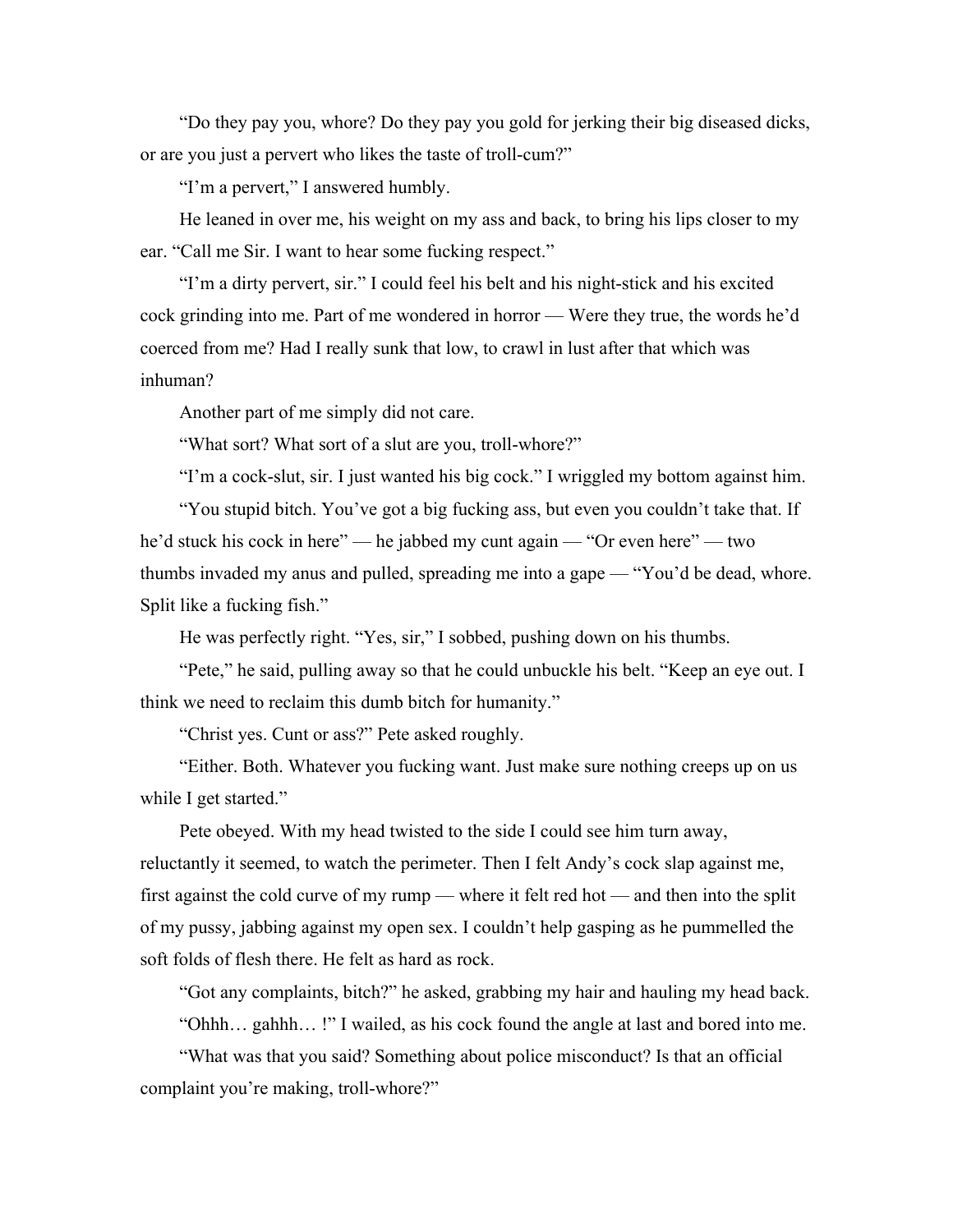I wasn't complaining at all, in fact. This was what I'd been aching for.

**Janine Ashbless** [\(www.janineashbless.blogspot.com\)](http://www.janineashbless.blogspot.com/) is a multi-published author of fantasy and paranormal erotica, both novels and short stories. *Named and Shamed* was her seventh novel, and the kinkiest so far. She lives in the north of England and knows enough to be afraid of fairies.

#### **Named and Shamed (via Amazon US)**

[www.amazon.com/Named-Shamed-dirty-erotic-fairy](http://www.amazon.com/Named-Shamed-dirty-erotic-fairy-ebook/dp/B00HTPU61M/ref=sr_1_1?s=books&ie=UTF8&qid=1420921652&sr=1-1&keywords=named+and+shamed+Janine)[ebook/dp/B00HTPU61M/ref=sr\\_1\\_1?s=books&ie=UTF8&qid=1420921652&sr=1-](http://www.amazon.com/Named-Shamed-dirty-erotic-fairy-ebook/dp/B00HTPU61M/ref=sr_1_1?s=books&ie=UTF8&qid=1420921652&sr=1-1&keywords=named+and+shamed+Janine) [1&keywords=named+and+shamed+Janine](http://www.amazon.com/Named-Shamed-dirty-erotic-fairy-ebook/dp/B00HTPU61M/ref=sr_1_1?s=books&ie=UTF8&qid=1420921652&sr=1-1&keywords=named+and+shamed+Janine)

### **Named and Shamed (via Amazon.UK)**

[www.amazon.co.uk/Named-Shamed-dirty-erotic-fairy](http://www.amazon.co.uk/Named-Shamed-dirty-erotic-fairy-ebook/dp/B00HTPU61M/ref=sr_1_1?s=digital-text&ie=UTF8&qid=1420921692&sr=1-1&keywords=named+and+shamed+Janine)[ebook/dp/B00HTPU61M/ref=sr\\_1\\_1?s=digital-text&ie=UTF8&qid=1420921692&sr=1-](http://www.amazon.co.uk/Named-Shamed-dirty-erotic-fairy-ebook/dp/B00HTPU61M/ref=sr_1_1?s=digital-text&ie=UTF8&qid=1420921692&sr=1-1&keywords=named+and+shamed+Janine) [1&keywords=named+and+shamed+Janine](http://www.amazon.co.uk/Named-Shamed-dirty-erotic-fairy-ebook/dp/B00HTPU61M/ref=sr_1_1?s=digital-text&ie=UTF8&qid=1420921692&sr=1-1&keywords=named+and+shamed+Janine)

#### **Named and Shamed (via Barnes and Noble)**

[www.barnesandnoble.com/w/named-and-shamed-janine-ashbless/1119252943?](http://www.barnesandnoble.com/w/named-and-shamed-janine-ashbless/1119252943?ean=9780957003781) [ean=9780957003781](http://www.barnesandnoble.com/w/named-and-shamed-janine-ashbless/1119252943?ean=9780957003781)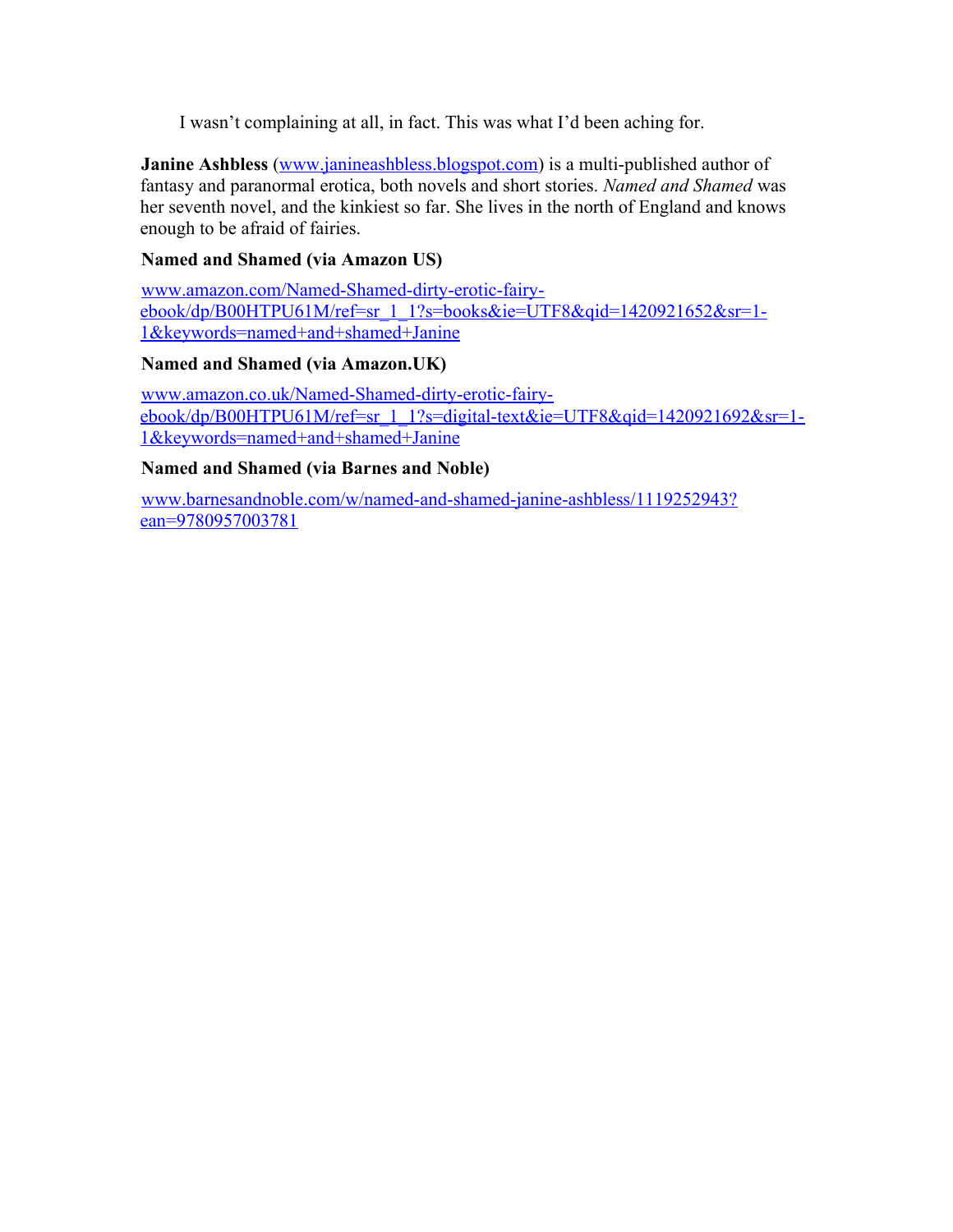### <span id="page-31-0"></span>**["Mouse Games"](#page-3-0)**

#### **Lynn Townsend**

As excerpted from Elizabeth L. Brooks and Lynn Townsend's anthology, **Whetting the Appetite**

*anthology BDSM erotica fantasy gay lesbian paranormal science fiction shapeshifter steampunk transgender*

She darted toward an overturned grocery bag, a false promise of shelter. He had her now!

The bag crunched as he followed her in. For the veriest of instances, he felt the naked tail sliding underneath his toe-pads, then she was gone, escaped through a hole in the bag no larger than his questing paw. He thrust his forepaw out to full extension, claws raking after the fleeing rodent, but to no avail. As fast as he could, he turned himself around in the cramped interior of the bag.

Not fast enough.

The mouse shivered, shimmered, changed. A naked woman, short and plump, unfolded from the changeling creature.

There was still something murine about her looks, small ears, and wide, dark eyes. Her full lips spread into a sly smile and she snatched up the paper grocery bag by the handles, capturing the cat with one easy motion. With the other hand, she popped the cheese cube into her mouth, chewed and swallowed.

"Who's been a bad kitty?" The mouse smirked and reached into the bag, grabbing Ollie up by the scruff. "Yes, such a bad, bad kitty."

Ollie yowled with dismay. Anticipation wove a strand of dark lust through his belly.

"We're agreed, then, Oliver? I win?" She hesitated. It was in her nature to look to him for direction. She was the submissive, his natural and rightful prey. Time and time again, he had caught her, taken her, ravished and dominated her, until she had nearly forgotten how to act without his permission. But when she did, oh, great gods and little pink elephants, when she took back her self and claimed him as her own! He almost never lost, had only worn the collar, been chained and bound to the will of the mouse a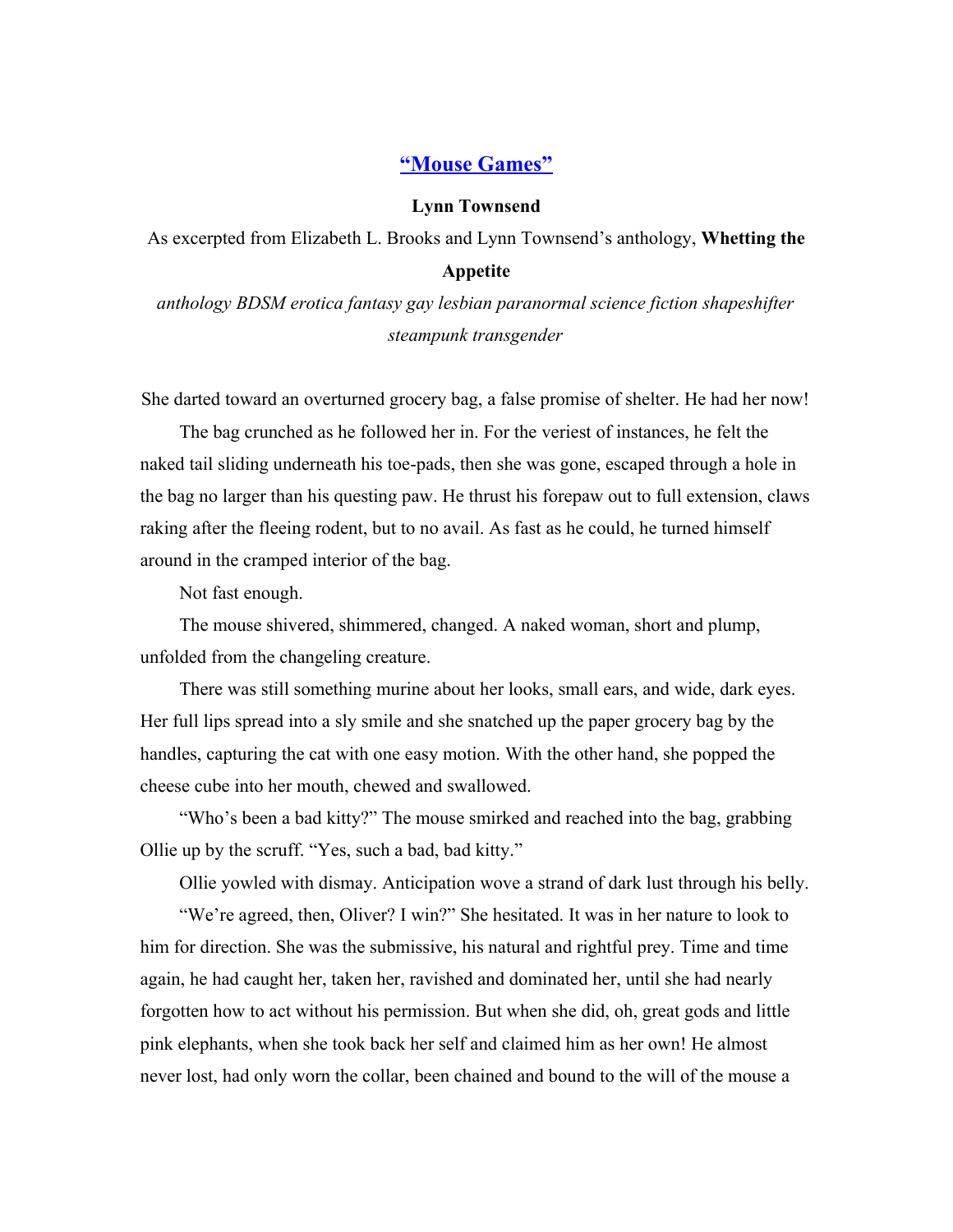handful of times. Each of those times stood out, a brilliant glow of torturous desire, of endless longing, until she relented and gave him surcease.

Oliver stretched into his human form, naked, his cock standing already at full attention as his bare feet touched the floor.

"You win, Anjelika, my mistress." Oliver dropped to his knees, bowed his head. She came on silent feet, took the collar off the mantel where it had awaited what they had both thought would be Oliver's eager hands. She bent, round breasts full and nipples already pebbled with desire, and fastened it around his throat. The bells on the collar jingled with every shivering move her fingers made.

"Go." She pointed down the hall. "Lie on the bed and spread yourself out."

Oliver did as she commanded. He swallowed, looked up at the ceiling where he was reflected in all his masculine glory, the belled collar ignominiously around his neck. He shivered, listening to the clappers rattle.

She would pay him back for every night she had spent writhing underneath him, for every time she had begged him to let her come and he had refused, for every kiss withheld, for every teasing touch. It would be hours before she was satisfied. But she had not belled the cat.

He would wait. And next time… Oh yes, next time, he would catch her.

He didn't have to wait long; she had dressed—could he really call it that when her clothing revealed and enhanced more than it concealed—quickly. Thigh-high boots curled around her legs, giving her another four inches of much-needed height. The black leather corset didn't cover her sweet, swelling breasts, instead just pushed them up and together; her normally plump waist was tamed by the leather, giving her an hourglass figure. She had pulled her hair up and back, baring her entire face to him. She carried a bag in one hand and a leather crop in the other.

Ollie didn't like it.

He didn't like her hair up, didn't like her face so bold and unhidden. He looked closer at her, suddenly appalled. She wore a pair of kitty ears on a headband, and—yes, he checked, a fake tail was attached to the narrow belt around her waist. He bristled with sudden offense. If he'd still had his fur, he imagined his whole spine would be arched up at this transgression. How dare she mock him? How did she *dare*!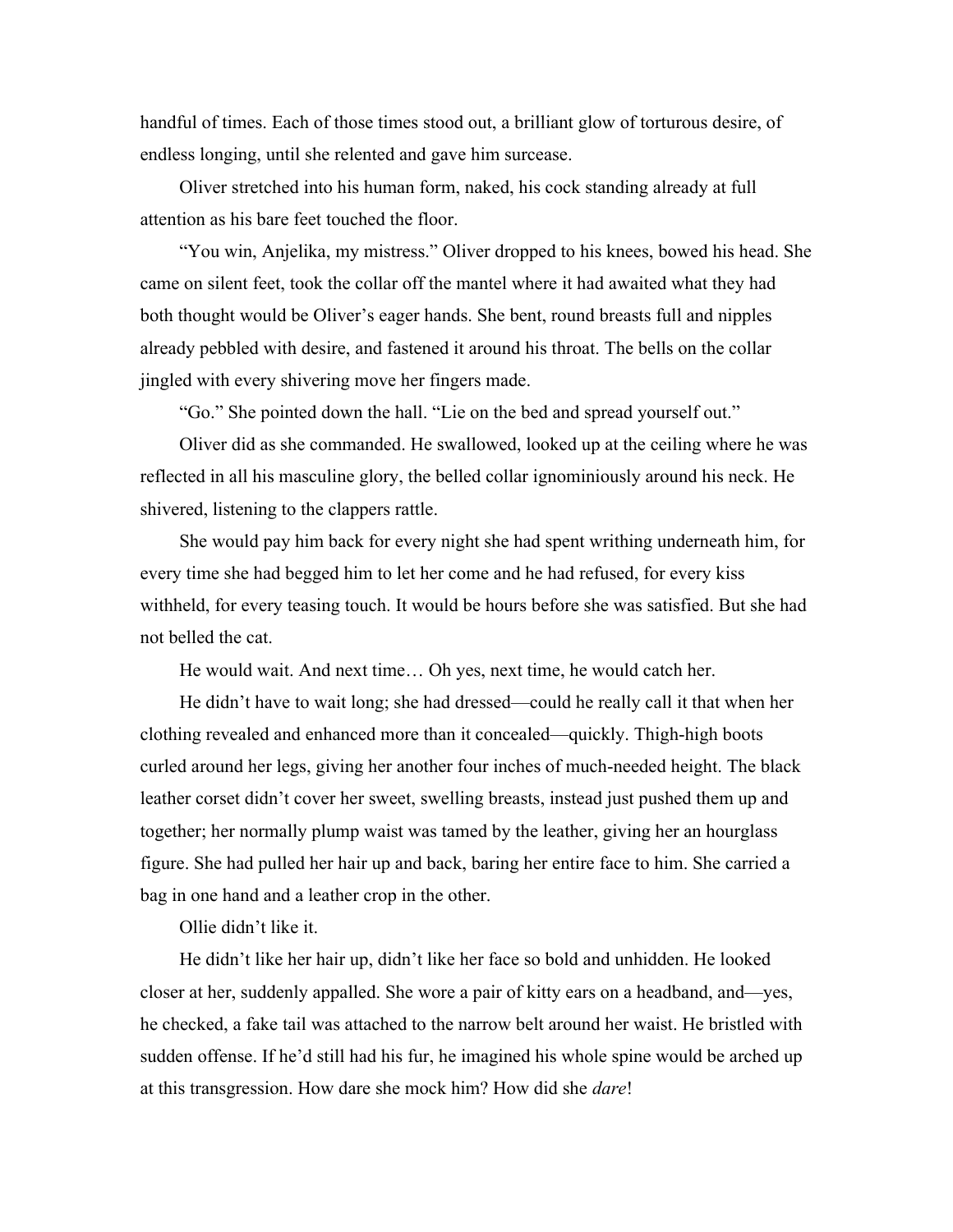He moved, surged forward, hands reaching for her. The bell around his collar rang, mocking and loud in the silent room. She said nothing, merely turned brilliant and suddenly furious eyes on him. Her eyebrow arched up, wordless inquiry. Was he not a cat of his word? Shame lanced him and he lay back, trying to ignore the way the bell cheerfully signaled his defeat.

Anje turned, placed the bag on the floor and bent to retrieve something from it, displaying her soft, rounded ass. She wore a thong, the darker patch of her sex tantalizingly hidden behind a swatch of fabric no more substantial than thought. The tail swung, easily and luscious, along her white thighs. She turned to the bed, her hands full of leather manacles and rope.

The worst part, the very worst.

Lying still while she bound him, ankle and wrist, to their big four-poster bed. The bell clattered and jingled with every movement as she climbed over the bed, over him, without even looking at his face to gauge the emotional weather there.

He could overpower her in an instant. Instinct screamed at him to do it, take her, bend her over the side of the bed and fuck her, assert his dominance over him. She *belonged* to him, body and soul. His rightful prey.

He lay still. Or as still as he could, shuddering and jerking instinctively.

She bound him out, stretched and tight, spread eagle across the bed. Every time she leaned over him to tug a rope, her skin brushed against him, of the snug fit of her leather. Or that damned tail! He actually shivered as the tail dragged, soft and sensuous, down his thigh while she checked the binding of his left ankle.

Finally, the worst was over.

Anje stood to one side of the bed, hands on her hips. "Are you secure?" She looked straight at him, met his angry gaze with a calm one of her own, not glancing aside or bowing her head. He wasn't used to it. He didn't like it.

Ollie struggled, tugged at his bindings. The old bed creaked a bit, but held steady. He wrenched at his wrists, stupid human joints that couldn't slip loose. Anje watched him. On the few occasions that she'd won their little game of cat and mouse, this was when she was most apprehensive; if he could free himself during their tryst, he was intractable, difficult to contain, and often threw their game right out the window. It was in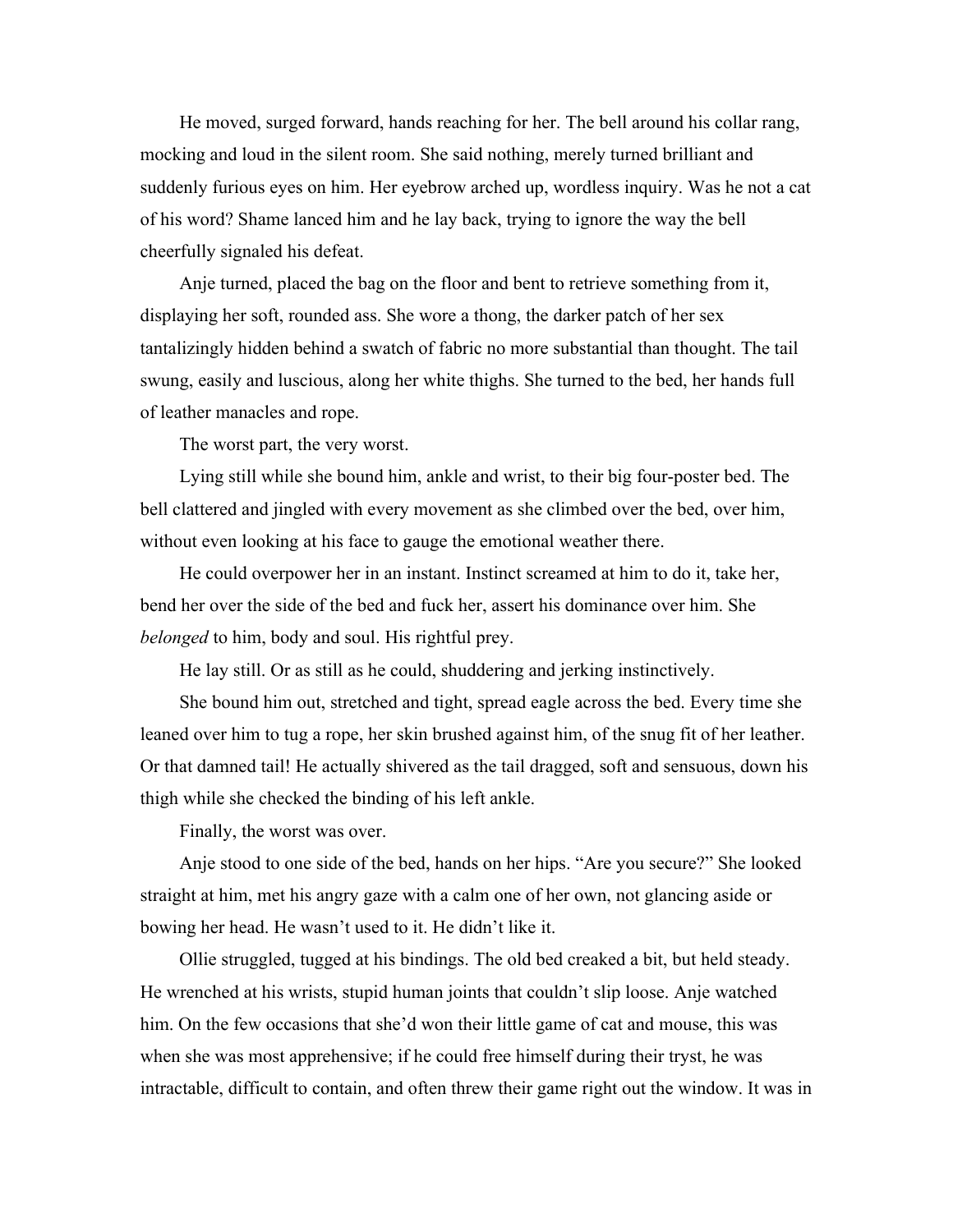his nature; she understood that. It didn't change the fact that he was viciously ashamed of himself; sorry was for after the damage was already done.

This lesson, he'd learned. He'd only had to apologize to her for breaking the rules twice before he was positive he never, ever, wanted to apologize again. Apologizing went against every single fiber of his being; the best way to avoid it was to never do anything that required one.

Easier than it sounded. But he was sure to test his bonds thoroughly.

**Lynn Townsend** is a geek, a dreamer and an inveterate punster. When not reading, writing, or editing, she can be found drinking coffee or playing MMOs. Lynn's interests include filk music, romance novels, octopuses, and movies with FX. Her work has appeared in Cleis, Hot Ink, Torquere, and JMS publications.

### **Whetting the Appetite (via Amazon)**

[www.amazon.com/Whetting-Appetite-Elizabeth-L-Brooks](http://www.amazon.com/Whetting-Appetite-Elizabeth-L-Brooks-ebook/dp/B00JDSI79Q/ref=sr_1_1?s=books&ie=UTF8&qid=1420921832&sr=1-1&keywords=whetting+the+appetite) $ebook/dp/B00JDSI79Q/ref=sr_11?s=books&ie=UTF8&qid=1420921832&sr=1-$ [1&keywords=whetting+the+appetite](http://www.amazon.com/Whetting-Appetite-Elizabeth-L-Brooks-ebook/dp/B00JDSI79Q/ref=sr_1_1?s=books&ie=UTF8&qid=1420921832&sr=1-1&keywords=whetting+the+appetite)

### **Whetting the Appetite (via Barnes and Noble)**

[www.barnesandnoble.com/w/whetting-the-appetite-elizabeth-l-brooks/1119054247?](http://www.barnesandnoble.com/w/whetting-the-appetite-elizabeth-l-brooks/1119054247?ean=9781502446114) [ean=9781502446114](http://www.barnesandnoble.com/w/whetting-the-appetite-elizabeth-l-brooks/1119054247?ean=9781502446114)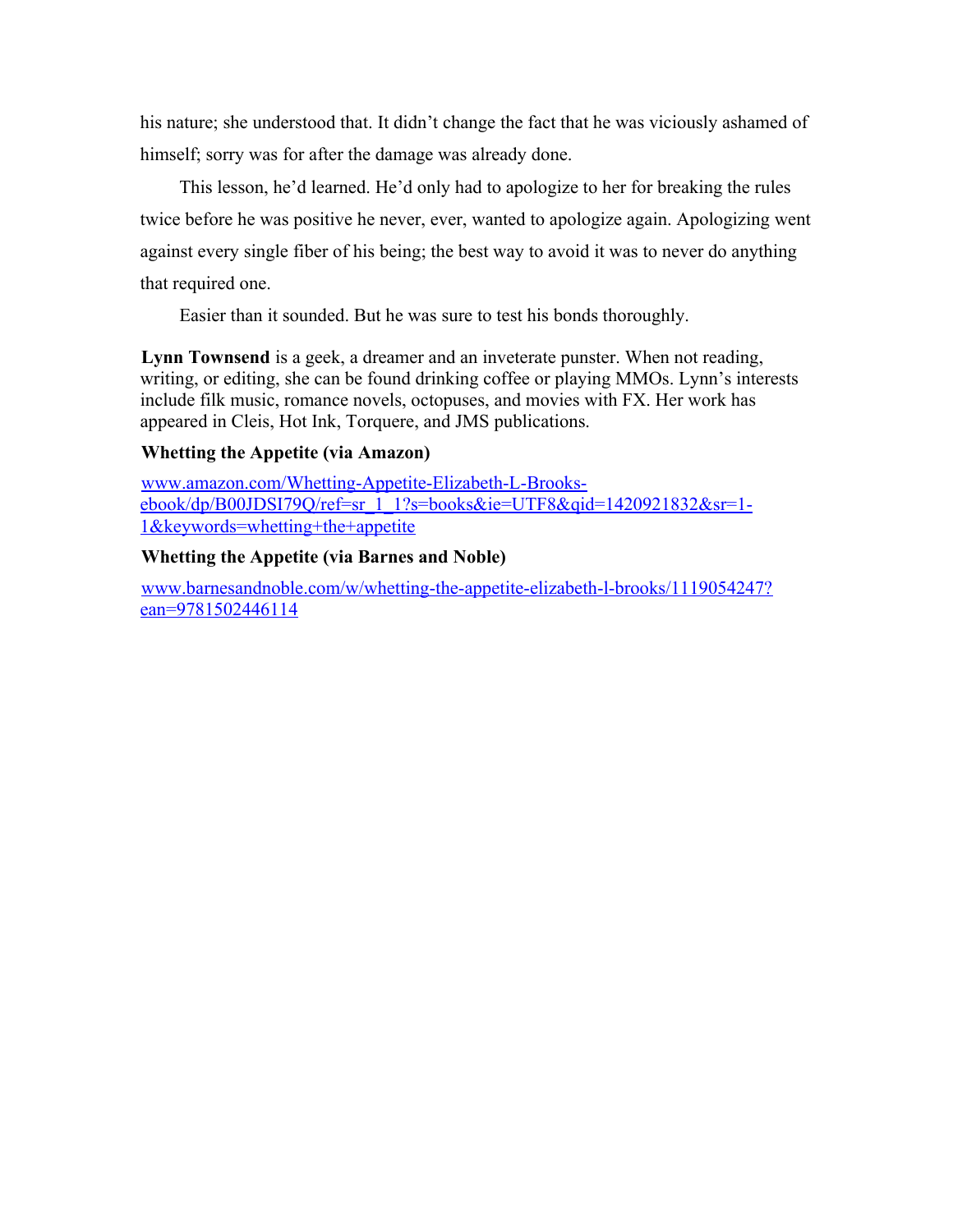# <span id="page-35-0"></span>**[Master of O](#page-3-0)**

#### **Ernest Greene**

*BDSM billionaire dom contemporary female submissive male dominant S/M*

Once inside the playroom, Steven stopped so O could take a good look around. Steven owned everything he wanted, including the warm little package, adorned with nothing more than leather collar, cuffs and skyscraper stilettos, rubbing his cock against her bare backside.

"Please tell me I don't ever have to leave this room again," O said.

Taking a red vinyl cushion shaped to conform to a petite pair of buttocks from a low shelf at the head of the bondage bed, he placed it squarely in the middle of the bed's black rubberized surface.

"Go lie down over there. Settle your tail just off the edge of the cushion."

Still very aware of the invasive steel ringed plug in her ass, O lowered her shoulders and stretched out her arms and legs. Steven locked both of O's wrist cuffs and one of her ankle cuffs to the short chains at the head and foot of the massive altar. Looking over at the mirrored wall, O could see just how sacrificial she appeared.

Steven hoisted himself over O's small body, easily sliding into her with no hands as he lowered his weight carefully on top of her. He took his time getting in, as he did with everything he liked, until she was completely full, packed front and rear, unable to influence his slow, revolving, pistoning penetrations even if she'd wanted to, which she most certainly didn't. The pump had sensitized her to the friction of every stroke and each full insertion depressed the steel bulge at the front of the plug back into her ass in the rudest way. When Steven started to speed up, she knew she wouldn't be able to hold out long and so did he.

"Sir, please Sir. Begging permission to come," O gasped out.

"There'll be a price for it."

O whimpered. She had assumed that but it didn't matter now.

"Please, Sir. Whatever you want to do to me after."

"Fair enough."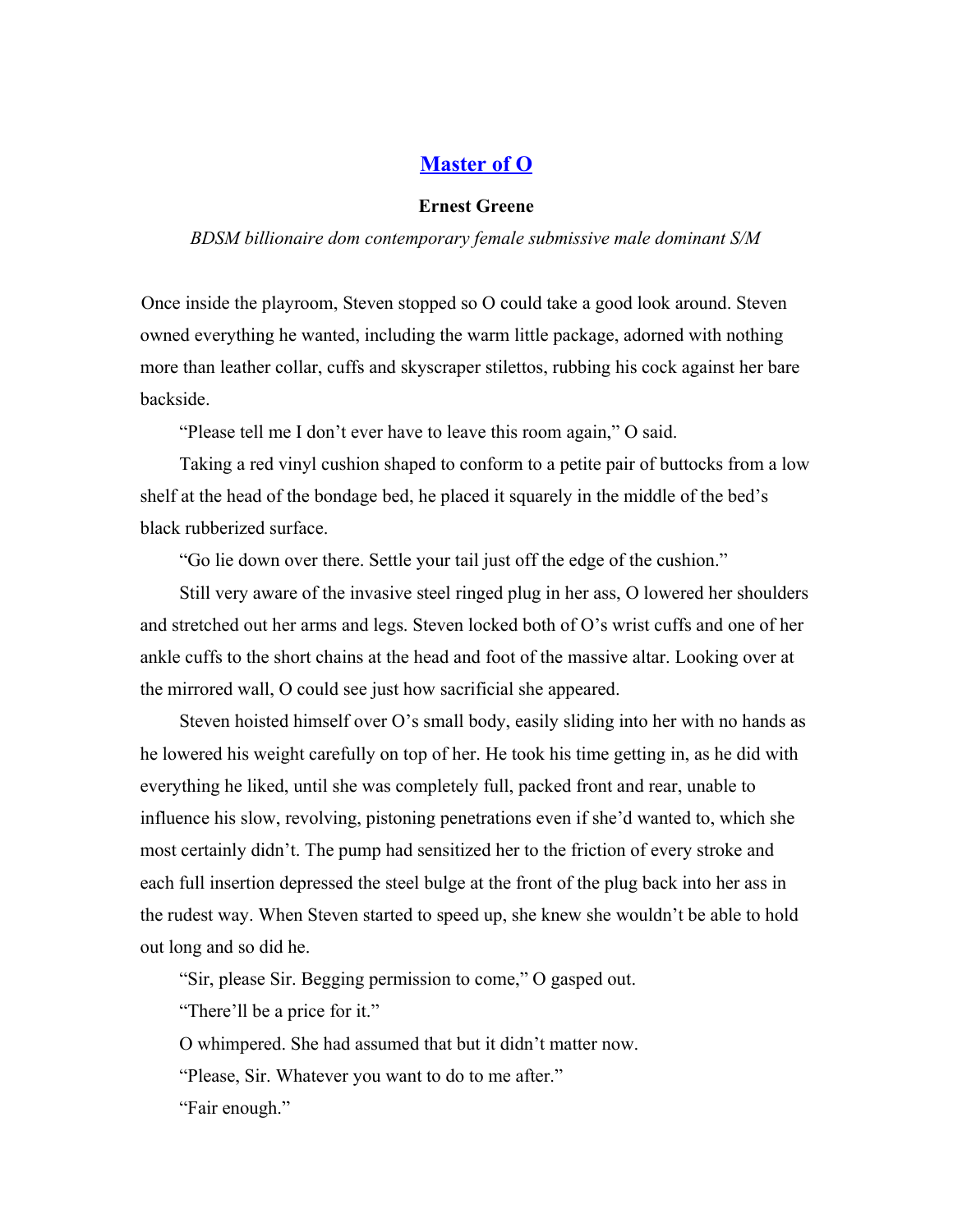Steven slammed into her harder and faster. Wrapping one hand around her throat, he supported himself on the other so he could look down into her scarlet face. O wheezed and sputtered at the light choking, but went completely rigid from head to toe, grinding her pelvis, one of the few still mobile components of her frame, against him. She tossed her head back and forth, screaming louder than might be expected for such a small woman.

Steven unchained O from the bed, sat her up slowly, holding and kissing her until he was confident the dizziness had faded.

"Take off your shoes and get moving, indolent whore," he said in a friendly way. She walked with surprising grace to stand under the suspension bar. He held her close, lifting her arms so her still-cuffed hands could slide into the padded straps, which he buckled just tight enough so she'd feel secure.

Steven went to the controls on the wall-mounted hoist and slowly took her up until she was stretched taut, taking just enough weight on the balls of her feet to keep her arms from hurting. O's high arches would eventually cramp, but that was part of it.

Steven slung the short, thick single-tail, beautifully woven in red and black with a feathered end, over his shoulder and circled her like a matador, picking his targets. O's hard, little butt seemed the right place to start. The leather swished through the air, the feathered end connecting with a sharp report. O twitched, but that was all she could do. Steven concentrated his attention back there for a bit, alternating sides as always, laying on neat, straight stripes. Just for fun, he gently wrapped her a couple of times, bringing the tails up on her belly.

"I like that whip," she said. "It feels just right."

Steven went to work on the front of O's body. It was a trickier business, especially with the need to avoid snagging her nipple rings. Soon O's tits were also striped, along with her belly. Coiling the single-tail, he smacked at her still-engorged pinkness, making her dance involuntarily. Each time she went out of position, she quickly turned back to present again. Steven smiled.

"Do your feet hurt?

"They're starting to."

"I'm going to cane them next."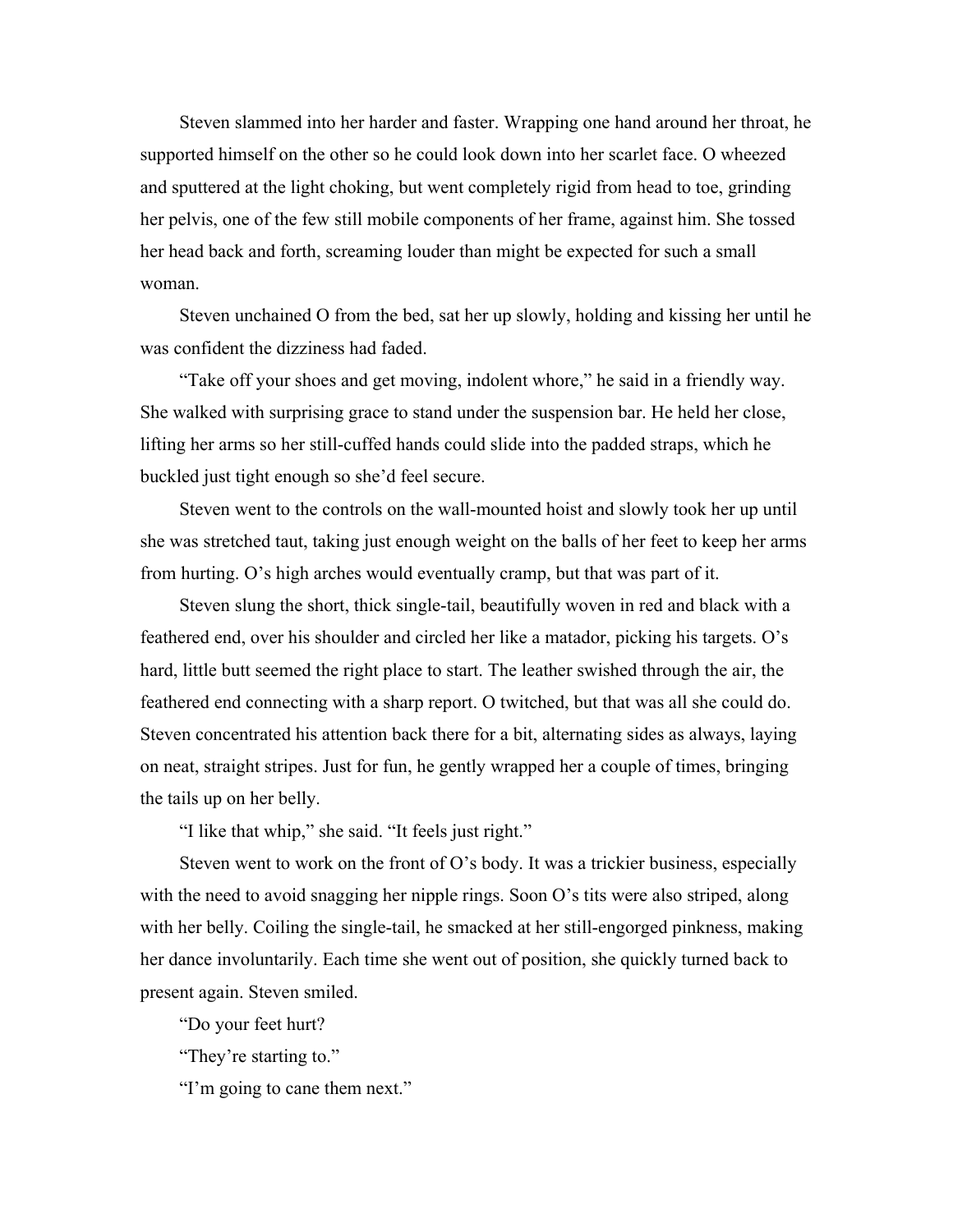"I thought you might, Sir."

"Then I'm going to cane your ass and fuck it."

"Please, yes, Sir. I've been waiting for that. But if you're going to fuck me there, it would be very generous of you to let me pee first so I don't lose control when I come."

He reached up and freed her from the suspension straps, but rather than letting her sink into his arms, he took her under the collar and made her stay on tiptoe as he led her over to the floor drain.

"You can squat down right here," he told her, "legs open please."

O couldn't contain a scornful look.

"I do know how to piss like a proper slave, Sir."

Lowering herself over the drain, she stayed up on her aching arches and spread her knees wide.

"May I suck you while I do it?"

"Of course. I expect it when I'm so generous with you."

Taking the head in her mouth, O easily let go a surging stream from between her legs with no inhibitions at all, tinkling musically on the steel strainer over the hole in the floor. Deftly holding her balance, she lifted her head just enough to take him in her mouth, concentrating on the head and corona while emptying her bladder as noisily as possible. Steven could certainly have enjoyed her labors for longer, but his ability to stick to the plan despite pleasant distractions was essential to how he operated.

Steven walked O back to the bed, once again controlling her by the rings on her collar and the base of the steel shaft continually invading her from behind. He positioned her on all fours, parallel to the mirror, pressed her shoulders down until her breasts and face rested on the surface. From the other basket he brought out a thin, rattan cane, tracing the tip down to her tailbone.

The impacts on O's backside came precisely spaced at ten-second intervals. It bit deep each time, laying rows of double welts over the now pink curvature of O's ass, top to bottom. She held perfectly still, though these strokes were like lightning bolts.

After ten stripes to each buttock, he saved five more for each of her feet, which he ordered her to raise. It was very trying, keeping them elevated as the cane seared her aching arches, but that was the point. Something good was coming soon.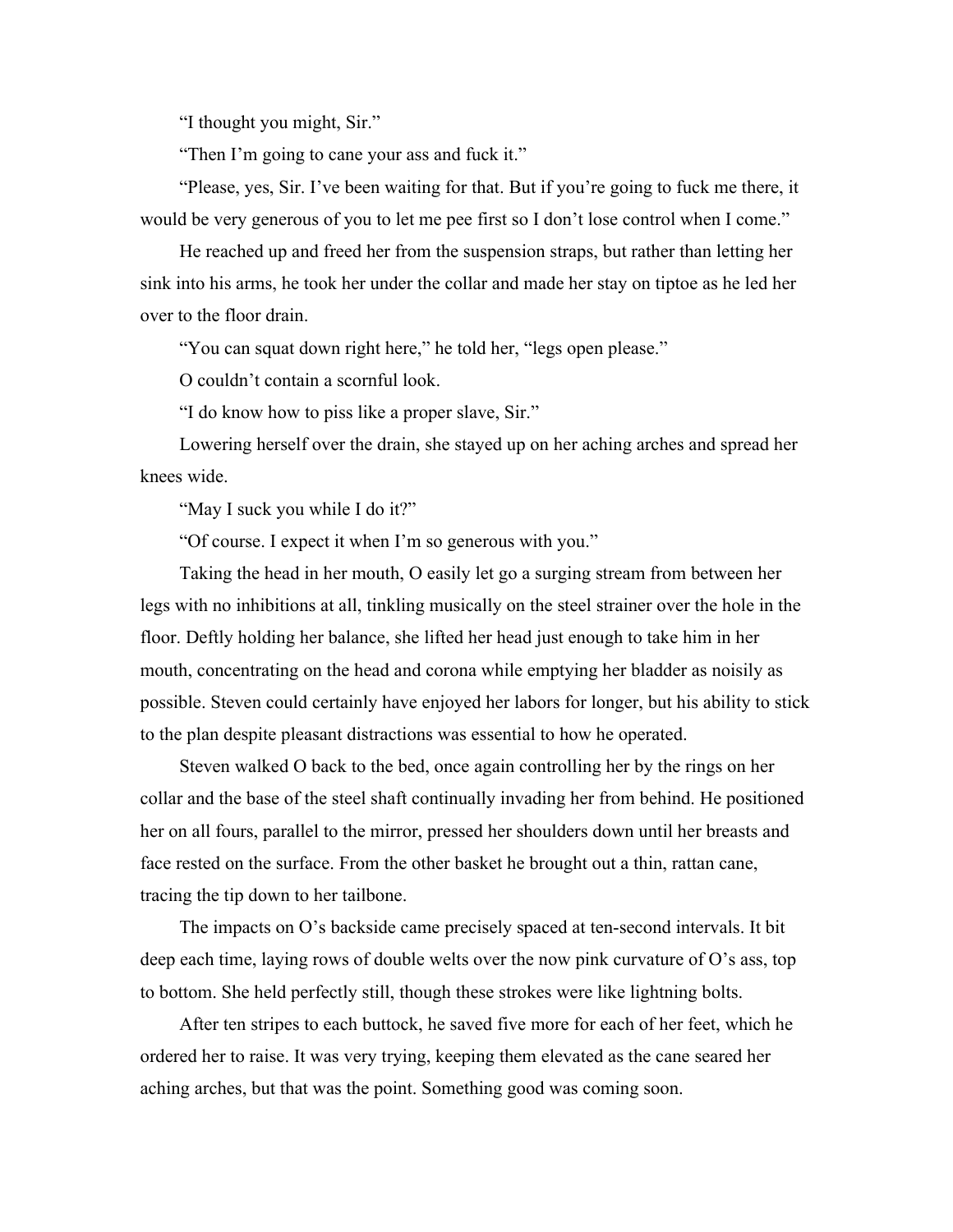"Take the plug out now, please. I have other uses for that hole."

"Of course, Sir, " O said. "No girl is really a slave until she's given her ass to her Master."

"Well put."

O slowly withdrew the steel bulb from her depths. It emerged with a wet pop, accompanied by a small squeal. That thing really was big. She dropped it into the kick bucket next to the bed with a loud clang.

O composed herself on the bed, facing the mirror in front of the window and neatly aligned with the one on the wall so she could be viewed from every angle. Crossing her hands on the bed, she lowered her face to them and lifted her other end as high as possible. Every movement was beautiful and graceful.

Stroking O's back, Steven watched her relax around her newly unblocked orifice, which gaped slightly from lengthy packing. The heavy steel had worked well to open the channel.

Taking a blue-lidded plastic bottle of water-based gel from the table, Steven squeezed some out onto his fingertips, rubbing it into the outer rings of O's flexing muscles. They yielded to his touch easily. She was no stranger to this use.

Steven put another squirt of lube on himself and took careful aim at the tiny target, slipping in a millimeter at a time, feeling O's tightest passage give way to him. She sighed, her whole body seeming to go soft and floppy around the rigid object invading it.

He slid in and out of her slowly, rotating in lazy circles, holding her fast against him with an iron grasp around her hips. Soon, instead of moving in and out, he started sliding her back and forth while remaining stationary, impaling her repeatedly. She'd been silent up to that point, but her breathing grew steadily heavier and she gave a low, guttural growl, more animal than human.

The climax swept over O with surprising suddenness. She froze, back rising, every muscle tensed inside and out, and howled for permission, which Steven was pleased to grant for all it would have mattered one way or the other at that point.

As soon as O's spasms ceased he started pounding into her. Looking down at her, back, ass and legs shining with sweat and lube, covered in stripes and splotches, he hammered her mercilessly. Steven felt the internal rippling again, slid out almost to the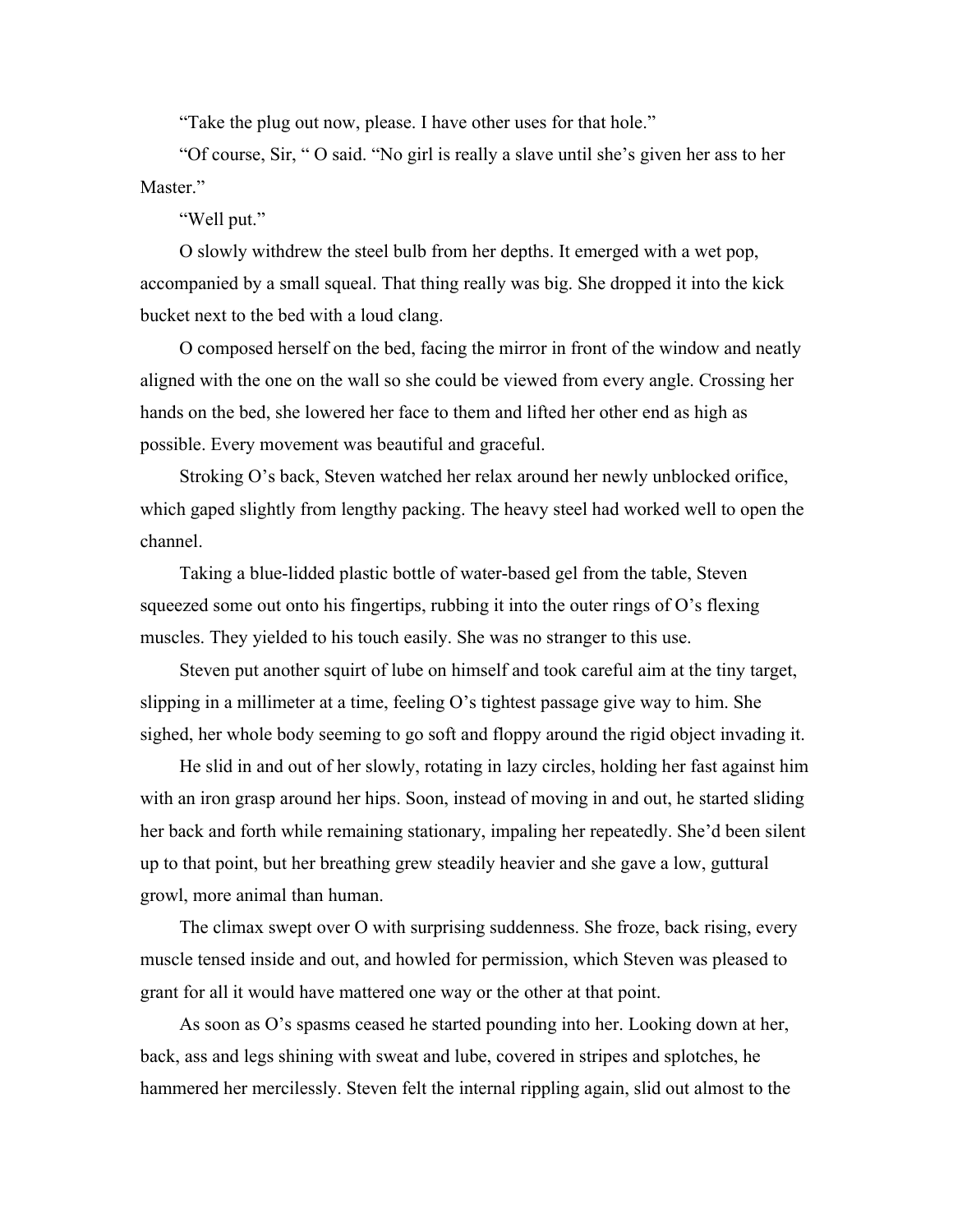point of exiting, then slowly pushed all the way into O, coming in waves, a contraction at each stopping point. O knew she would never tire of the way Steven did that.

O made a purring sound deep in her throat. She knew he would make his demands without hesitation. That was how she liked to be treated and, at last, she'd found a man who was fine with it.

**Ernest Greene** is the author of a new novel for Daedalus Publishing, *Master of O*, reinventing the BDSM classic *Story of O* set in modern Los Angeles and told from the master's point of view. Since 1999 Greene has served as Executive Editor of the bestselling fetish magazine *Hustler's Taboo*.

### **Master of O (via Amazon)**

[www.amazon.com/Master-O-Ernest-Greene](http://www.amazon.com/Master-O-Ernest-Greene-ebook/dp/B00K2INO7G/ref=tmm_kin_swatch_0?_encoding=UTF8&sr=1-1&qid=1420922465)[ebook/dp/B00K2INO7G/ref=tmm\\_kin\\_swatch\\_0?\\_encoding=UTF8&sr=1-](http://www.amazon.com/Master-O-Ernest-Greene-ebook/dp/B00K2INO7G/ref=tmm_kin_swatch_0?_encoding=UTF8&sr=1-1&qid=1420922465) [1&qid=1420922465](http://www.amazon.com/Master-O-Ernest-Greene-ebook/dp/B00K2INO7G/ref=tmm_kin_swatch_0?_encoding=UTF8&sr=1-1&qid=1420922465)

### **Master of O (via Barnes and Noble)**

[www.barnesandnoble.com/w/master-of-o-ernest-greene/1119438928?](http://www.barnesandnoble.com/w/master-of-o-ernest-greene/1119438928?ean=9781938884047) [ean=9781938884047](http://www.barnesandnoble.com/w/master-of-o-ernest-greene/1119438928?ean=9781938884047)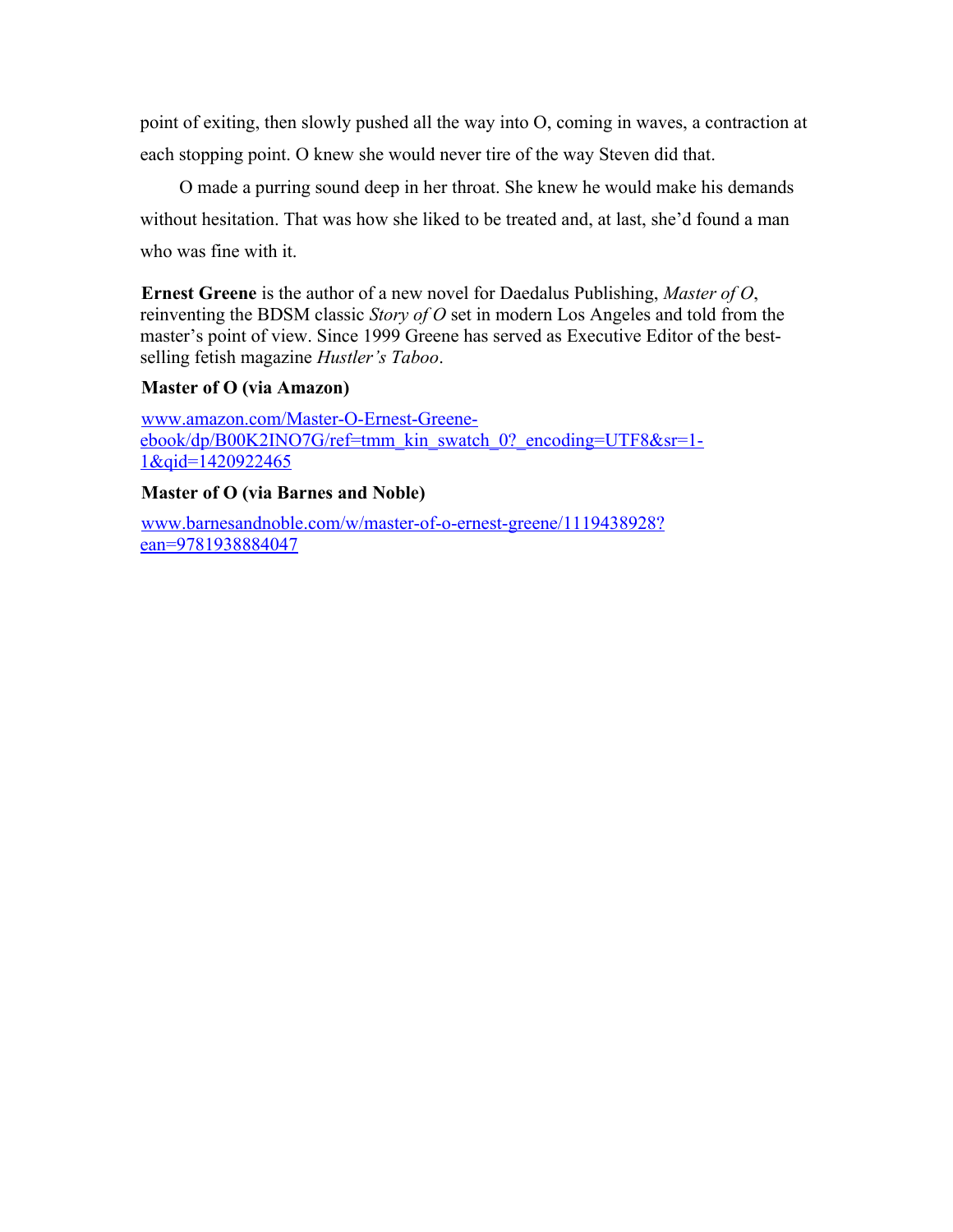### **["What's Not to Like"](#page-3-0)**

### **D. L. King**

As excerpted from D. L. King's anthology, **Slave Girls: Erotic Stories of Submission**

*anthology BDSM bondage edgy erotica exhibitionism female submissive male dominant ménage toys*

"This is my playroom." He opened the door. Royal-blue, deep-pile carpeting covered the floor, and the walls were painted a pale gray-blue. There was a window with an uptown view, but because he was so high up, there were no neighboring apartments to look into. Another king-size bed, this one with brushed steel posts and canopy, dominated the space. The room was obviously meant to be another bedroom and had a closet and attached bath. There were bed tables on each side of the bed with lamps, and a Chinese, black-lacquer chest at the foot of the bed. There were three other pieces of furniture in the room: a blue-velvet club chair, a dark wood X-shaped monstrosity in the corner and another piece of dark wood and leather furniture I couldn't identify.

"Well, all right," I said. I knew a kinky sex room when I saw one. Actually, I didn't, but I'd read that *Fifty Shades of Grey* book and wasn't an idiot. "Let's play, then."

"After dinner," he said, and ushered me out the door and back into the dining room. He brought me a glass of wine and said, "We're almost ready to eat, I just want to check something first. From behind me, he put an arm around my waist and as I leaned back against him, he slid his other hand under my skirt and stroked my recently dampened, unpantied pussy. "Good girl," he said. He smoothed my skirt back down and went back into the kitchen, licking his fingers.

I could feel my face reddening and my temperature rising. *I should be insulted by that,* I thought, *so why am I so turned on?* All through dinner I fidgeted and squirmed, thinking about the playroom and what we might do there. I have no idea what we ate. I knew the meal was concluded when he said, "I don't think you need that anymore, do you?" touching the sleeve of my dress. "Take it off and go hang it up in the closet in the playroom."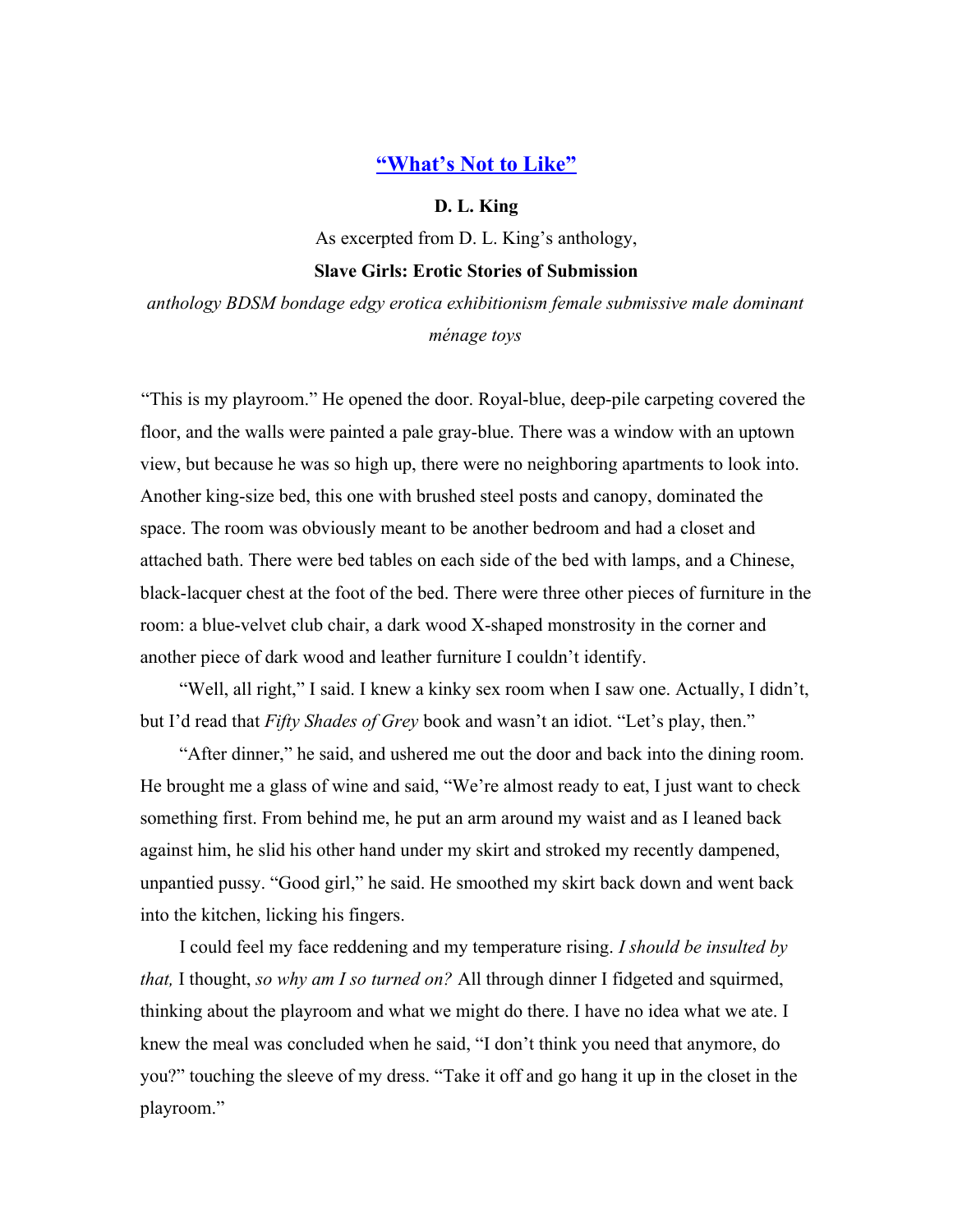He was always polite, and I always felt that I could have said no at any time, but he never actually *asked* me to do anything; he always *told* me and, somehow, that just seemed right. I stood up from the table and lifted my dress over my head and turned toward the hallway. He followed me into the room.

The closet had a very small clothes rack, with a few hangers. It was mostly filled with rows of hooks from which hung various whips, paddles and floggers and shelving units which held a plethora of other items, most—probably all—of a sexual nature, though I didn't have a clue what some of them were.

"Hmm," I said. He was standing directly behind me. He reached both hands around my thighs and spread the lips of my pussy open while he stroked the insides with his thumbs.

"I already know you're sexually submissive." I squirmed in his hands. "No, you know you are. But I think you might also make an excellent slave." I pulled away from him. He caught me and spun me around to face him. "No, I think it's something you were made for. Or at least something you and I were made for, together."

We talked about it together, I naked, and he clothed. He sat me on the odd-shaped piece of furniture and pulled up the club chair and told me about submission and slavery and how they were different. He told me about the things he'd like to do to me and with me. Early in the discussion, he placed his hands on my knees and spread my legs. He told me to keep my hands behind me. Occasionally, as he would explain certain things to me, he'd reach over and insert a finger or two inside me, or squeeze my clit, just to check my arousal, he said. Of course I just got wetter and wetter.

I asked him what I was sitting on and he said it was a spanking bench. I asked him how it worked and he showed me how to lie astride it, on the padded-leather top. He placed my knees and shins on the padded beam running along each side that I'd previously been using as a footrest. Then he walked round behind me and pulled me toward him a bit. That left my cunt free and open to his use. He placed my hands on handles in front of my knees.

"Comfy?"

"Yeah, I am," I said. "But I don't like being spanked."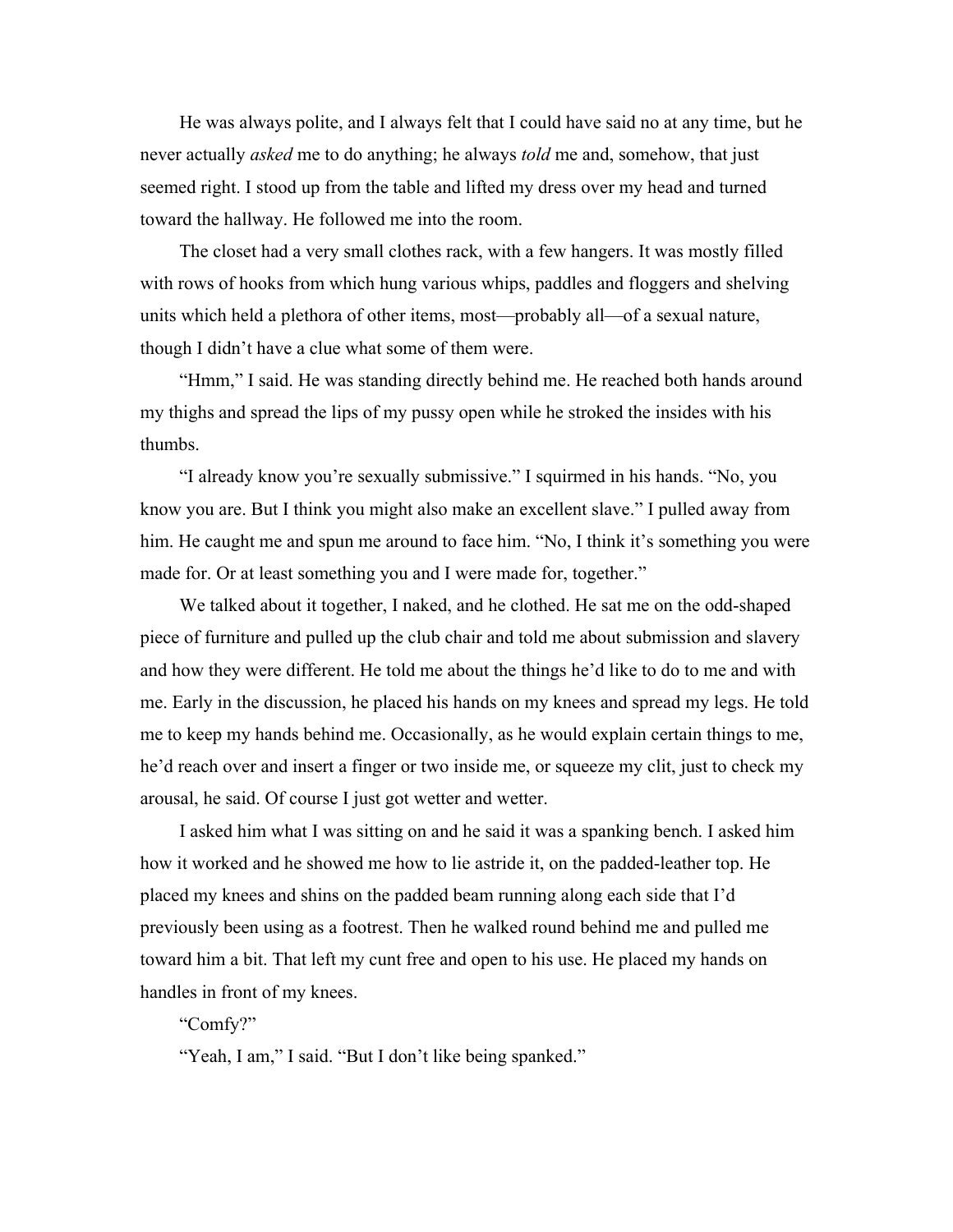"Oh, I think I can change your mind about that," he said, and proceeded to spank me with his bare hand. Occasionally, he'd stop spanking and play in my dripping pussy, and then he'd go back to spanking. He began easy. It didn't hurt. But shortly after he began the spanks got harder and harder, until I was grunting and shrieking with each new application of his hand. At one point, I reached around to cover my ass and he grabbed my wrist and held it to the small of my back. He stopped spanking long enough to collect the other wrist and grip them both together. Then he gave me three very hard spanks.

"Stop, stop, stop," I said.

He stopped spanking me, but put two fingers in my cunt and began to fuck me with them. "Those last spanks were punishment for trying to cover your bottom. I won't have you hide yourself from me." He fucked me slowly while he talked to me, explaining the rules. "Most often, I'll fasten your wrists and ankles to the bench so you can't move them, but I just wanted to give you a little taste." He continued to finger-fuck me, my body slowly building toward orgasm. "I think you liked it. Did you like it?"

I felt a bit like a wet dishrag, but I managed to croak out, "Yes, god yes," as my ass bounced up against his hand, trying to drive his fingers as far inside me as possible.

"Such a greedy little cunt you are." He removed his fingers and just as I groaned at the loss of them, I felt a sharp smack right against my swollen lips and clit. My mind exploded as my body convulsed in what was possibly the most intense orgasm I'd experienced, up to that time.

"Fuck me!" I said.

"Is that an exclamation or an invitation?" he asked.

"I think it was an exclamation," I said, "though, if you give me a minute, you could take it as an invitation, too."

That was my introduction to submission and the possibilities of slavehood. And believe me, I've had even more intense orgasms since then. Remember when I said he was a brilliant engineer? Well, he *is* a brilliant engineer. He's designed and built a few interesting devices and furnishings for his playroom, all specifically tailored to me, and my measurements. He says he dreamt about the latest piece—woke up with a screaming hard-on, too. After he fucked me, he went right to his drafting table and came up with this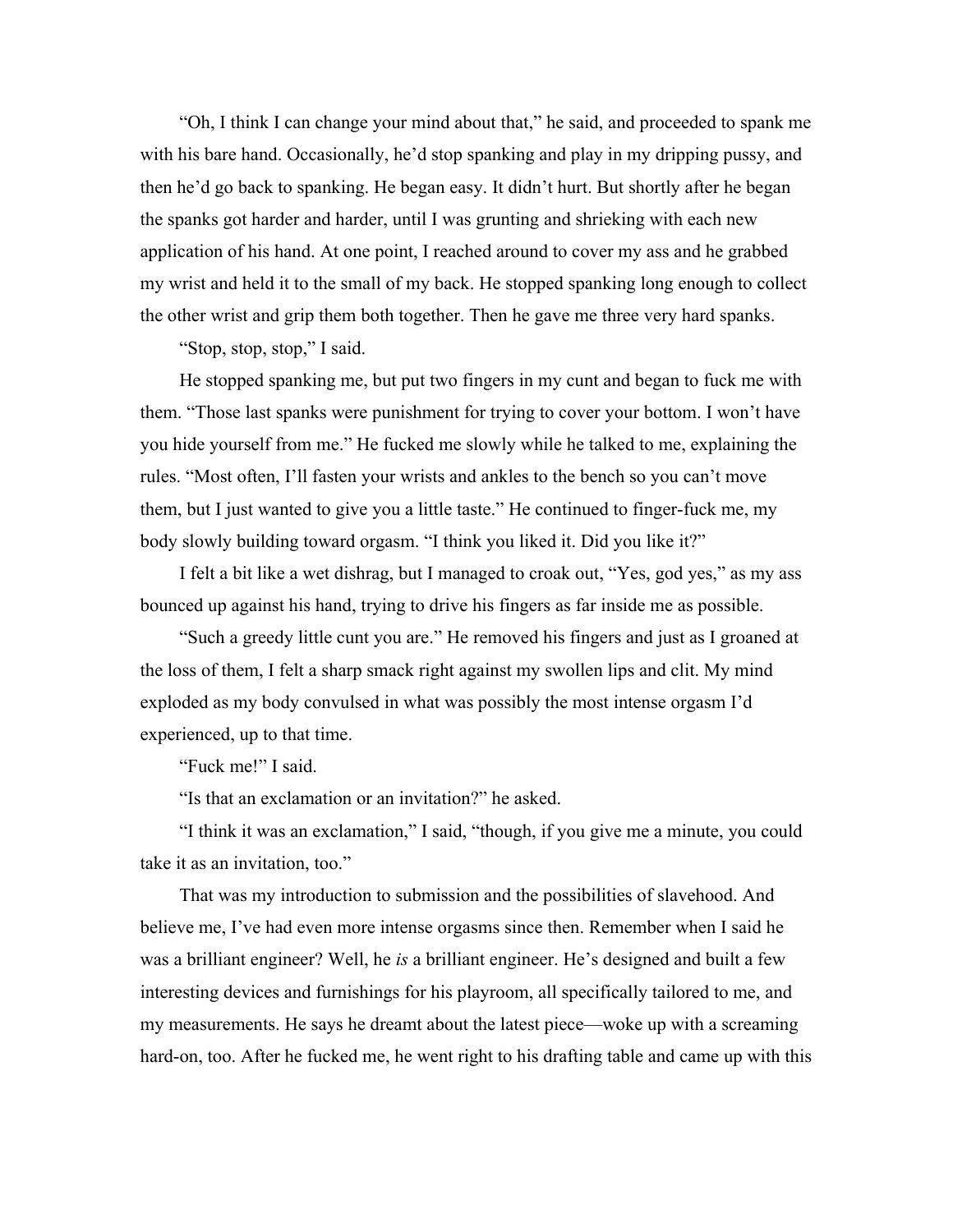most ingenious piece of furniture. And like all his various torture devices, it's amazingly comfortable.

You see, the shoulder harness pops up and I step up and slide right in. This piece here keeps my knees spread and resting on the padded leather blocks and my back supported by the padded leather backrest. It's even got lumbar support. The shoulder harness comes down, holding me against the supports, and I recline backward a bit, into the neck and headrest. There are two attached leather straps, one for my chin and one for my forehead. They keep my head in position. Now my mouth and throat are at the perfect height and angle for Master's cock. We worked at it, together, to get just the right angle, both comfortable for me and the perfect fit for him. I think it's my favorite new piece of furniture, and as you can see, he's made several. It has attachments, too. Look. He can attach various dildos and vibrators to keep either my cunt or my ass filled, or both, if he wants. Again, the angle is perfect for my holes, so everything fits just right.

Sometimes he fastens me in and doesn't fuck my mouth at all but just plays with me. As much as I love his cock in my mouth, sometimes I like the way he plays with me even more. He can use his beautiful fingers to torment my nipples. He can attach weights to them and to my pussy lips. He even has an attachment that can clamp and keep my nipples stretched as far as they'll go. He can torment me in so many ways; make me come over and over again. You see, he loves to watch me come. He'll make me come over and over until he's ready to take me. The only drawback to this particular piece is that he can only fuck my mouth. If he wants to fuck my ass or my cunt, he has to take me out of it. But there are other pieces he's made that are designed for that kind of fucking. It just takes a little planning ahead.

So now you understand why I choose to be Dan's slave. He loves me and I would do anything he asks because I know he'd never ask for anything I couldn't give. He keeps me well taken care of and safe, and I wouldn't want anything else. I can see you're getting a little turned on. Dan'll be home soon. He wanted me to invite you over and show you around. He'd like you to stay for dinner, if you want. It'll give us a chance to chat and catch up. You won't mind if I get out of these clothes, will you? I'm not allowed to wear them inside.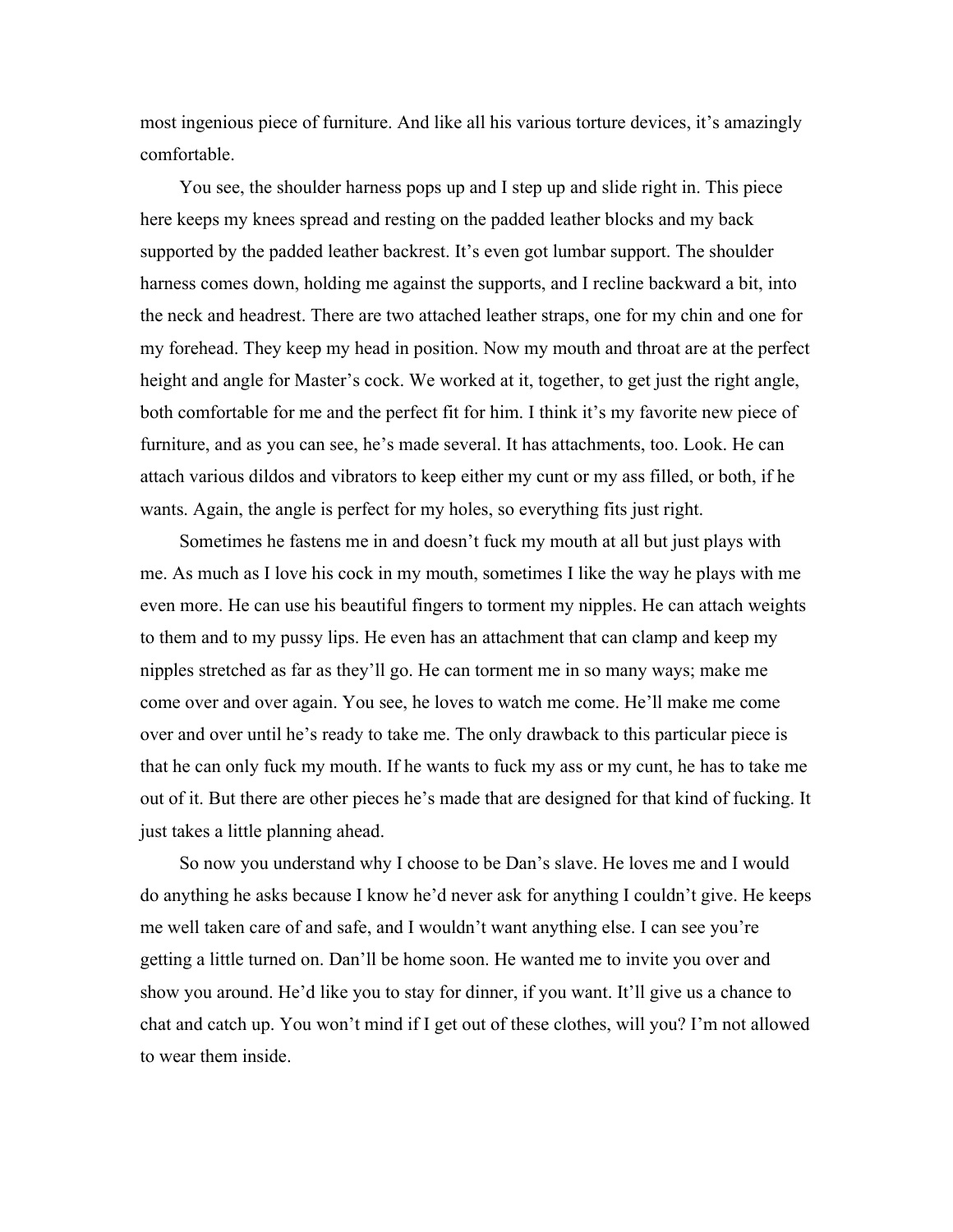Lambda Literary Award winner and IPPY two-time gold medalist, **D. L. King**

(dlkingerotica.blogspot.com) is the author of seventy+ short stories and the editor of *The Big Book of Domination, She Who Must Be Obeyed, Slave Girls, Her Wish is Your Command, Under Her Thumb, Carnal Machines*, and other provocative titles.

# **Slave Girls (via Amazon)**

[www.amazon.com/Slave-Girls-Erotic-Stories-Submission](http://www.amazon.com/Slave-Girls-Erotic-Stories-Submission-ebook/dp/B00H6UOIJQ/ref=sr_1_3?s=digital-text&ie=UTF8&qid=1420922636&sr=1-3&keywords=slave+girls+king) $ebook/dp/B00H6UOIO/ref=sr-1-3?s=digital-text&ie=UTF8&qid=1420922636&sr=1-$ [3&keywords=slave+girls+king](http://www.amazon.com/Slave-Girls-Erotic-Stories-Submission-ebook/dp/B00H6UOIJQ/ref=sr_1_3?s=digital-text&ie=UTF8&qid=1420922636&sr=1-3&keywords=slave+girls+king)

# **Slave Girls (via Barnes and Noble)**

[www.barnesandnoble.com/w/slave-girls-d-l-king/1116842704?ean=9781627780322](http://www.barnesandnoble.com/w/slave-girls-d-l-king/1116842704?ean=9781627780322)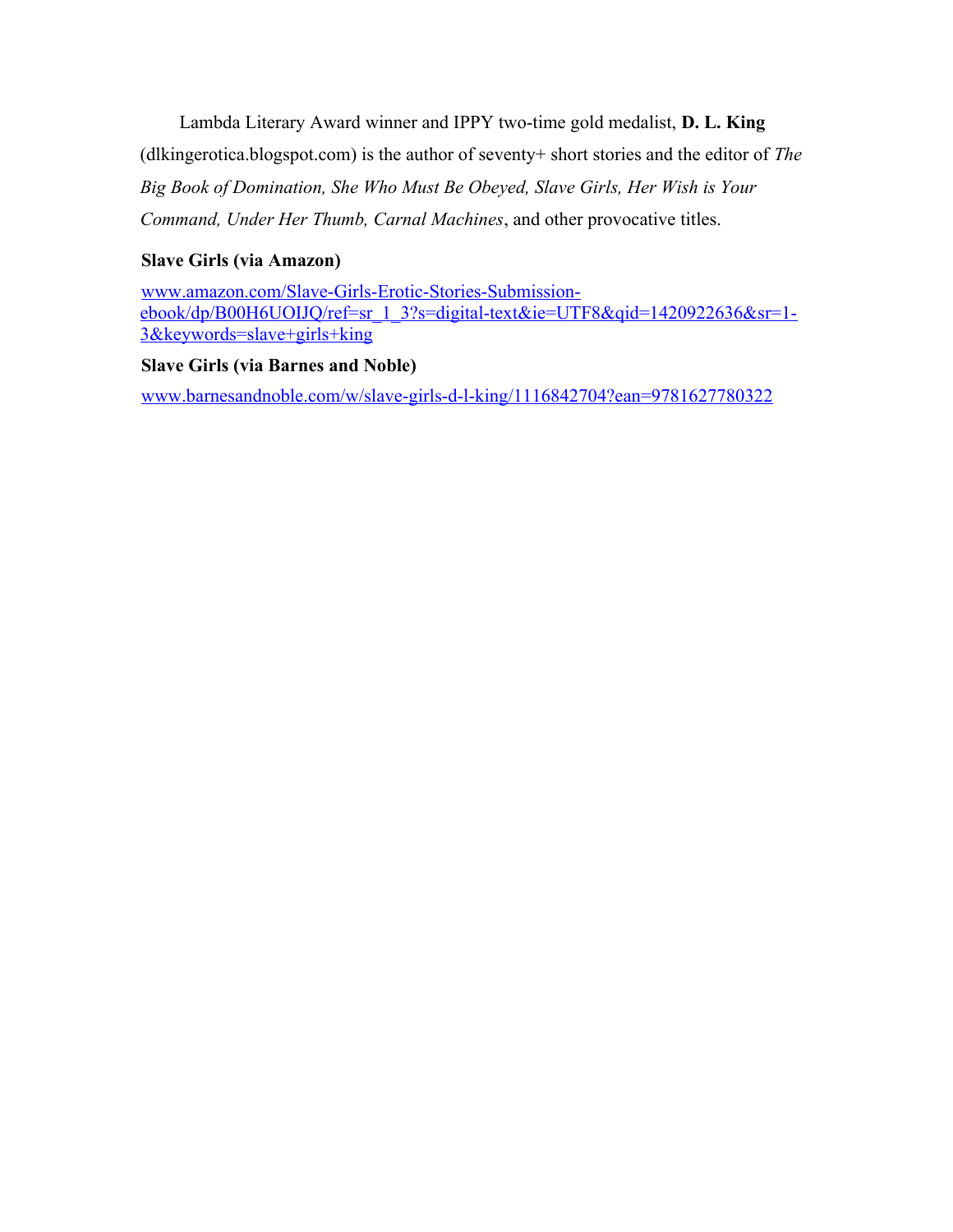## **[A Rough Ride](#page-3-0)**

### **C. P. Mandara**

*alpha male BDSM billionaire dom bondage dominance edge play erotica female submission humiliation male domination pony play role play series spanking submission*

When Marianna tried the dress on in front of her full-length, floor to ceiling art deco mirror, it wasn't quite as opaque as she'd feared. It clung to her body like a second skin, with a tenacity that surprised her. That was, until she made a move. Then the diamonds quivered, stretched, sparkled and revealed naughty glimpses of skin as they pulled this way and that. As it shifted around her, the dress became a walking advert for indecency. Twisting this way and that in the mirror, she caught a flash of nipple, watched the curve of her breast as it moved softly against the material and if she moved her legs, well, that was another story altogether. Standing with them shoulder width apart, the mound of her naked, hairless sex was clearly revealed beneath the delicate triangles. Turning around to view the back, she could see the outline of her toned backside and, if the material was stretched further, the valley between her ass cheeks was clearly revealed. It felt sinfully invigorating. Taking a few practice steps around her bedroom, she smiled as the tiny threads of rope rubbed against her nipples, breasts and sex, and she found that the faster she walked, the more exquisite the sensation. As she moved, the dress slithered in tiny, stimulating whispers all around her body. It would make her acutely aware of her nakedness with every step she took, which was the idea she guessed. Mark Matthews was indeed a master tormentor. No foreplay would be necessary with an outfit such as this, if foreplay had been necessary - which it wasn't.

"Before we go, Marianna, I feel that certain aspects of your behaviour need to be addressed. So you may place yourself over my knee, hands on the armrest of the sofa. I think we should make that backside take on a pleasant, cherry-red hue before we let the general public lay their eyes on it. What say you, sweetness?"

Marianna had still not come to terms with the fact that she was about to display all of her most intimate charms to any member of the public who might care to look at them,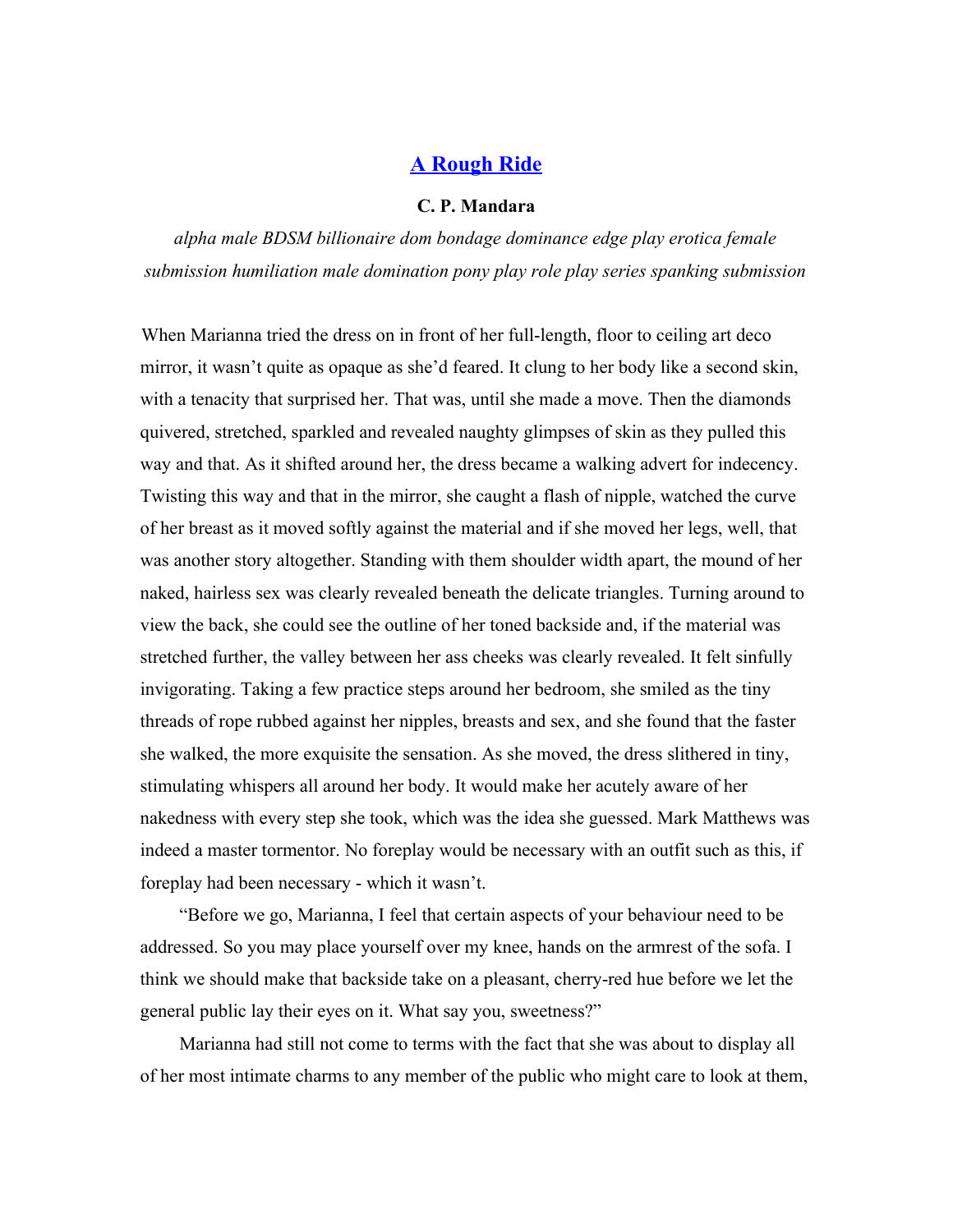so it took a moment before her eyes connected with his. Her pupils had dilated dramatically and she was running scared.

"Now, Marianna. I am not a patient man." His sharp tone had her rushing to obey. She laid her slight body over his thighs and he felt his trousers crumple beneath her. Splaying her body forward, her cheek rested on the arm of her sofa, tilted to the left and she draped both of her arms either side of her head. He let her rest there for a moment in contemplative silence. Anticipation was the mother of desire, and he would see to it that she had more than her fair share of the fickle creature. She began squirming before he had laid even a single finger upon her. He let her wriggle. It served to arouse him as well. He watched the little, glistening diamonds as they danced sinuously upon her body. His hand itched to slam into her flesh, but he waited patiently. There was a time and place for everything and he valued every last little aspect of control. Another twist of her groin, grinding into his pants made him catch his breath, but still he waited. When she finally cried out, a muffled little gasp of arousal that she could no longer keep inside her, he took pity upon her and slowly slid the pathetic wisps of silk covering her ass cheeks up towards her waist. Her sharp intake of breath was delightful. He could see her fingernails digging into the soft suede of the sofa and her heels scrape against the carpet. Yes, she was ready for a little pain he thought. She had certainly earned it.

Letting his fingers slide over the soft mounds of her buttocks, he felt the taut muscle there. It was no surprise she was a little apprehensive, but he wondered if she would be wet for him. His fingers walked a path down her butt cheeks. Hearing Marianna moan at even that light pressure, he was pretty much assured of the outcome of his exploration, and when his fingers reached the base of her sex they almost skidded. She was drenched. Perhaps it was a good thing that there wouldn't be much dress to soak. Plunging two fingers forth into her core, he watched as her back strung itself tight as a bow and her hips bucked against him.

He whispered, "You're ready for my hand, aren't you Marianna?" There was no immediate response. To make his point clear, his hand grasped an ass cheek with a fearsome grip and squeezed. She gave out a high pitched yelp and whimpered, "Yes, Sir." Well, that was a bit more like it. He raised his hand in the air, palm facing down and unleashed himself.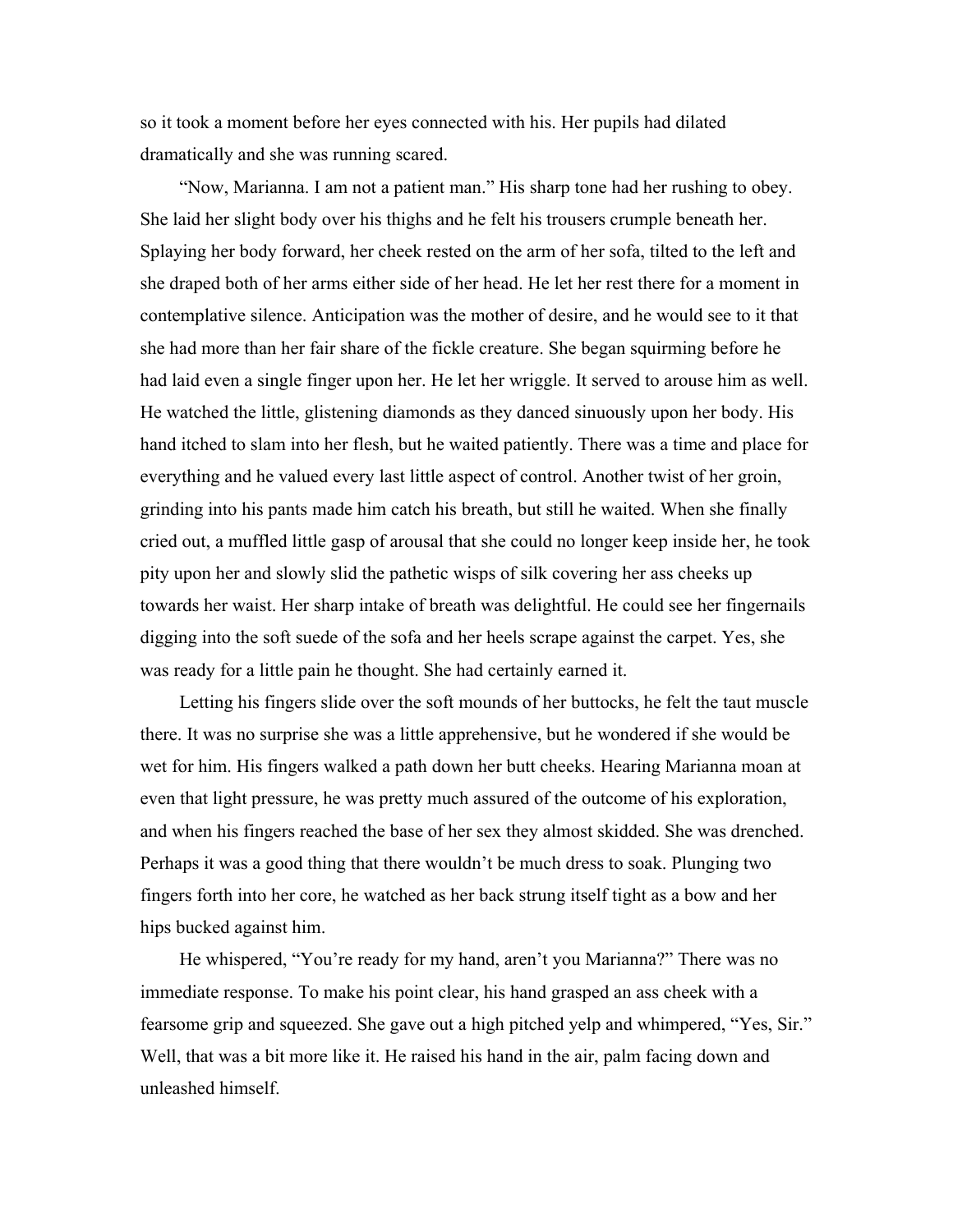The first few smacks were a gentle warm-up both for Marianna's backside and for his hand. The idea was to slowly build up the heat so that each spank was a little bit harder than the last. At the end of this session both his hand and her backside would be sore, but there was no question that she would have the worst end of the deal. To give her credit, she settled into the spanking after the shock of the first two slaps had left her and then raised her buttocks to welcome each new blow as she had been taught. She didn't move her hands or her head, and she kept her dazzling green eyes wide open even though she couldn't look at him with them.

Alternating from side to side, he admired the twin peaks of firm flesh and the first spots of colour that had started to encourage her ass to blush rather beautifully. It would take a good few minutes to develop something half-decent and long lasting, but he was on the right path. Each slap saw a slight quiver as the orbs tried desperately to recover themselves before his hand descended again with another fresh attack.

"I've been thinking about your punishment for this evening's 'panty' debacle. As you have already realised, parading you around central London in that dress will be a part of it. It should help you lose that innate sense of propriety that you seem so keen to hold on to. You need to learn that when I lay down the law, I mean for my instructions to be obeyed to the letter and without question. Failure to do so will result in penalties." As his hand continued to fall, he increased the strength of the stroke. She whimpered in protest, but there was still little movement on her part. "You will be pleased to know that I am going to allow you the privilege of wearing panties to work." He did not miss the puzzled frown that graced her face. She had every right to be confused but he intended to clear up her misunderstanding quickly. "When you arrive at the office, however, you will bend over and push your panties down so that they rest around your ankles. That way, I will be assured that you are not wearing underwear while you are working under my roof." Marianna's jaw dropped in horror and he knew it had nothing to do with the effects of his spanking, even though her backside had just begun to wiggle in the most charming fashion. "You may speak."

Marianna did the goldfish thing again. He hadn't slowed the pace of his spanking, so it was going to be a little hard for her to concentrate, but she'd get there in the end. Women were renowned for their multi-tasking skills he'd heard.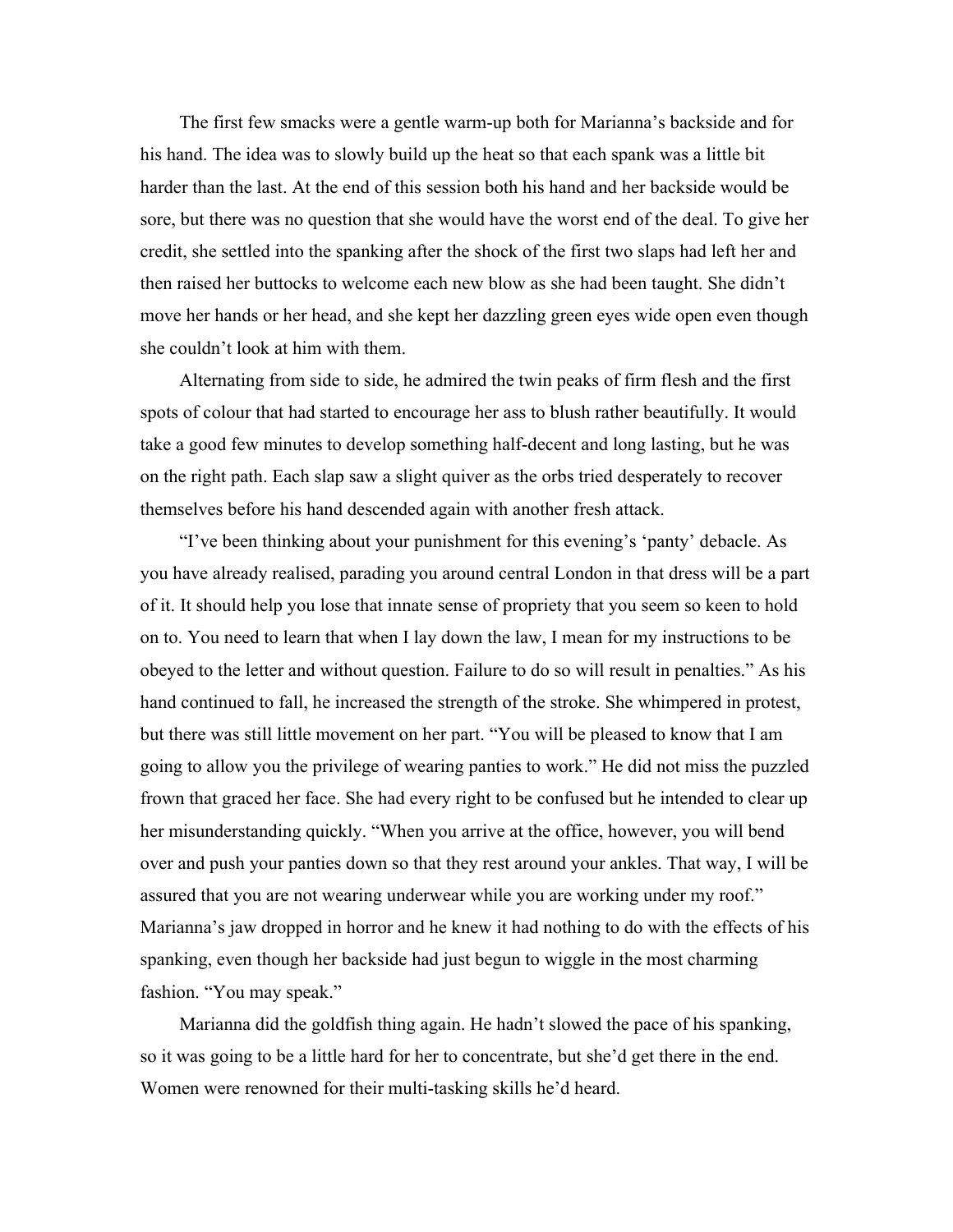"Isn't there some…" a rather loud squeak ensued as a particularly hard whack cracked down, "health-and-safety-law-against-that?" Her words tripped over one another in a breathless manner and her squirming increased. He could feel his cock harden painfully as he watched her body undulate backwards and forwards.

"Against what?" He raised an eyebrow out of habit, but was aware she couldn't see it.

"Against trying," another squeak, "to walk," a yelp of pain, "in high-heels with your panties around your ankles!"

"It's a good job I speak gibberish, Miss Morreau. No, the only laws are those which I set and you will ensure that you walk slowly and carefully within the confines of my office, so as not to injure yourself. If you manage to injure yourself through your own stupidity, you will, of course, be punished." Slap, slap, slap. The metronome beat of his hand was building in tempo. She had to wait a full minute before she could summon a weak, if faintly sarcastic response to his dictate.

"Obviously."

That was the last thing she said for quite some time.

**Christina Mandara** is a UK authoress and currently has five books in print: *The Riding School*, *Learning the Ropes*, *Hot to Trot*, *Named and Shamed*, and *A Rough Ride*.

## **A Rough Ride (via Amazon UK)**

[www.amazon.co.uk/Rough-Ride-training-latex-leather](http://www.amazon.co.uk/Rough-Ride-training-latex-leather-ebook/dp/B00N9BGVUU/ref=sr_1_1?s=digital-text&ie=UTF8&qid=1420922960&sr=1-1&keywords=a+rough+ride+mandara) $ebook/dp/B00N9BGVUU/ref=sr\ 1\ 1?s=digital-text&ie=UTF8&qid=1420922960&sr=1-$ [1&keywords=a+rough+ride+mandara](http://www.amazon.co.uk/Rough-Ride-training-latex-leather-ebook/dp/B00N9BGVUU/ref=sr_1_1?s=digital-text&ie=UTF8&qid=1420922960&sr=1-1&keywords=a+rough+ride+mandara)

## **A Rough Ride (via Amazon US)**

[www.amazon.com/Rough-Ride-training-latex-leather](http://www.amazon.com/Rough-Ride-training-latex-leather-ebook/dp/B00N9BGVUU/ref=sr_1_1?s=digital-text&ie=UTF8&qid=1420923023&sr=1-1&keywords=a+rough+ride+mandara)[ebook/dp/B00N9BGVUU/ref=sr\\_1\\_1?s=digital-text&ie=UTF8&qid=1420923023&sr=1-](http://www.amazon.com/Rough-Ride-training-latex-leather-ebook/dp/B00N9BGVUU/ref=sr_1_1?s=digital-text&ie=UTF8&qid=1420923023&sr=1-1&keywords=a+rough+ride+mandara) [1&keywords=a+rough+ride+mandara](http://www.amazon.com/Rough-Ride-training-latex-leather-ebook/dp/B00N9BGVUU/ref=sr_1_1?s=digital-text&ie=UTF8&qid=1420923023&sr=1-1&keywords=a+rough+ride+mandara)

## **A Rough Ride (via Barnes and Noble)**

[www.barnesandnoble.com/w/a-rough-ride-c-p-mandara/1120326102?](http://www.barnesandnoble.com/w/a-rough-ride-c-p-mandara/1120326102?ean=2940046151732) [ean=2940046151732](http://www.barnesandnoble.com/w/a-rough-ride-c-p-mandara/1120326102?ean=2940046151732)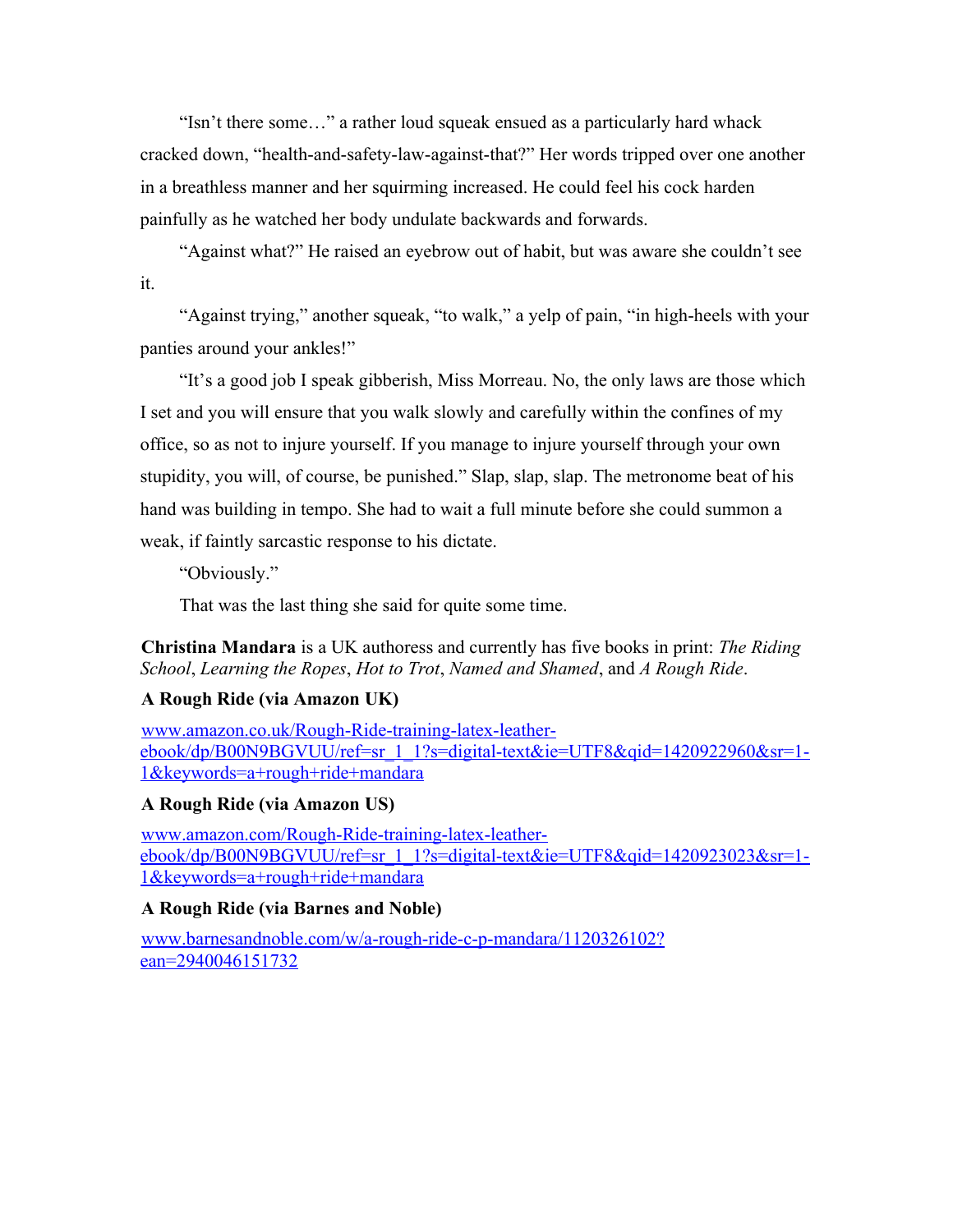## **[Spyder's Trouble](#page-3-0)**

#### **Korin I Dushayl**

*BDSM blood play female dominant female/female space opera*

"Scum like Thonora deserve to be put on a real rack and stretched until they're ripped apart." The Lady placed her soft palm against Tamara's cheek.

"Unfortunately, it doesn't matter if your actions resulted in the appropriate outcome. You angered many powerful people when you exposed their trafficking enterprise. If a whisper gets out that you're on Xoriyan..."

Tamara leaned against the Lady's palm with a sigh. "I don't plan to leave the ship except to transfer to whatever vessel Spyd… Captain Malonds can acquire." Tamara sat up straighter, pushing her shoulders back. "Which brings me to my purpose for requesting this audience, my Lady."

"Yes, child." The Lady ran her hand through Tamara's hair and she had to press her teeth into her bottom lip to maintain any semblance of coherence and resist the urge to throw herself into the Lady's arms.

"I've done what I can to maintain *Trouble* since I joined the crew, and I'm spending every waking moment before we reach Xoriyan, well until now, cobbling together at least the appearance that it's a working spaceship." She hung her head. "But this ship won't bring much, not nearly what the Captain will need to buy something fast enough to get to Creeper while there's any hope of extracting ourselves from this *phalatu* mess alive." Tamara pitched forward at an angle so she could prostrate herself in front of the Lady, her arms outstretched, her face against the plush carpet. "My Lady, I was hoping you might offer to lend the Captain the credits he will need to get an appropriate vessel. Without letting him know I asked you, of course."

The Lady laughed. "You know Varyl would let his pride get in the way of taking a loan from me or anyone else, child. But I'll take care of the problem." She leaned down and wrapped her fingers around Tamara's hair, tugging her back to a kneeling position. "Now, don't you fret about it, child. Varyl's mine and I take care of what's mine. You didn't break any confidence divulging these facts to me. It's information I should have as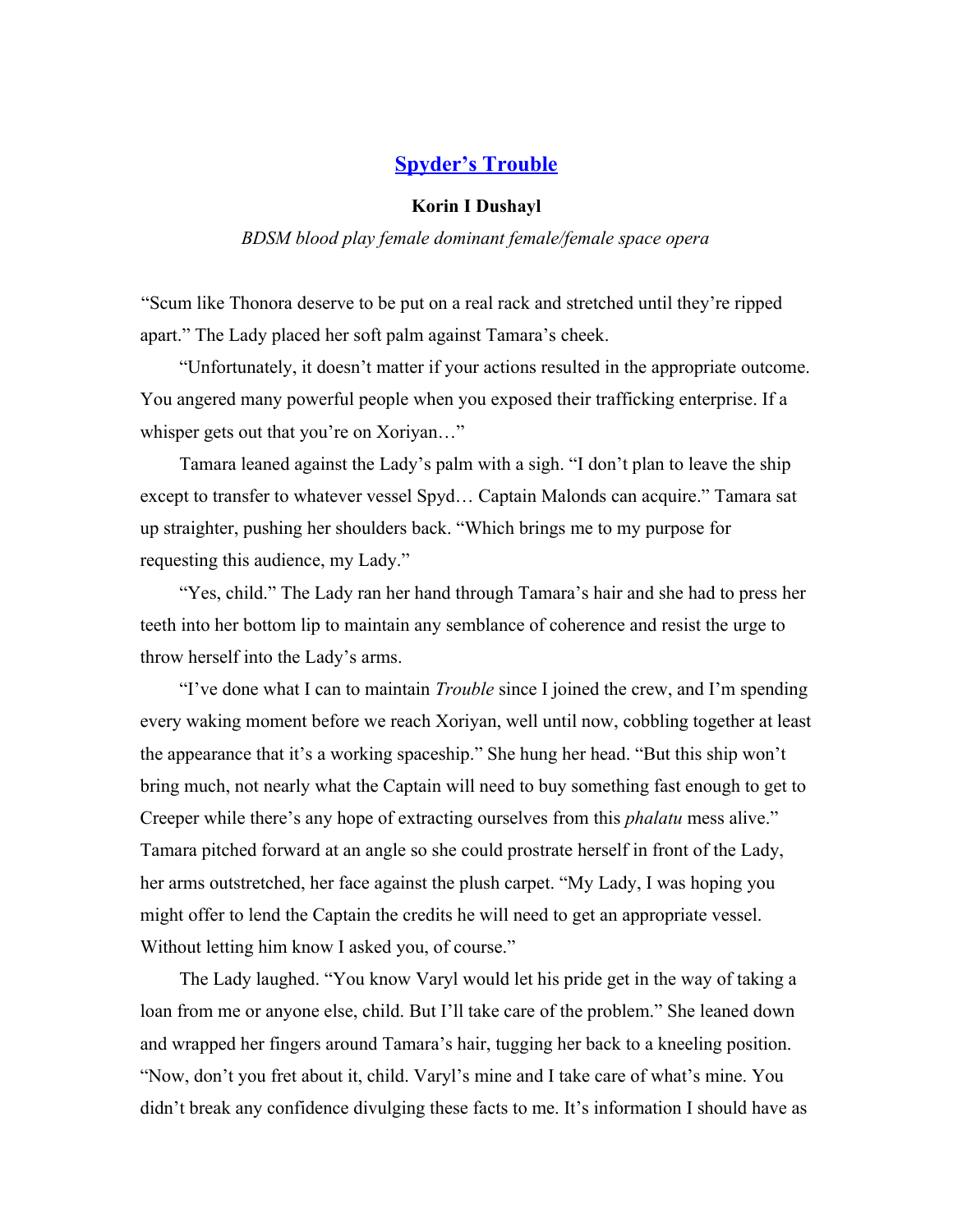his owner." She put two fingers under Tamara's chin, lifting it high enough to force her to look into the Lady's eyes. "Now what about you, child? You've been working too hard without a break for too long." She licked her full lips. "What kind of pain do you like?"

Tamara shivered. *So long.* "Anything that pleases my Lady. Although, if the Lady chooses, the more intense the pain, the deeper I can go."

The Lady's grin lit up her blue eyes with a wicked light. "Don't have much room in here and most of my tools, unfortunately, are in storage at the moment. Blood?"

That one word sent a delicious chill along Tamara's spine to her clit. "Oh, please my Lady, please," she whispered. "I've had all my vaccines. Just somewhere it won't show. I don't want them to know."

This time, the Lady's laugh had a dangerous edge to it and Tamara shuddered. The Lady patted the bed in front of her and Tamara crawled up, lying down next to her, the scent of the Lady's leather perfume wafting over her, infusing her with reassurance. The Lady snapped her long fingers and one of her slaves handed her an aseptic wipe. Tamara closed her eyes.

Leaning over Tamara, the Lady teased her nipple with her tongue, then enclosed it with her teeth, biting down harder and harder until Tamara gasped, lifting her hips, the scent of her musk filling the small cabin. The Lady slapped her mound, hard, pushing her back against the mattress. "If you want to stay, I get to decide what, if anything, gets done to your pretty pussy, girl." Her voice had a hard edge to it, but the commanding tone made Tamara melt.

"Yes, my Lady. I'm sorry, my Lady. It's just been so very, very long."

"I understand, girl." Her voice was softer. She caressed Tamara's breast with the aseptic cloth, the wet chilling her skin. Tamara sensed rather than saw the small knife placed in the Lady's hand. Cleaning it with another wipe, the Lady watched Tamara's face. "Don't close your eyes, girl. You want to experience all your senses when I cut you."

"Yes, my Lady." Tamara's voice hitched.

The Lady lifted her knife, a stiletto with a shiny blade and a leather wrapped handle. Tamara watched, mesmerized, as the sharp point of the blade lowered to the brown flesh of her breast. The point rested for a moment against her skin, then the Lady drew a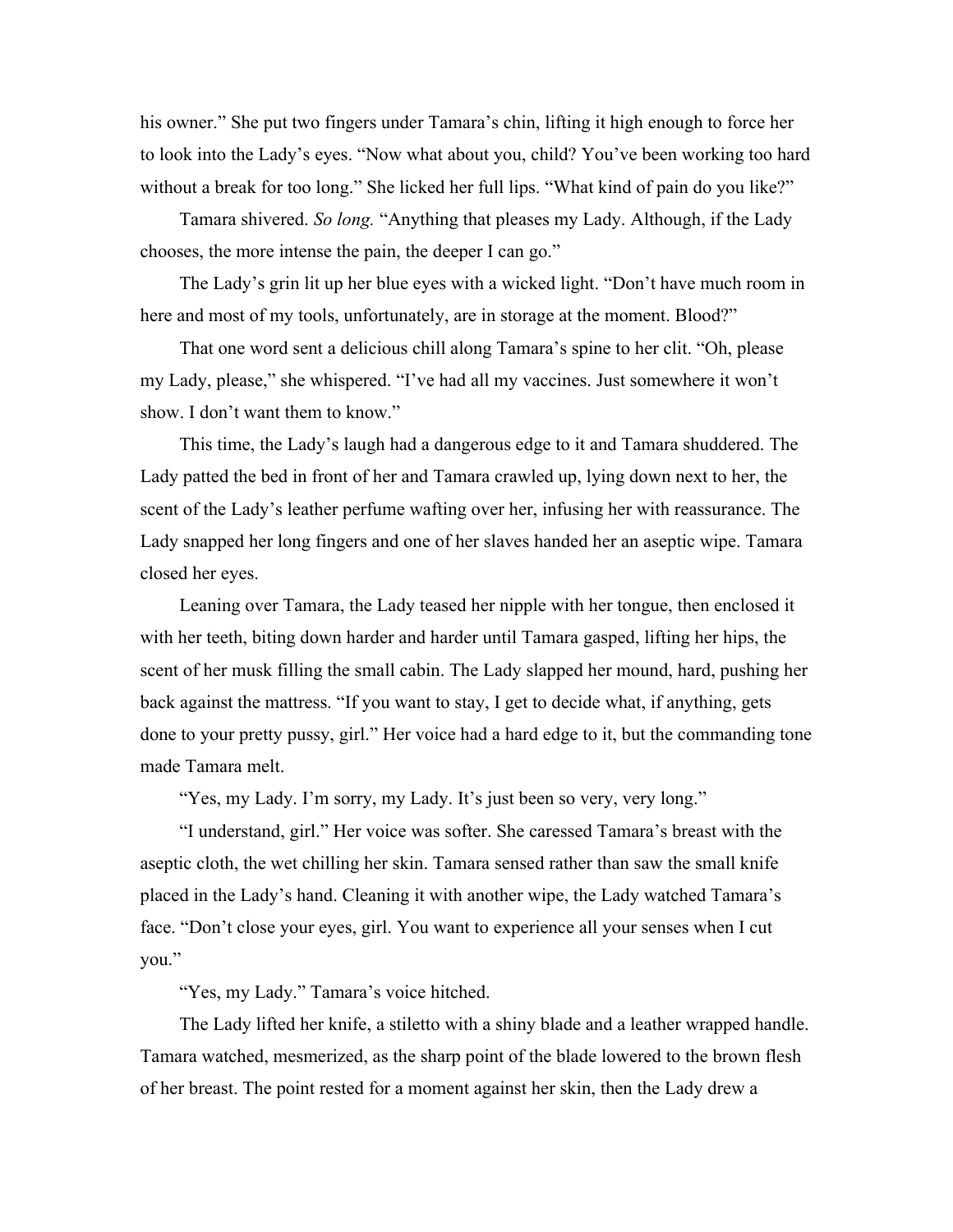curved line, the blood welling up in the knife's path. Tamara had to concentrate to keep her eyes open, she wanted to let them roll back in her head as the pain roiled from her breast across her belly to her dripping cunt. She clenched her pelvic muscles and stared at the blood dripping from the Lady's knife, mesmerized as the Lady ran it across the tip of her tongue and smiled, and licked her lips.

She wiped the knife with the aseptic cloth and once again, it pressed against Tamara's flesh. Tamara took a deep breath and let the pain drive tension from the muscles of her shoulders and neck, tension she hadn't been aware of until that moment. The Lady licked the knife clean, again, wiped it with the cloth, and brought it back to Tamara's breast. Pain seared through her and her breath quickened. She could no longer keep her eyes open to watch the red blood spilling across the small mound of her boob. Floating in the euphoria of sub space, she just waited for the knife's return.

The next four cuts were much smaller, the Lady didn't even pause to lick the blade. But, then she scooped up gore with the blade edge and licked it off. Tamara was panting, but the sound of the Lady's breath came heavy in her ear and the scents of their musk mingled together.

The Lady leaned over and pressed her lips against Tamara's. She opened her mouth, welcoming in the tongue that tasted of iron. Her blood. On the Lady's tongue. The taste, that knowledge surged through her and Tamara had to clench her fists, afraid of disappointing the Lady by coming without permission. But, she was so close.

The Lady let Tamara suck on her tongue while she pinched the nipple of her intact breast between the sharp nails of her thumb and forefinger. Tamara gurgled a plea and the Lady nodded without releasing her mouth, increasing the pressure on her nipple. Tamara let go, let the delicious pain engulf her until she shook with release, the waves of pleasure pushing against the ripples of agony.

The Lady released her nipple and caressed her breast. She sat up, Tamara's blood staining the silk across her own breast. A hand put a white bandage against her palm and the Lady blotted at the blood still oozing from Tamara's skin until it stopped trickling up from the cuts. Tamara looked at the shape the Lady had cut, then up at the Lady.

"It's the kanji for truth."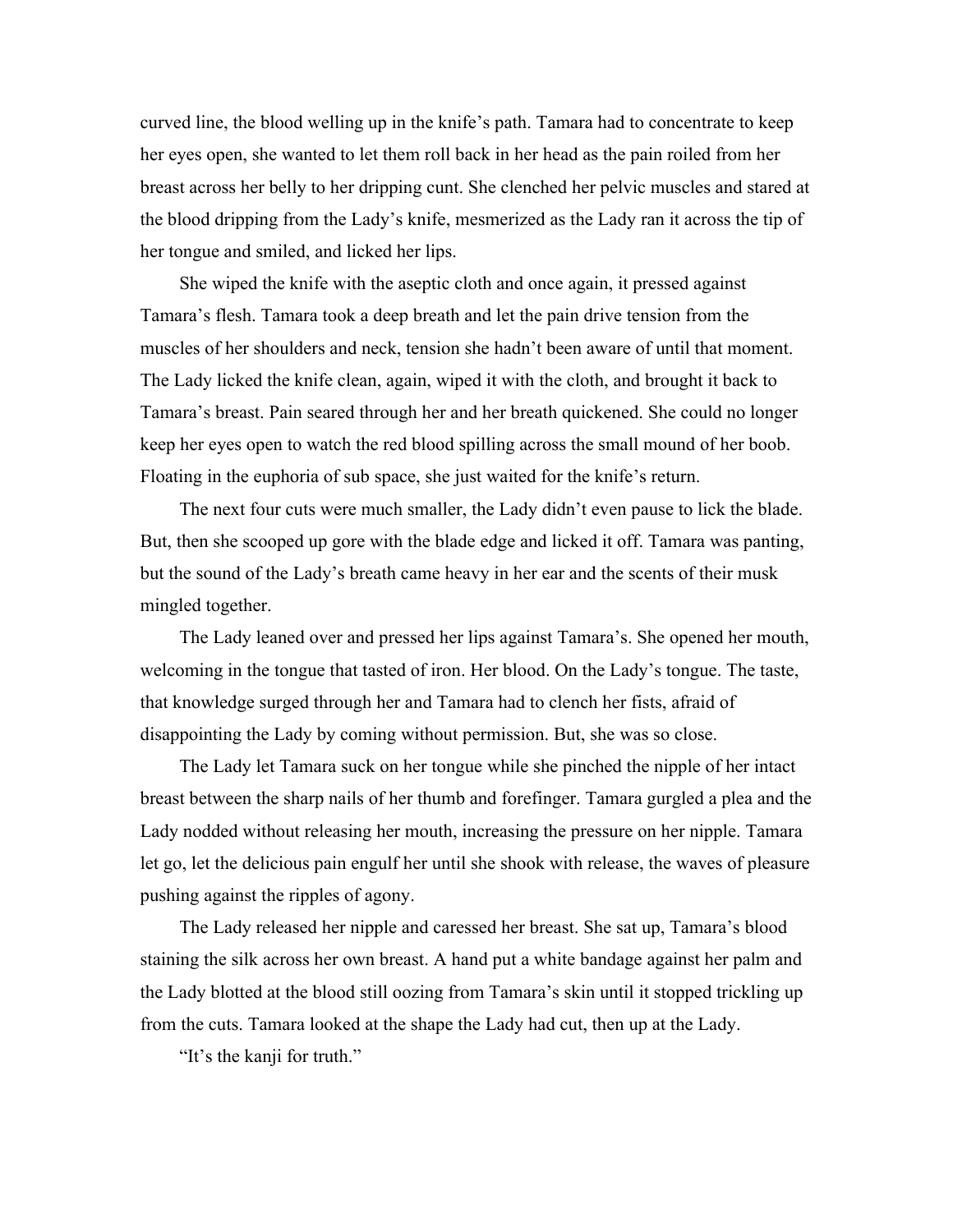Tamara smiled while the Lady put a clean bandage over the wound and taped the four sides. It took Tamara a while to find her voice, but finally she was able to say, "Thank you so very much, my Lady."

The Lady smiled. "You know how to thank me properly, girl."

Tamara reached deep inside herself and found enough strength to sit up. "Yes, my Lady. Thank you for the honor, my Lady." She pushed aside panels of satiny silk until she revealed the Lady's beautiful, spectacular breasts, four times larger than her own. Sobbing with joy and the euphoria of sub space, Tamara licked from the Lady's chest to her dark, puckered nipple, caressing one breast with her palm while she tongued the other. She suckled and the Lady moaned, her aroma now overpowering Tamara's.

Kissing her way through the silks across the Lady's soft, rounded belly, Tamara eased her shaking body backwards. She settled between the Lady's fleshy thighs and pulled apart her tender outer lips, covered in soft, dark curls. Inhaling the mouth-watering fragrance, she dipped her tongue into the scrumptious juices. They both moaned and Tamara plunged deeper, caressing the Lady's engorged clit with her lips, thrusting her tongue into her slit, lapping at the ever-flowing ambrosia.

When the Lady gasped and shuddered, her juices gushed out even faster and Tamara sucked as much as she could into her mouth. The Lady came again, then yanked Tamara's hair, pulling her up to lay in the Lady's arms. "Such a pretty little toy. So very responsive and talented. I do have some ideas for how to resolve the predicament my rescue has caused." She stroked Tamara's hair. "But, I might just ask that ownership of you be part of my payment."

As a FemDom, **I.G. Frederick** knows firsthand the beauty of symbiotic D/s relationships filled with love. As an observer she sees the many ways BDSM turns ugly. She writes about abusive and tragic interactions as *Korin I. Dushayl*. Her work appears in electronic, audio, and print anthologies. [http://transgressivewriter.com](http://transgressivewriter.com/)

### **Spyder's Trouble via Amazon**

[www.amazon.com/Spyders-Trouble-Korin-I-Dushayl](http://www.amazon.com/Spyders-Trouble-Korin-I-Dushayl-ebook/dp/B00S729216/ref=sr_1_1?s=books&ie=UTF8&qid=1424574448&sr=1-1&keywords=spyder) $ebook/dp/B00S729216/ref=sr_11?s=books&ie=UTF8&qid=1424574448&sr=1-$ [1&keywords=spyder%27s+trouble](http://www.amazon.com/Spyders-Trouble-Korin-I-Dushayl-ebook/dp/B00S729216/ref=sr_1_1?s=books&ie=UTF8&qid=1424574448&sr=1-1&keywords=spyder)

**Spyder's Trouble via Barnes and Noble**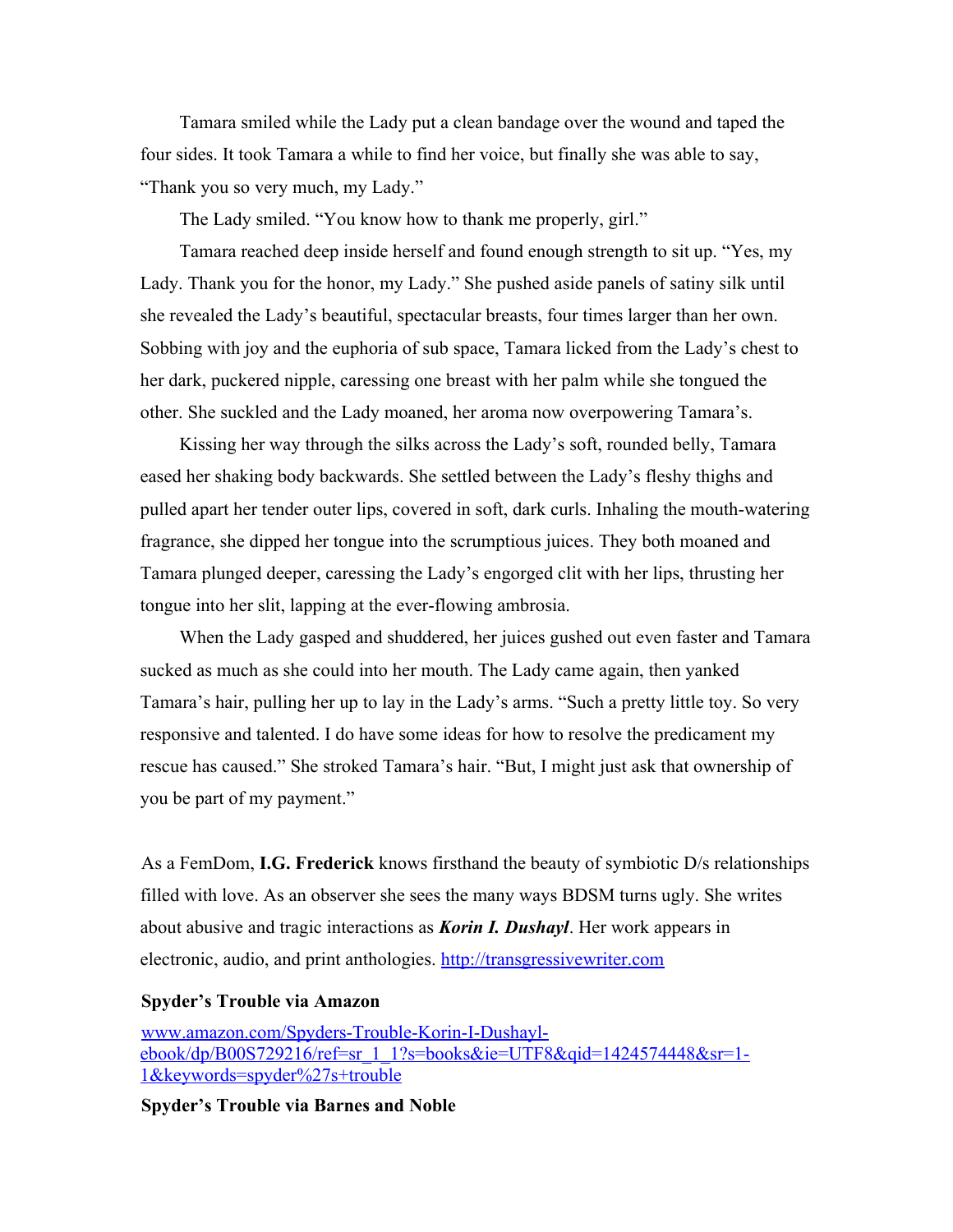[www.barnesandnoble.com/w/spyders-trouble-korin-i-dushayl/1121029821?](http://www.barnesandnoble.com/w/spyders-trouble-korin-i-dushayl/1121029821?ean=9781613901250) [ean=9781613901250](http://www.barnesandnoble.com/w/spyders-trouble-korin-i-dushayl/1121029821?ean=9781613901250)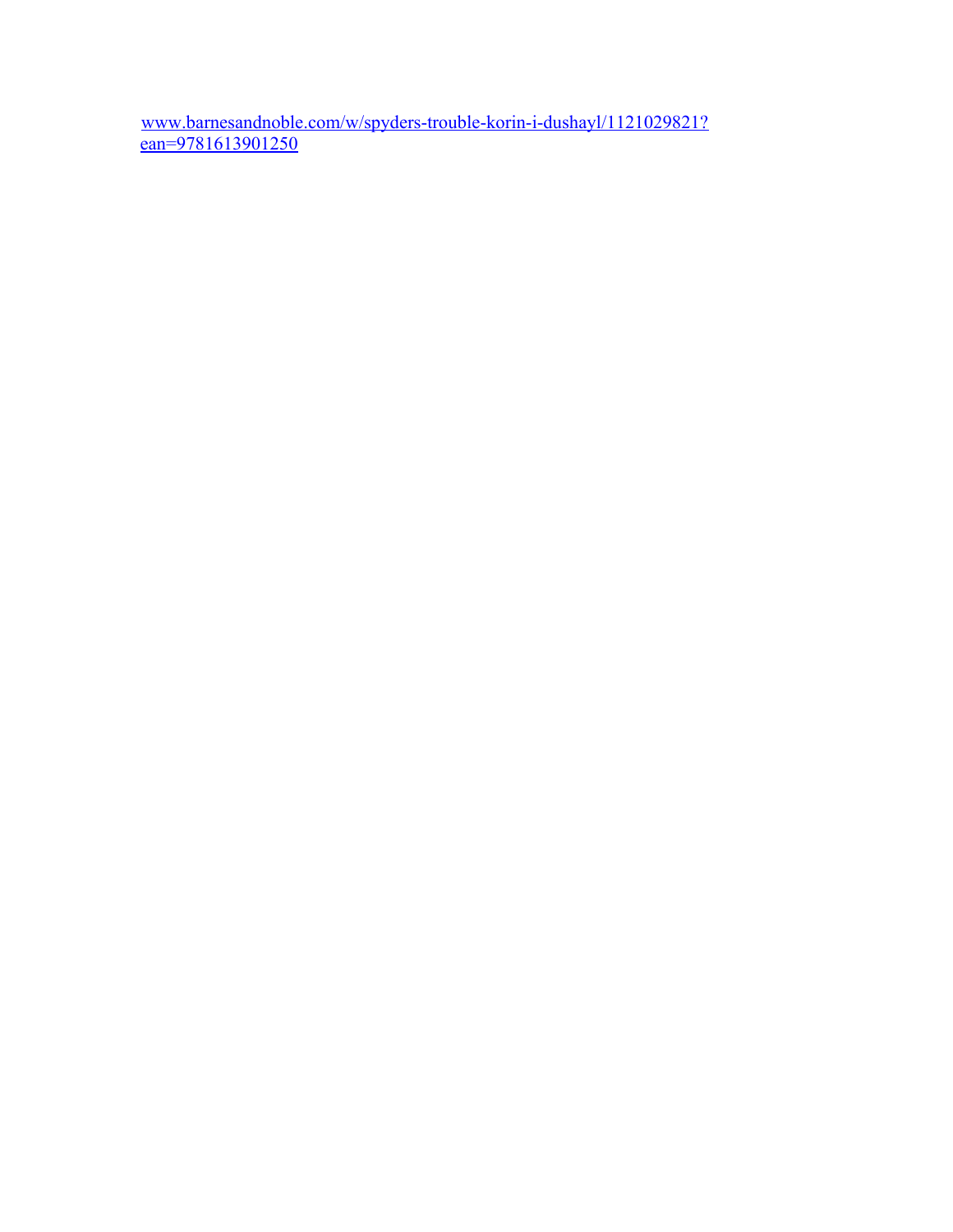### **["Nikki's Birthday"](#page-3-0)**

### **I.G. Frederick**

As excerpted from I.G. Frederick's anthology, **When Two's Not Enough** *BDSM female dominant meange*

I love Mistress very much, but I really miss having a man in my life. Yesterday, for my twenty-eighth birthday, she gave me a most wonderful present. I had asked to go to a local pizza place that has an indoor mini-golf course — a chance to forget my age and indulge in juvenile pursuits. Mistress, who is quite a bit older, took me, but made it clear she would not play golf. When she went to purchase a round of golf, she asked me with whom I would play.

I shrugged. "I know you're not interested, I guess I'll just play by myself."

She looked up at me. At home, when I'm usually on my knees in her presence, it's easy to forget how tiny she is and that I'm almost a foot taller. "You could play with him." She pointed to someone behind me.

I turned and found a friend who I hadn't seen in several weeks standing there with a huge grin on his face. "Liam!" I said with delight and gave him a big hug. Liam is one of Mistress' play partners so I'd seen him naked often enough at parties. I do admit I have the hots for him, but Mistress doesn't permit me to have sex with anyone but her. Still, I was delighted just to have someone my own age to play golf with.

Mistress ordered pizza, paid for two mini golf games, and told them to bring the food out after we played. I enjoyed the game immensely. We got 3D glasses that made it hard to hit the ball accurately, but embellished all the black-lit pirate scenes. I beat Liam by a couple of strokes and Mistress took pictures of us with the "pirates."

After the luscious pizza, Mistress invited Liam to come to the house and visit for a bit before he drove back home — he lives an hour and a half away. When we arrived, Mistress sent me upstairs to strip and take care of some quick chores. I came back down and saw Liam had a great big bow tied around his neck.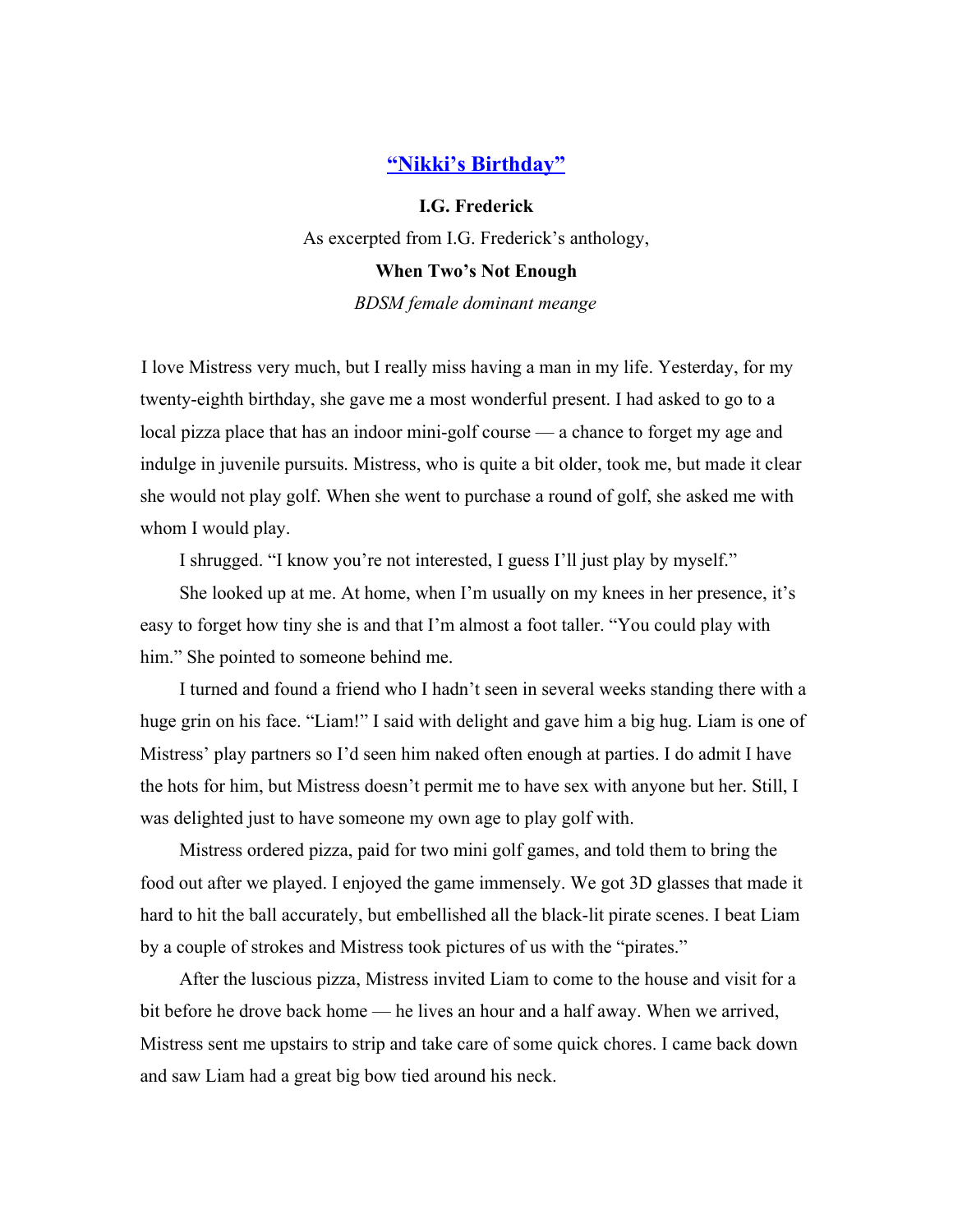"You may unwrap your present now, boy." Mistress said, twirling a strand of her long, auburn hair around her finger.

I just stared at her.

"Don't you like your present?" She had a wicked glint in her green eyes.

I tilted my head to one side. "Um, what do I get to do with it?"

"Anything he will let you." Mistress smiled, but I had a hard time believing she meant I could have sex with him.

"Anything? As in I can go down on him if I want?"

"Of course."

"If I wanted him to do me, that would be okay?"

"Yes."

I almost wept for joy. "Oh, thank you, Mistress." I got down on my knees and kissed her pretty feet. "Thank you so very, very much."

My hands shook when I unbuttoned Liam's khaki shirt and unbuckled his leather belt. He works out so his pecs and abs are nice and firm. I ran my hand over his muscular chest, enjoying the feel of another man. When I pulled down his jeans and cotton boxers, his beautiful penis practically jumped into my mouth. I hadn't touched one in so long. It felt soft and smooth in my hands. The absolute exquisiteness on my tongue caused my own pecker to respond rather abruptly. I wrapped my lips around his rod and let it slide across my tongue until it hit the back of my throat. I moaned in between his thighs, and I could hear Liam sigh with pleasure. With one fist at the base of his penis and the other hand holding one of his plush cheeks, I slid him in and out of my mouth.

Pain seared across my butt. Out of the corner of my eye, I could see Mistress bringing her cane down for another strike. I winced, but I knew better than to do anything to try to avoid or deflect the blow. I concentrated on enjoying the plump succulence in my mouth, but I couldn't help a little muffled yelp when the second blow struck close on the first welt — Mistress has a rather good aim. Liam and Mistress laughed at the same time at my distress.

Mistress handed Liam a bag of colorful, plastic clothes pins. He leaned down to attach them to my thighs, my arms, and my nipples while I kept my mouth firmly attached to his crotch. They pinched a bit, but I knew that depending on how long he left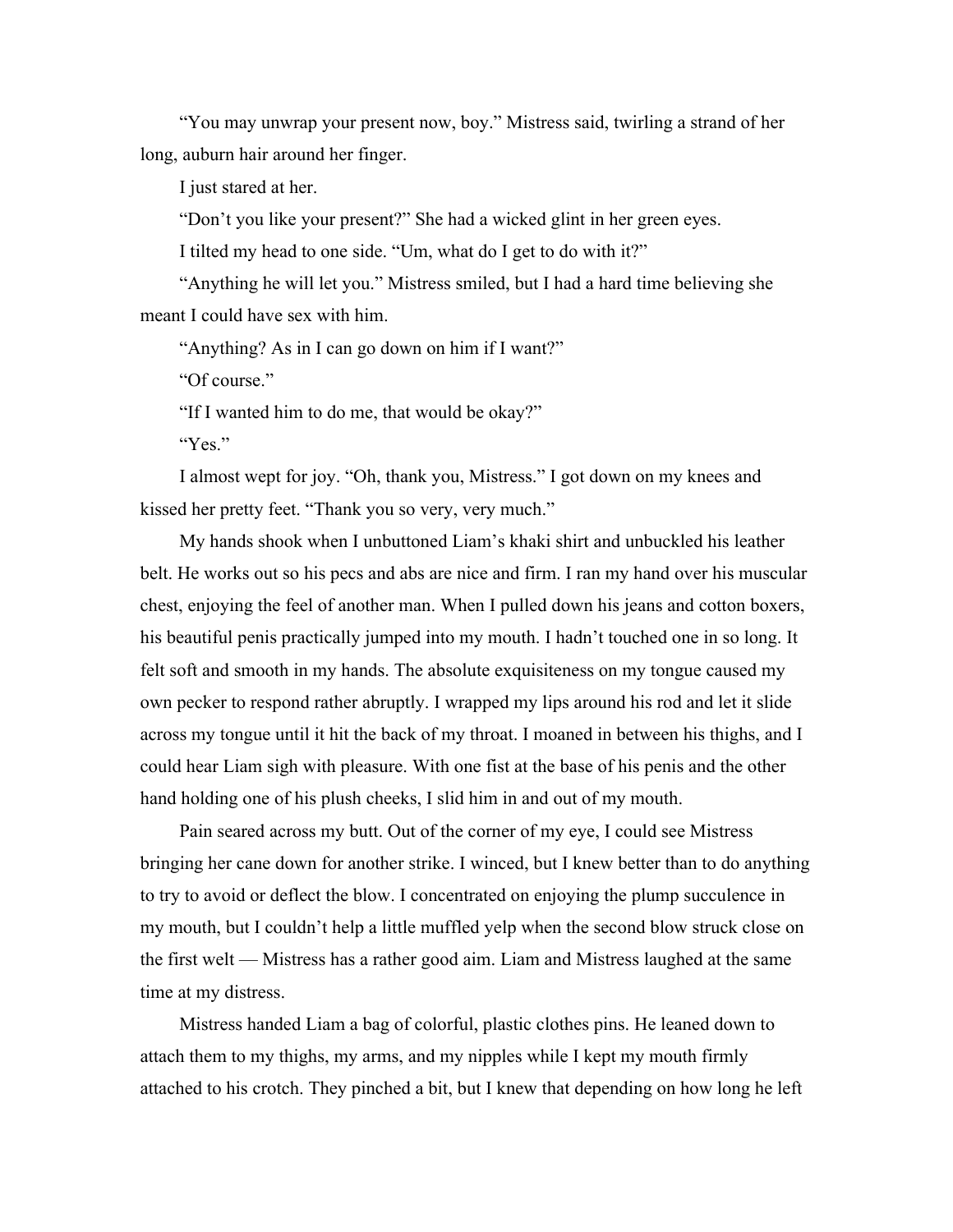them on, they would really hurt when he removed them. When another stinging blow from Mistress' cane cut into my ass cheeks, I stopped long enough to cry out. With Liam's cock shoved deep in my throat it came out kind of gurgly. He seemed to like the sensation, though, because he grabbed my hair, and face fucked me until he jabbed the top of his crotch onto my eyes and sent warm, slightly salty cum down the back of my throat. I swallowed every drop and milked him dry until, to my surprise, he became hard and ready again.

I heard Mistress snap her fingers and I looked up to see her sitting on the sofa, her legs spread apart. I crawled over to her and kissed her feet, sucking her toes one at a time until she wiggled her rear and I could smell her arousal. Then I kissed my way up the soft skin of her plump legs, ducking under her black, ruffled skirt, until I could push aside her silk thong with my nose and dive into her luscious moistness. While I lapped up her sweet juices, Liam removed the clothes pins slowly so I fully experienced the pain of each one. I didn't let that distract me from taking care of my Mistress, though.

I felt first one and then two cold, lube-slick fingers work their way into my ass. I winced and Mistress grabbed my hair, pulling my face deeper into her warm folds. Liam slid his sheathed cock into my hole and grabbed my thighs as though they were handlebars. I squirmed in ecstasy while he banged me. I had my face smothered in the flesh between my Mistress' legs and a cock ramming the shit out of my ass. What a ride. I wished I could stroke my own hardness, but Mistress doesn't permit me to touch myself. While I enjoyed my appetizing position, I could only hope if I pleased Mistress she would eventually allow me some kind of relief.

Liam's engorged cock carved me up beyond what I'd ever experienced. Mistress' juices covered my face as she grabbed my hair and shuddered all over with one of the most intense orgasms I have ever felt from her. I guess she enjoyed watching Liam ram me while I sucked her. When I had licked up all her cum, Mistress slid down in her seat and grabbed a fistful of my hair. She pulled me up slowly so I could slide my own cock into her without escaping Liam. He grabbed my hips and drove himself into me with a fierceness that made me shudder with delight. When he pulled back, I drew out of Mistress and let his thrust push me deep inside of her. She clamped down on my cock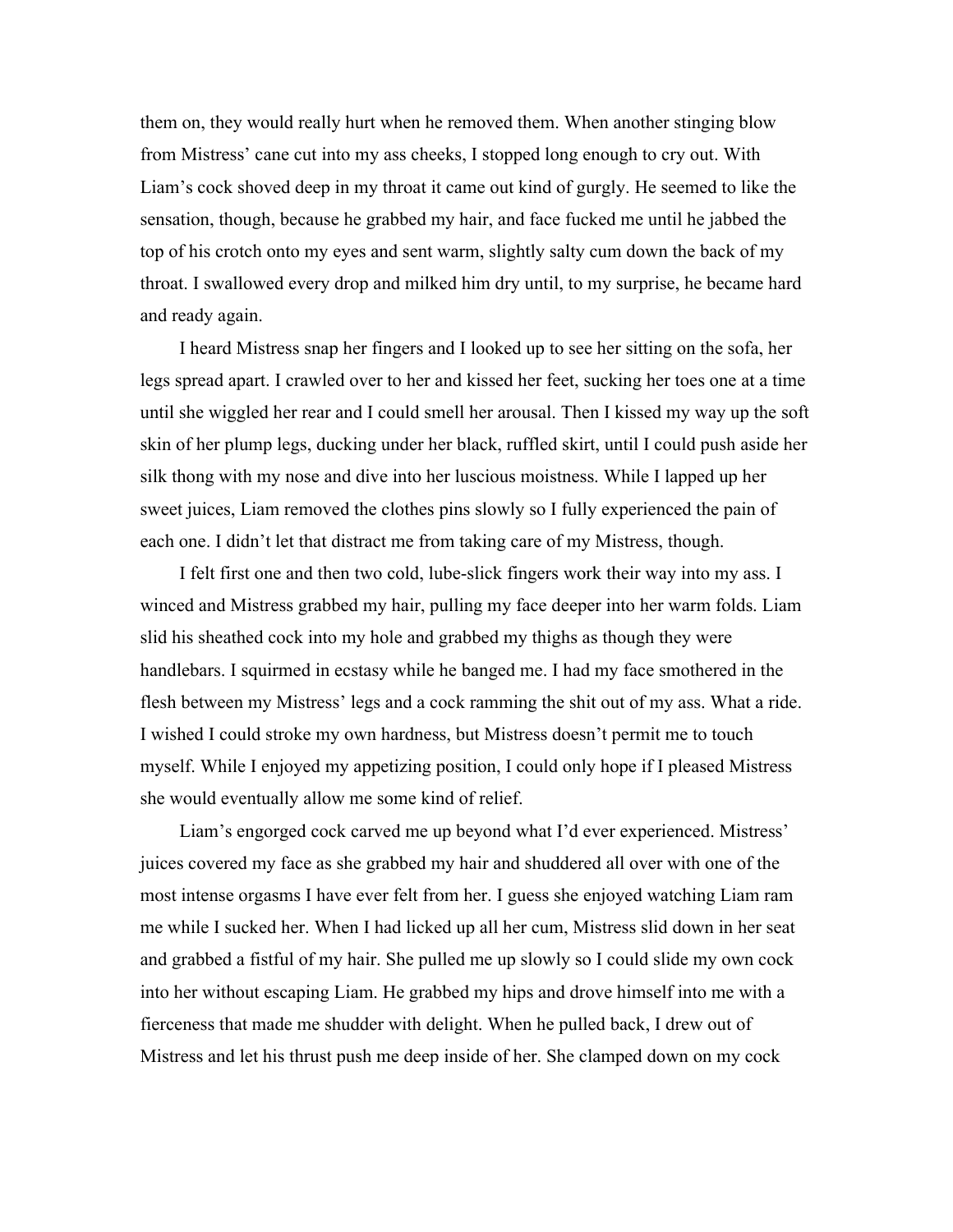with her muscles and I had a hard time maintaining control, but I'm not allowed to have an orgasm without her permission.

Mistress and Liam came at the same time, his bellow drowning out her ecstatic cry and his grip on my hips leaving marks on my skin. When he pulled out, Mistress finally said: "You may cum, boy."

"Thank you, Mistress!" Without Liam behind me, I could move in and out enough to finally cum, so grateful for every moment of delight she had given me. I buried my face in the pillows of Mistress' chest and enjoyed the spasms in my cock. Once my breathing became regular and my heartbeat slowed to normal, Mistress yanked my face up. "Clean up your mess, boy." I eased out of her, and knelt down so I could suck my own cum out of her. It didn't taste nearly as good as Liam's, but mixed with her juices, it wasn't bad and I got to give her another orgasm.

When she pulled my hair to let me know I could stop, I leaned my head against her thighs and wrapped my arms around her hips. "Thank you so much, Mistress, for such a wonderful birthday present. Today I had the absolutely best birthday I have ever had."

**I.G. Frederick** trades words for cash, specializing in erotic fiction and poetry. Her short stories appear in Hustler Fantasies, Forum, Foreplay, and Desire Presents, as well as electronic, audio, and print anthologies. A FemDom, Ms. Frederick writes about finding love in BDSM relationships from the authority of personal experience.

[http://eroticawriter.net/.](http://eroticawriter.net/)

### **When Two's Not Enough (via Amazon)**

[www.amazon.com/When-Twos-Enough-I-G-Frederick](http://www.amazon.com/When-Twos-Enough-I-G-Frederick-ebook/dp/B009ZLE4LQ/ref=sr_1_1?s=digital-text&ie=UTF8&qid=1420923182&sr=1-1&keywords=when+two) $ebook/dp/B009ZLE4LQ/ref=sr\ 1\ 1?s=digital-text&ie=UTF8&qid=1420923182&sr=1-$ [1&keywords=when+two%27s+not+enough+Frederick](http://www.amazon.com/When-Twos-Enough-I-G-Frederick-ebook/dp/B009ZLE4LQ/ref=sr_1_1?s=digital-text&ie=UTF8&qid=1420923182&sr=1-1&keywords=when+two)

#### **When Two's Not Enough (via Barnes and Noble)**

[www.barnesandnoble.com/w/when-twos-not-enough-ig-frederick/1113779806?](http://www.barnesandnoble.com/w/when-twos-not-enough-ig-frederick/1113779806?ean=9781937471217) [ean=9781937471217](http://www.barnesandnoble.com/w/when-twos-not-enough-ig-frederick/1113779806?ean=9781937471217)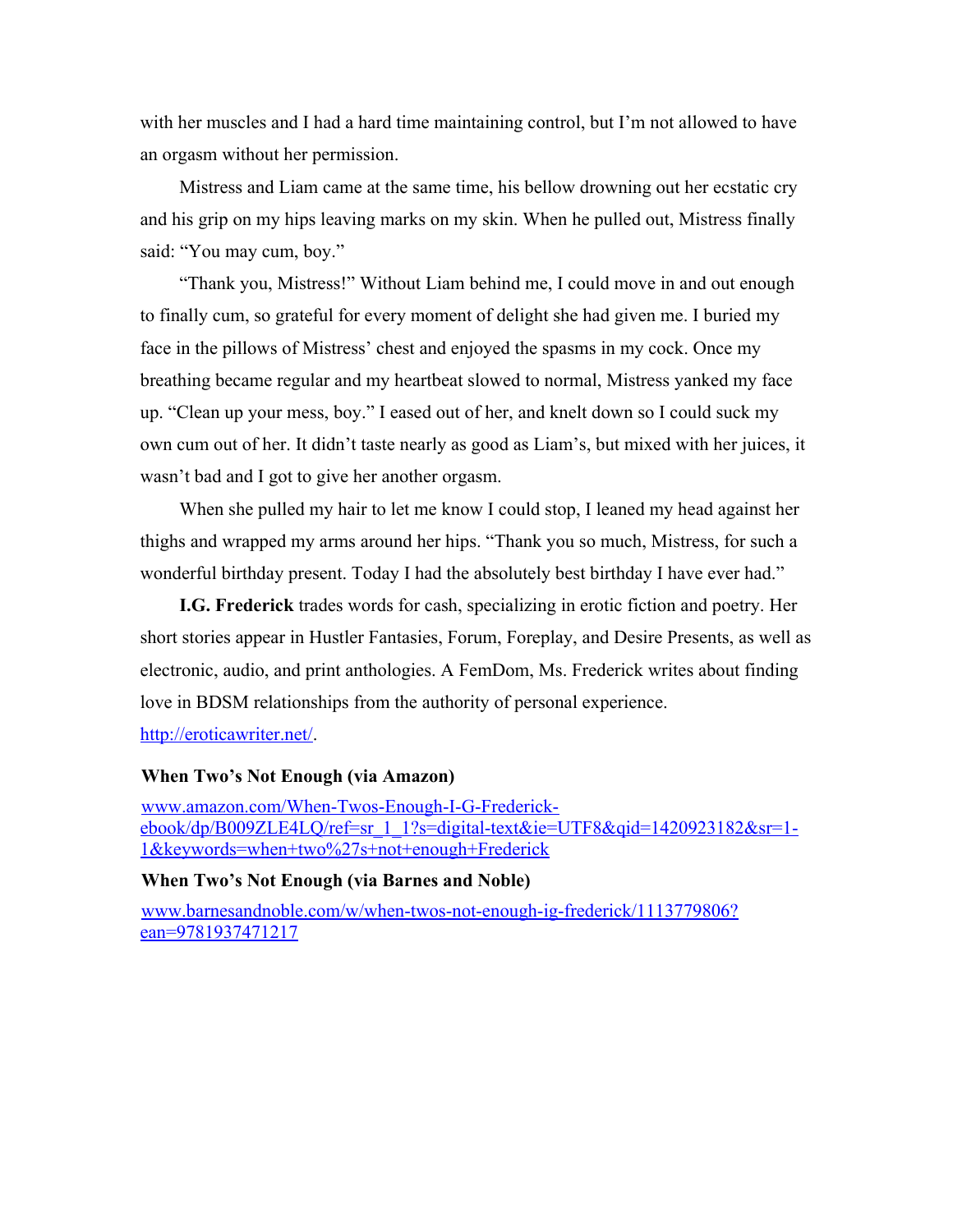# **["White Tigress, Scarlet Stripes"](#page-3-0)**

### **Sacchi Green**

As excerpted from Sacchi Green's anthology,

#### **A Ride to Remember and Other Erotic Tales**

*anthology fantasy historical erotica lesbian erotica science fiction*

My mistress called on me to attend her while she entertained a new Green Dragon, and I began to understand what my role here would be. While the fellow would not wish to be observed at such a time by another man (though I was fully aware that the Jade Dragon watched from concealment,) precautions must still be taken. My mistress could be fierce enough herself, I knew, but she chose to present herself as entirely submissive, to inspire and enhance the flow of male sexual energy.

The session began serenely enough. I brought a tray with jasmine tea and sweet dumplings, *baotzu*, filled with lotus paste. The young man was a scholar, a poor one by his hungry look, but polite in his efforts not too gobble up too many dumplings. I made sure to remove the plate while one remained.

He lounged on a padded bench, my mistress on a cushion at his feet. I watched with interest as she leaned close, murmured words I could not hear, and drew her wine-red robe down from her shoulders until her rose-tipped breasts were revealed. I longed to draw closer, but contented myself with biting into the last dumpling and working my long tongue languorously into the sweet cream at its core, winning a sidelong glance from my mistress which held, I thought, more of amusement than disapproval.

When she rose to her knees and parted the young man's robes, neither he nor I had thought for anything else. With delicate fingers she drew forth his stiffening Jade Stem and stroked from scrotum to tip, urging him to greater engorgement with a practiced touch. Her mouth was painted bright red, and, as she lowered it toward him, his throbbing tip leapt into it as a bumblebee burrows into a scarlet flower. She dictated the intruder's pace with a firm grip at the base, pulling her head back and then plunging forward, drawing away again until the very tip of her tongue lapped at the pearls seeping from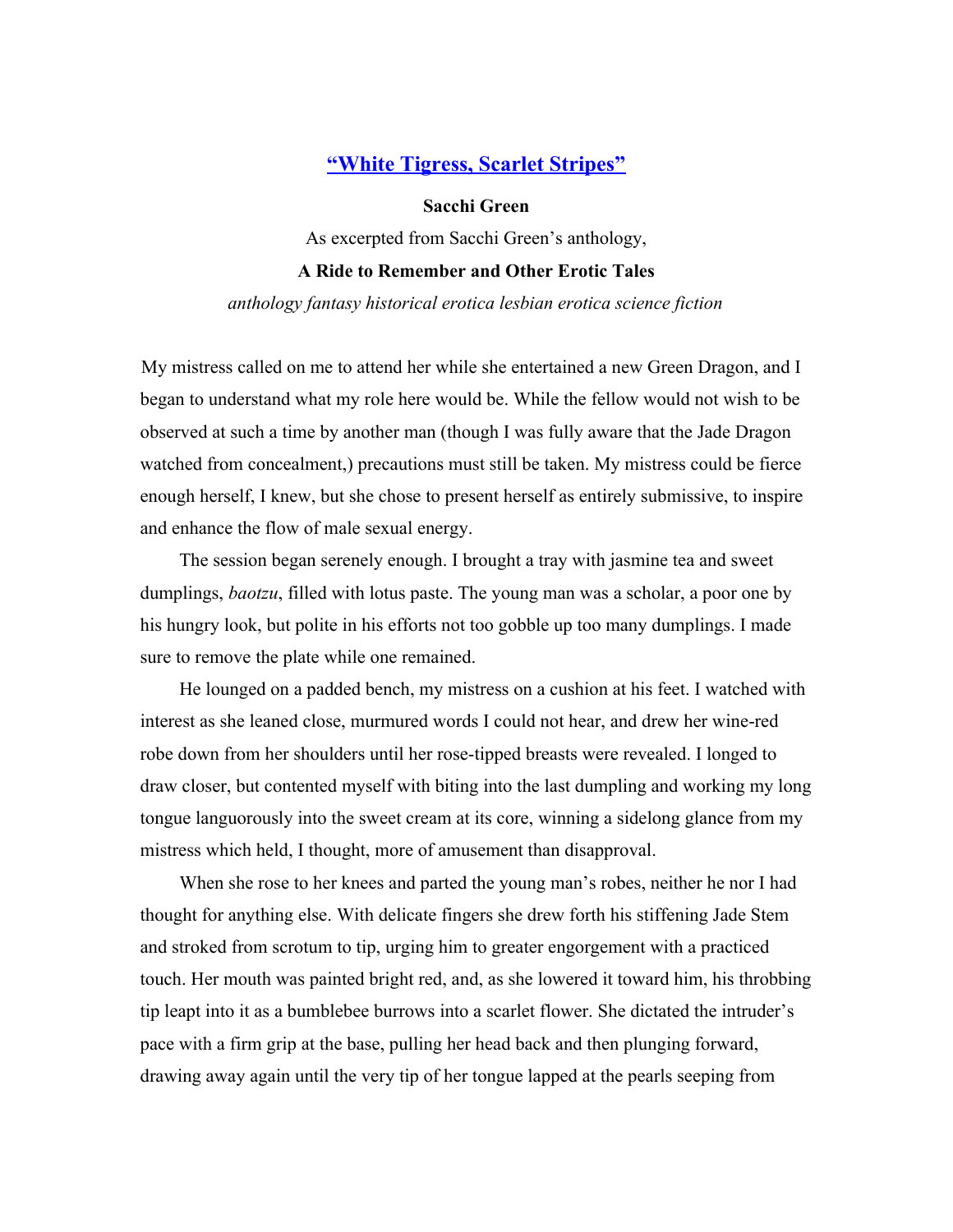within, then working her wet lips down along the shaft so that its considerable length disappeared deep within her throat.

The young man's groans became deep and chaotic. My breathing quickened, and the tiny dragon-force deep between my own thighs stirred. Still my mistress gripped him tightly, holding off his eruption, until the pent-up pressure grew so great that on release his white geyser filled her mouth and streamed over her face and neck and shoulders. Calmly she sat back on her heels and massaged the creamy liquid into her glowing skin. I understood at last exactly what was meant by Absorbing the Dragon's Breath.

When the Green Dragon began to recover, the Lady ordered more tea, and stroked him gently for a while with both touch and praise. Then she lowered her robe still further and began to stroke and pinch her own breasts until he reached out to feel the succulent firmness of her nipples, and bent to taste them. Her little cries inflamed me, too, making my tongue and fingertips tingle, and my own dragon-force growl in silent fury.

The young man soon sprang to readiness again. The White Tigress played him even longer this time before permitting him to bathe her smooth breasts with the unguent she desired. His spirit still hungered for a third time, but his flesh lagged behind.

It was then that I discovered the active role planned for me. From my corner I could just glimpse the Jade Dragon behind a screen, his face a mask of tension. He gestured toward the others with a tight jerk of his head, and I saw that the Lady had urged the young man to his feet, turned him, and pulled away his clothing until his buttocks shone pale and defenseless.

She beckoned to me, and suddenly I found myself seated on the bench with the Green Dragon trembling across my lap. My duty was clear. The first sudden smack was enough to make his feet jerk upward from the floor; then I braced my left arm across his back while my right hand came down hard across his quivering flesh, again and again, easing slightly only to take him by surprise with ever harder blows. I was tireless, driven by frustration as well as by an inborn taste for making my mark on bodies hungry for the intensity of pain.

From side to side and along his thighs I struck, until he was red and throbbing from knees nearly to tailbone. By then I felt more than his rear beginning to throb, and knew by his gasps and groans that he was verging on a third orgasm. I smacked him with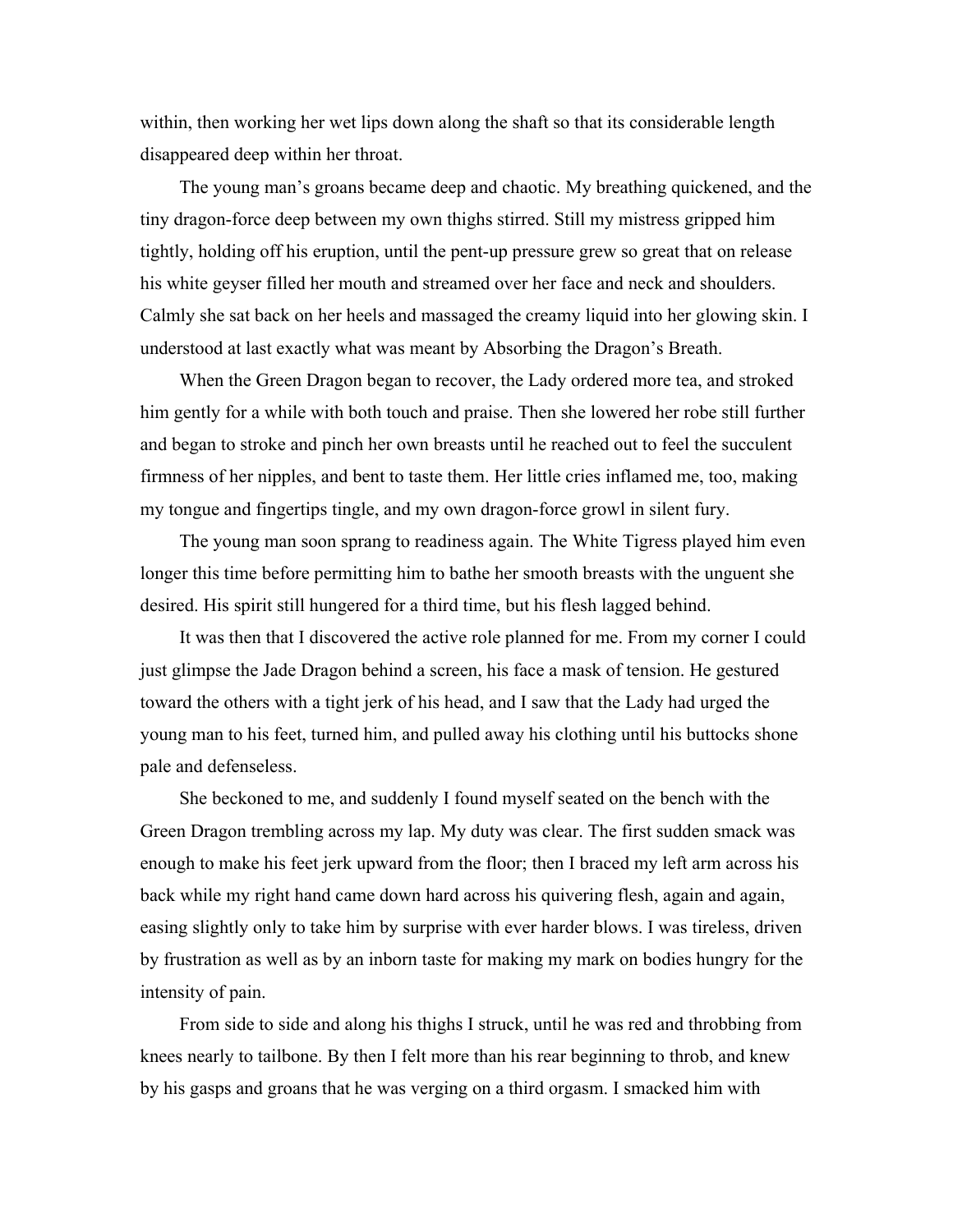unrelenting rhythm, interested to see whether he could erupt while pressed so hard against my thighs; but my mistress's voice penetrated my consciousness.

"Red Lotus," she said firmly, "give him to me."

If it had been her willing body across my knees, nothing short of force would have stopped me. But the scent of her excitement distracted me, and I obeyed, setting the Green Dragon on his feet just in time for his third and final fountaining to bathe her naked belly.

I was still breathless when the housekeeper led the young man away. The scent of the aroused White Tigress was maddening. I knew she was not fulfilled, and watched the Jade Dragon as he emerged from concealment to see what his role would be, but he only looked at her with desperate longing and a small shake of his head. Would I be required to paddle him, as well, to stiffen his Jade Stem? Could I bear to have no part of touching her?

"Come, my Lord," she said. "And come, Red Lotus." I followed them toward her inner bedchamber, pausing at the threshold.

She stood beside the high bed, her back to me, robes drawn up around her shoulders once more; until, slowly, she let them slide down her body so that a tattooed tiger peeked over their rich folds. Then farther still, until she stood in a pool of satin wine, her black hair streaming down until it tickled the tiger's ears.

The Jade Dragon took an ivory-handled brush from the table and went to her, brushing her hair in long strokes, pulling its softness against his own face and neck, bowing his head to rest it against hers. Then, just as I thought I should withdraw, however reluctantly, he turned and held the instrument out to me. "Tend to her!" He stepped aside.

I raised the brush to her hair, but suddenly she bent across the bed, her buttocks raised toward me, the tiger's vertical mouth opening just slightly in an impudent smile of challenge. Instinct took over. I brought the reversed brush down across that sneering face with a sound like the crack of a tree limb. She cried out, and the Jade Dragon took half a step toward us, then retreated.

I whacked her again six times, then pulled her across my lap, holding the brush handle between my teeth so that I could get my itching hands on her flesh, cupping my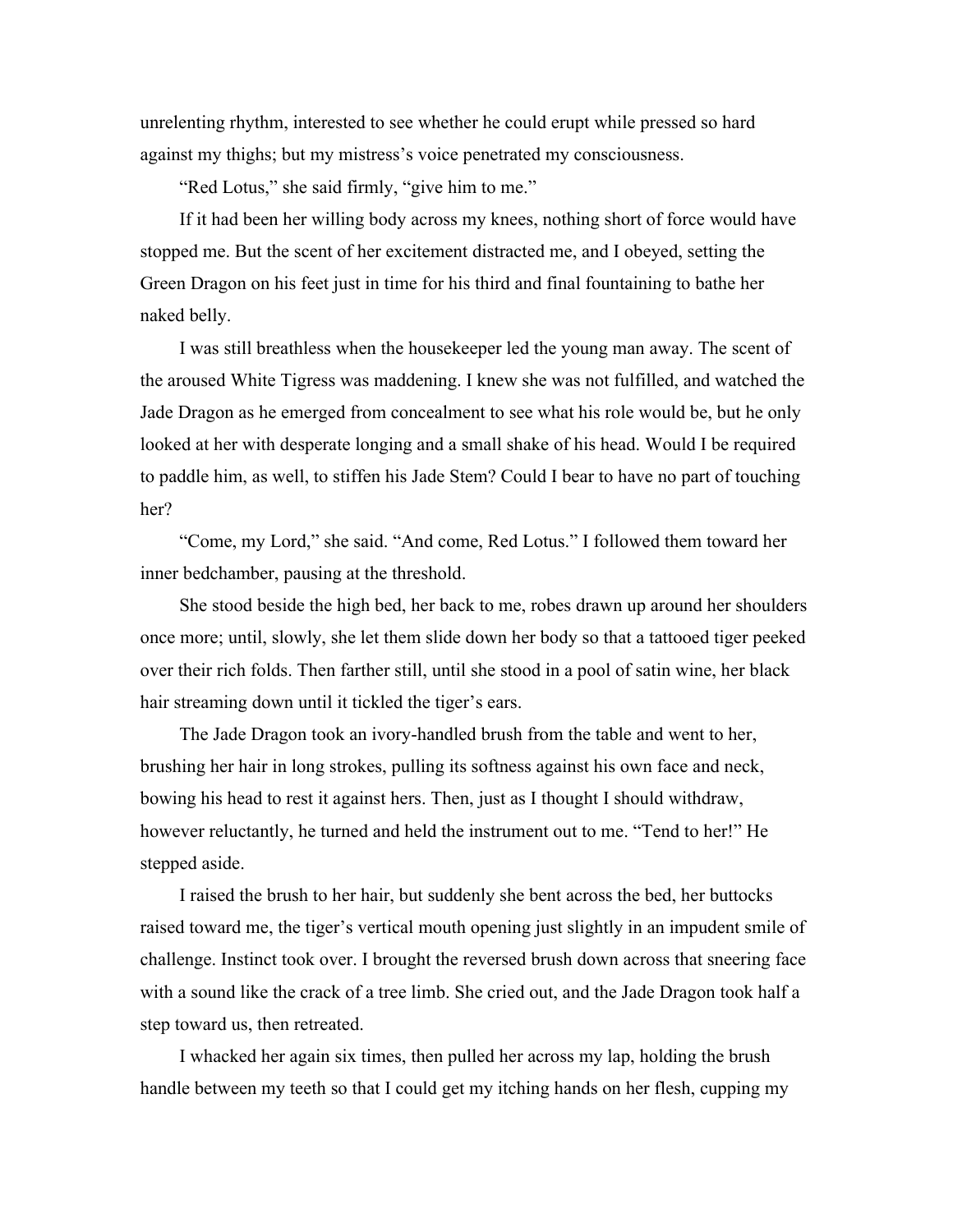fingers to vary the sounds, feeling my hot-blooded dragon-force lurch with eagerness at each contact of my hand with heated skin, each moan of her pleasure. Now and then I paused to draw my fingertips along her inner thighs and scrape my short nails across her tender curves, then startle her with a sharp blow, but any time my hand ventured too deeply she tightened her muscles in disapproval, so at last, in frustration, I took the brush to her again.

Broad scarlet stripes crossed the black marks of the tiger. Each blow distorted the feline face, but always it regained its form. How much did she want?

How much could she forgive?

She began to wriggle on my lap, not in resistance but arousal. The impact of my strikes vibrated through her body into mine. I wanted to drive her all the way, to feel her wetness soak my robes, but, as her sobbing groans came harder and faster, a strong hand gripped my upraised arm and stopped me. "Red Lotus," the Jade Dragon said, "give her to me. And go."

I went.

Later, as I lay in darkness, the pleasant burn of muscles and soreness of swollen fingers doing little to distract from the hungry ache between my legs, the door to my small room opened, then closed. Someone climbed onto my bed, her familiar scent intensifying as she straddled me. "Come, Red Lotus, earn your name," she murmured. I reached up to steady her, cupping her round buttocks with my hands, gently squeezing the still-hot cheeks of the unseen tiger; and, while her purrs and growls of pleasure penetrated the soft night, I worked my long tongue languorously into the sweet cream at the core of the White Tigress.

**Sacchi Green** has published stories in a hip-high stack of erotica anthologies, including *She Who Must Be Obeyed* and seven volumes of *Best Lesbian Erotica*, and edited nine anthologies, including *Women With Handcuffs* and Lambda Award winners *Lesbian Cowboys* and *Wild Girls, Wild Nights*. [http://sacchi-green.blogspot.com](http://sacchi-green.blogspot.com/)

**A Ride to Remember and Other Erotic Tales (via Amazon)**

[www.amazon.com/Ride-Remember-Other-Erotic-Tales](http://www.amazon.com/Ride-Remember-Other-Erotic-Tales-ebook/dp/B004WKQFIK/ref=sr_1_7?s=digital-text&ie=UTF8&qid=1420923535&sr=1-7&keywords=a+ride+to+remember)[ebook/dp/B004WKQFIK/ref=sr\\_1\\_7?s=digital-text&ie=UTF8&qid=1420923535&sr=1-](http://www.amazon.com/Ride-Remember-Other-Erotic-Tales-ebook/dp/B004WKQFIK/ref=sr_1_7?s=digital-text&ie=UTF8&qid=1420923535&sr=1-7&keywords=a+ride+to+remember) [7&keywords=a+ride+to+remember](http://www.amazon.com/Ride-Remember-Other-Erotic-Tales-ebook/dp/B004WKQFIK/ref=sr_1_7?s=digital-text&ie=UTF8&qid=1420923535&sr=1-7&keywords=a+ride+to+remember)

**A Ride to Remember and Other Erotic Tales (Audible)**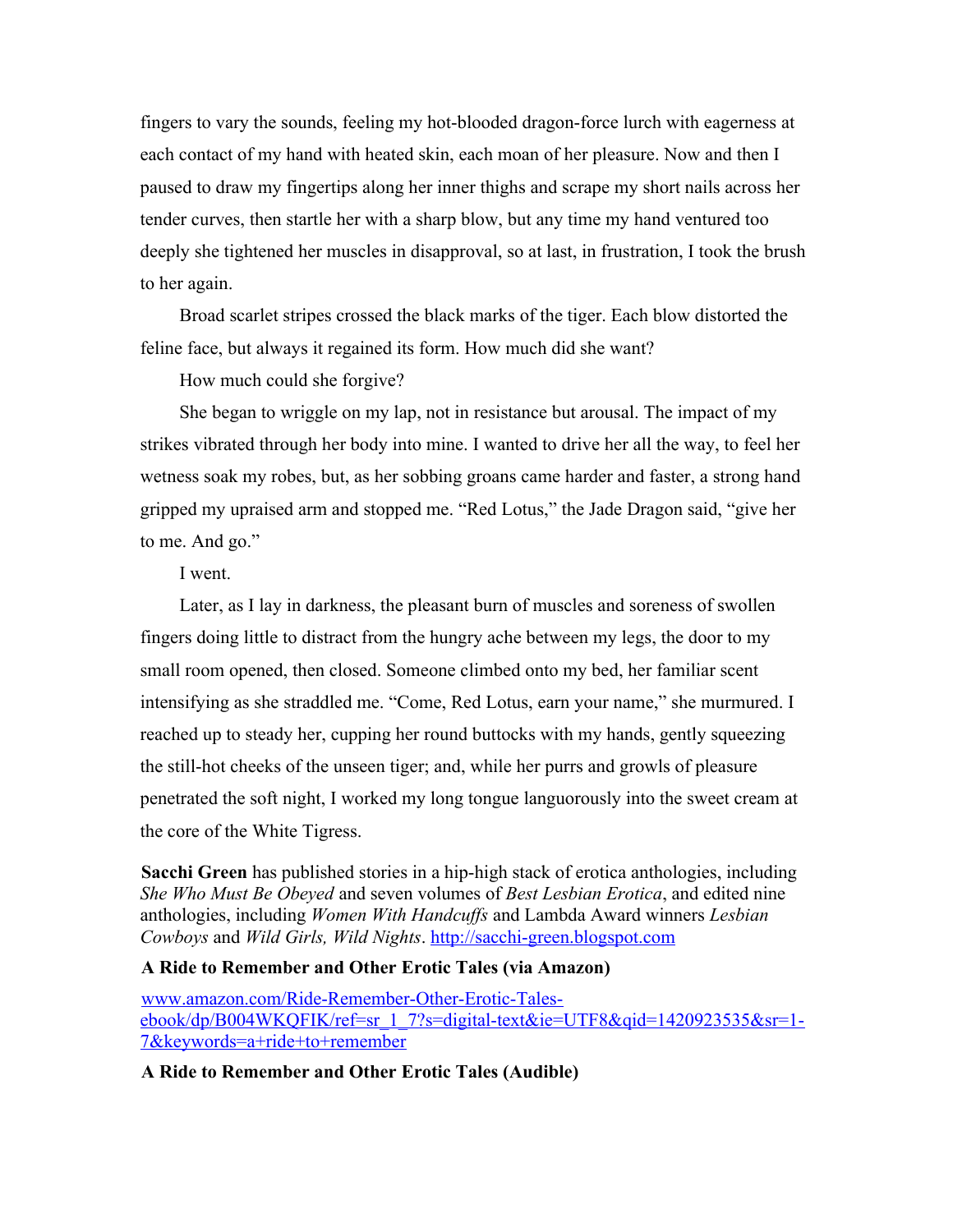[www.amazon.com/Ride-Remember-Other-Erotic-](http://www.amazon.com/Ride-Remember-Other-Erotic-Tales/dp/B00HX4F7TA/ref=tmm_aud_title_0?ie=UTF8&qid=1420923535&sr=1-7)[Tales/dp/B00HX4F7TA/ref=tmm\\_aud\\_title\\_0?ie=UTF8&qid=1420923535&sr=1-7](http://www.amazon.com/Ride-Remember-Other-Erotic-Tales/dp/B00HX4F7TA/ref=tmm_aud_title_0?ie=UTF8&qid=1420923535&sr=1-7)

# **A Ride to Remember and Other Erotic Tales (via Barnes and Noble)**

[www.barnesandnoble.com/w/ride-to-remember-and-other-erotic-tales-sacchi](http://www.barnesandnoble.com/w/ride-to-remember-and-other-erotic-tales-sacchi-green/1100449783?ean=9781590213209)[green/1100449783?ean=9781590213209](http://www.barnesandnoble.com/w/ride-to-remember-and-other-erotic-tales-sacchi-green/1100449783?ean=9781590213209)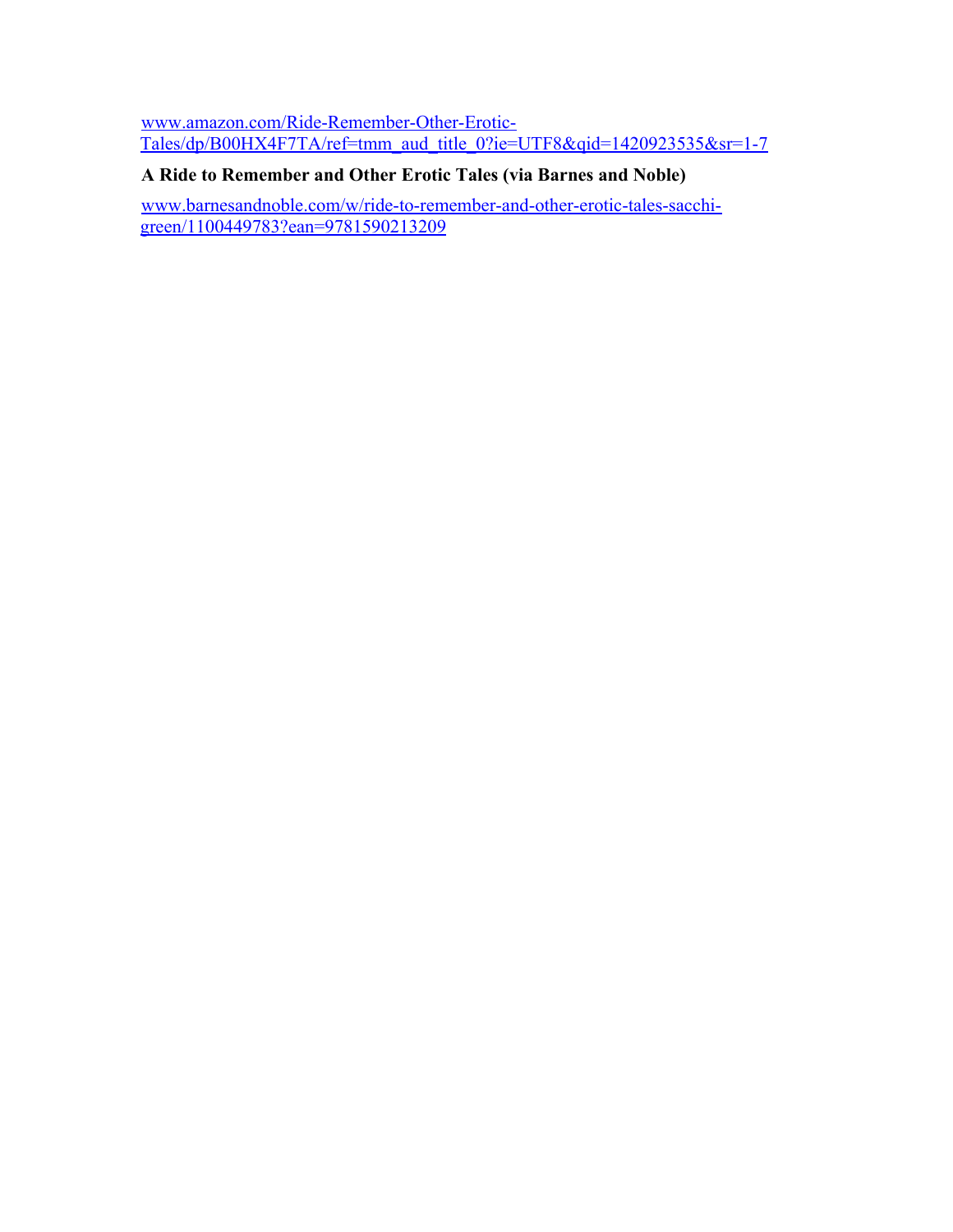## **[Beyond the Edge](#page-3-0)**

#### **Elizabeth Lister**

*BDSM erotica fetish graphic male/male role play spanking toys*

I stood staring at the bench, imagining James' practiced strikes until my cock grew so hard I thought it might rip through my jeans. Then I heard his footsteps on the stairs. My knees went weak. It would have been easier to kneel, but I stood beside the spanking bench with my eyes on the floor as I heard the doors open.

James entered. I heard him chuckle softly. "Oh, yes. You look wonderful standing there, waiting for me," he said huskily, and I felt my cock throb. He closed the doors and locked them, then came closer. I saw his bare feet and the bottom of his black jeans. He took my chin in his hand, tilting my face up so I could look him in the eyes.

"I thought a nice spanking might be a good place to start with you." His brown eyes had darkened to almost black.

They delved into mine, seeking out the most secret parts of my soul, as I sighed and said, "Yes, Sir."

I expected him to tell me to strip, but instead he told me to get up on the bench. I wondered if he would keep me clothed today. I really didn't know what to expect.

Once I got up there and he'd bound my calves and forearms, I felt his hands on the fly of my jeans. I moaned, that light touch from his fingers already driving me mad.

"Easy, boy…we haven't even started yet." I sensed a smile in his voice.

He unzipped me and grabbed the waist of my jeans and black boxer briefs, pulling everything down past my hips. Since my legs splayed out a bit, he couldn't get them any farther down. For some reason, this made me feel more vulnerable than if I'd been completely naked. I struggled in my bonds and glanced back desperately.

James saw me and gave me a stern look. "Eyes forward, Tate. You know the rules."

I did as directed, trying to calm my breathing as I felt his large hand caress my right buttock.

He tsked. "Looks like you need some work before next weekend. I like my boys smoother than this. But it will do for now…"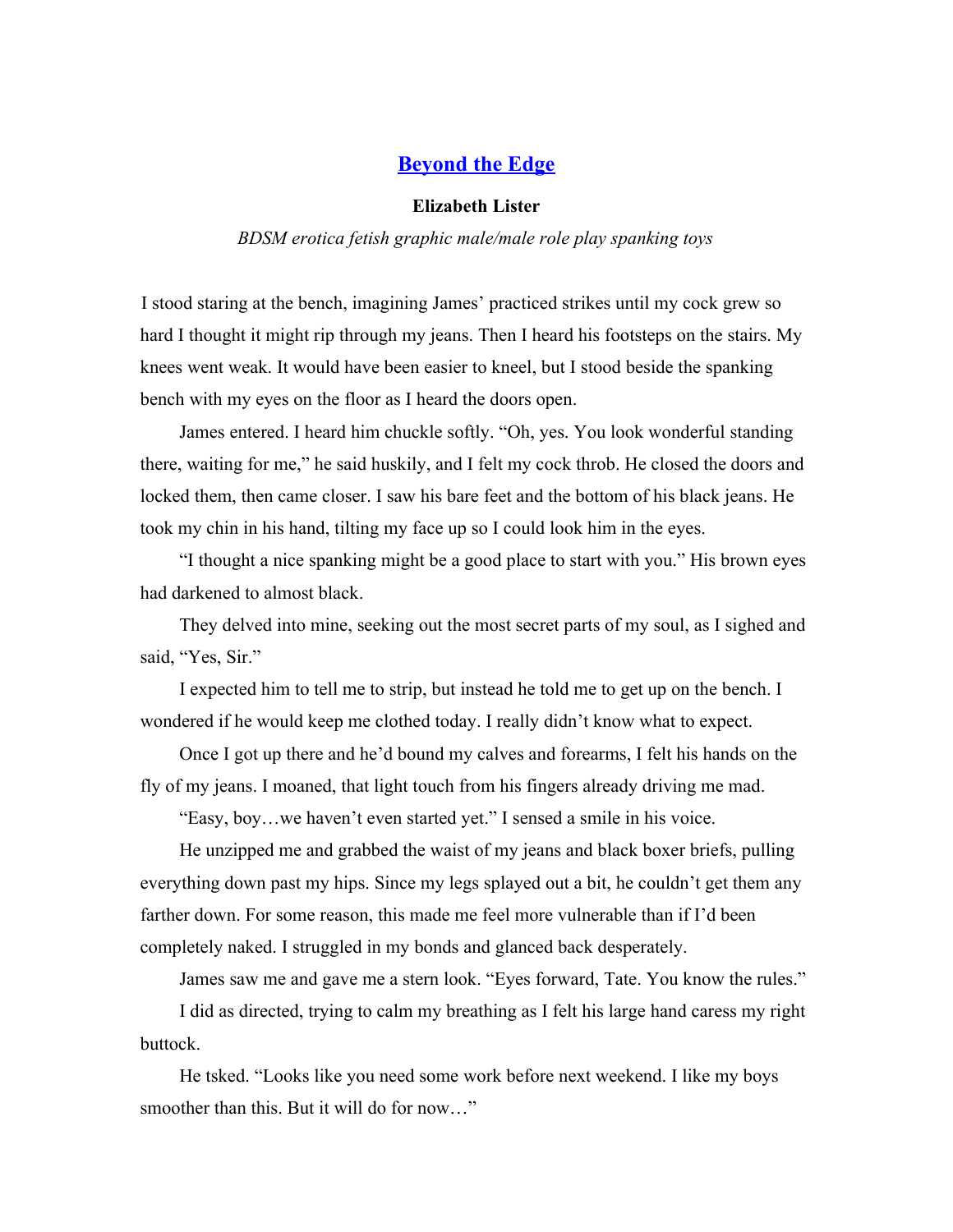*Oh Christ.* I'd forgotten about James' predilection for smoothly shaven men. It had been awhile since I'd been for a waxing. I blushed with shame and embarrassment.

"I'm sorry, Sir," I murmured.

"It's okay. This was an unplanned session."

"Yes, Sir."

Suddenly his hand disappeared. Then I felt it come down on my ass cheek, hard. He spanked me three times, in the same spot. I groaned. It was so long since I'd had this...

"You like that, don't you?" he said softly, caressing the other buttock and then landing three successive slaps to that side.

I moaned as my ass swayed from side to side with the joy of it. Suddenly, I felt his warm hand on my cock. I cried out in surprise and at the wonderful feel of it.

"Oh, yes. You do like that. Very much, eh?" His voice came silky and soft from his throat, as if he were trying to seduce me, when he already had me very much at his mercy.

"Yes, Sir."

"Tell me." A harder edge crept into his voice now, which I loved.

"I like it," I said.

"Be specific."

"I like you spanking me, Sir," I murmured, embarrassed. My voice went real deep when I was unsure of myself.

"Where do you like me spanking you, Tate?"

"On my ass, Sir."

"Do you want me to do it again?" I felt him close by and heard his quick breaths. This affected him too.

"Yes, Sir."

"Tell me"

"Spank me again, Sir," I said quietly.

"I beg your pardon?"

"Spank me again, please, Sir," I spoke louder, feeling the blush creep up my cheeks.

He chuckled, landing a few more blows on my vulnerable bottom. "Your skin pinks up so nicely, Tate. You have a lovely complexion."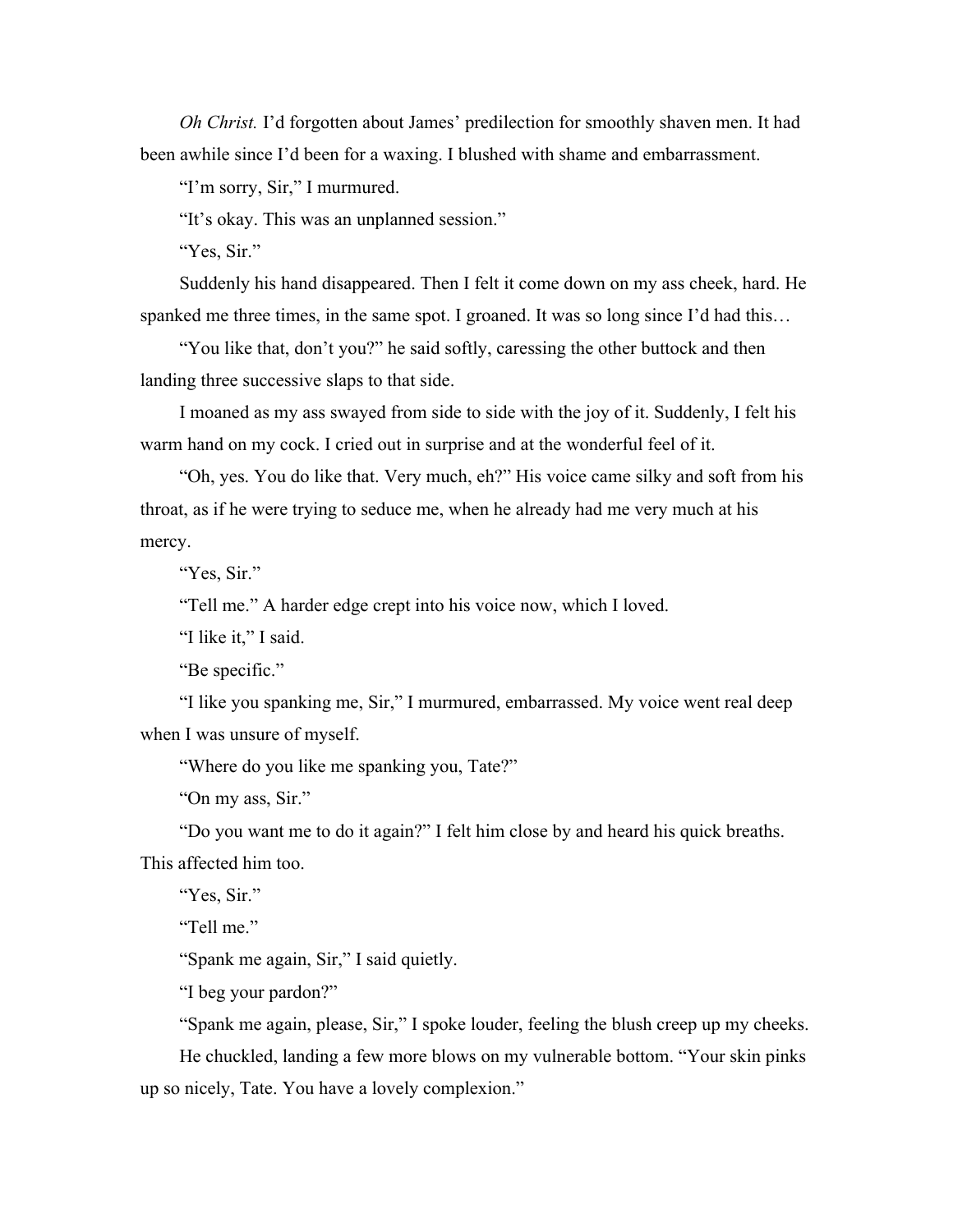"Thank you, Sir."

"And what would you like next, hmm? Crop? Flogger? Paddle?"

"Whatever pleases you, Sir."

"Any of those will please me. I'm giving you the choice."

I thought for a moment. "Paddle, please, Sir." Might as well go for the gusto.

"Very well." He walked over to the wall and selected a small flat wooden paddle from the rack. My heart started to race as I realized what I was in for.

He came back over and showed it to me. "I'm going to paddle you ten times with this, Tate. Then we'll see how you do. Maybe I'll paddle you ten more times after that. Then I'm going to play with your cock until you come. Does that sound nice?"

I moaned, it sounded so fucking incredible. "Yes, Sir."

"I thought so. This is just a bit of fun. You do realize that the sessions next weekend will be much more involved?"

"Yes, Sir."

"All right then. Let's go." He moved into position and soon I felt the first blow land — painful but nothing too bad. He went slowly, gradually increasing the force of the blows, so that by the time he got to ten, my breaths rasped and my ass throbbed pleasantly.

"How are you doing?" he asked.

"Fine, Sir."

"Excellent. Would you like ten more?"

"Yes, Sir. Please, Sir." I heard the desire and need in my voice.

"All right. Count this time. You can safe-word if you need to."

"Yes, Sir."

I counted as each blow landed on my poor bottom, each one sending pain signals to my ass and pleasure signals to my cock.

How that worked I really had no idea. I just knew it did. By the time James landed the tenth blow I think I could have come, hands free, with another strike or two. And by my reactions, he knew it.

He spoke with obvious excitement in his breathless words. "Oh yes, you really do enjoy that, don't you? If I'd kept going you might have just come on your own, eh?"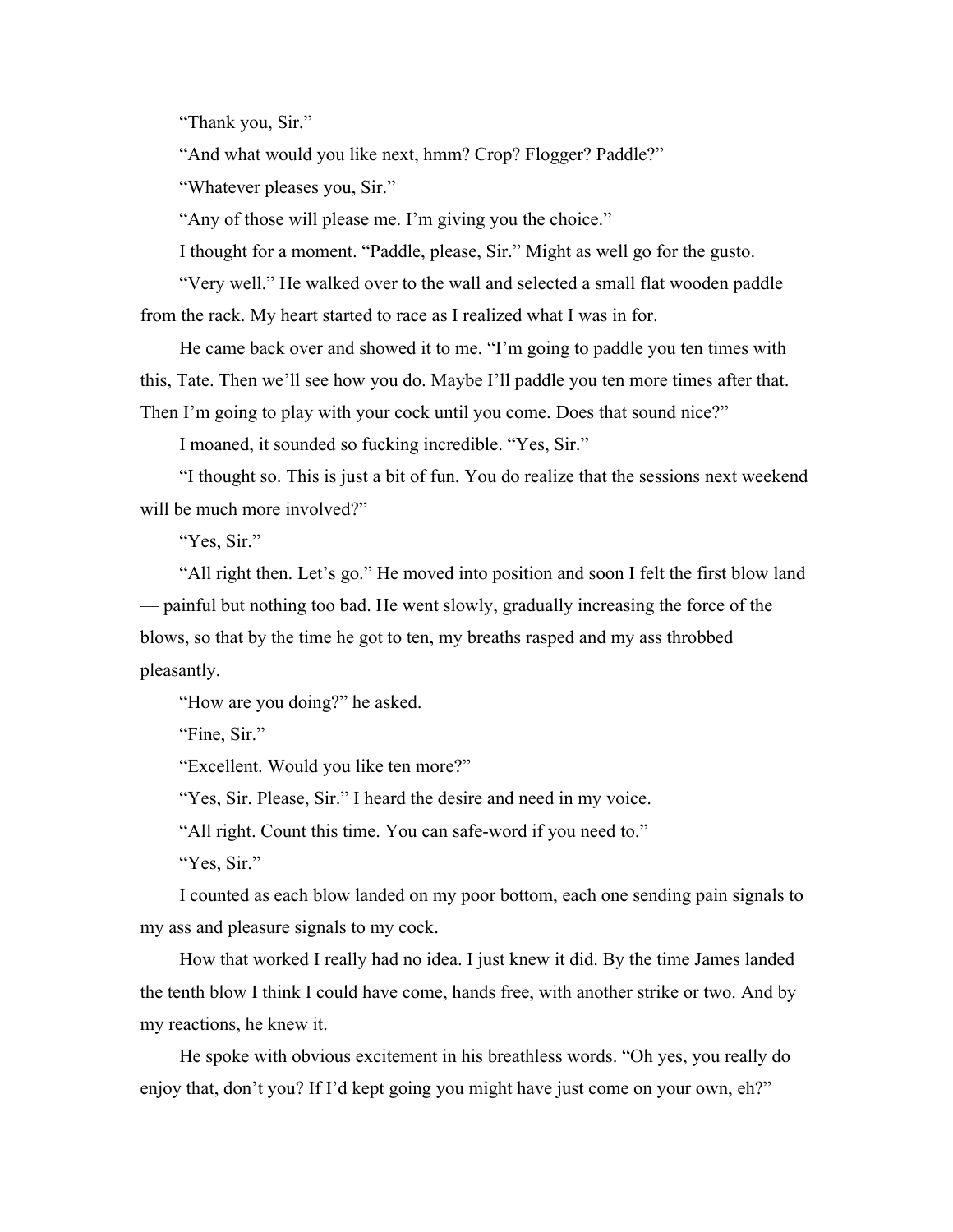I nodded. I didn't want to speak. I wanted to come, so badly.

Suddenly, I felt his clothed form press against my throbbing backside as his arm came around me. His hand circled my leaking, twitching cock. I cried out and struggled, so desperate to thrust into that warm grip. But he didn't let me right away. Instead, he watched me pant and whine and struggle for a few minutes before he started moving his hand back and forth on me slowly. I made a desperate sound as I felt the pleasure build.

"That's it." He spoke as he leaned over me and jerked me off. "What a good boy you've been, Tate…what a very good boy…"

I yelled, feeling my cock spasm in his hand as I shot a thick and copious load all over the floor. It lasted a long time as James kept up his slow, firm stroking and because the buildup had been so intense.

Finally, my body stopped shaking and I felt a languid peace come over me. "Thank you, Sir," I sighed.

He gave my ass a light slap, making me wince. He came around to stand in front of me, holding out the hand that was coated with my seed.

"Clean it," he said hoarsely. Our eyes met as I lapped up my own spunk. The intimacy of the act was startling as this powerful and very attractive older man watched me clean my own juice off his hand. Heaven.

He undid my bonds and told me to pull up my pants. Then he made me kneel before him.

"Undo my jeans."

"Yes, Sir."

I did so. He wore no underwear, so his cock stood thick and hard before me. I made an eager noise in my throat as I glanced up at him.

He clasped his hands behind his hips and nodded, thrusting himself forward. I didn't need any more prompting. I took him gently in my mouth, cupping his balls with my hand, and swirled my tongue around him.

"Fuck, yes," he murmured. "You are so talented in this department, young man."

I groaned in lieu of saying thank you and took him deeper, swallowing as much of him as I could.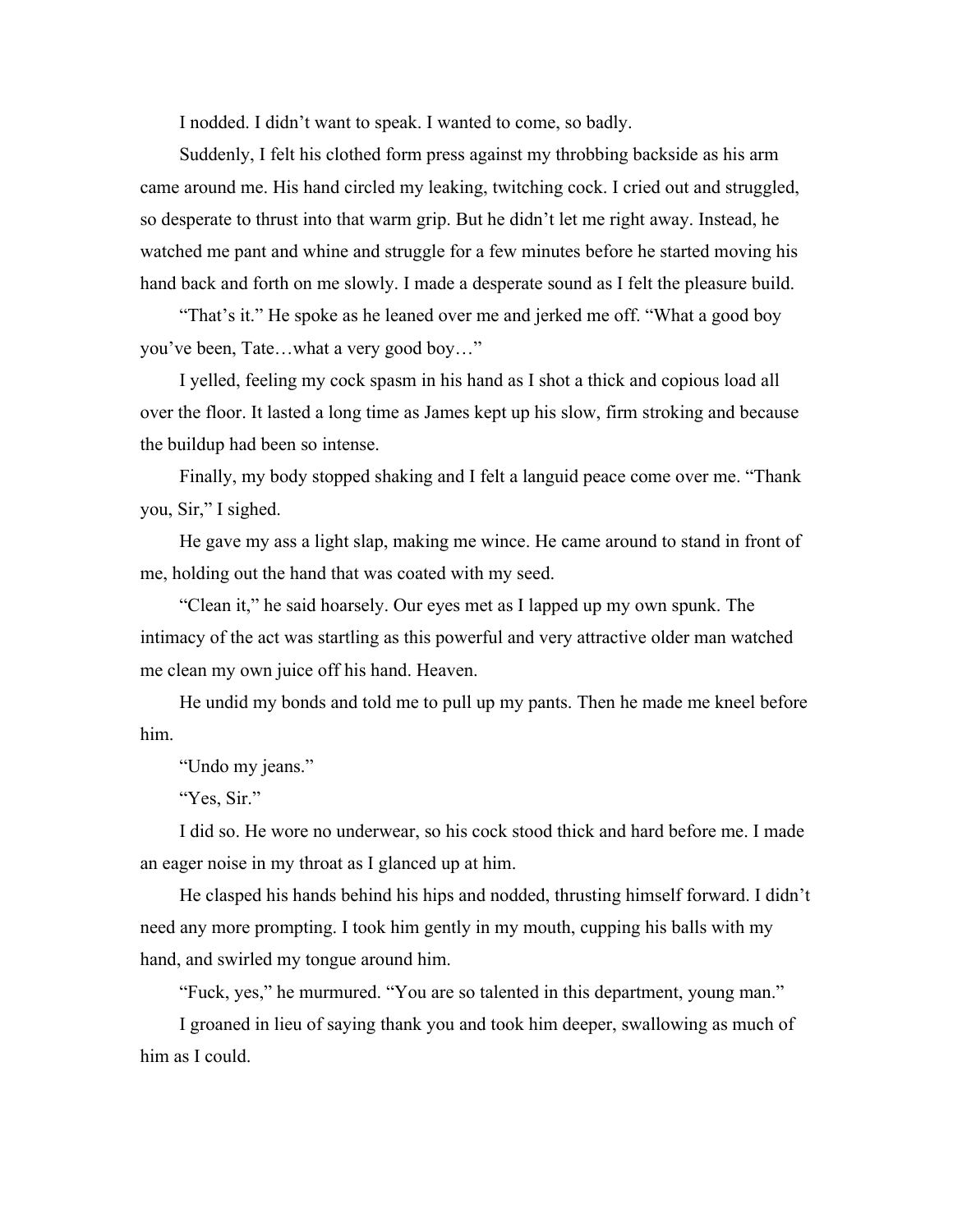He hissed and groaned. I knew it wouldn't take long. He gasped and growled as I sucked him, letting me know what he liked and what he *really* liked. Before long I had him on the edge and I doubled the force and speed of my throat work. Suddenly he grunted. I glanced up to see his expression barely change as his juice spurted into me. He watched me from under hooded lids as I struggled to swallow his release.

Once he finished I let his cock slide out of my mouth and licked my lips, daring to give him a small smile.

He grinned back at me…

**Elizabeth Lister** [\(http://elizabethlister.wordpress.com/\)](http://elizabethlister.wordpress.com/) is a married mom of two living in Ontario, Canada. She has written several erotic stories for publication including two ebooks (*Exposure* and *The Crush*) and the first two novels of *The James Lucas Trilogy* (*Beyond the Edge* and *The Cross and the Trinity*).

### **Beyond the Edge (via Amazon)**

[www.amazon.com/Beyond-Edge-Elizabeth-Lister-ebook/dp/B009EV1XCK/ref=sr\\_1\\_1?](http://www.amazon.com/Beyond-Edge-Elizabeth-Lister-ebook/dp/B009EV1XCK/ref=sr_1_1?s=books&ie=UTF8&qid=1420923718&sr=1-1&keywords=beyond+the+edge+lister) [s=books&ie=UTF8&qid=1420923718&sr=1-1&keywords=beyond+the+edge+lister](http://www.amazon.com/Beyond-Edge-Elizabeth-Lister-ebook/dp/B009EV1XCK/ref=sr_1_1?s=books&ie=UTF8&qid=1420923718&sr=1-1&keywords=beyond+the+edge+lister)

### **Beyond the Edge (via Barnes and Noble)**

[www.barnesandnoble.com/w/beyond-the-edge-elizabeth-lister/1113027534?](http://www.barnesandnoble.com/w/beyond-the-edge-elizabeth-lister/1113027534?ean=9781608207541) [ean=9781608207541](http://www.barnesandnoble.com/w/beyond-the-edge-elizabeth-lister/1113027534?ean=9781608207541)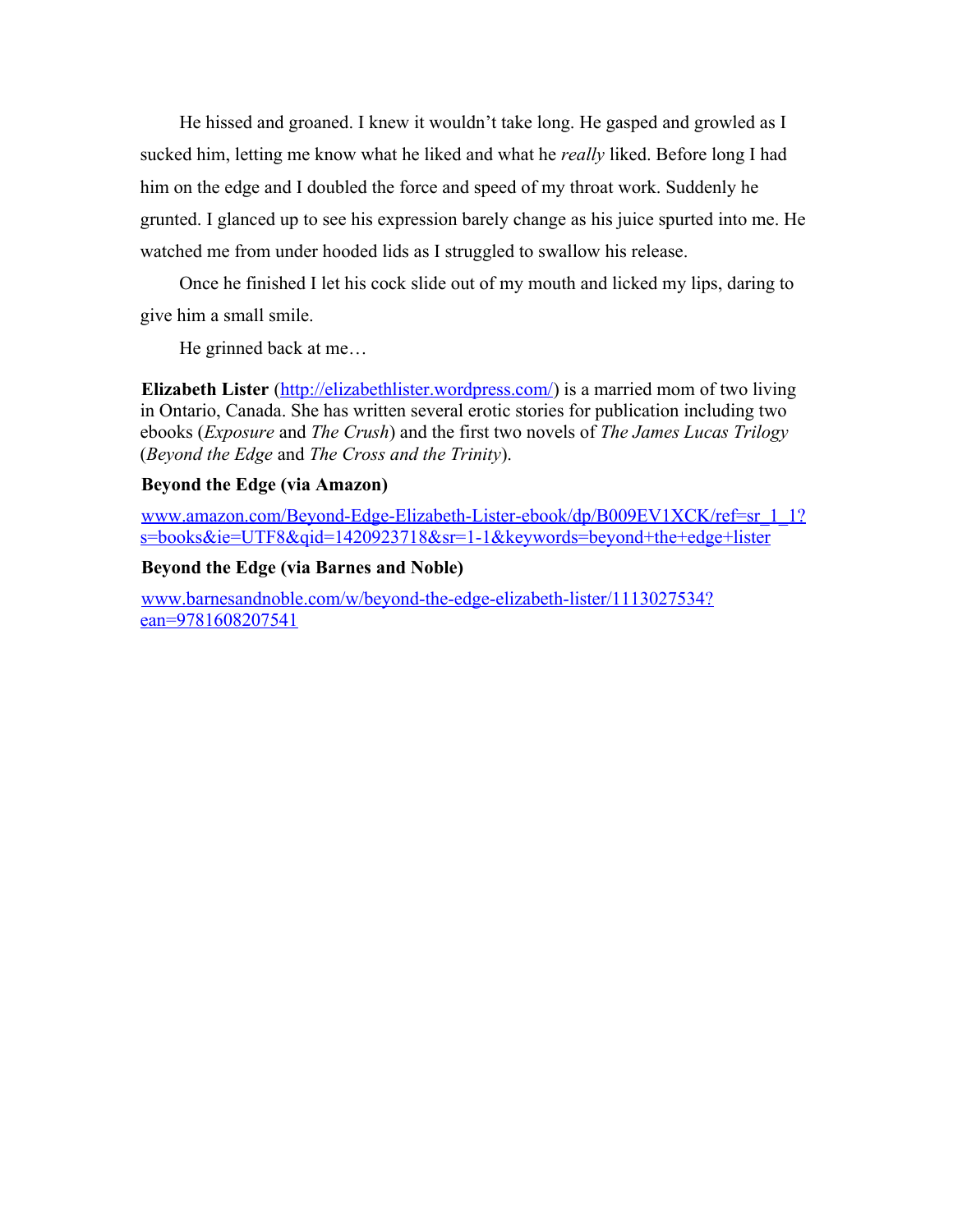## **[Roving Pack](#page-3-0)**

#### **Sassafras Lowrey**

*fiction leather punk queer transgender*

Grace and Johnny are bringing folks back to where they're squatting, beating them, fucking them, and doing some heavy ass roleplay of some kind, all different kinds probably. They're always hunting for someone new. I'm not sure about everything they do, but it's some heavy kinky shit. When I say it like that it doesn't sound like that big of deal, but they are seriously hot, not to mention tough. They could fuck me up so good. When I play with someone who knows what they're doing, the world looks different. I come away from it all raw and oozing and fucked up. I feel better that way, all mixed up and bleary. Everyone says nothing's the same after the night you spend there. The whole world looks different. The sober kids say it's better than any trip they've ever been on before getting clean.

Usually, folks don't come back to QYRC for a few days after getting brought home by Grace and Johnny, and when they do they either never talk to Johnny and Grace again, or they follow them around in really pathetic ways. We'll all be hanging outside while folks smoke and someone they took home once like a month ago will just butt into our conversation and ask if they can get them anything at the corner store, or if they would like some dinner. Pretty much the kid will stand there and keep offering stupid stuff. Sometimes Grace will take them up on an offer, usually if she thinks she can score a pack of smokes out of them or some takeout from the Chinese place up the street. When the poor sucker comes back with the Styrofoam takeout Grace will sometimes even let them curl up at her boots, but then ignore them for the rest of the night, and make a big show out of picking up someone else.

I'll never forget the way that Grace treated Billy. She fucked that boy up, but even having watched all that go down doesn't change how badly I want her. I think the most unethical part of how Grace left him was the way she took his fucking family. Billy had been family with Aurora and Big Billy since they found him trying to sneak into dyke night at the Eagle. He was like thirteen then, and he had only been on the street a few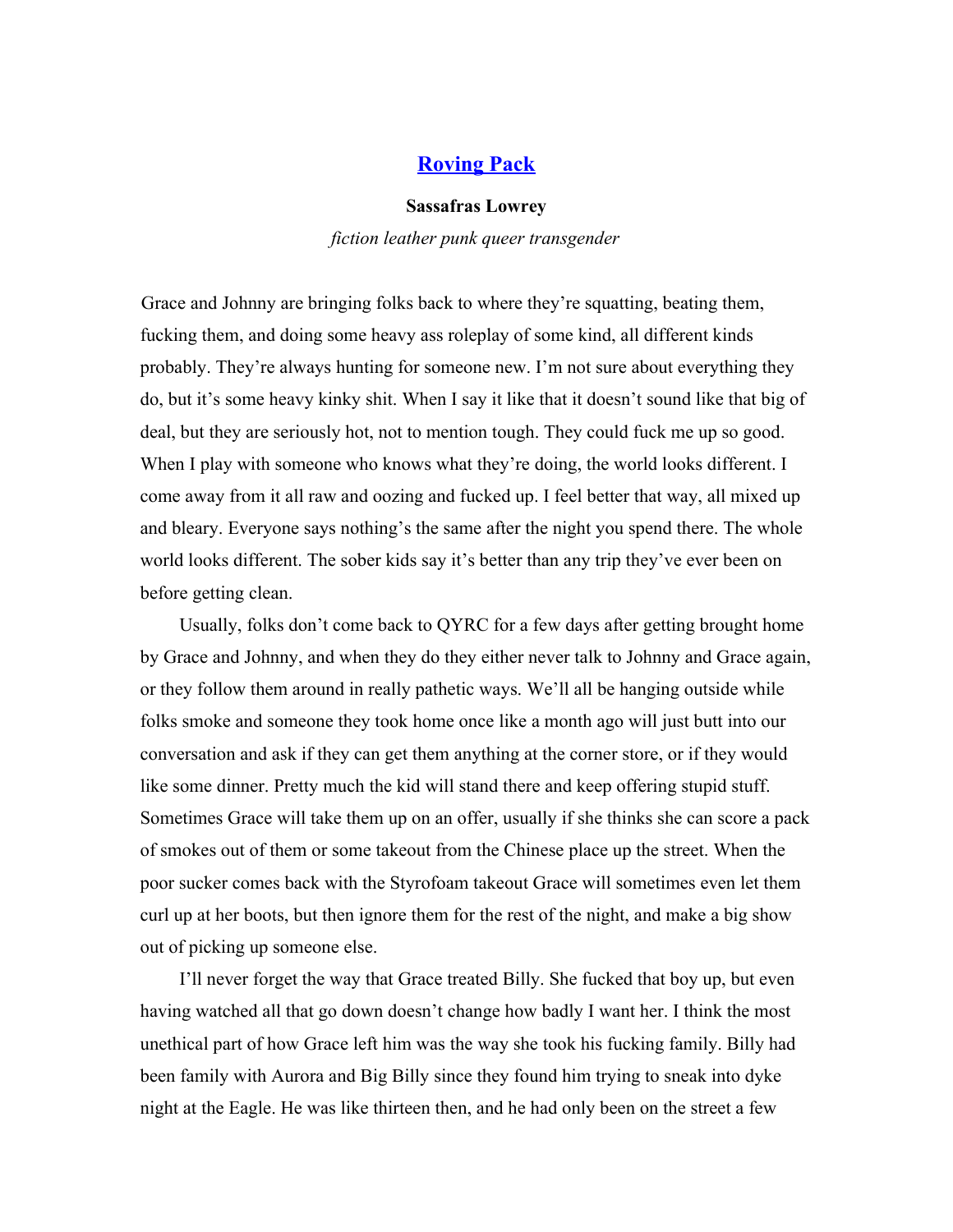months. They took him home, named him, and started to train him. Back then Billy thought he was a top, but he loved that old guard training too much and pretty soon they realized what was up. I guess he became the houseboi for a while. I didn't know him then. He's told me stories about how hard they were on him, but how good it was.

When Billy and Grace got together they fucking loved her, said she was real good for him. Problem was, they started liking her too much. Aurora and Big Billy ended up liking Grace more than they loved Billy. He says it's cuz she's a top and they wanted to cultivate more of that in the community. I don't know about all that, I just know they put him on the streets when Grace dumped him for Johnny. Billy won't even talk about it anymore. One night back when we were still living together, he said losing them was worse than his mom and stepdad kicking him out. We don't see much of each other now, but I hear Billy's flagging left. I don't know if he'll ever go as deep as he did with Grace ever again after the way she treated him.

Grace really knows what she's doing. She was down in San Francisco for a while and that's where she got jumped into leather. She's been teaching Johnny everything she got schooled in while she was there. I always make sure I'm flagging black, right. If it's a quiet night, I'll talk to Johnny and Grace about how hard it can be to find folks who are serious about this stuff. They never get the hint, or maybe they do, and don't want me. I'm not sure. Last night, while the staff and volunteers were distracted, Grace and Johnny took this boi into the bathroom to play. I tried to focus on stuffing condoms and lube into little baggies for safer sex kits, but I just couldn't. It's been so long since I got really fucked up. By the end Hunter wouldn't even touch me, so it's been a while since someone's played with me. I need it so bad. I just couldn't handle the thought of someone else getting what I needed. I remember Billy trying one time to teach me how to beg respectfully, where you don't come across sounding whiny and needy. He said Aurora had been working on teaching him that so that they could be proud when they took him to public events. I don't really remember how the hell you're supposed to actually pull that off.

I haven't played with anyone since Hunter left. Some nights I feel like I can't breathe. I mean, I can get lots of ass, but it's different. That's mostly me running fucks, and besides this kinda shit isn't even about fucking. I'd be all over Grace fucking me,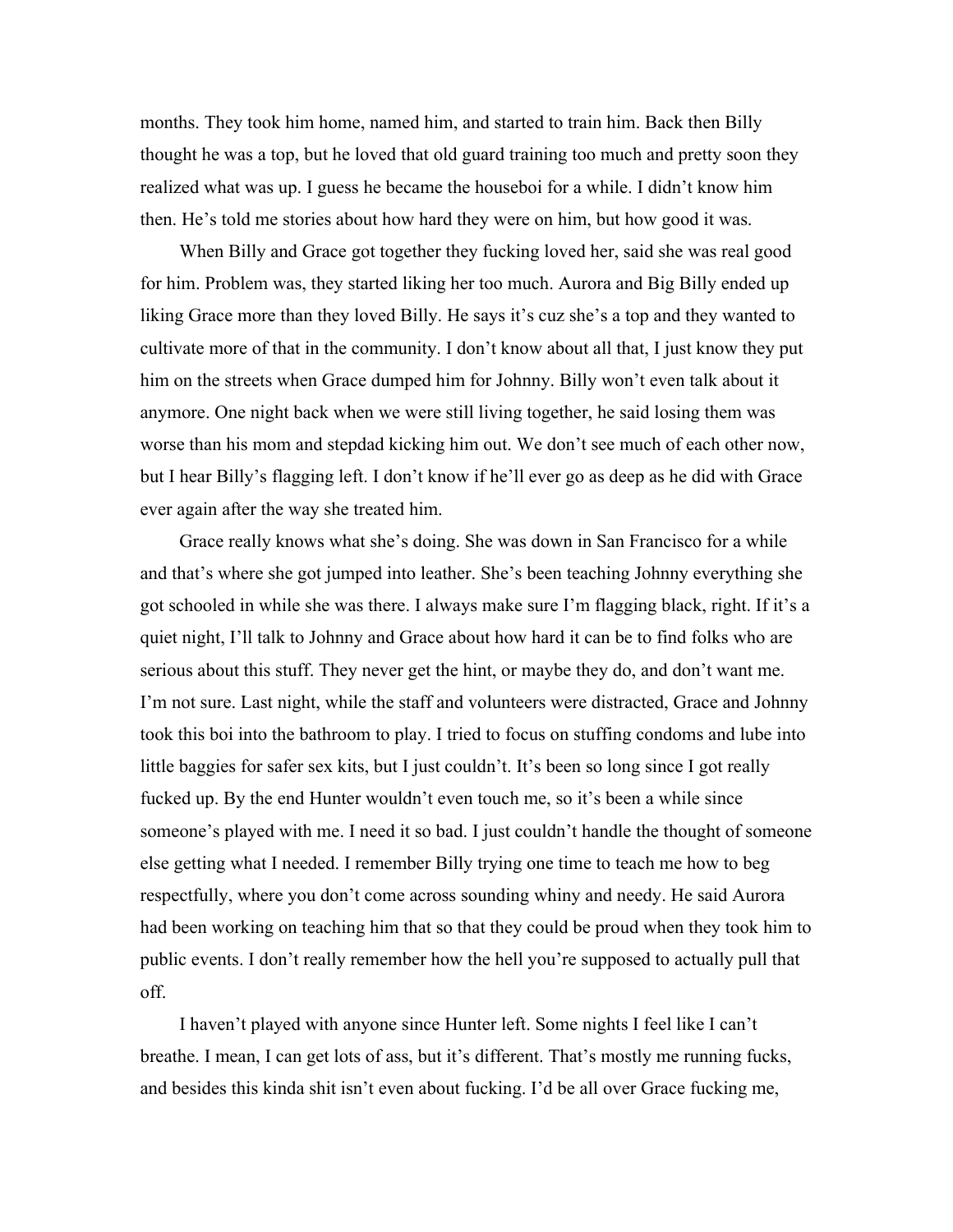she's like everything I've ever wanted in a butch. Johnny I don't care as much about, she's not really hard enough for me. More than I want Grace to fuck me, though, I want her to chew on me for a while, and spit me out.

Tonight I just couldn't fucking take it anymore. Grace and Johnny came in together, as usual. It was just the three of us sitting on the picnic table in the smoking area. Grace and Johnny were on the table part with their boots on the bench. I sat on the bench. I couldn't believe it, they were actually flirting back with me! Johnny started teasing me about how much I could take, and if my eyes were too big for my own good, that sorta shit. I was fucking loving it. Pretty soon they finished their cigarettes and went back inside. They were paying attention to me. I thought my plan was going to work. I was real glad I'd put on mostly-clean boxers before heading over.

When we got near the kitchen, I thought maybe they were going to get distracted. See, Gus had brought in their food processor and was teaching about half of us youth how to make hummus from scratch. I didn't give a shit about the hummus and I didn't think Grace did either, but Johnny has a granola side and I was worried she would be tempted. I did the only reasonable thing I could think to do. I dropped to my knees. Right there outside the kitchen in front of the memorial wall, I just dropped on that concrete. My knees are sorta fucked up from running around with in high school, and my work pants don't give all that much cushion, but I didn't give a shit. I wanted them so bad, and I wanted them to know it. Poor Gus, no one was paying attention to the chickpeas anymore.

I thought Johnny and Grace would be surprised to see me on my knees. Maybe Johnny was, but Grace just had this grin that I couldn't read. "Boy," she said, "what do you think you're doing?"

I tried to remember all that shit Billy had been trying to teach me about begging without whining, but my brain just wasn't working right. I started stumbling and stuttering and the worst part was that Grace just stood there, looking down at me, waiting.

"Sir, please, I'd like for you…well, you and Johnny…to take me."

I could hear Gus talking about settings on the food processor, and the cost effectiveness of not buying the little tubs of stuff at the grocery store, and how everyone could work together to make their own food. I tried to tune them out. I concentrated on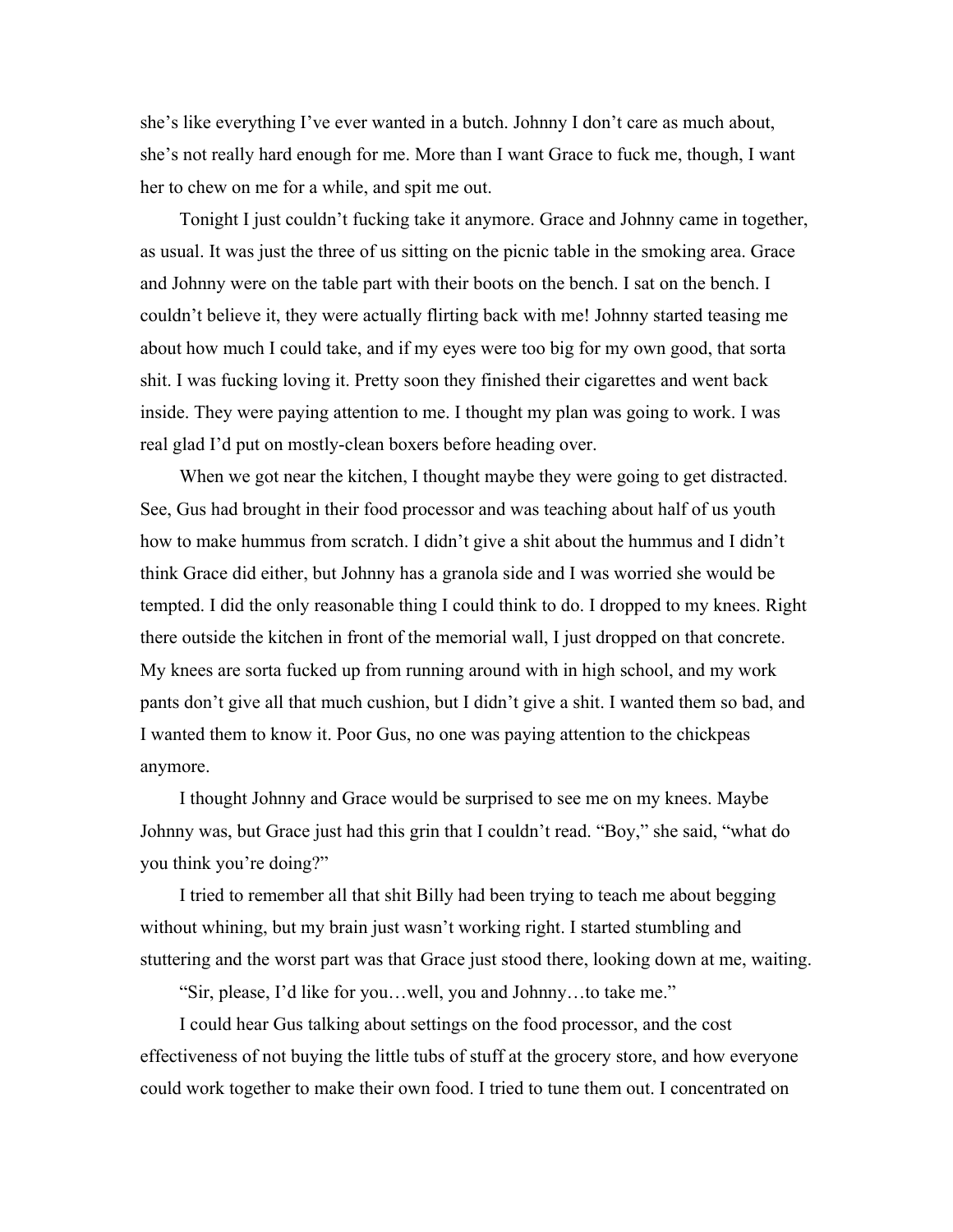keeping my eyes on the gouged toe of Grace's boot. I stiffened, but then forced myself to relax when I felt her hand on my head. She left it there for what seemed like a long time. I hoped that everyone in the kitchen was paying attention to Gus, but I knew this was more interesting.

"Boy, get up. I'm not taking you home."

That's when the tears started and goddamn when that happened all I wanted to do was disappear. I bit on my snakebites really hard with my teeth, and then the barbell in my tongue to try to pull myself together but it didn't work. I wanted to run, but couldn't. I forced my eyes up.

"I can't," Grace said. "You're too sweet of a boy. I just can't destroy you."

**Sassafras Lowrey** [\(www.SassafrasLowrey.com\)](http://www.SassafrasLowrey.com/) is a straight-edge queer punk who grew up to become the 2013 winner of the Lambda Literary Emerging Writer Award. Hir books—*Kicked Out*, *Roving Pack*, and *Leather Ever After*—have been honored by organizations ranging from the National Leather Association to the American Library Association.

### **Roving Pack (via the author)**

[www.rovingpack.com/](http://www.rovingpack.com/)

**Roving Pack (via Powell's)**

[www.powells.com/biblio/2-9780985700904-0](http://www.powells.com/biblio/2-9780985700904-0)

## **Roving Pack (via Barnes and Noble)**

[www.barnesandnoble.com/w/roving-pack-sassafras-lowrey/1111325876?](http://www.barnesandnoble.com/w/roving-pack-sassafras-lowrey/1111325876?ean=9780985700904) [ean=9780985700904](http://www.barnesandnoble.com/w/roving-pack-sassafras-lowrey/1111325876?ean=9780985700904)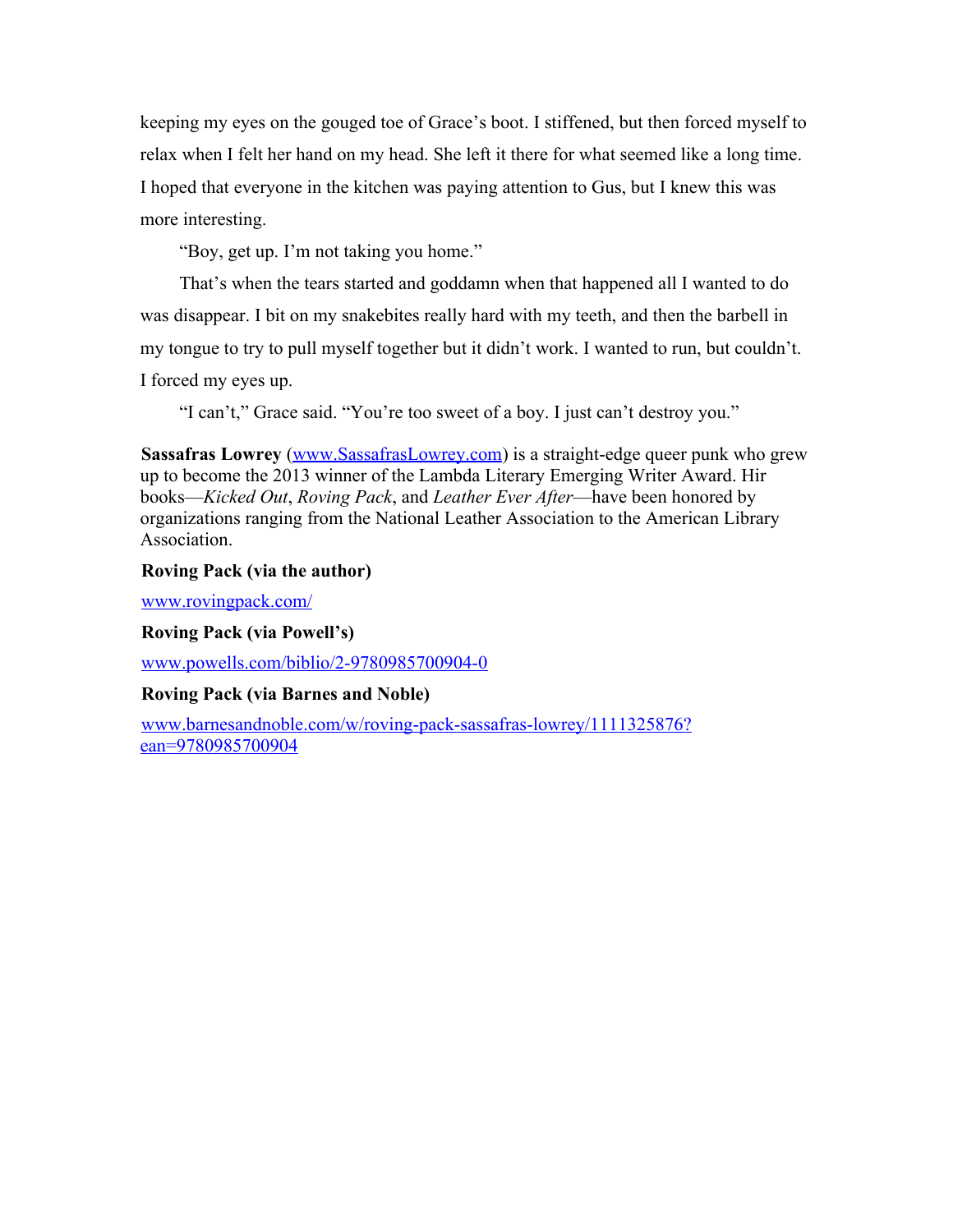## **["Broadening Our Horizons"](#page-3-0)**

**Beth Wylde**

As excerpted from the anthology,

**Broadly Bound: Broad Horizons Book 1**

## by **Beth Wylde, Kathleen Bradean, D. L. King, and Syd McGinley**

*BDSM club-oriented gay GLBT gender queer lesbian*

I opened the door to find Maryanne buried up to her chin in the covers and napping like an angel. The moment was just too good to resist. "Fuck proper."

I slammed the door to our apartment as hard as I could. The door rattled the frame as she jumped to a sitting position, her eyes darting around the room in an effort to figure out what the hell was going on. As her gaze settled on me, she calmed instantly. The wild look on her face turned to something darker and more serious. She swallowed hard and cast her eyes downwards toward the floor. I knew, by the way her hands shook where they gripped the covers, that I really had been ignoring her. I promised myself then and there that it would never happen again.

The walk across the floor to the bed took only seconds, though it felt like forever. We were hanging on the edge of something truly world-shattering and I needed to know she was with me for better or for worse before I offered up everything I had to her.

"Look at me."

She obeyed my command instantly, peering hesitantly through her blonde bangs as she settled into her submissive role. We don't live the lifestyle twenty-four seven but Maryanne can usually tell when I need to be in charge and she's able to slip into the role effortlessly. "Yes, Master. What can I do to please you?"

I shook my head. "No questions from you. It's my turn. It's just me and you, no games. I want the truth. No lies between us. I'm going to ask you something and I want you to answer honestly, no matter how much you think the answer might upset me. You won't be punished for being honest but if you lie to me there will be consequences. Do you understand?"

Her voice was barely above a whisper. "Yes, Master."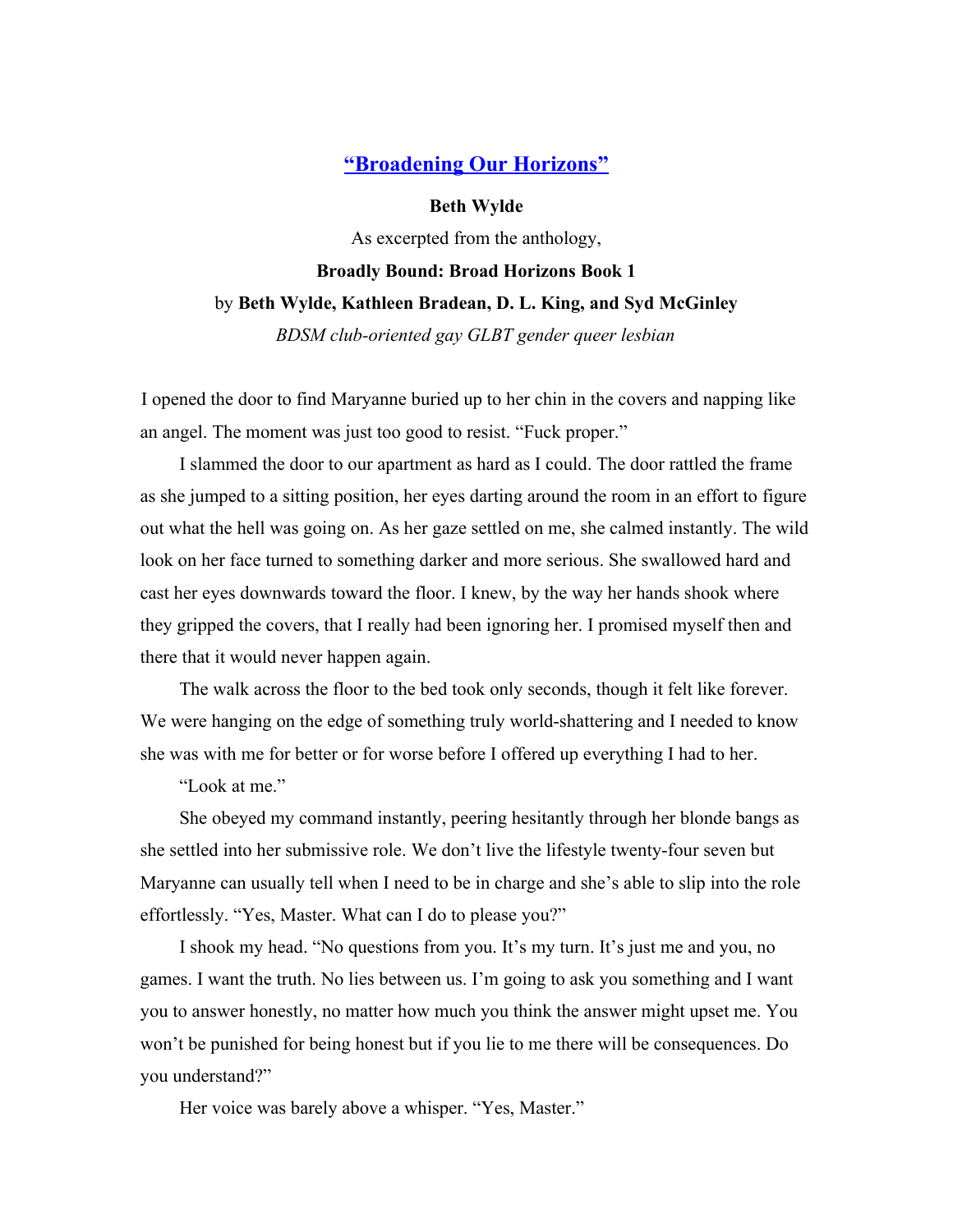"Are you happy here with me? Living in this place? Or would you prefer to be somewhere else with someone else?"

She sucked in a deep breath, her face showing her shock as she slowly replied to one of my questions. "I don't mind living above the club. I know it's necessary, at least until things take off."

"What about your happiness?"

She blinked. "What about it?"

"I need to know that you're okay with all of this." I flung out my right hand in a gesture meant to encompass everything around us. "I know this past year has been hard on you. I know I haven't been as attentive to you as I should have been. If you want to leave, I'll let you. I won't like it but I'll understand. You can go, right now, no strings attached. I'll consider our relationship over and you'll be free to search for a new Domme who will treat you right."

She looked close to tears. "Are you getting rid of me?"

I forced myself to stand back. All I really wanted to do was run to her side and sweep her up into my arms. "No. I thought you might want to get rid of me."

She shook her head in violent denial. "Why would I want to do that? I love you. I know you've been busy lately, we both have, but things will be different once we open tomorrow night."

I nodded and moved across the floor at a run, sinking down next to her on the bed. "Yes, things will be different, but they are going to start tonight."

I slid my hand softly across her cheek until my fingers combed through her ruffled hair. Without warning I tightened my grip and tugged. Maryanne made a sound between a moan and a sigh, her eyes closing in bliss as her head arched sideways to increase the already tight pressure on her scalp. "Oh yes, thank you. More please?"

I let her go and stood. "No more talking. Not until I say you can." I pointed towards the bathroom door. "Get yourself ready and then meet me downstairs." I added a few extra instructions as an afterthought. "No touching yourself and do not use the shower head to get off. I'm the only person allowed to make you come tonight."

She agreed to my terms without hesitation, her eyes shining with happiness. She jumped off the bed and dashed across the room in a flash, prepared to do whatever I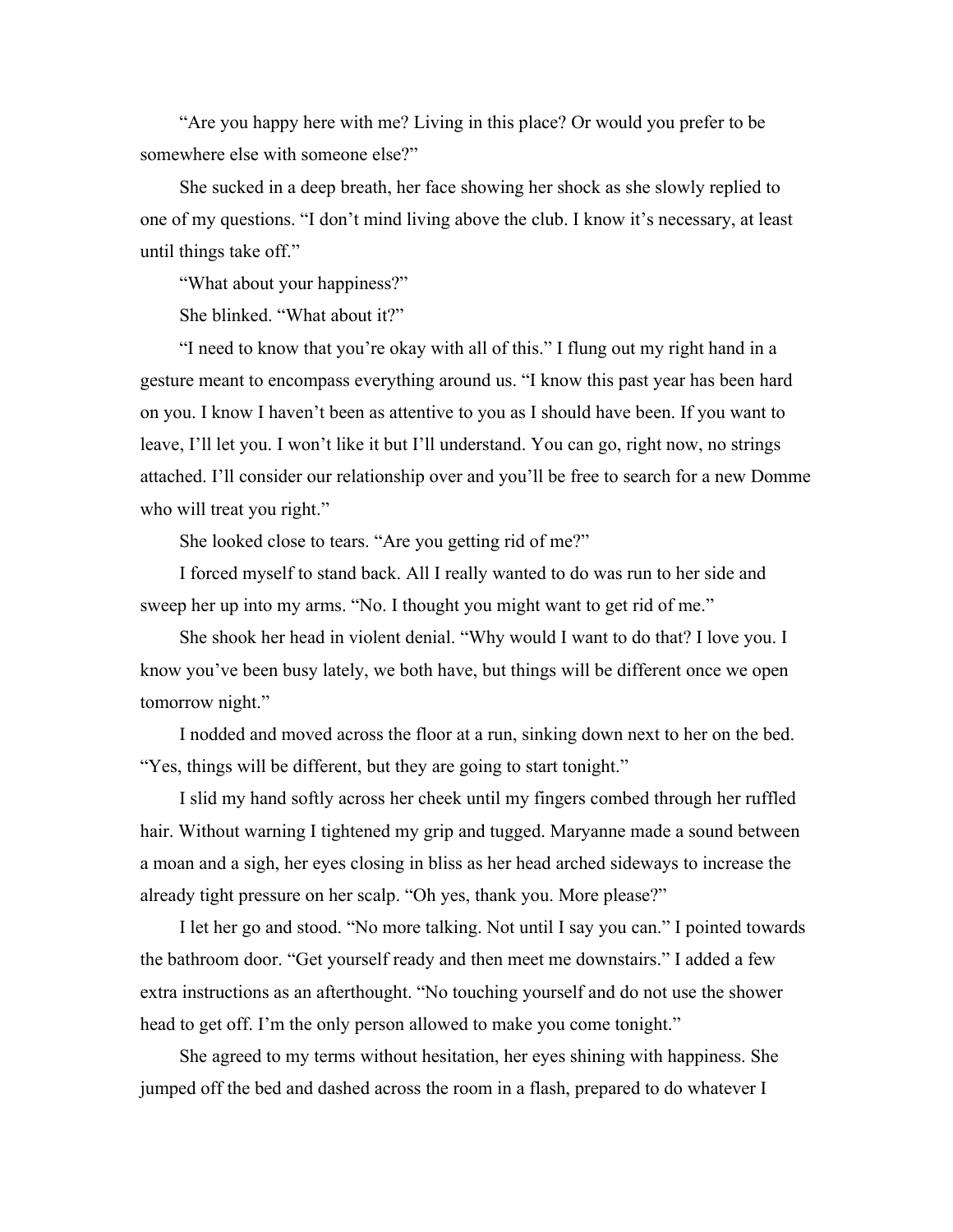asked of her. Her unwavering obedience was a good sign, because tonight I was going to ask a lot. It would be our most intense and demanding session ever. Just the thought had me soaked and ready to begin.

While Maryanne showered, I grabbed a change of clothes and several other muchneeded items before rushing downstairs to get prepared. I vaulted over the shiny black countertop of the bar and dropped into a crouch, the vinyl outfit in my arms crinkling loudly with the quick movement. I reached out to my left and immediately found what I sought.

Just below the edge was a ring of keys, each one alike except for the bright golden numbers painted on their faces. I grabbed the one marked six and headed towards the back wall, where the ten private playrooms waited patiently.

I made quick use of the bathroom in the theme room I'd chosen, determined to be outside the door waiting and ready before Maryanne arrived. She had to get all dolled up though, which gave me a bit more prep time than normal. After a fast shower, I slid into my usual black Domme clothing, lacing up my pants, vest and boots in haste. The final accessory to my ensemble was a black leather arm band around each bicep, something I always wore while we were in scene. I was ready to give my girl everything I had and then some.

I laid a sealed envelope on the table in the center of the room and headed back out into the hall to wait. Shutting the door, I heard the clickety-clack of high heels as Maryanne descended the stairs behind me. I turned around and couldn't help but stare at what she was wearing. Or more accurately, what she wasn't wearing. She was dressed in an outfit I'd never seen before and one that left very little to the imagination. The Domme and the lesbian in me appreciated the scenery quite a lot.

The white leather halter barely restrained her bountiful breasts and the matching white leather skirt left more exposed than it covered. Beneath the leather a black lacy thong peeked out at the world. The thing that really sent my libido into overdrive though were the shoes. The high heeled, lace-up, go-go style boots stretched all the way to her calves and put my blood pressure into the danger zone. They were definitely 'fuck me' pumps. I'm a sucker for a scantily clad woman wearing heels and Maryanne knows it.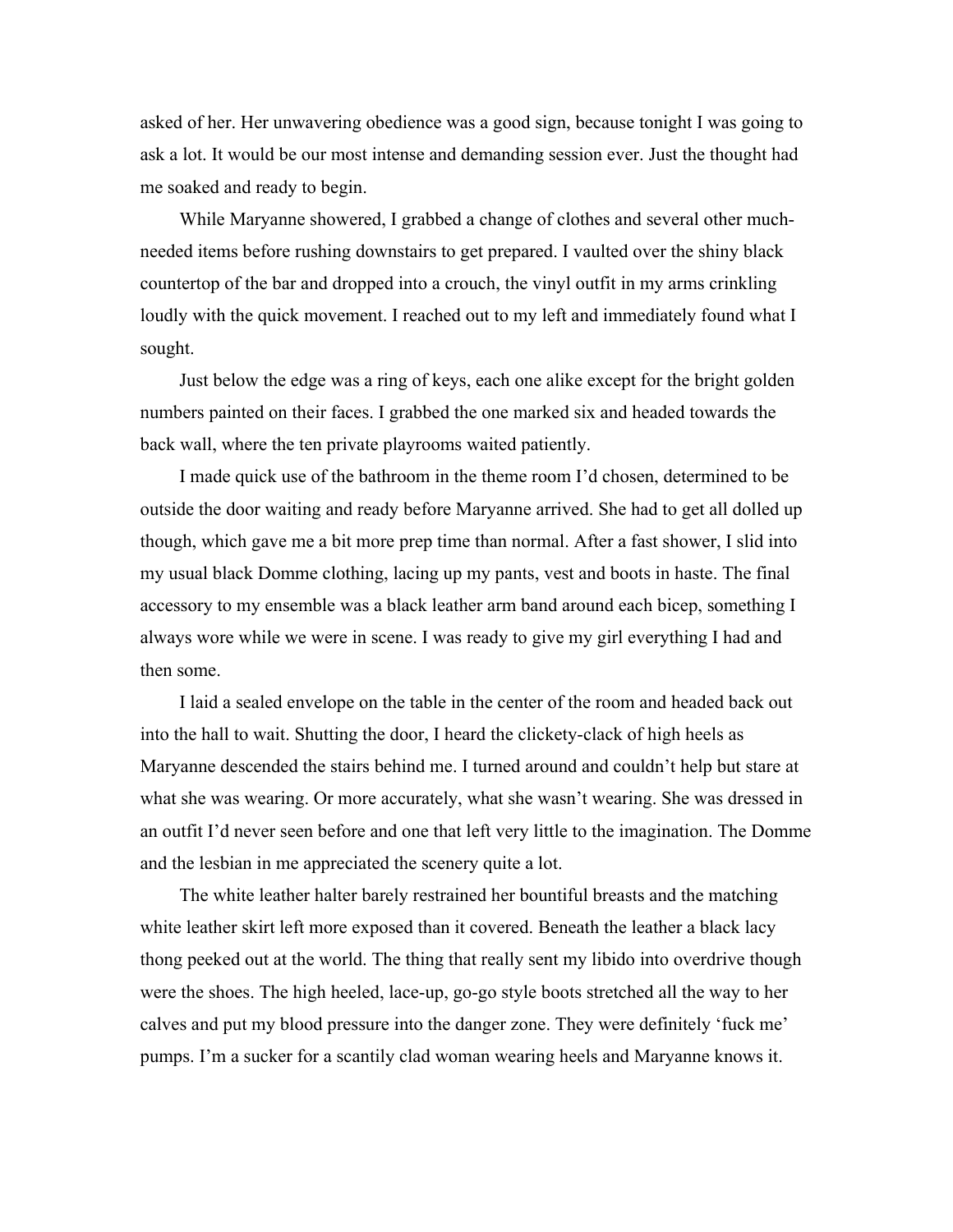She waited patiently at the bottom of the steps with a demure smile on her face and a new light in her eyes. When she noticed I had one of the themed rooms open her eyebrows drew together slightly in confusion and then settled back into place as she shrugged off her curiosity and waited for further instructions. I was so anxious my hands were sweating.

I stepped inside and motioned her in behind me, closing the door after her with an echo of force that signaled my dominance. "Strip."

For a moment Maryanne just stood there, staring in shock at the room I'd picked out. Number six was the pain slut's paradise. The room contained all the seriously kinky paraphernalia. Masks, clips, ball gags, whips, floggers and more decorated the walls while the center of the room boasted an altar-style table bolted into the floor. Each corner held clips for manacles and chains and the far wall was covered in mirrors, so that the room's participants could watch themselves as the action unfolded.

A low shelf held other items, such as candles, matches, cock rings, vibrators, strapons and anal plugs. The list went on and on. Broad Horizons had devices on hand for nearly every fetish and taste imaginable…

**Beth Wylde** writes what she likes to read: a little bit of everything under the rainbow. Her muse is an equal opportunity smut bunny that believes everyone, no matter their kink, color or gender, deserves love, acceptance and steamy HOT sex. Find her online at [www.bethwylde.com](http://www.bethwylde.com/) or email [b.wylde@yahoo.com](mailto:b.wylde@yahoo.com)

### **Broadly Bound (via Amazon)**

[www.amazon.com/Broadly-Bound-Broad-Horizons-Book](http://www.amazon.com/Broadly-Bound-Broad-Horizons-Book-ebook/dp/B00IB1PQ4U/ref=sr_1_1?s=books&ie=UTF8&qid=1420924121&sr=1-1&keywords=broadly+bound)[ebook/dp/B00IB1PQ4U/ref=sr\\_1\\_1?s=books&ie=UTF8&qid=1420924121&sr=1-](http://www.amazon.com/Broadly-Bound-Broad-Horizons-Book-ebook/dp/B00IB1PQ4U/ref=sr_1_1?s=books&ie=UTF8&qid=1420924121&sr=1-1&keywords=broadly+bound) [1&keywords=broadly+bound](http://www.amazon.com/Broadly-Bound-Broad-Horizons-Book-ebook/dp/B00IB1PQ4U/ref=sr_1_1?s=books&ie=UTF8&qid=1420924121&sr=1-1&keywords=broadly+bound)

### **Broadly Bound (Via Barnes and Noble)**

[www.barnesandnoble.com/w/broadly-bound-beth-wylde/1118592868?](http://www.barnesandnoble.com/w/broadly-bound-beth-wylde/1118592868?ean=9781470104184) [ean=9781470104184](http://www.barnesandnoble.com/w/broadly-bound-beth-wylde/1118592868?ean=9781470104184)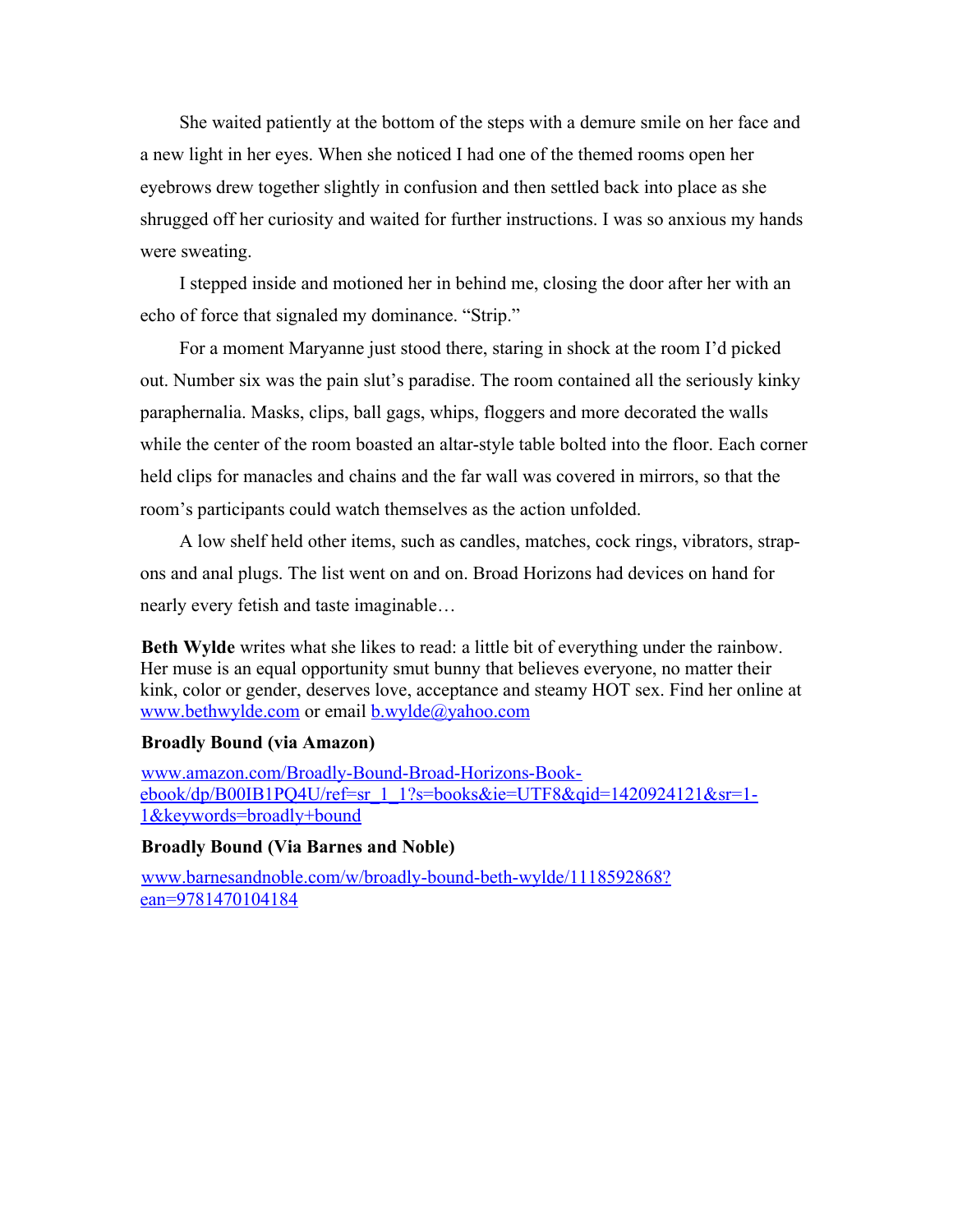# **["A Good Workout"](#page-3-0)**

**Sinclair Sexsmith**

As excerpted from Ily Goyanes' anthology, **Girls Who Score: Hot Lesbian Erotica**

*anthology BDSM gender queer lesbian queer erotica sports erotica*

You check out my ass in the mirror across from mine, and that's when I know that you want me. I've got one of those too-small towels wrapped around my waist and another too-small towel draped over my shoulders, and so do you. The half-dozen girls in the locker room are wearing their towels up over their breasts, with a second one twisted up on their heads. But we don't need that. Your hair is the same length as mine, cut way above the ears, but yours has that faux-hawk, which tells me you might be a few years younger than I am. Mine I sweep up and over in a wave like I took a palm full of product and ran my hands over my head. Which I did.

I wash my hands and head for the steam room, catching your eyes in the mirror for just the quickest inviting smile. I can feel the pulse in my muscles from the 5k run I just finished on the treadmill and the quick set of weights I lifted to keep my shoulders strong and open. My neck feels loose, my fingers feel heavy, my thighs feel solid.

When you chose the treadmill next to mine, I didn't think much of it. I read you as a guy for a full minute until you stopped walking and started running, and I stole a glance and noticed the smooth girl curve of your chin. Your run was lithe—supple and graceful, full of ease. I struggled with my breath and concentrated on my feet hitting the treadmill. I slowed down and caught my breath, sped up and pushed myself, slowed down again. You stayed steady, one foot in front of the other, sweating but not out of breath, listening to your iPod while I watched a re-run of *Sex and the City*.

When I left the weights to head down to the locker room, I thought I felt your eyes on me, but I didn't turn around to look. You were doing assisted pull-ups by then, your blue basketball shorts bunched by your knees as you knelt on the machine and your biceps popping. I heard you groan only once.

Not that I was watching.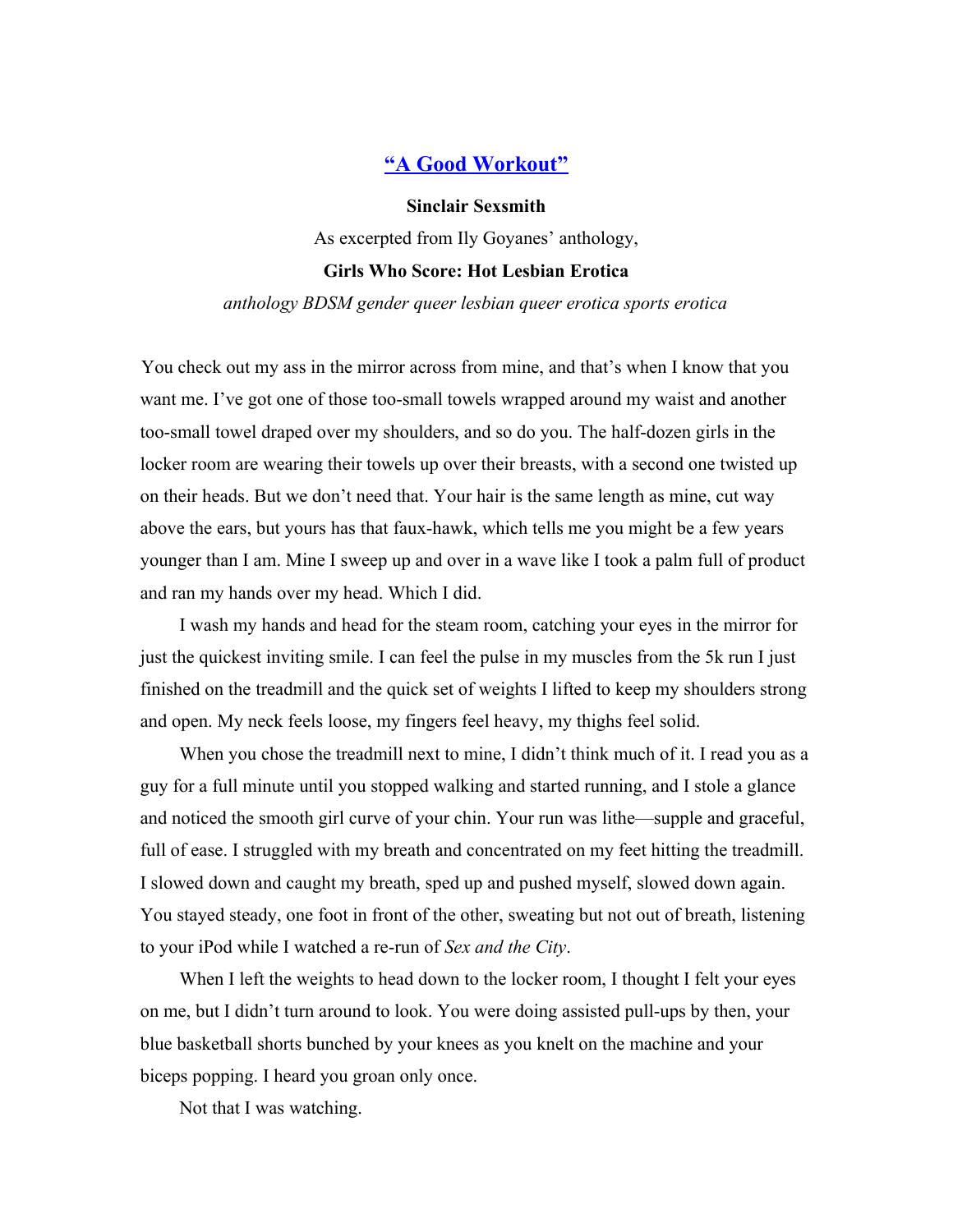And now I lay myself out on the high bench in the steam room. I'm the only one in here. I unwrap the towel and let my skin sweat the work out of me, feeling my muscles relax, the blood still pumping inside, the tingling sensation that rises after using my body. I breathe in and out, focusing on the place where my body hits the air, the place at my nasal septum where the air is leaving my body, cooler from inside my lungs than it is in the steam. I can't stay in here too long, but I love how it leaves my body supple. It feels like a cleanse, a good sweat, where working out feels like a release of toxins.

I always have the urge to run my hands over my body, feel my skin slick with sweat, open my legs and let everything get washed by the hot steamy air. I always think of that story from Nancy Friday's book *My Secret Garden* where two women in the steam room get it on—definitely a story that told me I liked what these women did together a little bit more than I expected.

I let my body sink into the tile bench and for a short minute all is still; then the door opens, releasing a gush of steam and sucking in cool air in exchange. I don't have to look up to know it's you. It seems obvious in this moment that you'd follow me in here. You sit on the bench below mine and your head is aligned with my knee. You sigh, hands on your thighs, legs parted. I can just make out your shape through the white steam. The back of your neck starts to drip. You take the towel from your shoulders and reveal your chest, small and tight and muscled, your nipples hard and pointed rosy pink. I have the urge to reach out and twist them, feel them hard between my fingertips. I resist.

When you lean your head back and I feel your hair touch my knee, I take the hint and shift, bending my knee up over the edge of the upper bench. You sigh again, this time more of a groan, and your desire is palpable. Your eyes are closed but you turn your head and your face is between my thighs. My heart pumps faster in my chest and my stomach rises and falls. You only wait a beat before turning your hips and gripping my inner thighs in each of your hands. You take a long inhale of the wetness that has gathered, my pubic hair thick and wet, already swelling. You take my clit in your mouth without fanfare, just slide it right in and run your tongue along the shaft. Your hands grip harder and your throat opens to take me deeper, your nose buried in my flesh. I know I must smell, musty and thick and sour, and you lap it up with your tongue, your lips pursed, shoved against me hard.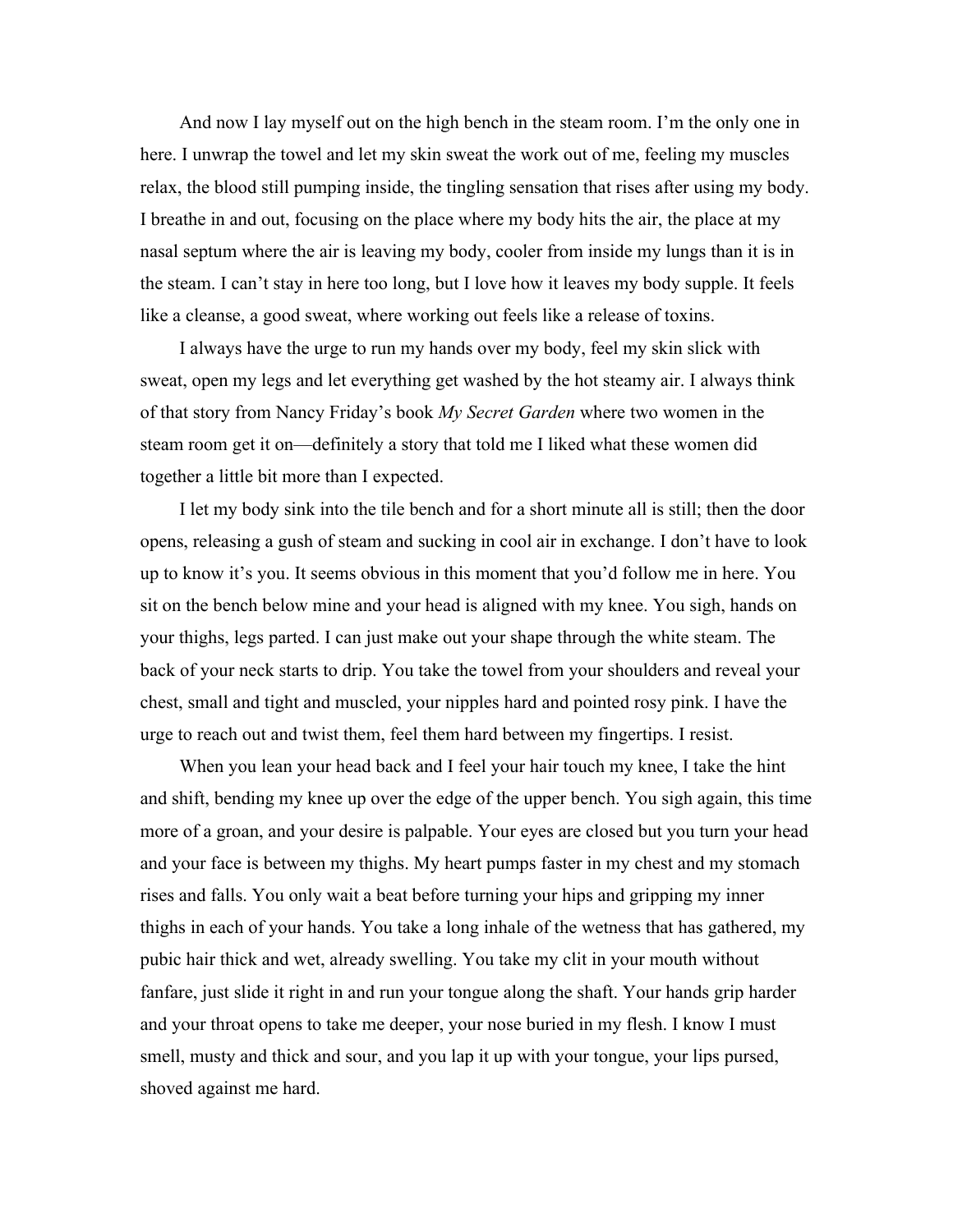You bring one hand over to cup me underneath and I feel your fingers gently in my crack, palm against my opening, holding my lips like I have balls, high and tight and smooth. I feel your finger find my asshole and shift my body to give my consent, pushing gently against, and you slip inside, just to the first knuckle, easy with all this steam. I grip your hair, because that's what a faux-hawk is for. Long enough to grab on top and move your mouth around how I want it, where I want to feel it. I fuck your mouth while keeping your head stationary and you work your finger gently and firmly in my tight hole, your tongue wide and throat open. My hips open and I thrust into you, ready to come, thinking about shooting as my clit pulses and contracts, my body shuddering.

I pull your head back as I get super sensitive to the touch and you wipe your mouth with the back of your hand, look up at me through the steam.

I grin. I breathe and feel my feet on the floor, get my bearings and don't waste time. I slide down from the upper bench and you are on the edge of your seat, I easily grab your waist and flip you around, your ass against me, my arms around you, one hand pushed between your legs and the other twisting those pink nipples. As my fingers find you wet and open you bring my other hand up to your mouth and suck two of them down, tongue swollen, lips wet. I keep my grip around you as I plunge two fingers inside you deep and you groan again, that same release that all those pull-ups had you uttering, the same instinct to buckle and pulse overtaking you. I pull my fingers out slick with your juices and find your clit, start jacking you off, the shaft of it hard and swollen under my fingers, throbbing with my touch.

You quicken under me.

I pull you back against me and our bodies slide against each other, your back against my large chest, my nipples still hard, my stomach against your lower back, your ass against my pelvis. If I had a cock it'd be in your ass right now, and as soon as I think that I can feel it, and you press back against me as if opening up, squirming, and I keep my grip as I reach around you to jack you off. You aren't easy to get off, I can feel it, that barrier between us, but I can feel how you like to be taken, how you like to be a boy under my touch, how you like to bend over and give it up for me, because that's how I like it, too.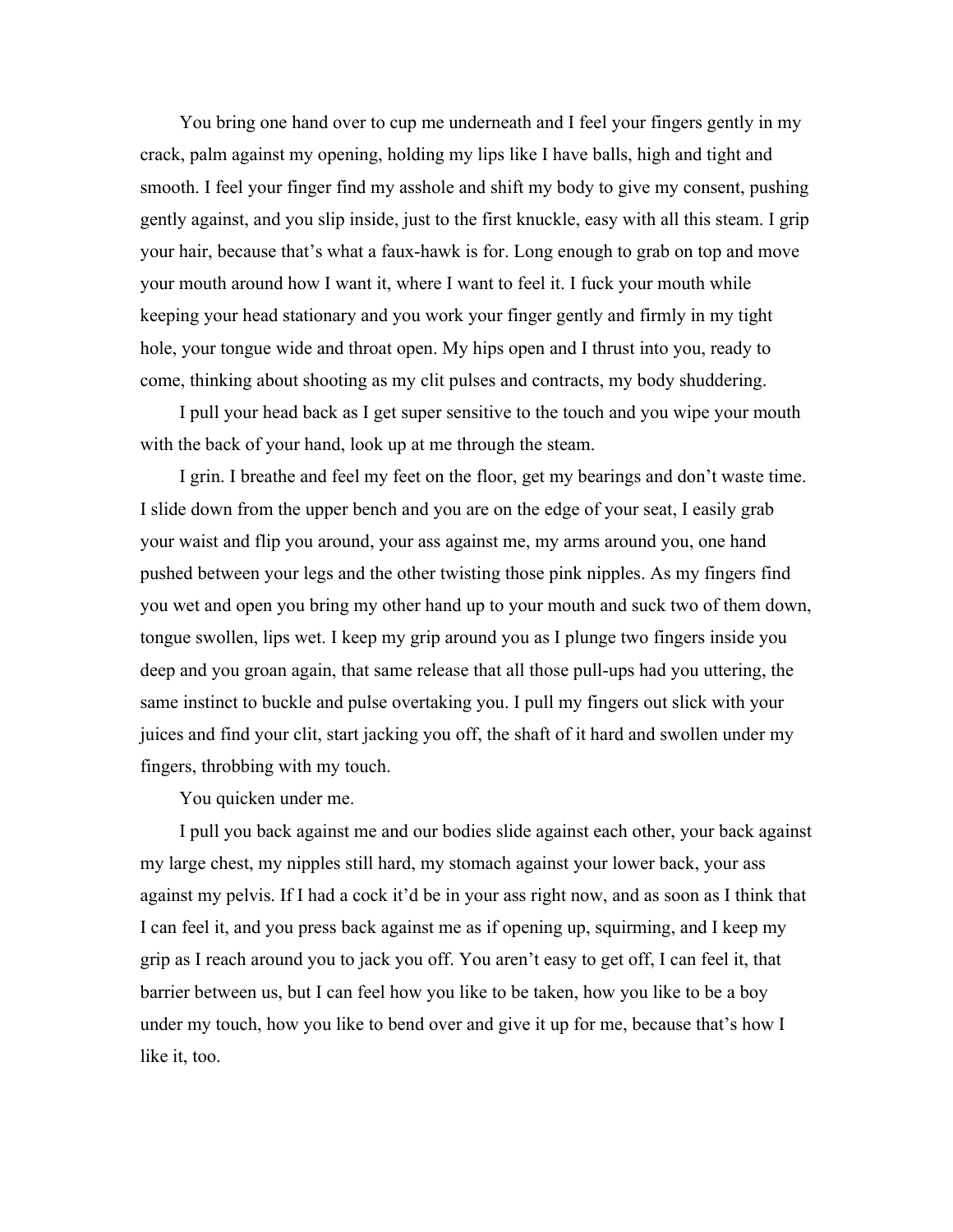Our bodies are talking to each other without our heads getting in the way. Our cocks are hard and thrusting, and I am thrusting, and you are thrusting into my palm. Your hand pushing my fingers deeper into your mouth though it is open and you're breathing around it, I feel your breath cooler than the air. My arms are dripping with sweat and steam, I can feel it rolling down my skin. You groan and I feel the vibration of your tongue on the pads of my fingers. You shudder and your back arches and I hold you up. Your other hand goes down on top of my hand between your legs and you start working it faster and faster, just a little bit up and right of where my fingers were, moving me over, until you stumble forward just a little and I feel your stomach crunch, tighten, your shoulders curl forward, your muscles shaking against me, and you come in my hand with a gush of heat and liquid.

**Sinclair Sexsmith** is a feminist dominant, identity puzzler, poet, and strap-on expert. They have contributed to more than two dozen anthologies, edited *Say Please: Lesbian BDSM Erotica,* and wrote *Sweet & Rough: Sixteen Stories of Queer Smut*. They write about dominance and butch identity at sugarbutch.net.

## **Girls Who Score (via Amazon)**

[www.amazon.com/Girls-Who-Score-Lesbian-Erotica](http://www.amazon.com/Girls-Who-Score-Lesbian-Erotica-ebook/dp/B008DYID5E/ref=sr_1_1?s=books&ie=UTF8&qid=1420924369&sr=1-1&keywords=girls+who+score)[ebook/dp/B008DYID5E/ref=sr\\_1\\_1?s=books&ie=UTF8&qid=1420924369&sr=1-](http://www.amazon.com/Girls-Who-Score-Lesbian-Erotica-ebook/dp/B008DYID5E/ref=sr_1_1?s=books&ie=UTF8&qid=1420924369&sr=1-1&keywords=girls+who+score) [1&keywords=girls+who+score](http://www.amazon.com/Girls-Who-Score-Lesbian-Erotica-ebook/dp/B008DYID5E/ref=sr_1_1?s=books&ie=UTF8&qid=1420924369&sr=1-1&keywords=girls+who+score)

### **Girls Who Score (via Audible)**

[www.amazon.com/Girls-Who-Score-Lesbian-](http://www.amazon.com/Girls-Who-Score-Lesbian-Erotica/dp/B00ESL258M/ref=tmm_aud_title_0?ie=UTF8&qid=1420924369&sr=1-1)[Erotica/dp/B00ESL258M/ref=tmm\\_aud\\_title\\_0?ie=UTF8&qid=1420924369&sr=1-1](http://www.amazon.com/Girls-Who-Score-Lesbian-Erotica/dp/B00ESL258M/ref=tmm_aud_title_0?ie=UTF8&qid=1420924369&sr=1-1)

### **Girls Who Score (via Barnes and Noble)**

[www.barnesandnoble.com/w/girls-who-score-ily-goyanes/1110913242?](http://www.barnesandnoble.com/w/girls-who-score-ily-goyanes/1110913242?ean=9781573448253) [ean=9781573448253](http://www.barnesandnoble.com/w/girls-who-score-ily-goyanes/1110913242?ean=9781573448253)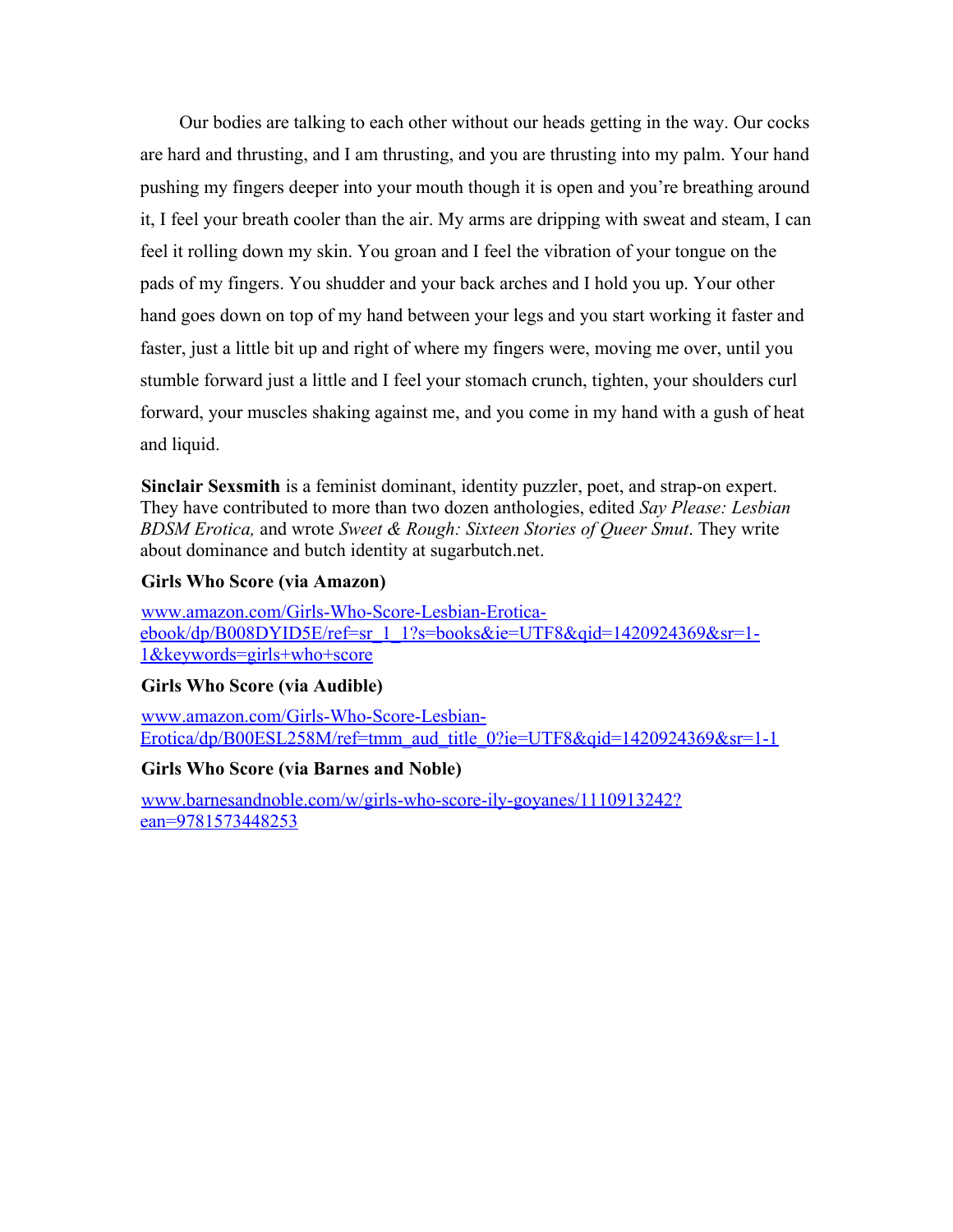# **[Bound and Unbroken \(Out of Bounds Book 1\)](#page-3-0)**

#### **Skye Callahan**

*BDSM erotic romance*

The dimly lit restaurant was busy, but they had been seated in a small booth near the back of the restaurant, where—for better or worse—it was quiet. And after the waitress brought their drinks and took their dinner order, Lena was left to fend for herself as the sole object of Eric's attention.

"How long have you been teaching?"

"I managed to get a subbing position last year, and they hired me full-time this year." She fidgeted, playing with the napkin roll, and then the little coaster under her glass.

"What grade?"

"Third<sup>"</sup>

Eric chuckled and sat back. "This isn't an interrogation, you know. I'm trying—"

"I know." Lena took a deep breath and dropped her hands into her lap. "I just… I keep replaying last Friday in my head. That wasn't me."

"No?" Eric tilted his head, trying to catch her eye, but she kept her head lowered and her gaze on the table.

"No. I was just playing along because I wanted…"

"You wanted?" he prompted when he clearly got tired of waiting for the end of the sentence that wouldn't quite form.

"To get out of my own head," she whispered.

"And it worked?"

"For a while." Biting her lip, she continued. "I enjoyed doing things that I wouldn't normally consider, but it's not me."

"I don't believe you."

Lena shook her head and reached for her water glass, hoping her hand wasn't shaking too visibly as she lifted it to her lips. "Believe whatever you want."

"I believe this is your facade."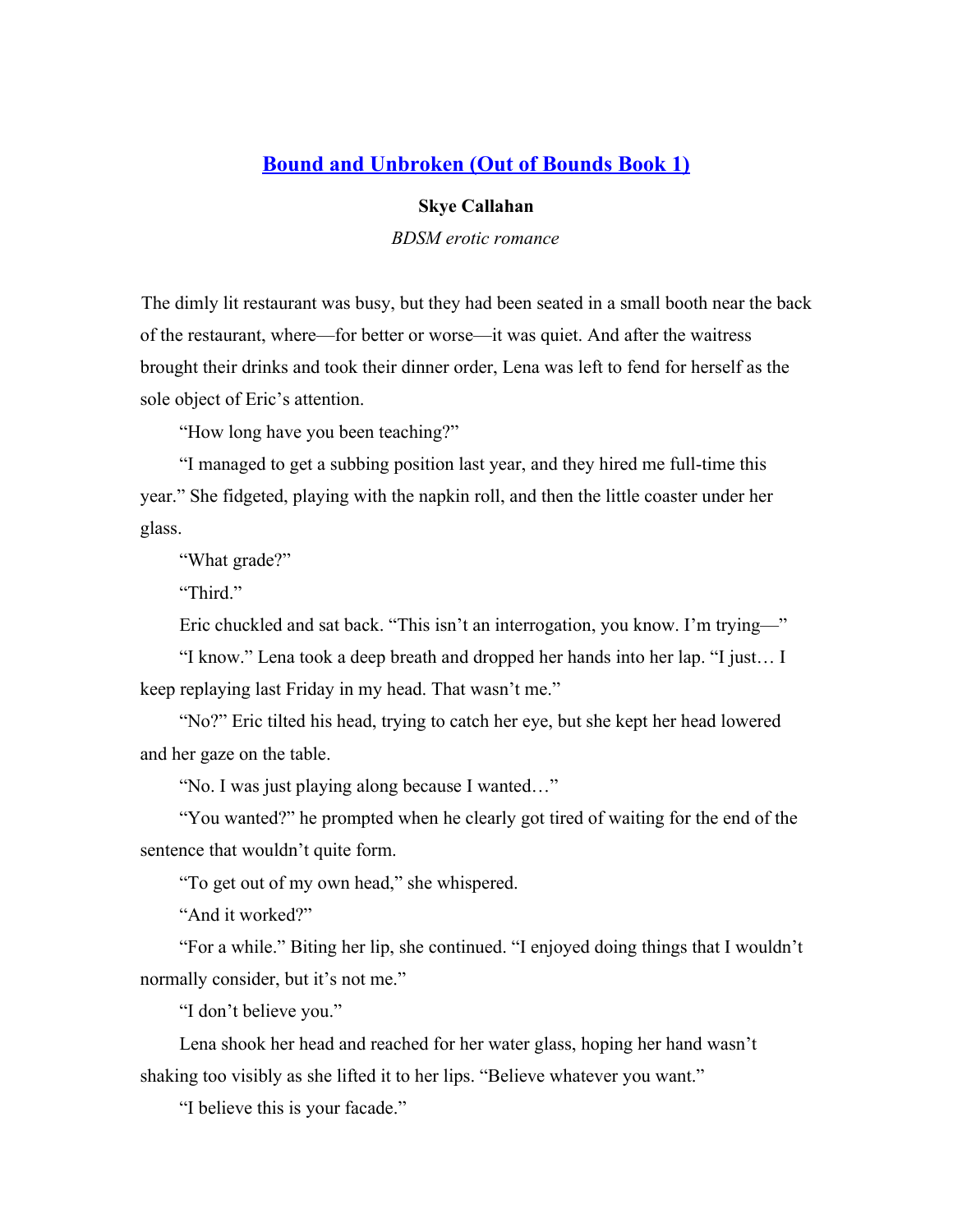Annoyance turned to burning anger as she squeezed her napkin, but she refused to lift her eyes from the table. "You don't know me."

"No." He caught her wrist before she could pull it out of his reach.

Her muscles seized under his hot grasp. "Let me go," she whispered through gritted teeth.

"Let yourself go."

She met his gaze expecting anger to swirl around his eyes as well, but his face was relaxed—a stark contrast to the tight grip he had on her wrist.

"What do you want?" As soon as she stopped trying to pull away, he loosened her grip.

He turned his hand over so that it rested palm up on the table. "A nice evening out with you."

"And after that?"

"I like you, Lena. And, I suspect there's far more to you than you're willing to accept."

She folded her arms across her chest, making sure he wouldn't have the opportunity to grab her again. "I'm sure you say that to all the girls you pick up at sports bars."

His eyes widened, but he still didn't move his hand from where it stretched across the table toward her in an invitation. "Now that you mention it, I do."

Lena's jaw dropped. It wasn't that she expected him to deny it, but an outright admission was even more disturbing.

"You're the first," he clarified.

"I don't buy that."

Eric shrugged, "Believe it or not, I don't usually pick up girls at bars."

"Then where do you usually pick them up?"

Eric's smile widened, and he rubbed his lips together. "Most of the girls I've dated I either met through mutual friends or at BDSM clubs."

Lena's breath echoed in her ears, and she wondered if she heard him wrong. The roar drowned out any thought to move or respond.

"I didn't expect it to freak you out that much," he said, eyebrows cocked slightly.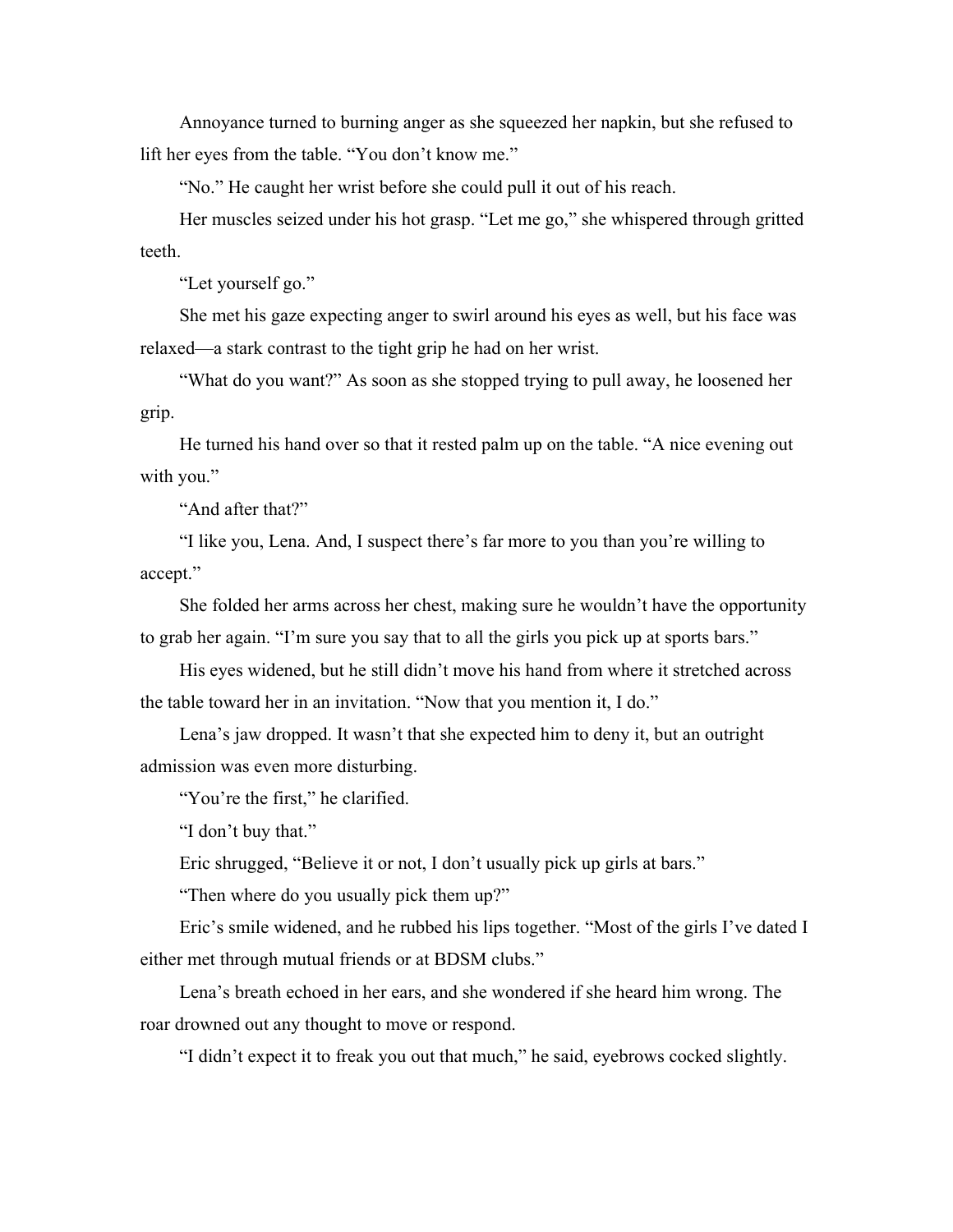Lena had to take a long drink of water before she found the ability to respond. "So… what…?"

That wasn't exactly what she'd intended on stuttering out.

"You tell me. I'll answer any questions you have, but you'll have to be a bit more specific."

"Maybe this isn't such a good idea." She pushed at her napkin, then rubbed her palms against her pants.

"Lena?"

Her nails dug into her palms as her head jerked up to stare him in the eye. "I can't do this."

"We're just having dinner. Give me your hand."

The skin at the back of her neck tickled as if her nerves were swirling around beneath the surface, but she forced one hand to unclench, rubbed the sweat from her palm, and dropped it into his awaiting hand. This time he didn't grab her, he just let her hand rest in his while lightly rubbing his thumb along the side of her finger.

"That thing in the cab?" She whispered. Just thinking about that night made the sensations slam into her again. "You have a thing for what? Tying girls up and spanking them?"

Even she knew that was a narrow definition, but it was all she could come up with —and at the moment, they were the only things she was really concerned with.

"Former, yes. Latter, only if needed," he tilted his head forward, "And none of the above unless it's consensual."

Lena managed a slow deep breath, glancing over Eric's shoulder to see the waitress approaching with a tray of food at her side.

Lena thanked the waitress for her food, and lowered her voice as soon as they were alone again. "What if I'm not interested in your *kink*?"

"You won't know until you give it a chance."

"Are you always like this?" she asked. "Completely blunt, talking about sex in the middle of a restaurant…?"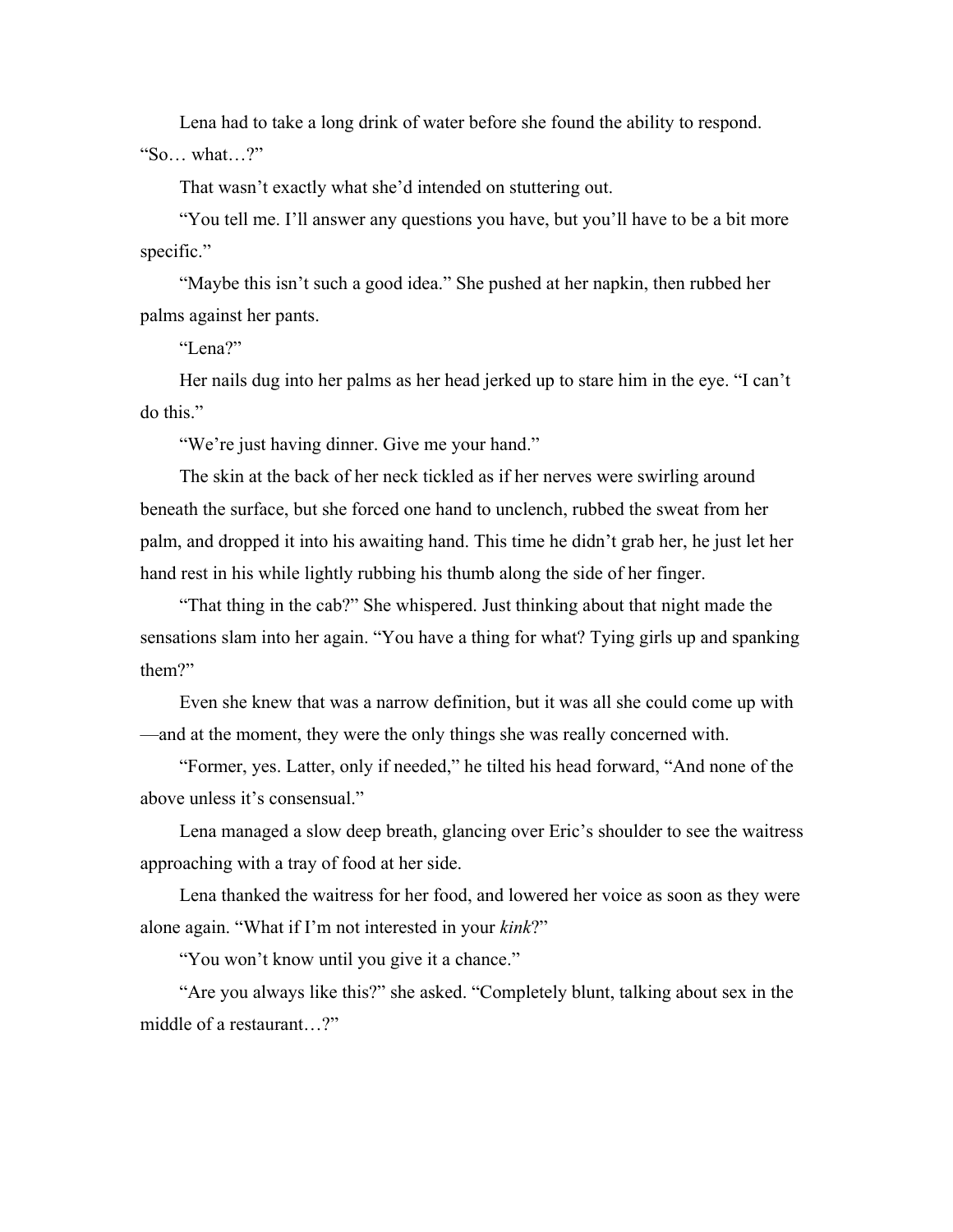"You wanted to know where I met my ex-girlfriends. And, we may as well get the chat out of the way—besides, the only thing that might give away our conversation is you blushing."

She felt her face get hotter as soon as he mentioned it. Perfect timing for the waitress to return and refill water glasses, so Lena lowered her head, pretending that she had something in her eye until the woman walked away.

"Why don't you just go back to your club?" She swallowed, trying to concentrate on her food before the current of emotions pulled her under and made her do or say something stupid.

"I admit that would be easier—in theory. The girl I'm interested in is here."

"Why me?"

Eric put down his fork and knife, leaning over the table. "You can keep asking 'why', but you know it as well as I do. It's the reason you're here. The reason you took a chance and climbed into that cab last week. You want to know how I get under your skin so easily. How our conversations can make your body feel like it's coming undone. I want to know the same thing."

**Skye Callahan** (skyecallahan  $\omega$ gmail.com) is a multi-genre author who has spent her life chained to the fictional characters in her head. Her works include *Bound and Unbroken*, the first BDSM Romance in the Out of Bounds Series; *Irrevocable*, a dark erotic romance; and the *Fractured Legacy* series of paranormal urban fantasy novels.

## **Bound and Unbroken (via Amazon)**

[www.amazon.com/Bound-Unbroken-Out-Bounds-Book](http://www.amazon.com/Bound-Unbroken-Out-Bounds-Book-ebook/dp/B00IM10CQ6/ref=sr_1_1?s=books&ie=UTF8&qid=1420924543&sr=1-1&keywords=bound+and+unbroken) $ebook/dp/B00IM10CO6/ref=sr11?s=books&ie=UTF8&qid=1420924543&sr=1-$ [1&keywords=bound+and+unbroken](http://www.amazon.com/Bound-Unbroken-Out-Bounds-Book-ebook/dp/B00IM10CQ6/ref=sr_1_1?s=books&ie=UTF8&qid=1420924543&sr=1-1&keywords=bound+and+unbroken)

# **Bound and Unbroken (via Barnes and Noble)**

[www.barnesandnoble.com/w/bound-and-unbroken-skye-callahan/1118723309?](http://www.barnesandnoble.com/w/bound-and-unbroken-skye-callahan/1118723309?ean=9781494796396) [ean=9781494796396](http://www.barnesandnoble.com/w/bound-and-unbroken-skye-callahan/1118723309?ean=9781494796396)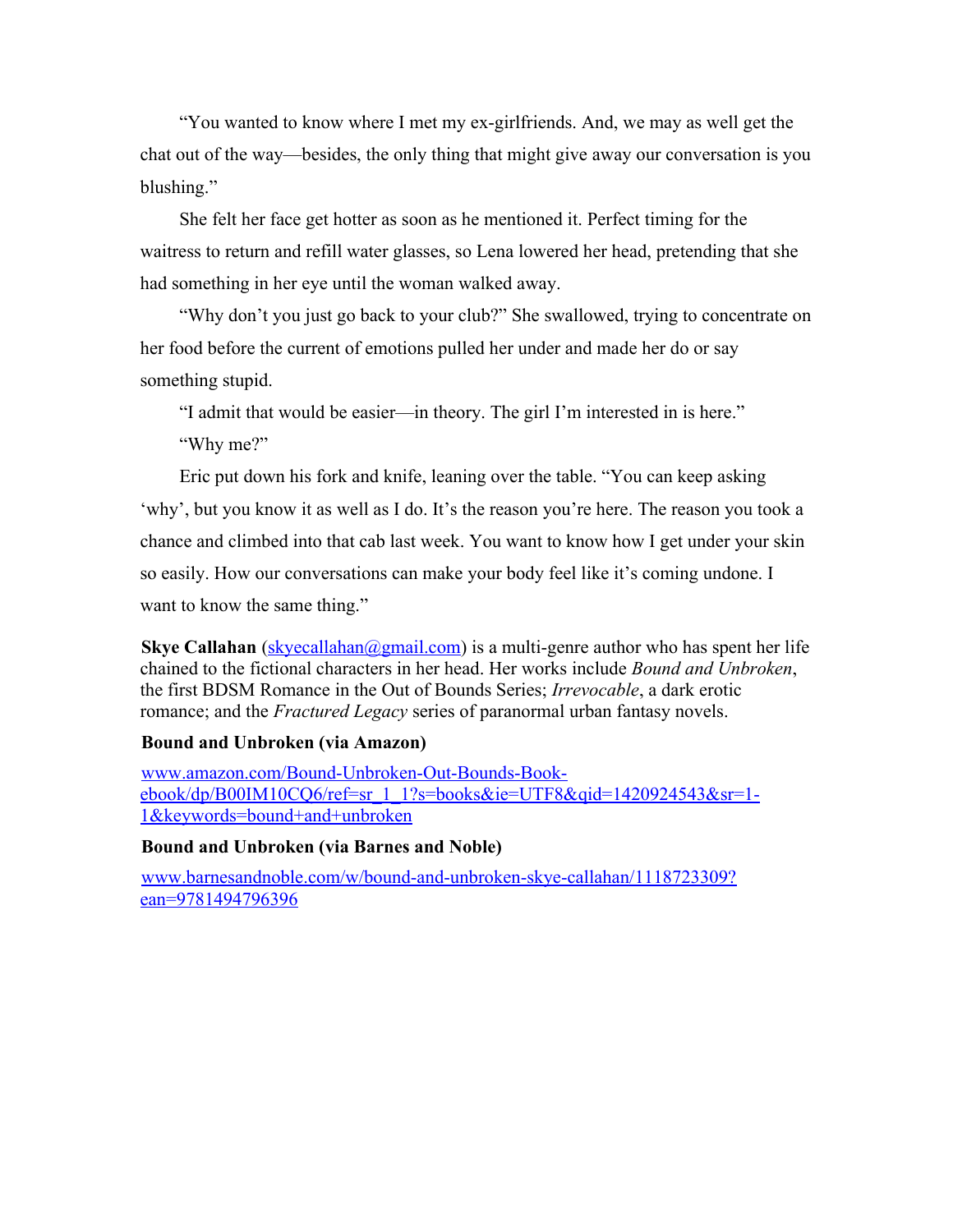## **[The Silken Edge #1](#page-3-0)**

#### **Laci Paige**

*BDSM erotic romance May-December*

Two weeks went by and not a word from Jake. They would pass in the hall, or in the gym, but nothing was said. Kristy swore to find out why the prick wouldn't talk to her. Just because he didn't want to have a serious relationship with her, they still could've been friends, or did too much happen between them? She didn't think so, and that's why she was confused. She needed to figure it out soon before insanity kicked in. She'd met up with Sherry and even saw Steven for lunch a time or two, but never discussed Jake with either of them. She wasn't ready for that yet.

On a Friday night after work, Kristy headed home, took a long hot shower, and put on her sexiest under garments; a black lacy bra and matching panties with a double elastic garter holding up her sheer black thigh high stockings. What she wore over it wouldn't matter, but she planned to wear her black fuck-me pumps to top it off.

Arriving at the club, she asked Stan to see Master Jay and not to announce who she was. Jake had been in between sessions and Stan said she had about thirty minutes. She snuck down to Room Ten and knocked. Kristy waited a moment and heard nothing so she slowly opened the door and peeked in. Slipping in undetected, she heard noises from the aftercare room. Quickly stripping from her dress she stood in her undergarments and heels, anxious as hell. When she heard footsteps heading her way, she dropped down to kneel in the middle of the room. "Sorry to keep you waiting, Stan phoned to say someone…" Jake's voice trailed off.

Head down in her submissive role she sat and waited. Jake's feet appeared in her vision for a moment then disappeared. She sat for a long time. He didn't speak nor did she hear him anymore. Lifting her head to survey the room she found it empty.

Feeling defeated with a huge ache in her heart she had no choice but to dress and head home. On the way past the bar she smiled at Stan and he waved to her. She wondered what his real name was. She never caught it during their conversations.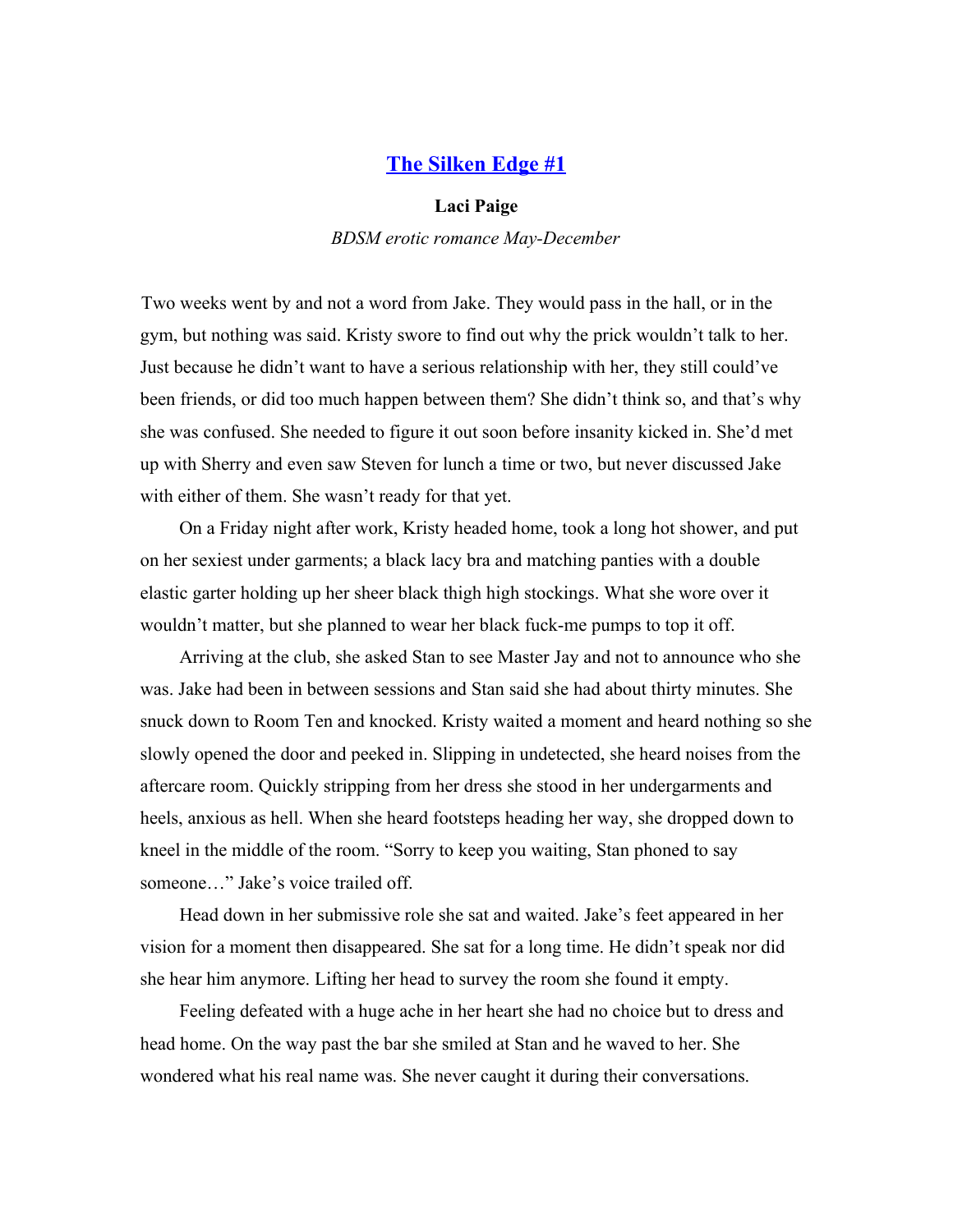Someone was in her parking spot at the gym so she had to park out front. As she stepped through the door, heads turned, male and female, to watch her pass by in her in her sleek black, tight-fitting dress. She felt powerful and sexy. She walked slowly exaggerating her hip movements a little.

Roy eyed her from behind the front desk, and gave a nod with a wink. "Good evening, darlin'." She gave her best sexy smile.

Obviously affected by her looks, he took a deep shaky breath. "You shouldn't be strutting your stuff around here like that." He nodded out toward the men pretending to lift weights while checking her out. "Someone might get hurt."

She giggled and went upstairs unable to wipe the smile from her face. At the top of the stairs, she finally looked up to prevent from tripping. What she saw took her breath away. Jake, in his leathers, leaned against the playroom door with his arms crossed over his chest. He was gorgeous, and he was pissed. Unsure of what to do, she walked slowly to her door and took out her keys. Before unlocking the door, she looked over her shoulder. Jake's eyes were hooded and smoldering. Heat rose between her legs. He remained quiet. To test the waters, she walked over and stood right in front of him.

"How did you get here before me?" She shook head. "Never mind." Turning around to head back to her apartment, Jake's hand grabbed her arm. He spun her around and shoved her against the door by her shoulders.

"No talking. Safewords only."

Her knees went weak, insides turned to mush, and her panties were instantly damp.

He turned the knob to the playroom door and led Kristy in. Her heart beat in her throat. She was nervous, scared, and excited as hell. What game was he playing? She didn't want any more heartbreak, but she couldn't find it in herself to deny this sexual fantasy of hers by leaving.

Once inside the playroom, he locked the door and flipped a switch. The music from the gym played quietly overhead as soft lighting illuminated the room.

Jake reached down, lifted the hem of her dress over her head, and threw it on the floor. He stood back to admire the view, and she could tell by the growing bulge in his pants he liked what he saw. She kept her eyes down and waited.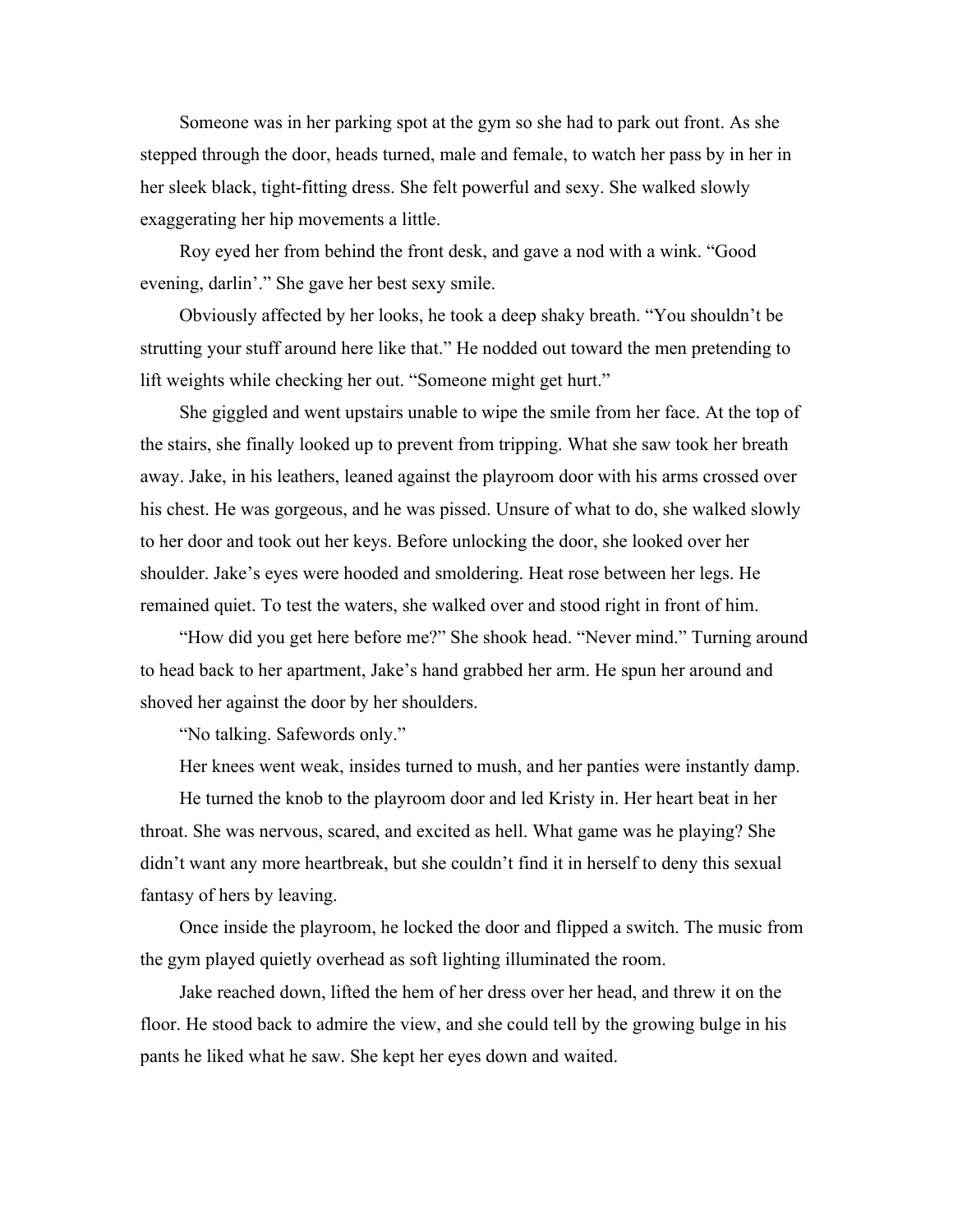Eventually, he pressed her to the wall and kissed her savagely; deep, hot, and animal-like. She held back moans. He said no talking, but were noises acceptable? His lips, tongue, and teeth traveled down her neck, her collarbone, to her breasts. He bit through the lacy fabric and clamped down hard on her nipple.

Her breath caught and she moaned. He didn't reprimand her, so noises must've been allowed. While assaulting her nipples, he reached down and released the clips on her garter belt for easy access to her panties. He slipped them down around her ankles and she stepped out of them.

Pulling her hard against his fully clothed body, he lifted her and carried her across the room stopping at the hip adductor. Her nub throbbed at the sight of the machine with restraints. He put her down to her feet and adjusted the seat height to the highest position.

Grabbing her up, he sat her on the seat then knelt to buckle her ankles to the machine. He left her stockings and shoes on, she smiled on the inside. *Kinky bastard.*  Adjusting the lever, her legs swung far apart and remained there. Cold air rushed to the heat between her legs.

While she focused on her lower half, Jake stepped closer and lifted her breasts out of her bra. They strained over the lacy fabric. He pulled and twisted her nipples making them harder than they already were. One arm at a time, he raised them to the wrist cuffs and buckled her in.

He took two steps back, looked at her, and then left, heading to the side room.

He returned several minutes later, after she had time to take in the sexy position he had her restrained in. It was hot. She was hot. She wanted him and wanted him bad.

He removed his clothing and stood before her completely naked and hard. He reached down and stroked his cock while looking at her body. After a few minutes, he stroked faster and harder tugging at his dick. His eyes closed and his hips bucked back and forth as he let out a guttural groan. Kristy watched the whole thing with wide eyes, her body humming along with his. She just about came when he did, but then it was over.

He cleaned up and then dressed himself before he walked to her and took the restraints off her wrists and ankles. He dressed her, and walked her to the door. Opening it, he led her outside. "That's punishment for arousing me. Do not masturbate, and meet me back here same time tomorrow."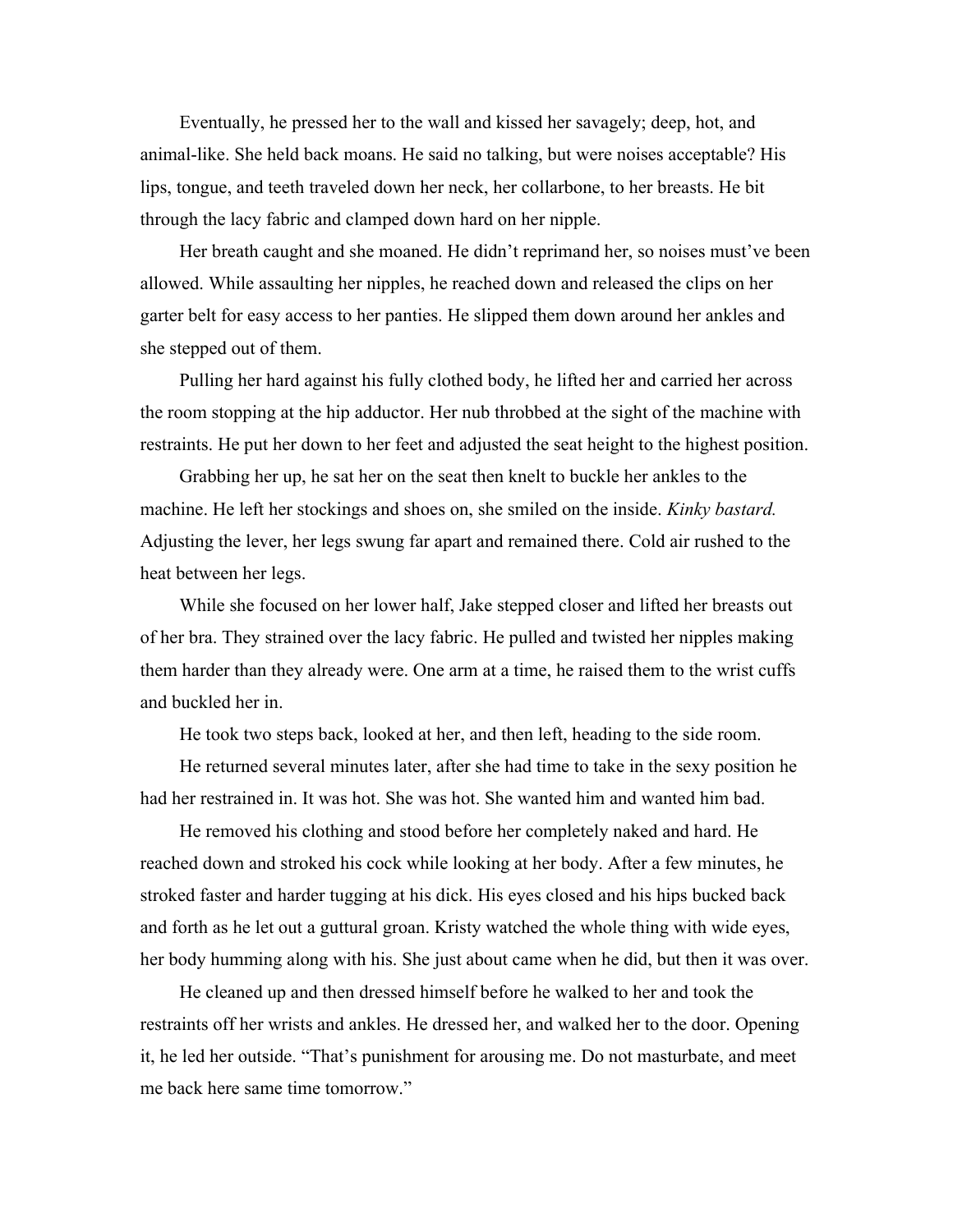She was stunned, her head spinning from the erotic sight, and horny as hell. She didn't get it, but her throbbing pussy convinced her not to argue and to try again tomorrow.

Instead of a cold shower, she opted for the gym to blow off steam. Mid-workout, Jake appeared behind the counter, freshly showered with wet hair. His face held no expression. She was thankful she wore sweat pants and a t-shirt, not her usual skintight spandex. It might have pissed him off.

*The Silken Edge*, by **Laci Paige**, is about a group of people into the BDSM scene. Each book follows a different couple as they grow, learn and discover more about themselves. Each story ends with HEA or HFN. Laci's husband is a willing participant when she needs hands-on research.

## **The Silken Edge (via Amazon)**

[www.amazon.com/Silken-Edge-Book-ebook/dp/B00ANG0812/ref=sr\\_1\\_1?](http://www.amazon.com/Silken-Edge-Book-ebook/dp/B00ANG0812/ref=sr_1_1?s=books&ie=UTF8&qid=1420924933&sr=1-1&keywords=the+silken+edge) [s=books&ie=UTF8&qid=1420924933&sr=1-1&keywords=the+silken+edge](http://www.amazon.com/Silken-Edge-Book-ebook/dp/B00ANG0812/ref=sr_1_1?s=books&ie=UTF8&qid=1420924933&sr=1-1&keywords=the+silken+edge)

**The Silken Edge (via Smashwords)**

[www.smashwords.com/books/view/298717](https://www.smashwords.com/books/view/298717)

## **The Silken Edge (via Barnes and Noble)**

[www.barnesandnoble.com/w/the-silken-edge-laci-paige/1114998842?](http://www.barnesandnoble.com/w/the-silken-edge-laci-paige/1114998842?ean=9781481868532) [ean=9781481868532](http://www.barnesandnoble.com/w/the-silken-edge-laci-paige/1114998842?ean=9781481868532)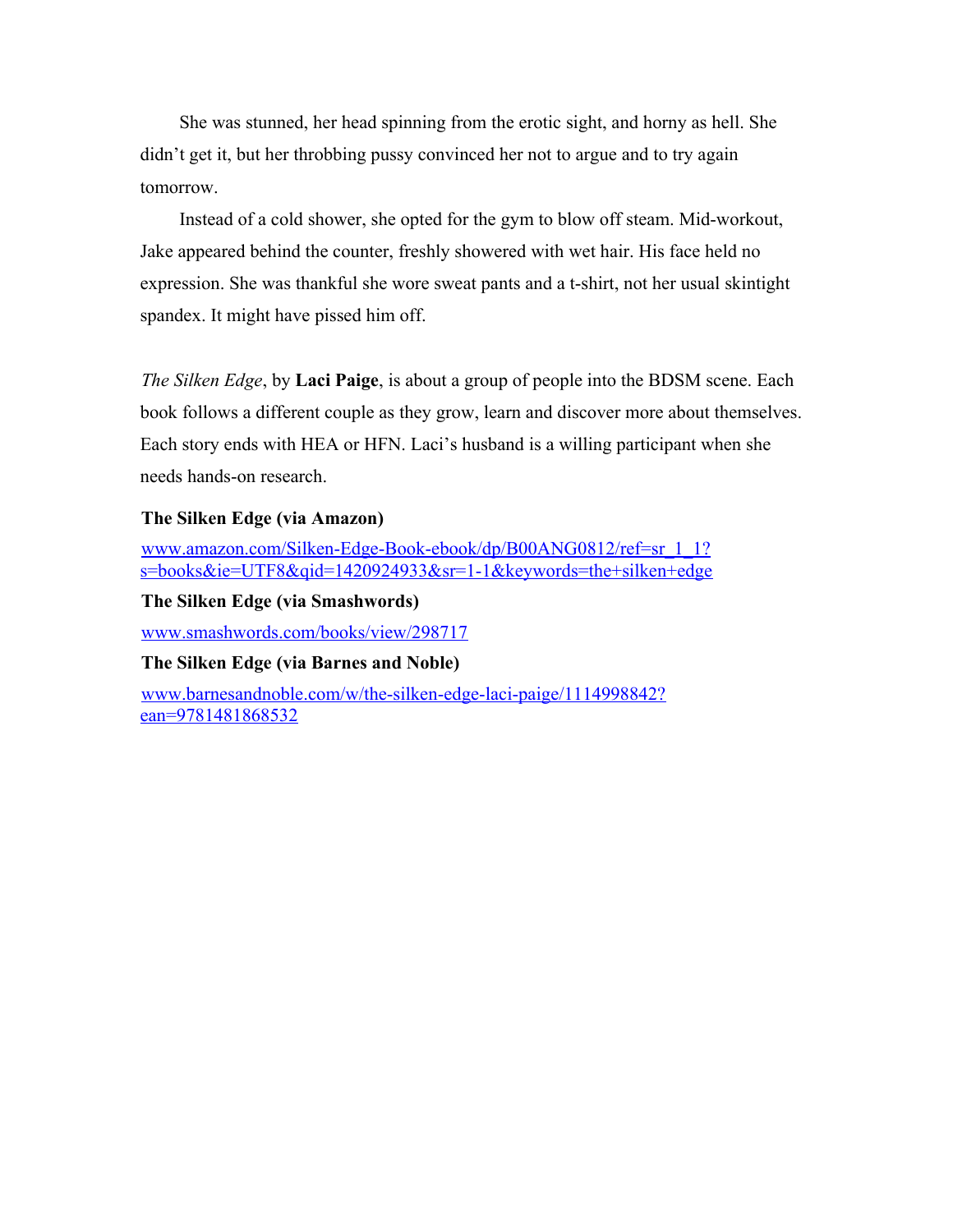# **[Velvet Purrs in Paradise](#page-3-0)**

#### **Leya Wolfgang**

*BDSM erotic romance sex club romance*

Jim tugged gently on the leash and guided me into Purgatory, straight to one of the hitching posts that was unoccupied despite the room being packed. *A coincidence?*

As he unclipped my leash, he barked out, "Stay." I looked at him, my eyes blank of response, but obeyed. Jim threaded the leash through one of the post rings and then through the leash loop. The clip snapped loudly when he fixed it back to the ring in my collar.

Once he had me chained in place, I started to tremble, wondering what would come next. A small, curious crowd gathered around us, and the tremble increased to a shake.

Jim came close and stroked my hair as he spoke softly. "Breathe, sub. You're safe, baby girl. No one is going to touch you. They only want to look at your beautiful body."

I shook my head vigorously, flinging a few tears from my eyes. The warning about not speaking unless spoken to had been delivered and understood, as had the talk about safewords. Jim asked, "You don't want them to look at you? Do you want to use your safeword?"

"No, Sir," I peeped.

"Then what is it, sub?"

"My body isn't beautiful, Sir. It's too big." There isn't a single body at DYKKC that I don't think is beautiful. Even the overweight woman being strafed with sponges the week before is gorgeous to me. So is davey's Rubenesque Mommy.

Thanks to that asshole boyfriend in college, I had trouble loving the more-thangenerous curves I acquired after Jed's betrayal. Even all the jogging I have done since my parents died hasn't completely erased my love handles and muffin top. I unkindly judged myself as perennially tubby. That's another reason I never took Jim's flirting seriously. I couldn't imagine that a god like him could ever be interested in a marshmallow like me.

"I don't want to hear you talk like that again, sub, or I'll have to take you over my knee." I snapped to attention. I'd read enough naughty books and had seen enough red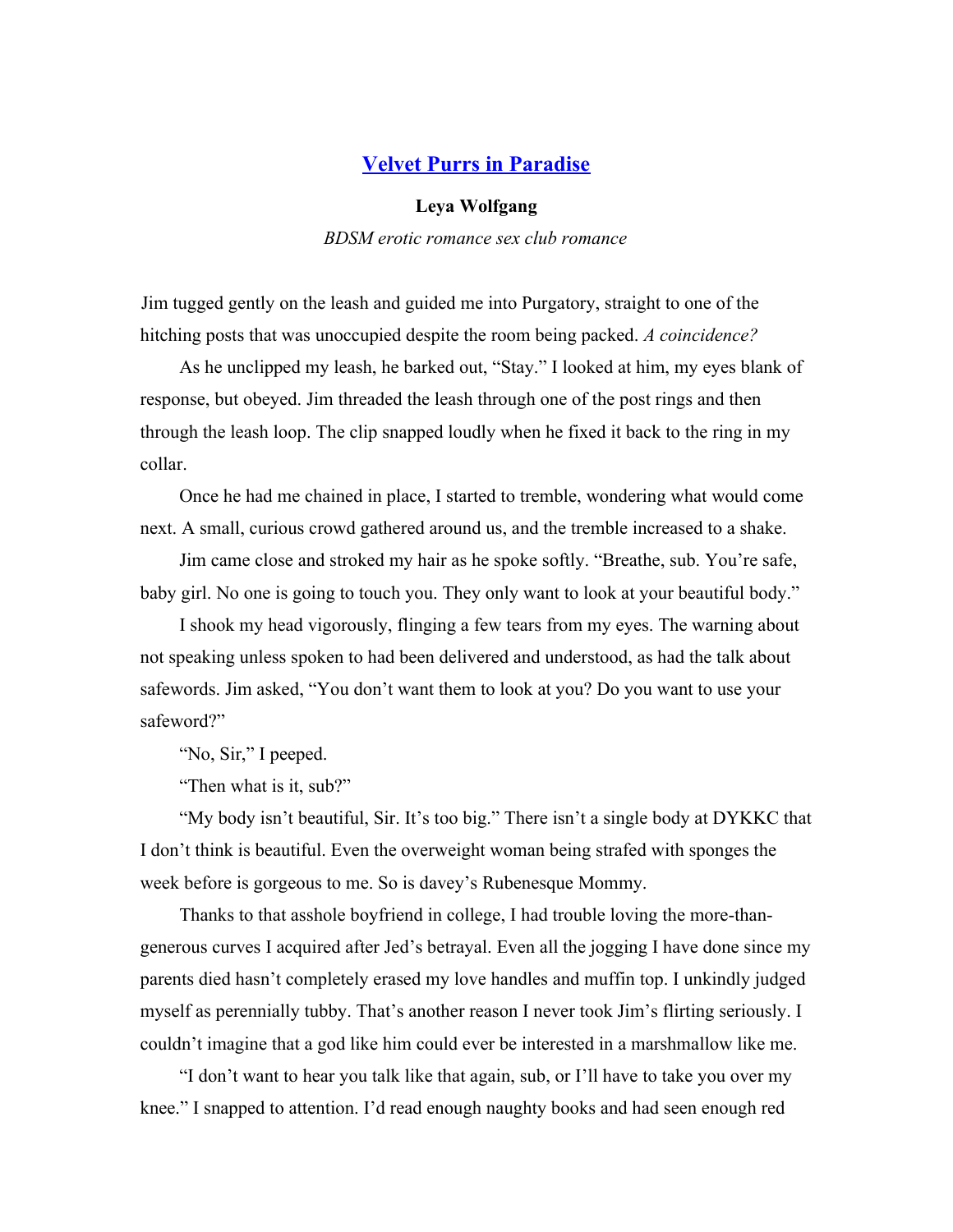asses my first night at DYKKC that I didn't want Jim laying his hands, or something more sinister, on my tender behind. No one had ever spanked me, not even my parents. This "play" session was turning out to be far more humiliating than I had anticipated.

Jim spent agonizing minutes running his fingers all over my body. As he skated along, he pulled at the ribbons at my back and neck. My top sailed to the floor. When he dropped his hands lower, he plucked on the ribbons at my hips and tugged the G-string from between my thighs. I hadn't planned on getting completely naked, and the shock had me hyperventilating. I covered myself to hide my vital parts and my excess weight. My Dom took control, speaking in calming tones and gripping my wrists.

"Look around you, sub. There isn't anyone here who will judge you. This is what you asked for. Just let yourself go." *I can do this.* I finally caught my breath and gave in as Jim pulled on my wrists, drawing my hands away. He looked like he was unveiling a marble statue or work of art. A cloud of butterflies fluttered in my heart. Things were not going according to my original plan, but I was glad to have my exposure over all at once. I was also oddly relieved to not have made the choice myself. I was getting a feel for the appeal of submission.

Standing in the middle of a crowded room in only my birthday suit and heels suddenly wasn't nearly as embarrassing as I expected, thanks to Jim. He found special compliments for each part of me that he brushed his long fingers over. He *oohed* and *aahed* and sighed, as did the spectators watching closely. One rather rotund man in a black, spandex bodysuit incited my nerves by inching his flagrant erection closer. *Is that hard-on because of me?*

Jim placed a tender kiss on each of my cheeks and a single, wet smacker of a kiss on each perky nipple. He treated each butt cheek to a sharp smack with a heavy hand. A hot blush flared on my face when he ran one finger across my slit and brought it up gleaming.

"Mmm. So temptingly juicy, my little playmate. And delectable." I gawked as his thick tongue licked his finger clean. The act was dirty, and the most erotic thing a man had ever done to me. Sure, I'd had a man taste me before, but the tone of Jim's voice, his unwavering stare, the slow flickering of his tongue, and the popping sound as he removed his finger were all sexually charged. On the periphery, I could see several men and even a few women shifting their attention to Jim sampling my nectar. He was that hot. One tall,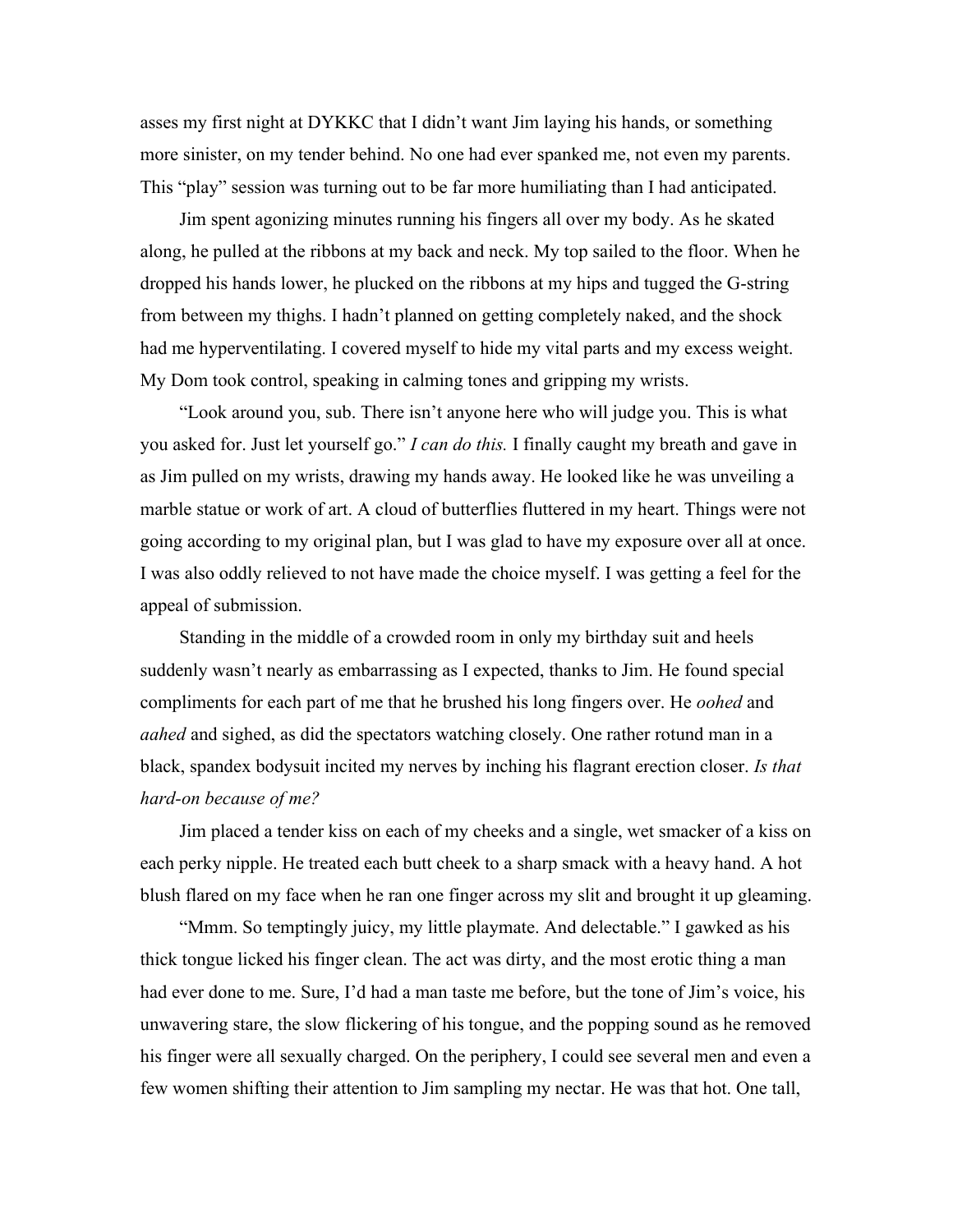lean man with a bullwhip coiled at his side smacked the leather against his hip. Jim and I both stared hard at him in disapproval.

Tears of gratitude welled up in my eyes and threatened to spill over by the time Jim finished praising my body. No man had ever appreciated me in that way, but a skeptical voice inside said that he would say whatever he needed to say to get inside my pants not that we had broached the possibility. I know that not all domination involves sex, but my optimistic voice hoped.

"Do you believe it now, sub?"

"I guess so, Sir."

"Do you think I'm lying to you, sub?" He sounded a little cross.

"Oh. No, Sir. It's just a new concept for me. I guess old habits and ways of thinking are hard to break."

I almost choked on what he did next. Jim turned to the crowd and asked, "Who would like to tell my pretty playmate how lovely she is? She thinks her mirror works differently than my eyes do."

Voices on every side showered me with words of admiration. Jim stepped back, and the spectators advanced. A sickening wave of claustrophobia swamped me even though they stopped short of touching me.

I wanted to bolt out of there, until one man stepped directly in front of me and stole my full attention.

He didn't put so much as a pinky finger on my skin, but his gaze roamed across each inch of me, the action every bit as tactile as if his hands were tickling and tracing all over me. He captivated me with his smoky gray eyes, and I gave him a nervous smile. *Shit!*

Just as intently, I studied the man, fixing him irrevocably in my mind. Waves of black, silken hair float against a strong jaw that angles down to a sharp chin. I'm not a fan of facial hair, but I like the way his straight, broad nose is underlined by a lush mustache. His is neatly trimmed and satiny soft, the perfect foil for plump, kissable lips. Heavy, dark stubble enhanced the sinful look of the fine specimen of hard masculinity—he was no pretty boy. He seemed vaguely familiar, even at that first look. I scrinched my eyes tight and saw a hint of the devilish face of the DYKKC logo.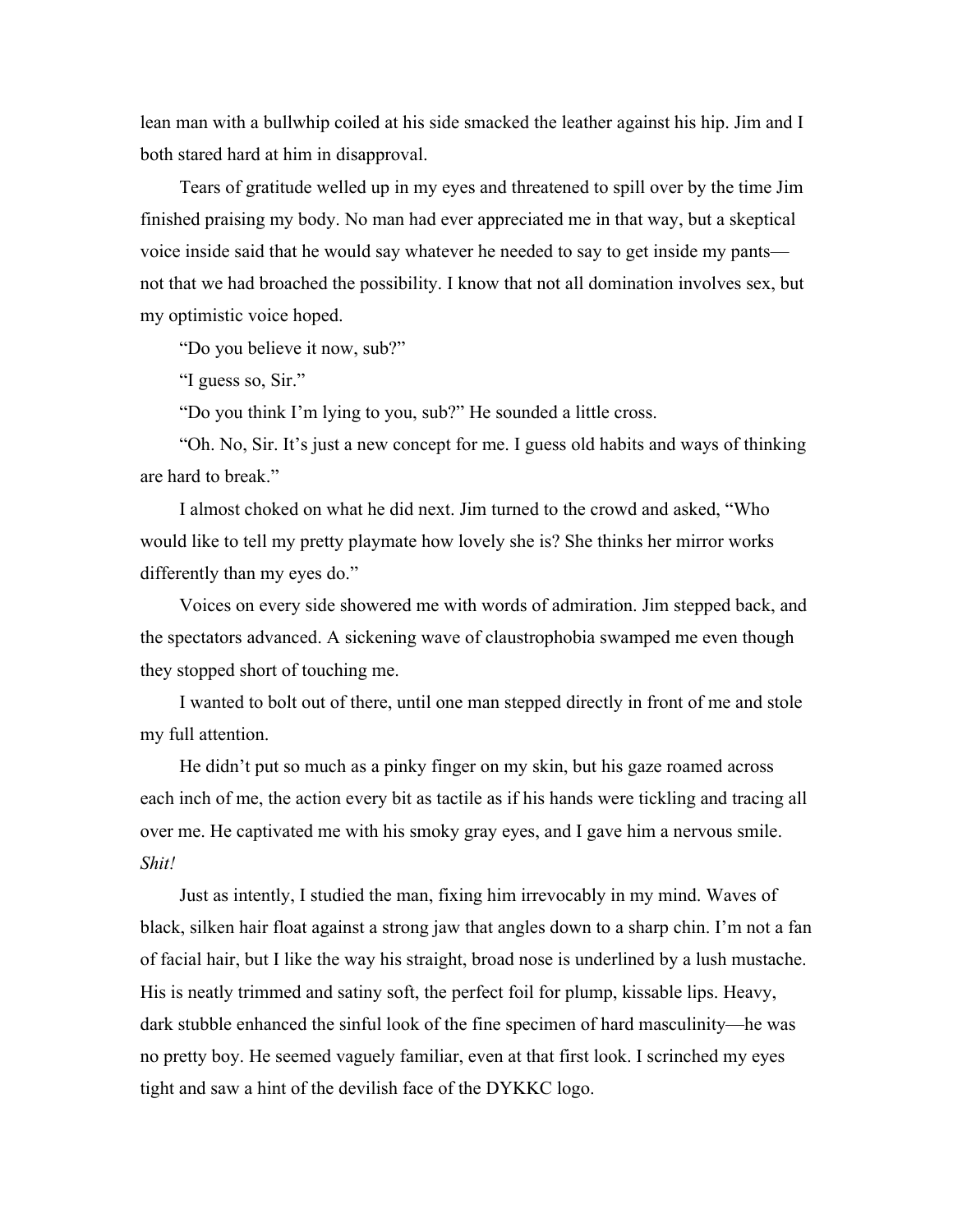He is a big man, even though he is an inch shorter than me with my heels on. While broad-shouldered and solidly built, it isn't his hard body that makes him seem huge. His aura and his presence filled the room and screamed, "Dom!" His energy bumped up against me before he even moved an inch. I pegged him at about 35 or 36, and I sensed a maturity that had nothing to do with his age. An air of authority that Jim can't match swirled around him.

When the man did move closer, he put one foot between mine. The space between us was paper-thin, but he still didn't touch me. Sparks of electricity arced across that sliver of space, and a thousand needles pricked my skin. How any woman would ever be able to resist him is beyond my comprehension. He is elemental sexuality. I almost did an old-fashioned swoon when his hot and damp breath blew across my ear as he whispered to me.

"You are a tempting little treat, aren't you, pet? Creamy white skin that looks so soft and tasty. Pretty, pink nipples blossoming like fragrant rosebuds. Dark, curly snatch, like a woman instead of bare like a child. Strong, shapely thighs to squeeze a man tight. Hmm, I wonder what else squeezes tight… I do hope I get a chance for a lick and a nibble of you." The low rumble deep in his throat reverberated in my sopping pussy. It was a primal sound, the kind capable of giving birth to universes.

**Leya Wolfgang** is the author of the Devil You Know Kink Club(tm) series of BDSM Erotica Romance novels. *Velvet Purrs In Paradise* is available now followed by two new titles before year-end. You can connect with Leya at [DYKKC.com,](http://dykkc.com/) on Facebook, or by email at [LeyaWolfgang@DYKKC.com.](mailto:LeyaWolfgang@DYKKC.com)

### **Velvet Purrs in Paradise (via Amazon US)**

[www.amazon.com/Paradise-Erotica-Romance-Domination-](http://www.amazon.com/Paradise-Erotica-Romance-Domination-Submission/dp/098677751X/ref=sr_1_fkmr1_1?s=books&ie=UTF8&qid=1420925144&sr=1-1-fkmr1&keywords=silken+purrs+in+paradise)[Submission/dp/098677751X/ref=sr\\_1\\_fkmr1\\_1?](http://www.amazon.com/Paradise-Erotica-Romance-Domination-Submission/dp/098677751X/ref=sr_1_fkmr1_1?s=books&ie=UTF8&qid=1420925144&sr=1-1-fkmr1&keywords=silken+purrs+in+paradise) s=books&ie=UTF8&qid=1420925144&sr=1-1 [fkmr1&keywords=silken+purrs+in+paradise](http://www.amazon.com/Paradise-Erotica-Romance-Domination-Submission/dp/098677751X/ref=sr_1_fkmr1_1?s=books&ie=UTF8&qid=1420925144&sr=1-1-fkmr1&keywords=silken+purrs+in+paradise)

## **Velvet Purrs in Paradise (via Amazon CA)**

[www.amazon.ca/Paradise-Erotica-Romance-Domination-Submission](http://www.amazon.ca/Paradise-Erotica-Romance-Domination-Submission-ebook/dp/B00FEIXTHE/ref=sr_1_1?s=books&ie=UTF8&qid=1420925233&sr=1-1&keywords=velvet+purrs+in+paradise)[ebook/dp/B00FEIXTHE/ref=sr\\_1\\_1?s=books&ie=UTF8&qid=1420925233&sr=1-](http://www.amazon.ca/Paradise-Erotica-Romance-Domination-Submission-ebook/dp/B00FEIXTHE/ref=sr_1_1?s=books&ie=UTF8&qid=1420925233&sr=1-1&keywords=velvet+purrs+in+paradise) [1&keywords=velvet+purrs+in+paradise](http://www.amazon.ca/Paradise-Erotica-Romance-Domination-Submission-ebook/dp/B00FEIXTHE/ref=sr_1_1?s=books&ie=UTF8&qid=1420925233&sr=1-1&keywords=velvet+purrs+in+paradise)

**Velvet Purrs in Paradise (via Amazon UK)**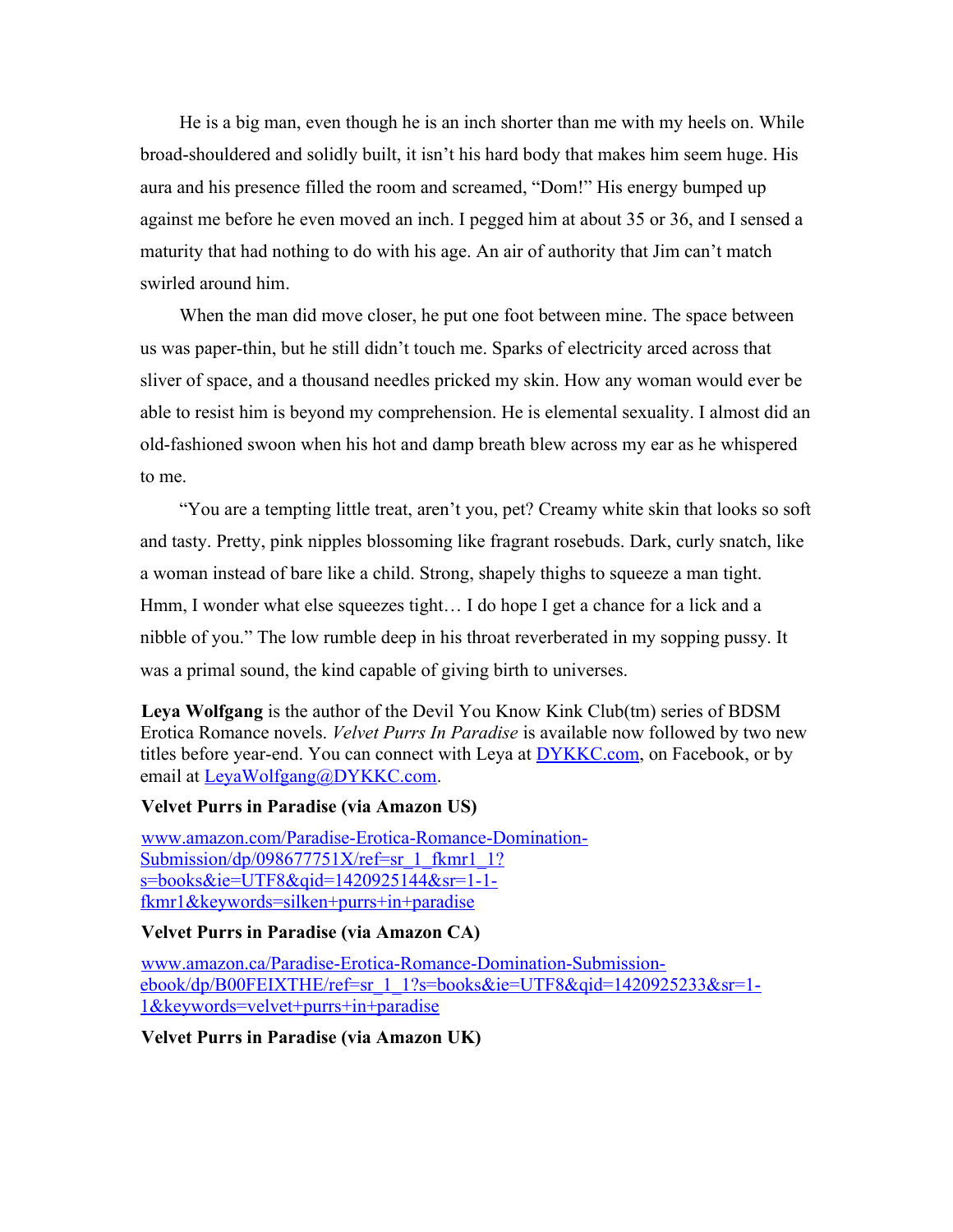[www.amazon.co.uk/Paradise-Erotica-Romance-Domination-Submission](http://www.amazon.co.uk/Paradise-Erotica-Romance-Domination-Submission-ebook/dp/B00FEIXTHE/ref=sr_1_1?s=digital-text&ie=UTF8&qid=1420925290&sr=1-1&keywords=velvet+purrs+in+paradise)[ebook/dp/B00FEIXTHE/ref=sr\\_1\\_1?s=digital-text&ie=UTF8&qid=1420925290&sr=1-](http://www.amazon.co.uk/Paradise-Erotica-Romance-Domination-Submission-ebook/dp/B00FEIXTHE/ref=sr_1_1?s=digital-text&ie=UTF8&qid=1420925290&sr=1-1&keywords=velvet+purrs+in+paradise) [1&keywords=velvet+purrs+in+paradise](http://www.amazon.co.uk/Paradise-Erotica-Romance-Domination-Submission-ebook/dp/B00FEIXTHE/ref=sr_1_1?s=digital-text&ie=UTF8&qid=1420925290&sr=1-1&keywords=velvet+purrs+in+paradise)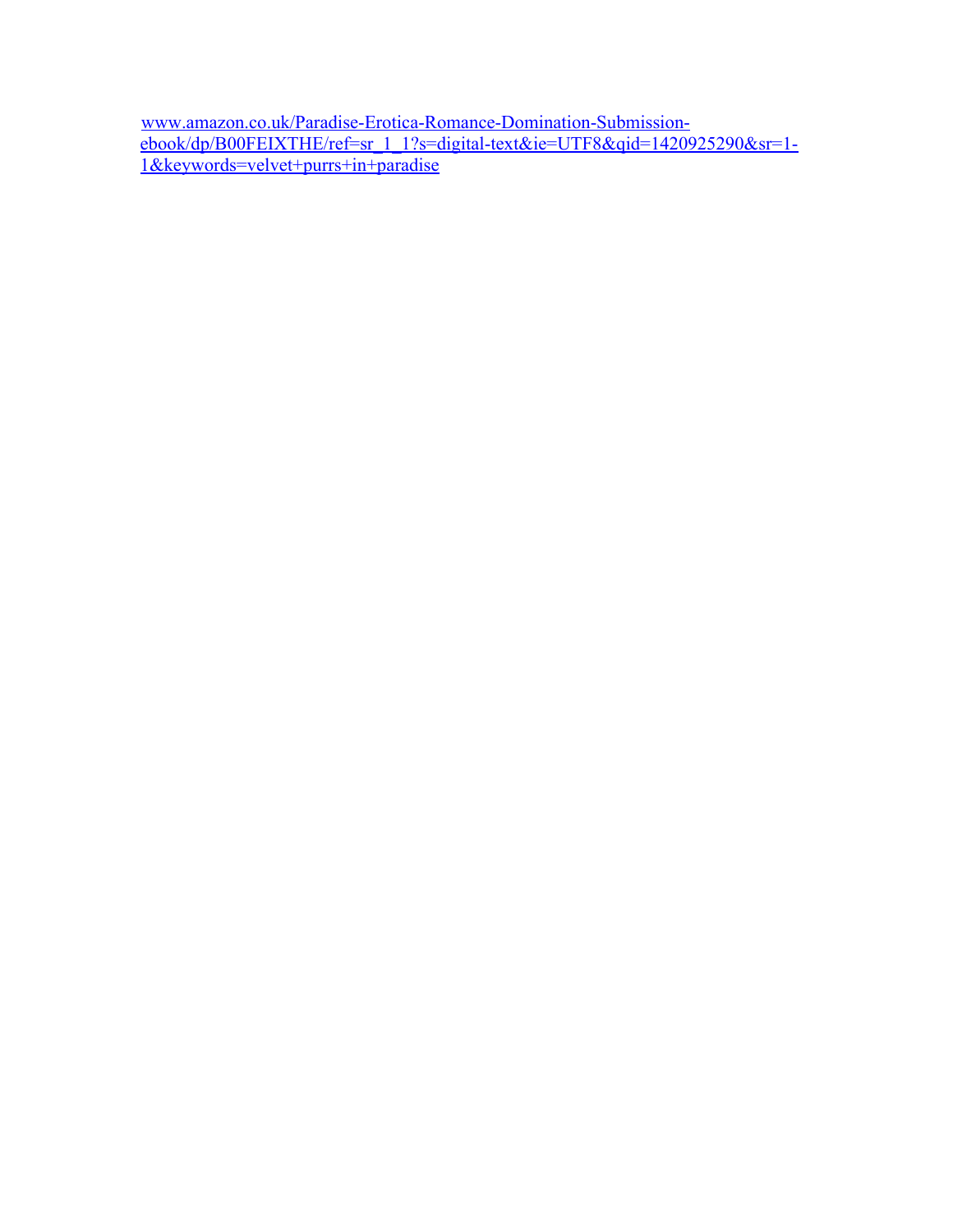# **[The Elysian](#page-3-0)**

#### **Payne Hawthorne**

alien romance anal sex BDSM erotic romance fantasy erotica paranormal erotica paranormal romance

I palmed his cock under the water and stroked up his length. He was incredibly hard yet again so I knew he wanted more too. "Please?" I said as I squeezed his shaft and then rubbed my thumb across the tip. His eyes rolled in his head and he groaned.

I continued rubbing him and he grew hotter under my hand, and then he grabbed my bottom and dragged me to his front, pinning himself between our bodies. My pussy flooded and my mouth watered.

He said in a whisky strained voice, "You are the worst cock whore on the planet." I grinned, and batted my lashes. His eyes glinted with an idea and I tried to puzzle it out. He let out an evil chuckle and then turned me over and around so quickly, water sloshed out of the tub and splashed loudly on the floor. He pressed me forward onto my hands and knees in the large tub and then he gripped my hip with one hand and placed his thumb at my anus. "Can you take more kitten? I haven't had this hole -if you want more now, you take me in your ass."

I groaned and pushed into the pressure of his thumb, seating him farther into my rectum. He made a surprised sound and removed his thumb only to replace it with one of his long fingers. I braced myself and then relaxed, and again pushed back. I always have massive tubs in my homes so he was easily able to get up on his knees and hover over me, tracing the tip of his cock around and over my asshole, while he fingered me and loosened me up.

He six packed me for a spell with his middle finger seated in my aching pussy and his thumb in my anus. I knew I couldn't take him again in my pussy, he was right, but I could take him in my butt, so I went with it. I really did need him inside me in a way that was bordering on terminal. He snorted at my thoughts, "You won't die if I don't fuck you again."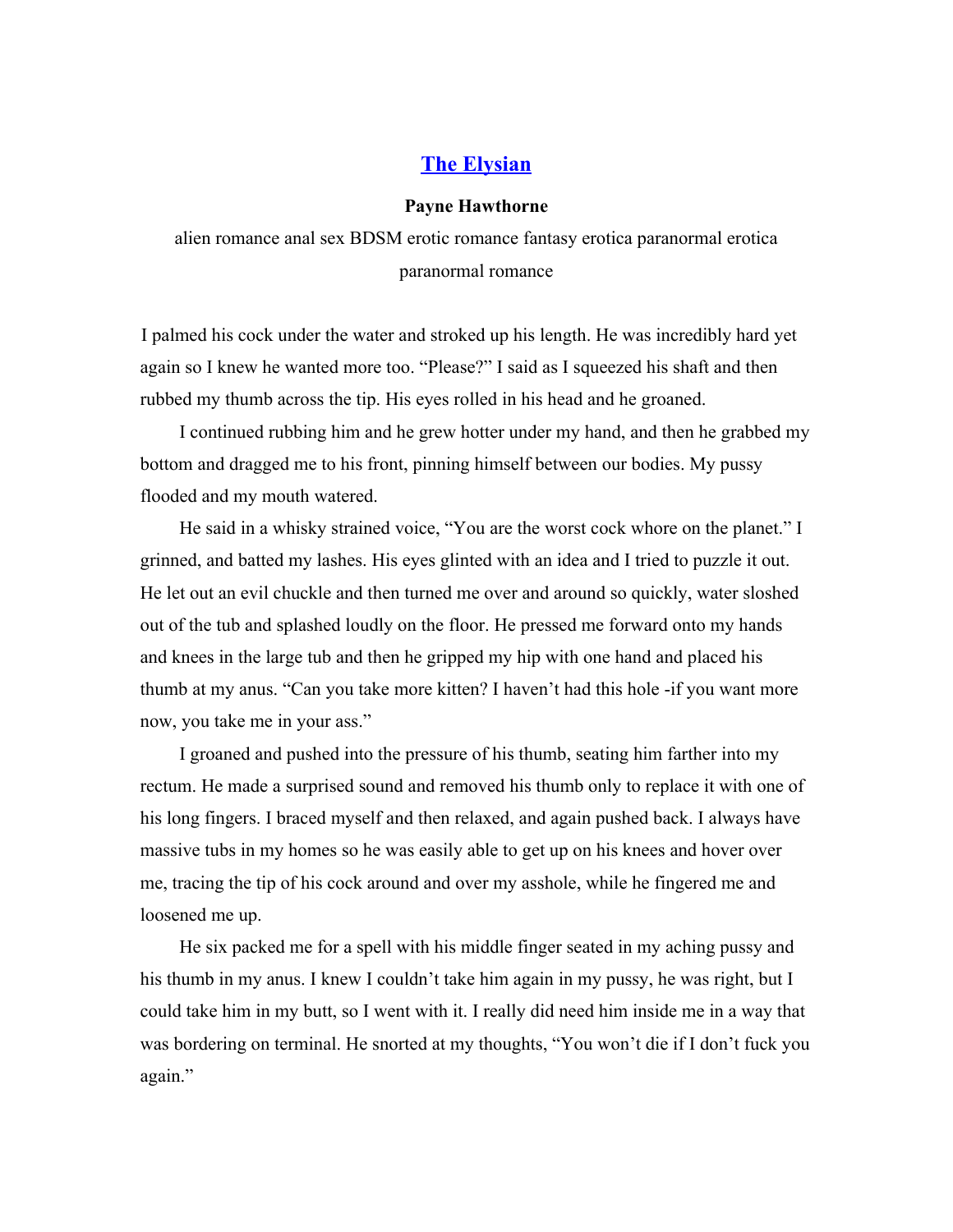I whined, "You don't know that Iain. I need you inside me. Fuck my ass -come on -I need you to fill me up -take me."

His dramatic exhale, combined with the pressure from his engorged crown at my third entrance, caused me to cry out as I pushed backwards. He was so hard it didn't take much and he'd breeched my body yet again. I quivered and stalled. He was so huge, and it did hurt, but I guess I was like a junkie now, I needed him and I was more than willing to take the pain for what was to follow. Besides, if my other two holes were going to be sore I might as well make it a three-peat.

His hands were on the swell of my hips and he was being as careful as possible as he cautiously continued to slide more of his erection into my body. I shook from head to toe and became very still, focusing on what he was doing and trying not to clench. I heard him spit and then he pulled back momentarily, which was followed by him firmly holding me steady as he pushed all the way into me.

I cried and did clench, although it was more of a knee jerk reaction to the intrusion of such a large object entering from the wrong way, into that hole. Iain said in his Master voice, "Take it Ellie -Take it like a good girl." If I'd felt filled up when he was in my pussy, this was an entirely different kind of occupied! I heard him gasp and his hands began shaking where he was attached at my waist. He swore and muttered, "Holy fucking Christ."

I slowly began breathing again and I initiated the first real stroke in and out of my butt. I started whining uncontrollably and my eyes watered as I cried my way through what was happening. It kind of hurt, and kind of didn't; whatever it was, it was quickly morphing from discomfort into unbelievable pleasure. My pussy twitched and my clit throbbed and I was already incredibly close to a major orgasm and he hadn't even really fucked me.

"Unbelievable," Iain muttered, "Un-fucking-believable. I -fuck Ellie -dammit girl -I can't hold this one."

I whimpered and quickly stroked his stationary cock in and out of my ass a few times and nodded. I really couldn't form words, but I was making sounds I knew he could interpret as me being in the same place. I finally cried out, "Oh god Iain -OH GOD!"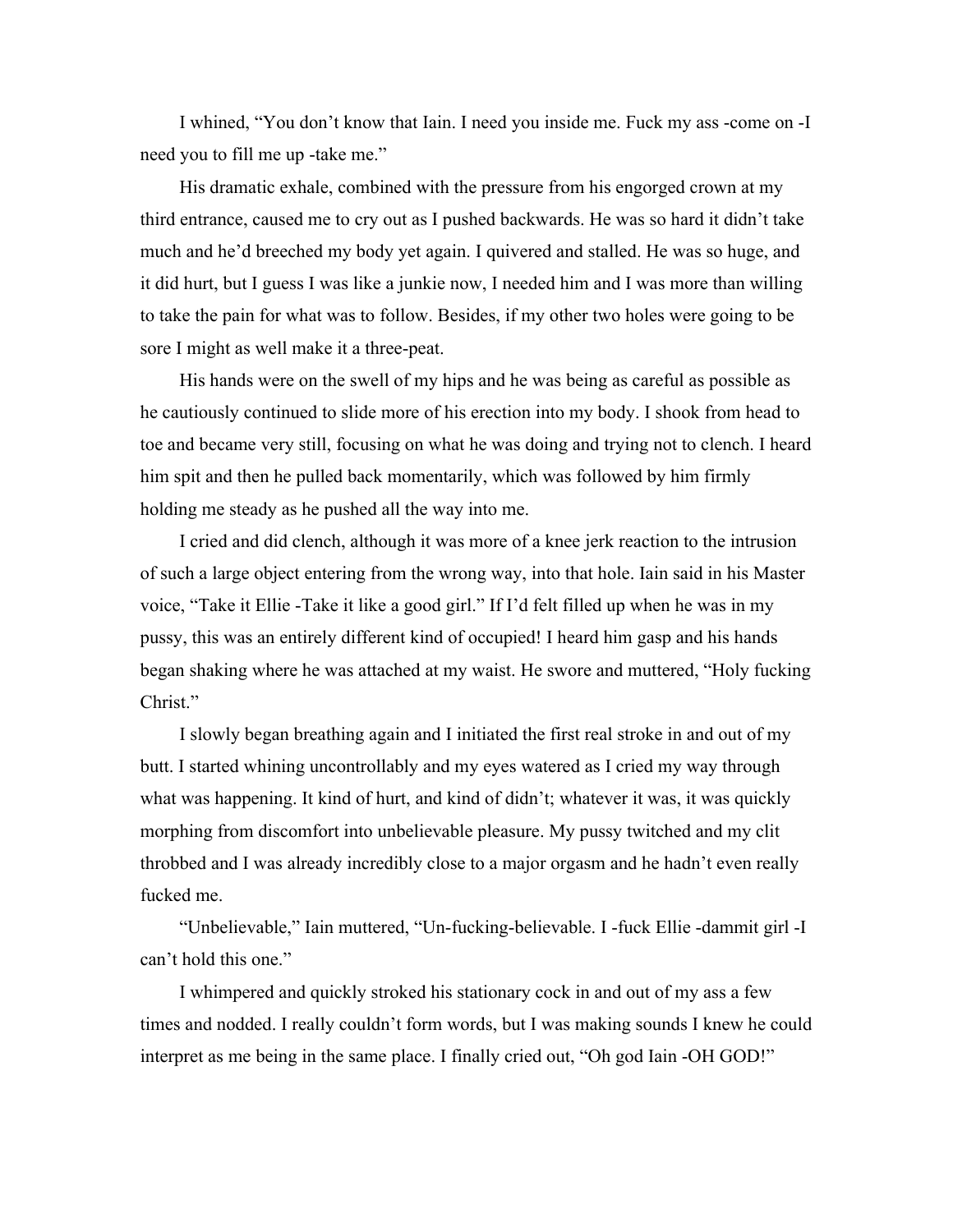I could feel every pulsing vein of his cock, every jerk of his body, every surge as his heart rocketed up inside me. It was excruciating and wonderful. This was a physical, mechanical, purely corporeal experience. We were all flesh and bodies and there was very little emotional or spiritual involvement. This was the kind of release that was about ownership and dominance, more than it was about love. This was the ultimate submission, surrender and subjugation.

I needed to cum, I needed to release all that had begun boiling inside me. I felt like a pressure cooker and if the steam didn't escape, I was going to literally explode. Iain was still shaking, still as stationary as a man with his cock buried in a tight ass can remain, so I took over and really began moving. I needed this release, and I needed it now. The pressure was so intense I was already seeing stars. I choked through, "Pass out -might -catch me."

He grunted and reached up to fist my wet hair, "Fucking unreal -Ellie…" Then he started really trembling and I increased my rocking motion.

I used his strength and I fucked him, back and forth I rocked, and my ass magically seemed to lube itself and I got wetter in every hole. I felt my pussy clench and contract, the slobber dripped from my mouth, and I fucked myself with his length, hard, harder -so fucking hard. I slammed my butt against his groin and he started making sounds of pure torture. The water in the tub began splashing over the edge and I continued, back and forth. I was mindless, or out of my mind, not really sure -there was no real thought process as I became simply a fuck machine.

Iain suddenly took over and together we collided in the most carnal of acts. He was screaming, I was screaming, we were howling in unison as I felt him cum in a torrent of heat that spewed and blasted its way up into my body. I could feel his seed as it scalded my deepest cavity, and he continued to cum and cum in repeated emissions that seemed to render him. He grunted and keened and his fingers clenched at my waist. I could feel everything, every molecule of him as he entered my body, and this is what finally brought me to my own freefall.

I couldn't have lost it or shook as violently if someone had thrown a toaster in with us. It felt like I was being electrocuted, and all I remember is wondering if this was how I would finally die. Odd visions and memories flashed across my mind's eye and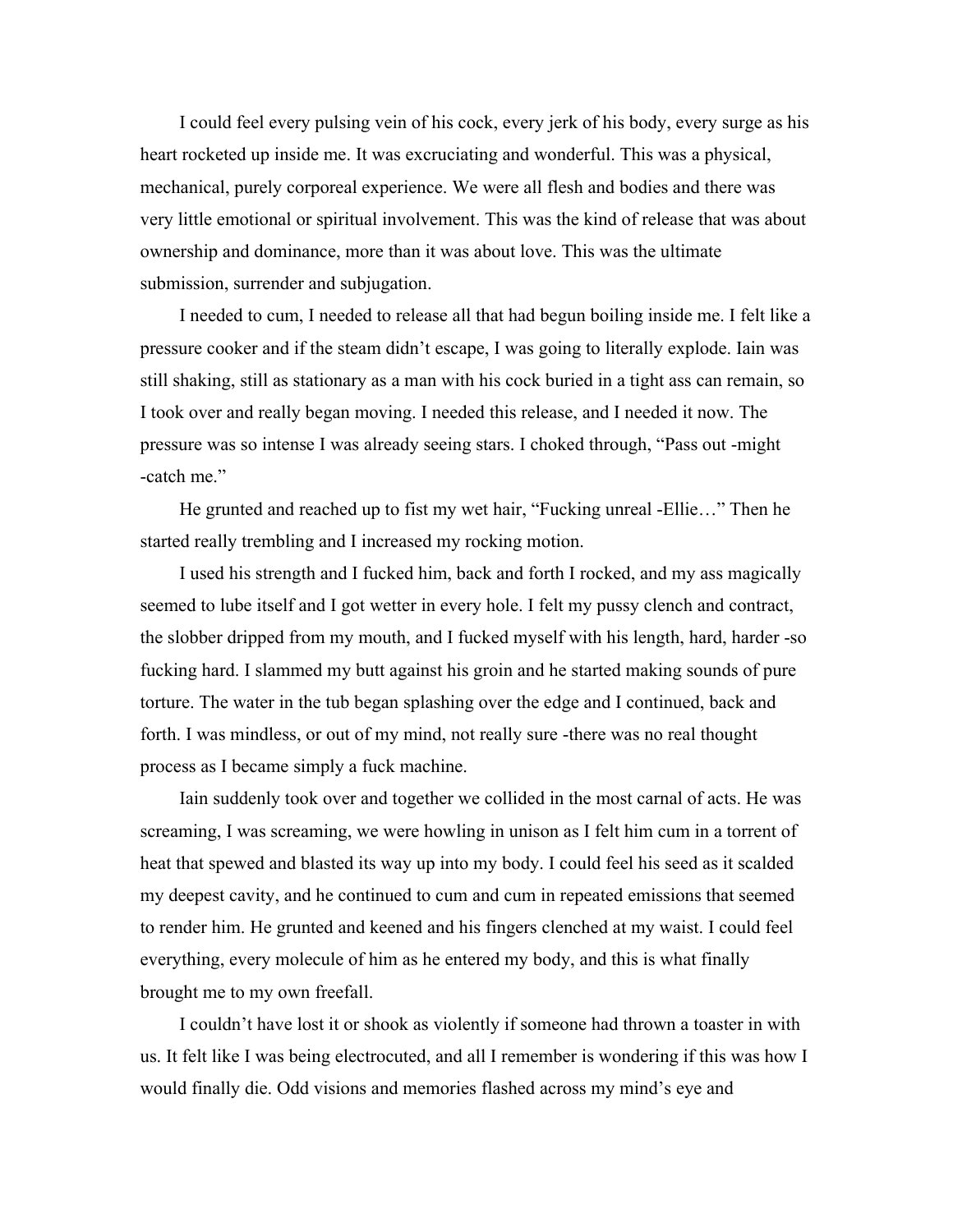everything went black. I could still hear Iain behind me and I could feel hands and his still jerking cock deeply seated in my anus. The hairs of his groin tickled and his balls continued to hit my pussy; were we still moving? Was he still sliding in and out of me?

My climax was cataclysmic in proportions and I think I was sobbing uncontrollably as I squirted from my pussy in a massive release of fluids. I remember going under the water, what was left of it, and I remember feeling Iain dragging me out of the tub and onto the puddled floor of the bathroom.

My past was nothing, my future was nothing, and I was nothing other than a quivering pile of useless flesh. He animated my corpse, cleansed my soul, and offered me forgiveness when I hadn't yet apologized. He took and took and took as he slid himself deeper and deeper into my body and soul. When he finally left me, spent and waning, he'd taken away all of my hurt and despair, and replaced it with a longing to please and serve, love and worship, fuck and suck, cook and clean, whatever he wanted, I craved to be. This alien being was now so deeply inside me I had no idea where he ended and I began, and I knew this transformation was for eternity. I was finally complete.

**Payne Hawthorne** is a new author in the erotic, paranormal romance genre. Payne's stories are full of steamy, erotic, graphic, passionate sex. Her consistent thread is that love is an untapped source of power. Payne's characters are identifiable and well developed. Her vision is an odd combination of ethereal/spiritual/emotional/sexual. [www.amazon.com/Payne-Hawthorne/e/B00E4POU3A](http://www.amazon.com/Payne-Hawthorne/e/B00E4POU3A)

### **The Elysian (via Amazon)**

[www.amazon.com/Elysian-Payne-Hawthorne-ebook/dp/B00LGAZEOU/ref=sr\\_1\\_1?](http://www.amazon.com/Elysian-Payne-Hawthorne-ebook/dp/B00LGAZEOU/ref=sr_1_1?s=books&ie=UTF8&qid=1420931951&sr=1-1&keywords=the+elysian) [s=books&ie=UTF8&qid=1420931951&sr=1-1&keywords=the+elysian](http://www.amazon.com/Elysian-Payne-Hawthorne-ebook/dp/B00LGAZEOU/ref=sr_1_1?s=books&ie=UTF8&qid=1420931951&sr=1-1&keywords=the+elysian)

## **The Elysian (via Barnes and Noble)**

[www.barnesandnoble.com/w/the-elysian-payne-hawthorne/1119999325?](http://www.barnesandnoble.com/w/the-elysian-payne-hawthorne/1119999325?ean=9781500311803) [ean=9781500311803](http://www.barnesandnoble.com/w/the-elysian-payne-hawthorne/1119999325?ean=9781500311803)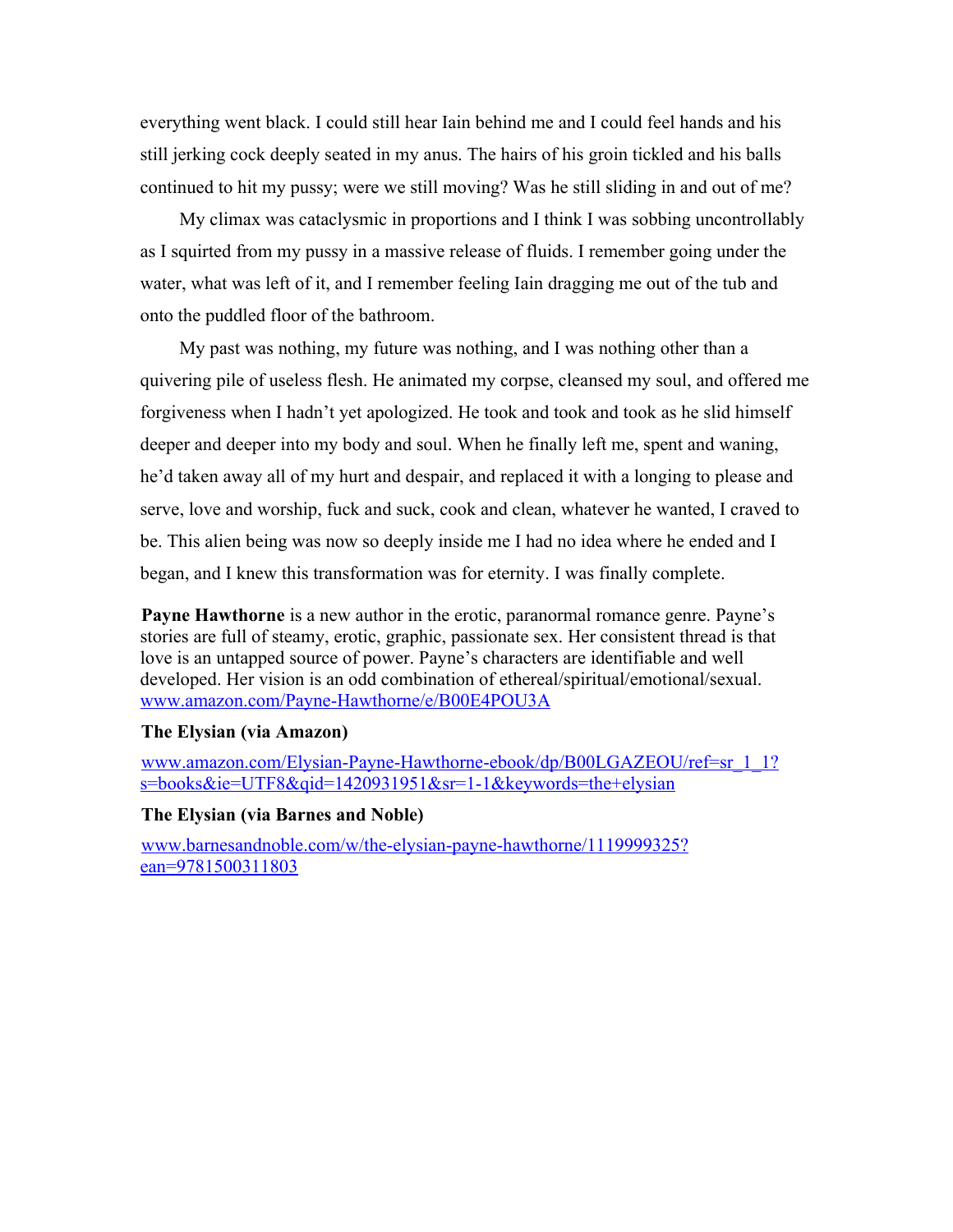# **[Chaos Magic](#page-3-0)**

### **Jay Lygon**

*anal sex BDSM bondage dominance and submission flogging gay hardcore magical realism male/male paddling*

"Looking back I realize I misread every signal you sent out. For the past couple of months, I've been crazy jealous of some mysterious guy. The way I saw it, you weren't over a past lover. I figured it was one hell of a romance, and a whopper of a betrayal, to make you so scared to let me in, but something didn't add up with the history you gave me. So I decided that you were holding out a name on me, or I was missing something. I was, wasn't I? Who's the sick bastard that hurt you?"

I cautiously backed away from him until I bumped against the railing. Movement in the cypress hedge along the property line drew my attention. The lower half of a male face pushed through a gap in the fine-needled foliage. A finger pressed to a serene smile.

Yes, silence was best.

"I won't lie, Sam. I'm a physical guy. My punishments are harsh, and I guarantee you pain. My reputation as a sadist isn't exaggerated. I don't run a democracy, I don't put up with manipulative submissives, my expectations are high, and if you don't meet them, you're out. But as long as you obey me, and while we're not in scene, you can expect to be cherished, because you'll have earned it.

His stance changed. A length of laundered white cotton rope was in his hand. "You can stay if you agree to my rules. Rule number one - you aren't dismissed until I say so. That means no running away, no slamming doors, no turning your back to me." The rope spilled from his hands as he measured off a length.

Angelena smirked at my rising hard-on. Normal people had fetishes about leather, feet, enemas. Me? White rope.

My focus was on the spilling coils.

"Run," a voice in my head screamed, but my hard-on wanted to stick around for a little longer.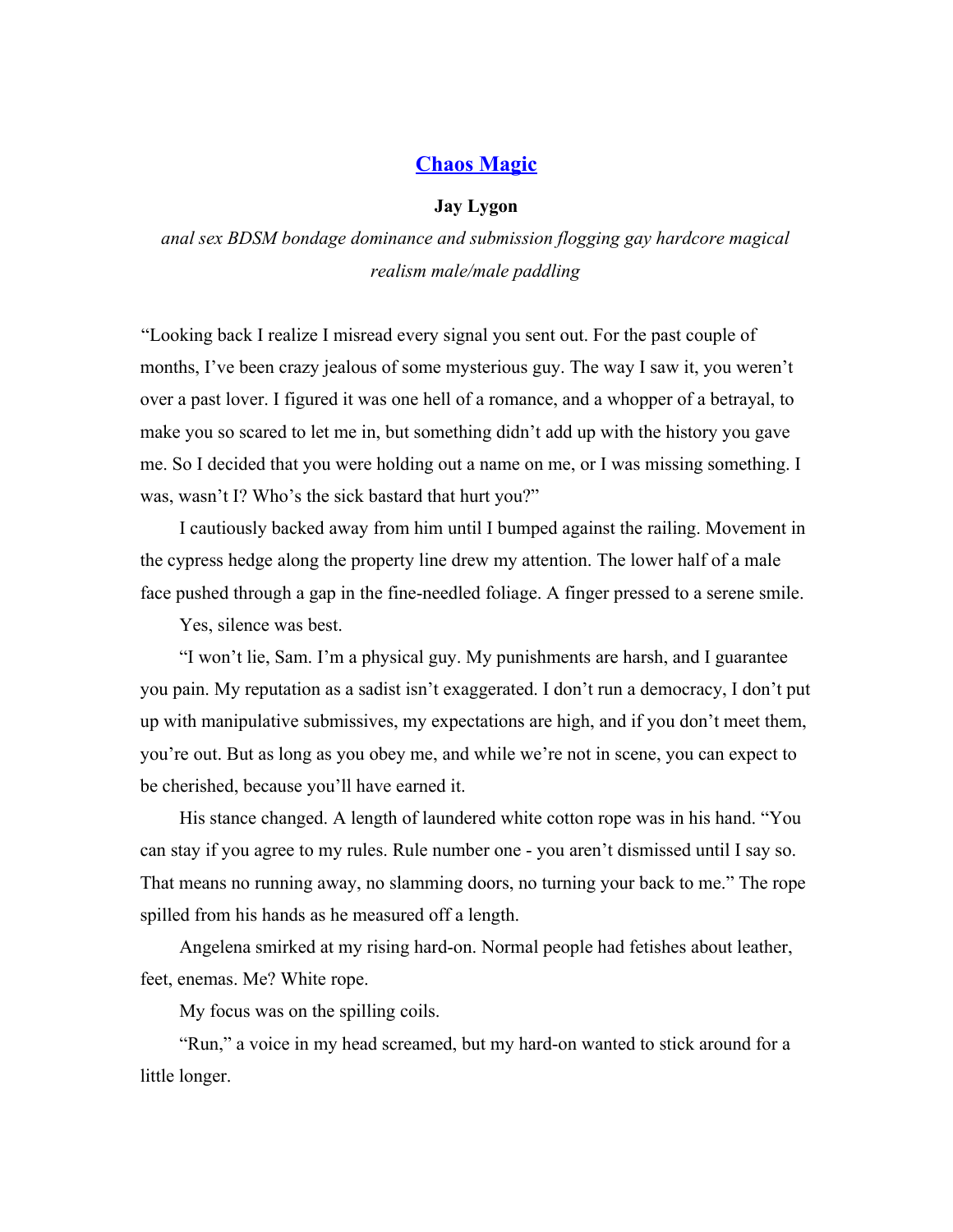I slid my hand into my front pocket and pulled out my car keys. "It's taking everything I have to just stand here," I admitted. I set my keys on the railing. "Maybe you should keep those."

"You either obey or you don't. I won't force you to do anything."

Black curls of hair matted to Hector's chest. On his arm, a dark swipe of earth clung to his brown skin. "If you want me to tie you up, you're going to have to beg for it." He must have seen the hunger on my face. "Say the words, Sam, and you get what you want."

Hector drew the end of the rope across my wrist. My pulse jumped at the friction.

He spoke softly, watching me watch the rope. "The problem with many domination and submission stories is that they have miraculous mind-reading dominants who know exactly what the submissive wants, and how much the sub can take. I don't read minds. I can guess a little, but I have to hear it from you. You're safe with me. If you say the safe word, *red*, everything stops. And if you say please, especially if you beg in that sexy little accent of yours, I'll give you what you want."

Hector pulled the rope tight between his hands and rubbed it across my nipples. Even through my T-shirt, the sensation sent shivers down my body. My dick swelled. I licked my lips and wondered if I said it aloud, would the universe come to a crashing end? Would it be like the movies when a sacred object passed a seal, or when someone spoke the true name of a god, and all chaos broke loose?

I thought he'd dump me, but Hector offered me everything. I didn't understand. Whenever I thought I was on solid ground, the game shifted.

If I asked very, very, very nicely, would he kiss me again?

"You can whisper it to me." He turned so that his ear was near my mouth.

Could I get away with asking for something I wanted?

I waded ankle-deep into trust, just to test the waters. "Please tie me up, Sir."

I felt a ripple move through the realities.

Angelena flashed thumbs up as she and Nanny went inside the house.

Winner of the 2008 Seattle Erotic Arts Festival's short story competition, **Jay Lygon** has published over 50 short stories in the anthologies Gods and Myths, The Harem Boy, Toy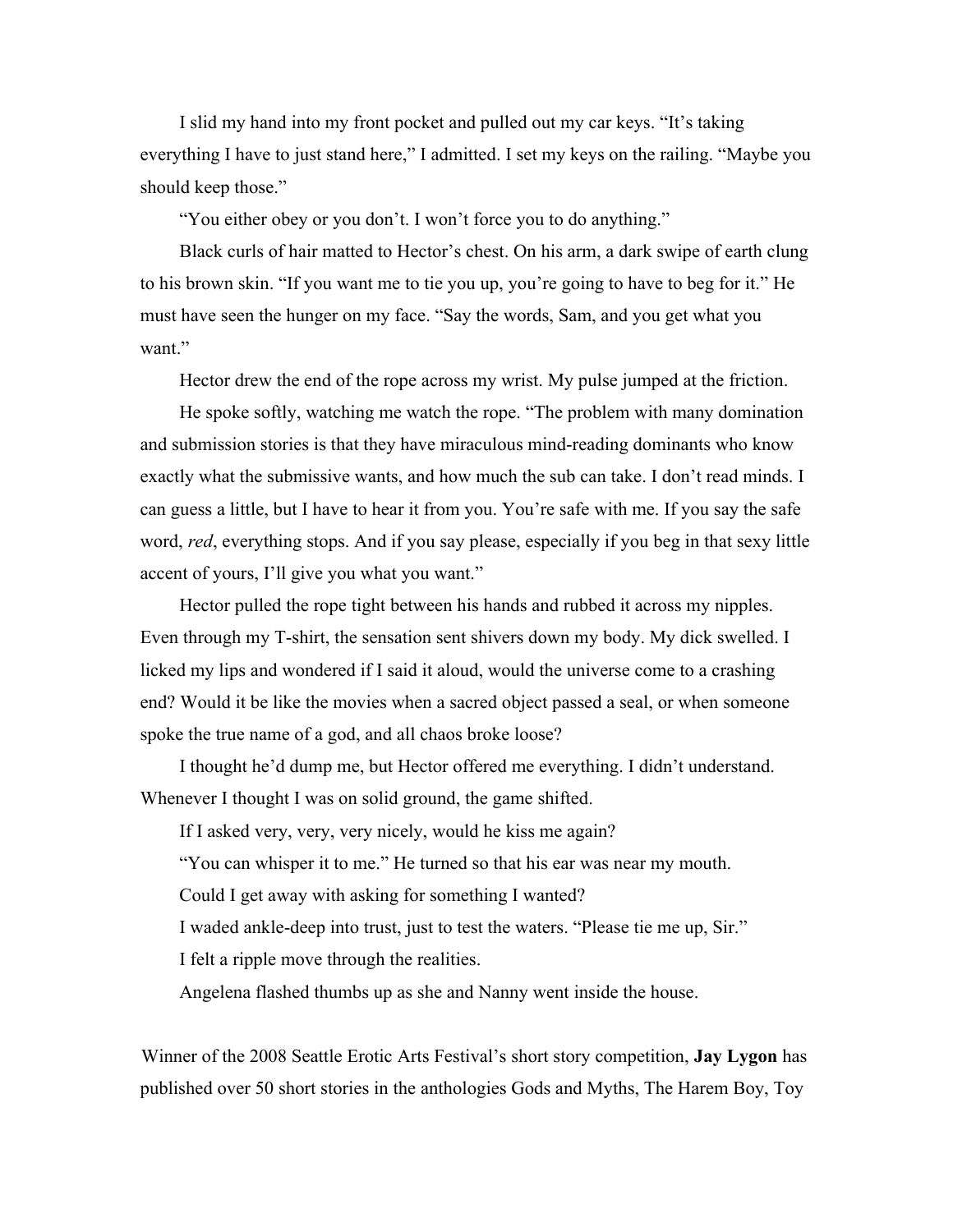Box: Floggers, Toy Box: Quiches, and Torqued Tales. His novels Chaos Magic, Love Runes, and Personal Demons have been praised as "Magical realism, unlike any other BDSM novel ever written." Jay lives in Los Angeles, on the 405 freeway.

Chaos Magic (via Torquere Press) [www.torquerebooks.com/index.php?](http://www.torquerebooks.com/index.php?main_page=product_info&cPath=97&products_id=444) [main\\_page=product\\_info&cPath=97&products\\_id=444](http://www.torquerebooks.com/index.php?main_page=product_info&cPath=97&products_id=444)

Chaos Magic (via Amazon)

[www.amazon.com/Chaos-Magic-Jay-Lygon](http://www.amazon.com/Chaos-Magic-Jay-Lygon-ebook/dp/B003TFE5MW/ref=cm_cr_pr_product_top)[ebook/dp/B003TFE5MW/ref=cm\\_cr\\_pr\\_product\\_top](http://www.amazon.com/Chaos-Magic-Jay-Lygon-ebook/dp/B003TFE5MW/ref=cm_cr_pr_product_top)

Chaos Magic (via Barnes and Noble)

[www.barnesandnoble.com/w/chaos-magic-jay-lygon/1100069214?ean=9781603703697](http://www.barnesandnoble.com/w/chaos-magic-jay-lygon/1100069214?ean=9781603703697)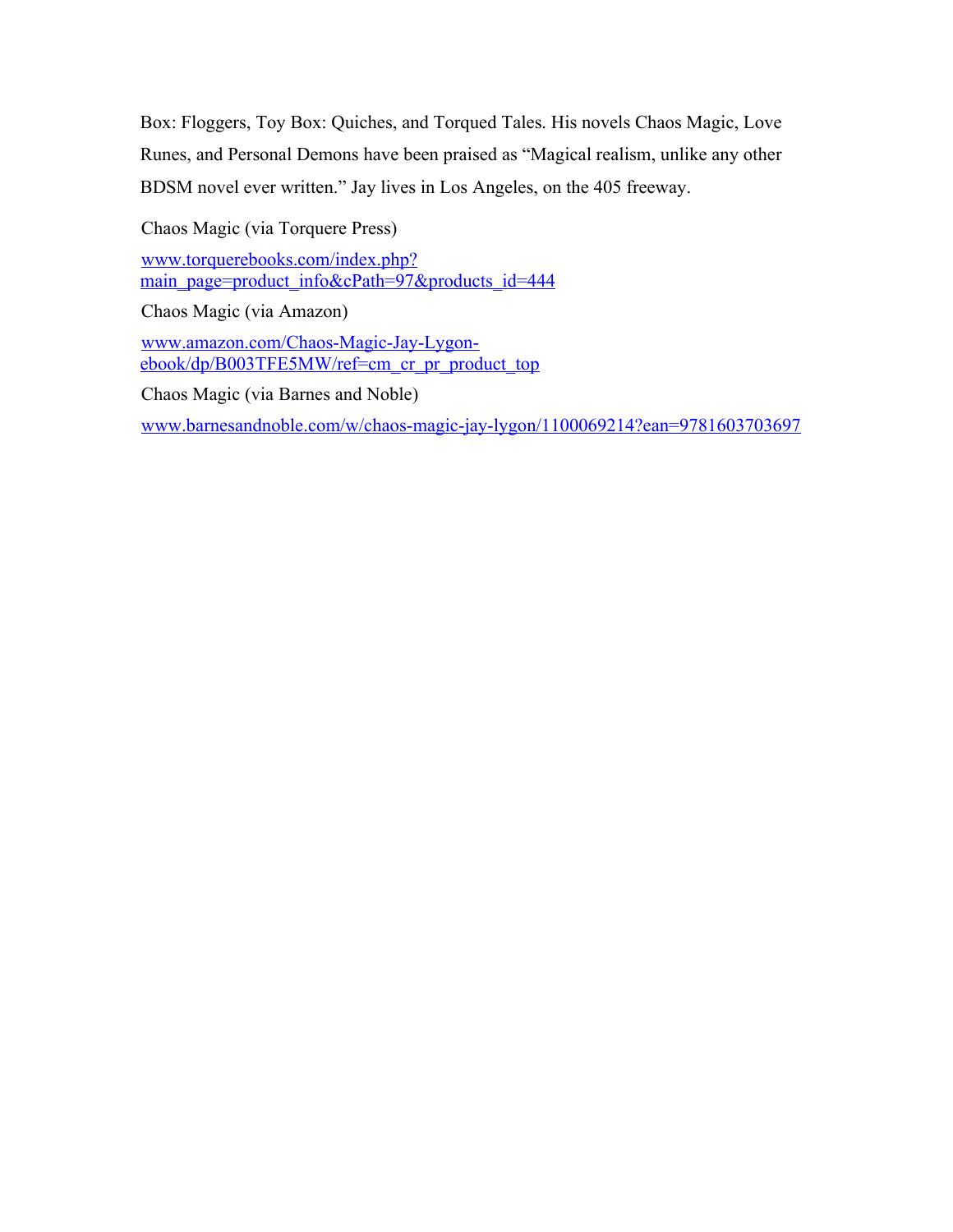# **[Rajasthani Moon](#page-3-0)**

### **Lisabet Sarai**

*BDSM erotic romance fantasy ménage Rubenesque steampunk werewolf*

"How are you feeling, Miss Harrowsmith?"

The mockery in his tone was not enough to prevent a surge of renewed lust, which she struggled to suppress. "I presume that's a rhetorical question, Your Highness," she replied after a moment. *God, but his eyes are hypnotic!* "Given that I'm stark naked and trussed up like a turkey about to be roasted."

"Not entirely rhetorical." The handsome Rajah circled around to inspect her from the rear. "It seems to me that you're distinctly *damp*." With a chuckle, he swept a finger down the length of her cleft, gathering her moisture. Her inner muscles clenched as sparks struck her clit. When he smeared her juices across her bum, she wanted to sink through the floor. "Based on the available evidence, I'd say that being bound excites you."

"Nonsense—" she began. Her attempts at a cool, sarcastic response were interrupted by the ferocious slap he landed on her arse. "Ow! Oh…" The sting from his spank vanished, overwhelmed by the delicious sensation of his fingers playing in her cunny. "Oh…ah…"

"And it's clear that, like many of your compatriots, you find corporal punishment arousing."

"No—ow! That's ridiculous…Ow! Ah! Ow!"

He alternated sharp blows to her buttocks with exquisite explorations of her cunt.

"Fondness for punishment is one of the many intriguing cultural phenomena I encountered during my sojourn in your dank country." He circled her back hole with a slick finger, then probed gently. "I suppose that being exposed to those notions at a tender age might have shaped my own predilections in that regard."

She tightened her sphincter, trying to keep him out, without success. Guilty pleasure rushed through her as he wiggled his digit just inside the entrance. "Oh—you…uh—you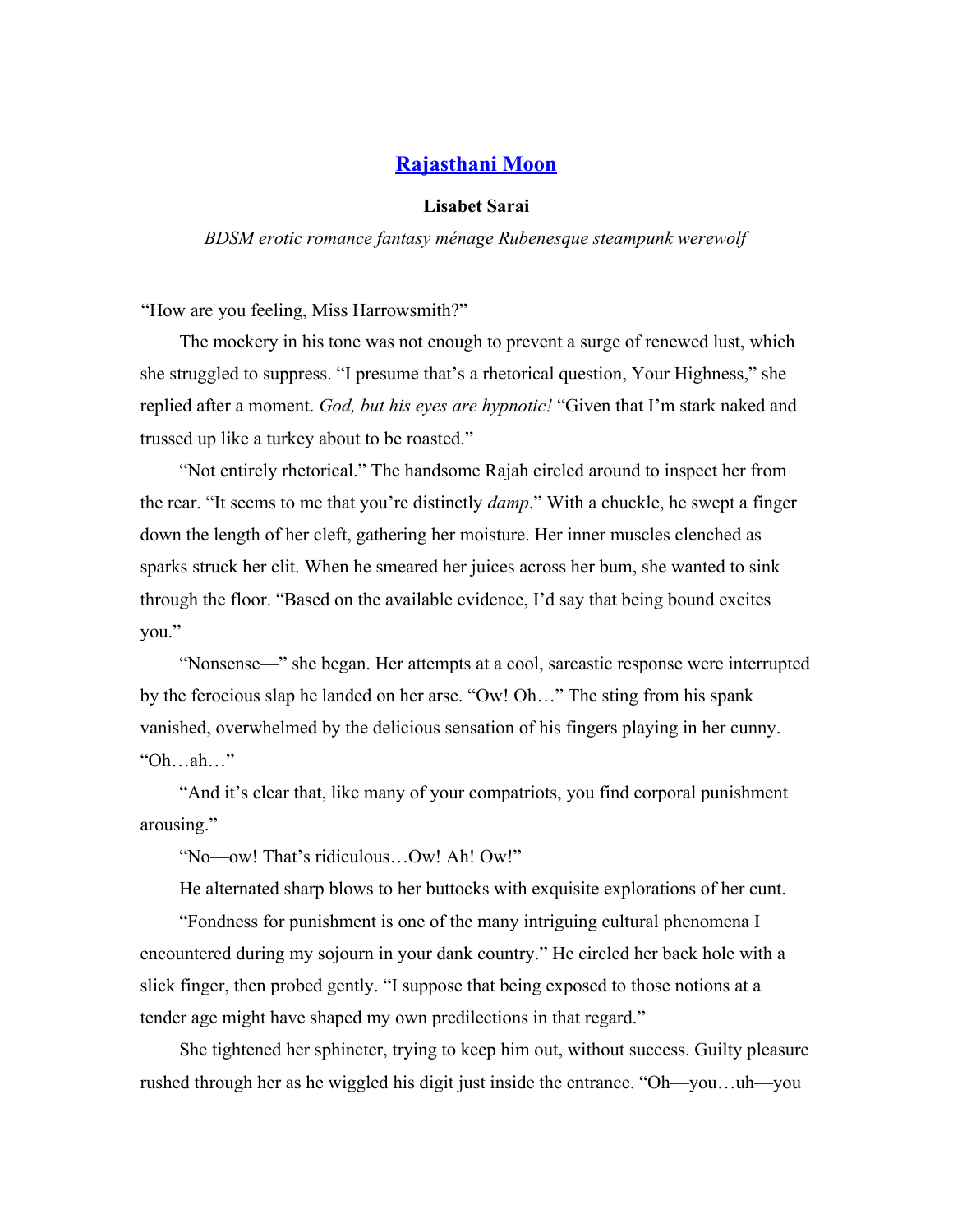spent time in England? Ah…" Though he pulled out, the effects of his lewd touch continued to ripple through her body. Her sex gaped, hungry, dripping with excitement she couldn't hide. If only he'd stop chattering and simply take her…

"I was schooled there. Pratan as well. My father believed in the value of knowing one's enemy."

"I'm not— We're not—oh!—your enemy, Your Highness. Ow!"

The Rajah had pinched one of the welts raised by his brother's whipping. "Hmm. We'll see. Speaking of Pratan, it looks as though he did quite a job on you yesterday. Perhaps I should refrain from inflicting any further damage on your delectable bottom at present."

Cecily bit back a moan of disappointment. She hung her head, appalled by her reaction. Her hair tumbled around her face, hiding her shame.

"Fear not, sweet Cecily. I have other ideas about what to do with you—equally nasty and painful, I guarantee." He gave both her butt cheeks a solid squeeze, waking echoes of her previous beatings, then moved away.

She heard a lock click on some chest or cabinet behind her. He must be seeking some new instrument of punishment or humiliation. She shuddered, from fear or anticipation, or perhaps both at once.

"Where *is* Pratan?" she ventured as the noise of his rummaging continued. At the moment, she would have felt safer in the company of the bandit.

"He's—um—indisposed at the moment. That is why I was delayed. Ah, here we are! Don't worry. I fully intend to share you with my brother."

*Share? Each man was fearsome in his own right. But together…*

She pushed the thought away. *Focus. Be strong.*

"My Lord, may I leave?"

Heavens! Cecily had completely forgotten that Sarita was present, watching the entire scene. Her cheeks burnt anew.

"Oh, I don't know. I thought that perhaps you'd like to participate in our little games."

"No, sir—truly…"

*Let her go,* Cecily begged silently. *Please just let her go.*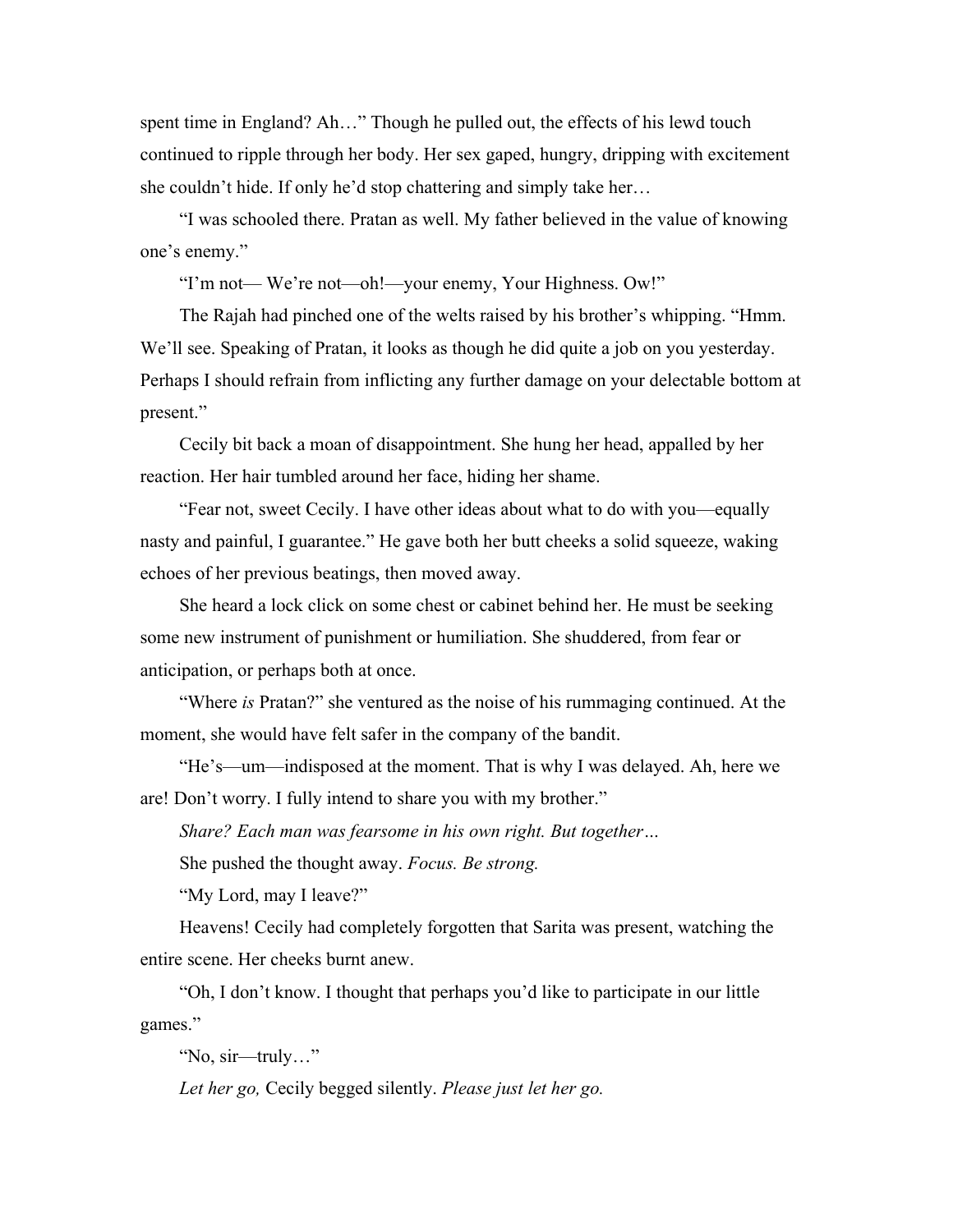"You don't want to put these clamps on her labia? Or work this wooden phallus into her rear hole?"

This was almost too much for Cecily's all-too-vivid imagination. Her swollen clit throbbed. Her sex muscles clenched around hungry emptiness. *If either of them touches me*, she thought, *I'll explode.*

"My Lord, please…" Sarita sounded desperate.

"I thought I might make Miss Harrowsmith lick your cunny. Wouldn't you like that?"

*Oh my God, no!* And yet a sidelong glance at the lovely courtesan almost sent Cecily over the edge.

"I am your obedient servant, sir…" the girl began.

Amir laughed and swept Sarita into his arms once more, mollifying her with an energetic kiss. "Never mind. I won't force you do something that so clearly displeases you. Not tonight, at least!"

"Thank you, my Lord…" Sarita pressed her lips to the back of his hand in obvious relief. "I am very grateful…"

"Go then! Off to the women's quarters with you!" He swatted her diminutive rear on her way out. "I'll call if I want you."

She turned upon the threshold to give him a deep bow. "As you command, my Lord. Thank you again." The door closed behind her.

"Thank you," murmured Cecily, her raging heartbeat starting to slow down.

"You don't find my Sarita desirable?"Amir faced her, drawing back the curtain of her hair and fixing her with his compelling gaze.

"She's lovely but…" Cecily was uncertain how to continue. She didn't want to offend him unnecessarily. Her future depended on his goodwill.

"But she doesn't seem very fond of you, does she? Well, who could blame her? All she wants is to give herself to me, body and soul, but I've chosen you as my companion for tonight instead."

He lifted Cecily's tangled locks to drape them over her shoulders. When his fingers grazed her back, tiny shivers of delight raced along her skin. His half-smile told her that he'd noticed.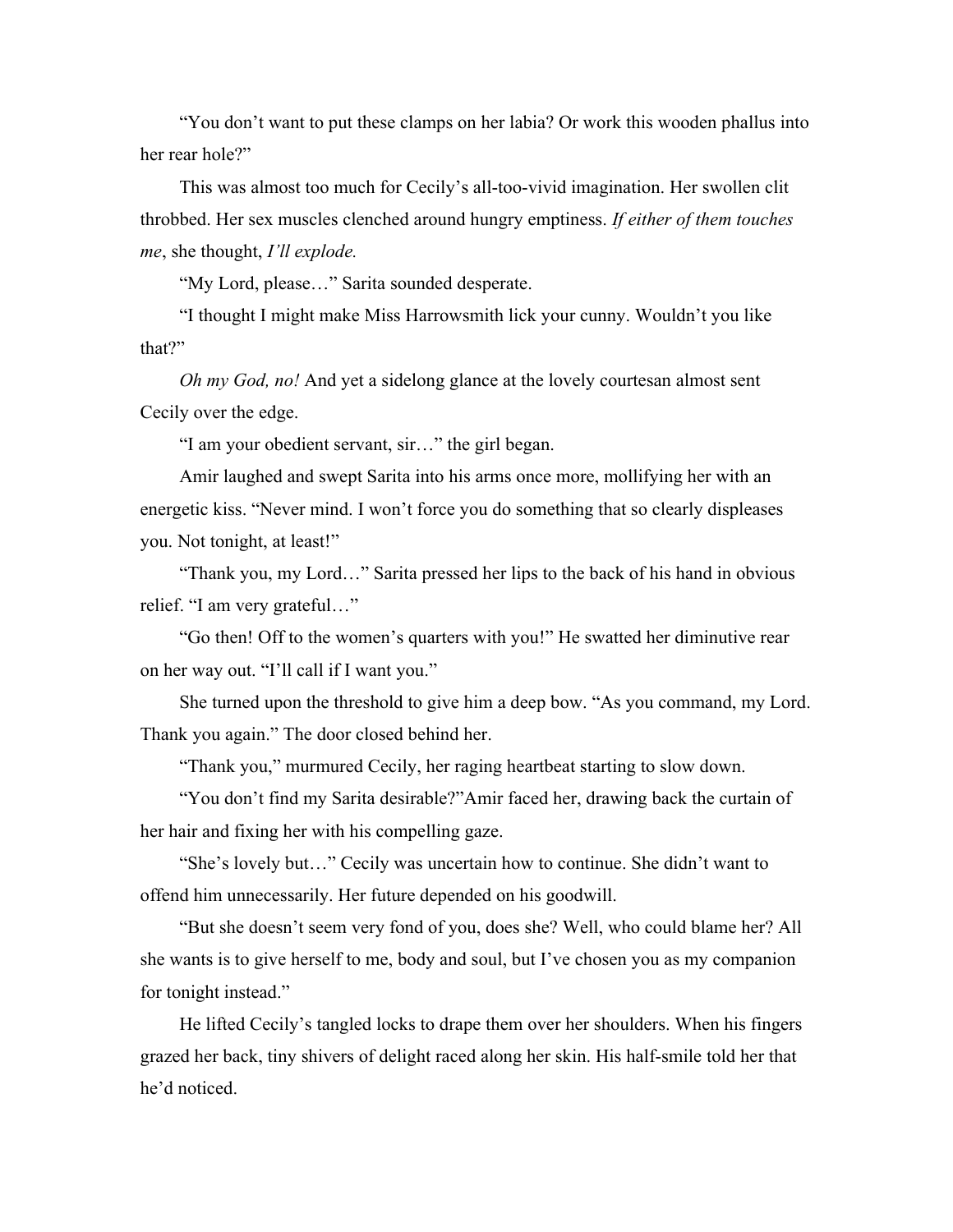"Shall we continue, then?" That question, at least, seemed rhetorical, since he disappeared without waiting for an answer.

When he returned to her field of view, he carried a cylindrical device as long as his forearm, fashioned of the same greyish metal as the robotic shackles. An oval of glass adorned one end of the tube. The other fit comfortably in his hand.

Amir brought the glass close to her bare shoulder. Something sizzled like water falling on a heated skillet, then a burning needle pierced her flesh.

Cecily jerked in her bonds, as much from surprise as from the sudden sting. "Ow!" The air smelt sharp, metallic. Grinning, Amir let the globe hover near her upper

arm. This time, she saw the spark that leapt from the glass to her tingling skin.

"What in heaven…?"

"A little invention of mine, adapting the principles of our stun guns, which I believe you've seen, to more pleasurable purposes." Another bolt crackled across the gap between the device and her naked flesh. Yes, the shock hurt, but now that she'd got over her surprise, she found the prickling sensation that followed quite enjoyable.

"Of course, the effects are more dramatic when my electrostimulator is applied to more, um, sensitive areas. And if you know anything about electricity, you'll understand that moisture enhances conductivity, intensifying the sensations considerably."

"You can't mean…?" Cecily shuddered at what he was implying, even as her juices welled up and trickled down her thighs.

"I've been told that agents of the Empire are trained to endure almost any level of pain. I'm quite curious to evaluate that story myself."

He vanished, busying himself behind her. "First, though, we need the clamps."

"No, please…!" A surge of pleasure stopped her. Amir had plunged his fingers deep into her hungry channel. He stroked her inner walls, generating pulsing waves of delight. Something brushed across her clit, a touch so light it was barely there, yet enough to make her whole being knot into pre-climactic tension. There it was again, the faintest trace of his finger or thumb, not quite enough to send her into release, but almost, almost…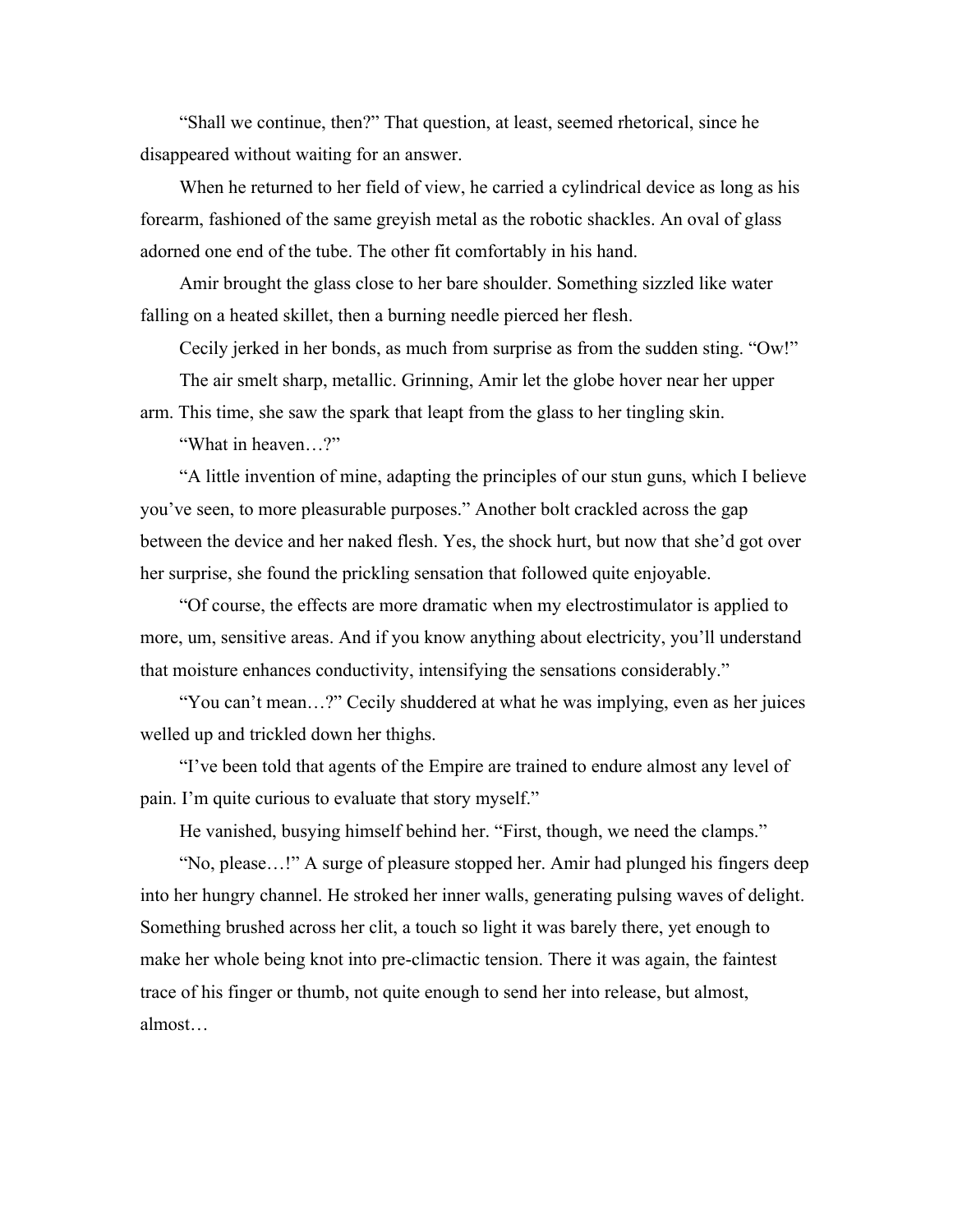Cecily arched back, trying without success to rub herself against those teasing fingers. Her bonds forbade even this slight movement. Amir was in complete control of her body. He could do whatever he wanted.

The realisation should have dismayed her. Instead, she felt a perverse thrill. A finger grazed her bud, more firmly than before. Climax coiled in her belly, drawing tighter with each breath. He refused to set it free. So be it. She closed her eyes, focusing on the storm of sensation raging in her sex.

He caught her clit between two fingers and squeezed. Before she could come, he released his hold. Cecily groaned in frustration. He tugged on her sex lips and her clit pulsed in time. If only he'd concentrate on that swollen, needy nub, instead of playing with her in this way!

Something hard and cold bit into the soft flesh of her labia. Agony arced through her world like a meteor streaking across the night sky. At the same time, relentless fingers clamped down on her clitoris.

A scream tore itself from her throat. Her climax ripped through her, swirling ribbons of sensation exploding from her shuddering cunt. As she shook in her bonds, barely conscious, she felt the jaws of a second clamp seize her, and she came again.

"You are not nearly as self-controlled and stoic as I would have expected," Amir commented as she trembled with the aftershocks of her crisis. "Perhaps your reputation has been inflated by rumour." He flicked at one of the dangling clamps. She bit her lip as pain raced through her, determined not to cry out, but she couldn't halt the juices trickling from her twitching quim.

After fifteen years in the business, **Lisabet Sarai** has lost track of all her publications and their genres, but she's particularly partial to stories of power exchange. In addition to writing, she edits the single-author charity series "Coming Together Presents" and reviews erotica for Erotica Revealed. For more about Lisabet visit [www.lisabetsarai.com.](http://www.lisabetsarai.com/)

## **Rajasthani Moon (via Total E Bound)**

[www.totallybound.com/rajasthani-moon](https://www.totallybound.com/rajasthani-moon)

**Rajasthani Moon (via Amazon)**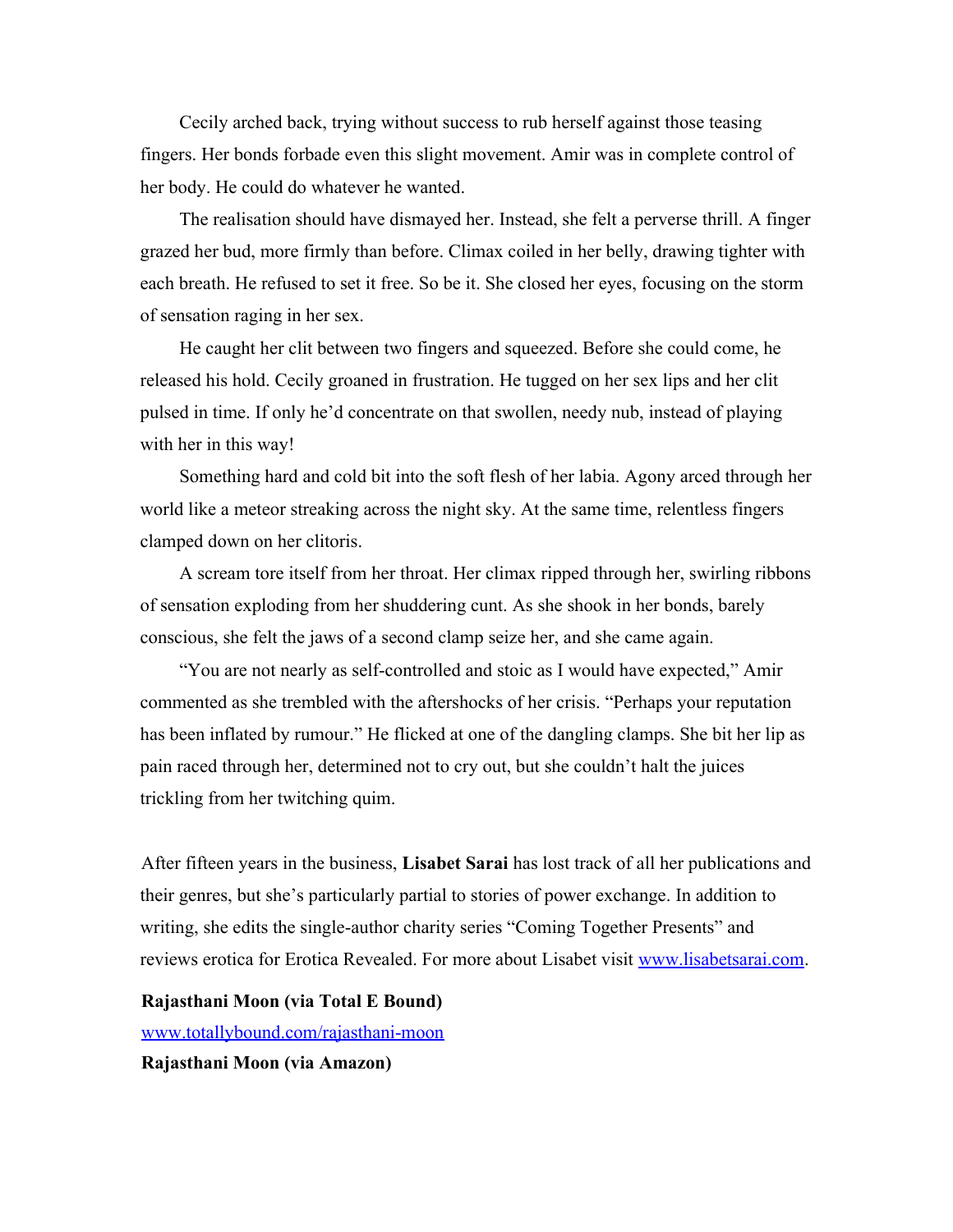[www.amazon.com/Rajasthani-Moon-Lisabet-Sarai-ebook/dp/B00D47R9E6/ref=sr\\_1\\_1?](http://www.amazon.com/Rajasthani-Moon-Lisabet-Sarai-ebook/dp/B00D47R9E6/ref=sr_1_1?s=books&ie=UTF8&qid=1420932275&sr=1-1&keywords=rajasthani+moon) [s=books&ie=UTF8&qid=1420932275&sr=1-1&keywords=rajasthani+moon](http://www.amazon.com/Rajasthani-Moon-Lisabet-Sarai-ebook/dp/B00D47R9E6/ref=sr_1_1?s=books&ie=UTF8&qid=1420932275&sr=1-1&keywords=rajasthani+moon)

# **Rajasthani Moon (via Barnes and Noble)**

[www.barnesandnoble.com/w/rajasthani-moon-lisabet-sarai/1115449469?](http://www.barnesandnoble.com/w/rajasthani-moon-lisabet-sarai/1115449469?ean=9781781846452) [ean=9781781846452](http://www.barnesandnoble.com/w/rajasthani-moon-lisabet-sarai/1115449469?ean=9781781846452)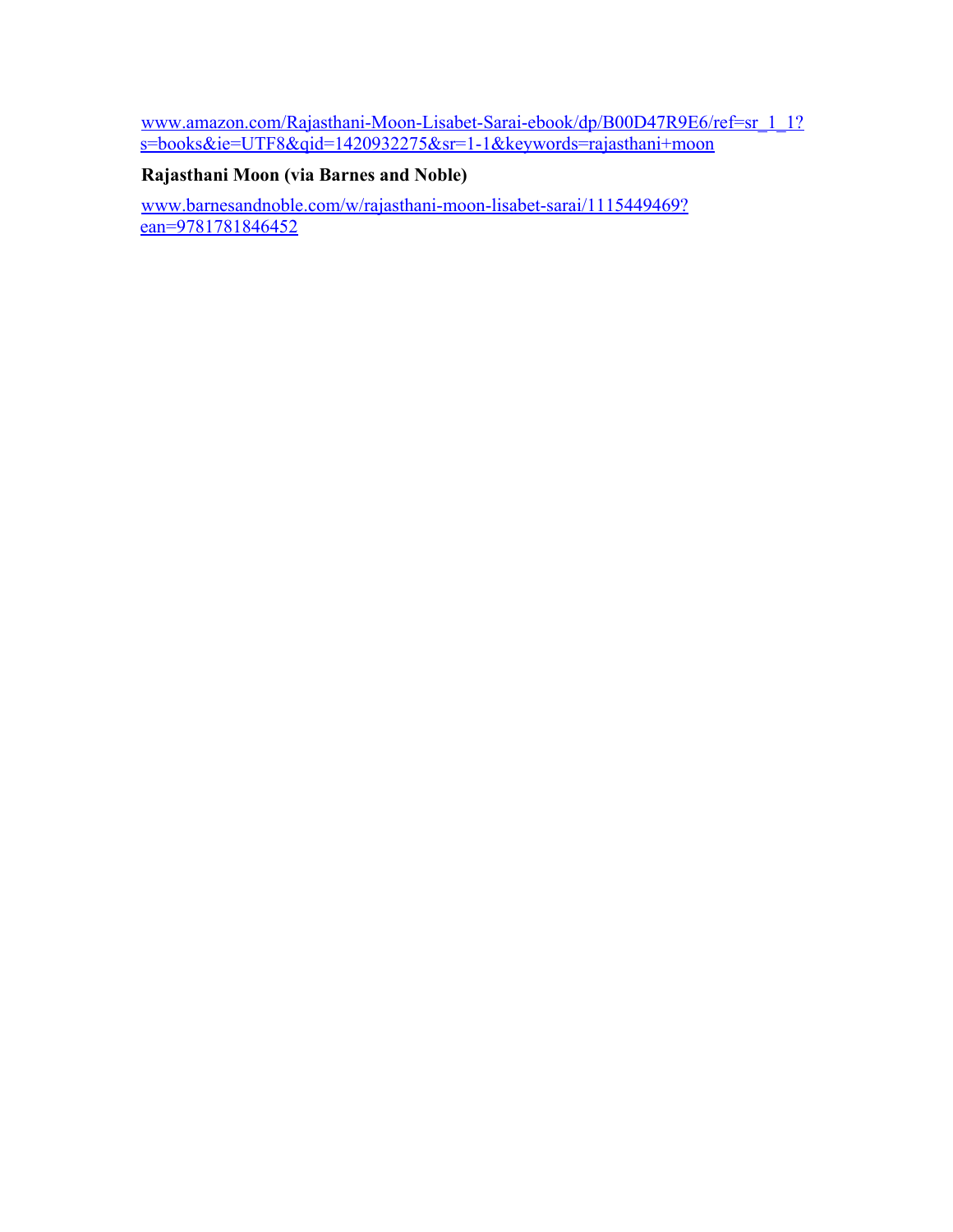# **[The Family Friend](#page-3-0)**

#### **Penelope Syn**

*BDSM erotica romance vampire*

With a theatrical creak of ancient hinges, the door opened. Beyond it, her failing light showed a stairway leading up a short distance. Feeling like a thief, and excited by the adventure, Kristen stole up the steps as quietly as she could. At the top, the walls were masonry mingled with worked stone, she must be in the foundations of the chateaux. The roof was arched, as were the doorways and doors. One was at the top of the steps, but this one had a well-oiled latch and opened easily, and Kristen stole through and closed it behind her. She found herself in a dimly-lit passageway that ran right and left, and picking at random she turned left.

The floor was smooth, almost polished, and the light came from small up-lighters set intermittently along the walls, clearly electric. The first door in the wall she came to opened easily into a dark room, and once again she pressed her flashlight into use, and gasped in surprise. Inside was a sumptuous medieval bedroom with the hugest fourposter bed she had even seen. It was a king's bed-chamber…in a dungeon?

*That's crazy, who'd want to sleep in the basement? Although I guess if it's Uncle Gerard he saves on black-out curtains. Hang on, if this is Uncle Gerard's bedroom, where is he?*

Confused, Kristen crept to the next door. It opened to what looked like a pantrycum-kitchen, with several large refrigerators. Curiously, she opened one and immediately wished she hadn't.

It was full of blood, in plastic bags as from a hospital, in racks clearly designed for them.

Who the hell would want a fridge full of blood and a bedroom in a dungeon under *an ancient castle? Other than Count Dracula, that is!*

Kristen paused and tried to make sense of it.

*If I had any sense, I'd turn around, get out, and make like I was never here*, Kristen reasoned.. *I can get a lift to the station tomorrow and catch the train to Paris and the*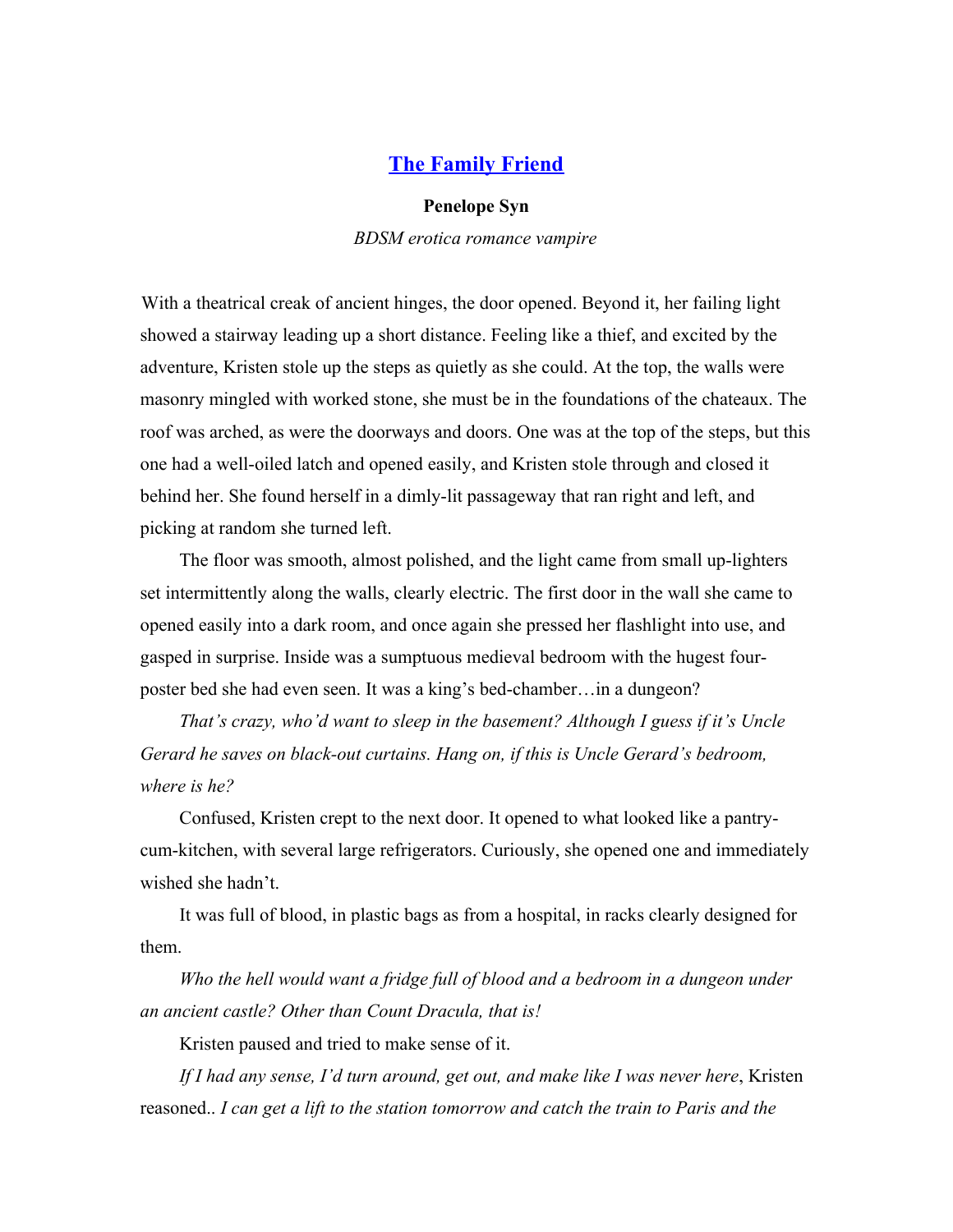*others*. But her feet refused to move, Kristen Depew just *had* to know more. Until now she hadn't been able to admit it, but her heart had been set on Uncle Gerard and she couldn't leave without knowing the truth. So she went to the last door dreading what she might find.

Even as she approached it, she could hear sounds of occupation. Breathing, gasps, odd noises she could easily place given the last few months sharing tents with friends, some of whom were couples: someone was having sex.

*Oh god, he is having sex, and it has to be sex with Monique!* Kristen felt a sinking feeling of defeat in her guts. *I never stood a chance - hell, I'd even be prepared to share him, if it meant a touch, a kiss*…

Blinking back tears Kristen very cautiously lifted the latch, eased the door ajar and peeked through the crack as the sounds became louder.

Inside was a dungeon.

Not a medieval dungeon, but a modern sadomasochist's fantasy room of padded restraints and exotic punishments. Expensive leather and wood racks, tables, horses, benches, chains from the ceiling…it had it all.

In the centre of the room a girl dangled from a chain, strapped into a device that held her body parallel to the floor with her wrists and ankles bound together in a hog-tie that also held her head up and her knees wide apart. Her only garment was a black corset that cinched her waist in tight, but left her naked from the hips down with breasts also exposed.

She hung in front of a man who was naked, his slim form pale and angular like an alabaster statue by Michelangelo: Uncle Gerard. Her head was at crotch-height, and it was clear that she was performing fellatio on him, as he murmured encouragement.

Kristen was shocked into immobility.

*Uncle Gerard is into bondage? I'd have let him tie me up and do this*, the thought was plaintive in the back of Kristen's mind.

This was Uncle Gerard's kinky hideaway? This was what he did?

Kristen's guts churned as a rush of jealousy and arousal possessed her: how badly Kristen wanted to be the girl in that cruel device, helpless and used by Gerard. Her nipples were hard as rocks and her pussy was hot and moist, such that she was clenching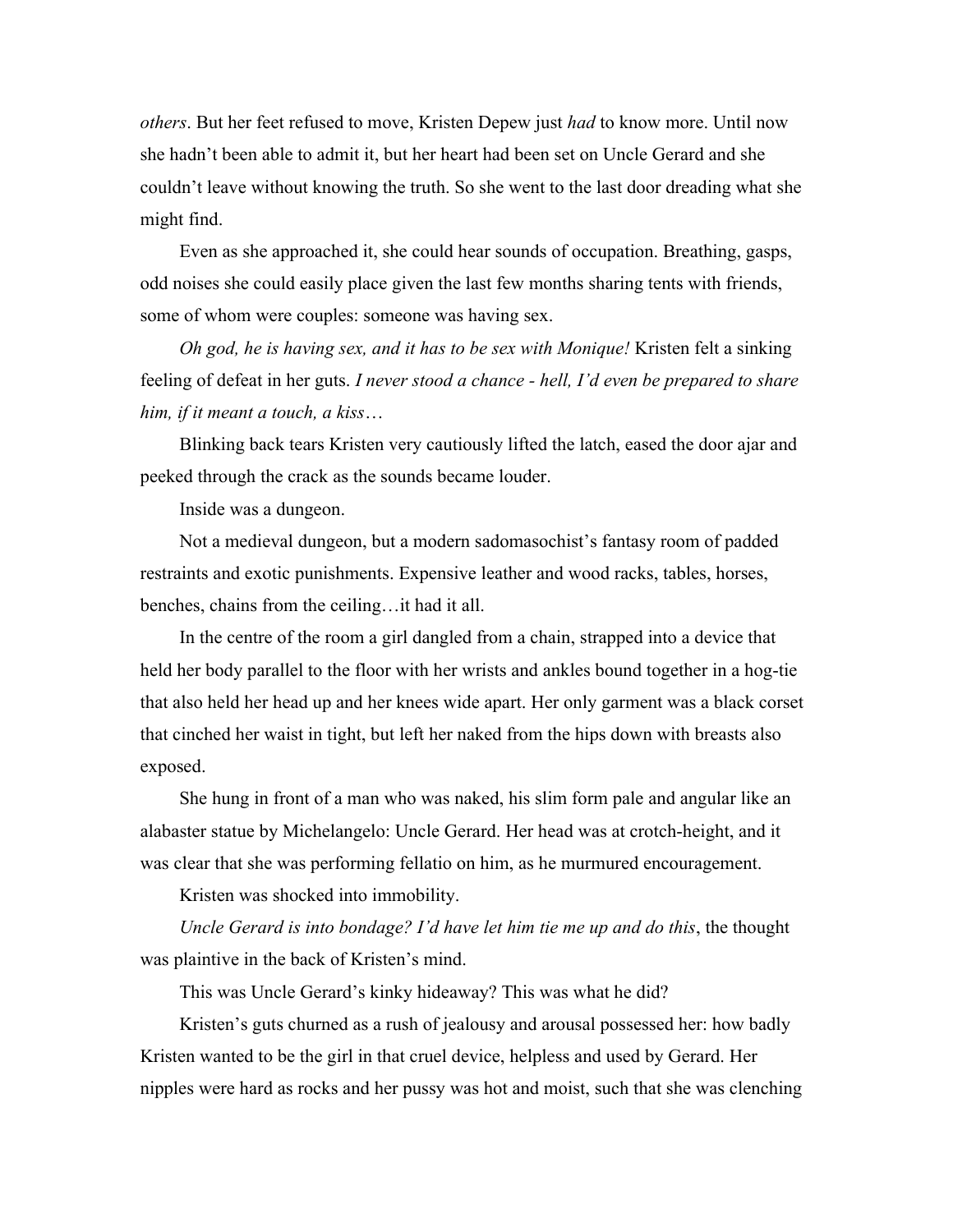her thighs together tight and biting her lip with desire. If that were her, she would want him to spin her around and fuck her hard…

As if reading her mind, Gerard did exactly that to the restrained girl, and as he did so Kristen could clearly see that it was Monique as she had guessed. She moaned softly in French, and while Kristen could not make out the words it was clear that "stop" was not among them. Gerard thrust into Monique hard and fast, and her breasts quivered as he pulled and pushed the dangling girl back and forth.

Just as Monique's cries of pleasure reached a crescendo, he leaned over her, pulling her back in the harness as his mouth opened to reveal long, pointed teeth, and he sank them into Monique's pale, exposed neck.

## *What the fuck? What the fuck?*

Kristen recoiled, stumbling back and letting the door close once more, her mind numb with shock as it made the connections: blood in the pantry, biting Monique's neck. Gerard was not just into kinky sex, he was acting like some kind of vampire! She was completely torn between horror, lust, jealousy, and desire. Horror that he was some kind of monster; lust at the erotic scene played out before her; jealousy that it was Monique in chains; desire that she wanted oh so badly to be the girl her adopted uncle made loved to, bound, and fed upon.

Dazed, she stared at the door, unable to move for what must have been several minutes. Then the door opened, and her Uncle stood there, a robe thrown over his nakedness, and his dark eyes pinned her like a deer in headlights.

**Penelope Syn** is a slightly crazy girl who often gets tied up in things, and knows she doesn't see the world the way other people do. She's always been a keen observer of people and relationships. She's seen some *very* interesting things, as well as done a few, herself!

### **The Family Friend (via Amazon)**

[www.amazon.com/Family-Friend-Penelope-Syn-ebook/dp/B00FM5OPPY/ref=sr\\_1\\_1?](http://www.amazon.com/Family-Friend-Penelope-Syn-ebook/dp/B00FM5OPPY/ref=sr_1_1?s=books&ie=UTF8&qid=1420932395&sr=1-1&keywords=the+family+friend+syn) [s=books&ie=UTF8&qid=1420932395&sr=1-1&keywords=the+family+friend+syn](http://www.amazon.com/Family-Friend-Penelope-Syn-ebook/dp/B00FM5OPPY/ref=sr_1_1?s=books&ie=UTF8&qid=1420932395&sr=1-1&keywords=the+family+friend+syn)

## **The Family Friend (via Barnes and Noble)**

[www.barnesandnoble.com/w/the-family-friend-penelope-syn/1117037489?](http://www.barnesandnoble.com/w/the-family-friend-penelope-syn/1117037489?ean=2940148582595) [ean=2940148582595](http://www.barnesandnoble.com/w/the-family-friend-penelope-syn/1117037489?ean=2940148582595)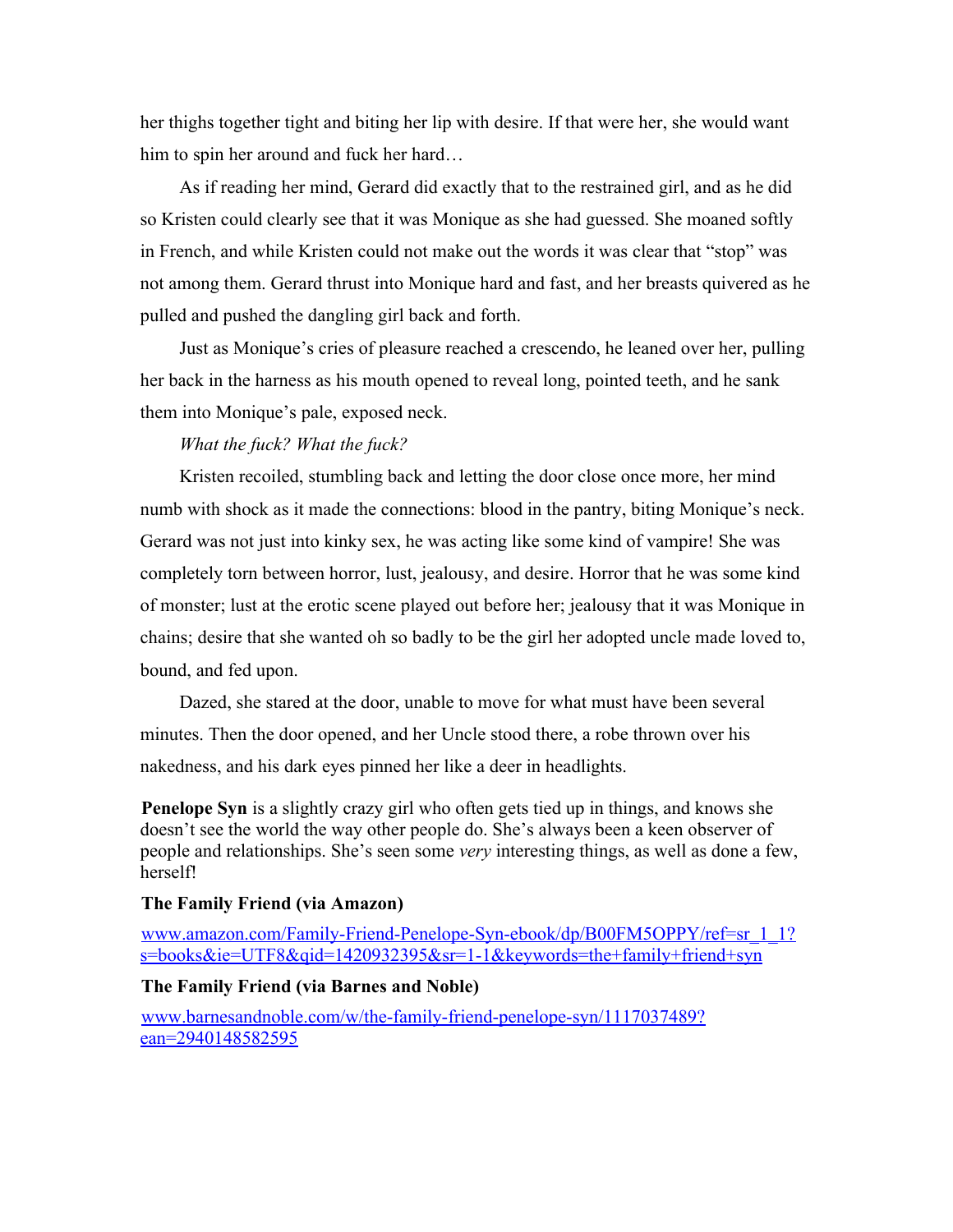# **["Hard Knocks"](#page-3-0)**

### **Malin James**

As excerpted from the anthology,

## **The Big Book of Orgasms: 69 Sexy Stories**,

edited by Rachel Kramer Bussel

*contemporary erotica D/s erotica erotic romance female submissive male dominant spanking unconventional orgasm*

"You absolutely cannot make someone come just by spanking them."

I say this with an authority that I, admittedly, don't possess. Still, the idea that you could orgasm just from having your ass sufficiently smacked seemed ludicrous - the stuff of erotic stories and porn. Max is completely undisturbed by my lack of faith.

"Yes. You can."

He leans back in his chair, long-legged and lean, the shadow of a smile pulling his mouth. It's easy to miss, but I'm a very observant girl and I like observing Max.

"Really," I say, skepticism quirking my cherry red mouth.

"Really," he replies. His eyes flicker over my plump bottom lip, but he doesn't take the bait. He lights a cigarette instead.

"Well, I suppose if you do a little extra work in addition to the spanking - the clit is a magical thing…"

"No," Max says, stubbing out the cigarette after only three drags. (Yes, I noticed how many drags. Like I said, I'm observant. Max and I had only been dating for a month and there was still quite a lot to observe).

"Just spanking," he continues, calmly holding my gaze. "If it's done right."

Something flashes through his gray eyes and I suddenly have the feeling that he knows what he's talking about. I'm intrigued and nervous and a little bit scared. And surprisingly turned on. I lean back in my chair.

"Show me" I say.

My chin lifts a notch in challenge. Max smiles, this time a full, real smile that reaches all the way to his eyes, warming the wintery gray.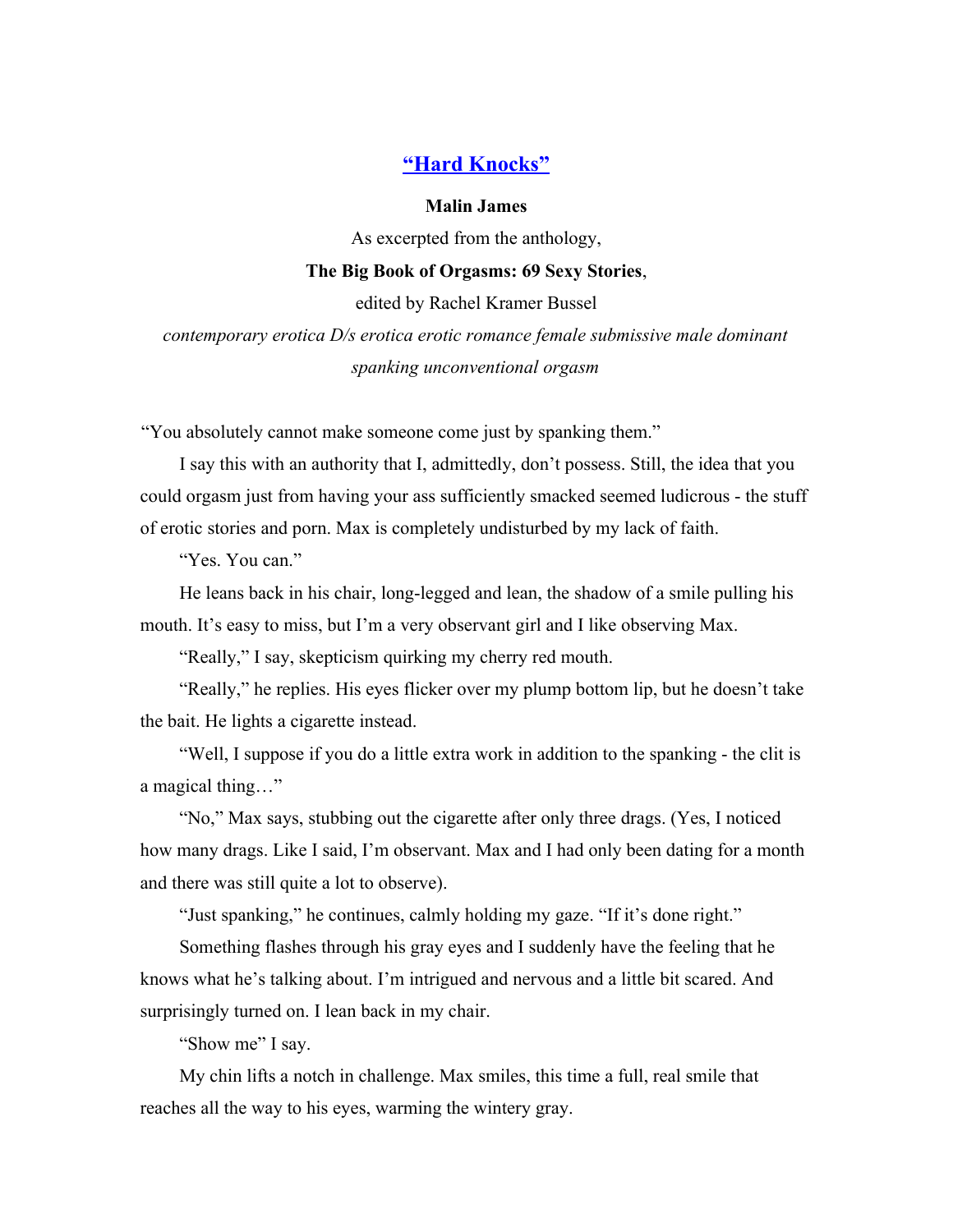"Stand up," he says, warmly, lovingly, as if he's asked me to an especially fabulous dinner.

"Wait, now?"

I'm ashamed to say that the "now" came out a bit of a squeak. Very undignified. Not my best moment, but I was wishing I hadn't gone there - up to this point I'd had lots of deviant vanilla sex, but never crossed the boundary to SM.

"Now," he says, smiling like the big bad wolf. "Don't worry, Jen. I'm not going to eat you. Not yet." He leans forward and catches my hand in his, rubbing the palm with his thumb. "The minute you've had enough, tell me to stop and I will. All right?"

I nod like an idiot.

"Good. Now stand up."

I stand up. How bad could it be? It's only a little spanking to prove a point. It's not like I'm going to come…

"Lean over the table. Brace yourself with your hands."

I leaned over the table. My belly roils from nerves and arousal - a combination I haven't felt since my first time.

Max gets up and runs the flat of his palm over my upturned ass.

"If you need me to stop, knock twice on the table. Do you understand?"

I nod, suddenly unable to speak. His voice is still warm, conversational. But there's an edge to it that thrills me, all the way down to my core.

"Good," he says. Then his palm lands on my ass and I shriek. He chuckles. The sound of that chuckle grounds me and I force myself still, gripping the sides of the table.

"Good, Jen. That's good."

His hand comes down again. This time I'm still. It isn't so bad - after all I'm still wearing my jeans. I start to feel smug. Though I'm undoubtedly turned on, I'm nowhere near coming. I turn my head and grin. Max smiles back. Then he reaches around me and unbuttons my jeans and pushes them all the way down.

"Step out of them."

The grin fades from my lips, but I step out of them. He leaves my g-string on, little good that it does me. This time, when his hand comes down, I hear a crack as pins and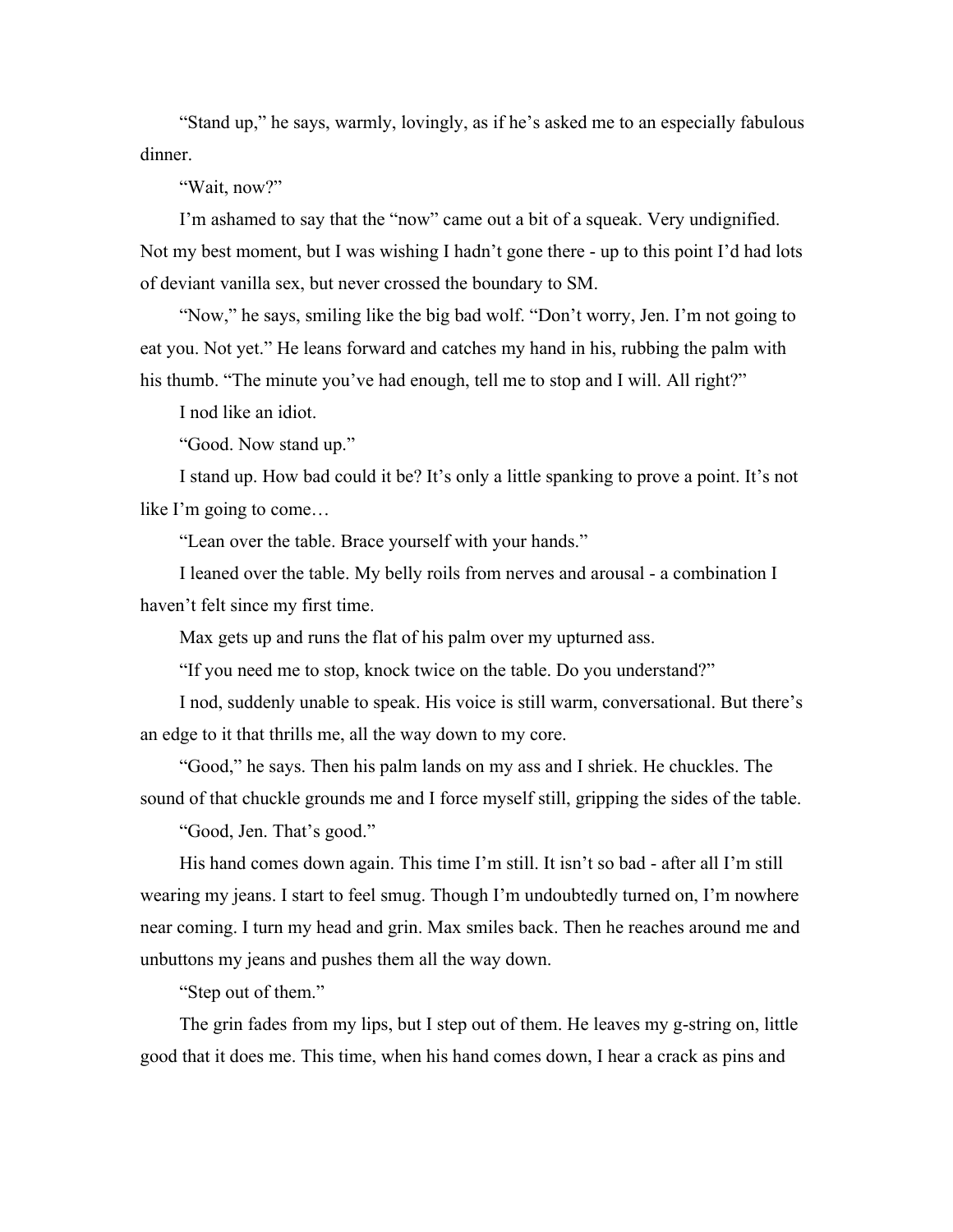needles explode over my bare flesh. I bite back a yelp, settling for a dignified little whimper.

Max's hand comes down harder and faster now, never in the same place twice, covering every individual inch of my ass in stinging, honeyed warmth. The warmth creeps in deep between my legs and I moan before I can stop myself.

"Very good, Jen. Now spread you legs."

I do as I'm told, well aware that I'm really, really wet, a fact that no g-string is going to hide.

"Good girl."

I hear him undo his belt. As turned on as I am, I still haven't come and I smile in questionable triumph. He hasn't broken me. He's going to fuck me now, right on the table. I squirm, really, really wanting it. But that's not Max's plan. Suddenly, gently, I feel the cold leather of his belt on my prickly red skin.

Part of me wants to knock on the table before he can hit me with the strap. The rest of me is reveling in what's happening between my legs. I press my palm to the tabletop and brace myself.

"Breathe"

His voice is soft and sweet, right next to my ear. I relax. Then the leather comes down my backside and I gasp. He pauses, gauging my reaction before continuing. He peppers my ass and the backs of my thighs with the belt, sometimes softly, sometimes with a brutal snap. My hips begin to move, grinding as my legs spread wider, trying to give the belt better access, inviting what I suddenly realize I desperately want - the leather on my cunt. Max makes a sound deep in his throat.

The blows hit deeper now, vibrating through my ass to the swollen bud of my clit. I moan now, openly, blindly. Max starts to breathe a little harder and I arch my back, inviting the belt, begging for it like a cat in heat. He changes the angle, keeping the strokes short and hard and he moves down the backs of my thighs. Then in one blazing flash of sweet, syrupy pain, the belt hits my cunt - not too hard, just hard enough, and I feel the orgasm whipping up inside me.

"Please," I beg.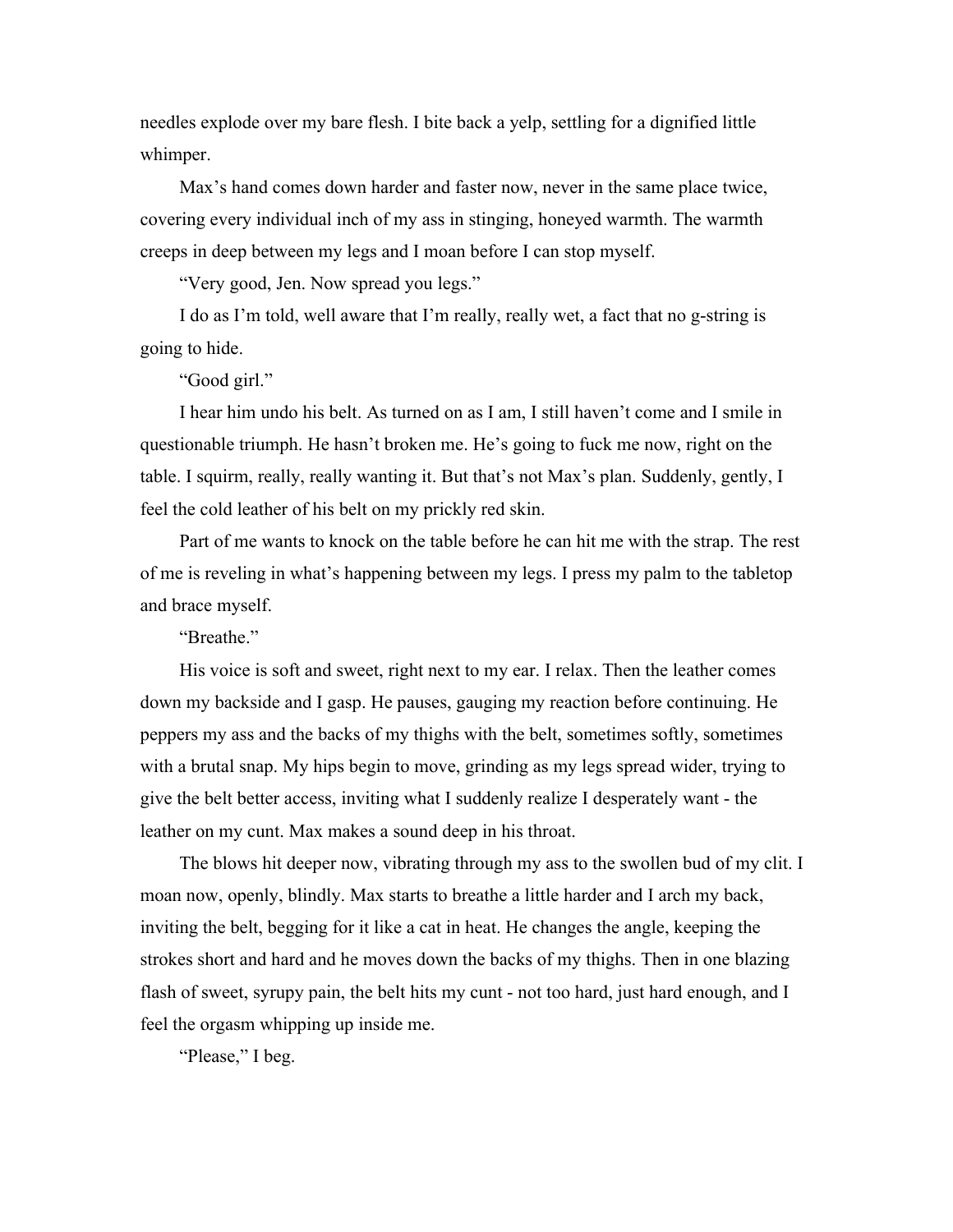More blows, slapping my sensitive, soaking cunt. Suddenly, Max steps back and tosses the belt aside before landing one massive blow with the huge flat of his hand. And I come. I come like I have never come before - a full-bodied orgasm that has nothing to do with my clit or my cunt and everything to do with my skin and how it feels alive for the first time in my life.

Slowly, slowly, I come down. Max is stroking my backside, murmuring gently and tucking my hair behind my ear. I turn and meet his mouth with mine.

"I concede the point," I say, with remarkable grace, given the fact that I'm flopped over a table with handprints on my ass.

"I'm glad to hear it" Max says. Then he lifts my melted body and carries me into the bedroom for a few more hard knocks.

**Malin James** is a writer with a book fetish. Her work has appeared in anthologies for Cleis Press among others, including *The Big Book of Orgasms: 69 Sexy Stories* and *Best Erotic Romance, 2015.* She is currently working on her first erotic novel. Find out more at [http://malinjames.com](http://malinjames.com/)

## **The Big Book of Orgasms (via Amazon)**

[www.amazon.com/Big-Book-Orgasms-Sexy-Stories](http://www.amazon.com/Big-Book-Orgasms-Sexy-Stories-ebook/dp/B00E257UUW/ref=sr_1_1?s=books&ie=UTF8&qid=1420932535&sr=1-1&keywords=the+big+book+of+orgasms) $ebook/dp/B00E257UUW/ref=sr-1-1?s=books&ie=UTF8&qid=1420932535&sr=1-$ [1&keywords=the+big+book+of+orgasms](http://www.amazon.com/Big-Book-Orgasms-Sexy-Stories-ebook/dp/B00E257UUW/ref=sr_1_1?s=books&ie=UTF8&qid=1420932535&sr=1-1&keywords=the+big+book+of+orgasms)

## **The Big Book of Orgasms (via Barnes and Noble)**

[www.barnesandnoble.com/w/big-book-of-orgasms-rachel-kramer-bussel/1114768769?](http://www.barnesandnoble.com/w/big-book-of-orgasms-rachel-kramer-bussel/1114768769?ean=9781573449632) [ean=9781573449632](http://www.barnesandnoble.com/w/big-book-of-orgasms-rachel-kramer-bussel/1114768769?ean=9781573449632)

## **The Big Book of Orgasms (via Audible)**

[www.amazon.com/The-Big-Book-Orgasms-](http://www.amazon.com/The-Big-Book-Orgasms-Stories/dp/B00IXWYX1E/ref=tmm_aud_title_0?ie=UTF8&qid=1420932535&sr=1-1)[Stories/dp/B00IXWYX1E/ref=tmm\\_aud\\_title\\_0?ie=UTF8&qid=1420932535&sr=1-1](http://www.amazon.com/The-Big-Book-Orgasms-Stories/dp/B00IXWYX1E/ref=tmm_aud_title_0?ie=UTF8&qid=1420932535&sr=1-1)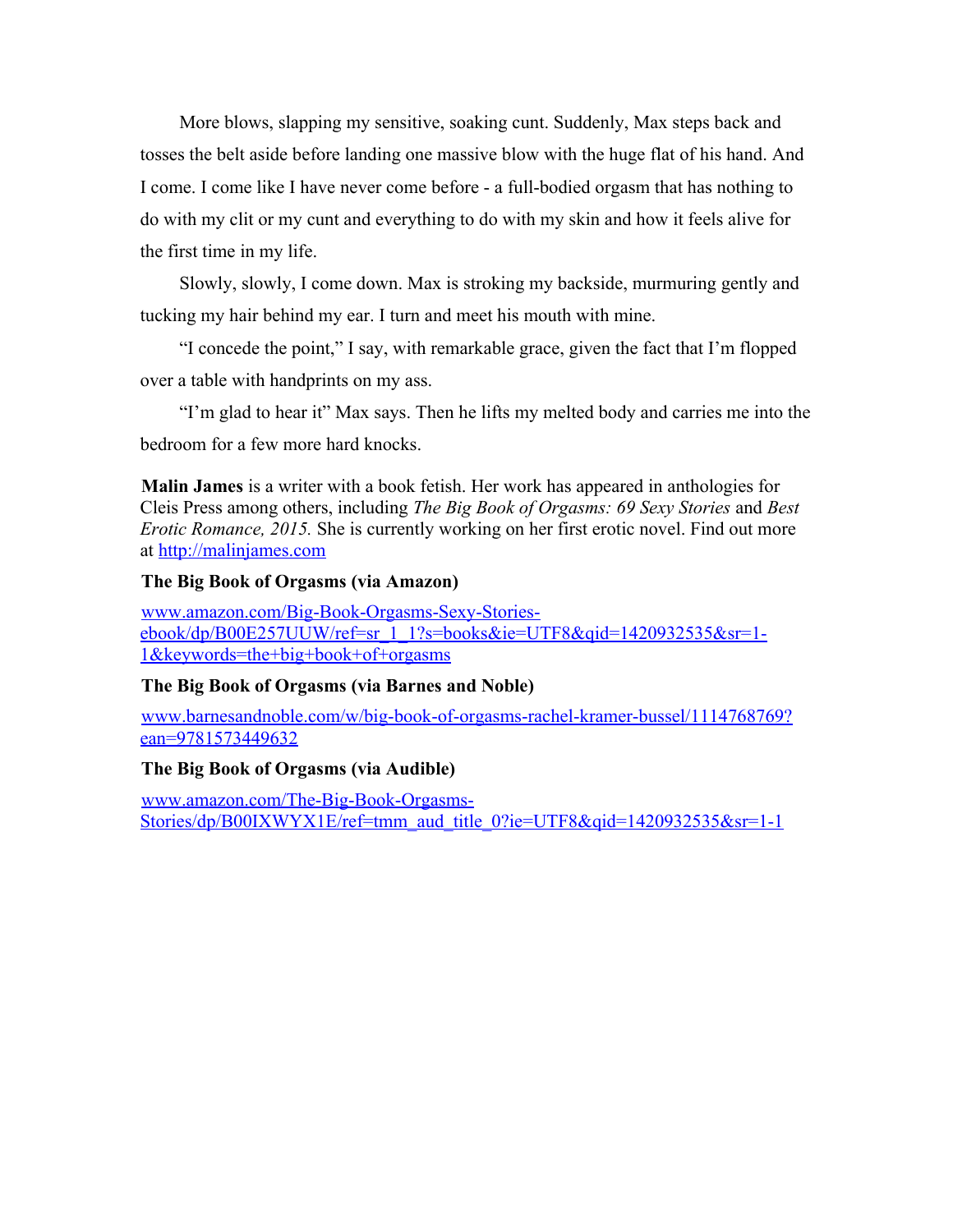## **[Master's Flame](#page-3-0)**

### **Annabel Joseph**

*alpha male BDSM contemporary erotic romance female submissive male dominant master/slave series total power exchange (TPE)*

That hand holding her still…it was everything she wanted. Control. Protection.

*Possession.*

"I want to be yours, Mr. Lemaitre," she cried. "I want to be yours so badly."

"Do you? I never would have guessed."

She twisted to meet his eyes. "Don't mock me. Don't laugh at me, please. It's the truth, and it's killing me that you don't want me."

"You mustn't mock *me*," he replied, the thunder back in his voice. "You don't want to be mine. You haven't the first idea about submission. You want a thrill, an experience. You want me to fuck you until you get your rocks off. You want the adrenaline rush."

"No. Yes." She sighed, following him with her gaze as he went to the bathroom to wash his hands. "I want you to use me and control me, like you did with your slaves. I want your power, your possession."

"You want my cock, because you're a nymphomaniac with poor impulse control."

"That's not true." She lay back down. "Well, it is true, but there's so much more than that in my heart." Her voice roughened in her frustration. "You won't even try to understand what I'm feeling."

"I don't think *you* understand what you're feeling." He returned and sat in the chair beside her, looking over her whip-marked body. "This is an ill-fated attraction, Valentina. How can I make it stop?"

Oh, those words hurt her. She had to make him see… "Make love to me. Just once," she begged. "Touch me just once so I can know the feeling of your…your magic."

"My magic?" He shook his head. "Jason's right. You don't live in the real world." He stood and paced away from her.

"Mr. Lemaitre, I would give anything to belong to you."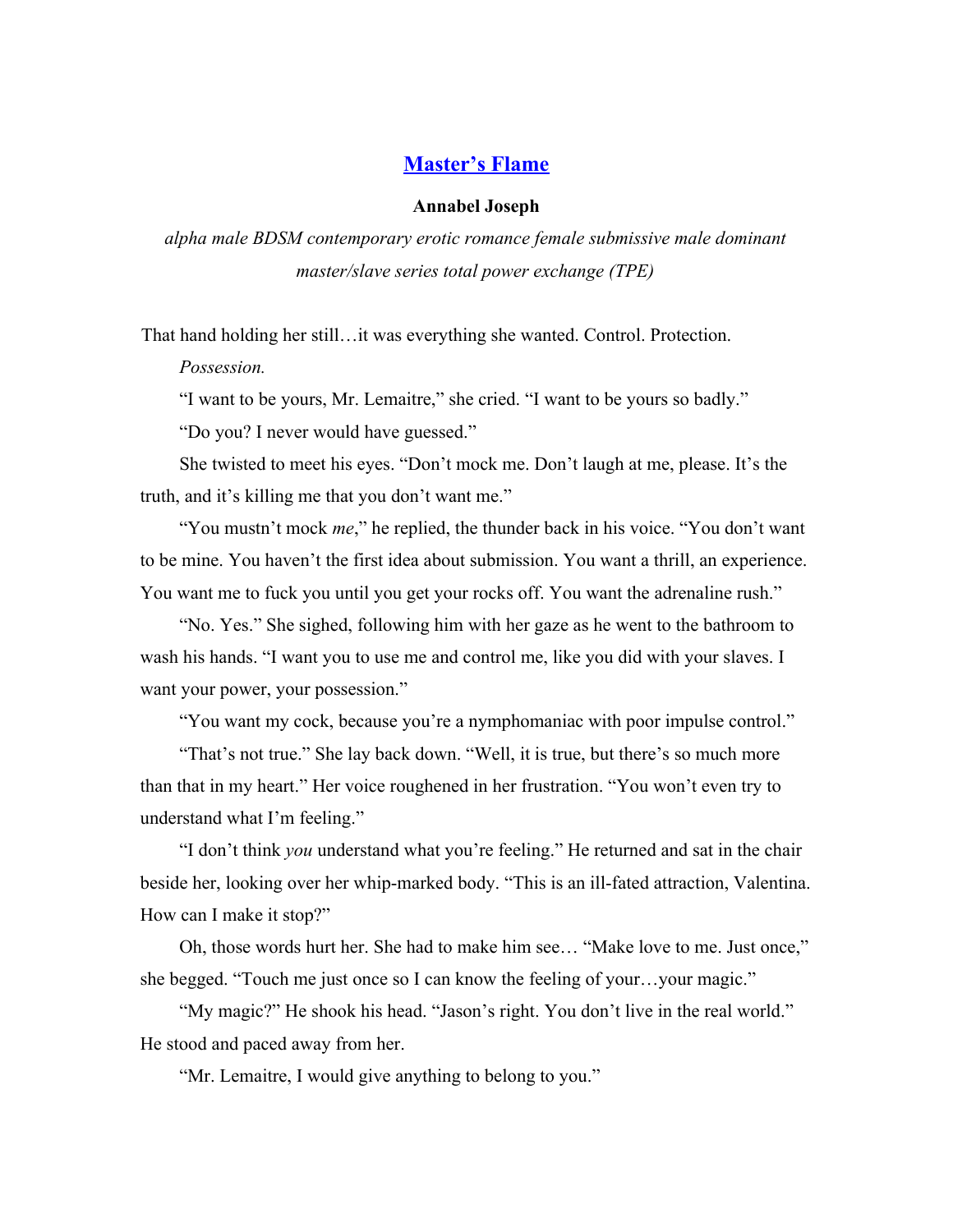He turned back, holding up a finger. "Don't. Don't say you would give anything, especially to someone like me, because I'll take you up on that offer and you won't like  $it$ "

"I would like it. I'd do anything for you. Anything, anything, anything." She yelled the word at him, her heart pounding. "You know how I feel, I know you do. I only have this one life and I want to experience everything I desire."

"Everything *you* desire?"

"Yes, and you are keeping me from doing it."

"And you need this to be fulfilled in life? You need to be mine? To be taken by me, used by me? Possessed by me, as you so dramatically put it?"

"Yes," she cried. "That's what I need."

He crossed his arms over his chest. "What will you offer that I need? What will I get out of this possession, besides a recurrent headache?"

Valentina's face flushed red, because she hadn't once, not once, considered his side of things.

"Ah, but you see, my dear, that's the rub," he said quietly. "I'm not a service top. I take slaves for my pleasure, not theirs. I have less than no interest in your *needs*,

Valentina, except as they intersect with what I desire."

She swallowed hard. "Well…what do you desire?"

His piercing gaze transformed from something reproachful to something more speculative. It scared her a little, the assessment in his expression.

"I think you're a selfish hedonist who wants what she wants," he said. "That's not slavery, you know. It isn't even power exchange. It's topping from the bottom and I don't tolerate it in those I 'possess.'"

Valentina tried not to be distracted by the growing tent in his robe. "You…you would have to teach me to be better. I need control."

"*You would have to. I need.* You're still not listening, Valentina," he said, coming back to the bed. "The only one having their needs met in a relationship between us would be me"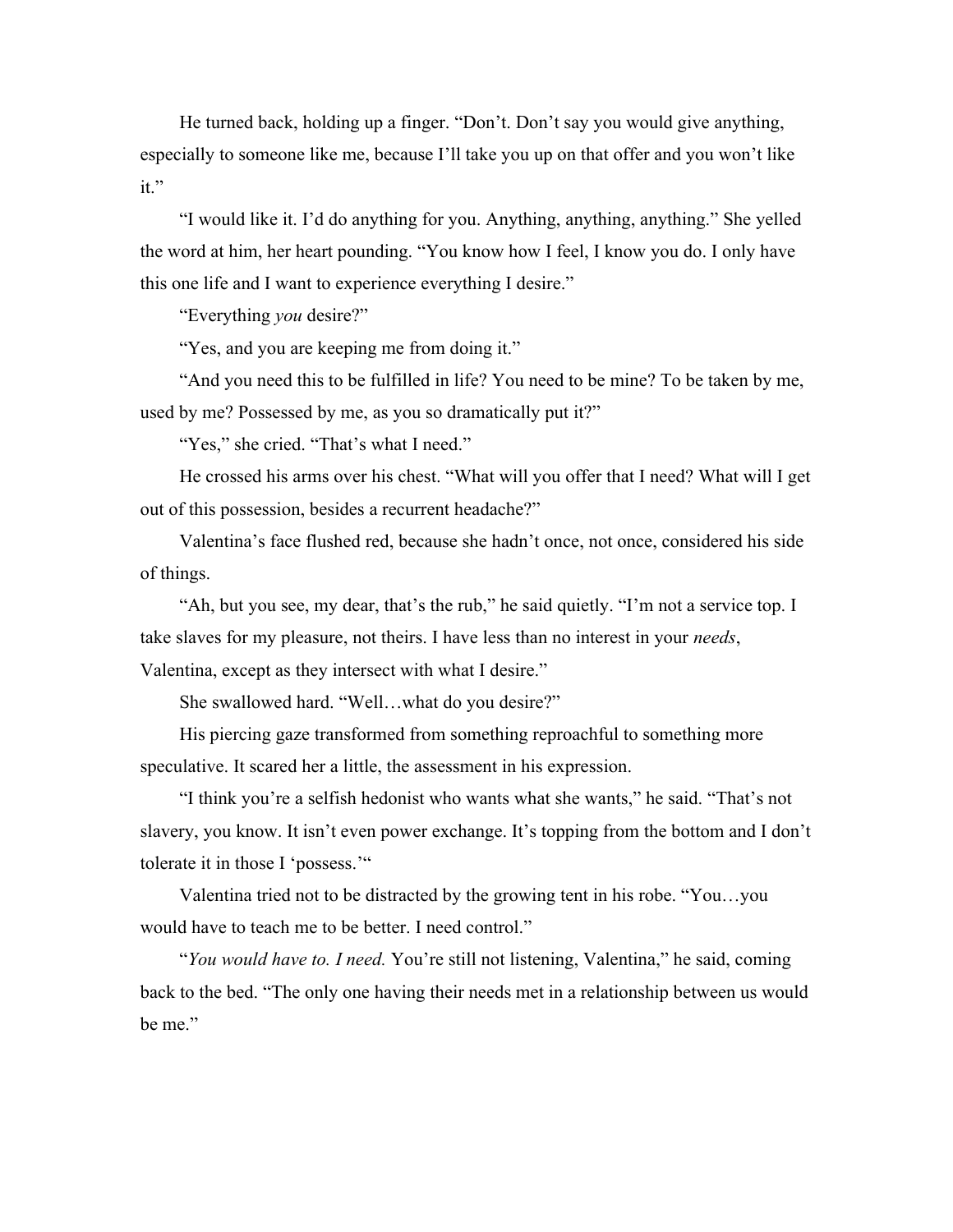There had to be some flaw in his thinking, because she was sure he would meet her needs. His mastery would fulfill her as nothing ever had. "What can I give you?" she asked. "How can I prove that I'll do anything for you?"

"There you go with the 'I'll do anything' again."

"Mr. Lemaitre, please! What can I offer that would satisfy your desires? What would make it worthwhile for you?"

Again, that slow, almost threatening gaze of consideration. His eyes traveled over her, his lips drawn into a contemplative line. "You'll do anything?"

"Anything, I swear. There's nothing you could ask for that I wouldn't gladly do."

The air seemed to grow heavy between them. She knew she was being impulsive again, but she didn't care. Everything she'd said was true. After a moment, he made a small motion of annoyance. His expression hardened to something like stone.

"If that's how you feel," he said, "then I want a no-limits arrangement. Complete and utter ownership, no holds barred. No negotiation, no contracts, no release clauses. Your body is mine for one month, for whatever I desire."

*Whatever I desire.* The idea excited her so much she could barely breathe, but she forced herself to stop, to clarify his terms. "So I would have no rights in this relationship?"

"None."

"You could do whatever you wanted to me, and I couldn't stop you? What if you decided you wanted to kill me?"

"Then I get to kill you. Honestly, the way you perturb me, I would put the odds of a murder at 2 to 1."

She decided he was kidding, although he didn't have the slightest hint of humor in his demeanor. "Do you really want that?" she asked. "You really want...me...for a month? Does that mean…" She could barely say the words. "Does that mean I would become your slave?"

Some wary expression flitted across his face. His voice was light, almost a whisper, when he answered. "You have been my slave for some time now, haven't you? You might think on whether it's what you really want."

She didn't have to think. "I want it. I'm sure of it. Completely sure."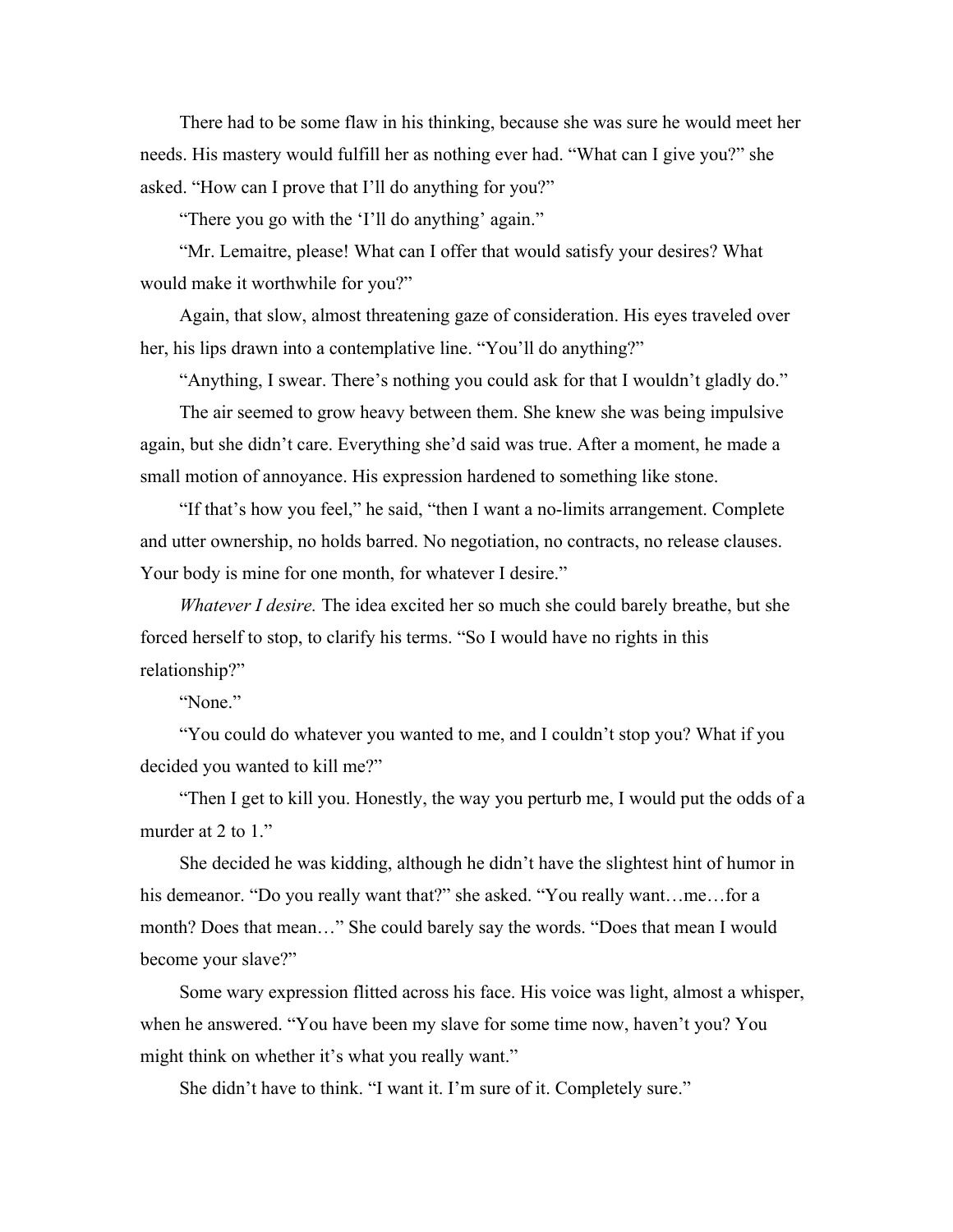"You have no misgivings? No questions to ask?"

"No. If this is what you want—"

"Ah, finally, she is thinking about what I want," he said to the ceiling. "Perhaps there is hope." He looked back at her, shifting so the bulge beneath his robe grew even more apparent. "I believe in information, in negotiation, so let me tell you this. You will not be my play slave. You will not be my lover, girlfriend, or funslut. You'll be my real slave. You'll do what I say, whatever I say. You'll put aside any wants, needs, desires, and uncomfortable feelings that get in the way of me getting what I want. You'll eat what I say, you'll sleep where I say, you'll wear what I say, and you'll submit to every single act I choose to visit upon your body, whether it horrifies you or not. I'll fuck you when I want, I'll beat you when I want, and I'll ignore you when I want. I'll make you wait for my company until you're in agony, and then I'll ignore you some more just because it makes me hard to play with your emotions. I'll do everything in my power to fuck you up because that's what brings me pleasure. If you want to belong to me, Valentina, that's what it entails."

Every word out of his mouth made her wetter, not that she understood why. She only knew she wanted to be his, and if that meant giving up everything else, well…it was only for a month. It was twenty-nine days more than she'd ever expected him to give her.

"I want that." Three words. She couldn't come up with any more. There was very little blood left in her brain.

"I'm going to make you sign something. You're going to give me your word and your consent, and you're not going to back out of it. You're not going to be able to cry, beg, or plead your way out of this if we proceed. This isn't a game. Do you understand?"

"Yes, *monsieur*."

"Yes, Master," he corrected.

**Annabel Joseph** (annabeljoseph.com) is a New York Times and USA Today Bestselling BDSM romance author. She writes mainly contemporary romance, as well as the occasional medieval and Regency romance. She writes emotionally intense BDSM storylines and creates real characters, flaws and all. Follow Annabel on Twitter @annabeljoseph or Facebook [www.facebook.com/annabeljosephnovels.](http://www.facebook.com/annabeljosephnovels)

## **Master's Flame (via Amazon)**

[www.amazon.com/Masters-Flame-Cirque-Book-ebook/dp/B00KBK4F4G/ref=sr\\_1\\_1?](http://www.amazon.com/Masters-Flame-Cirque-Book-ebook/dp/B00KBK4F4G/ref=sr_1_1?s=books&ie=UTF8&qid=1420932864&sr=1-1&keywords=master) [s=books&ie=UTF8&qid=1420932864&sr=1-1&keywords=master%27s+flame](http://www.amazon.com/Masters-Flame-Cirque-Book-ebook/dp/B00KBK4F4G/ref=sr_1_1?s=books&ie=UTF8&qid=1420932864&sr=1-1&keywords=master)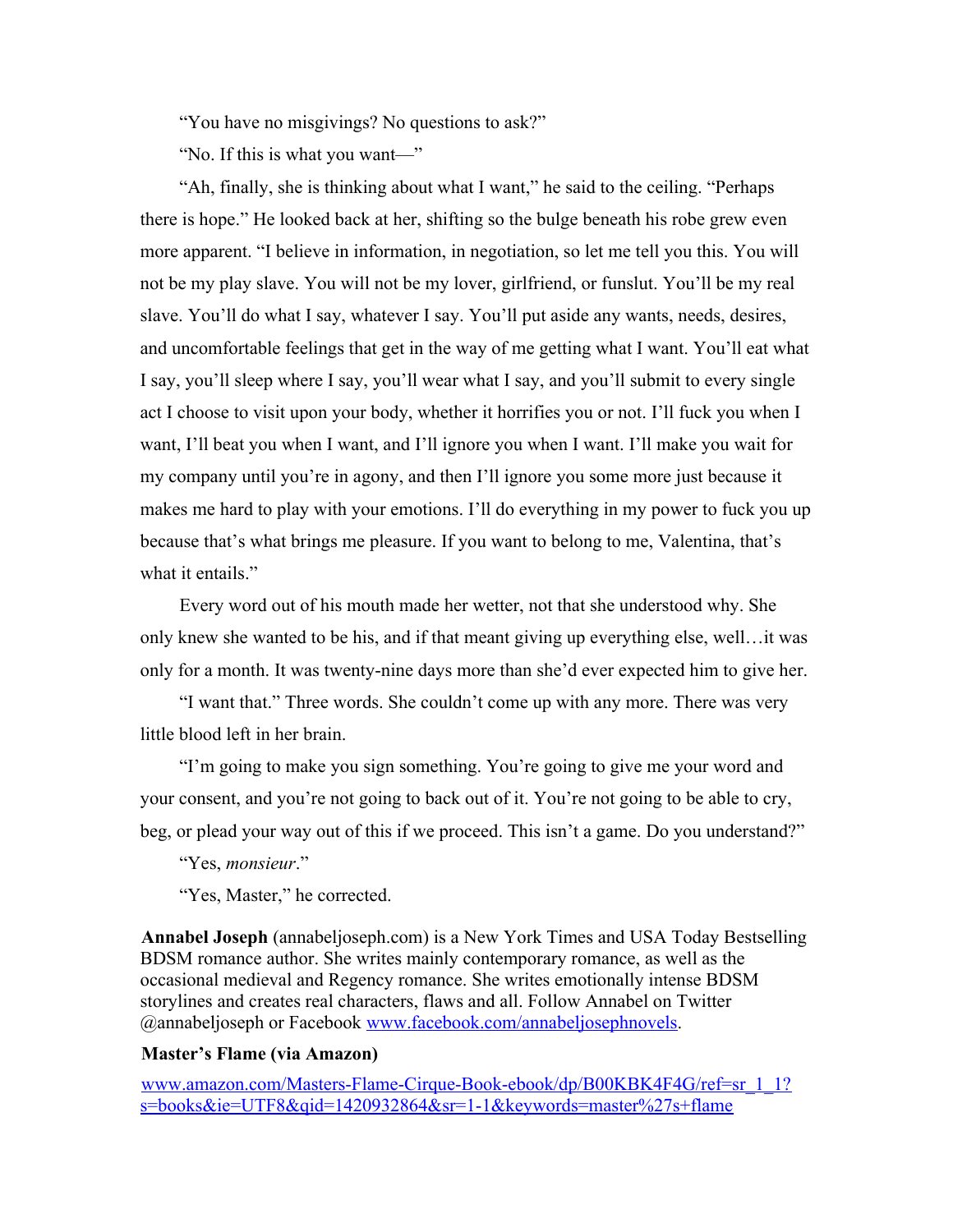# **Master's Flame (via Barnes and Noble)**

[www.barnesandnoble.com/w/masters-flame-annabeljoseph/1119495657](http://www.barnesandnoble.com/w/masters-flame-annabeljoseph/1119495657)

**Master's Flame (via Smashwords)**

[www.smashwords.com/books/view/438032](http://www.smashwords.com/books/view/438032)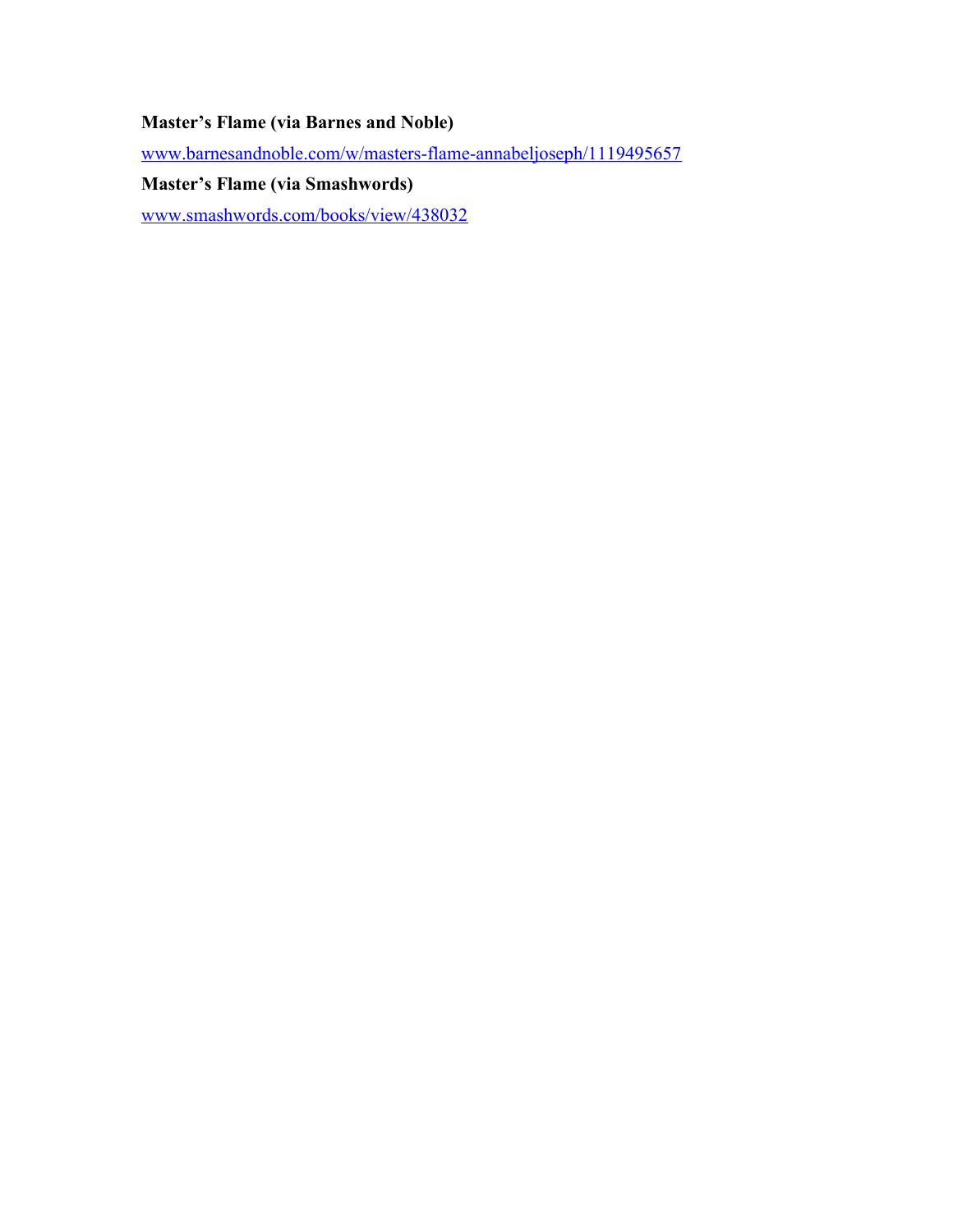## **[A Taste of Passion \(Sweet Temptation Book 1\)](#page-3-0)**

### **Ashley Lister**

*BDSM erotic romance romance spanking*

The air in the room seemed to thicken.

Hart nodded approval. She could see his smile starting to broaden. She could also see the bulge at the front of his pants pushing forcefully forward with his arousal.

"Place your hands on that counter. One on either side of the sink."

She had to lean forward to do as he asked. Locking her knees, she realised she was pushing her backside out and upward for him. Her stomach muscles folded with raw longing. Her need for whatever satisfaction he could provide growled like an avaricious and insatiable hunger.

He stepped behind her and stroked her rear through the short black dress. His hands were exploratory and didn't just caress the curves of her buttocks. She could feel his fingers pressing inquisitively against the swell of each cheek. He was lightly probing the crease of her sex.

Her breathing deepened.

The air in the room had been thick before. Now it was heavy and so laden with the prospect of intimacy that she could barely fill her lungs. It took every effort she possessed not to tremble with need.

She swallowed.

"Are you comfy there?" he asked

Trudy nodded. She didn't trust herself to speak. Her words would come out in a nervous squeak. It was better he thought her a silent and willing submissive rather than a cowed and frightened fan.

"This isn't causing too much stress on your legs, is it?"

His fingers crept to her inner thighs as he asked the question. She was treated to the sensation of his fingertips sliding slowly against the soft skin and pressing against the muscle. His touch was commanding but sensitively light. Each caress inspired a rush of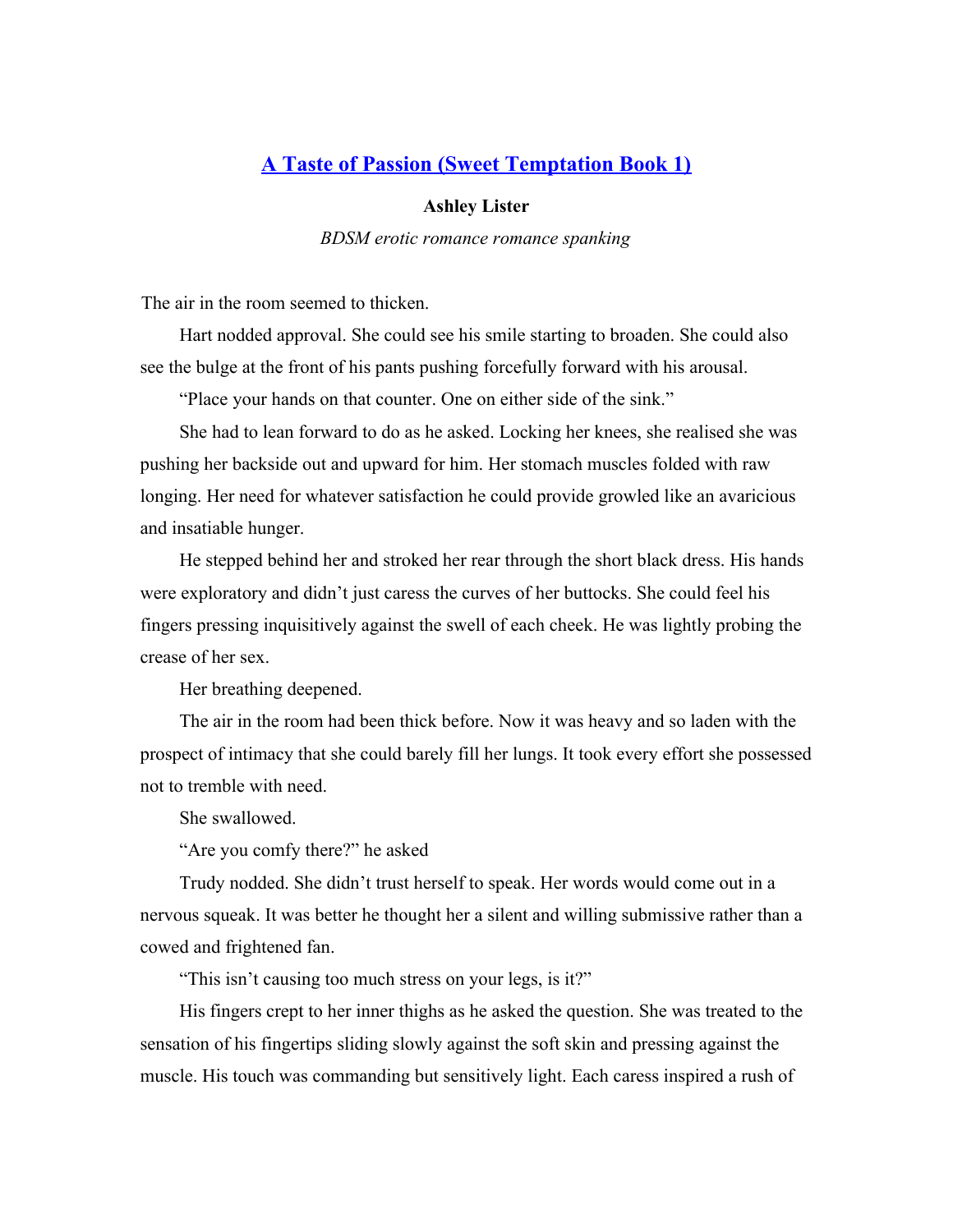heightened need. As his fingers slid upwards she realised she was holding her breath in expectation of his touch slipping against the crotch of her panties.

Trembling, she realised that was what she wanted.

"No, Mr Hart," she murmured. "It's not causing too much stress."

She liked calling him Mr Hart. It was a sign of deference and respect. She liked addressing him with her tone muted in such a way. It made her feel as though she had melted in her centre.

He grabbed the hem of her dress and lifted it up.

She thrilled to the sensation of knowing her rear was exposed to him. Her nipples hardened and the muscles inside her sex clutched and convulsed with desperate need. She felt lightheaded with a sudden rush of animal need.

"You're wet," he murmured. "There's a damp stain on the centre of your panties." Her cheeks flushed.

She wouldn't allow the blushes to deepen.

"I'm getting wetter, Mr Hart," she admitted.

He chuckled and hooked his fingers into the waistband of her panties. Slowly, as though he was taking pleasure from the act of unwrapping her secrets, Hart drew the panties downwards. The fabric caressed her buttocks and got as far as her knees before he seemed to decide they were sufficiently lowered. She could feel their elastic stretching tight across her knees. The sensation was not comfortable but she savoured the suggestion of bondage that it implied.

Her heart had been racing before. Now it pounded like a timpani.

Knowing that she was bent over for him, her private parts exposed and her body vulnerable and ready for his punishment, was more excitement than she believed one person could possibly tolerate. She imagined the lips of her sex would be glossed with a lustre of fluid arousal. She suspected, if he looked close enough, he would be able to see the pulse of her clitoris as it throbbed with building need for his touch.

She wanted to groan.

The idea of William Hart inspecting her exposed sex, his nose so close she could feel the exhalation of each breath caressing her febrile lips, was almost enough to inspire an explosive thrill of pleasure. When his fingertips returned to the bare cheeks of her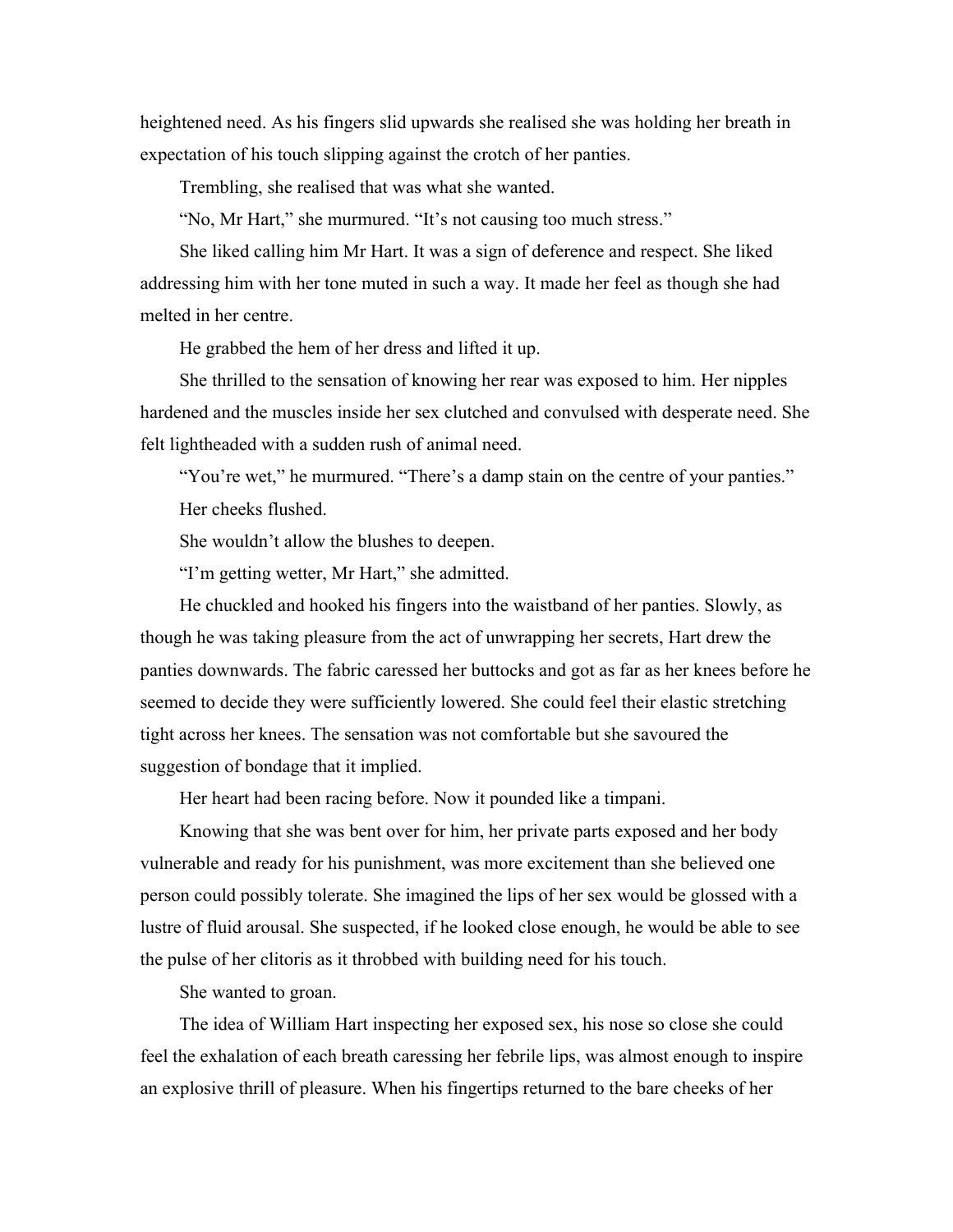backside, slowly stroking the sensitive flesh with subtle circles, Trudy wanted to moan with the demands of her growing, greedy need.

"You look like you're very excited," he remarked.

"Thank you, Mr Hart."

"Once I've finished spanking you I'll have to take advantage of you and fuck you over the kitchen counter."

"Yes, Mr Hart."

Saying the words made her want to squirm with fresh need. She had just given William Hart permission to fuck her over a kitchen counter. Admittedly, they were already intimately acquainted. But the previous night had been a mutual exploration of each other. This was a situation where she was giving him permission to use her however he saw fit. She told herself that she needed to take a moment and make sure he understood that there would be some limitations or reservations. Then she decided those practicalities could be discussed later if they were potentially problematic. For now she wanted to bask in the thrill of taking a risk.

"I'd like that very much, Mr Hart."

He landed the first slap against her backside.

It came without warning and struck sharp against her unsuspecting flesh.

She chugged breath. A blossom of heat erupted against one cheek. It spread through the muscle and began to warm the tops of her thighs and the crease of her sex.

"Too hard?"

"No, Mr Hart."

"Then let's try another one."

Before she had a chance to understand what the words meant his hand slammed swiftly against her other cheek. The sound was a deafening snap that echoed hollowly from the kitchen's flat acoustics. The pain was a rich and delicious sting that she wanted to savour. The ensuing warmth was delightful and exciting. She could feel the centre of her sex growing wetter and wetter and knew that it would take little more than a caress of her clit and the orgasm would rush through her body.

**Ashley Lister** is the author of more than thirty erotic novels and 100+ short stories. Aside from writing fiction, Ashley lectures in Creative Writing and has written the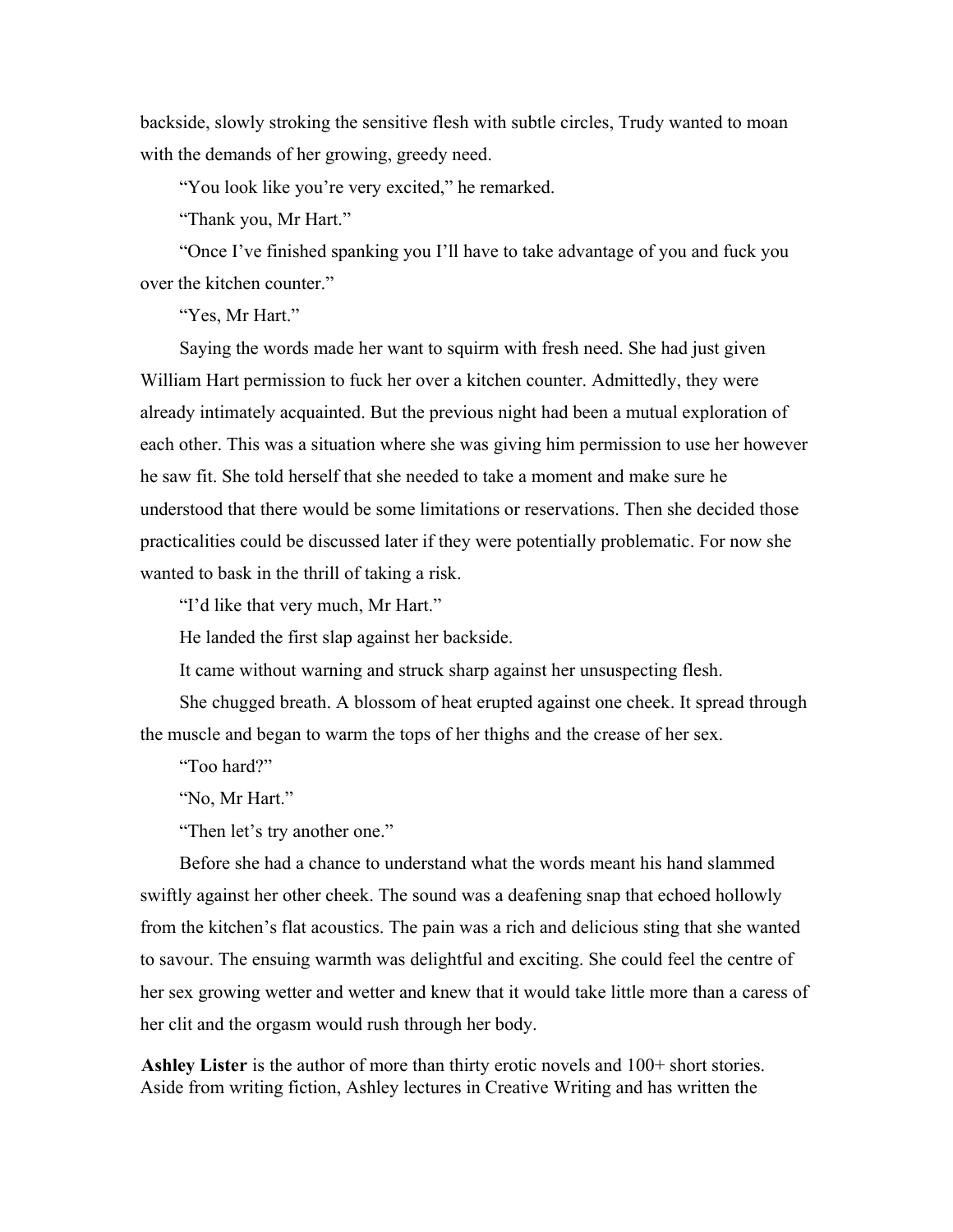definitive guide on writing in the genre: *How to Write Erotic Fiction and Sex Scenes*. Find out more about Ashley's latest projects: [www.ashleylister.co.uk](http://www.ashleylister.co.uk/)

# **A Taste of Passion (via Amazon UK)**

[www.amazon.co.uk/Taste-Passion-Sweet-Temptation-Book](http://www.amazon.co.uk/Taste-Passion-Sweet-Temptation-Book-ebook/dp/B00ICCRP88/ref=sr_1_1?s=digital-text&ie=UTF8&qid=1420932997&sr=1-1&keywords=a+taste+of+passion)[ebook/dp/B00ICCRP88/ref=sr\\_1\\_1?s=digital-text&ie=UTF8&qid=1420932997&sr=1-](http://www.amazon.co.uk/Taste-Passion-Sweet-Temptation-Book-ebook/dp/B00ICCRP88/ref=sr_1_1?s=digital-text&ie=UTF8&qid=1420932997&sr=1-1&keywords=a+taste+of+passion) [1&keywords=a+taste+of+passion](http://www.amazon.co.uk/Taste-Passion-Sweet-Temptation-Book-ebook/dp/B00ICCRP88/ref=sr_1_1?s=digital-text&ie=UTF8&qid=1420932997&sr=1-1&keywords=a+taste+of+passion)

# **A Taste of Passion (via Amazon US)**

[www.amazon.com/Taste-Passion-Sweet-Temptation-Book](http://www.amazon.com/Taste-Passion-Sweet-Temptation-Book-ebook/dp/B00ICCRP88/ref=sr_1_1?s=books&ie=UTF8&qid=1420933097&sr=1-1&keywords=a+taste+of+passion+lister)[ebook/dp/B00ICCRP88/ref=sr\\_1\\_1?s=books&ie=UTF8&qid=1420933097&sr=1-](http://www.amazon.com/Taste-Passion-Sweet-Temptation-Book-ebook/dp/B00ICCRP88/ref=sr_1_1?s=books&ie=UTF8&qid=1420933097&sr=1-1&keywords=a+taste+of+passion+lister) [1&keywords=a+taste+of+passion+lister](http://www.amazon.com/Taste-Passion-Sweet-Temptation-Book-ebook/dp/B00ICCRP88/ref=sr_1_1?s=books&ie=UTF8&qid=1420933097&sr=1-1&keywords=a+taste+of+passion+lister)

# **A Taste of Passion (via Barnes and Noble)**

[www.barnesandnoble.com/w/a-taste-of-passion-ashley-lister/1118956976?](http://www.barnesandnoble.com/w/a-taste-of-passion-ashley-lister/1118956976?ean=9780007579556) [ean=9780007579556](http://www.barnesandnoble.com/w/a-taste-of-passion-ashley-lister/1118956976?ean=9780007579556)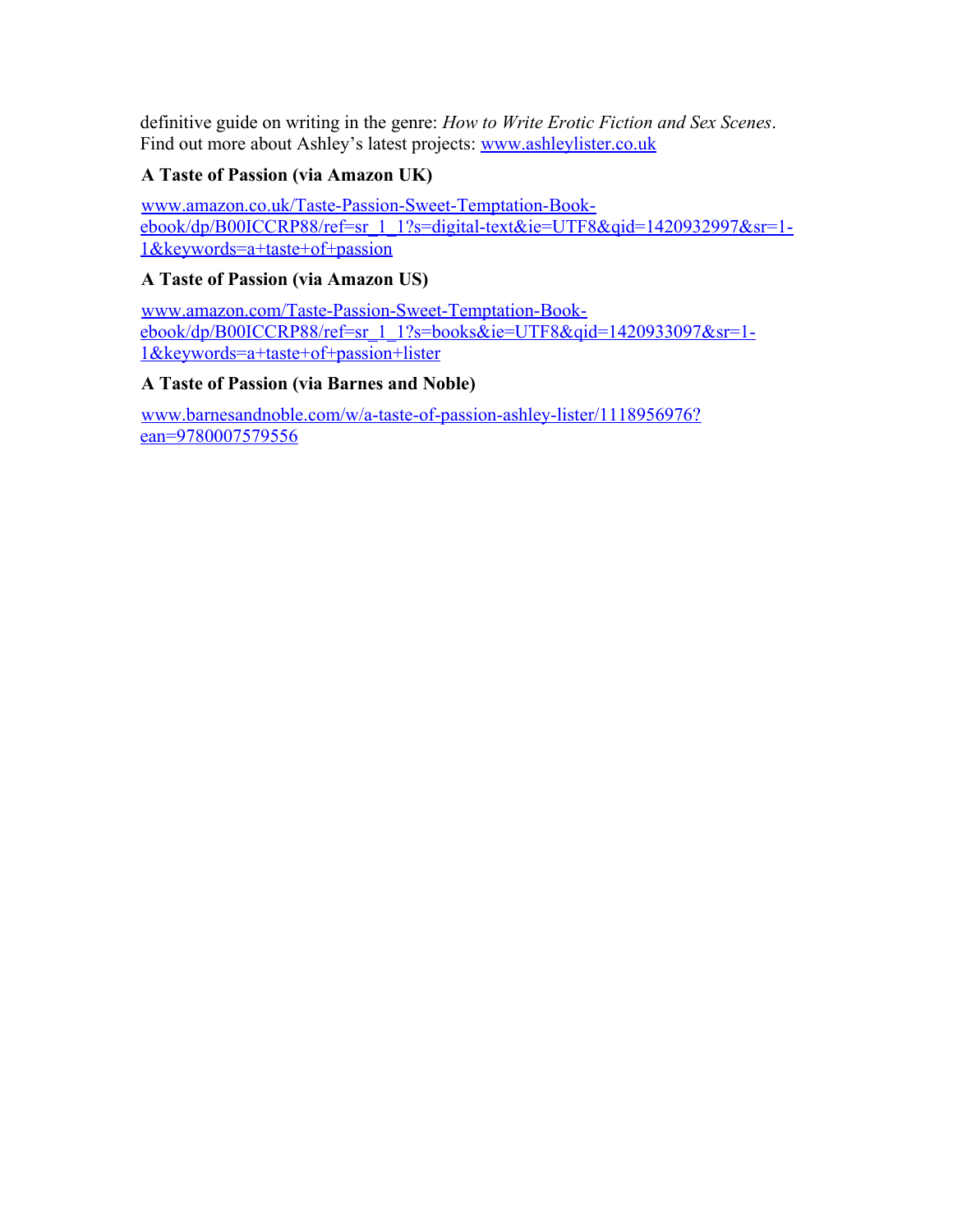# **[Slow Surrender](#page-3-0)**

## **Cecilia Tan**

# *BDSM dildos erotic romance exhibitionism female submissive male dominant billionaire BDSM rope trilogy*

His eyes were lit by the streetlights out the window. "Would you play a game with me?" he asked.

"I bet you say that to all the girls," I joked.

His expression darkened, surprising me. "Actually, it takes a very special person to pique my interest."

*He thinks I'm special?* I thought.

"If you don't want to play, that's fine," he added. "I'll leave and never come back if you say no."

My inner alarm bells were silent. Maybe because it was hard to say no to such an attractive man. I decided to test him out a little, though. "I'll play if you'll answer a question."

He smiled. "Name it," he said, imitating me perfectly.

"Tell me why a wealthy, well-dressed man like yourself is drinking alone."

He flattened a hand against his lapels. "An honest question deserves an honest answer. The truth is I've come to the end of a very long and tiring episode in my business. I'm at loose ends for the first time in a long time, and to celebrate, I wanted to be alone for a while, something I haven't had a chance to do recently." He glanced out the window, then turned his full attention back to me. "In fact, I was working up to a promise to spend more time by myself"—he paused and swirled the bourbon in his glass

—"when you came along. There, was that a satisfactory answer?"

I smiled. He seemed confident, sophisticated, and imminently reasonable. He seemed real. "Yes. Okay, so what's the game?"

"The game is very simple. I ask you to do something, and you do it."

"Something like what?"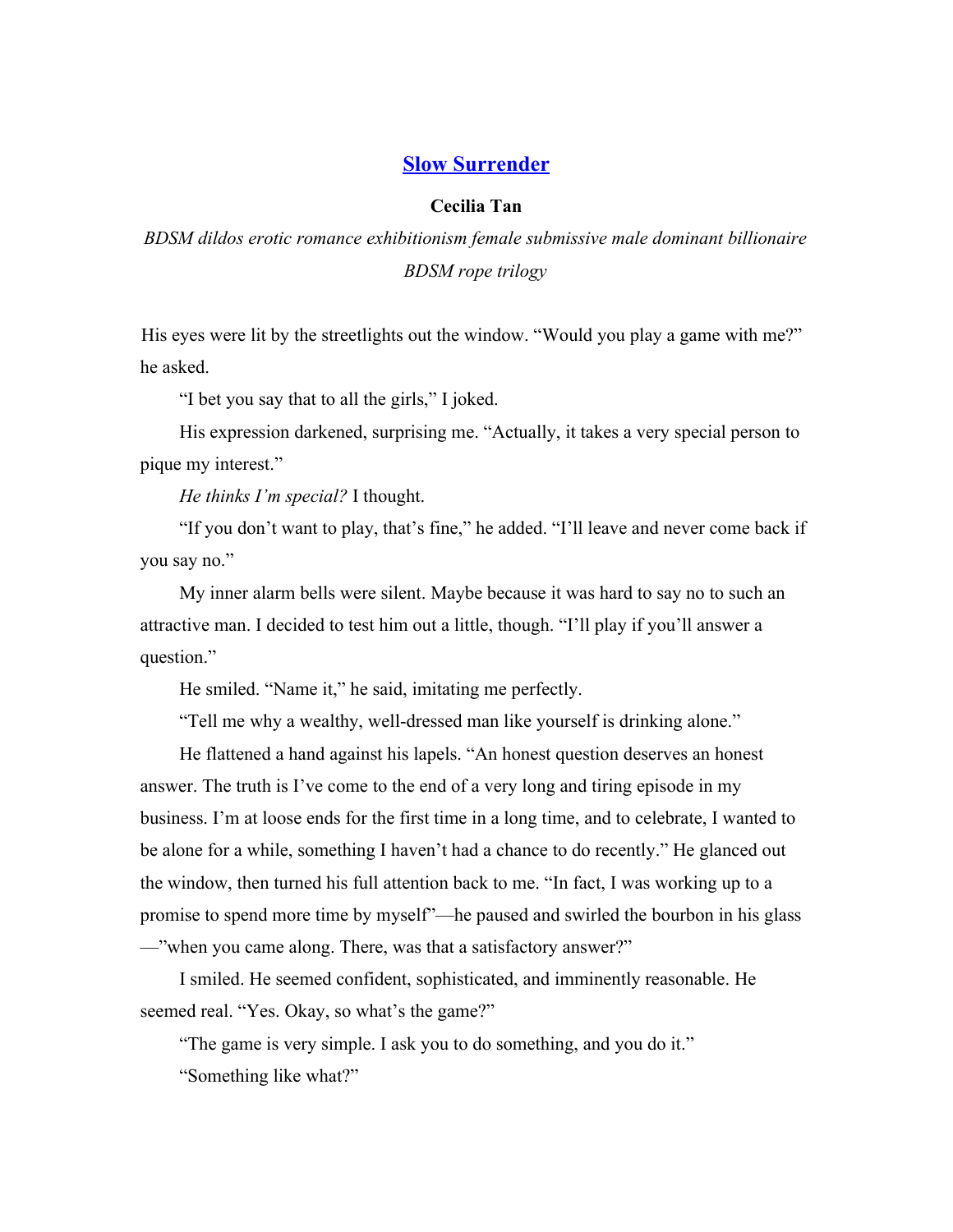"Something like this: I have a marble in my jacket pocket. I'd like you to reach into the pocket, take out the marble, and put it in your mouth. I'll also have another bourbon and a glass of water, and when you bring me back the drinks, put the marble into the glass of bourbon. That's how you'll return it to me." His voice deepened and it felt like silk sliding over my skin. "Would you do that?"

No one had ever said something like that to me before. It was like a dare, like a secret, like something private just the two of us were getting away with, exciting and a little bit illicit. "If this is a game," I said, "what do I win if I play?"

His full smile was like a prize itself. "I'm a genie. I'll grant you a wish." His voice was as rich as melted chocolate, even when he lightened it playfully.

"Okay." I gave him a goofy little curtsy. "I get it." Playing the game and sharing a secret *was* the prize.

I stepped closer to him, glanced back to make sure Jill or someone wasn't watching me from the stairs or server station across the room, and then bent over to reach into the pocket nearest to me. The jacket was a surprisingly soft fabric that felt almost like suede, a stylish cut, but it still had pockets like a traditional suit.

The pocket was empty. His eyebrows twitched with amusement. Okay, other pocket. Now I had to lean across him.

As I did so, he probably got an eyeful down my white, button-down shirt and I kind of liked that thought. My nipples tightened as I wondered if he liked the view. I slid my hand into the pocket and found it empty also. "Hey—"

Before I could voice my protest, he spoke. "There is *one* more pocket."

Oh. The exterior breast pocket was clearly a fake one, which meant the real pocket was inside the jacket. The expression on his face was bemused. Well, what did I know? I'd never played this game before. Maybe I should have thought of that first. Whatever. I gave him the old eyebrow right back, and slid my hand inside the jacket.

As I did, I caught a whiff of a spicy, masculine scent, not quite strong enough to be cologne. It was as if I could feel his body heat with my nose.

Intoxicated by his scent, I finally felt something square and hard. I pulled it free: a ring box? Now I really wondered why he was drinking alone, if this was an engagement ring or something like that…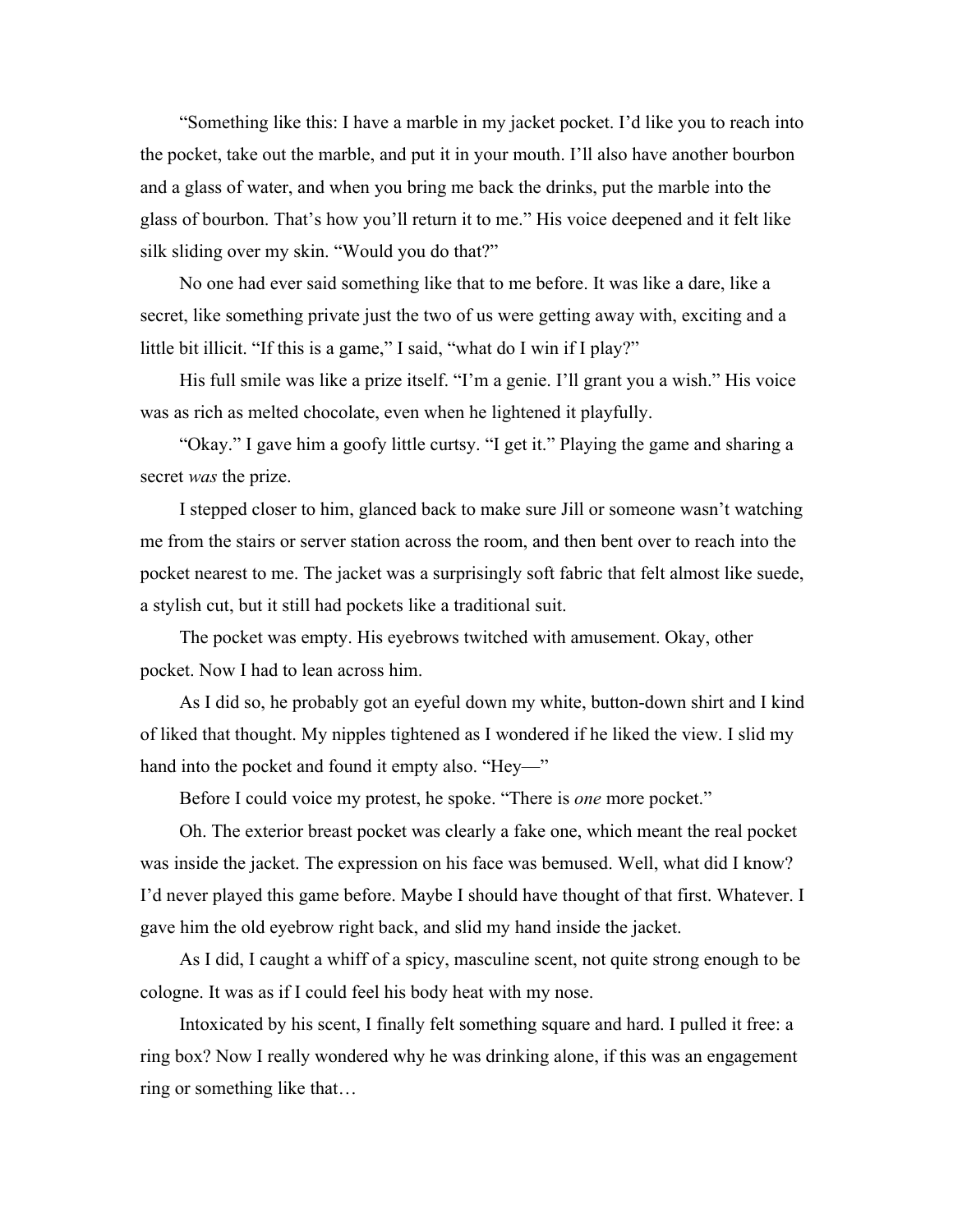I glanced at him before I opened the box only to find a marble perched on a bed of velvet. I plucked it free.

The marble felt warm from being kept close to his heart. Just a round, glass marble with a swirl in it.

So, what were the instructions again? Put it in my mouth? I shared a look with him as I held the marble between two fingers. The request was a little bit dirty and a little intimate without being overtly sexual, and I think he knew that. It was a dare.

Did I dare?

I did. I made a show of dropping the marble into the alcohol he had left, swirling the glass around with a clinking sound, and then fishing the marble out and popping it into my mouth.

"Don't swallow," he warned.

I smiled, took up his glass, and went to fill his order.

Thankfully I didn't have to speak to send his drink order to the bar. I typed it on the upstairs order station, and then went down to put the glass in the bus bin.

Then what? I couldn't chance going into the main section of the bar where Renault might see me.

The ladies' room. I'd take a quick "powder" and then see if the drinks were up.

In the employee restroom, I straightened my hair and my shirt. Normally I wouldn't give a damn about what a customer thought of my appearance. But he was so impeccable and smooth! I wished I could seem even half that sophisticated. I'd gotten some ketchup on the cuff of one sleeve at some point during the night. Sloppy. And this was my last unstained shirt. I made a note to ask Jill if she could cover replacing it, at least a thrift store one. I hated being broke. I needed to get the hell out of grad school and start making some money. I had to find something to do with my life other than stare at pre-Raphaelite art and write pretentious analyses of it. My mother told me endlessly that grad school was a waste of time, except for the fact that I might meet a well-educated guy to marry. I hadn't even gotten that part right.

A knock on the door jolted me. I tucked the marble into my cheek. "One sec!" I ran the water and washed my hands.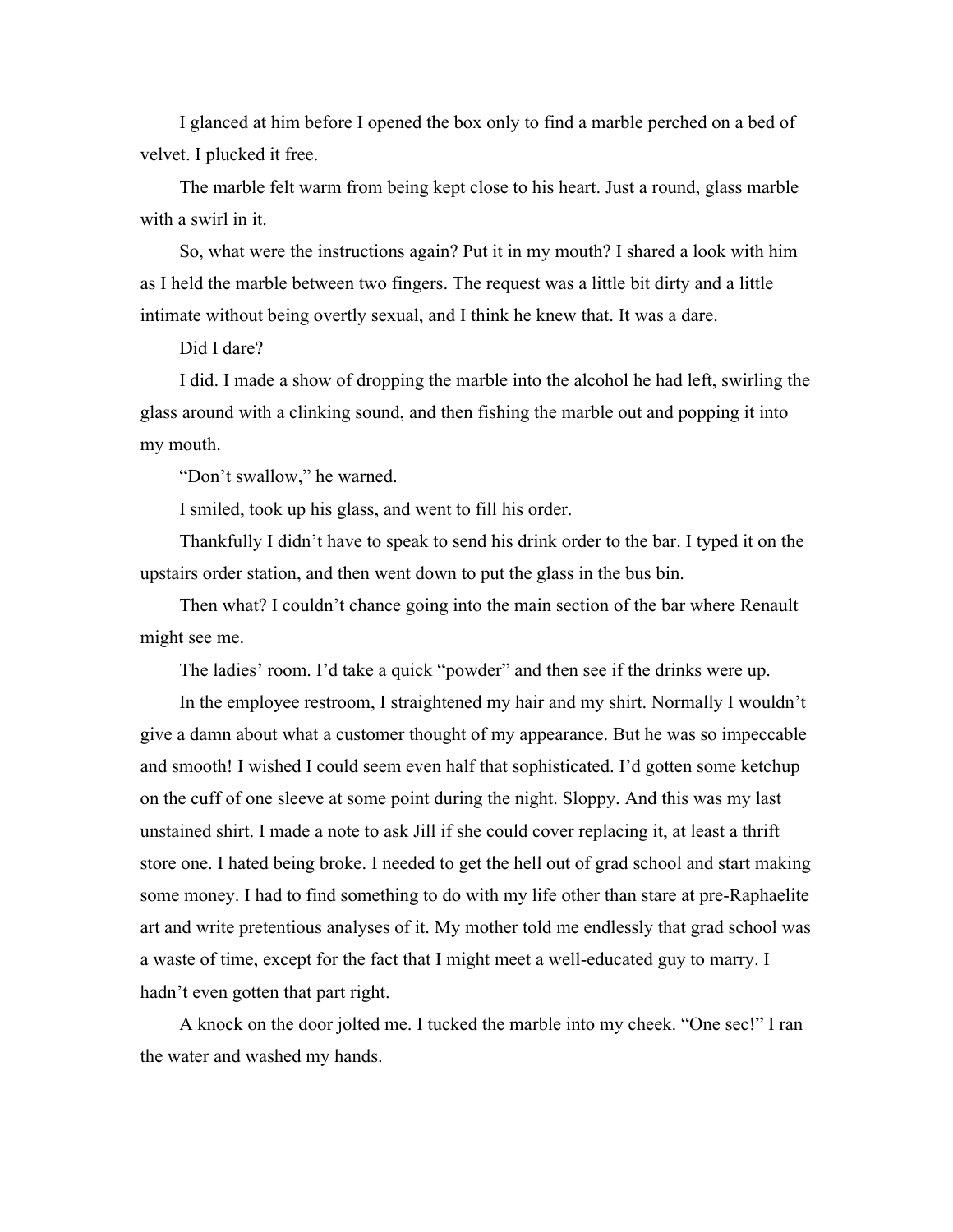When I came out, my sister Jill was standing there, her beefy arms crossed. "You okay?"

Well, nothing like the truth at a time like that, right? "I'm hiding because the advisor I blew off tonight to cover your ass is out there right now!" The marble clicked against my teeth as I tried to make myself understandable. Hopefully she would think it was a cough drop or an ice cube.

"What advisor? You didn't tell me you blew someone off!"

"Would it have mattered? 'Karina'"—it came out "Kawina" with the marble in the way—"'I'm desperate. You're the only one who can do this. I need you,'" I hissed, imitating the way she had wheedled me on the phone.

"Of course it would have mattered."

I shook my head. "Last time I told you I had plans, you got Mom all pissed off at me and made my life a living hell for months."

"You had 'plans' with stupid Brad, who was no good for you anyway! I really did need you, and that night blew chunks without you." Jill had just turned thirty and was a good deal heavier than me. When she smacked the door frame next to my head, I swear the door felt it.

"Well, this is it, the last time. Now excuse me, my order's up." I pushed past her. I loved Jill, but she thought because she was the oldest that my brother Troy and I were her lord- and lady-in-waiting or something.

Thankfully, the order was up. But as I approached my mystery man's table, I realized I had no idea how I was going to get the marble out of my mouth.

It was too late to go in the back and drop it into the glass there. He'd already seen me, and his gaze seemed to be drawing me toward him. His eyes never left mine as I crossed the floor, feeling like each step was getting heavier and heavier.

At last I stopped in front of his table, drew in a deep breath, and set down the glass of water. I then held up the shot glass of bourbon as if I were smelling it, brought the marble out until I held it with just my lips in an O shape, and let it go, almost like I was blowing him a kiss. The marble fell with a *plop* and I set the bourbon on the table, resisting the urge to wipe my lips. I settled for licking them.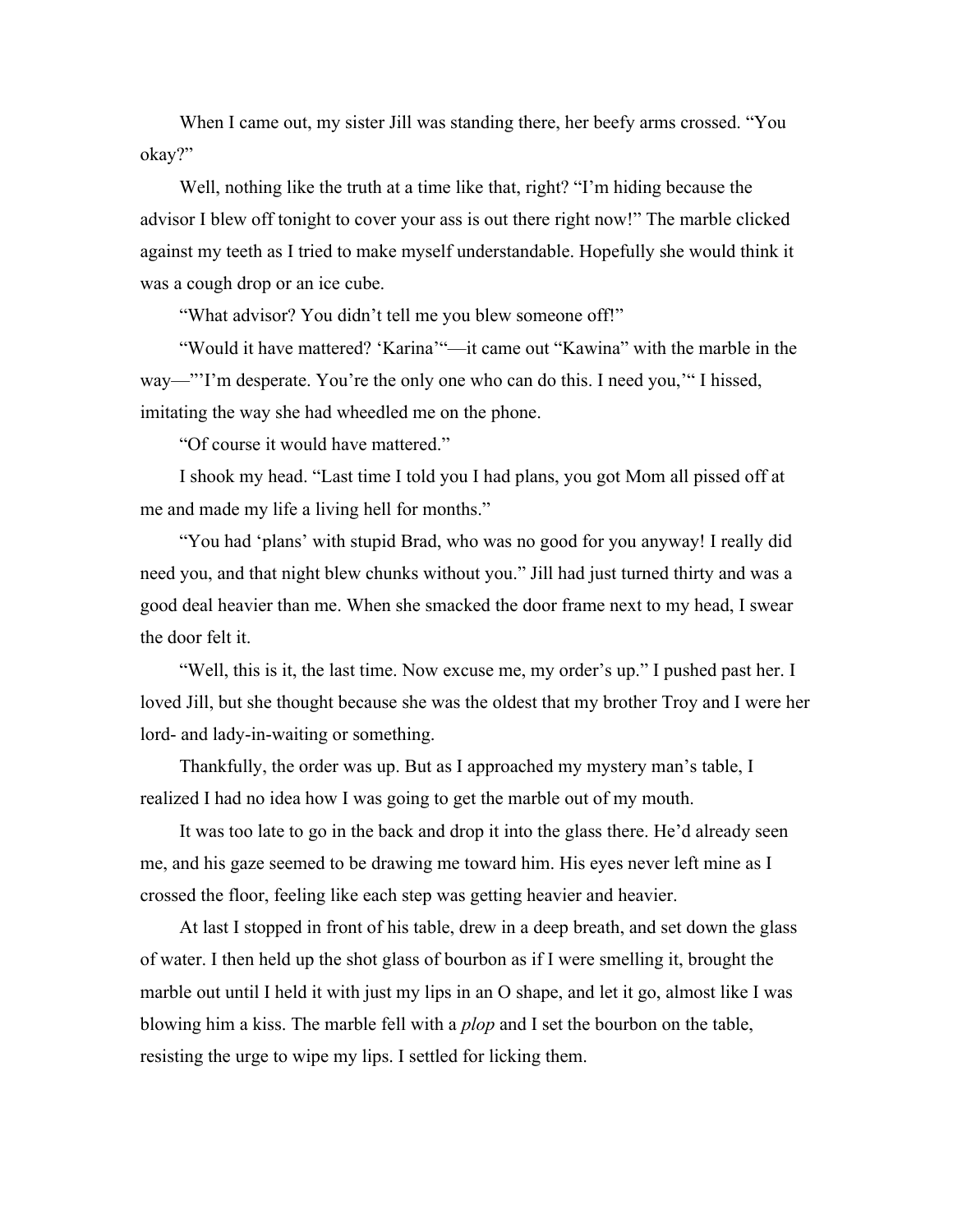He ignored the glass on the table, his eyes never leaving my face, and I saw his gaze sharpen at the momentary appearance of my tongue. I wondered if he was as turned on as I was. I had never flirted with a customer. Not like this.

He lifted his drink and closed his eyes for a moment as if savoring the scent. I nearly sighed when he did, as if I'd been released from a magic spell. A moment later he stared at me again as he took his first sip.

He nodded, as if satisfied, and set the glass down.

"Do I get my wish now?" I asked jokingly.

His face remained stern as he laid his hand on the tabletop, fingers curled as if he were holding a live moth. "Think very hard about what you want, then close your eyes."

I did as he asked, without hesitating. But what did I want? What should I wish for? This was like making a birthday wish before blowing out the candles. Wishing for happiness seemed way too general. Wishing for money felt wrong. Wishing to graduate…*I shouldn't have to wish for that, damn it.* I deserved to finish and move on with my life.

"Make your wish," he whispered, and yet I heard him perfectly clearly. "Then take the wish out of my hand."

*I want to know what love is,* I thought, and opened my eyes.

**Cecilia Tan** is "one of the most important writers, editors, and innovators in contemporary American erotic literature," according to Susie Bright. Her novel *Slow Surrender* won the RT Reviewers Choice Award and the Maggie Award for Excellence in 2014, while *The Prince's Boy* won honorable mention in the NLA Writing Awards and Rainbow Awards.

### **Slow Surrender (via Barnes and Noble)**

[www.barnesandnoble.com/w/slow-surrender-cecelia-tan/1111940153?](http://www.barnesandnoble.com/w/slow-surrender-cecelia-tan/1111940153?ean=9781455529278) [ean=9781455529278](http://www.barnesandnoble.com/w/slow-surrender-cecelia-tan/1111940153?ean=9781455529278)

#### **Slow Surrender (via Amazon)**

[www.amazon.com/Slow-Surrender-Struck-Lightning-Book](http://www.amazon.com/Slow-Surrender-Struck-Lightning-Book-ebook/dp/B00B73T1YU/ref=tmm_kin_title_0?ie=UTF8&qid=1420933257&sr=1-1)[ebook/dp/B00B73T1YU/ref=tmm\\_kin\\_title\\_0?ie=UTF8&qid=1420933257&sr=1-1](http://www.amazon.com/Slow-Surrender-Struck-Lightning-Book-ebook/dp/B00B73T1YU/ref=tmm_kin_title_0?ie=UTF8&qid=1420933257&sr=1-1)

### **Slow Surrender (via Audible)**

[www.amazon.com/Slow-Surrender-Struck-Lightning-](http://www.amazon.com/Slow-Surrender-Struck-Lightning-Series/dp/B00GGWGFYG/ref=tmm_aud_title_0?ie=UTF8&qid=1420933257&sr=1-1)[Series/dp/B00GGWGFYG/ref=tmm\\_aud\\_title\\_0?ie=UTF8&qid=1420933257&sr=1-1](http://www.amazon.com/Slow-Surrender-Struck-Lightning-Series/dp/B00GGWGFYG/ref=tmm_aud_title_0?ie=UTF8&qid=1420933257&sr=1-1)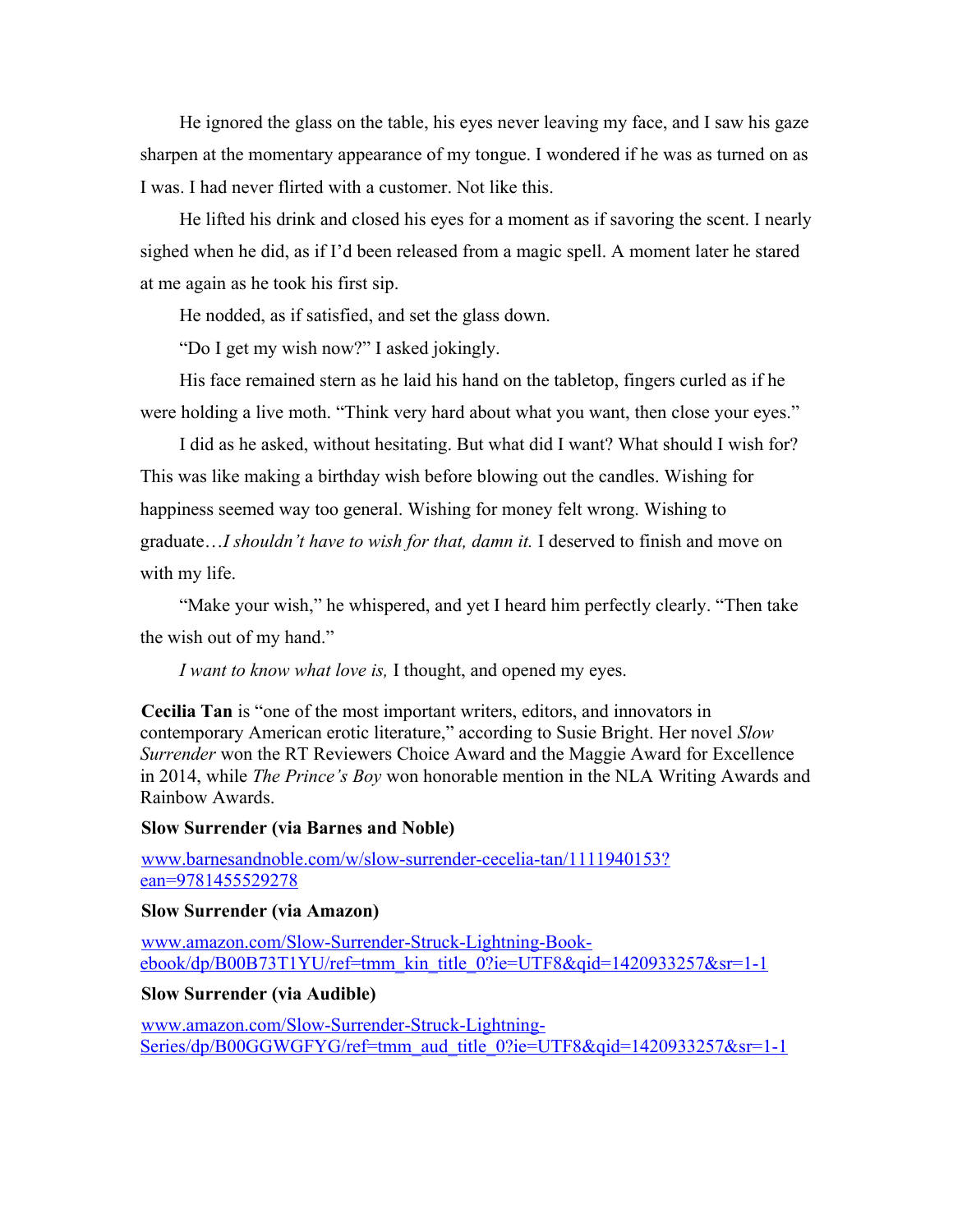## **[Beyond the Softness of His Fur](#page-3-0)**

### **TammyJo Eckhart**

*BDSM dystopian erotic romance femdom furries hardcore erotica male submission polyamorous science fiction*

I have been celibate for a number of years, living off of vids, books, and auds as I worked my way up quickly in the business world. I just earned vice president of administrative services, so now I think I can take a few risks. Getting a morph was not one of the risks, just a confirmation that "normal" wasn't normal in the company, confirming in my mind that I'd chosen a good place to work. Every executive has a morph of some sort, generally of the erotic specialty. I chose the fox breed because it is supposed to be the most well-trained and structured in terms of a wide range of sexual tastes. I didn't realize it was so exotic though.

The man in business grays leans toward her and whispers in her ear.

"Of course, we'll discount our price for this inconvenience," she adds after a frown passes over her face.

"Good, I wouldn't want to have to go through this all at another company, but I would," I retort. The customer is always right; many businesses make the mistake of forgetting that, and when their customers leave, no amount of advertising will win them back from the consumer rights groups that monitor the net and airways like rabid hounds. Ironic choice of words here, I realize.

The woman blinks again, then motions to her companions. "This is Mr. Chase, our Vice President of Customer Relations and Doctor Batswinow, Head of Exotics," she introduced the men. Guess my records checked out very well to receive such personal attention.

"Yes, your interests are fairly unique, a good thing," the business man assures me quickly. "We thought we might be of assistance to Ms Gaines in helping you chose the best ISM pet for yourself. The choice will, of course, be yours, but we hope we can answer any questions you might have."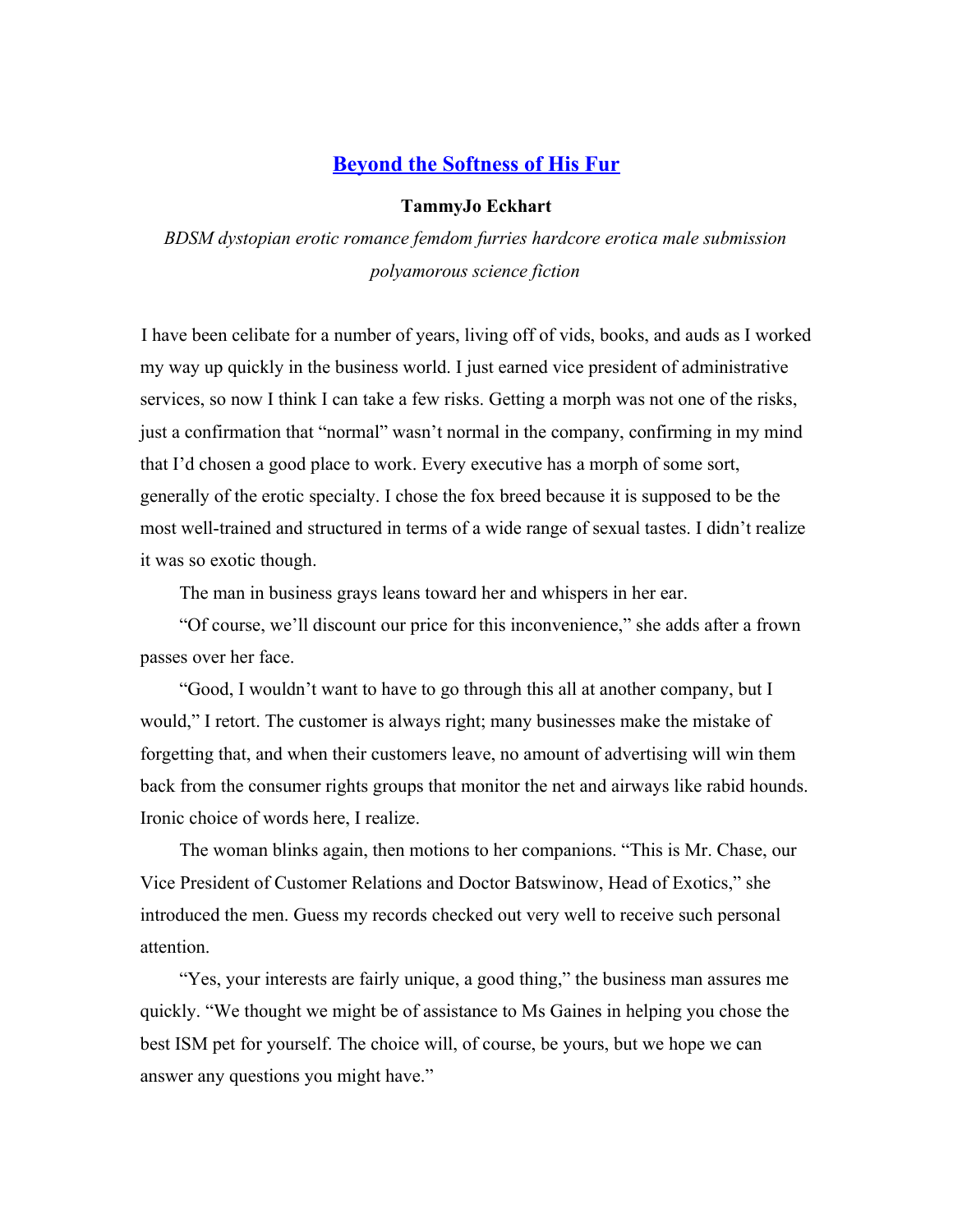"How very thoughtful of you?" I reply, though I'm wondering how much of a fool they take me for. I get it now: I have the money, so let's try and take her for all we can. It will work, just not if the customer is wise to it; they should have paid more attention to how I make my money, not just how much of it I have.

We walk further into the Institute, where I begin what I soon realize is a type of education process. It almost seems that they really do want contented customers. Of course, as the businessman points out, they never sell used morphs, and returns are fully refunded. Best to cut back on that possibility right from the start.

There are, it turns out, a few problems with my request. First is the requirement that it be male. Actually, fifty percent of all their morphs are male, so that isn't so much of a problem by itself as a complication to my other interests. Second, something unique or at least different; an exotic, they called it. Third, a pet which will be able to enjoy the rougher pleasures without wanting to return roughness and without getting moody about such sexual demands. The representative informs me that mostly such requests come from het male clients, so most of their stock in that category are female. I restate that I want a male morph. Geesh, haven't women gotten equality in being sadists yet? Most of the sadists I know are certainly female, but then I'm talking about consensual sadists, so maybe the wackos buy their victims.

They have three options for me at the moment — that's what they call a "good assortment?" They could specially design one, but that takes a bit more than a year to create and do basic training. This promotion seems connected to my getting a morph, so that time lag is serious. I decide to see what they have. There are at least four other companies on Earth that deal in morphs, so if I don't find what I want I can look there.

We enter a fairly long white room with glass cages along each side. I'm informed that they aren't glass but one-way mirrors, so I can look in without the morph knowing that he is being watched. This way I'll see them as is and not performing as trained.

The first mirror cage houses a truly exotic morph-tiger. The size of the tiger has been curtailed, so the creature inside is equivalent to an average-sized man. It sits much as a cat would, tail twitching around, licking its paws in low strokes. It looks very bored and very self-absorbed. No, no cat morphs for me, thank you very much. If I want selfabsorbed, I'll start dating again.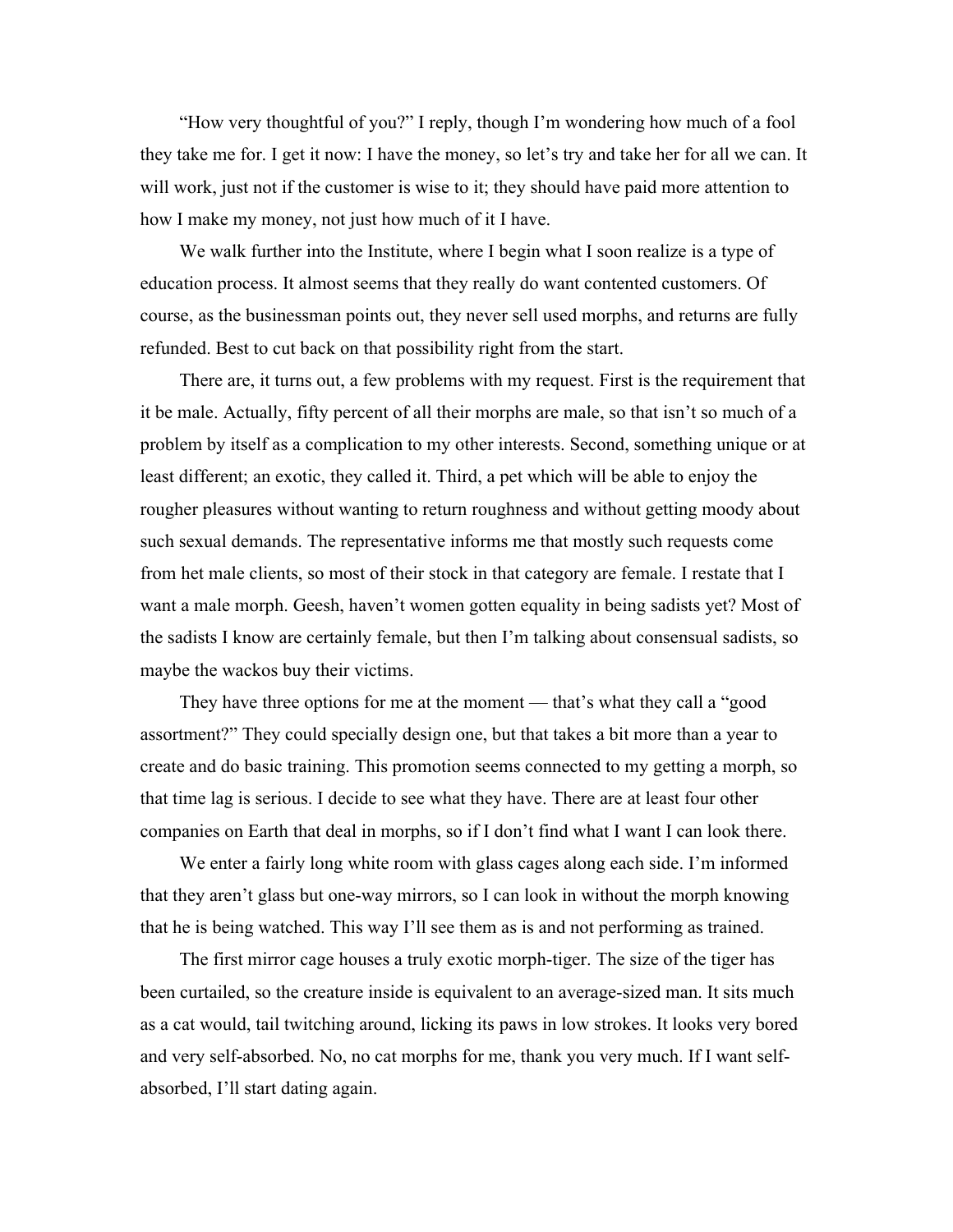The next is a bear morph about the size of those furry warriors in the old space opera — what was it called, Star Battle or something like that? Chocolate brown fur, black eyes, and chubby. This one is pacing around the cage, first counterclockwise then clockwise; it makes a good three rounds each direction. Then with almost a shrug it lies down and curls into a ball. "It seems to tire easily," I say as I walk away. I could never get one of those. It would remind me too much of Mister Wentworth, my old teddy bear, and there are just some things that one should not do with a teddy bear.

The last one makes me stop before I reach the cage. A fox morph, and I can tell it is white — likely an albino, with those nasty little pink or red eyes. Now there would be something to have nightmares about. "I really don't like albinos," I begin to say when the scientist holds up his hand.

"Of course — who would? — and we would never sell such a defect. No; look more closely, and you'll see it was genetically engineered to be this color," the scientist instructs me.

"Very rare combination of white fur and blue eyes," the businessman adds.

This morph is also walking around the cage, though slowly, and pressing his paws against the one way mirrors. I stop just a foot from where he is heading and place my own hand on the glass. The fur is more light gray than white, really, but I recall something to that effect about all animals, or at least horses. I note the blue eyes as they move past me.

Then the fox morph does something that makes us all gasp. He stops, backs up, and places his hands almost opposite my own. "I thought you said these were one way?" I state.

"They are; he shouldn't be able to tell anyone is looking at him," the businessman scowls.

"I want him to see me," I say, surprising myself. "Can that be done?"

The businessman looks at the scientist, who merely shrugs his shoulders.

"Of course; we'll lower this front mirror," the businessman replies.

The businesswoman nods and presses a few buttons on the side of the cage. Slowly the mirror sinks down, and soon I see the morph jump back a bit as it reveals the four of us looking at him. The morph tilts his head, then moves back to place his hand opposite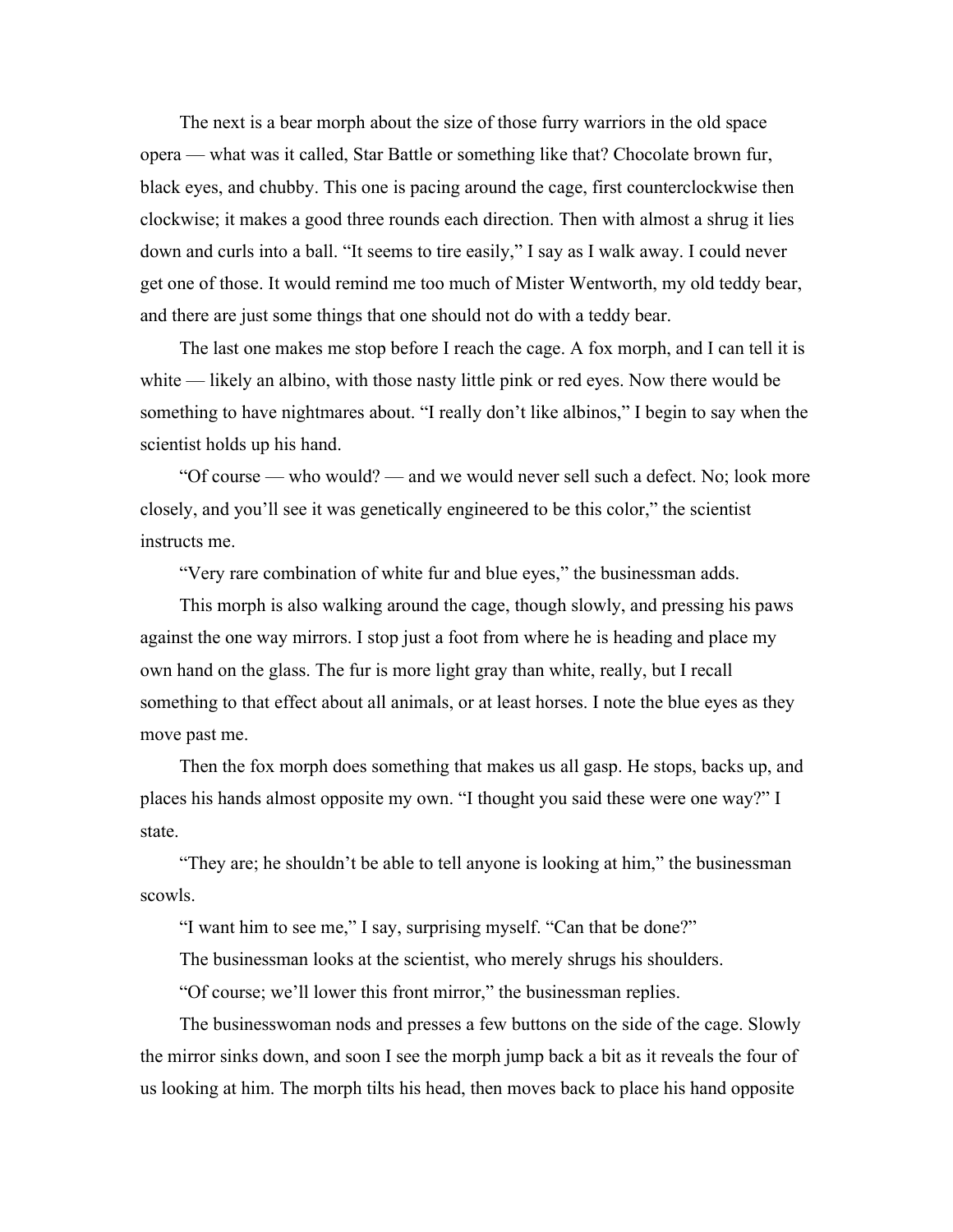my own again. He's shorter than me by a good foot or so, probably weighing about seventy pounds, so a bit too thin.

I place my other hand on the glass, and he matches it with his own. Moving my hands slowly, I test him, and he matches my moves. After a few moments of this I glance back at the Institute trio with a grin. "He's very clever."

"Yes, fox morphs tend to be quite clever," the businessman says as though the thought annoys him.

When I look back the morph has dropped to his knees and is licking the glass right over my palms. His jaw moves as though he's speaking.

"They can talk?" I ask without looking behind me.

"Very limited; he's probably saying he likes you," the woman chimes in before the men can reply. "Fox morphs are very sensual creatures; very loyal too," she adds.

I take my hands down, and the fox morph presses himself against the glass. As the mirror is lifted again, he rises to his feet and attempts to watch me for as long as his height allows.

"I want to see some information on him first, then meet him face to face, where I can get a better feel for him," I say as I turn to the trio.

"Of course," the woman replies as she takes me gently by my arm and steers me to the exit. "I think you'll be quite pleased," she adds with a glance back toward the men.

"Yes, he is a very interesting specimen," the scientist confirms.

As we walk down the hall, I catch bits of the conversations between the men. They seem concerned about something, and I'm not sure what or why.

Lifestyle poly-femdom, **TammyJo Eckhart** is the author of stories, novels and ten anthologies including the non-book, *At Her Feet* and the science fiction trilogy *Beyond the Softness of His Fur*. Find her in several publications including *Some Women* and *S/M Futures*. To learn more check her main website [www.tammyjoeckhart.com/.](http://www.tammyjoeckhart.com/)

## **Beyond the Softness of His Fur (via Amazon)**

[www.amazon.com/Beyond-Softness-His-Fur-Wonders](http://www.amazon.com/Beyond-Softness-His-Fur-Wonders-ebook/dp/B005AZZWFS/ref=sr_1_3?s=books&ie=UTF8&qid=1420933622&sr=1-3&keywords=beyond+the+softness+of+his+fur) $ebook/dp/B005AZZWFS/ref=sr\ 1\ 3?s=books&ie=UTF8&qid=1420933622&sr=1-$ [3&keywords=beyond+the+softness+of+his+fur](http://www.amazon.com/Beyond-Softness-His-Fur-Wonders-ebook/dp/B005AZZWFS/ref=sr_1_3?s=books&ie=UTF8&qid=1420933622&sr=1-3&keywords=beyond+the+softness+of+his+fur)

**Beyond the Softness of His Fur (via Barnes and Noble)**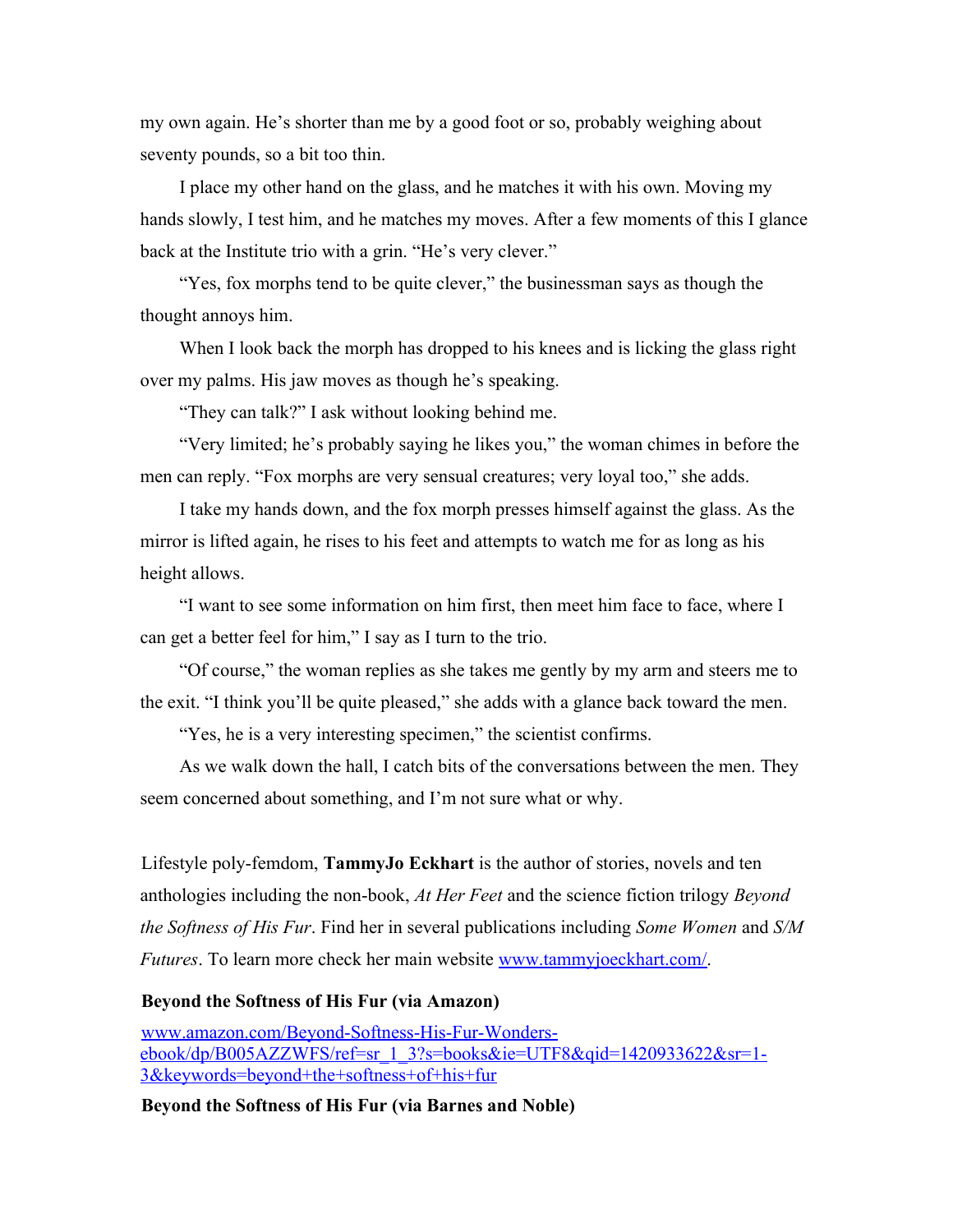[www.barnesandnoble.com/w/beyond-the-softness-of-his-fur-tammyjo](http://www.barnesandnoble.com/w/beyond-the-softness-of-his-fur-tammyjo-eckhart/1111904059?ean=2940014167840)[eckhart/1111904059?ean=2940014167840](http://www.barnesandnoble.com/w/beyond-the-softness-of-his-fur-tammyjo-eckhart/1111904059?ean=2940014167840)

# **Beyond the Softness of His Fur (via All Romance E Books)**

[www.allromanceebooks.com/product](https://www.allromanceebooks.com/product-beyondthesoftnessofhisfurwondersofmodernscience-571862-147.html)[beyondthesoftnessofhisfurwondersofmodernscience-571862-147.html](https://www.allromanceebooks.com/product-beyondthesoftnessofhisfurwondersofmodernscience-571862-147.html)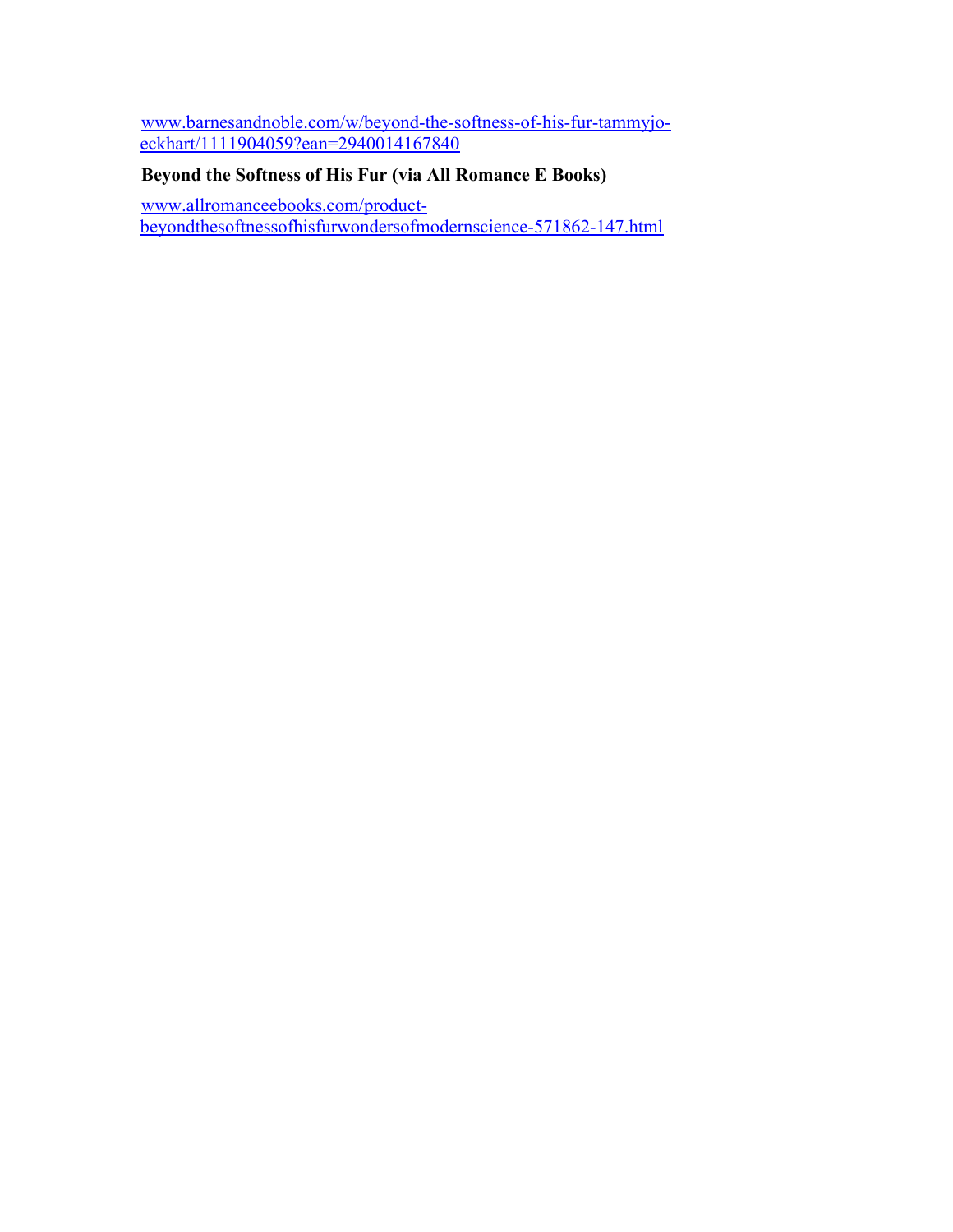## **[Welcome to Serpent's Kiss](#page-3-0)**

### **Sherri Hayes**

*BDSM contemporary erotic romance femdom series*

Katrina Mayer glanced at the clock. She had a few more minutes before she needed to head upstairs. It was enough time for her to glance over the newest membership application she'd received.

The applicant's name was Drew Parker. He was a firefighter and listed himself as submissive. Everything about him seemed fairly straightforward. He was twenty-eight. Single. And looking for a kinky relationship with a female dominant.

As she scanned the rest of his details, two Femdoms came to mind—Madi and Beth. Madi was a regular. The club was open every Friday and Saturday night, and Madi rarely missed the opportunity to have some fun. Every now and then, she'd play with one of the male subs, but it was rare. More often than not, Madi could be found on the dance floor.

Beth was another story. To be honest, Katrina was worried about her. Beth used to come to the club all the time with her longtime sub, Ben. Two months ago, Beth discovered that Ben had a secret life she'd known nothing about. It had left her shattered and heartbroken. She hadn't been to the club since it happened. For the time being, Beth had no desire to get back on the horse. Katrina was hoping that would change with time.

It wasn't her job to be a matchmaker, however. She'd created Serpent's Kiss as a place where kinky people could hang out and play when the mood struck them.

Speaking of moods, Katrina was in the mood to have some fun. She pushed back from her desk and walked out into the hall. After locking the door to her office, she headed down to the main room of the club, where Ali and Brandon were getting things ready for later that night.

Brandon, her main bartender, caught her eye. She tilted her head toward the stairs, and he nodded.

Katrina rarely played while the club was open unless it was to do a demonstration. Things were too hectic, and all too often, she was needed to help with one issue or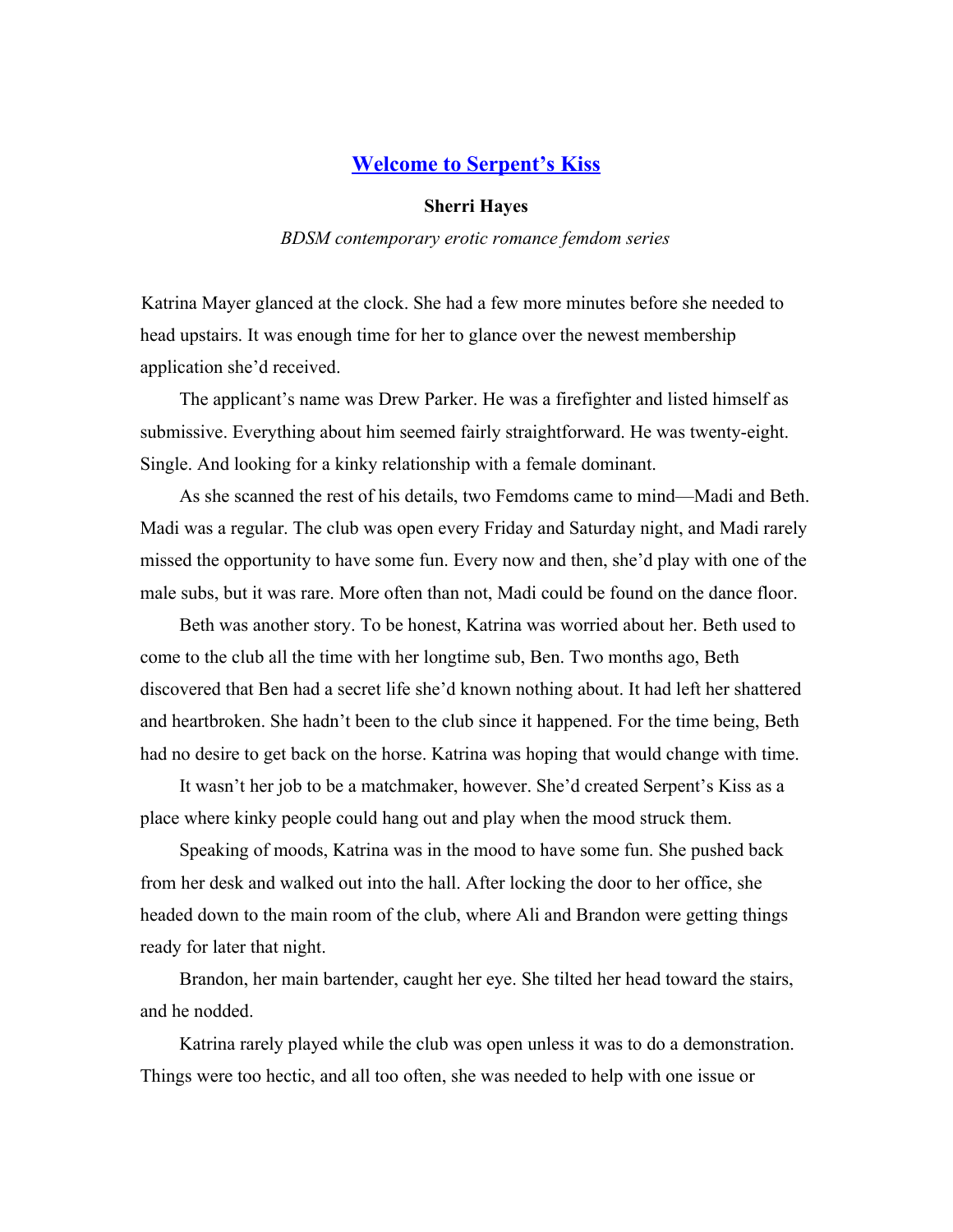another. Plus, it was always good to mingle with the club members and make sure they were content.

It was for that reason that she tended to play before the club opened its doors to the evening crowd. Brandon and whichever submissive had signed up for the evening service arrived three hours before the club opened to prep and clean. It was the perfect opportunity for her to sneak upstairs to have a little fun while still being safe. She always kept the door open to whatever room she used, and Brandon was aware that the upstairs was off-limits during those times unless he heard someone yell red.

Ascending the stairs, she entered the first room on her right. All the rooms on the second floor had been turned into playrooms. Each was well equipped with a variety of toys that could be adapted to specific needs for whatever situation arose. She'd tried to make the rooms as versatile as possible.

Ryan was kneeling on the floor waiting. As per her instructions and their arrangement, he was waiting for her naked. His cock hadn't been erect when she'd walked into the room, but as she stood there looking at him, she saw it stiffening.

Katrina had prepared the space earlier that day with all the items she would need for the scene. They were all placed within easy reach at the back of the room. Now, all she had to do was get her submissive in place.

"Stand," she ordered.

Ryan rocked back on his heels and pushed himself up off the floor and to his feet.

She picked up a spreader bar and nudged his feet apart. With the spreader bar in place, she removed two leather cuffs from the table. One by one, she encircled his wrists and then lifted his arms above his head to attach the cuffs to the chains in the ceiling. Once she was sure they were secure, Katrina stepped back to appreciate her subject.

Ryan was thirty-five and a lawyer. You'd never know he spent most of his time behind a desk. He worked out every morning and ate healthier than she cared to think about. She had a weakness for cake. It didn't look as if he even thought about processed sugar, much less ate it.

Nonetheless, Ryan was one of her favorite submissives to play with. Katrina didn't have a submissive of her own. She had no desire for one, either. At the age of forty-three,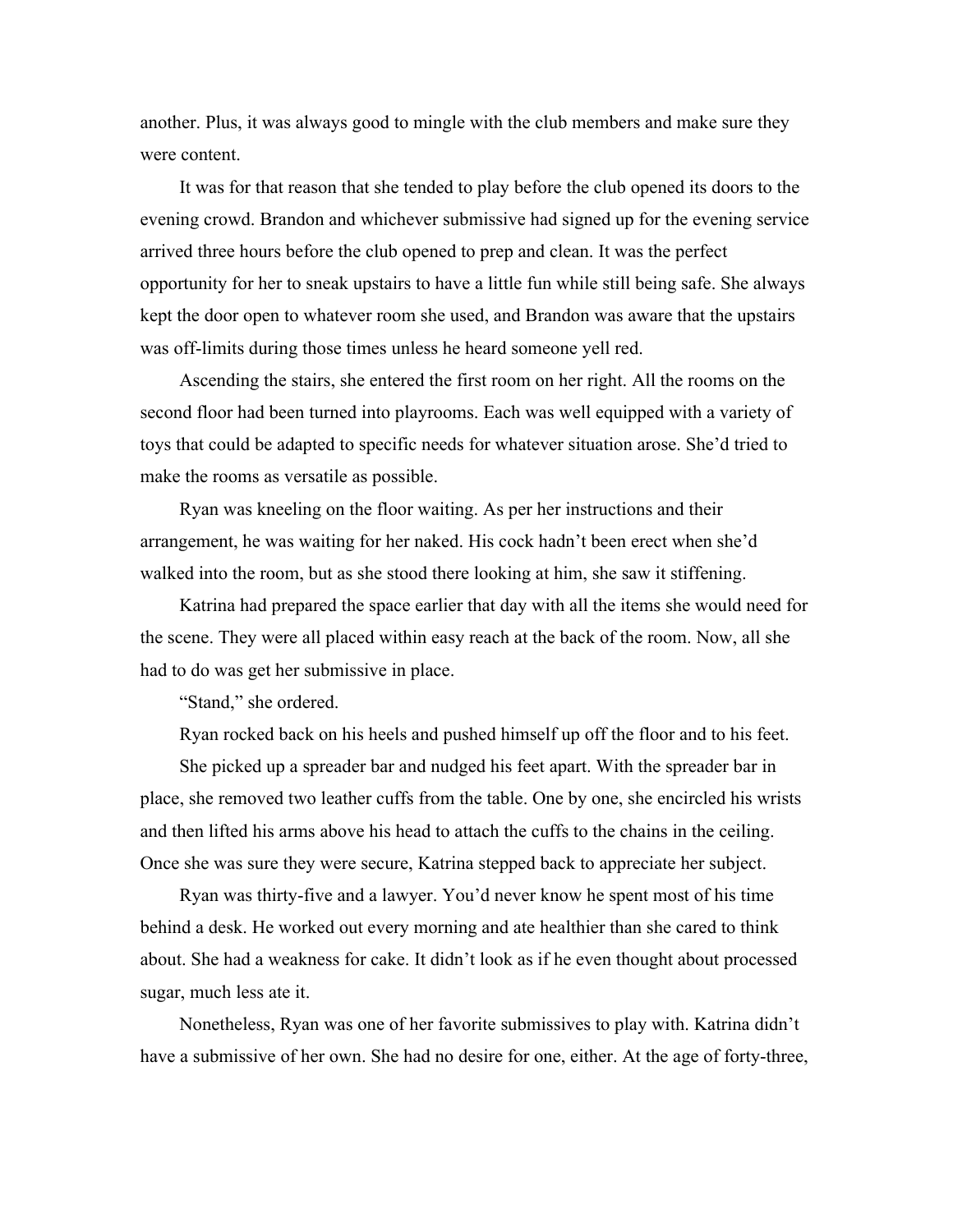she'd found herself widowed. And while she'd loved her husband, he had been vanilla as vanilla could be. Even role-playing in the bedroom held no interest for him.

Her husband's death had been a shock. It had also made her realize how short life was. No one knew how long they had on this earth. That was why, six months after her husband's death, Katrina made the decision to open up a fetish club. Five years later, the club was exactly what she hoped it would be. Every Friday and Saturday night, Serpent's Kiss was packed with members who paid a monthly fee for privacy and convenience.

Katrina's heels clicked on the wooden floor of the dungeon as she slowly circled Ryan. She ran a hand down his chest and could feel the anticipation rolling off him. There was something about seeing a man bound and ready for whatever she wanted to do to him that gave her immense pleasure.

She didn't take her eyes off his face as she moved her hand down over his abs, heading for the straining erection between his legs.

He lowered his head and closed his eyes… waiting.

When she brushed her hand against his cock, he tensed. "Have something you wish to say?"

He shook his head.

Taking hold of his balls with her right hand, Katrina squeezed. "Are you sure?"

"Yes, Ma'am. I'm sure." His eyes remained closed, but his breathing had picked up. He knew pain was coming, and what she'd just done to his balls was only the tip of the iceberg.

She released her hold on him. "Very well. Let's get things started, shall we?"

A long table along the wall held a plethora of items she'd selected for their scene. Some she would use. Some she wouldn't. She liked having options.

Running her fingers over the small metal clothespins, she grinned and placed several in her hand before returning to stand in front of Ryan. He hadn't moved—not that he could go very far.

With her free hand, she took hold of one of his nipples and worked it between her thumb and index finger until it was ready to accept the clip she had poised in her left hand. Giving his nipple a hard pinch, she replaced her fingers with the silver clip.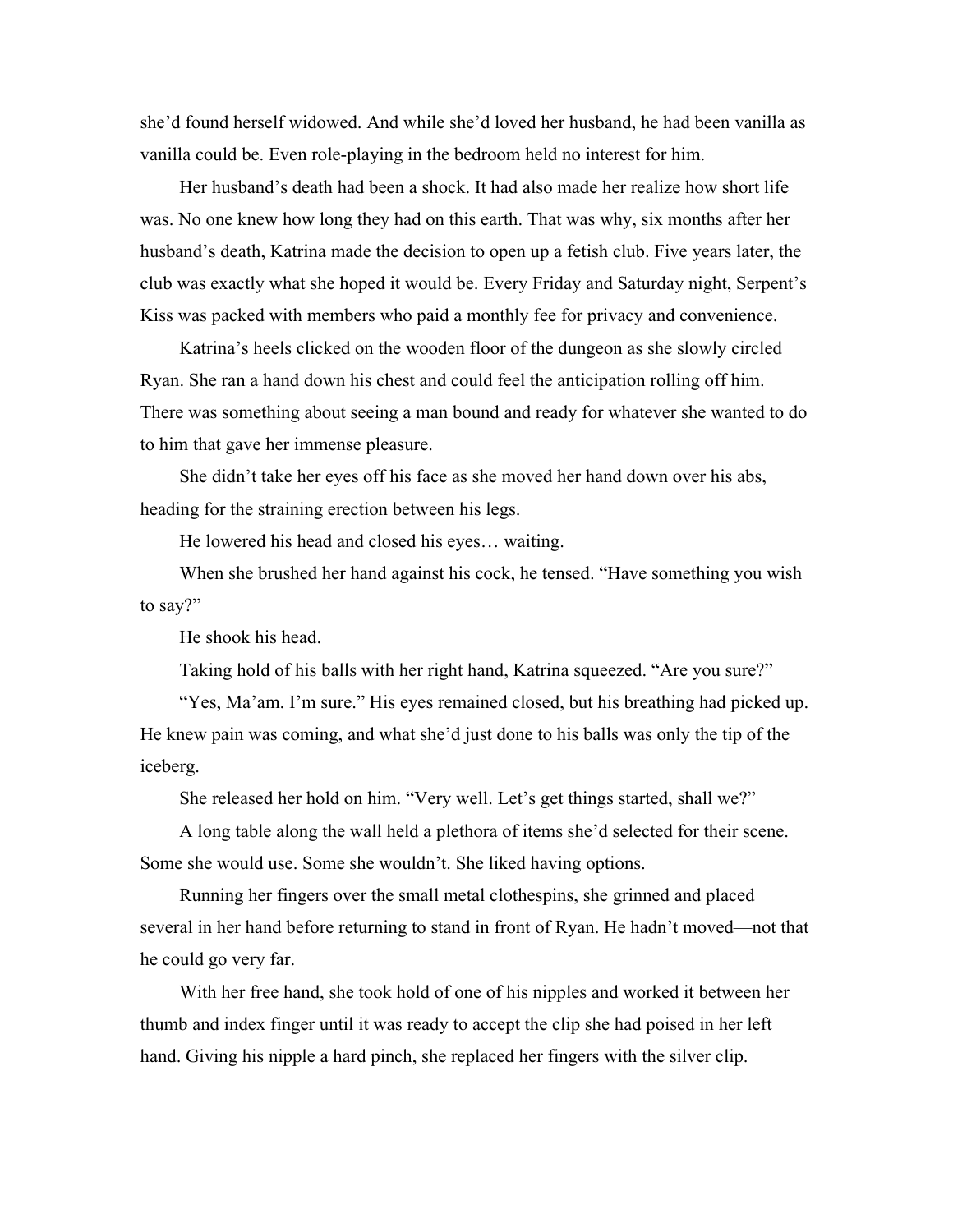To his credit, he didn't react beyond a small intake of breath. Ryan liked pain. That was good, since she liked to inflict it. Katrina considered herself a sadist. She liked to mix pain with pleasure.

Without pause, she moved to his other nipple and placed another clip on the hardened flesh. He was ready this time and didn't react in any way.

That won't do, Katrina mused. Returning the remaining clothespins to the table, she grasped each clip by the extended ears and pulled sharply.

Ryan hadn't been expecting that, and his reaction was exactly what she'd been hoping for. She saw his jaw flex and then clench.

Releasing him, she gathered up the clothespins again and began placing them where she wanted them. By the time she was finished, he had forty of the miniature clips in various places on his body including his sides, arms, inner thighs, cock and balls. She'd made sure to space them far enough apart for what she had planned.

"How are you doing?" she asked, caressing the side of his face. He trusted her with his submission. She didn't take that lightly.

Ryan opened his eyes and met her gaze. "Good, Ma'am."

"Are you ready to continue?"

"Yes, Ma'am."

While Katrina didn't mind people in the club referring to her as "Mistress," she required submissives scening with her to call her "Ma'am." She wasn't anyone's Mistress. She was the club Mistress, yes, but that was different. The club belonged to her. Ryan and the other male submissives she played with did not.

She nodded and donned a pair of latex gloves. Once they were in place, she lubed her fingers and picked up one of her favorite anal toys. It had three silicone beads that gradually increased in size on one end. The beads were perfect for stimulating the prostate. Where the beads ended, the toy curved around to provide additional stimulation to the perineum. Considering the fun she intended to have with the clothespins, the added pleasure to Ryan's prostate and perineum would have him on the edge in no time.

**Sherri Hayes** is the author of eight full-length novels, and two short stories. She is most recognized for her bestselling *Finding Anna* Series that puts a different spin on the classic BDSM slave story. Find a current list of all of Sherri's books at [www.sherrihayesauthor.com/.](http://www.sherrihayesauthor.com/)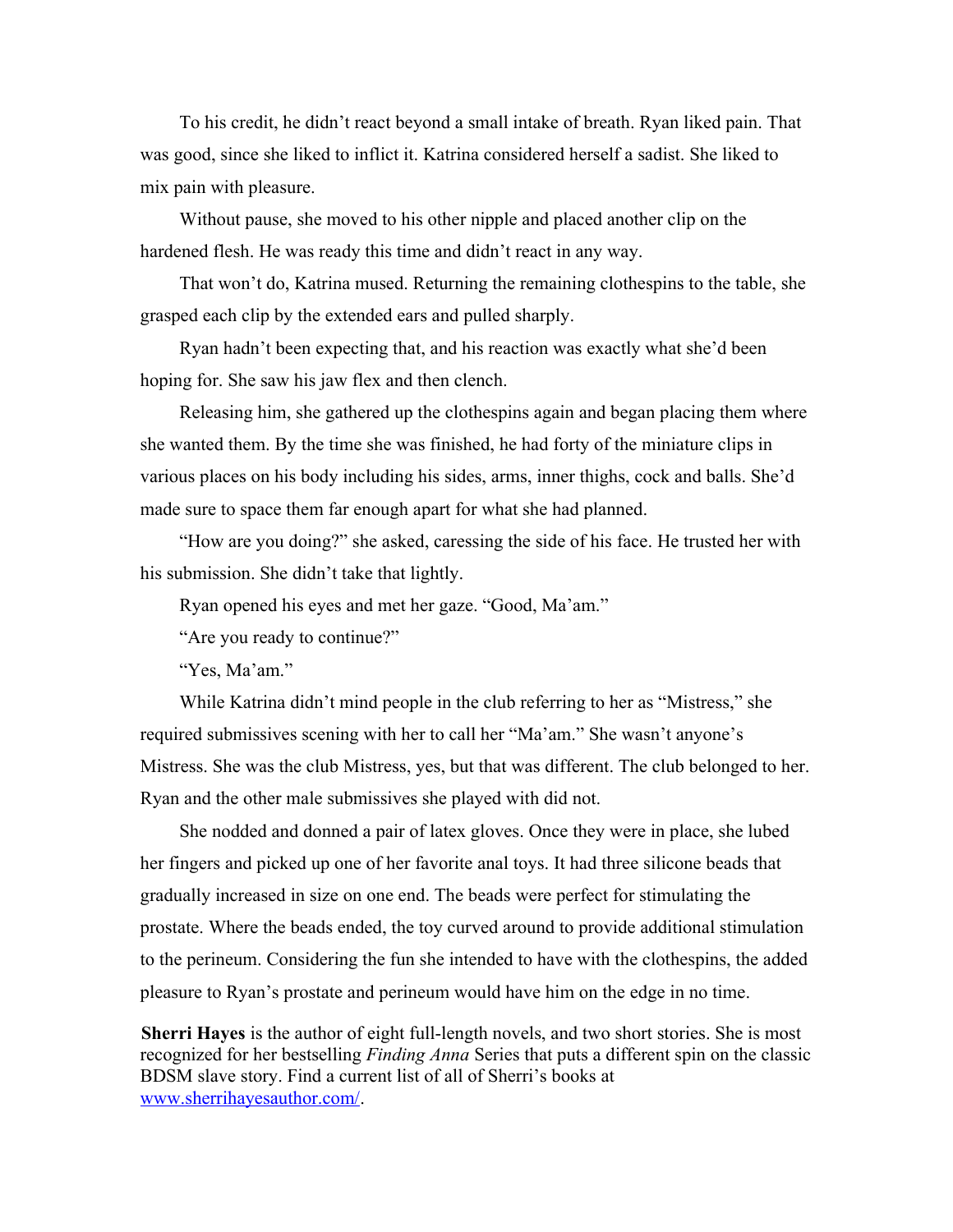# **Welcome to Serpent's Kiss (via Amazon)**

[www.amazon.com/Welcome-Serpents-Kiss-0-5-ebook/dp/B00P7Z6T1C/ref=sr\\_1\\_1?](http://www.amazon.com/Welcome-Serpents-Kiss-0-5-ebook/dp/B00P7Z6T1C/ref=sr_1_1?s=books&ie=UTF8&qid=1420933894&sr=1-1&keywords=welcome+to+serpent) [s=books&ie=UTF8&qid=1420933894&sr=1-1&keywords=welcome+to+serpent](http://www.amazon.com/Welcome-Serpents-Kiss-0-5-ebook/dp/B00P7Z6T1C/ref=sr_1_1?s=books&ie=UTF8&qid=1420933894&sr=1-1&keywords=welcome+to+serpent)  $\frac{9}{27}$ s+kiss

# **Welcome to Serpent's Kiss (via Barnes and Noble)**

[www.barnesandnoble.com/w/welcome-to-serpents-kiss-sherri-hayes/1120912324?](http://www.barnesandnoble.com/w/welcome-to-serpents-kiss-sherri-hayes/1120912324?ean=2940149908127) [ean=2940149908127](http://www.barnesandnoble.com/w/welcome-to-serpents-kiss-sherri-hayes/1120912324?ean=2940149908127)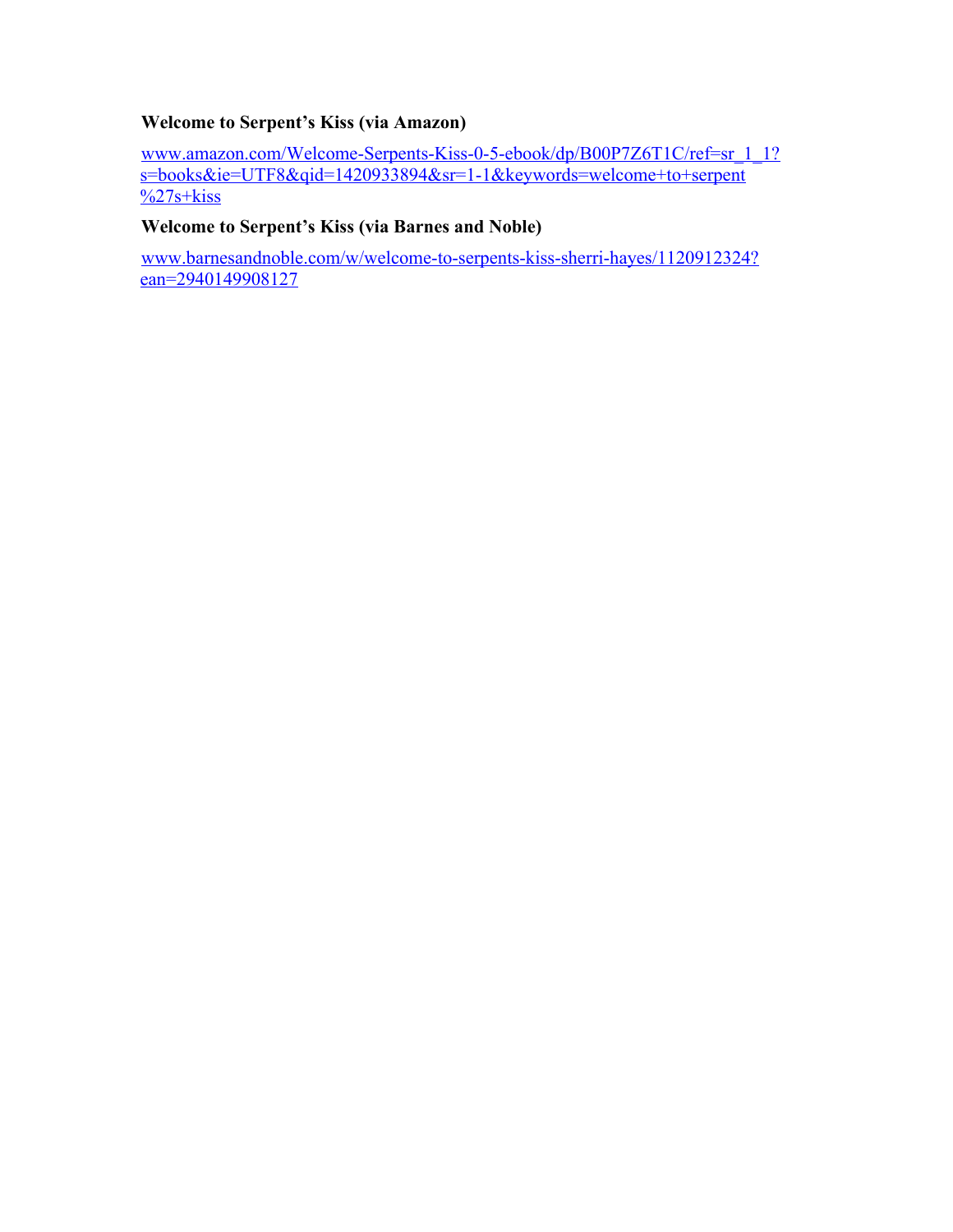# **[Redemption and Glory](#page-3-0)**

## **Cris Anson**

*BDSM contemporary dominant/submissive erotic romance ménage*

"Davinia!" Jonathan's voice snapped. "Stop twitching. Do. Not. Move."

She took a deep breath and steadied herself. *Remember, right now you're a sub.* "Now the trousers."

*Oh god.*

Adam released her hair and used both hands to work the button then the zipper of her slacks. He knelt at her feet, nose centered right at her crotch, and inhaled deeply. Looked up at her, desire rampant on his face. His eyes burned, his jaw worked, his skin flushed.

Then he slowly slid the material down her legs until it pooled at her ankles.

Dear god, she couldn't stand it. Her pussy wept for his tongue, his fingers, his cock. The Wartenburg wheel continued its exploration of every exposed inch of her skin above the waist. Even Jonathan had abandoned his suggestive comments to his sub as he thrust one hand into Vinnie's hair and yanked her head back until it rested on the sub's bowed head, making Vinnie's breasts jut forward as her spine arched.

She couldn't help it. Her hips moved restlessly, she fought against her restraints because she needed to touch Adam—hell, or Sandor or Jonathan, she just needed a *man* in her hands, needed a cock inside her, needed someone to scratch this intense itch, she needed to—

With a gesture from Jonathan, all three men stepped away, leaving Vinnie panting and desperate for fulfillment. The sub was no help. It seemed as though she was in la-la land, silent and unmoving yet staunch as a pillar against Vinnie's gyrations. In the tiny sane part of her mind, Vinnie thought he must have given her some orders to stand perfectly still. Or else he'd brought her into subspace awfully quick.

"Well, dear, what do you think?"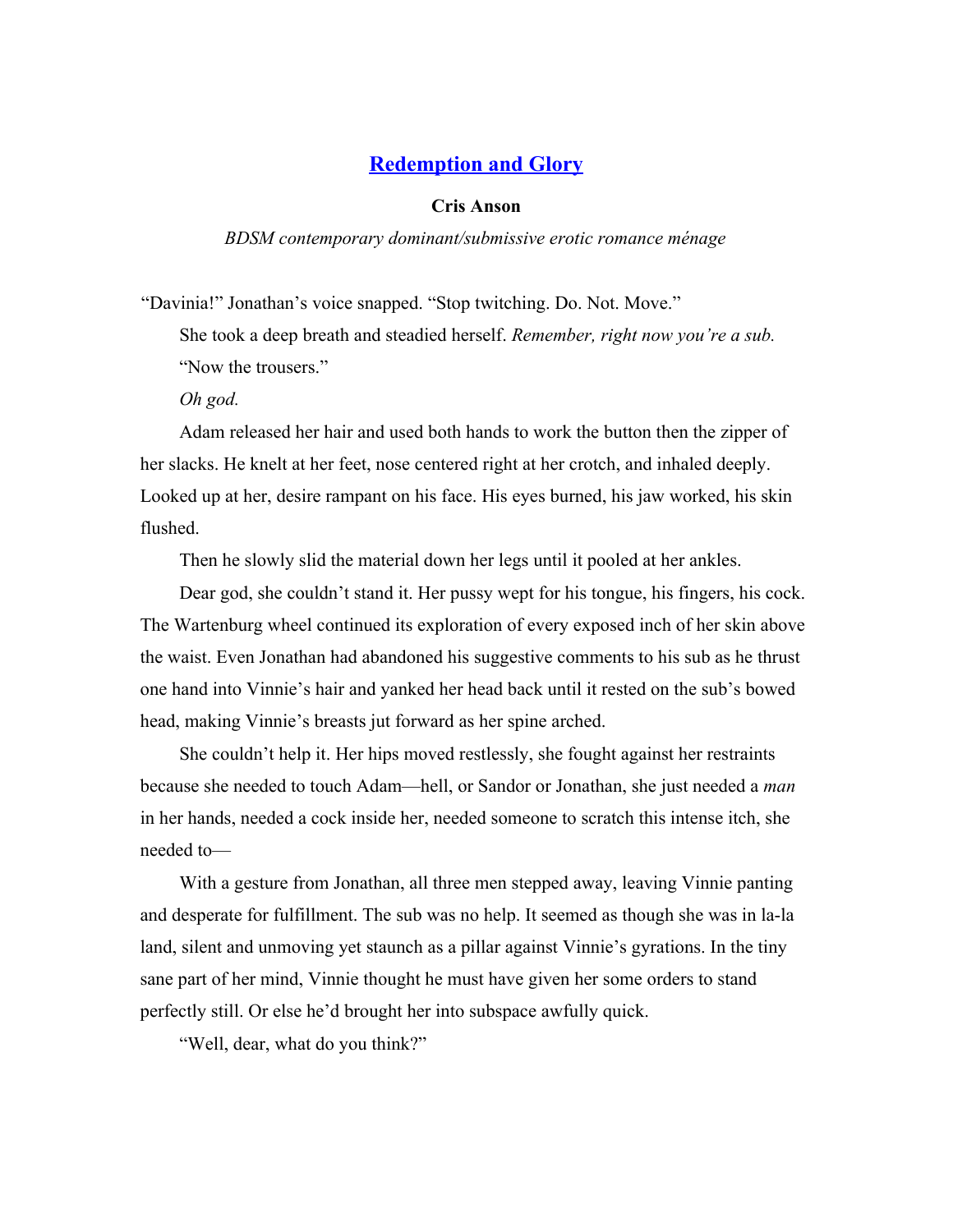It took Vinnie a moment to realize that Cecile was speaking to her. The woman's eyes sparkled, her breaths came slightly shallow and her mouth set itself into a Cheshirecat grin.

Vinnie looked down at her dishabille, at the rosy hue to her exposed skin, her steelhard nipples poking the flimsy lace of her bra, the thong of the same fabric emphasizing the fiery red hair of her pussy, the ample curves of her near-naked hips displayed to all eyes. Looked at Adam, still on his knees before her but unimaginable, forbidden inches away from her as he gazed at the juncture of her thighs, her hips cradled in his hot hands.

"I think I need to get untied." It came out a strangled moan.

A round of laughter broke the spell and both Doms made short work of the knots binding the two women. Adam stood and stepped back with, it seemed to her, great reluctance. On a sigh of relief Vinnie bent down to grab the waistband of her slacks in some vestigial impulse of modesty. She did *not* want anyone to see the cream dribbling down her thighs.

"Not so fast."

Jonathan. Hands clamped on her shoulders from behind, he raised her upright and she took a deep, stabilizing breath.

"Stand still. Balance on your left foot."

Okay, she could do this. She could obey Jonathan the way a sub would obey him. Except, she thought with an unbidden smirk, not instantly.

As if reading her mind, Jonathan said, "You know, if you were my sub and you were so disobedient, you'd be severely punished."

"Then it's good that I'm not, isn't it?"

A hard smack against her bare butt resounded in the quiet room. The instant pain of his palm flared into outrage then into another burst of arousal. Ignoring the new rush of cream in her pussy, she took the not-too-subtle hint and balanced on her left foot.

At Jonathan's gesture, Adam knelt again and gently lifted her foot, removing the boot and that pant leg. She shifted her weight and soon was divested of the second boot and her trousers. As soon as her balance was restored, Jonathan slipped off her silk blouse. Vinnie gulped. So much for her clothing as armor.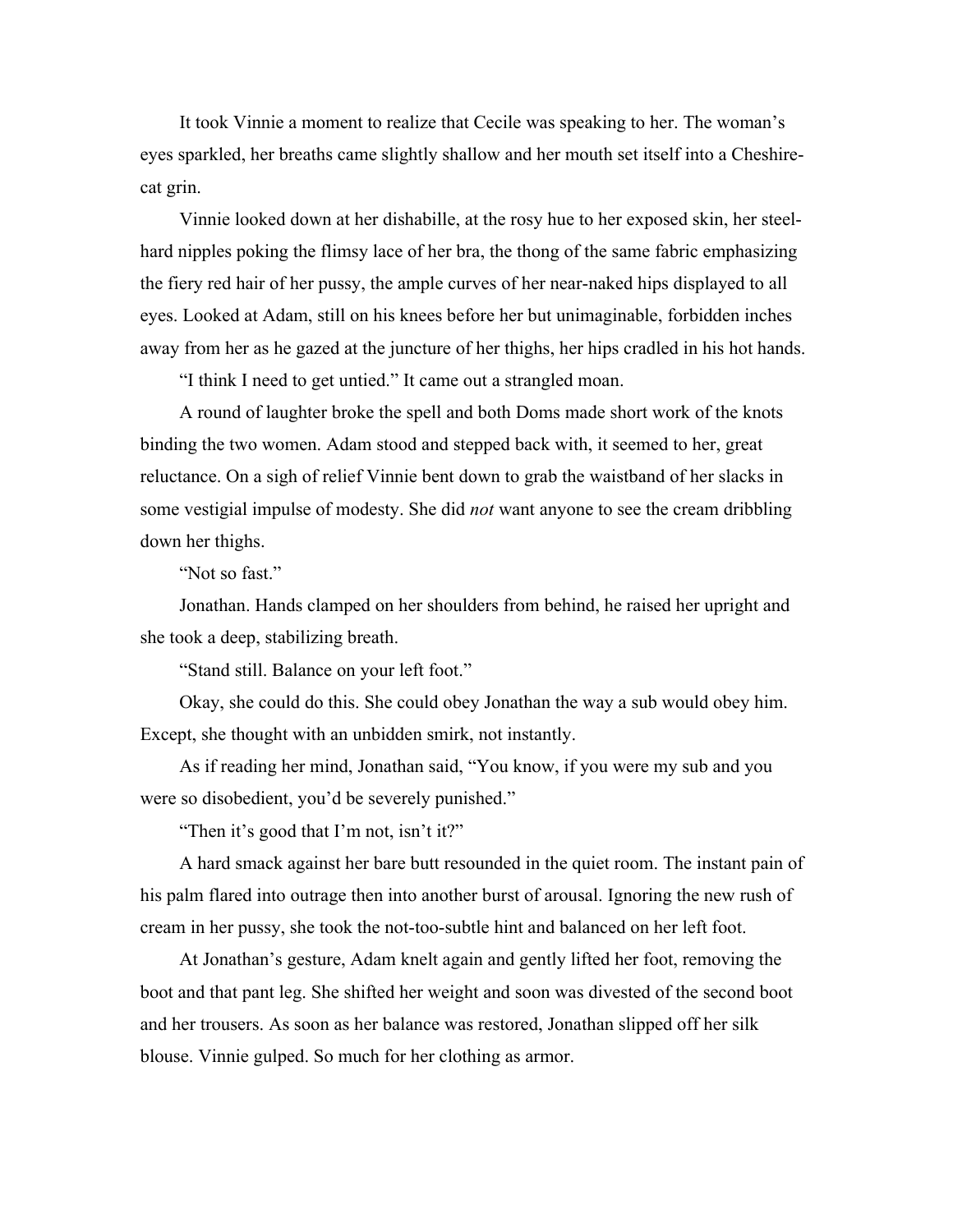"What we have here," Jonathan said, "is a Smart-Ass Masochist. Your sassy mouth is intolerable, so we'll have to remedy that with a little constructive adjustment. Adam, to the chair"

She swallowed hard. *I'm in for it now.*

Adam thought his cock would burst, he was so hard. His balls were tight against his body merely from watching the Mistress Glory of his wet dreams being taken down a few pegs. God. She was even sexier now than when he'd first seen her in that red corset wielding a flogger. Having her tied up and helpless and moaning with arousal was such a huge turn-on to him.

And having her standing all subservient in semi-sheer bra and thong with a group of men and women who were fully dressed—Christ, what a body that woman had. He could lose himself in her for months at a time. The lush curves, her red bush, those nipples big and hard as walnuts. His throat went dry.

But he remembered Jonathan's stricture—tonight would be a learning experience for him as well as for Davinia and he was to follow instructions to the letter. But damn, it was hard to keep his hands off her! Jon was obviously counting on Adam's poorly disguised lust for the redhead and was determined to teach him the merits of delayed gratification.

It was agonizing.

It was hell.

He looked forward to more of it. Because Davinia was at the center of it.

Settling himself into the firm seat of the chair, Adam sprawled his legs in front of him, one ankle crossed over the other in an effort to look relaxed, as though his cock weren't already tenting his trousers like a ridgepole. Let them see his erection.

Especially Davinia. She'd zeroed in on his cock as soon as he sat. *I hope your mouth is watering, woman.*

Hell, he hoped Jonathan would direct her to suck him off.

He groaned. *Not exactly the way to control yourself.* Thinking of Davinia's delectable mouth on his cock, sucking and licking him to distraction, made him impossibly harder. Jon was right, he'd never denied himself when it came to sex and it was difficult not to fuck her right now in front of everyone.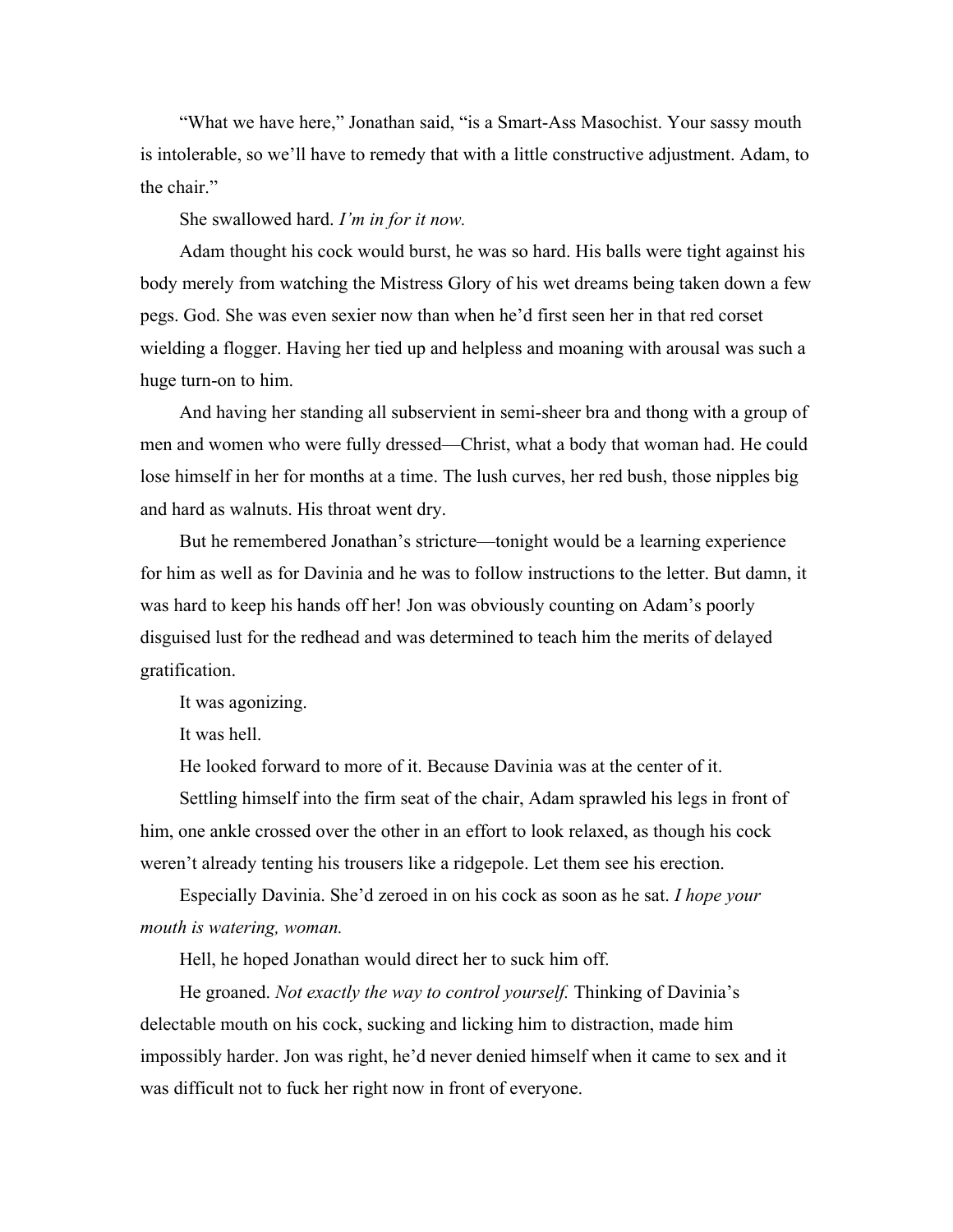His attention sharpened and he tried to prepare himself for more delayed gratification. Davinia was being urged forward by Jonathan after he whispered some instructions into her ear that made her spine straighten.

But forward she came, until she stood alongside him. Gingerly she set one bare foot on each side of his crossed ankles, took a deep, steadying breath, and holy shit, leaned forward to put a hand on each of his thighs.

He must have moved, because Jon bellowed, "Stay just the way you are, Adam. She needs to hold on to something for the next few minutes."

Davinia's thumbs dug into the muscles of his inner thighs as she stabilized herself. He almost came at seeing the arch of her back curved up to the sweetest, lushest ass he'd ever seen. His gaze moved to her breasts, swaying slightly and almost overflowing their flimsy lace bra as they nearly touched the fabric of his slacks at his thighs.

It was all he could do to keep from coming just from the sight of her.

He noted how flushed her face was, how shallow her breathing. Her eyes downcast, looking—he hoped—at his cock, she licked her lower lip. His cock jumped. Again.

"Are you ready, Davinia?"

She nodded.

"Your response should be, 'Yes, Sir.'"

"Yes, I'm ready."

Jonathan smoothed his palm over one rounded globe. It took all Adam's willpower not to growl at seeing someone else touch his woman.

Shit, she wasn't his. She was just a woman in a BDSM scene. What the fuck was he thinking?

Jonathan lifted his hand from Davinia's ass and held it out, palm up. Sandor planted a soft-tail flogger in it then stepped back. Adam held his breath for the strike.

But Jonathan stroked the smooth leather fingers across her back, her ass, her thighs, with low-impact hits, love taps almost, until Adam saw her ass rise slightly, as though she were inviting more.

After a few minutes of warming her skin he handed the flogger back to Sandor and accepted a lethal-looking leather paddle.

Suddenly, *smack*! Directly on her right buttock.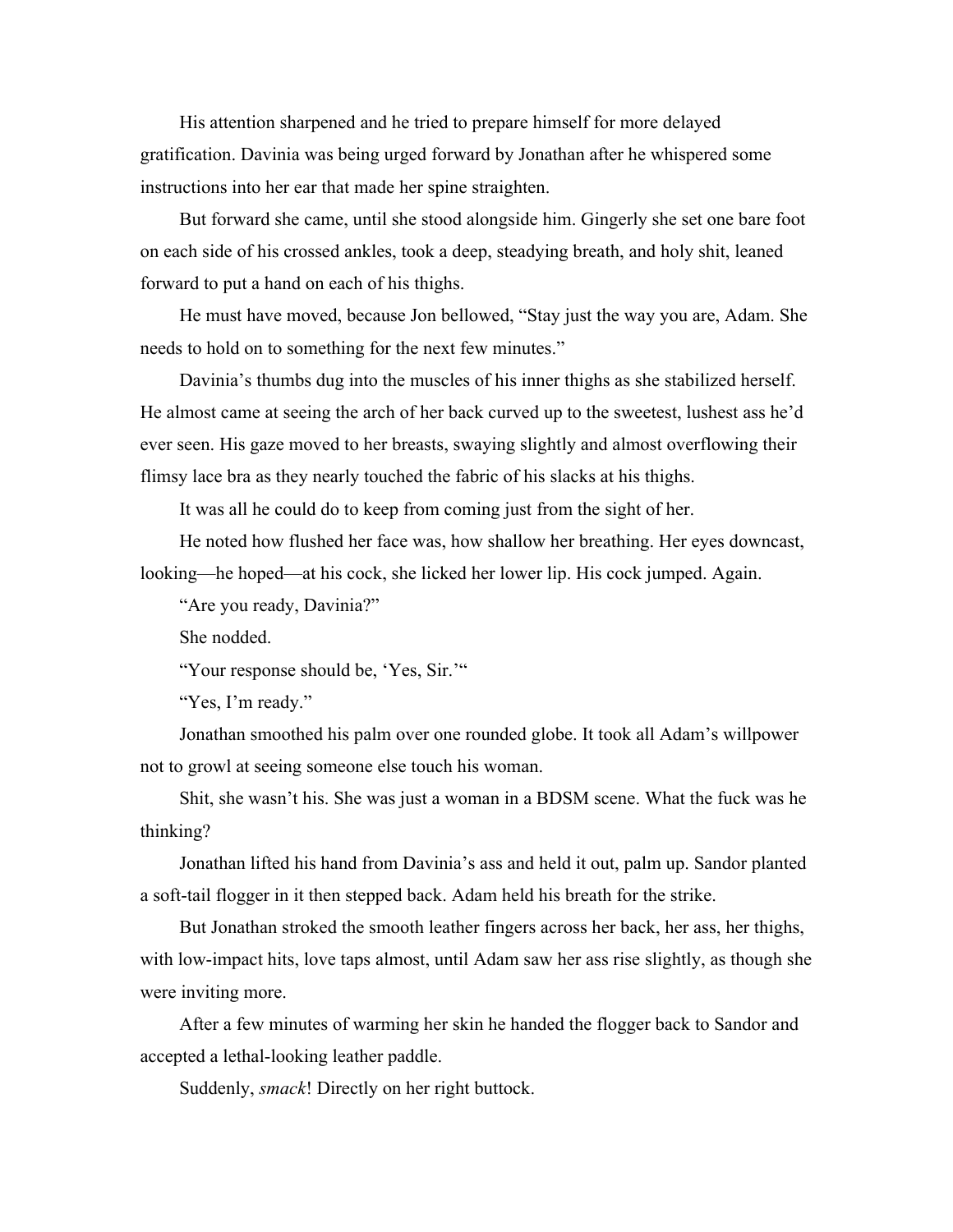Adam flinched in sympathy. Davinia jerked her head up but kept her grip on his thighs.

"Davinia?" Jonathan's silky voice, rising in question.

"One!"

"Very good."

*Smack!* Across her left ass cheek.

"Two"

Adam gritted his teeth. This close he could feel the breeze from the paddle, could see the wince in her face, feel her grip squeeze harder on his thighs at the impact. Yet his cock got even harder watching the scene unfold as her breaths became even more shallow.

By the flush on her face, she was getting unbearably aroused.

And so was he.

**Cris Anson** [\(www.crisanson.com\)](http://www.crisanson.com/) has released fifteen erotic romance titles with Ellora's Cave since 2005. Her more recent stories reflect her earnest, hands-on research into the BDSM lifestyle. Contact Cris at [cris@crisanson.com](mailto:cris@crisanson.com) or read her blog: [http://crisansonspassions.blogspot.com](http://crisansonspassions.blogspot.com/)

# **Redemption and Glory (via Amazon)**

[www.amazon.com/Redemption-Glory-Cris-Anson](http://www.amazon.com/Redemption-Glory-Cris-Anson-ebook/dp/B00KLK2VUG/ref=sr_1_1?s=books&ie=UTF8&qid=1420934076&sr=1-1&keywords=redemption+and+glory) $ebook/dp/B00KLK2VUG/ref=sr\ 1\ 1?s=books&ie=UTF8&qid=1420934076&sr=1-$ [1&keywords=redemption+and+glory](http://www.amazon.com/Redemption-Glory-Cris-Anson-ebook/dp/B00KLK2VUG/ref=sr_1_1?s=books&ie=UTF8&qid=1420934076&sr=1-1&keywords=redemption+and+glory)

## **Redemption and Glory (via Barnes and Noble)**

[www.barnesandnoble.com/w/redemption-and-glory-cris-anson/1119617056?](http://www.barnesandnoble.com/w/redemption-and-glory-cris-anson/1119617056?ean=9781419971358) [ean=9781419971358](http://www.barnesandnoble.com/w/redemption-and-glory-cris-anson/1119617056?ean=9781419971358)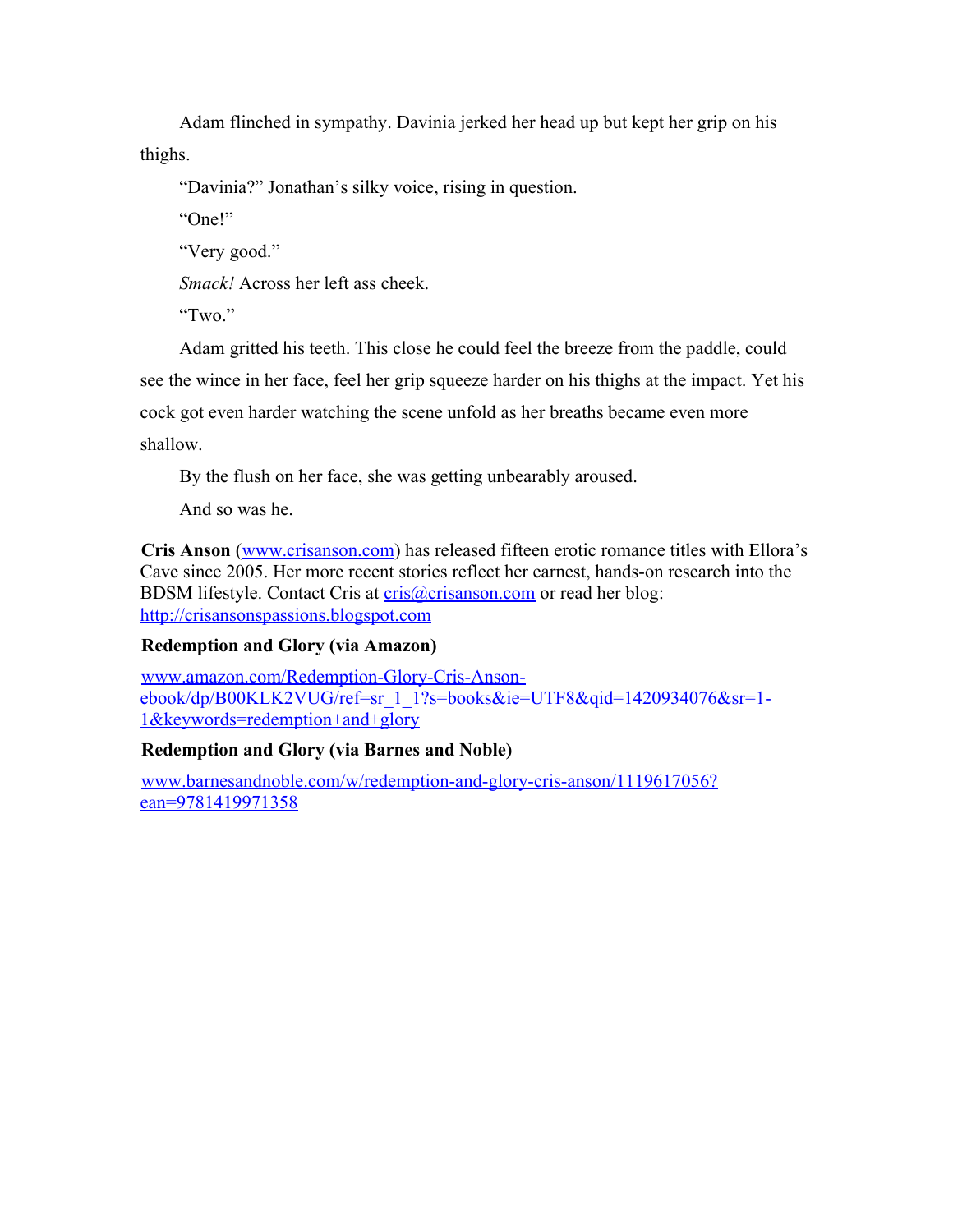## **[Caught in the Middle](#page-3-0)**

### **Kira Barker**

*bondage erotic romance ménage series S/M*

I didn't notice Jack stepping up to me until he touched my upper arm lightly.

We were alone on the terrace, but still close enough to the sitting area that there was enough light to illuminate his features. He was standing decidedly too close, but then being in the vicinity of anything fuckable would have qualified as such for me right then.

Why the fuck did I let Simon do this to me?

Ah, right—because it was as fascinating as it was frustrating.

Either I had a worse poker face than I'd guessed, or Jack had picked up a few hints along the way, because the look he regarded me with turned shrewd.

Looking at it like that, I was left with remaining silent. Jack laughed softly but took his small victory in stride.

"Seriously, why are you gnashing your teeth like that? And it's not just the phone call. You've been terribly irritable tonight."

"Maybe because you and Simon have joined forces in your League of Extraordinary Cockblockers?"

I got a snort for my troubles, but if that was even possible, he leaned closer without actually moving.

"Just weeding out the sub-par offerings you would have rejected yourself. Last time I pulled Barry out of the equation, you didn't complain that much."

"Not to you, maybe. I still remember complaining to Simon."

"And I remember that that ultimately ended with you writhing between us, which you seemed to enjoy a lot, so remind me again why you're protesting now?"

I blinked, anger slowly fading into even more of that horrible burn in the back of my mind. And between my thighs. Irritation about people screwing with my schedule wasn't enough to take care of that, and Jack's mere presence made me fidgety all over again not that I'd ever admit that.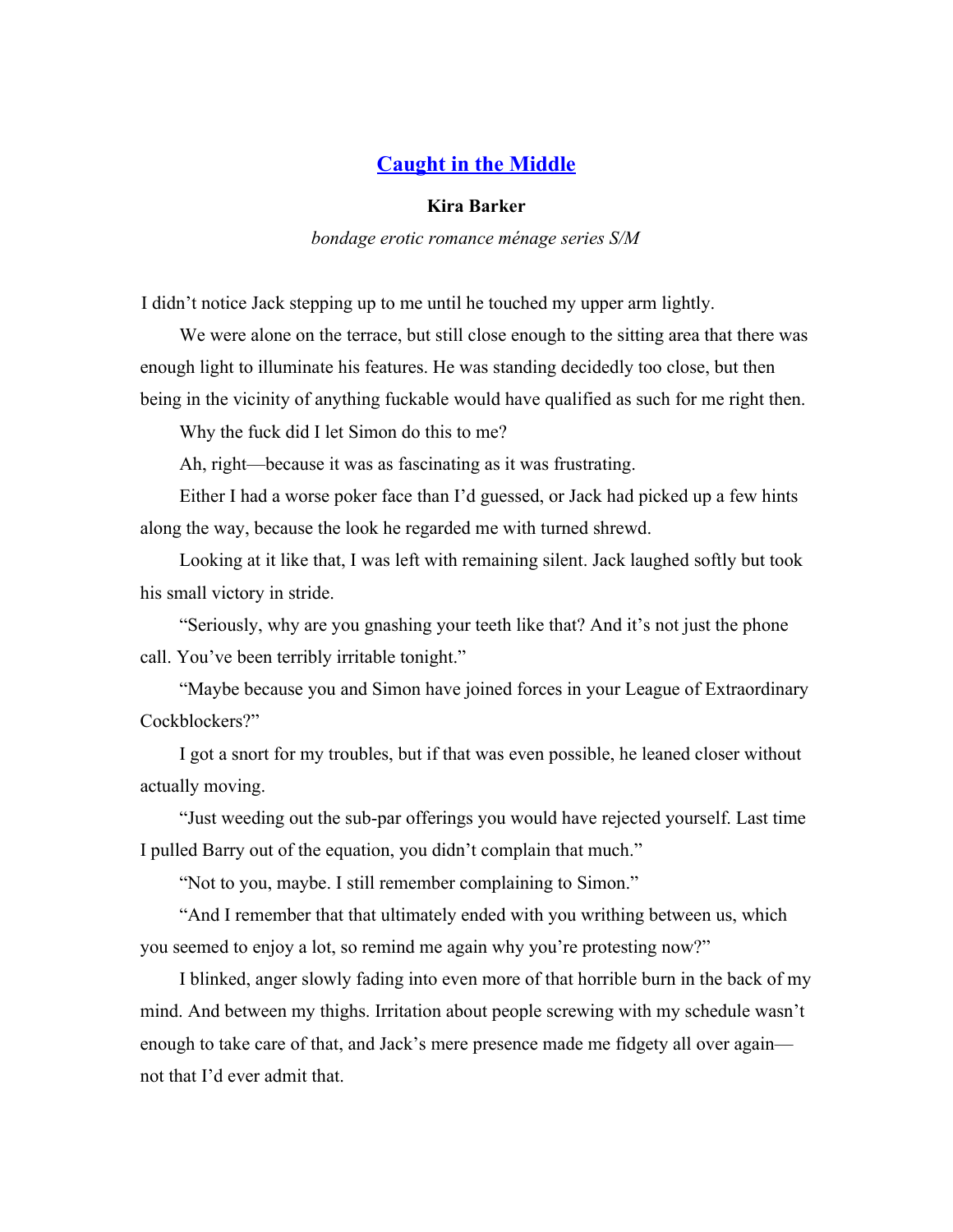"You're evil, you know that?" I asked, trying hard to sound put off, but I might as well have started rubbing myself all over him from the husky tones my voice picked up.

Jack didn't bat an eyelash, but his grin turned a little darker.

"If that turns you on, I have nothing to protest about that. But you're evading my questions, and that's not usually your style."

"What questions? You can't seriously expect me to be happy that you and Simon team up and decide who is good enough to make a move on me and who isn't."

Jack snorted, but the look on his face was suspiciously bland.

"Trust me—if we really did that, you'd likely spend your days in isolation right now."

"What's that supposed to mean?"

He blinked as if he was surprised by my reply, which in turn made me wonder if his last statement had been supposed to be voiced aloud. Another issue I didn't want to think about right fucking now.

"Whatever," I deflected, and the way I crossed my arms over my chest might have been only slightly defensive. "I'm a little on edge right now as you can very easily tell, so if you don't want me to bite your head off, leave me alone."

"Just because I walked in on you? You can't be mad at me for that!"

"And I'm not."

He opened his mouth in protest, but then closed it again abruptly.

"You're mad at him."

Not a question but a statement, yet I still replied.

"I'm not."

"Oh, yes, you are, but for some unfathomable reason you're trying to hide it, and… shit."

My glare certainly wasn't friendly, but it didn't warrant the way he cut himself off. He looked downright apologetic, and if Jack was one thing, it was straightforward. He never backtracked.

"This thing between you is getting more serious than just the occasional ill-timed bootie call, isn't it?" he asked, a lot more cautious. Caution didn't work well with my sunny disposition right now.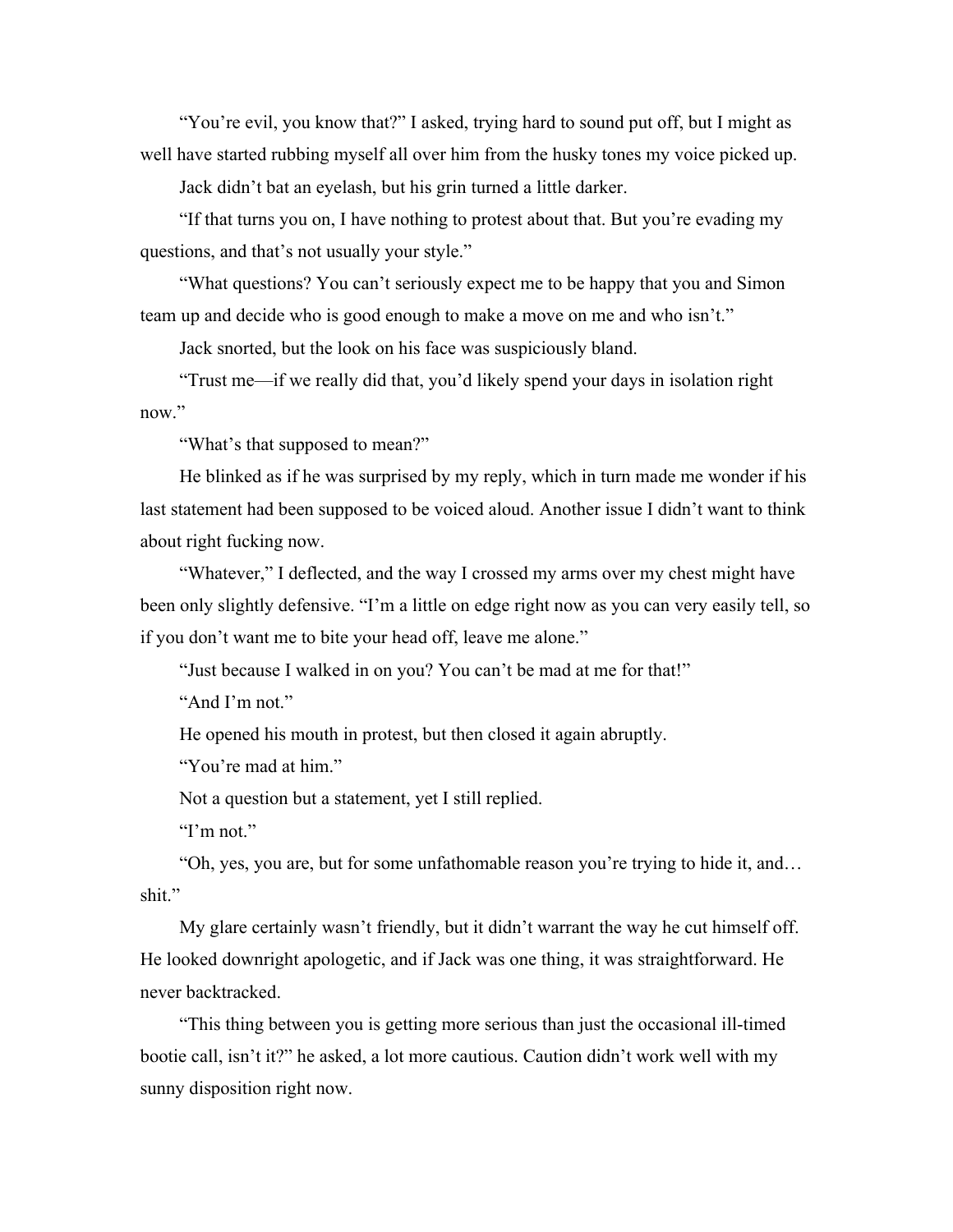"That's none of your business," I pointed out, maybe a little more harshly than warranted, and with a note of defensiveness that I really hated hearing in my voice.

"Right, it isn't," he agreed, and seemed to mean it. "I just didn't figure that you're the type who, you know, doesn't punch a guy in the face when he's, well…"

"Well what?"

Jack's eyes zeroed in on my face, and after a second or two he broke out into a stupidly wide grin.

"Who works you into a frenzy and then doesn't let you come."

I seriously considered punching him now, and while that might have been rewarding, violence by proxy certainly wasn't the answer. His statement also made me wonder just how much in cahoots the two of them were.

"How much did he tell you?" Then something else occurred to me. "Did he send you out here after me?"

Jack's beginning smile strengthened, and that did ungodly things to my body.

"Nothing and nope, but you just confirmed it. And it's the only reason I could think of for why you're acting like a bristling cat ever since you stomped out of the bathroom." He pursed his lips, and suddenly he was really standing too close to me, close enough that I could feel the heat radiating from his body, which made me shiver for reasons other than leaving my jacket inside. "You know, even if he's acting like a prick and stringing you along, that doesn't mean I have to. I'd be more than happy to lend you a hand there. Or tongue, or dick, or all three. I could fuck you right here, if you want to, with no one the wiser. Well, no one but Simon. He's been watching us the entire time, but I doubt that he'd object."

Somewhere during that declaration, my eyes had latched onto Jack's lips, and it was almost impossible for me to drag them back to his eyes now. Fuck, but this situation was starting to become impossible! Just listening to him talk like that fanned those now againraging flames, and I'd never been known for my self-restraint.

Taking a shaky breath, I forced myself to look away and shook my head.

"Jack, I can't."

"Why not? You're not exactly bundled up for an arctic expedition here. Let me demonstrate."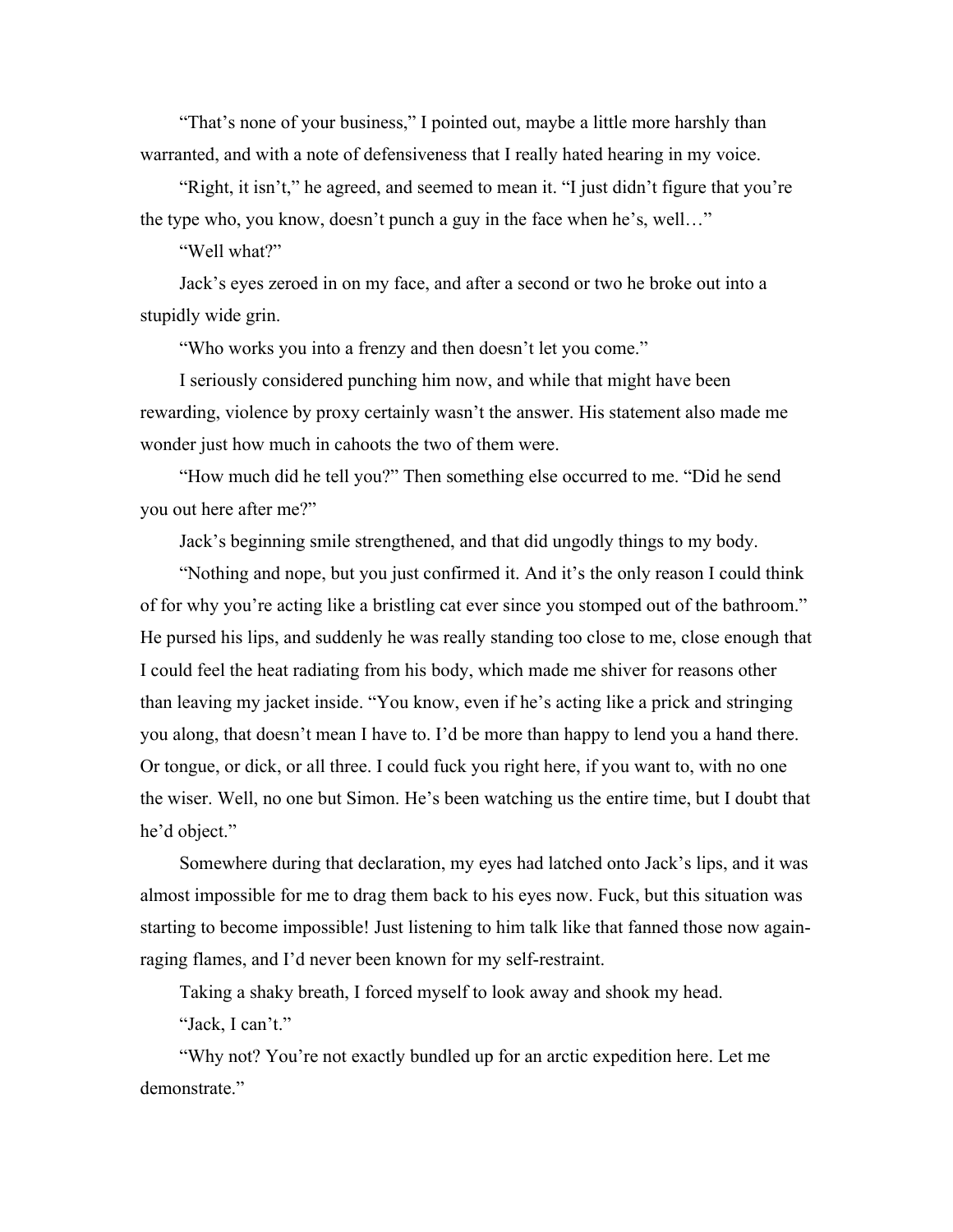Then he was standing behind me, his body pressing into my back, soft, warm fingers ghosting down my arms, then to my hips. One hand stayed, the other slid down to my thigh, then underneath the soft fabric of my dress, and I let out a harsh breath when skin met skin. Through his jeans it was easy to feel his erection pressing against my ass, and it was impossible not to grind myself back against him as that hand started its quick trail up my leg.

"Jack!" I more groaned than said, the words I wanted to utter getting stuck in my throat when I looked toward the seating area inside, and, true enough, found Simon studying us over his bottle of beer.

"Shit, you're not wearing any panties," Jack ground out when his hand confirmed as much, the need in his voice whipping my own pulse up further. Jerking his hips forward, maybe even in an involuntary motion, made my dress ride up enough that the denim of his jeans was now pressed directly against my ass. I'd just have to reach back, undo that zipper, and I was sure that a minute or two later I'd be one very happy puddle of goo. I knew that he wouldn't take longer, and he wouldn't tease me or let me hang, and suddenly the fact that I'd only had his cock in my ass but not in my pussy before turned to a glaring need that was impossible to ignore. I shuddered all over, which only grew worse when his lips appeared on the nape of my neck, pressing a series of light, hot kisses onto my skin.

But I couldn't. It was killing me right now, but I just couldn't give in like that. "Jack, stop."

I made my voice as harsh and cold as possible, which still sounded like a husky whisper, but he stilled immediately, which left him pressed against me, his fingers about to discover that my underwear wasn't the only thing that was gone.

I felt him relax, then let out a long-drawn exhale, but that only ended up sending my nerve endings screaming from where his breath ghosted over the sensitive side of my neck.

"Why?" he asked, sounding not a hint annoyed, but there was something in his voice that made my heart ache weirdly deep down.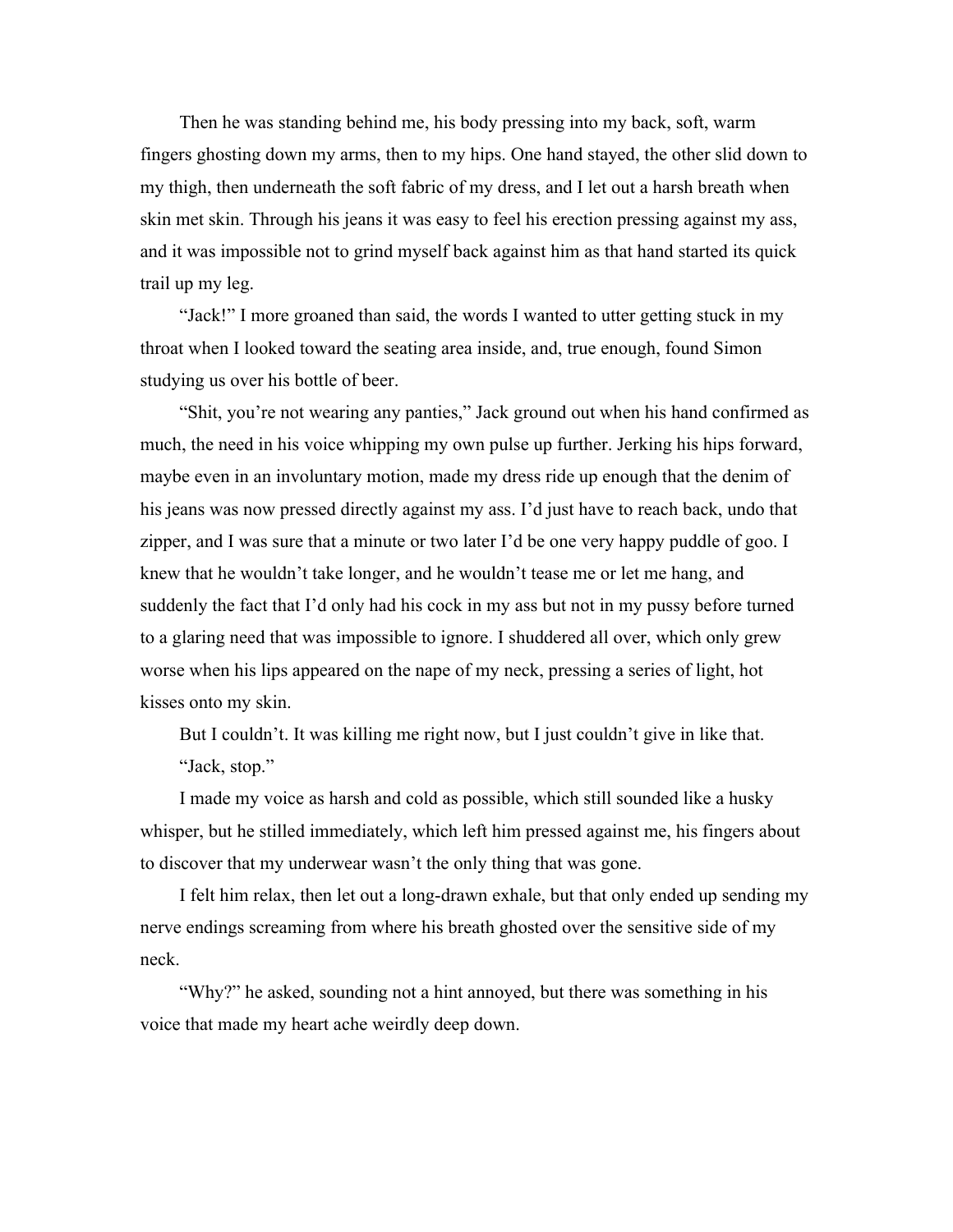"Because I can't. Because he told me not to touch myself, and I'm not allowed to come until he gives me permission, and there's no way you won't have me screaming in under ten seconds flat if we keep going."

**Kira Barker** likes her plots gritty, her smut realistic, and doesn't mind getting her hands dirty when it comes to research. Find out more about her at [www.kirabarker.com.](http://www.kirabarker.com/)

# **Caught in the Middle (via Amazon)**

[www.amazon.com/Caught-Middle-Kinky-Three-Book](http://www.amazon.com/Caught-Middle-Kinky-Three-Book-ebook/dp/B00MH31138/ref=sr_1_1?s=books&ie=UTF8&qid=1420934273&sr=1-1&keywords=caught+in+the+middle+barker) $ebook/dp/B00MH31138/ref=sr$  1 1?s=books&ie=UTF8&qid=1420934273&sr=1-[1&keywords=caught+in+the+middle+barker](http://www.amazon.com/Caught-Middle-Kinky-Three-Book-ebook/dp/B00MH31138/ref=sr_1_1?s=books&ie=UTF8&qid=1420934273&sr=1-1&keywords=caught+in+the+middle+barker)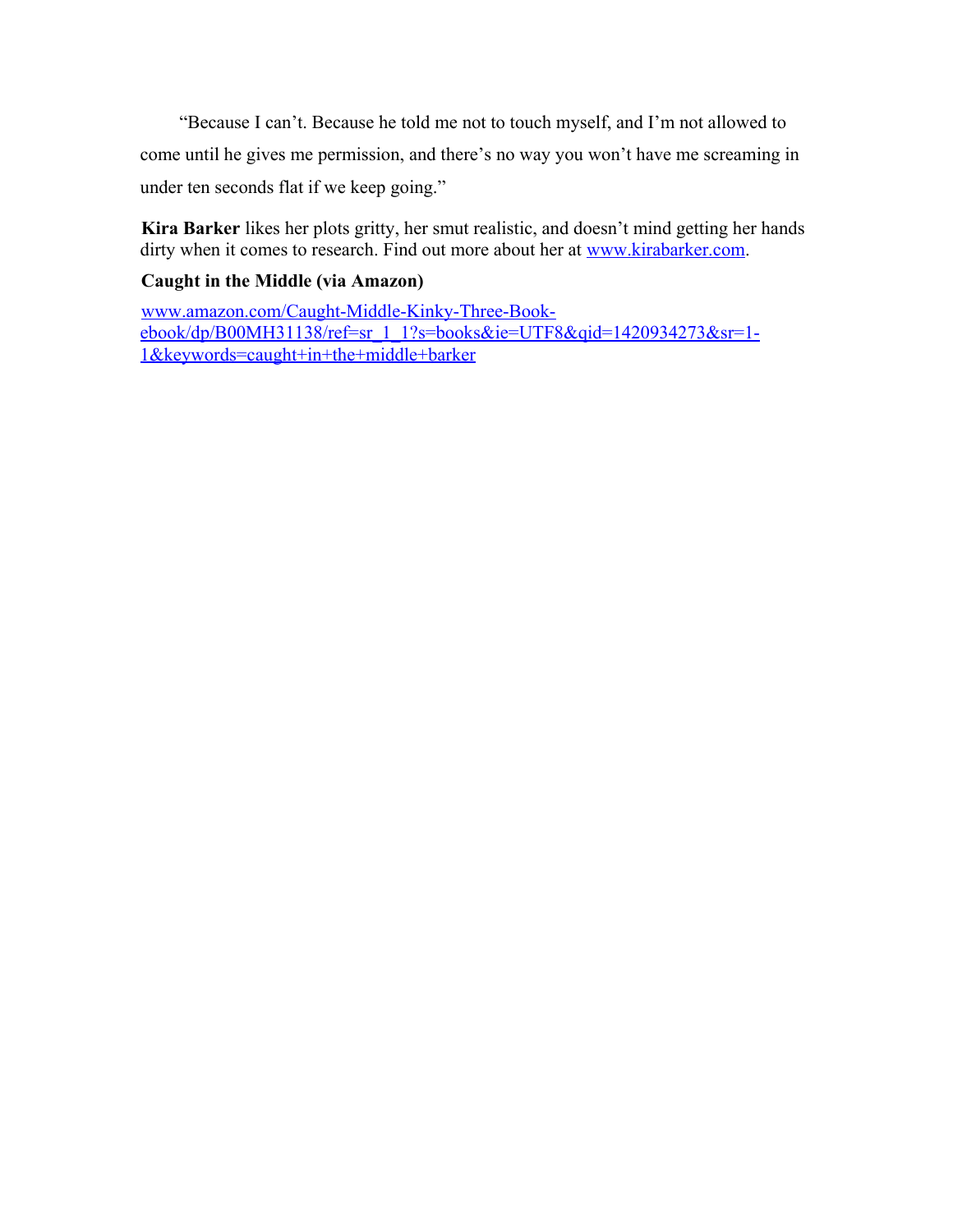### **[Stately Pleasures](#page-3-0)**

#### **Lucy Felthouse**

*BDSM curvy erotica erotic romance ménage Rubenesque spanking stately pleasures*

'Alice,' he said, firmly but softly. 'Bend over a desk and pull your dress up around your waist.'

Alice was extremely glad that she'd obeyed her orders and not worn knickers that day. She'd have been caught out very early on if she hadn't. Moving to the nearest desk, she did as Ethan asked.

'Good,' Ethan said, moving close behind her and caressing her bare buttocks. 'These won't be nearly as pale when I'm finished.'

Alice was surprised that Ethan was going to be the one doing it. She'd always thought of Jeremy as the ringleader and assumed it would be him. She was about to have her arse turned red, though, so it hardly mattered who was going to do it.

Alice became aware of Jeremy moving to the front of the classroom and retrieving something from the teacher's desk. He didn't bother to hide the item as it was an integral part of the task, and therefore she already knew what it was.

A wooden ruler. Watching Jeremy - and, more specifically, the ruler's journey from the corner of her eye, her resolve slipped a little. It was *wood,* for goodness' sake! It would hurt if a weakling swung it at her bare cheeks, never mind a muscular giant of a man. *Fuck.*

Jeremy handed the ruler to Ethan, who stroked his big hand over her exposed skin once more. It took all of Alice's willpower not to clench her fleshy cheeks. She may be nervous, but she sure as hell wasn't going to let them know that.

Both men were right behind her now, and one of them let out a low whistle. From the words that were spoken next, she gathered it was Jeremy. 'That's quite a sight, isn't it, comrade? Our Alice bent over, arse in the air, slit on display. She looks…' He seemed lost for words now; a rare occurrence.

'Beautiful,' Ethan supplied. 'She looks beautiful, mate. My cock is rock hard already, and all I've done is stroke her bum.'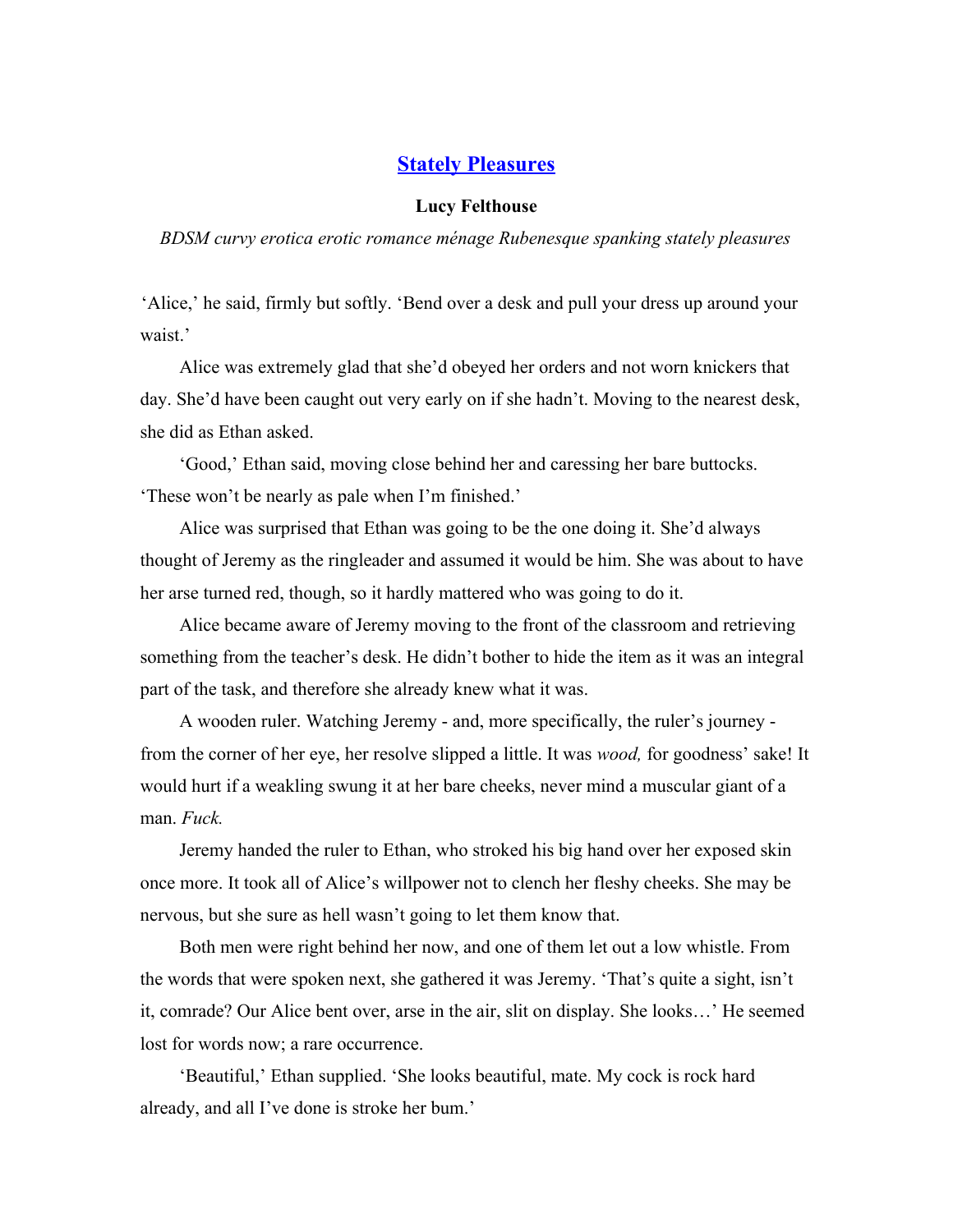Her face grew hot. The two men were examining her, and far from finding her lacking, they thought she was beautiful. And Ethan had admitted to having a hard-on caused by the sight of her naked arse and pussy.

Jeremy laughed. 'And you're not the only one. I'm tempted to stick my cock inside her cunt right here and now. Never mind the spanking!'

'In that case, I'd better get on with it, hadn't I?'

'Probably wise.'

Jeremy stepped back into Alice's peripheral vision, presumably to give Ethan room for manoeuvre. His expression was perfectly sober, but a glance down told her that he hadn't been exaggerating about the erection - it tented his smart jeans and made her wish he had just stuck it inside her, like he'd threatened to.

She didn't have too much time to think about being fucked by Jeremy, though, as she heard a small whooping noise - the sound of the wooden ruler rushing through the air - then the slap of it hitting her arse. Just as the thought that it hadn't hurt was about to cross her mind, the pain hit. A sharp, stinging sensation raced in a diagonal stripe across her right cheek. Much to her pride, she didn't yell or scream. She just pulled in a sharp breath and screwed her eyes shut, breathing in and out slowly and steadily, trying to work her way through the pain.

She'd just about dealt with it when the next blow came, this time on her left cheek. Gripping her hands tightly around the edge of the desk she was bent over, she watched as the knuckles turned white, determined to let nothing but the most negligible of noises pass her lips. Again, as the white-hot fire burned through her nerve endings, she sucked in a breath and bit her bottom lip. She would not cry out. She would *not.*

Given her relative silence, it seemed Ethan thought he wasn't hitting her hard enough. Or fast enough. After the searing agony of the second blow had dulled into a more manageable ache, he started to spank her more rapidly and with increased force. Alice was incredibly glad that neither of the men had asked her to count the strokes, because there was no way she'd have been able to. The pain was just too much.

#### *Thwack! Thwack! Thwack!*

By the time the blows ceased, Alice was collapsed onto the desk, her upper body crushed against it, with silent tears running down her face. But she hadn't screamed, or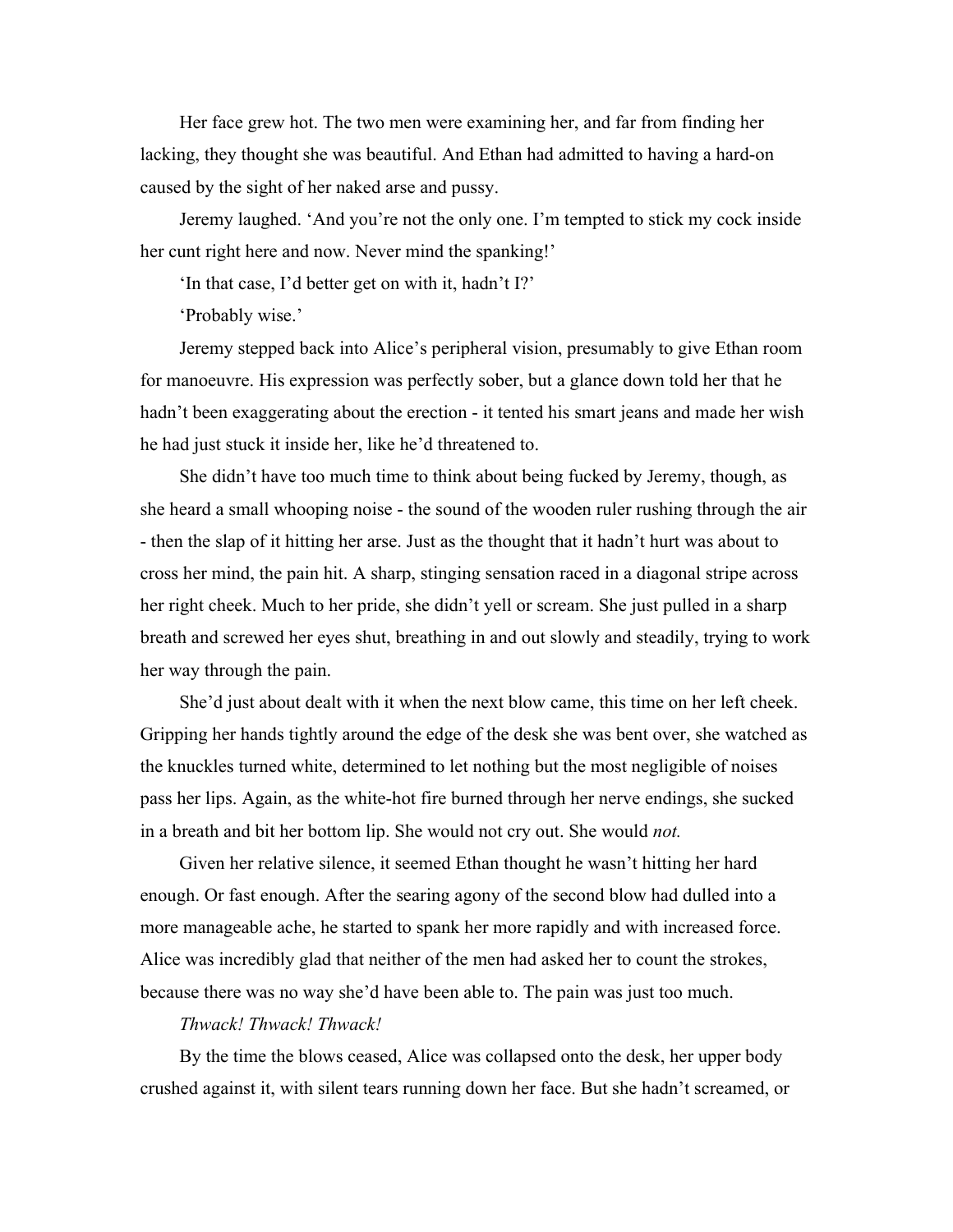yelled. Granted, she'd almost clawed holes in the desk, and bitten her lip until it bled, but still, she'd kept quiet. And for that, she was incredibly proud of herself.

As she started to come back to herself, she noticed two things - one, her pussy was saturated and ached to be penetrated, and two, Jeremy was standing right in front of her, his stiff cock in his hand.

Arching her neck to look at him, she opened her mouth when he indicated he wanted to put his prick in it. It was long, thick, and warm. Stinging arse almost forgotten, Alice moved forward to pleasure him. It was the first time she'd seen or touched Jeremy's cock, and she was determined to make a good first impression. She stuck her tongue into the slit at the top, enjoying the salty taste of his arousal, then took as much of his shaft into her mouth as she could. She stopped only when his bell-end hit her gag reflex. Deep-throating was not something Alice had ever tried and although she wanted to impress Jeremy, she didn't want to rush things and end up vomiting. That would definitely not be a good look.

She made up for her relative lack of skill with plenty of enthusiasm. Using her hands to push and pull at the edge of the desk, she bobbed her head up and down on his shaft, licking, sucking and slurping. Alice listened to the sounds Jeremy made and used those, the jerks of his hips, and the thickening of his cock to help her gauge her performance. She was no expert, but it seemed she was doing OK. Her hunch was confirmed when he grabbed her head, tangled his fingers into her hair and pushed forcefully between her lips before letting out a growl and spurting come over her tongue and down her throat.

She continued to flick her tongue around the now-sticky shaft in her mouth until he disentangled his fingers and stepped back, pulling his cock out with an audible pop. Almost immediately, Alice felt hands reach under her armpits from behind and wondered if Ethan was going to fuck her. If he was, she hoped he'd be gentle - those marks on her arse were still stinging like mad.

But Ethan wasn't going to fuck her - not then, anyway. He was helping her up. As she straightened, she was grateful for the help as she doubted her shaky legs would hold her. Ethan turned her in his arms and just held her tight. Alice was surprised by the display of care and affection, but she still snuggled happily into his muscular chest,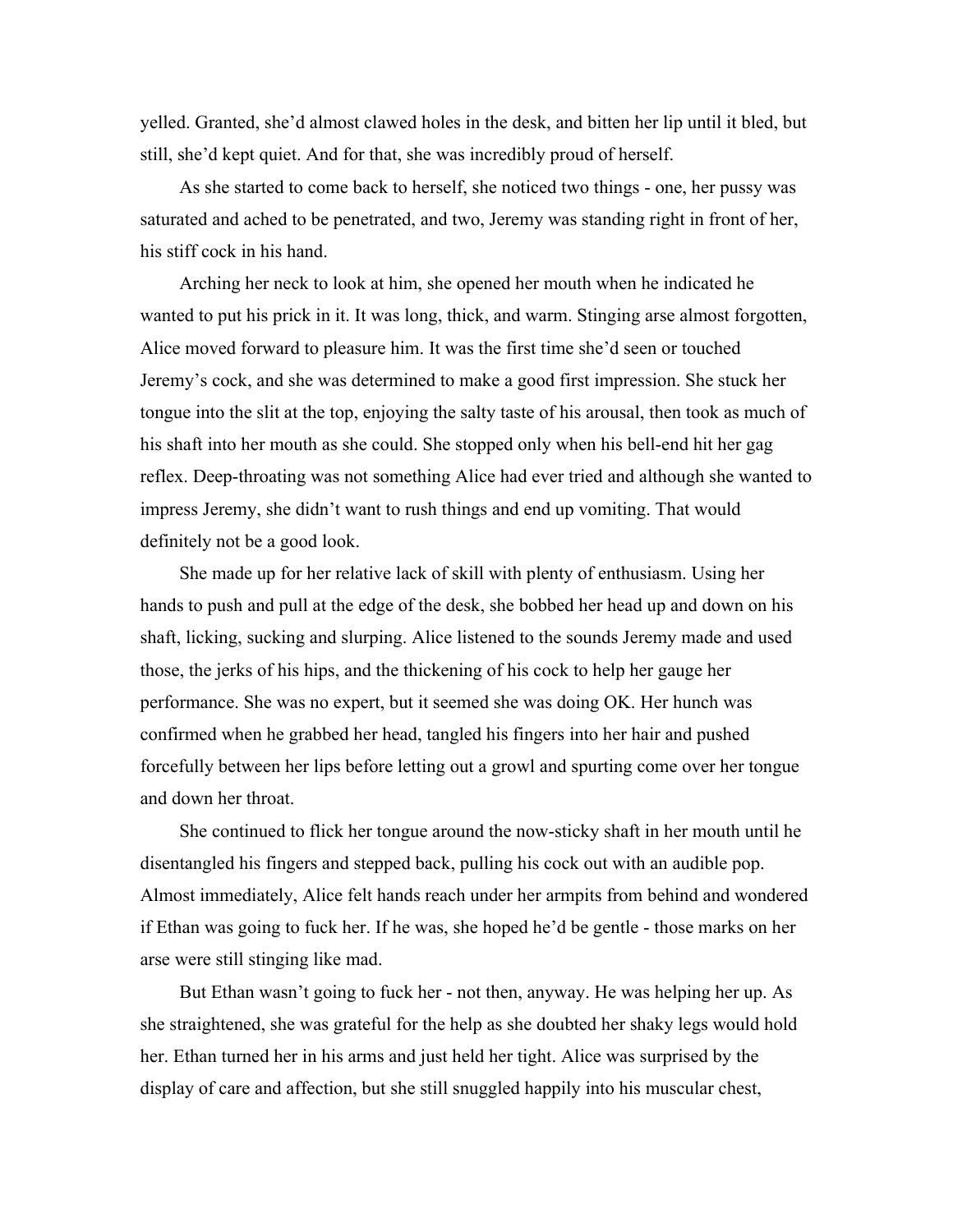enjoying the warmth and strength of his body, and the mixed scent of washing powder and his body spray. The hard lump she could feel in the front of his trousers was flattering too.

Seconds later, another warm body pressed in close behind her and a voice murmured into her ear. 'You did brilliantly, my darling. We're both very proud and pleased. Now I must go and wash up, but I'll leave you in Ethan's capable hands for a while until it's time to open the house.' Jeremy pressed a kiss to her cheek - the only portion of skin on her face that was exposed between her hair and Ethan's bulk. 'Well done. I'll see you later.'

She heard Jeremy's retreating footsteps and stayed exactly where she was. It was a lovely place to be, after all. Perhaps not quite as nice as being snuggled up - preferably naked - in bed with him, but still pretty damn fabulous. She let out a happy sigh. Ethan reached up and tugged her hair gently until her face was turned up to his.

'OK?' he said, softly.

'OK.' She nodded.

'Good,' he replied, twisting so they were no longer hugging, but he still had an arm behind her back for support. 'I'll take you back upstairs so you can get cleaned up, OK?'

Alice looked at her watch. She had a little over half an hour to compose herself. It would be no easy feat, considering the fact her arse was on fire, and her lips felt so swollen it probably looked as if someone had punched her in the mouth.

**Lucy Felthouse** [\(http://lucyfelthouse.co.uk\)](http://lucyfelthouse.co.uk/) is a very busy woman! She writes erotica and erotic romance in a variety of subgenres, lengths and pairings, and has over 100 publications to her name, with many more in the pipeline. These include several 'Best' anthologies from Cleis Press. Reach her at [lucy@lucyfelthouse.co.uk](mailto:lucy@lucyfelthouse.co.uk)

#### **Stately Pleasures (via Amazon UK)**

[www.amazon.co.uk/Stately-Pleasures-Lucy-Felthouse](http://www.amazon.co.uk/Stately-Pleasures-Lucy-Felthouse-ebook/dp/B00H5B70W8/ref=sr_1_1?s=digital-text&ie=UTF8&qid=1420934382&sr=1-1&keywords=stately+pleasures)[ebook/dp/B00H5B70W8/ref=sr\\_1\\_1?s=digital-text&ie=UTF8&qid=1420934382&sr=1-](http://www.amazon.co.uk/Stately-Pleasures-Lucy-Felthouse-ebook/dp/B00H5B70W8/ref=sr_1_1?s=digital-text&ie=UTF8&qid=1420934382&sr=1-1&keywords=stately+pleasures) [1&keywords=stately+pleasures](http://www.amazon.co.uk/Stately-Pleasures-Lucy-Felthouse-ebook/dp/B00H5B70W8/ref=sr_1_1?s=digital-text&ie=UTF8&qid=1420934382&sr=1-1&keywords=stately+pleasures)

### **Stately Pleasures (via Amazon US)**

[www.amazon.com/Stately-Pleasures-Lucy-Felthouse](http://www.amazon.com/Stately-Pleasures-Lucy-Felthouse-ebook/dp/B00H5B70W8/ref=sr_1_1?s=books&ie=UTF8&qid=1420934425&sr=1-1&keywords=stately+pleasures)[ebook/dp/B00H5B70W8/ref=sr\\_1\\_1?s=books&ie=UTF8&qid=1420934425&sr=1-](http://www.amazon.com/Stately-Pleasures-Lucy-Felthouse-ebook/dp/B00H5B70W8/ref=sr_1_1?s=books&ie=UTF8&qid=1420934425&sr=1-1&keywords=stately+pleasures) [1&keywords=stately+pleasures](http://www.amazon.com/Stately-Pleasures-Lucy-Felthouse-ebook/dp/B00H5B70W8/ref=sr_1_1?s=books&ie=UTF8&qid=1420934425&sr=1-1&keywords=stately+pleasures)

#### **Stately Pleasures (via Barnes and Noble)**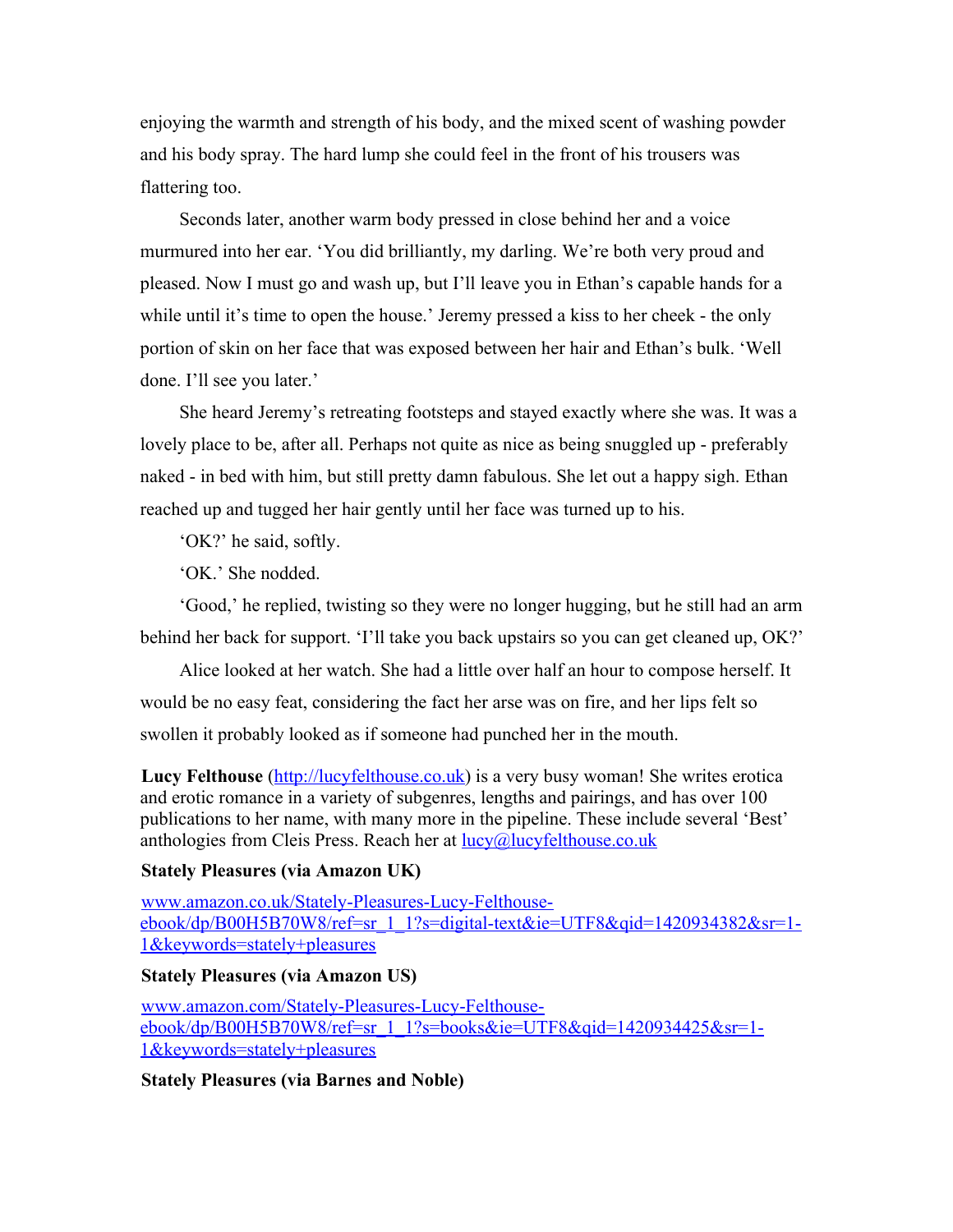[www.barnesandnoble.com/w/stately-pleasures-lucy-felthouse/1117044734?](http://www.barnesandnoble.com/w/stately-pleasures-lucy-felthouse/1117044734?ean=9781783755325) [ean=9781783755325](http://www.barnesandnoble.com/w/stately-pleasures-lucy-felthouse/1117044734?ean=9781783755325)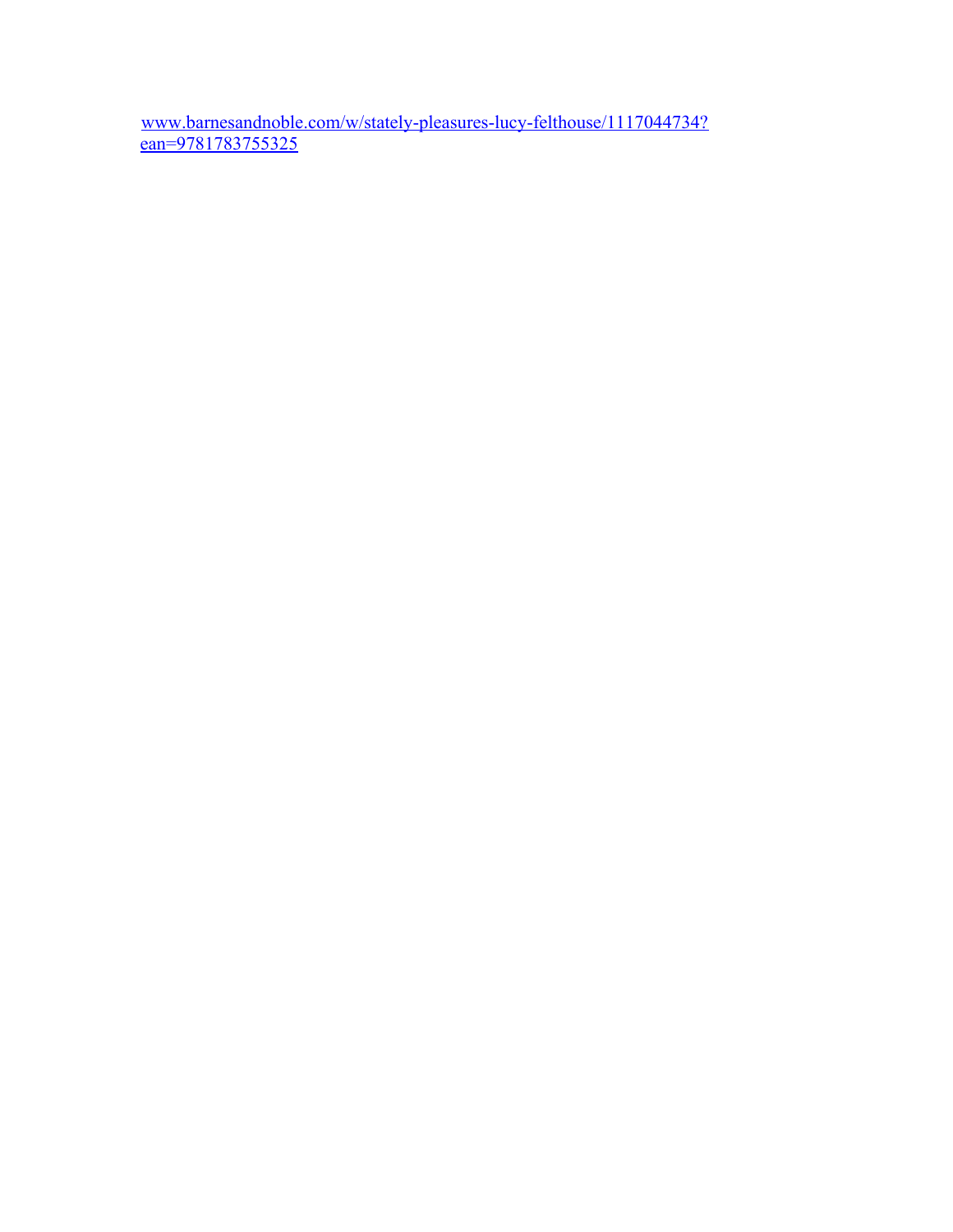## **[To Serve Is Divine](#page-3-0)**

#### **R. E. Hargrave**

*bondage erotic romance exhibitionism female/female humiliation male/male ménage spanking trilogy*

With a watchful gaze, Jayden followed her careful unsure steps backward while she withdrew to the wall. It was clear that she hadn't been trained in the withdrawal walk, as he called it, and he knew they would work on that. He found it rude when a submissive turned their back on him. Besides, he always enjoyed watching their tits bounce while they took those retreating steps. Catherine's were no exception. Jayden was hypnotized by them, loved that they were real tits; full enough to satisfy his need to maul, yet small enough that she could get away without lingerie if need be. He wouldn't deny a fondness for large tits; he was human and male. However, 'real' would win out over 'large' with him any day.

When she was almost to the wall he had her stop and turn around, his curiosity peaking over what she would choose. Looking at her reddened ass, Jayden found himself disgusted and turned on at the same time.

He was disgusted because he had allowed himself to get lost in her whimpers and moans while his open hand made contact with her soft flesh. The mental distraction meant that he had no idea how many times he had struck her, and that was inexcusable.

However, he was turned on for the same reason. Catherine had enjoyed the excessive spanking. That was clear when Jayden slipped his finger inside her and found a dripping honey-pot. She liked excess, and she liked it rough. He'd found his match. There was no doubt in Jayden's mind that he would be offering her a contract - and maybe even a collar - as soon as possible.

The cane was his favorite impact toy and would be perfect for this game. Given that she'd stated the cane was a hard limit Jayden wasn't expecting her to even consider it, though.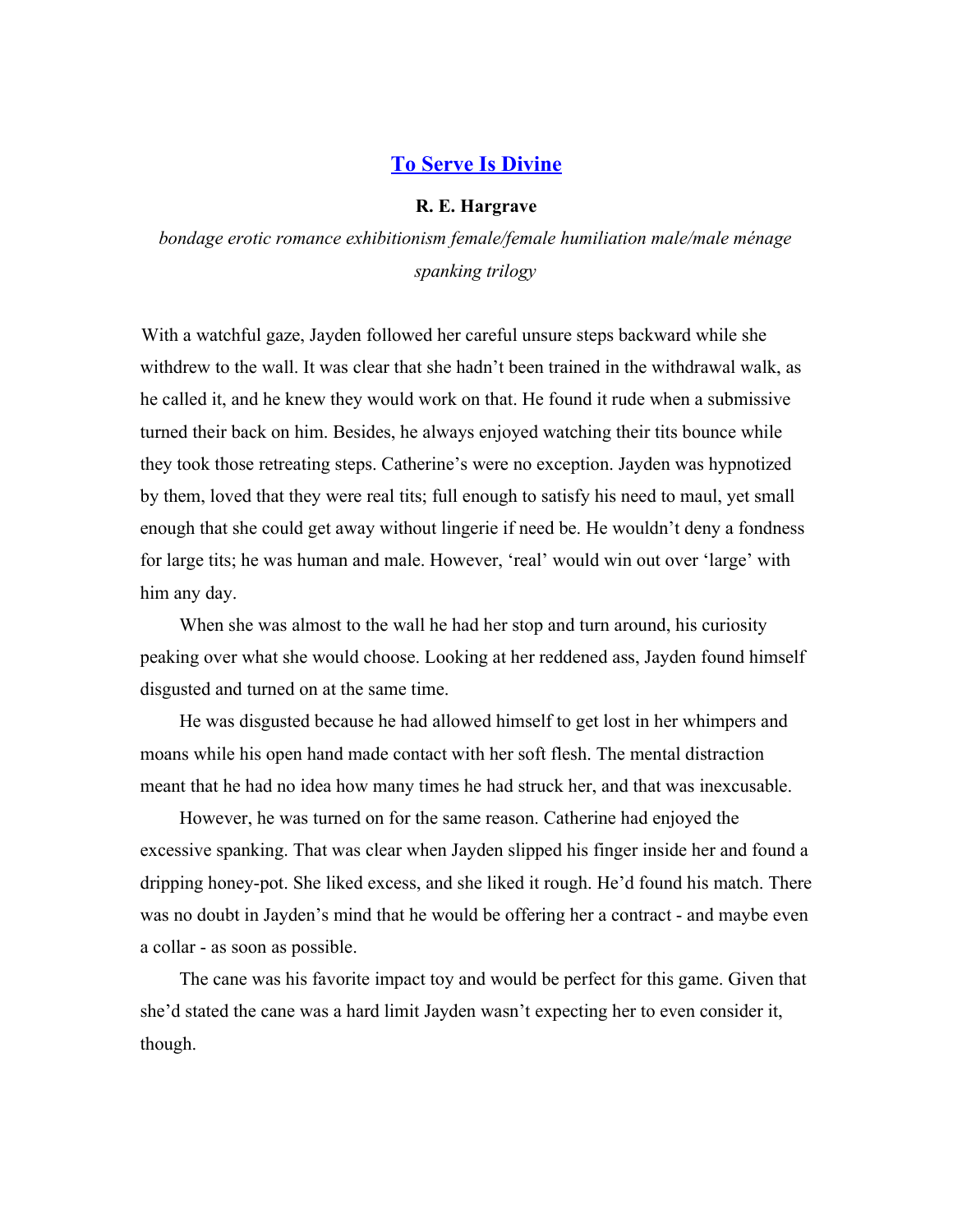He'd always used this game as a first test. It had a little bit of everything in it: exhibition in the way he required them to be spread out for him to see, humiliation in the act of crawling and fetching like an animal, and pain tolerance in the continual paddling.

Because coming was forbidden, the game tested their orgasm control. The bumpy texture of the gold balls slipping around inside while they crawled and stretched to reach more balls made it almost impossible to hold off an orgasm.

After about three of the ten balls were in their pussy, it did become more difficult for them to clench and hold, therefore he got a feel for their muscle strength. The spread stance Jayden required made it even harder.

Since five of the balls - the red ones - would end up in their ass, anal tolerance was also measured. If they couldn't handle that, there was no way they would handle his cock in their ass, and all bets would be off because Jayden fucking loved anal sex. Jayden had never had a sub manage to not drop a ball during the game. It was designed for them to fail, and it also gave him the opportunity to see if they would be angered by the punishment or accept it. Their reaction said a lot about how much they desired to submit.

Catherine hovered at the floggers, and much to his surprise, Jayden thought she was going to pick one. Given what he'd already witnessed, he was pretty sure the flogger would be a guaranteed orgasm for her.

When she moved on without choosing one, he smiled and gave her a mental "Atta girl." She didn't hesitate long in front of the crops and straps either.

Jayden was intrigued when she side-stepped the crops and stopped in front of the canes. Why was she even considering those after telling him they were a hard limit? He was about to say something to her about wasting time and needing to make a choice when her shoulders started heaving up and down, and she gulped at the air. Her whole body started shaking, and Jayden flew out of the chair rushing over to her.

On instinct, Jayden wrapped his arms around Catherine and began shushing and consoling her. Fuck! She was having some kind of breakdown just from the sight of the canes. What the hell had that monster done to her? Knowing it was the sight of the canes that had been the trigger, Jayden turned her around and cradled her to his bare chest.

After several minutes, the fragile beauty relaxed into him, and after a couple more minutes her breathing leveled out. When he was pretty sure she had regained her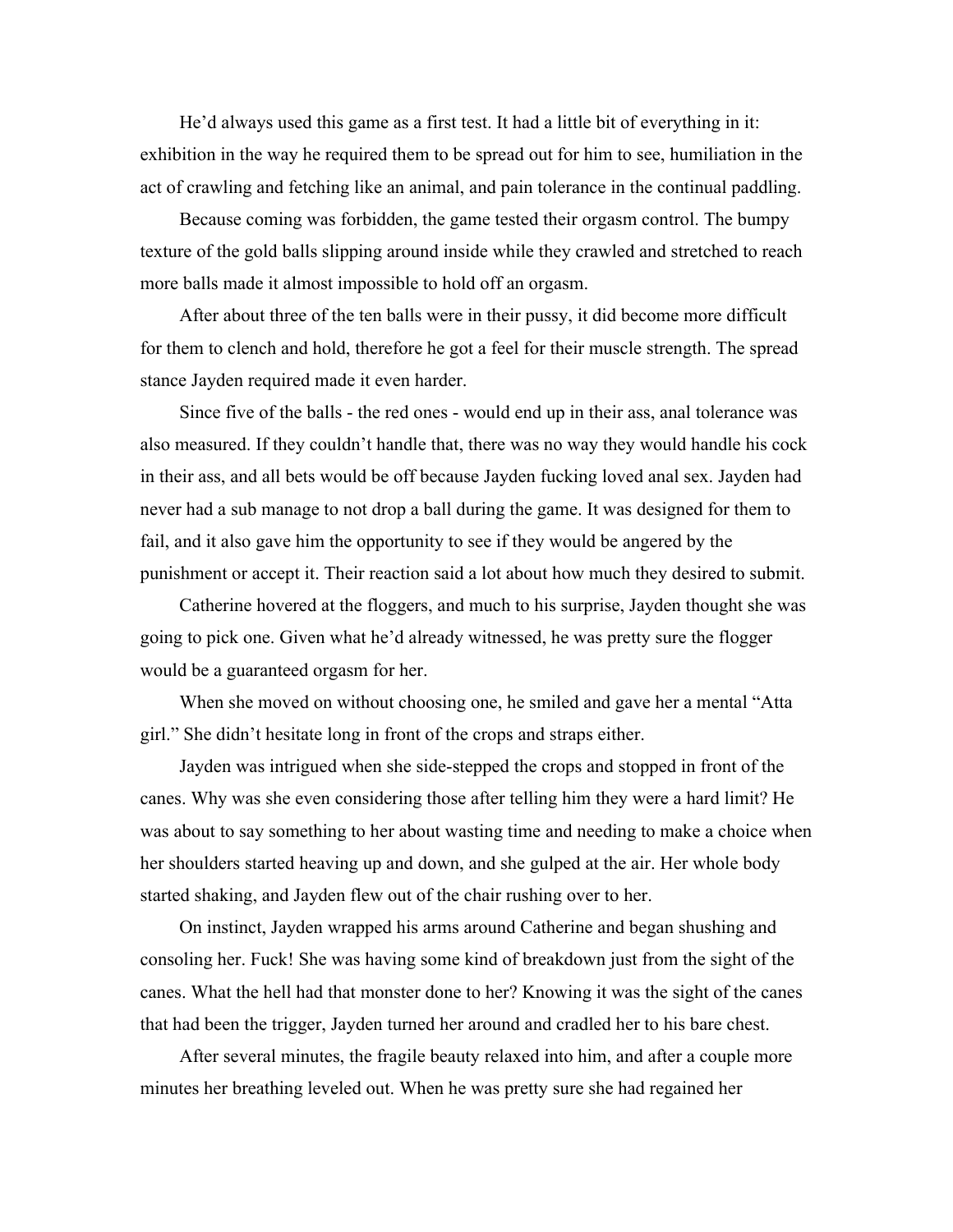composure, Jayden lifted her chin to look at him, and asked if she was better. Her eyes were frightened at first, but when she took in the sincerity of his concern for her Jayden watched the fear being replaced by something else. Was that adoration? Trust?

His arms were still wrapped around her, and he realized she had snaked her tiny arms around his waist so they were in effect hugging. It felt foreign—but nice. Jayden had never hugged anyone besides his parents because it was too intimate. Hypocritical he knew, considering that in his lifestyle there wasn't a part of his submissives' bodies that he didn't end up licking, kissing, or fucking at some point.

Jayden wasn't sure what to think when the very strong desire to kiss the beauty in his arms overcame him. He wanted it so badly that he leaned in a little at a time, giving her time to understand what he was going to do.

Catherine responded by closing her eyes and lifting her mouth to Jayden in a trusting offer.

His lips crashed down onto hers and it was perfect. Their lips molded together and moved in unison with no effort. Jayden ran his tongue over her lips in a silent plea to open to him. When his tongue slipped into the warmth of her mouth and started sliding against hers, he felt like he was home.

Jayden knew he would never want to let the girl go. Her nails scraped at his lower back in her desperation to hold on. The strength of her fingers surprised him. His cock throbbed and hurt where his jeans dug into the sensitive skin. He devoured her mouth, trying to crawl into her—desperate to get inside her and never leave. His chest began to ache, and his lungs screamed for air so he had no choice but to pull back.

They were panting, and Jayden was quite aware of her tight nipples pressing into his abs. He leaned back so he could look down at her while brushing an errant strand of her fiery hair back behind her ear.

"What am I going to do with you, woman?"

Her smile was bashful. "Anything you want, Sir."

Jayden's mouth dropped open and he shook his head at her playfulness. "Are you okay, Catherine? You gave me quite a fright."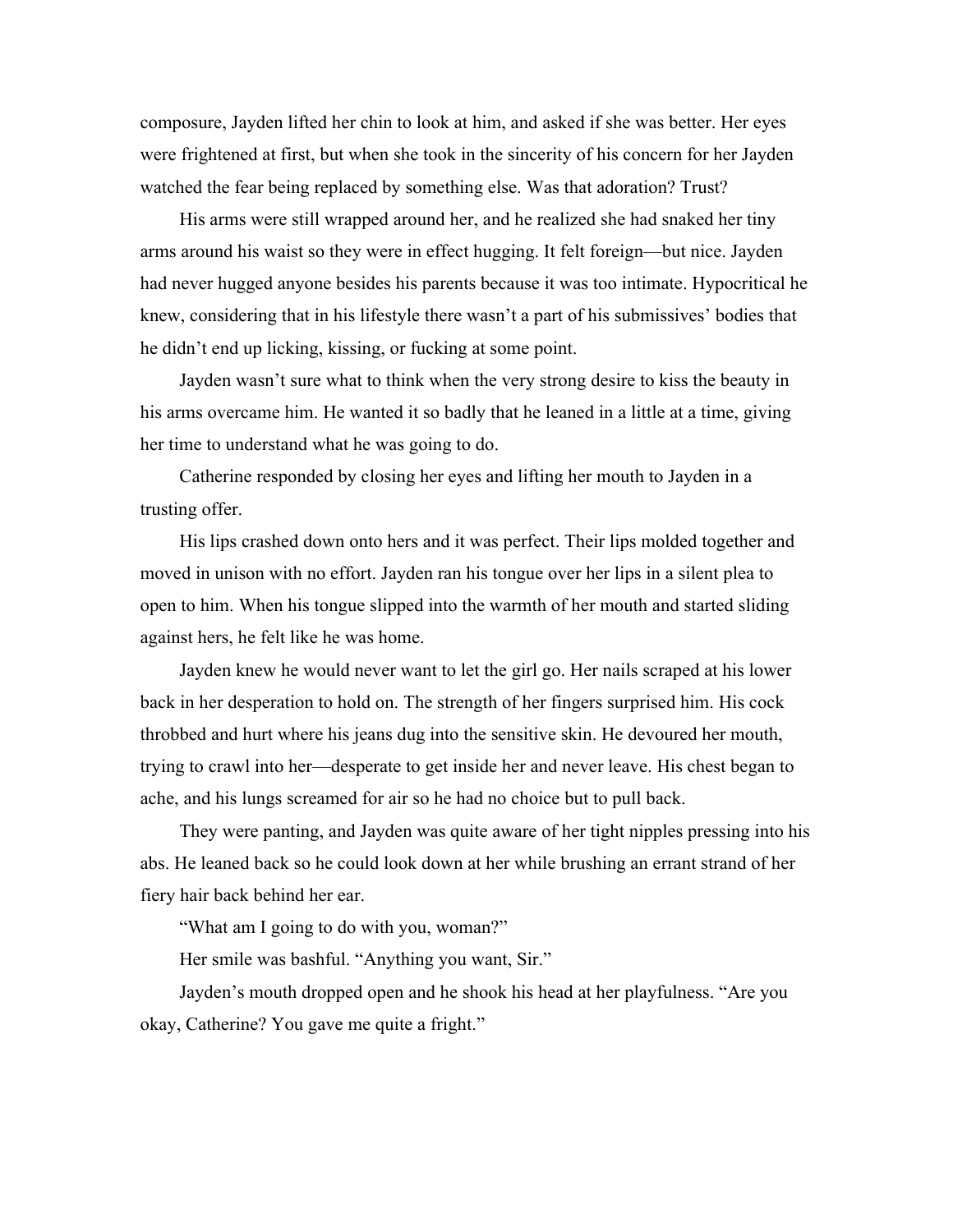Her eyes glanced down and then back up at him. "This girl apologizes, Sir. I—she was trying to convince herself she could withstand the cane for your pleasure." She swallowed and whispered, "But I can't do it, not yet anyways."

Jayden found himself pulling her against him in a tighter hug. "Oh, Catherine. It means the world to me that you were willing to even try pushing your limits for me. Listen to me. Hard limits are there for a reason. I will never ask you to push those. When and if you want to push them, you have but to request it of me, and we will discuss it," he declared with a kiss to her freckled nose.

Sighing while a myriad of thoughts raced through his mind, he continued to hold Catherine close. The decision he came to was painful, but right. "Catherine," he began, "I think we've played enough for tonight—"

A violent shake of her head cut him off. "No! Please, Sir. Don't dismiss this girl yet," she pleaded with him. "This girl was excited - and still is - to play your game. Please, Sir. May we continue?"

She blinked her long lashes at him, and Jayden noticed even they were red and there were gold flecks in the green of her eyes reminding him of expensive Italian marble—and cats.

"Catherine, it wouldn't be right for me to continue with you in the mental state you're in. You've had an obvious reaction to one of my favorite toys," her eyes widened when he shared that truth with her, "and it is my responsibility as a Dom to stop the scene." Jayden enjoyed the silkiness of her lips while he kissed her lips and she trembled.

"I'm not rejecting you, my jewel. This is me taking care of you. I'll be honest. I'm not sure what is happening, or what I'm doing. I'm a cold-hearted bastard, Catherine. My life is built around sex and the business of cold, hard steel."

**R.E. Hargrave**, wanting to give an enlightening view of the BDSM world, and hopefully show readers that those who live this lifestyle, often do so because it is a deep-seated need within their psyche, i.e. something that can't be ignored, began *The Divine Trilogy* with *To Serve is Divine*.

#### **To Serve is Divine (via Amazon)**

[www.amazon.com/Serve-Divine-Trilogy-Book-ebook/dp/B00FK7P39G/ref=sr\\_1\\_1?](http://www.amazon.com/Serve-Divine-Trilogy-Book-ebook/dp/B00FK7P39G/ref=sr_1_1?s=books&ie=UTF8&qid=1420934550&sr=1-1&keywords=to+serve+is+divine) [s=books&ie=UTF8&qid=1420934550&sr=1-1&keywords=to+serve+is+divine](http://www.amazon.com/Serve-Divine-Trilogy-Book-ebook/dp/B00FK7P39G/ref=sr_1_1?s=books&ie=UTF8&qid=1420934550&sr=1-1&keywords=to+serve+is+divine)

**To Serve is Divine (via Barnes and Noble)**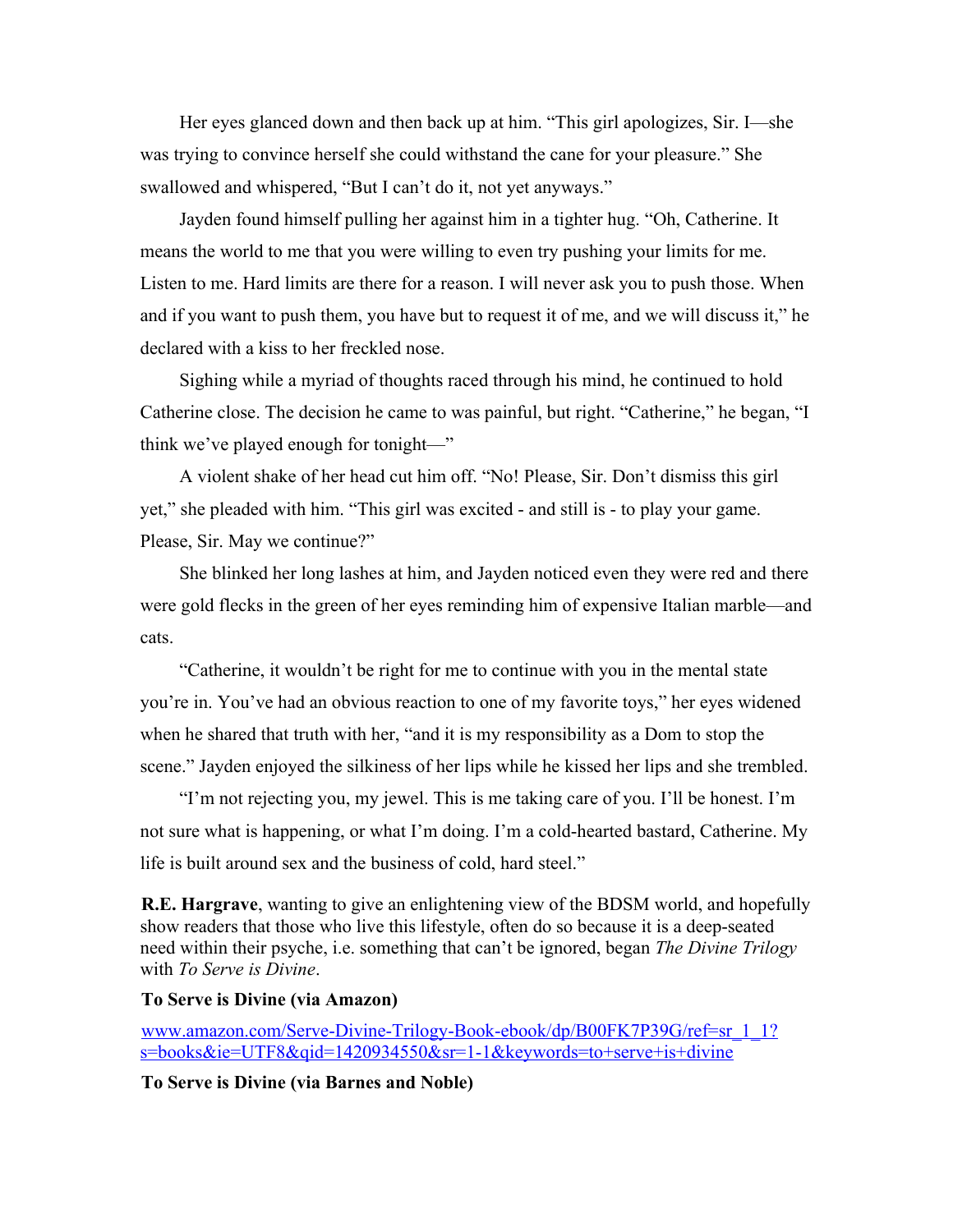[www.barnesandnoble.com/w/to-serve-is-divine-re-hargrave/1114190949?](http://www.barnesandnoble.com/w/to-serve-is-divine-re-hargrave/1114190949?ean=9781492367109) [ean=9781492367109](http://www.barnesandnoble.com/w/to-serve-is-divine-re-hargrave/1114190949?ean=9781492367109)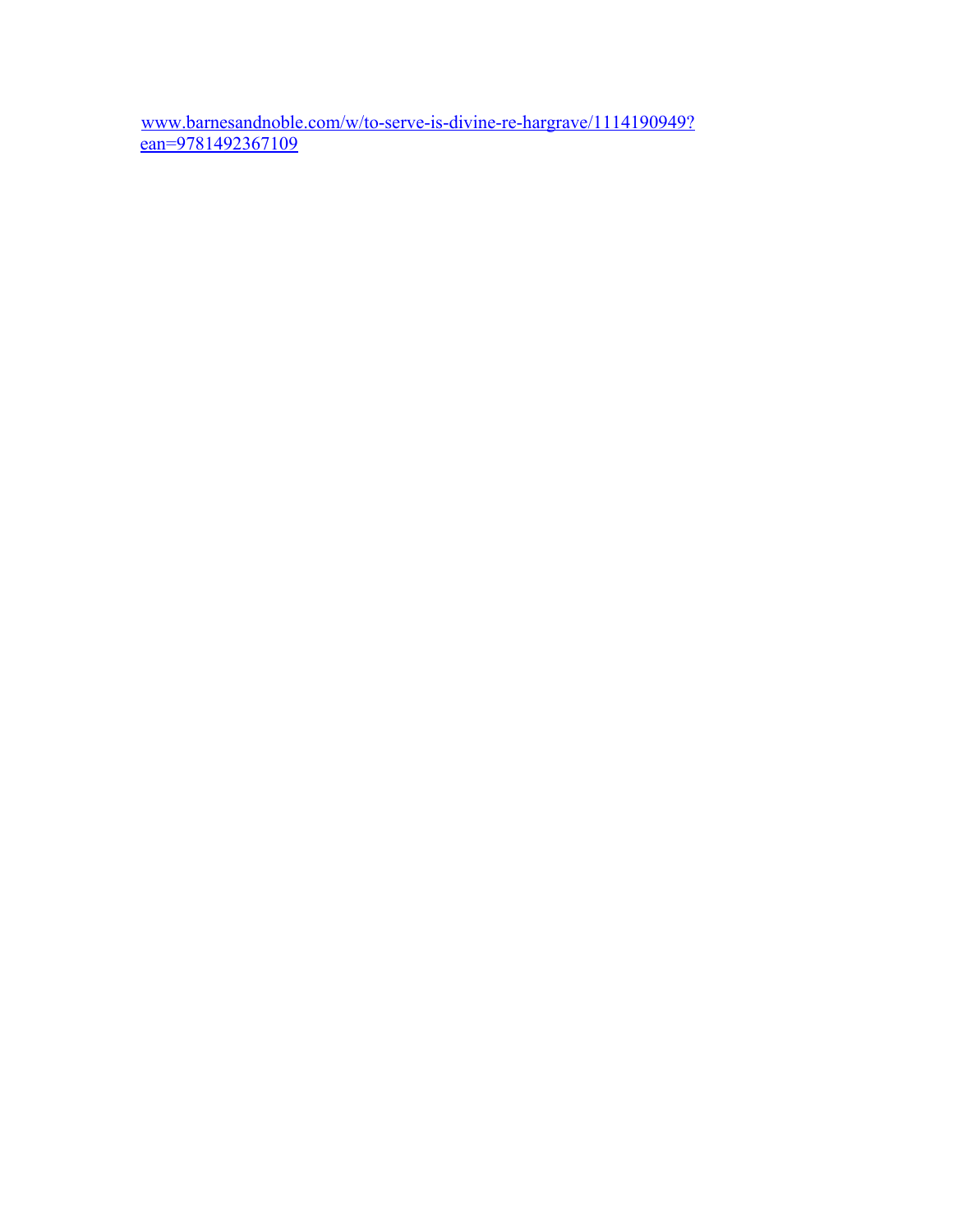### **["Others"](#page-3-0)**

#### **Jade A. Waters**

As excerpted from Rachel Kramer Bussel's anthology, **The Big Book of Submission: 69 Kinky Tales**

*anthology BDSM dominance/submission erotica erotic romance exhibitionism ménage*

On her 35<sup>th</sup> birthday, Carley found herself ass-up in the Kink Club.

Jeremy took her here for any big celebration—her birthday or his, a promotion, and even the time they made it safely through a pregnancy scare. He was a masterful lover, and though she would love him till death did them part, sometimes things just needed a little extra kick.

At the Kink, Jeremy became a different man. He wasn't her tender, lovemaking husband; here he was a passionate commander. Carley always followed his instructions, losing herself in the orders to touch him, suck him, or even spread her lips wide as he fucked her senseless in front of the other attendees. And of course, there was the time at his birthday three months ago, when he chose another woman and told Carley if she had any hope of him sticking his cock deep inside her, she better make out with her.

And she had.

So before Jeremy had left her here—tenderly caressing her cheek, then slamming his hand against her bottom to demand that she bend until her skirt crept high over her ass and the cold air tickled her damp, hot cunt—she thought the next natural step would be for him to ask her to *really* play with a woman. And while she wasn't much into girls, the way Jeremy would pump her for hours after made compliance an easy option.

But now she waited, wanting to scream in embarrassment and longing, unable to see much at this angle except the legs of couples who stopped to stare, some of them silent, and others whispering as her legs quaked beneath her. They wouldn't dare touch her, but as the minutes passed slowly by, an eternity with her nakedness exposed, her sex pulsed for them to do just that. When Jeremy returned, Carley was well on the path to an orgasm built solely out of desperation.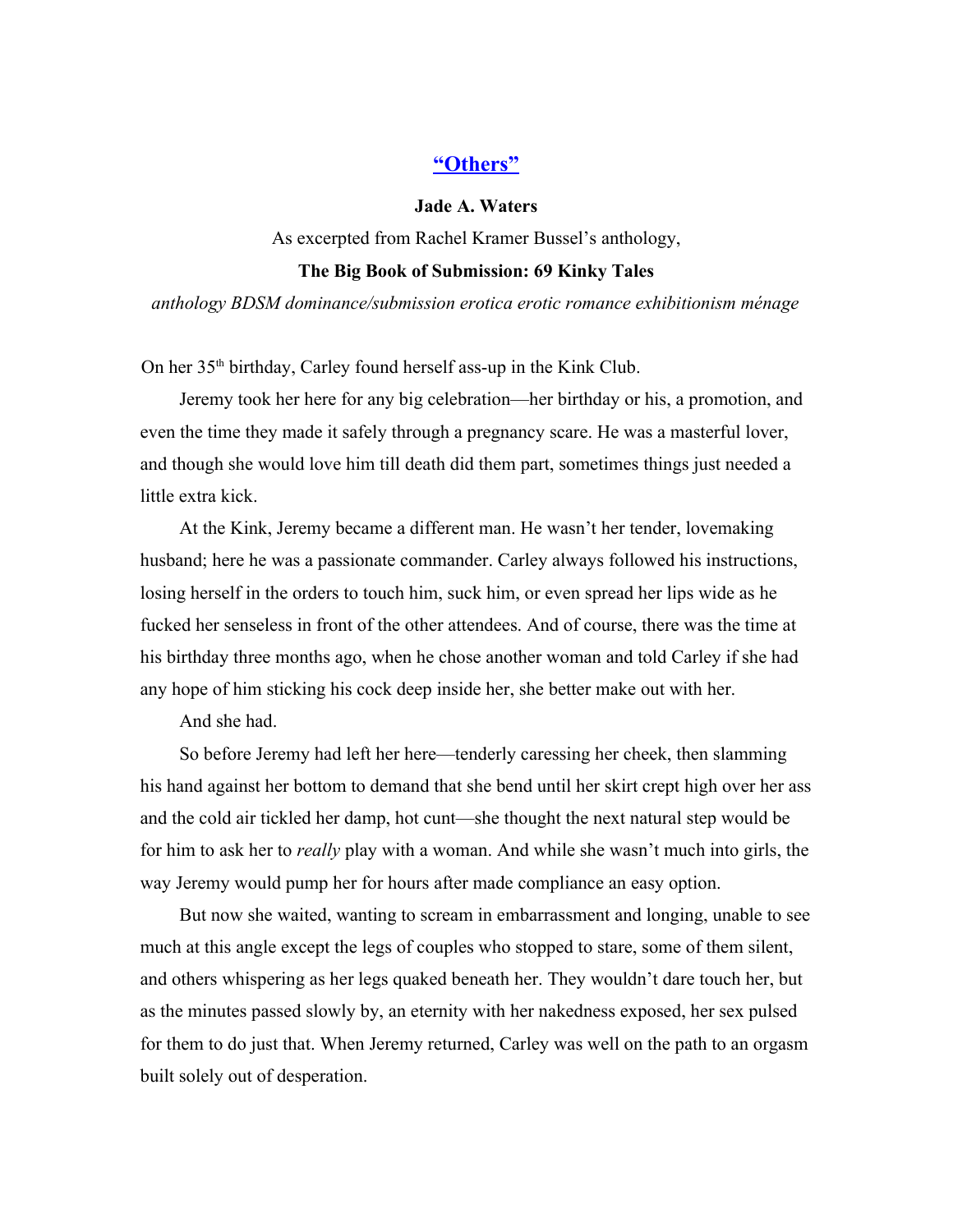"That's my girl," he whispered. She could feel him staring over her in approval, and she wanted to taste him, feel him—anything to ease her maddening excitement. He thrust one finger into her but drew it out as fast as it had come. "You're already drenched, I see. I love how much you adore an audience. Do you want to feel my touch again?"

"Yes, please." Carley could see between her legs that more people had gathered to watch her lover's movements. She clenched her inner walls tight, aching to know what he plotted, trembling with their eyes on her. "Please, master."

"In front of you is a surprise, my love. If you treat it as well as you treat me, you will feel me again. Keep your body low and lift only your head—then suck."

Carley quivered at his words, and she raised her head as ordered, expecting to find a naked woman in front of her.

Instead, she found the largest cock she'd ever seen, an uncut rod whose owner waggled it back and forth, nearly brushing himself against her lips. Carley started to lift her head, but Jeremy clapped his hand over her bottom so hard the viewers gasped.

"No."

She whimpered and stared at the cock, its length sheathed in a purple condom and making her blood spike hotter. She'd told Jeremy she had a fantasy of two men at once, but this…

He rubbed her ass again. "I want to see you suck him, Carley. I want you to come while everyone here watches you swallow another man." He leaned close to her ear, sliding his hand over her wetness. "You have an audience of at least twenty. Now keep your hands on your knees and *blow him.*"

The stranger groaned.

Carley lifted her lips to the anonymous shaft. It was beautiful and one she would have admired anyway, but to have Jeremy order her to do it made her feel like a slave. She wanted so badly to despise the feeling, but as he dipped his fingers inside her dripping cunt, she cried with longing.

She drew the man into her mouth, letting her lips rub every inch of his tremendous length until he reached the back of her throat. There were more inches to go, and her eyes watered as she tried to take him further without using her hands.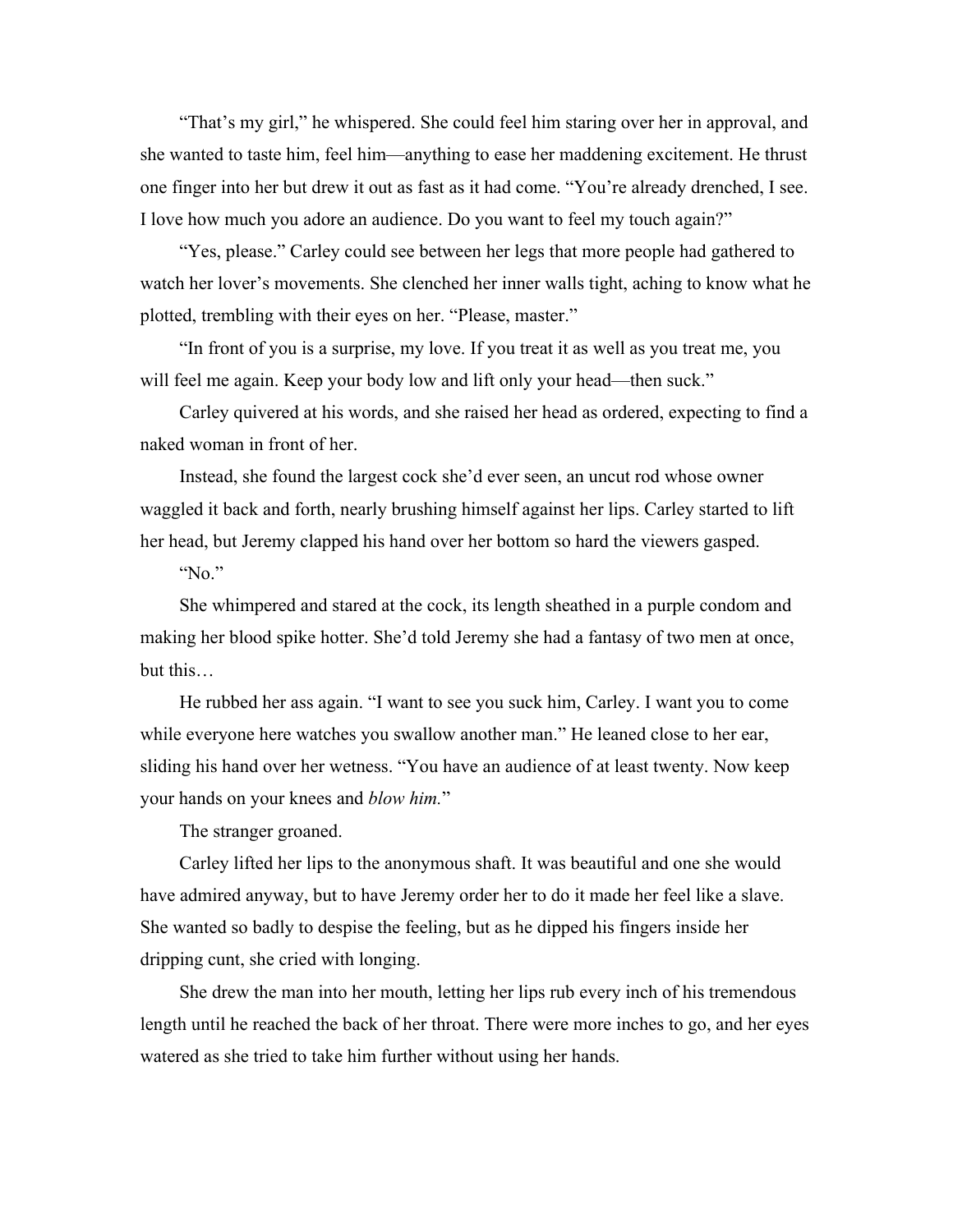"Oh yes," he said. Carley reared back to swallow him again, and Jeremy snapped his hand on her in another smack. This one made contact with her pussy, sending the sweet cupping sound of dry flesh against wetness around the room.

"Fuck him with your throat. Make him come like you do me, and I will shove myself inside of you as a reward. Do you want that, love?"

She moaned, her pussy so wet she knew she must be dribbling over his fingers. Jeremy spanked her and caressed her as she ran her lips along the cock's ridge, and the man wrapped his hands around her head.

"Yes. She loves that. She's so wet, please continue."

He began to pump Carley's throat and she felt her excitement build. She loved pleasing Jeremy this way, and as the man thrust against her mouth, she countered with a hum that drove him faster. He grunted, tangling his fingers in her hair and fucking her throat, and waves of pleasure began to course through her. She ached to grab him, to use both her hands and mouth to enjoy him more thoroughly, but to do so might stop Jeremy's touch.

"You are so good, sucking this man down!"

"I'm…I'm going to come," the man growled, and Carley heard in his words he was gritting his teeth, could feel him convulse along her tongue. She arched against Jeremy's hand and slammed her mouth over the stranger.

From behind her, Jeremy said, "Excellent. Carley, you've been so good, it's your turn."

In an instant, he rubbed the head of his rod along her sopping lips. She cried out against the cock in her mouth, and Jeremy slid right inside, burying himself deep. A tear slipped from her eye as the stranger rocked, then bucked hard with a grunt that told her he'd come. And once he did, pulling himself out of her mouth and away with a sigh, the pleasure rolled through her harder than ever before. Jeremy drove himself all the way into her.

"Yes, my love," he moaned, "come!"

A wail poured from her lips and clapping sounded behind them. The wave swept over her, spreading tingles through her limbs while Jeremy lost himself in the contractions of her pussy. He came with her, grabbing her breasts and folding over her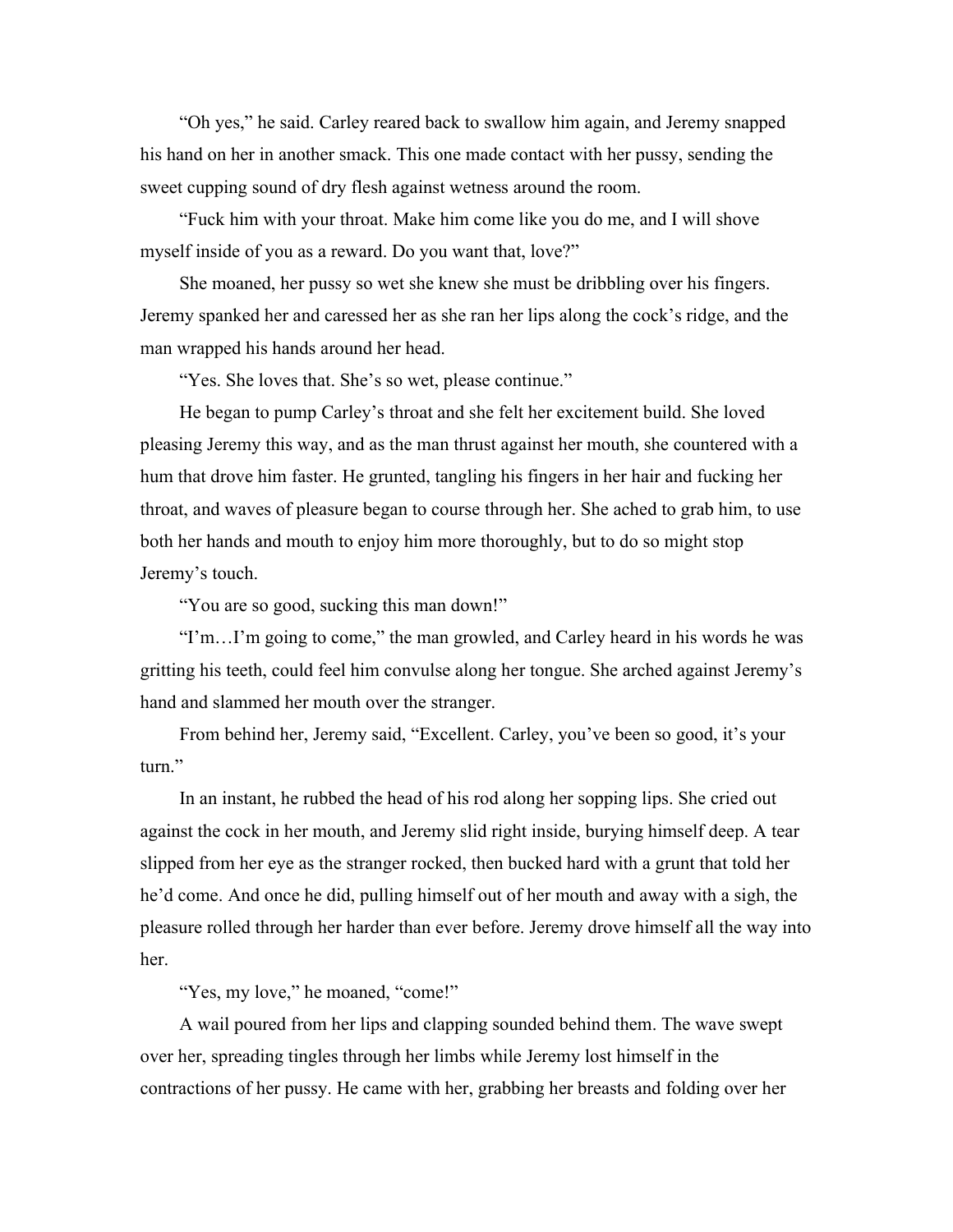back with a breathy grunt. For several minutes they panted like this, the others in the room cheering, and some shrieking their own satiated moans.

Jeremy withdrew his withered shaft, then told Carley to stand. He rubbed his fingers on her tender inner lips while she squirmed. Her cheeks burned red with humiliation, and though she still hadn't seen the owner of the cock she'd swallowed moments before, she felt the heat return.

"Shall we find another, beautiful?" Jeremy asked.

Carley grinned. "Yes, master."

**Jade A. Waters** once convinced a boyfriend that reading provocative synonyms from a thesaurus counted as foreplay. She's been penning erotic tales in California ever since. Her short fiction appears in various Cleis Press anthologies including *Best Women's Erotica 2014* and *Hungry for More*. Find her at [http://jadeawaters.com](http://jadeawaters.com/) and [https://twitter.com/jadeawaters.](https://twitter.com/jadeawaters)

### **The Big Book of Submission (via Amazon)**

[www.amazon.com/Big-Book-Submission-Kinky-Tales](http://www.amazon.com/Big-Book-Submission-Kinky-Tales-ebook/dp/B00KV1SKVE/ref=sr_1_1?s=books&ie=UTF8&qid=1420934666&sr=1-1&keywords=big+book+of+submission) $ebook/dp/B00KV1SKVE/ref=sr_11?s=books&ie=UTF8&qid=1420934666&sr=1-$ [1&keywords=big+book+of+submission](http://www.amazon.com/Big-Book-Submission-Kinky-Tales-ebook/dp/B00KV1SKVE/ref=sr_1_1?s=books&ie=UTF8&qid=1420934666&sr=1-1&keywords=big+book+of+submission)

#### **The Big Book of Submission (via Barnes and Noble)**

[www.barnesandnoble.com/w/the-big-book-of-submission-rachel-kramer](http://www.barnesandnoble.com/w/the-big-book-of-submission-rachel-kramer-bussel/1117078216?ean=9781627780377)[bussel/1117078216?ean=9781627780377](http://www.barnesandnoble.com/w/the-big-book-of-submission-rachel-kramer-bussel/1117078216?ean=9781627780377)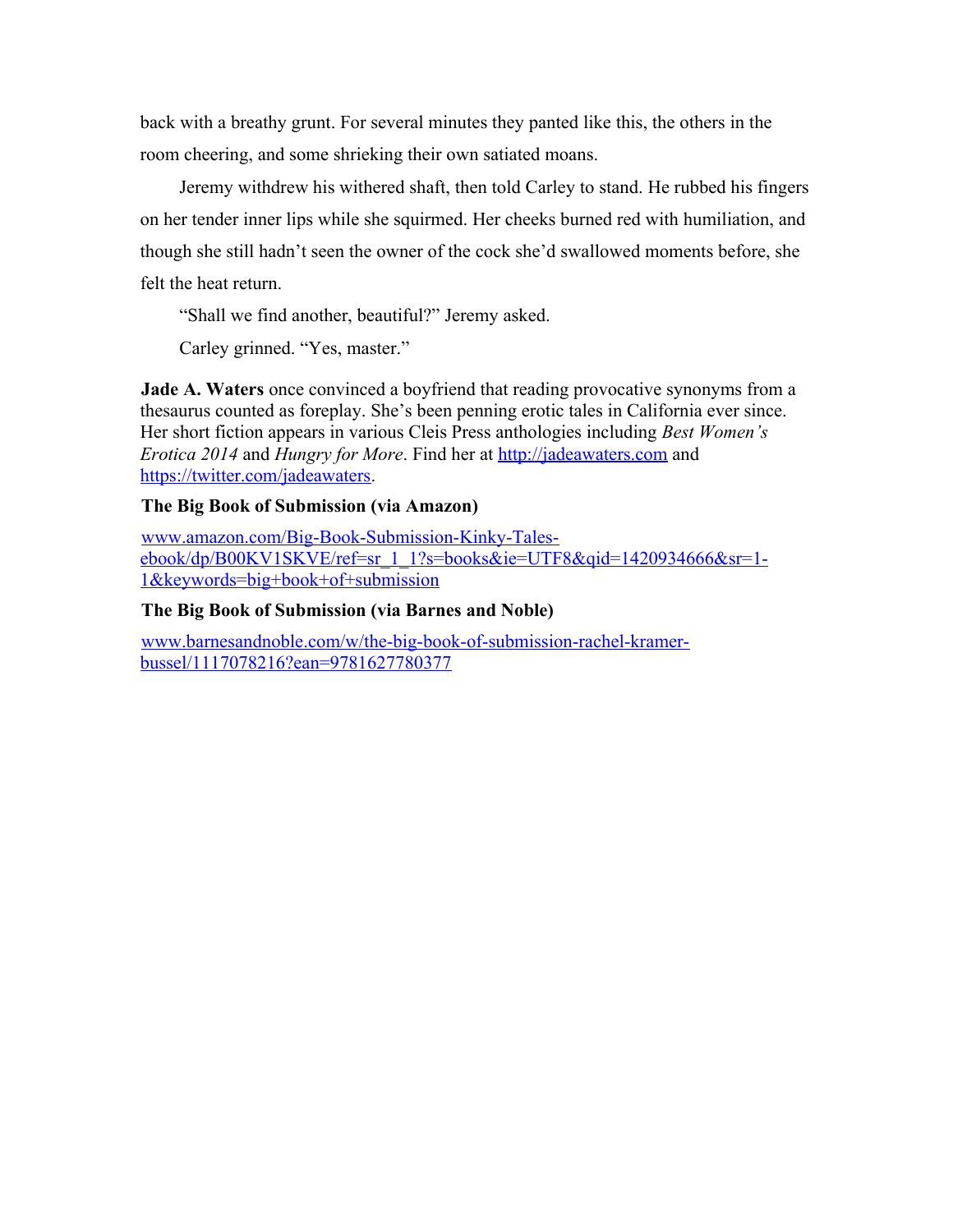### **[Going Deep: Mustangs Baseball #2](#page-3-0)**

#### **Roz Lee**

# *baseball BDSM BDSM romance contemporary erotic romance erotic romance series sports romance*

She instinctively turned toward the sound of the opening door. A shiver ran down her spine. *Oh God. He's here*. She'd passed the first test. He'd liked what he saw enough to take the next step. She quickly corrected her posture, hoping he hadn't noticed the breach of conduct.

The door clicked shut, sealing out the sudden burst of music that had accompanied his entrance. Her pussy throbbed in tandem with her racing pulse. The mind fuck had worked. She was horny and desperate, and with a little luck, he would be, too. Adrenaline kicked in, and giddiness was close on its heels, along with an insane desire to beg him to put her out of her misery.

Heavy footsteps crossed the room toward her… but not quite. What was he doing? She recognized the scrape of curtain rings sliding on the rod. Relief flashed through her. At least no one else would be watching. Perhaps he had a modicum of compassion after all. She licked her dry lips and focused her remaining senses on the man in the room. Goosebumps rose on her flesh as his footsteps made a slow circle around her, pausing directly in front.

He stood close enough she could feel heat radiating from his body. One hot fingertip touched her chin, lifting her face. She gasped at the first contact.

Another digit, perhaps his thumb, stroked her jaw line, sending a bolt of heat to her pussy. So very tender. Did he like what he saw? Did he want her?

"You're beautiful, girl."

*Oh God. That voice, like black velvet, smooth and warm with an edge.* Brooke hadn't come close to describing the sensual nature of his tone. His thumb stroked over her cheekbone, back along her jaw, and over her lips.

"I like seeing you on your knees." He backed away, and she dropped her chin back to her chest. "Ahh, so you do know something about being a sub. I'm impressed."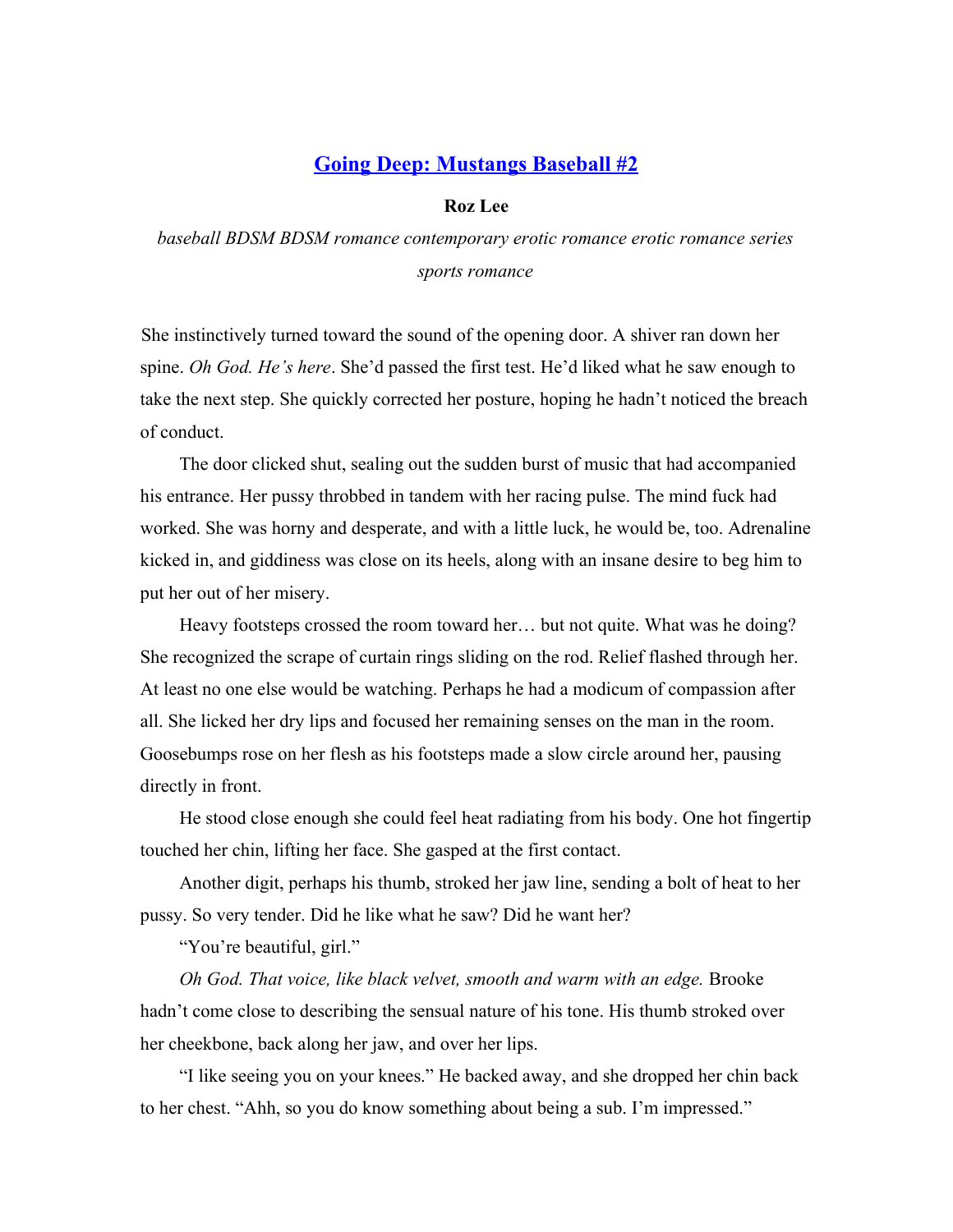She tracked the sound of his footsteps, though she could barely hear them over the blood rushing past her ears. He stopped behind her, fingering her hair then moving lower over the curve of her ass. She shivered at his light touch.

"So responsive," he said in a low, seductive voice that lured her in, made her pussy gush with need. "I like that."

One large hand squeezed her butt cheek. She bit her bottom lip to keep from crying out. It was all she could do not to press her ass into his hand in invitation. A heartbeat later, he jerked her dress up, baring her to his gaze.

"You have a lovely ass, girl. I want to see more. Put your hands over your head."

She raised her arms, and in an instant, her dress was off. Heat prickled beneath her skin, and she knew from experience she'd gone into a full body blush. Mortifying. What would he think of a sub blushing from her toes to her ears?

"Lace your fingers behind your head. I'll want to see all of you."

She followed his orders, grateful to have something to do with her trembling hands.

"You're a particularly delicate shade of pink, my dear." There was a hint of amusement in his voice. "I like it. Do you blush often?"

Carrie licked her lips, struggling to form words.

"Do that again, and I'll give your tongue something much more interesting to lick. Now, answer me. Do you blush often?" No amusement, just his deep voice stroking her skin to a deeper shade of need. Any doubt about her effect on him was gone. He desired her. An insane burst of pride warmed her from the inside out.

"Yes, Sir. I do."

He'd moved close enough his unique scent wafted to her nostrils. He smelled of summer afternoons outdoors and beneath that, raw, elemental male. The combination called to everything feminine within her. Chemistry. People talked about it, but only in vague terms, and now she knew why. There were no words to describe how her body responded to his. It was primal. Essential. Somehow, she knew seeing him wouldn't change anything between them.

"I'm pleased to hear it. I'll make it my mission to bring this about as often as possible if you choose to engage in this relationship."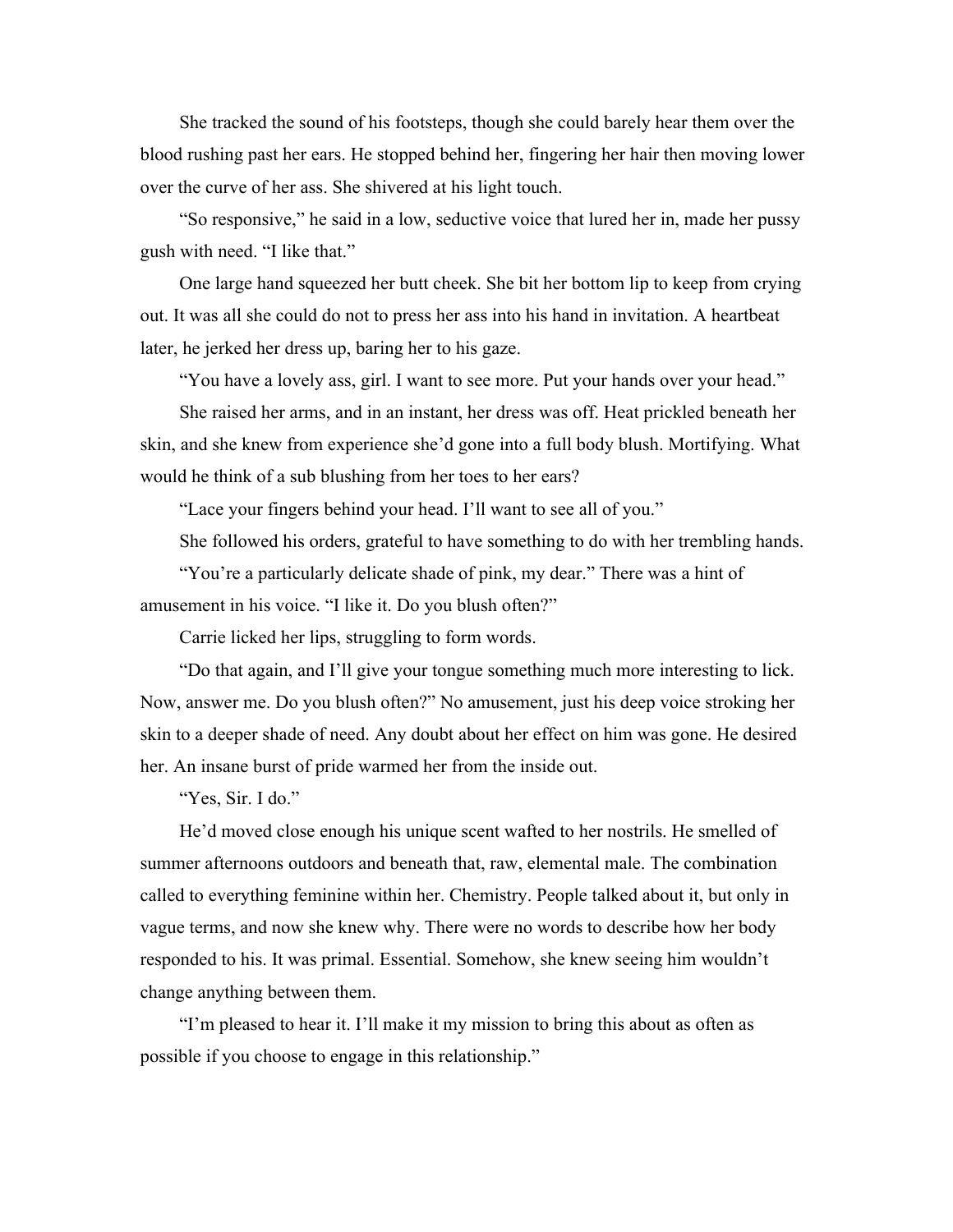*Choose* to engage in the relationship? There was no choice. Her body had already made the commitment.

Blunt fingers brushed across both nipples at once, and she whimpered. It was all she could do to remain still then his fingertips closed tightly over the twin nubs, pinching hard. She hissed in a sharp breath, absorbing the bite of pain. He gave a rough tug and desire flooded her pussy.

"Your body pleases me very much." He released her nipples, pressing warm palms against them, massaging her breasts with strong fingers. "Tell me, are your knees hurting?"

"Yes, Sir." *But I'll stay here forever as long as you continue touching me*.

"I'm going to help you stand. Keep your hands behind your head." He wrapped his hands around her waist from behind and lifted her. "Spread your feet wide."

She shuffled her feet, only to have him kick them farther apart while still supporting her at her waist. One hand remained there, while the other trailed across her hip. She held her breath as one finger slid toward the cleft of her buttocks.

"Relax." He paused in his exploration until her shoulders dropped and she let out her breath. "Breathe, girl. Your body is mine, or it will be soon. I'll know all of it in much more intimate detail than this."

His finger parted her, pausing to test the tight ring of muscles hidden there. She struggled to breathe.

"Has anyone had you here?" he asked.

"No, Sir."

"Never?"

"Never, Sir."

"Your choice, or theirs?"

She shrugged her shoulders. "I don't have much experience, Sir." That was an understatement if she ever heard one.

His finger massaged her anus, making it almost impossible to think. "Tell me. How many lovers have you had?"

She swallowed hard. Oh God. If she told the truth, he would probably send her home right now. His hand left her ass, only to return a second later. This time, he pressed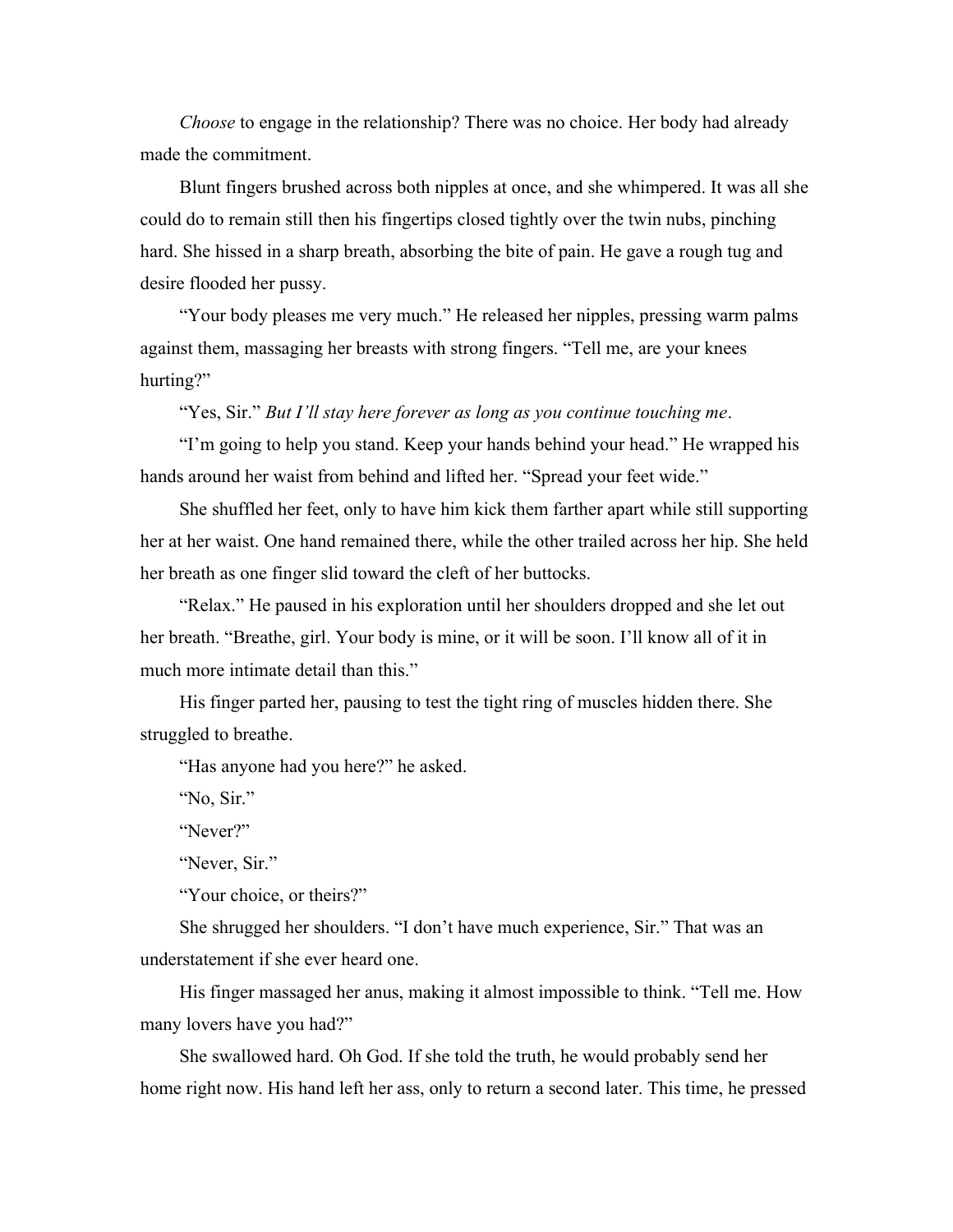his wet finger harder against her. As he breached the tight ring, she gasped. Her knees buckled.

The hand at her waist wrapped around her, securing her hip against his groin, and all the while, his fingertip remained imbedded inside her. His erection ground against her hipbone, and desire swirled low in her belly.

"The truth, girl. Never lie to me. Ever," he growled in her ear. "I don't care if it's one lover or one hundred. You're mine now, and I need the information in order to plan our time together."

Her inexperience must be obvious to him, so no use lying. "Only two, Sir. But I haven't had a lover in over a year if you don't count the few times I've played with Brooke and her master."

"Thank you for your honesty." His calm voice put her at ease. He extricated his finger from her ass, taking care to soothe her with a gentle caress afterwards. "Can you stand on your own now?"

Her knees were shaky, and she wasn't overly steady in the best of times in high heels, but sensing he expected her to be strong, she focused on regaining her balance. "Yes, Sir. Thank you, Sir, for your support."

He set her away from him, though one palm remained on the curve of her hip. "I'll always take care of you. I can and will push your limits, but I'll always have your safety and pleasure in mind."

"Thank you, Sir."

"I can smell your arousal, girl." His hand moved between her legs, cupping her sex. As his hand met her swollen flesh, she gasped. "Lovely. You're wet for me." His fingers flickered through her folds, found her opening, and tunneled inside. "Tight. Excellent." He wiggled his fingers, discovering the spot inside she knew from self-exploration would bring her to orgasm with a minimum of attention. "You want to come, don't you?" he asked, his breath hot against her ear.

"Yes, Sir." She barely got the words out on a whisper.

His fingers abruptly left her and she cried out.

"Not today."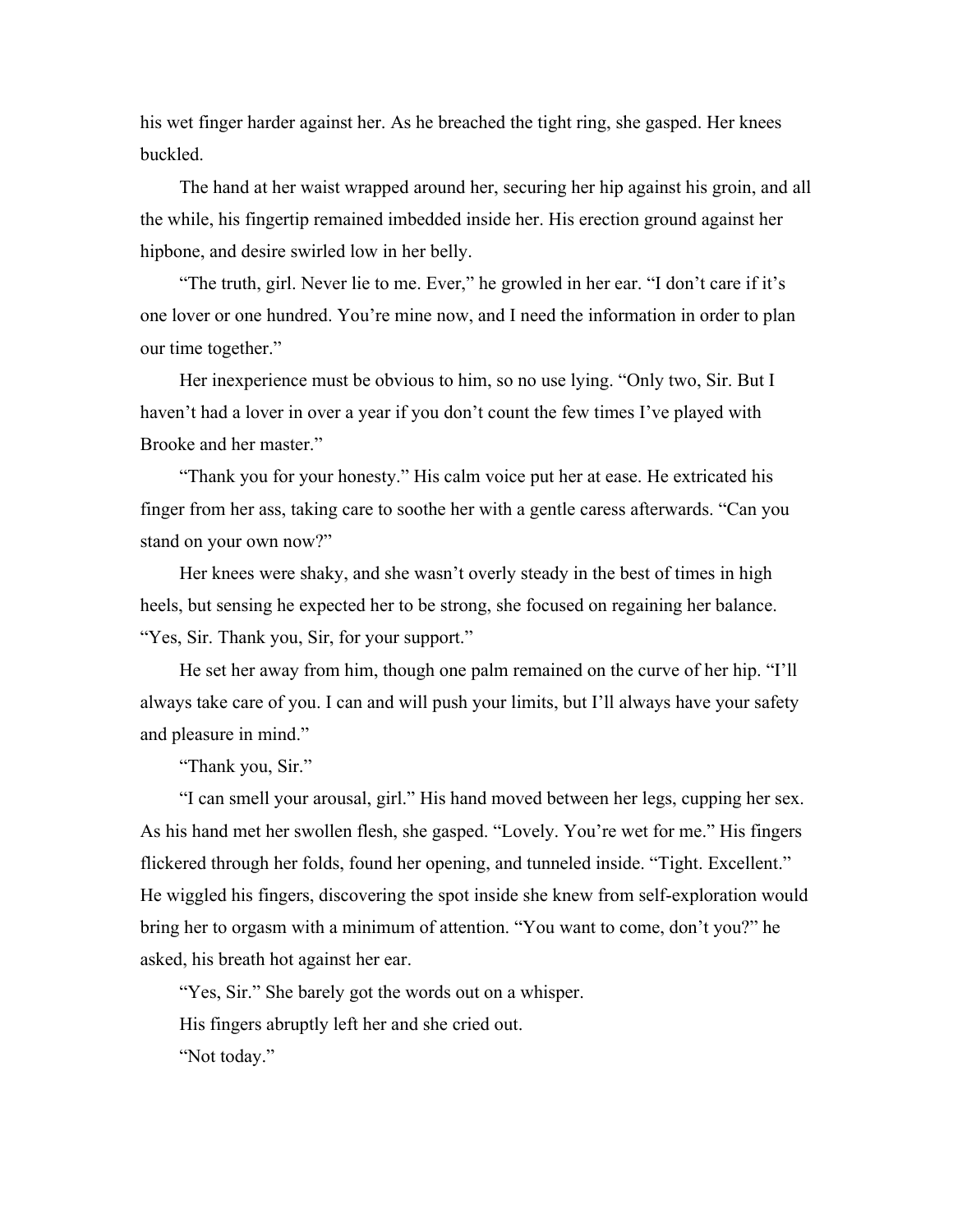**Roz Lee** has penned over a dozen erotic romances. The first, *The Lust Boat*, blossomed into a five book series published by Red Sage. Following her love of baseball, Roz turned her attention to writing about sexy athletes, penning the critically acclaimed *Mustangs Baseball* series.

## **Going Deep: Mustangs Baseball #2 (via Amazon)**

[www.amazon.com/Going-Deep-Mustangs-Baseball-2-ebook/dp/B009JL86JI/ref=sr\\_1\\_1?](http://www.amazon.com/Going-Deep-Mustangs-Baseball-2-ebook/dp/B009JL86JI/ref=sr_1_1?s=books&ie=UTF8&qid=1420934827&sr=1-1&keywords=going+deep+mustangs+baseball) [s=books&ie=UTF8&qid=1420934827&sr=1-](http://www.amazon.com/Going-Deep-Mustangs-Baseball-2-ebook/dp/B009JL86JI/ref=sr_1_1?s=books&ie=UTF8&qid=1420934827&sr=1-1&keywords=going+deep+mustangs+baseball) [1&keywords=going+deep+mustangs+baseball](http://www.amazon.com/Going-Deep-Mustangs-Baseball-2-ebook/dp/B009JL86JI/ref=sr_1_1?s=books&ie=UTF8&qid=1420934827&sr=1-1&keywords=going+deep+mustangs+baseball)

### **Going Deep: Mustangs Baseball #2 (via Audible)**

[www.amazon.com/Going-Deep/dp/B00DJIIA8E/ref=tmm\\_aud\\_title\\_0?](http://www.amazon.com/Going-Deep/dp/B00DJIIA8E/ref=tmm_aud_title_0?ie=UTF8&qid=1420934827&sr=1-1) [ie=UTF8&qid=1420934827&sr=1-1](http://www.amazon.com/Going-Deep/dp/B00DJIIA8E/ref=tmm_aud_title_0?ie=UTF8&qid=1420934827&sr=1-1)

**Going Deep: Mustangs Baseball #2 (via Barnes and Noble)**

[www.barnesandnoble.com/w/going-deep-roz-lee/1113073032?ean=2940015536218](http://www.barnesandnoble.com/w/going-deep-roz-lee/1113073032?ean=2940015536218)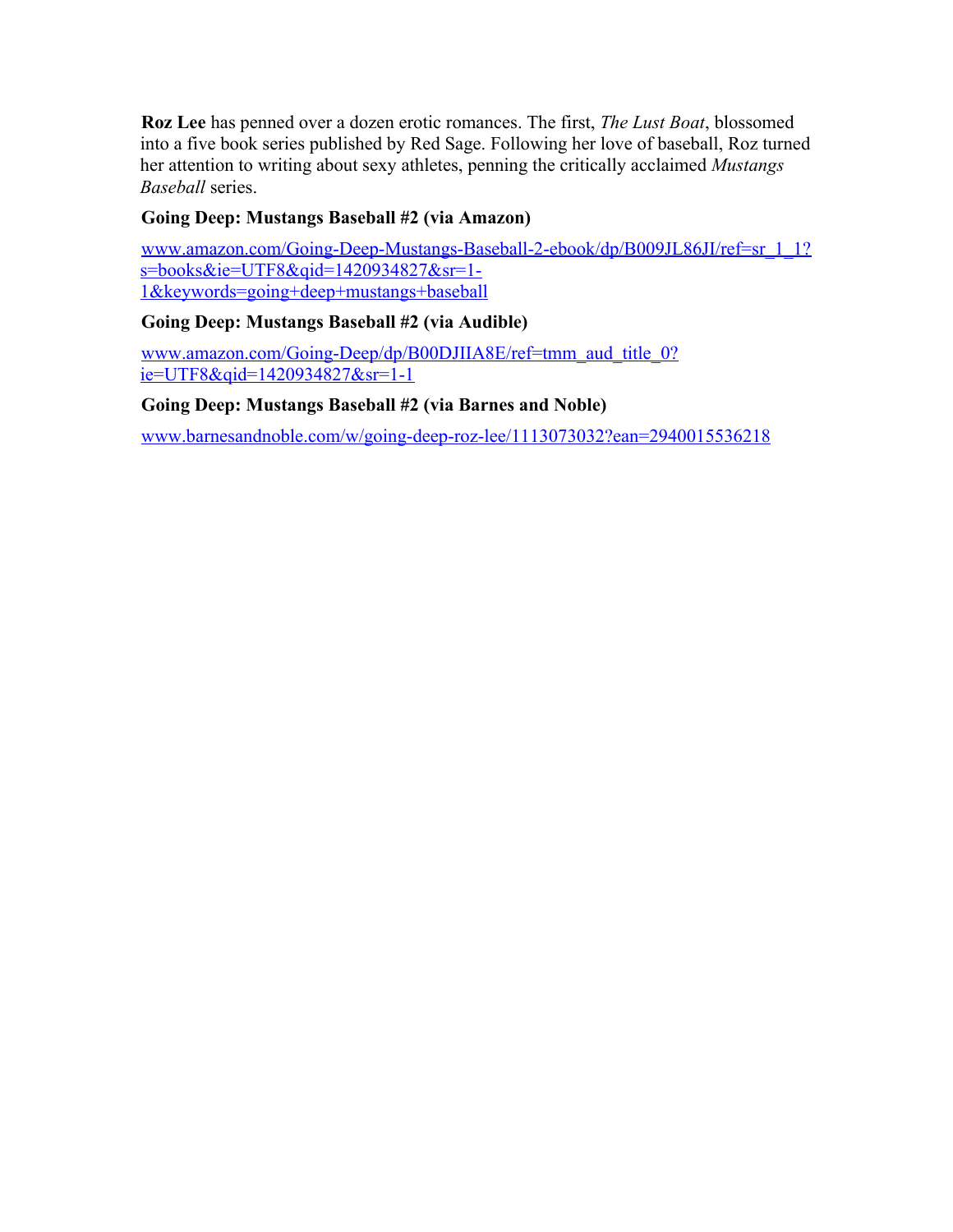# **[Tales From the Arena: Opening Gambit](#page-3-0)**

#### **Elizabeth Schechter**

*BDSM erotic romance science fiction*

Gavir guided Iras out of the lift and stopped, closing his eyes and letting the sounds and smells of the Arena wash over him. The screams of the Collared who were in use, the scent of synth-leather and ozone, mingled with sharp tangs of fear and lust. He hadn't been on a battlefield in months, and coming here was the closest he could come to really unleashing the beast within. He could feel his blood rising, and he stepped behind Iras and pulled her back against him.

"Tell me what you're afraid of, Iras," he growled into her ear. She whimpered softly and pulled against his grip. He could feel her shivering slightly, but she didn't answer his question.

"You'll tell me before I'm done," he assured her.

"I won't." Her voice was a bare hint of a whisper, and he laughed softly — a challenge.

"You're a delight, and I haven't even made you scream yet," he said, pushing her forward. "I was thinking of the whipping frames, but now… oh, now I have other plans for you, my dear. For you and your lovely skin. Control!"

*Acknowledged.*

"Is the Easel available?"

*Affirmative*.

"Wonderful!"

As Gavir pushed Iras ahead of him towards the Easel, he heard a rustle of whispers following in their wake. He knew why — there were not many among the Swords who cultivated either the patience or the artistry to use the Easel. Of those few, Gavir was regarded as one of, if not the, best. It was, however, a time-consuming pastime. Not something to be indulged in when one had to be on shift in six hours time. It had been months since he'd last done this.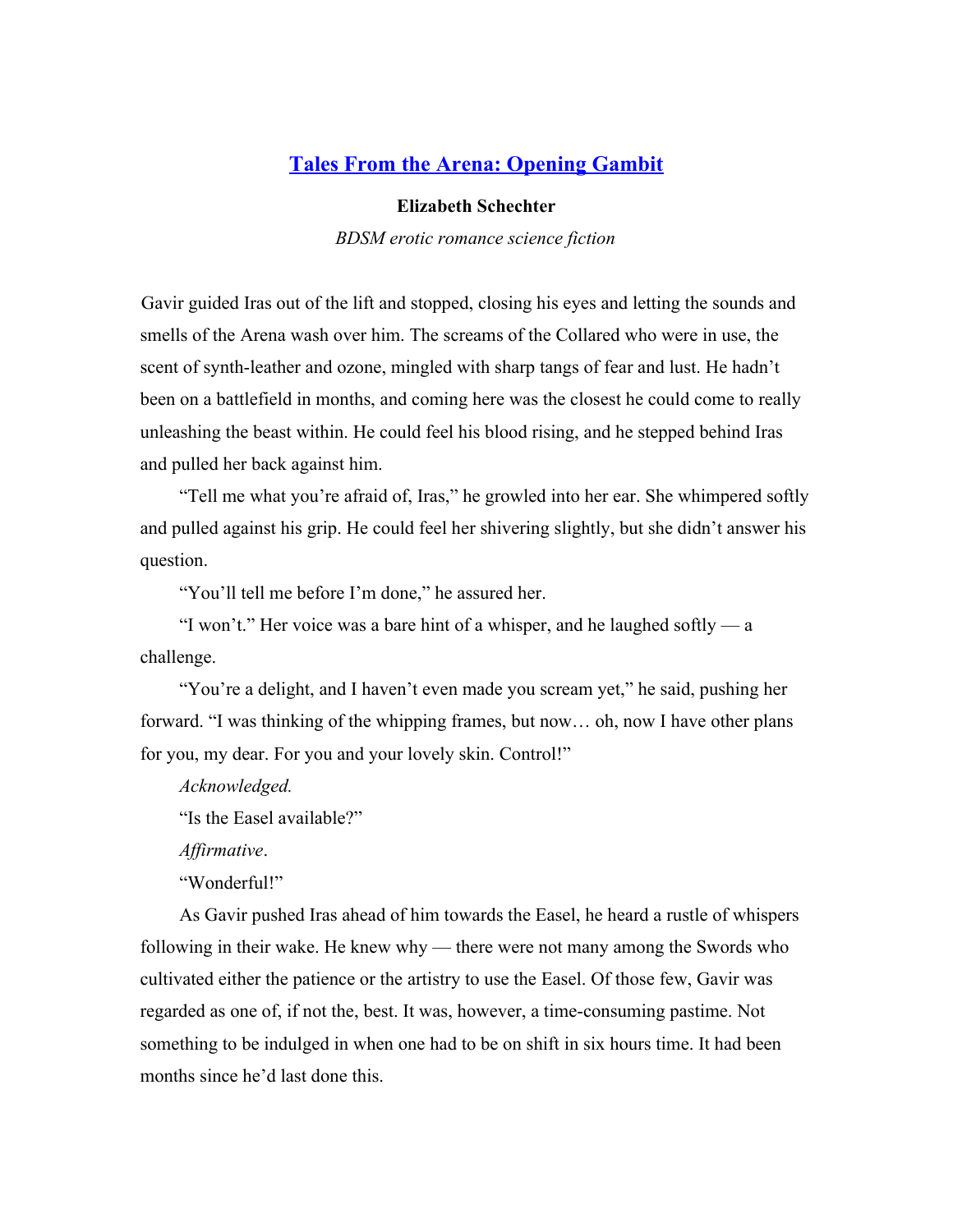By the time Gavir and Iras had reached the Easel's enclosure, word had spread and a crowd had started to gather. Gavir nodded, but his focus was solely on Iras, and her sudden, surprising hesitation.

"Have you never done this before?" he asked, touching his wrist-comp and releasing her wrists.

She shook her arms out before answering. "Not this, no. I've heard about it. Seen it done. Seen you do it, but never all of it."

"Ah. A learning experience, then," Gavir said. He smiled and held out his hand, bowing slightly. "This way, my dear."

He helped her step up into the hollow framework, telling her where to hold on while he secured her ankles in place inside the frame before attaching the leads to her anklebands. Then he stepped up in front of her and showed her the places for her hands, locking her wristbands into place as well. He jumped down and walked around the frame, nodding in satisfaction as he reached out and unfastened the catches on her belt, letting the long silk panels of her loincloth flutter to the ground. The band that crossed her breasts followed, and Gavir kicked the discarded clothing out of the way before returning to admire the pale perfection that was Iras' skin, broken only by the control bands on her arms and legs, and around her waist. Like most female Collared, she was completely hairless from the neck down, and Gavir could already smell her arousal.

"You're practically unmarked," he said, moving to the table and uncovering a jar. He picked up a brush and tucked it behind his ear as he looked at her. "Either you've been treated very gently, or you take regen better than most. Which is it?"

Her answer was the closest that Gavir had ever heard to indignant from any of the Collared. "None of the Collared are ever treated gently."

"And I'm not about to start," Gavir added with a laugh. He looked over the waiting supplies, and smiled. The Control computer had apparently made note of his preferences — there was a simple blindfold — no more than a strip of silk — waiting next to the brushes. He picked the length of cloth and stepped up onto the riser behind Iras. "You're quite lovely," he murmured into her ear as he blindfolded her. "This will only make you more beautiful." He jumped down and picked up a pot of paint.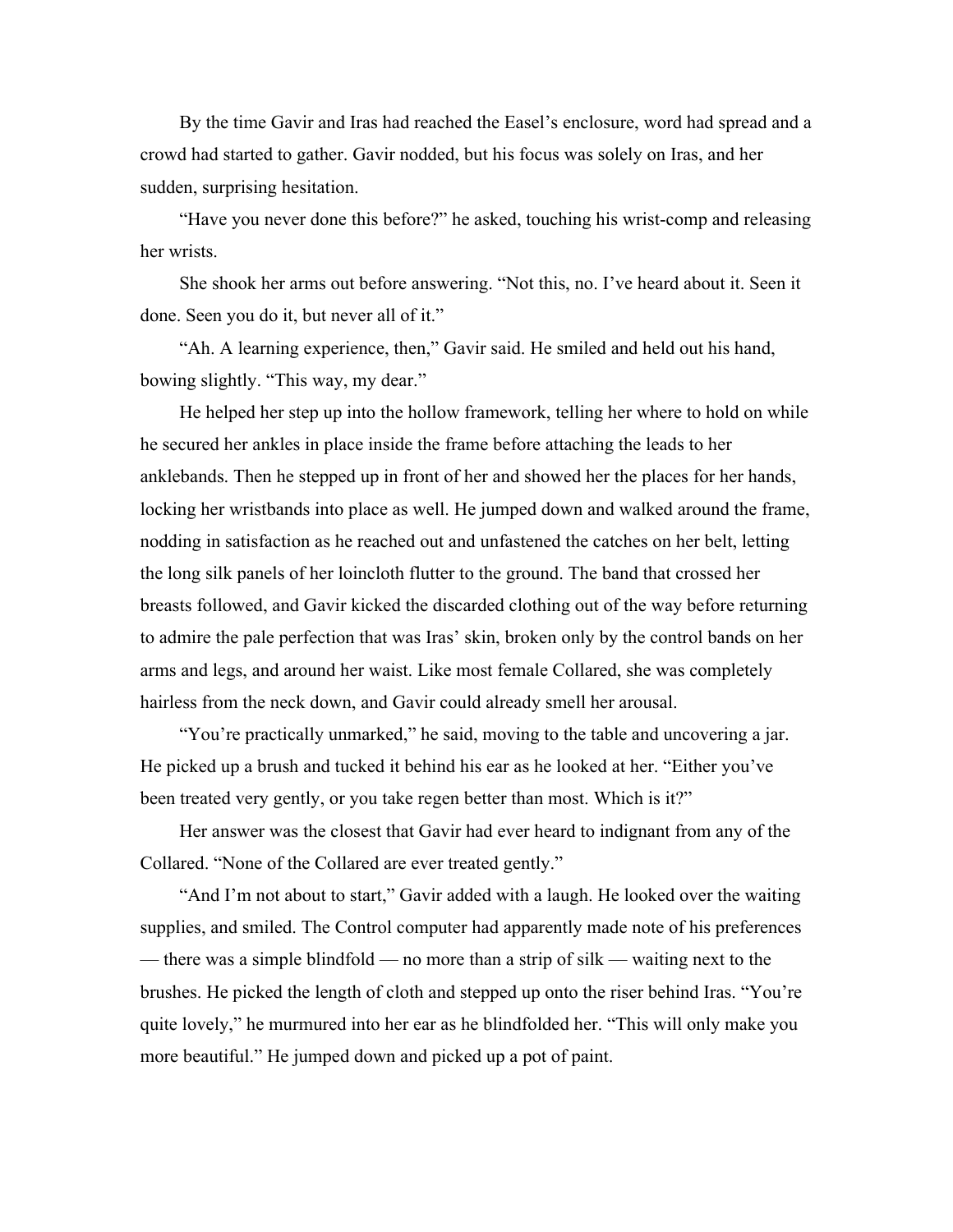If he had not been born to the blade, Gavir sometimes thought that he might have become an artist. The allure of paint and brush, or pen and ink, was something he found almost as enticing as the beautiful symmetry of his sword or the deadly perfection of his gun. He could, and had, gotten lost in artistic creation, experiencing a ecstatic state that he found very close to the blood fury that drove him during battle. He felt that building as he painted Iras, covering her skin with muted designs of gold and burnt umber, layering over those patterns traceries in shades of ruby and lapis. He painted her nipples midnight blue, and laid over that a pattern of silver that resembled fine lace, a pattern that he reproduced on her bare pubes. He heard her gasping as the rough brush trailed over the sensitive skin there, and leaned close to blow on the paint there, making her moan and thrust her hips forward.

"Almost finished, my dear," Gavir told her, picking up another paint pot. "Almost."

Down the line of her back, from the knob of her spine to where her hips flared and flowed down into her ass, he painted a waterfall, copying his memories of one that he'd seen once on patrol in the mountains. His reproduction crashed in magnificent power and fury against the painted rocks at the base of her spine, sending up sprays of foam and mist that he rendered in bright white paint, tapping the sharp bristles against her side perhaps a bit harder than was necessary. He painted faster now, urgency starting to overcome artistry. The paint was thick, and stayed wet a long time, but if the paint dried completely, he would have to start over.

Finally, he stepped back, dropping his brush onto the tray that was now littered with dirty brushes and half-filled pots of paint. There was a smattering of applause, and Gavir turned, seeing familiar faces against the outside of the enclosure. He smiled and sketched a mock bow, drawing laughter from them. Then he turned back to the frame, spinning it slowly so that Iras was on display, so that everyone could see the painted canvas that she had become from the hollow of her throat to her ankles.

"Now," Gavir said. "Now, just let me sign the painting." He picked up the control board for the frame, considered Iras for a moment, then pushed all the switches to full power. Iras shrieked, her entire body going taut as the conductive paints started to transmit an electrical charge over her skin. Gavir let her feel the full force of the charge for a count of ten, then eased the switches back down, leaving her gasping and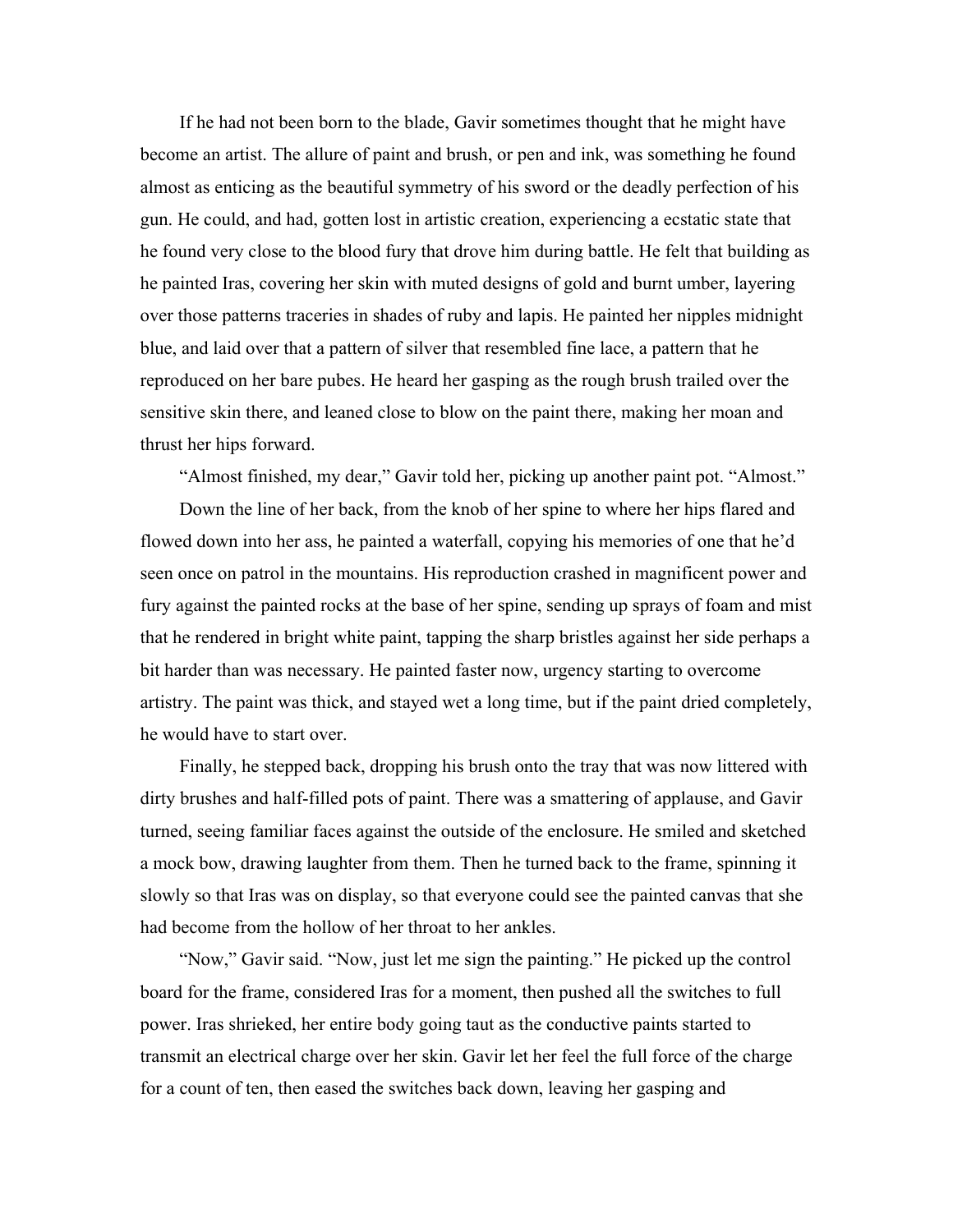whimpering in her bonds. "That was very nice," he murmured, touching the controls. His fingers danced over the panel, sending current racing through the different receptors embedded within the thick paint, making Iras twitch and moan and scream as she tried futilely to escape the torture device that he had laid on to her very skin.

Gavir continued until he saw the paints starting to crack and flake, breaking the circuits. With a sigh, he set the control board aside. Art was so fleeting. There was more applause, and the Swords who has assembled to watch started to wander away. Gavir ignored them, walking up to the frame and looking up at Iras, hanging limp, her forehead resting against one upstretched arm.

"You are a most magnificent canvas," Gavir told her. To his surprise, she smiled.

"… thank you… Sir."

**Elizabeth Schechter** is a stay-at-home mom who lives in Central Florida with her husband and son. Her most recent work includes the Passionate Plume winner and Pauline Reage Award finalist *House of Sable Locks*, and the *Tales from the Arena* duology. Elizabeth can be found online at<http://easchechter.wordpress.com/>

## **Tales from the Arena: Opening Gambit (via Amazon)**

[www.amazon.com/Tales-Arena-Opening-Elizabeth-Schechter](http://www.amazon.com/Tales-Arena-Opening-Elizabeth-Schechter-ebook/dp/B00GKSV866/ref=sr_1_1?s=books&ie=UTF8&qid=1420935101&sr=1-1&keywords=tales+from+the+arena+opening+gambit) $ebook/dp/B00GKSV866/ref=sr11?s=books&ie=UTF8&qid=1420935101&sr=1-$ [1&keywords=tales+from+the+arena+opening+gambit](http://www.amazon.com/Tales-Arena-Opening-Elizabeth-Schechter-ebook/dp/B00GKSV866/ref=sr_1_1?s=books&ie=UTF8&qid=1420935101&sr=1-1&keywords=tales+from+the+arena+opening+gambit)

## **Tales from the Arena: Opening Gambit (via Barnes and Noble)**

[www.barnesandnoble.com/w/tales-from-the-arena-elizabeth-schechter/1117444761?](http://www.barnesandnoble.com/w/tales-from-the-arena-elizabeth-schechter/1117444761?ean=9781493722594) [ean=9781493722594](http://www.barnesandnoble.com/w/tales-from-the-arena-elizabeth-schechter/1117444761?ean=9781493722594)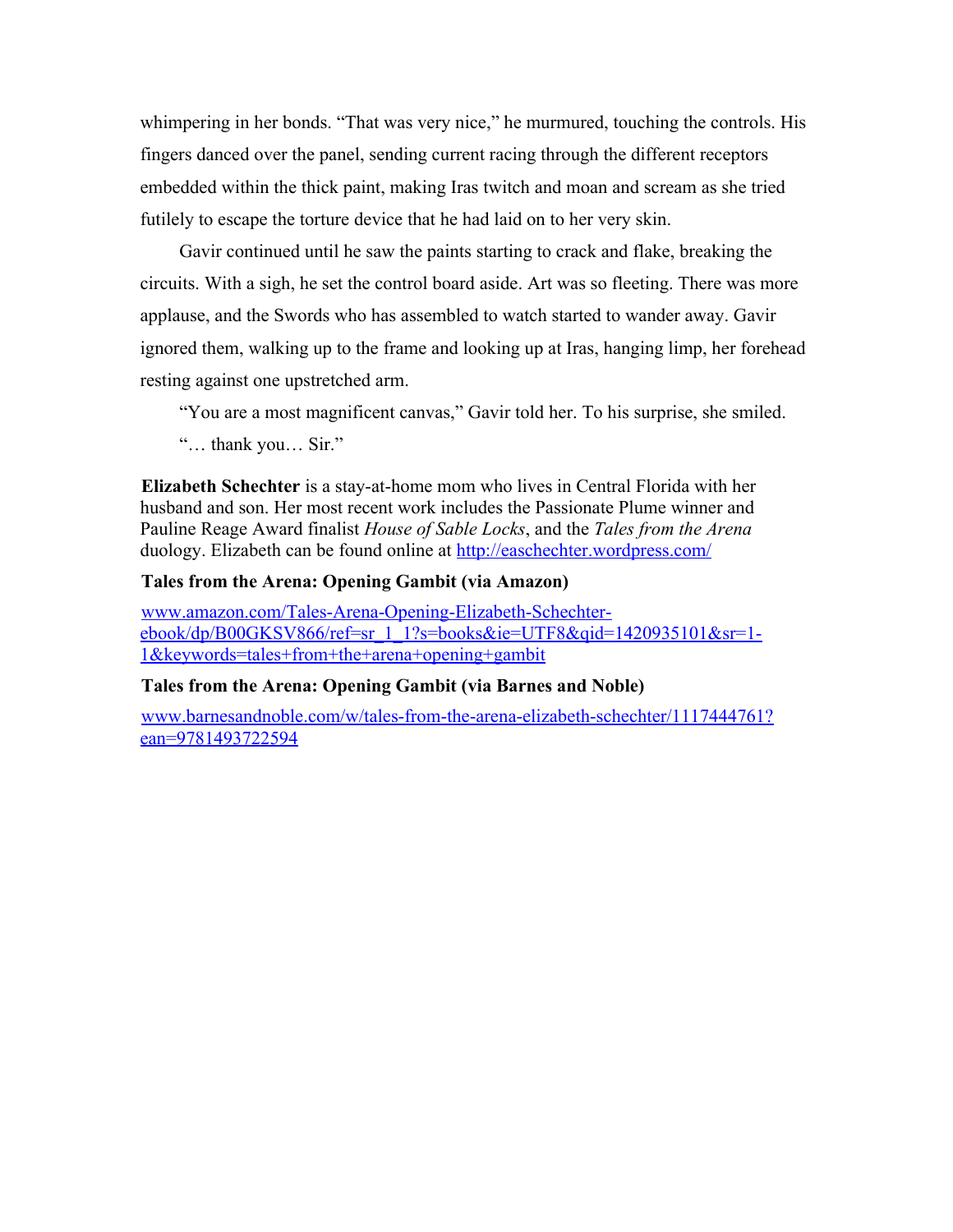## **[Hold Me Together](#page-3-0)**

#### **Felice Fox**

*BDSM contemporary edgy erotic romance hardcore open relationships polyamory*

Conversation shifted to the branding coming up in a couple of days, which of their neighbors would delay because of inclement weather and, one by one, her husband Gavin and his brothers left the corral, until Holly was alone. Or so she thought.

Holly's arms were tired, but her body was buzzing. She felt alive and kind of excited to try roping from atop a horse. A cool breeze that smelled of ozone blew through the corral. Rain was on the way.

She shucked the rope from hand to hand, then hooked it over the rail post. There was a sense of satisfaction that came with getting the hang of something new and challenging. But what made her smile to herself was realizing she could actually fit in here. She could learn to rope, ride, fix fences and, who knows, maybe she would discover some business skills of hers could even benefit the family.

*Someday I might truly feel like a Cameron.*

Holly felt a presence behind her and it sent a shiver up her spine.

"What do you want from me, Abel?"

As she rounded on him, Abel gave her a crooked smile from beneath his cowboy hat —black, of course—and shrugged. His shirt was back on, but hanging open. Gavin had never left her alone with him. Holly drummed her fingers on her folded arms.

"I wanted us to have a girl we could breed, is all."

"*Breed? Breed!* What does that even mean?"

"Come on, Holly, I'm not a bad guy."

"Why the hell do you have to try and scare me all the time?" Holly picked up her lasso again and twisted the ropes in her fingers, slowly making a mess of the neat coils.

"Didn't know I was doing it."

"Bullshit, Abel."

He shrugged again, taking the rope from her. Holly had never met anyone like him and, even if she had, she wouldn't have let him get this close, let alone see her naked. The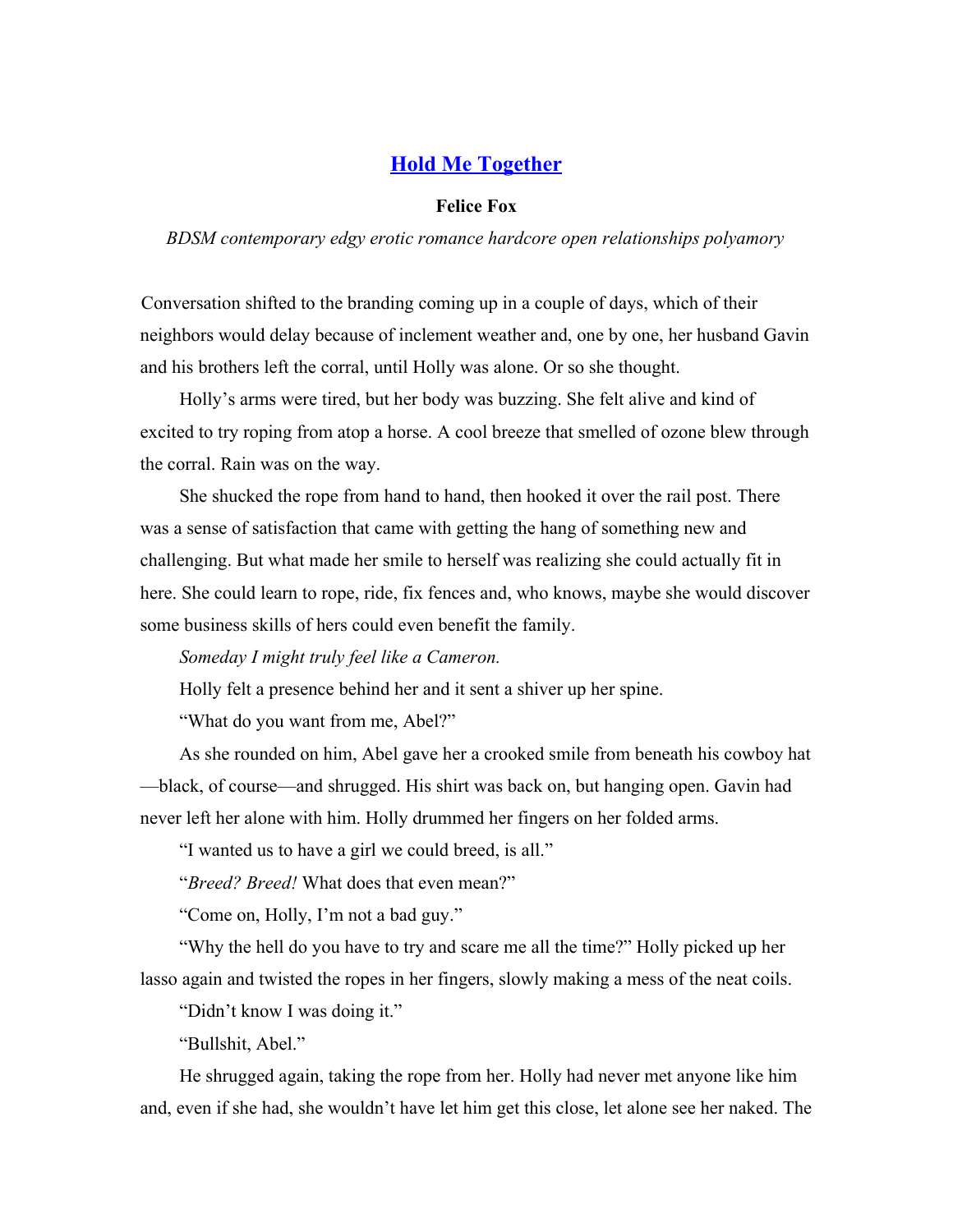ferocity in his eyes was biblical, sadistic even. But when he gathered the recoiled rope in his left hand and backed away a few steps, they softened. Holly let out a deep breath.

Next thing she knew the lasso was in the air and then cutting into her arms as he yanked it tight. Holly's wide eyes stung in the cooling air as Abel tugged her closer, drawing her toward him, hand over fist, letting the excess rope drag in the dirt.

"A woman's fear reaches deep inside me and makes me want her. It stiffens my cock, which only makes me want to scare her more. That's why I do what I do." He stopped short of saying, 'but I'd never really hurt you', though Holly swore she could see it in his eyes. He loosened the rope around her waist and… *smiled*.

For a moment, Holly thought she caught a glimpse of why Gavin loved Abel beyond simple brotherly affection. Abel didn't want to deny his urges, acting like someone he wasn't. And Gavin, being the kind of person *he* is, would protect his brother's right to do so, as long as no one got hurt. He would make it okay for Abel to be Abel.

Holly's voice came out in a gravelly whisper.

"You should do that more often."

"What's that?" A gentle yank at her waist brought her an inch closer. His ice-blue eyes glinted and for a moment Holly couldn't look away. Why couldn't they be the calming, honeyed color of his brothers' eyes?

"Smile."

He tugged again until she was close enough to feel the heat coming off his body in waves. Her nipples puckered under her T-shirt and Abel brushed one with his thumb, back and forth, sending the ache lower.

"Abel?"

*"Mmmm-hmmm?"* He pinched her nipple gently between his thumb and forefinger and slowly increased the pressure. She didn't want him to stop. Holly's eyelids fluttered at the sensation.

"W-what's breeding?"

He inhaled sharply through his nose and leaned in close to her ear, his hot breath filtering through her hair to raise goose bumps on her neck. She melted towards his low, sexy drawl.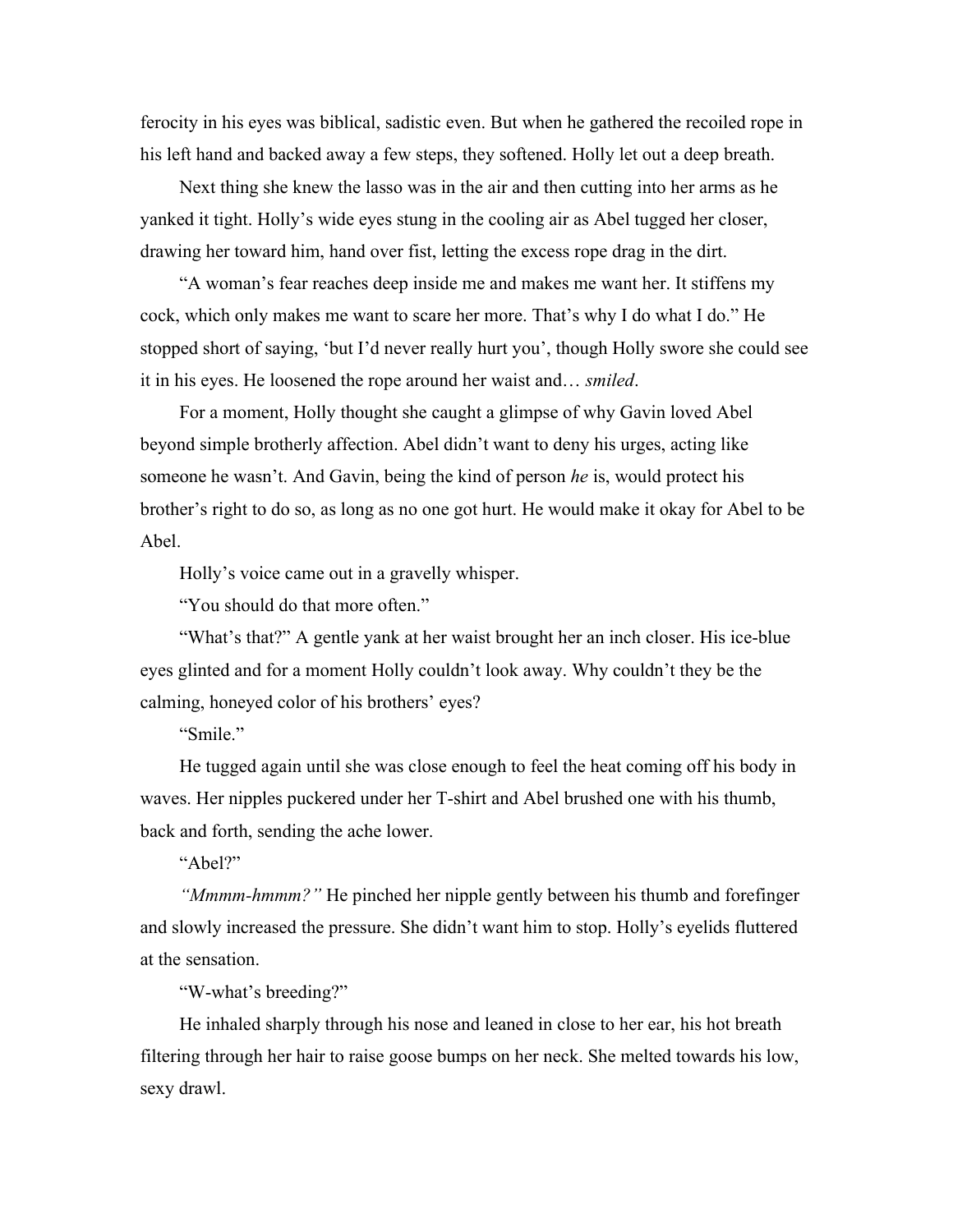"Just like it sounds, Holly. When you're ovulating, we fill you as much as we can to get you pregnant. We put you out in the breeding pasture with the heifers every night for a week, let's say, and we boys bend you over a couple bales and tie you down, fucking and filling you. Couldn't get away if you wanted to."

*Oh, God, oh, God!* McKenna and Gavin had been so pissed and now she understood why! *She shouldn't be here with him!* Every muscle in her body tensed and Holly stumbled back a step. Abel slipped his thumbs into the ropes and held her in place, then released a hand to tip her chin up at him. Holly became acutely aware of the heat along the front of her body, pressed to his. Her pussy felt dark, moist and needy. She wanted him. *So…twisted and…sick.*

This was more wrong than being with any of the others. What did it say about her that Abel, with his menacing ways, could get her so turned on?

"I have rape fantasies, too. I'd take you down, Holly, I would. Imagine you're on your way up to the barn late at night, in the dark. I'd shove my hand over your mouth—"

She tried to pull away from him but he gripped her tighter.

"—I would. The feel of your hot breath as you screamed into my palm…the bite of your gnashing teeth making my cock harder 'til I had no choice but to throw you down and fuck your mouth just to shut you up."

He growled into her hair.

Holly's knees were buckling, the rope cutting into her arms as he held her up.

"I know you feel it. Don't try to deny it. You want me to fuck you that way. Say it, Holly. Tell me to do it. Beg me. Say '*please, Abel*…'"

Holly heard the pound of footsteps behind her and prayed it was Gavin. He latched an arm around her and planted a kiss in her hair, and she knew it was her husband, her love. Holly's whole, grateful body gave way and melted backwards into Gavin's arms as he rubbed her belly and settled his hands on her hips.

"It's alright," he whispered. "Abel's only role-playing. It's part of what he wants but he'll never hurt you. I swear it. You say 'red' and he stops. Right?"

*Red,* she thought. *Red, red, red.*

Holly looked into Abel's eyes and saw him pleading. He looked away and nodded, the tightening of his jaw revealing his internal struggle, his pain. If he tried this on some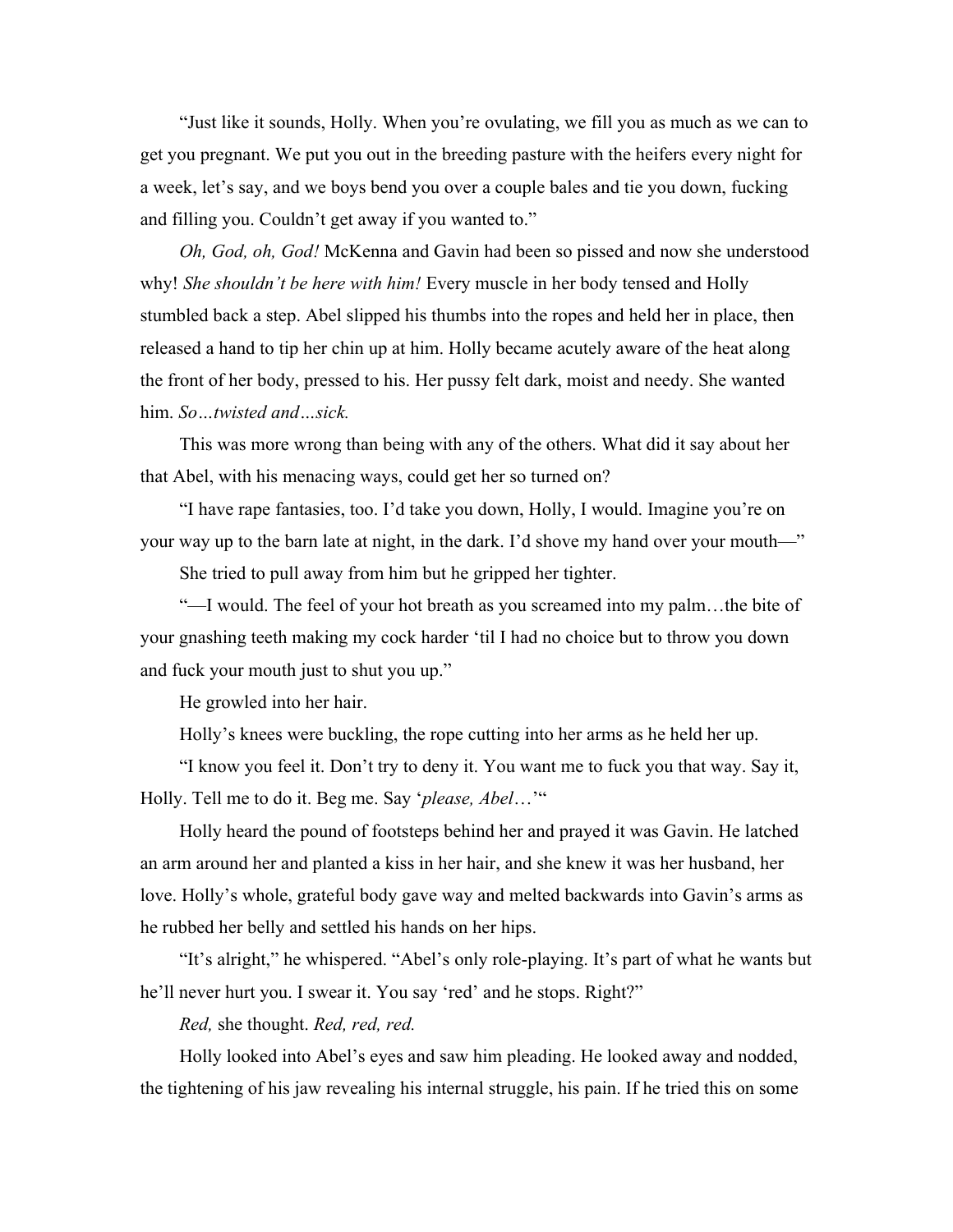girl in a bar he'd be arrested. Holly was his only chance to have this particular fantasy fulfilled, even if it was role-play and not for real. She licked and then bit her bottom lip.

They were all silent for a while. The lasso around her loosened and she slowly shimmied out until it dropped to the ground. Enough had been said. After a time, each man began to caress her skin, planting soft kisses wherever their lips could reach.

"Is she wet?" Gavin asked, a hint of concern in his voice.

Abel scoffed, quickly unbuttoning her jeans*.* "Are you kidding? She's so fucking wet I could stick a straw down there and blow bubbles."

Holly stiffened.

"Damn it brother, why do you have to talk like that? You almost had her."

Gavin turned Holly to face him and searched her eyes. It was the second time she'd seen his faith stumble since this whole thing began. If one piece of this arrangement didn't work for her, he would give it all up. He loved her that much. He loved her enough to give it to her, and he loved her enough to let it go.

Holly couldn't break his heart. She had to keep trying and that meant admitting to herself that some deep place inside of her responded to Abel's aggression.

"H-he did have me, Gav. I mean, he does."

"He can't…keep…doing that to you."

Gavin's eyes fluttered closed as he raked a jittery hand up the back of her neck, into her hair, pulling her forehead close so he could press his lips there. So warm, so loving. Her body ached to be with him and only him.

It was not easy to admit her attraction to Abel, a man who took pleasure from her fear, and goodness knows how much joy from her pain. It was easy to find affection for the others and even anticipate loving them all someday, in her own way, but this one would make her search deep in her own soul before she knew the truth. He'd make her do unspeakable things before she knew.

Felice Fox [\(www.felicefox.com\)](http://www.felicefox.com/) loves country music and black leather, bad-girl boots. Every release hits a bestseller list, including the Amazon #1 bestseller *Hold Me Together*, described as a danger to panties everywhere and not for the faint of heart*.* Want to taste more of this dark and sugary treat?

#### **Hold Me Together (via amazon)**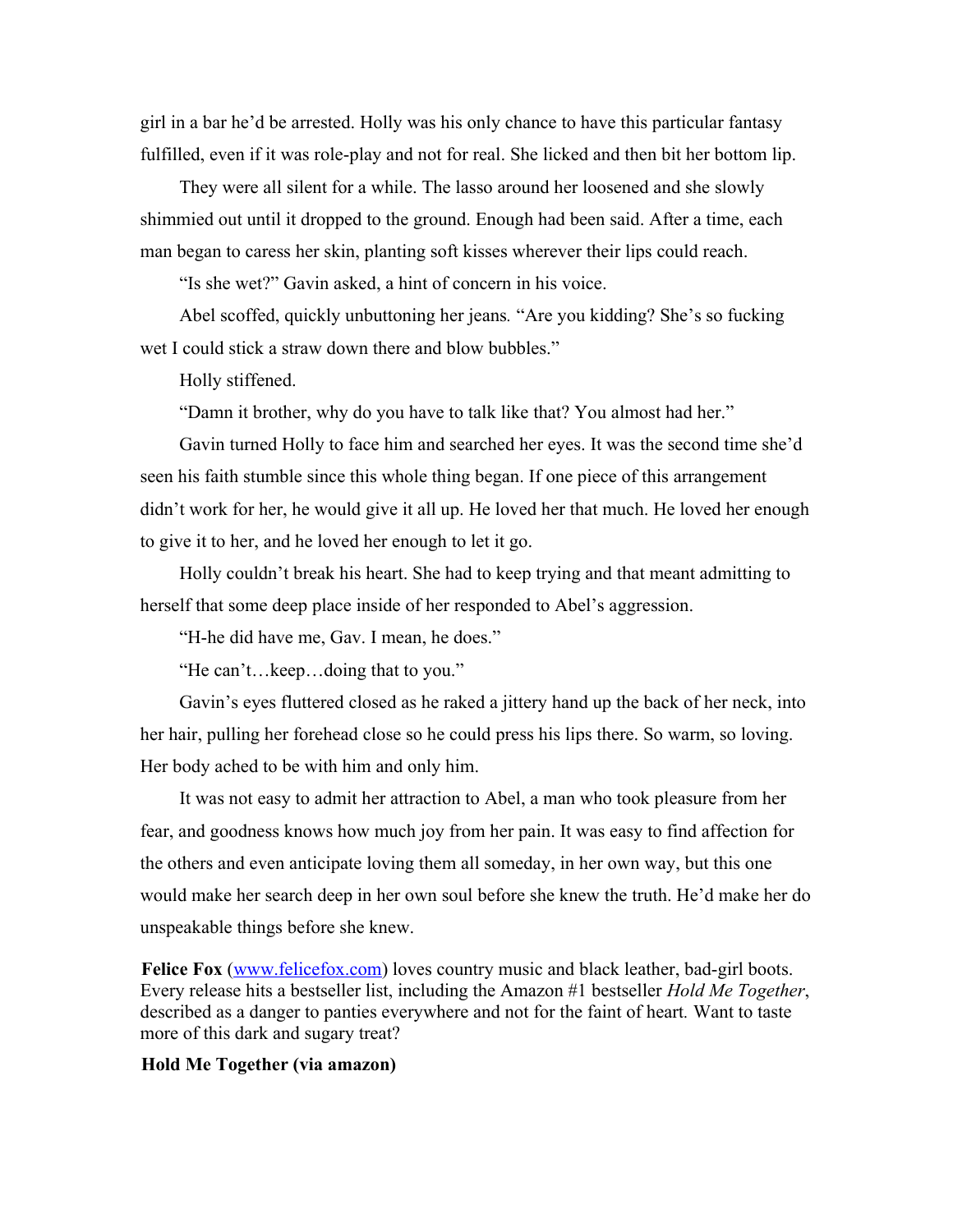[www.amazon.com/Hold-Me-Together-Cameron-Ranch](http://www.amazon.com/Hold-Me-Together-Cameron-Ranch-ebook/dp/B00GDKVAIM/ref=sr_1_1?s=books&ie=UTF8&qid=1420935838&sr=1-1&keywords=hold+me+together)[ebook/dp/B00GDKVAIM/ref=sr\\_1\\_1?s=books&ie=UTF8&qid=1420935838&sr=1-](http://www.amazon.com/Hold-Me-Together-Cameron-Ranch-ebook/dp/B00GDKVAIM/ref=sr_1_1?s=books&ie=UTF8&qid=1420935838&sr=1-1&keywords=hold+me+together) [1&keywords=hold+me+together](http://www.amazon.com/Hold-Me-Together-Cameron-Ranch-ebook/dp/B00GDKVAIM/ref=sr_1_1?s=books&ie=UTF8&qid=1420935838&sr=1-1&keywords=hold+me+together)

# **Hold Me Together (via Barnes and Noble)**

[www.barnesandnoble.com/w/hold-me-together-felice-fox/1119391460?](http://www.barnesandnoble.com/w/hold-me-together-felice-fox/1119391460?ean=9781499163582) [ean=9781499163582](http://www.barnesandnoble.com/w/hold-me-together-felice-fox/1119391460?ean=9781499163582)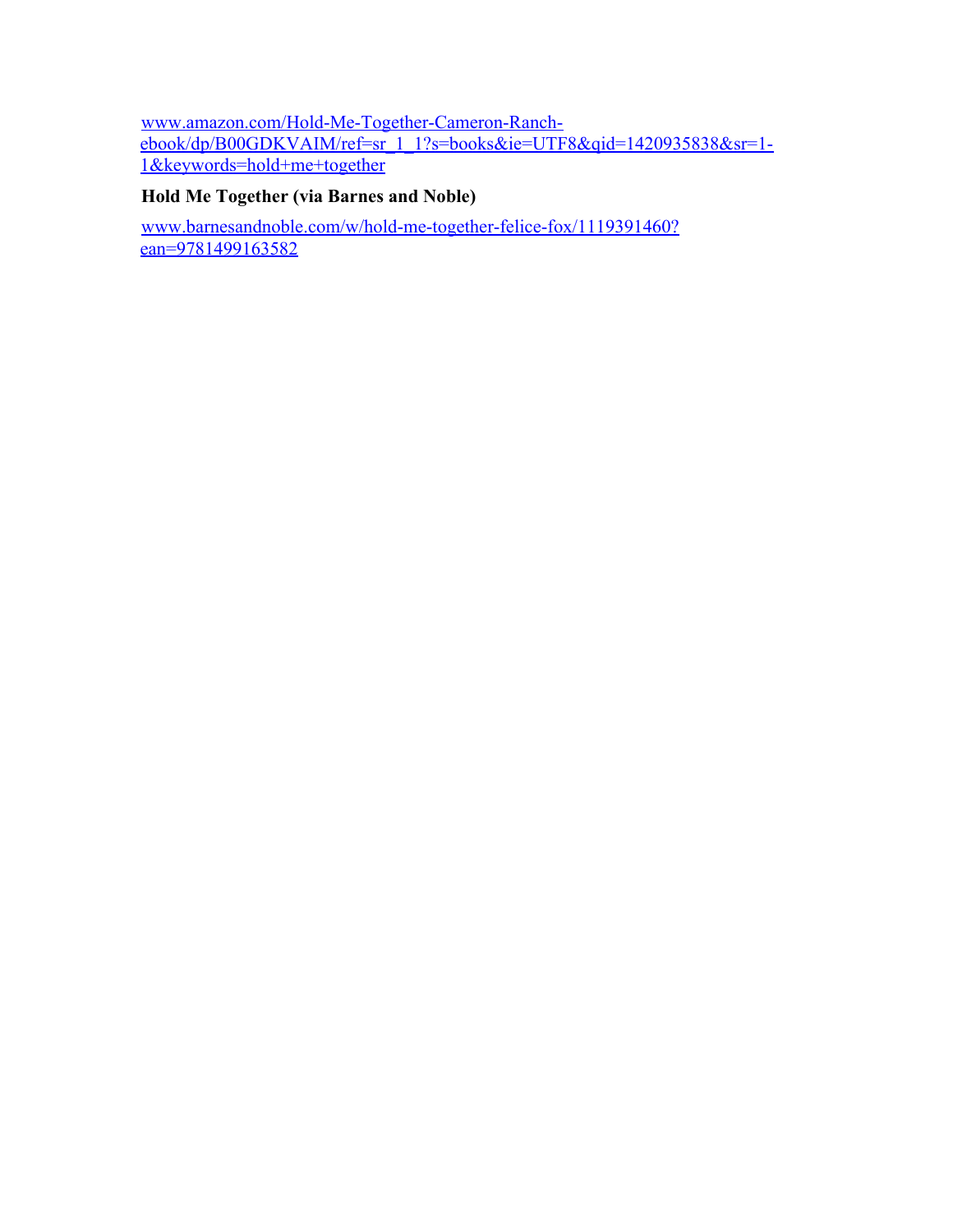### **[Brie Learns the Art of Submission](#page-3-0)**

#### **Red Phoenix**

*adult BDSM bestseller erotica for couples explicit interracial romance*

"How did you know?" Brie whispered.

"Know what, Miss Bennett?"

"That I wanted this."

Sir laughed lightly. "The way you responded to Miss Wilson's lesson today made it fairly obvious." She was embarrassed, but grateful he could easily read her desires. He pointed towards two chairs in the corner. "I want to talk to you before we begin."

She nodded, and sat down only after Sir took a seat.

"Miss Bennett, you should know that I am breaking protocol here. Normally, a trainer does not interact with a student, but I am not a man who is easily denied. I have wanted to take your sweet little ass ever since I saw you bend over the box of cigarettes in the tobacco shop. As headmaster of this school, I know where your training is headed and if I want your anal virginity, I need to take it now."

His words sent shivers of delight through her body. "I understand, Sir."

"You can refuse me."

"I do not wish to, Sir."

"Fine. Then undress and kneel beside me."

Brie forced herself to breathe normally as she slowly and sensually took off her clothes for him. She folded them in a neat pile and then knelt down beside her Sir. He began stroking her hair, making her purr inside.

"I saw how you handled yourself after we left the room earlier. I was pleased with your obedience." Brie had *known* there were cameras. "I appreciated that you stood up for Ms. Taylor."

Brie looked up and smiled at him. "Thank you, Sir."

"Although I agree with Ms. Clark that you have an eye contact issue, I understood your need for it in the auditorium with Baron." He glanced down at her with a glint in his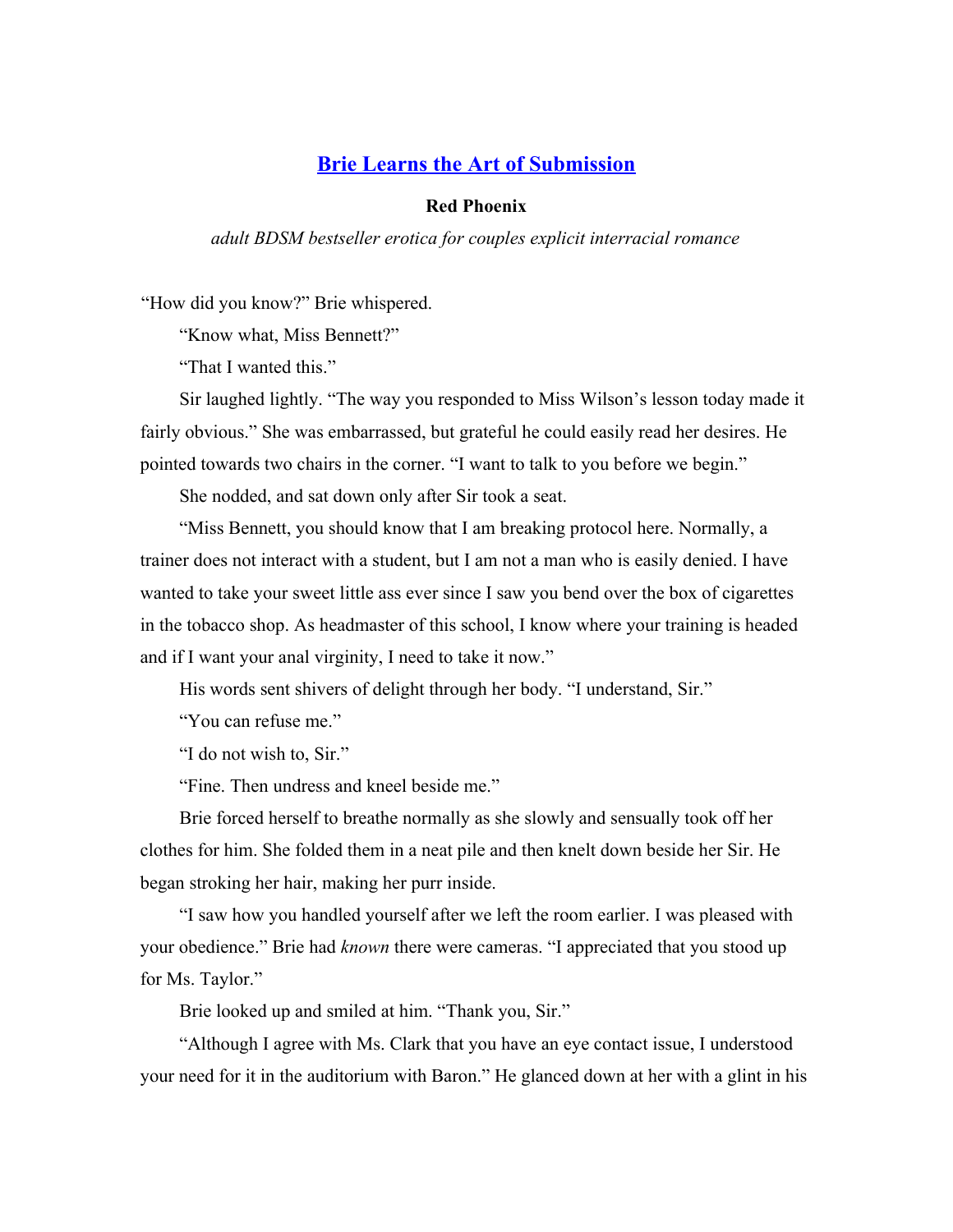eye. "I enjoyed watching you train with him tonight." He continued to play with her hair and her whole body tingled with bliss. "I have a question for you, however."

She looked deep into his eyes. Whatever he wanted to know was his for the asking. "What, Sir?"

"Tell me, what did Tono say to you at the end of your first session today?"

"He said that he would come back for me."

"Hmm…" Sir rubbed his chin thoughtfully and was silent for a moment. "It appears he, as well as another Dom, is infatuated with you. After we finish here, I want you to follow me to my office. There is something I need to give you, Miss Bennett."

Before she could respond, Sir pulled her head back and kissed her roughly. All reasoning left her when she felt his insistent lips on hers.

He picked her up in one swift motion and carried her to the table. He strapped her wrists down first, leaving no room for movement. Before he secured her ankles, he took one of her feet gently in his hand. "I see those shoes are doing a number on your pretty little feet. Does it hurt?"

"Not much," she lied.

He smiled and lightly caressed them. "My devoted little student," he murmured. Then he secured her ankles so that her legs were spread and ready for him.

Sir walked to the other side of the room and opened a door. She heard the sound of running water. When he came back, he had a wet cloth in his hand. He used it to tenderly bathe her entire body. Every time the cloth began to get cold, he went back to the room and rinsed it with warm water. By the time he was finished, she felt completely clean and fresh.

He leaned against the wall and stared at Brie—at her naked body, strapped down and eager for him. She basked in his gaze. It was just like the website photo; her fantasies were now her reality.

"Some men think they need toys to excite a woman, but I don't believe that. No, I believe firmly in the power of touch." He continued to gaze at Brie, without making a move towards her. The fact he was taking his time made her want him all the more.

When Sir finally pushed away from the wall and walked towards her, she was literally trembling in anticipation. When his hand lightly touched her stomach, she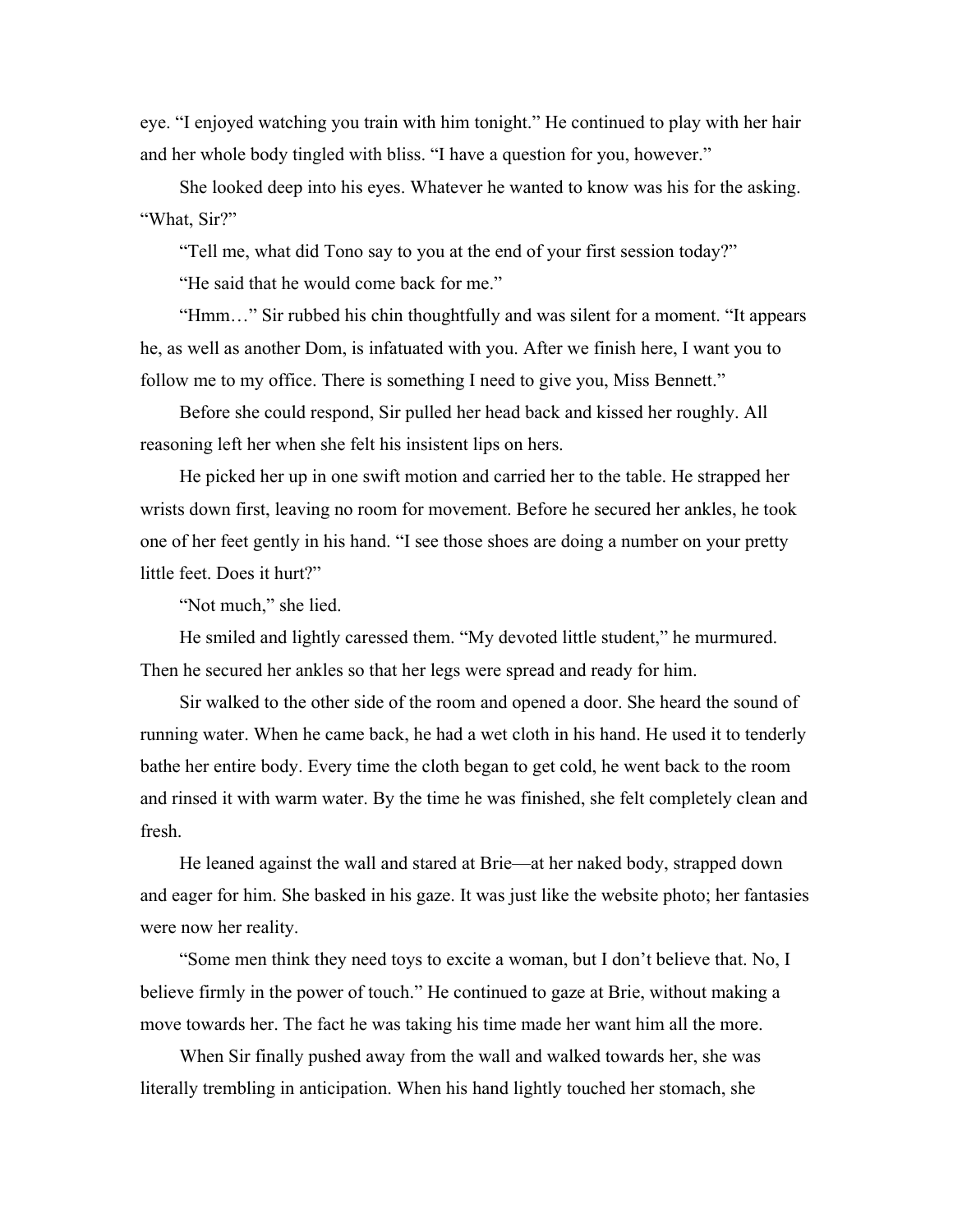gasped. All her awareness was focused on that one area. He gave her a leisurely smile as his fingers made their way up to her breasts. Brie closed her eyes when they made contact with her hard nipples. She moaned without meaning to and heard his light chuckle.

"That's it, Brie. Give in to your desire."

Hearing Sir call her by her given name affected her deeply. She began panting, unsure if she could handle his lovemaking.

He bent over her and began sucking on her left nipple. She bit her lip, trying not to cry out like a silly girl. Sir pinched her other nipple and then started sucking harder. She arched her back in response, moaning his name.

He reached one of his hands between her legs and felt her excitement. "You're one hot, little sub," he murmured seductively. "Something tells me your body is aching for me to fuck your sweet, virginal ass."

Brie whimpered and rubbed her eager pussy against his hand. He penetrated her moist depths with his middle finger. "Hot and willing, are you?" Sir pulled his finger out of her wet pussy and then pressed his tongue against her throbbing clit. He started licking the sensitive nodule as he pushed his slippery finger against her anus. She cried out passionately as he pushed his finger into her nasty little hole.

"Oh, this virgin may be tight, but she wants my cock stroking her in the ass," he said confidently. She nodded in agreement, too embarrassed to agree with him out loud.

Sir would have none of it. "What does this little virgin want?"

Brie paused a few seconds before answering. "To be taken by you, Sir."

"Beg for it, Brie."

"Please, Sir. Take my virginal ass with your cock."

"Do you want me to be gentle or rough?"

Again, she paused. "Whatever is your pleasure, Sir."

"So agreeable, like a proper submissive," he growled. "I think it pleases me to give you both…"

He quickly undid the restraints and told her to get on her hands and knees. He strapped down her wrists so that she rested her weight on her forearms. Then he buckled her ankles in place, leaving her with her legs spread apart and her ass in the air.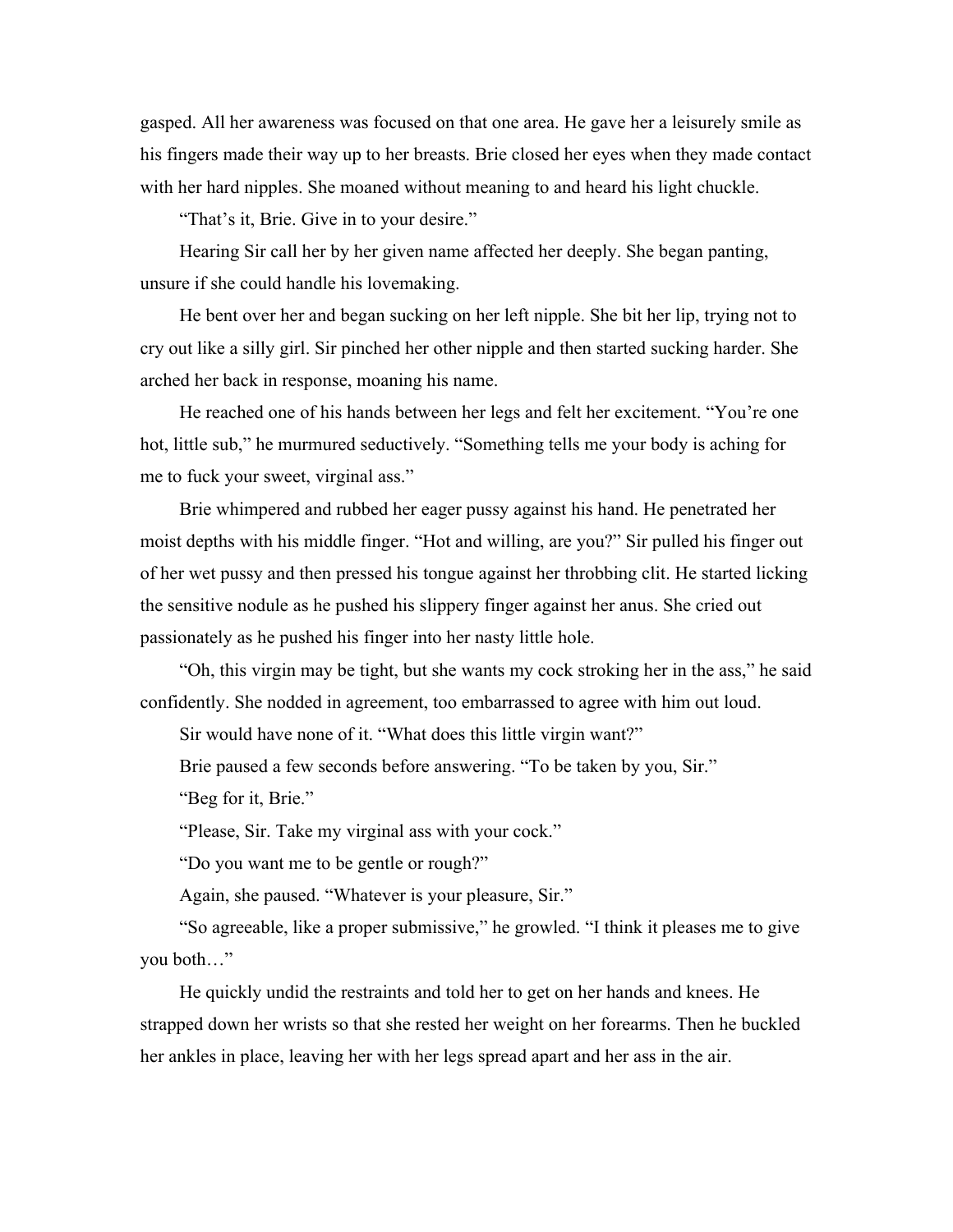With unhurried motions, Sir undressed in front of her, exposing his manly chest first. It was covered in dark hair and well-defined muscles. She watched with desperate interest as he unbuttoned his pants and pulled them off, along with his briefs. His cock was princely, perfectly proportioned with a thick base and a slightly longer than normal shaft.

"Oh, yes. This entire cock is going deep inside you today," he assured her.

Sir moved onto the table and positioned himself behind her. He caressed her round buttocks, squeezing them in his hands before lightly slapping each. "There is nothing sweeter than a virginal ass begging to be fucked. Tell me again what you want, Brie."

"I want you deep inside me, Sir."

"As you wish."

She suddenly felt cold gel drip into the crease of her buttocks, and then Sir's finger pushed the cool liquid into her warm, puckered hole. He soon replaced his probing finger with his sizable cock. He wasted little time forcing the head of his shaft into her. Brie gasped and panted as she grew used to the new sensation. Even after the butt plug the day before, she found his cock stretching her in places never tried before. It almost hurt, but her body needed him so badly.

"Relax, Brie. Let my cock dominate you," he murmured, stroking her hair. Sir reached around and began caressing her breasts as he groaned passionately in her ear. Centimeter by centimeter, Sir made his way into her tight, virginal hole. He opened her up more the deeper he pushed. "We're halfway, Brie. Do you think you can take more?"

She didn't know how, but she wanted more and answered, "All of you, Sir."

He grabbed her waist and began thrusting, slowly and sensually. The concentrated movement relaxed her tight muscles and he finally pushed his entire cock into her resistant depths. She moaned at the sensation of fullness his thick cock gave her.

"Now that I have given it to you gently, I think it is time I switched gears…"

**Red Phoenix** (redphoenix69.com) is an award-winning erotica author who gained popularity with her novel, *Brie Learns the Art of Submission*. She has won five reader choice awards for her novels. When she is not writing, you can find her on Facebook or Twitter interacting with fans. "I heart my fans!"

#### **Brie Learns the Art of Submission (via Amazon)**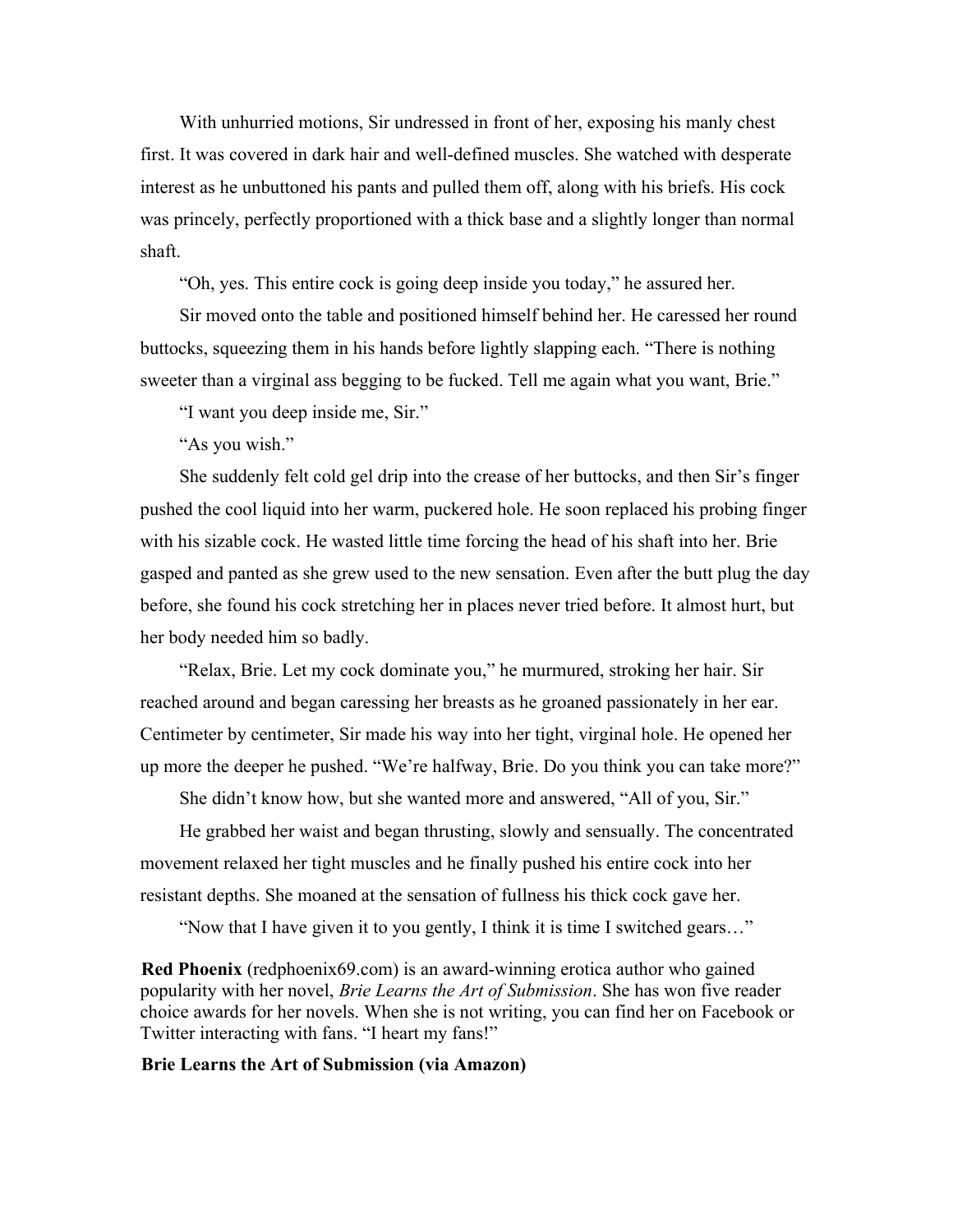[www.amazon.com/Brie-Learns-Art-Submission-Submissive](http://www.amazon.com/Brie-Learns-Art-Submission-Submissive-ebook/dp/B00AANCCOO/ref=sr_1_1?s=books&ie=UTF8&qid=1420936065&sr=1-1&keywords=brie+learns+the+art+of+submission)[ebook/dp/B00AANCCOO/ref=sr\\_1\\_1?s=books&ie=UTF8&qid=1420936065&sr=1-](http://www.amazon.com/Brie-Learns-Art-Submission-Submissive-ebook/dp/B00AANCCOO/ref=sr_1_1?s=books&ie=UTF8&qid=1420936065&sr=1-1&keywords=brie+learns+the+art+of+submission) [1&keywords=brie+learns+the+art+of+submission](http://www.amazon.com/Brie-Learns-Art-Submission-Submissive-ebook/dp/B00AANCCOO/ref=sr_1_1?s=books&ie=UTF8&qid=1420936065&sr=1-1&keywords=brie+learns+the+art+of+submission)

## **Brie Learns the Art of Submission (via Barnes and Noble)**

[www.barnesandnoble.com/w/brie-learns-the-art-of-submission-red](http://www.barnesandnoble.com/w/brie-learns-the-art-of-submission-red-phoenix/1113841469?ean=9780615731315)[phoenix/1113841469?ean=9780615731315](http://www.barnesandnoble.com/w/brie-learns-the-art-of-submission-red-phoenix/1113841469?ean=9780615731315)

### **Brie Learns the Art of Submission (via Audible)**

[www.amazon.com/Brie-Learns-Art-Submission-](http://www.amazon.com/Brie-Learns-Art-Submission-Submissive/dp/B00JOSTASW/ref=tmm_aud_title_0?ie=UTF8&qid=1420936065&sr=1-1)[Submissive/dp/B00JOSTASW/ref=tmm\\_aud\\_title\\_0?ie=UTF8&qid=1420936065&sr=1-](http://www.amazon.com/Brie-Learns-Art-Submission-Submissive/dp/B00JOSTASW/ref=tmm_aud_title_0?ie=UTF8&qid=1420936065&sr=1-1) [1](http://www.amazon.com/Brie-Learns-Art-Submission-Submissive/dp/B00JOSTASW/ref=tmm_aud_title_0?ie=UTF8&qid=1420936065&sr=1-1)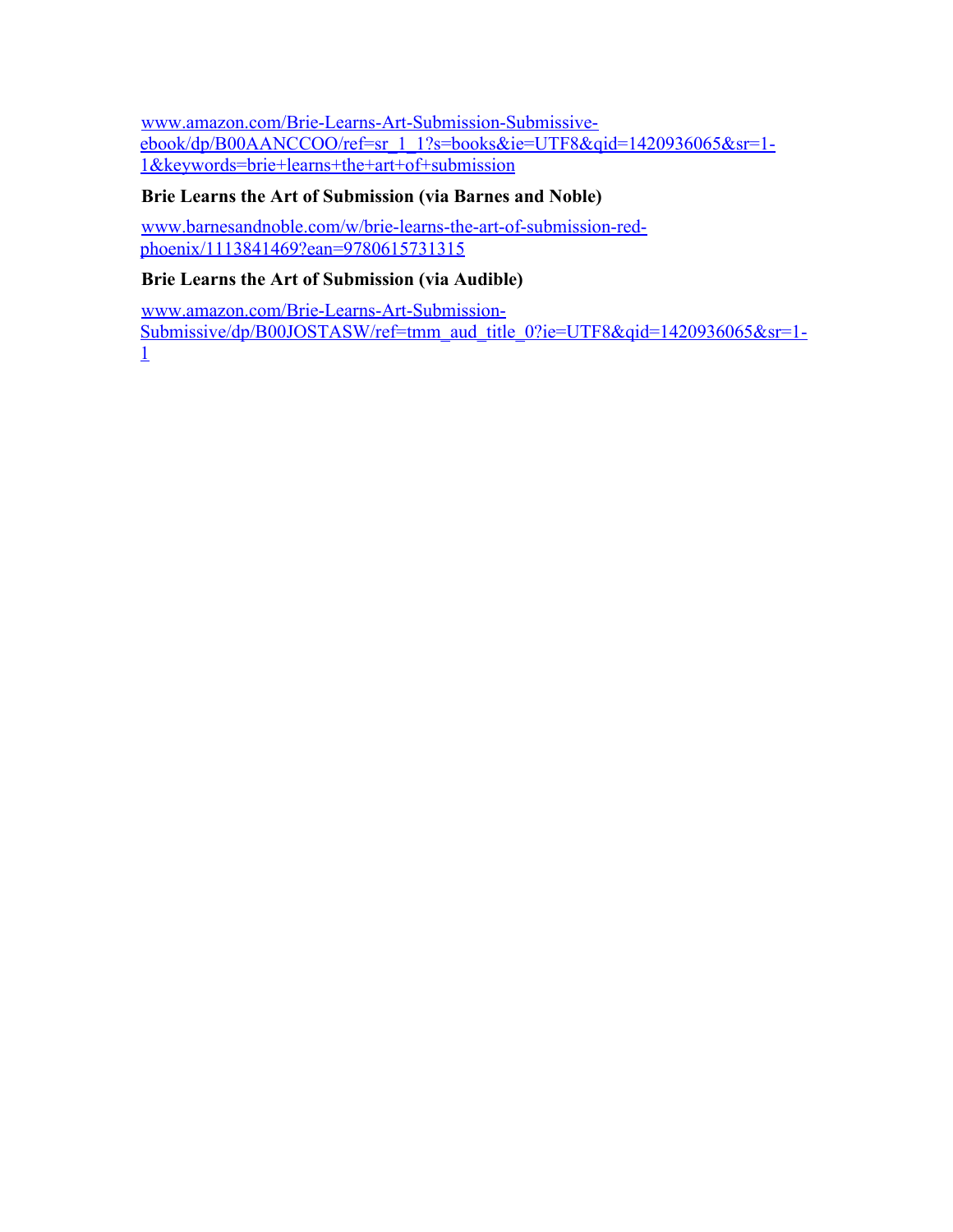# **[Love Beyond Boundaries: A Collection of Erotic Poetry](#page-3-0)**

#### **Cara Downey**

*adult romance erotic poetry erotic romance* **Submissive**

God I love this man, I didn't realize it until now how much I love him. I was so afraid at first; I didn't think I had the strength to be what he needs. It was there all along, but I continued to deny the truth, worried about the views and perceptions of the outside world. He was so patient with me, soothing me, but also stern with me, if the situation warranted. His words of encouragement are everything.

I studied as much as possible the life of a submissive, I wanted to know and learn as much as I could. His pleasure and I being able to serve and deliver that pleasure was paramount. I wanted to be more than what I was; I wanted him to be proud of me. I knew that I had the strength within me, to deliver. I wanted him to look at me with reverence.

Some question why a woman would want such a title? Why would a woman with intelligence willingly submit to a man? Why would a woman subject herself willingly to answer his every desire? The answer is simple; it takes a strong woman to submit. It not only gives pleasure to him, but it gives pleasure to her as well. The knowledge and power to know, that you are the one, who puts that gleam and look of hunger in his eyes.

My training was intense. I wanted him to push my limits, and bring me to new heights. There were times when I made mistakes, and I felt unworthy of his love or even his touch. But he was ever so patient. He explained the process, and understood, when it came to my growth. I did not mind being pushed to my limits. The pleasure I gave him, he returned tenfold.

All I've learned has now led me here. Content, strong in my service to him, I am now, kneeling waiting his return. His playroom, our sanctuary, I await his arrival. I hear the car pull up to the driveway, and I know he will be here soon. I can hardly wait; I am jumping out of my skin. I am in the respective position, with my head and eyes cast down. It is as if he is here now, trailing the back of his hand across my left cheek in admiration.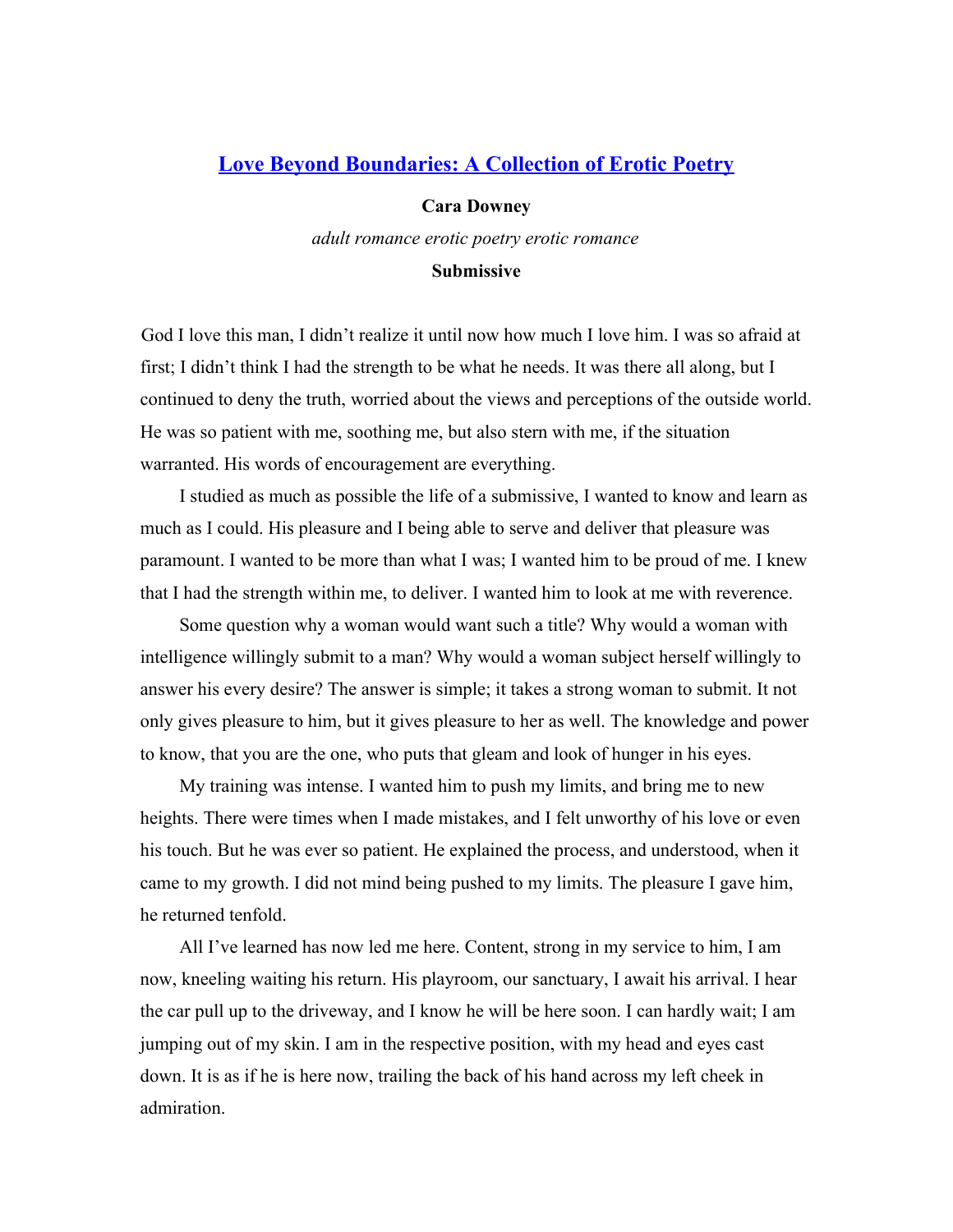I hear the alarm, letting me know that he has entered the house. He will make me wait, because he is the master when it comes to anticipation. I wiggle, because my excitement is at the brink about to take over. I am stronger now; I dial it back, maintaining the control he has taught me. I do not want this to end even before it has started. My training has ended. This is it. This is the beginning of pleasure and passions abound.

I hear him on the stairs now. I know that he has changed beforehand it is our routine. I will do anything to please him. He will be topless, showing off his wonderful upper body. He will be in a pair of faded Levi blue jeans, barefoot. The door opens, he is admiring me from afar, and I can feel it. He is making his way over to me slowly. Oh God how I love this man, I will do anything to please him.

#### **Dominant**

Damn I love this woman. I never thought this day would come, that I would find her. I would sit and stare off into space, wondering when my time would come. I am not going to settle for less, I refuse. I am demanding, but that is who I am. I realize now, how much I love this woman after finding her, I'll be damned if I give her up.

I have been with a lot of submissives; I have trained a lot of submissives. I can honestly say, that none of those women can compare to her. I knew that she was a submissive from the moment I laid eyes on her in the bar at the restaurant. She was sitting with some of her friends, talking and laughing. The moment she turned and I saw her smile, the innocence in her eyes, I knew she was mine. I had to have her it was instantaneous.

Our first encounter was nerve-wracking for me. I had to rein in my control and play it cool. I could tell that she was nervous, the way she would worry her bottom lip with her teeth. I had to take things slow. This woman was going to be my one and only submissive, there was going to be no one after her. The connection I felt between us was that strong. I knew without a doubt that she felt it too.

The training was hard. This was new to her, even though she was a natural submissive. She would research as much information as possible, with the purpose and dedication of pleasing me. The night she safe worded out, put everything into perspective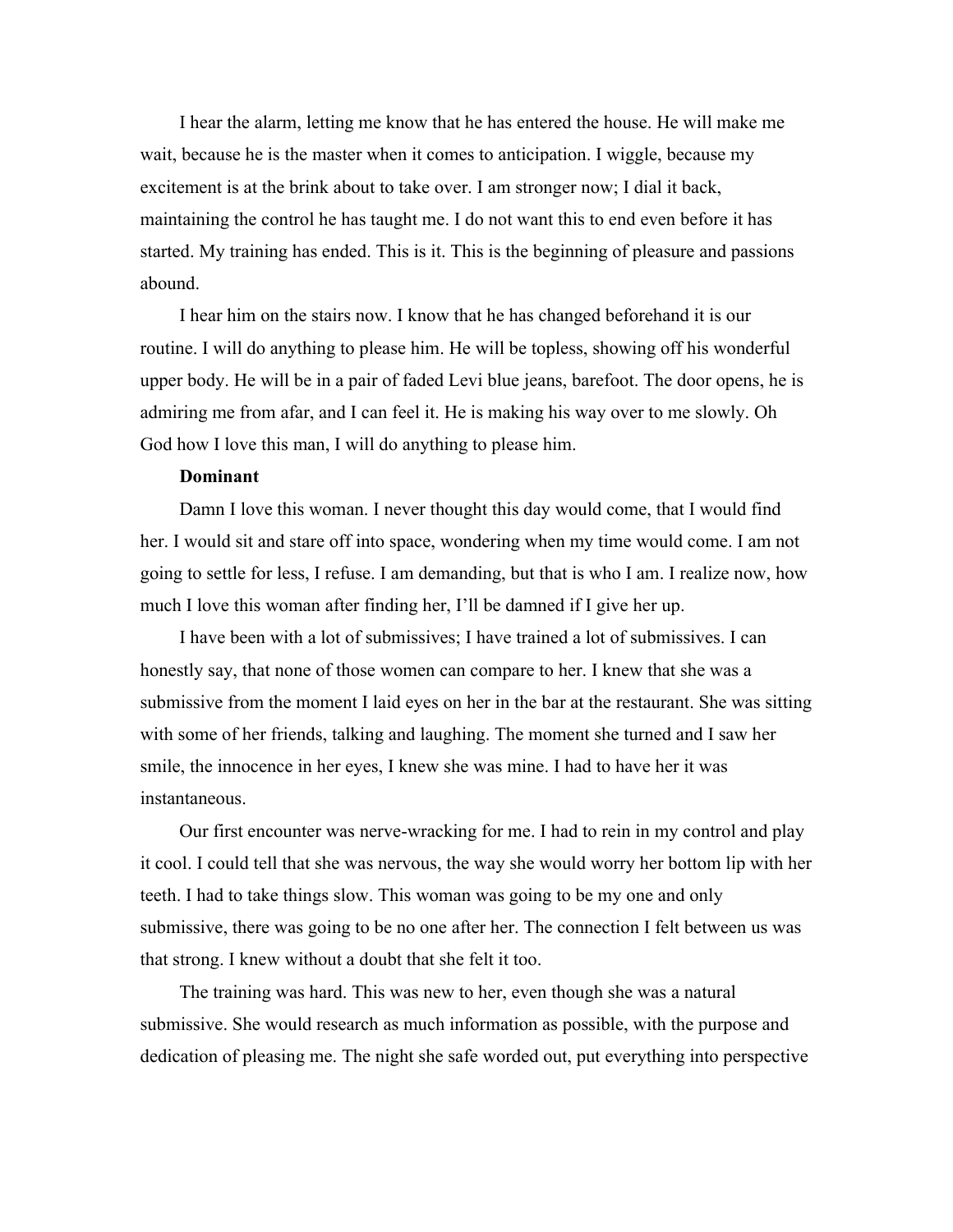for me. She cried the entire night. Worried that I would end the relationship, I had no intention of letting her go.

It was my fault. I was caught up and didn't acknowledge her needs. I damaged the trust of her submission, because of my lack of attention. The tears she shed and her statements of failure tore at my heart, because it was I who failed her. I made it a mission, right then and there, that she would be put first.

Together we overcame, and are stronger than ever before. I exited my office, thinking about her. I cannot wait to get home to her, enjoy my time with her, in our playroom. I cannot wait to explore her, to love her, and feast on every part of her delectable body. I eagerly navigate through traffic, so I can make my way home and closer to her my sub.

The anticipation is killing me. My beautiful sub, always so willing to please me, I find myself questioning how I was blessed to have found her. I know that she hears the alarm, letting her know that I am home. I will not keep her waiting. I will change into my faded Levi jeans; I will be barefoot, and topless.

I enter, and I know that she can feel me admiring her from afar. Damn I love this woman. All of her training and patience has led to this moment. She is so strong. I love how she assumes the position, eyes cast down. I never had to discipline her on that. Damn I love this woman, and I am going to relish in her service, and enjoy every part of her.

**Cara Downey** is from North Preston, Dartmouth Nova Scotia in Canada. Cara's email address: [cara.downey@gamil.com.](mailto:cara.downey@gamil.com) Cara's official website [www.caraddowney.com.](http://www.caraddowney.com/) You can also find Cara on twitter @cara\_downey.

## **Love Beyond Boundaries: A Collection of Erotic Poetry (via Amazon CA)**

[www.amazon.ca/Love-Beyond-Boundries-Collection-](http://www.amazon.ca/Love-Beyond-Boundries-Collection-Erotic/dp/1493190903/ref=sr_1_fkmr0_1?s=books&ie=UTF8&qid=1420936306&sr=1-1-fkmr0&keywords=love+beyond+boundaries+downey)[Erotic/dp/1493190903/ref=sr\\_1\\_fkmr0\\_1?s=books&ie=UTF8&qid=1420936306&sr=1-](http://www.amazon.ca/Love-Beyond-Boundries-Collection-Erotic/dp/1493190903/ref=sr_1_fkmr0_1?s=books&ie=UTF8&qid=1420936306&sr=1-1-fkmr0&keywords=love+beyond+boundaries+downey) [1-fkmr0&keywords=love+beyond+boundaries+downey](http://www.amazon.ca/Love-Beyond-Boundries-Collection-Erotic/dp/1493190903/ref=sr_1_fkmr0_1?s=books&ie=UTF8&qid=1420936306&sr=1-1-fkmr0&keywords=love+beyond+boundaries+downey)

## **Love Beyond Boundaries: A Collection of Erotic Poetry (via Amazon US)**

[www.amazon.com/Love-Beyond-Boundries-Collection-](http://www.amazon.com/Love-Beyond-Boundries-Collection-Erotic/dp/1493190903/ref=sr_1_fkmr0_1?s=books&ie=UTF8&qid=1420936263&sr=1-1-fkmr0&keywords=love+beyond+boundaries+downey) $Erotic/dp/1493190903/ref=sr1$  fkmr0 1?s=books&ie=UTF8&qid=1420936263&sr=1-[1-fkmr0&keywords=love+beyond+boundaries+downey](http://www.amazon.com/Love-Beyond-Boundries-Collection-Erotic/dp/1493190903/ref=sr_1_fkmr0_1?s=books&ie=UTF8&qid=1420936263&sr=1-1-fkmr0&keywords=love+beyond+boundaries+downey)

## **Love Beyond Boundaries: A Collection of Erotic Poetry (via Barnes and Noble)**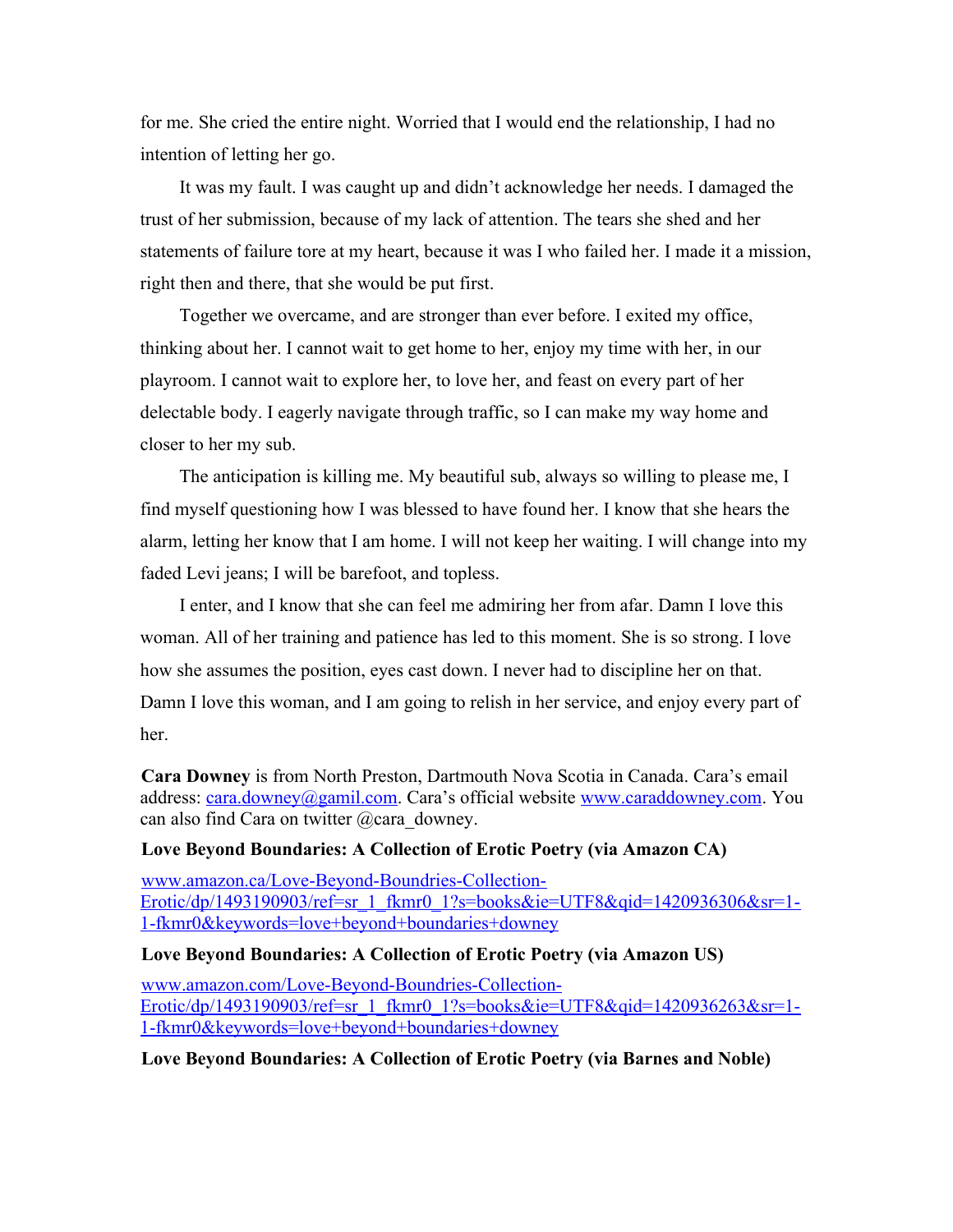[www.barnesandnoble.com/w/love-beyond-boundaries-a-collection-of-erotic-poetry-cara](http://www.barnesandnoble.com/w/love-beyond-boundaries-a-collection-of-erotic-poetry-cara-downey/1121004746?ean=2940046489576)[downey/1121004746?ean=2940046489576](http://www.barnesandnoble.com/w/love-beyond-boundaries-a-collection-of-erotic-poetry-cara-downey/1121004746?ean=2940046489576)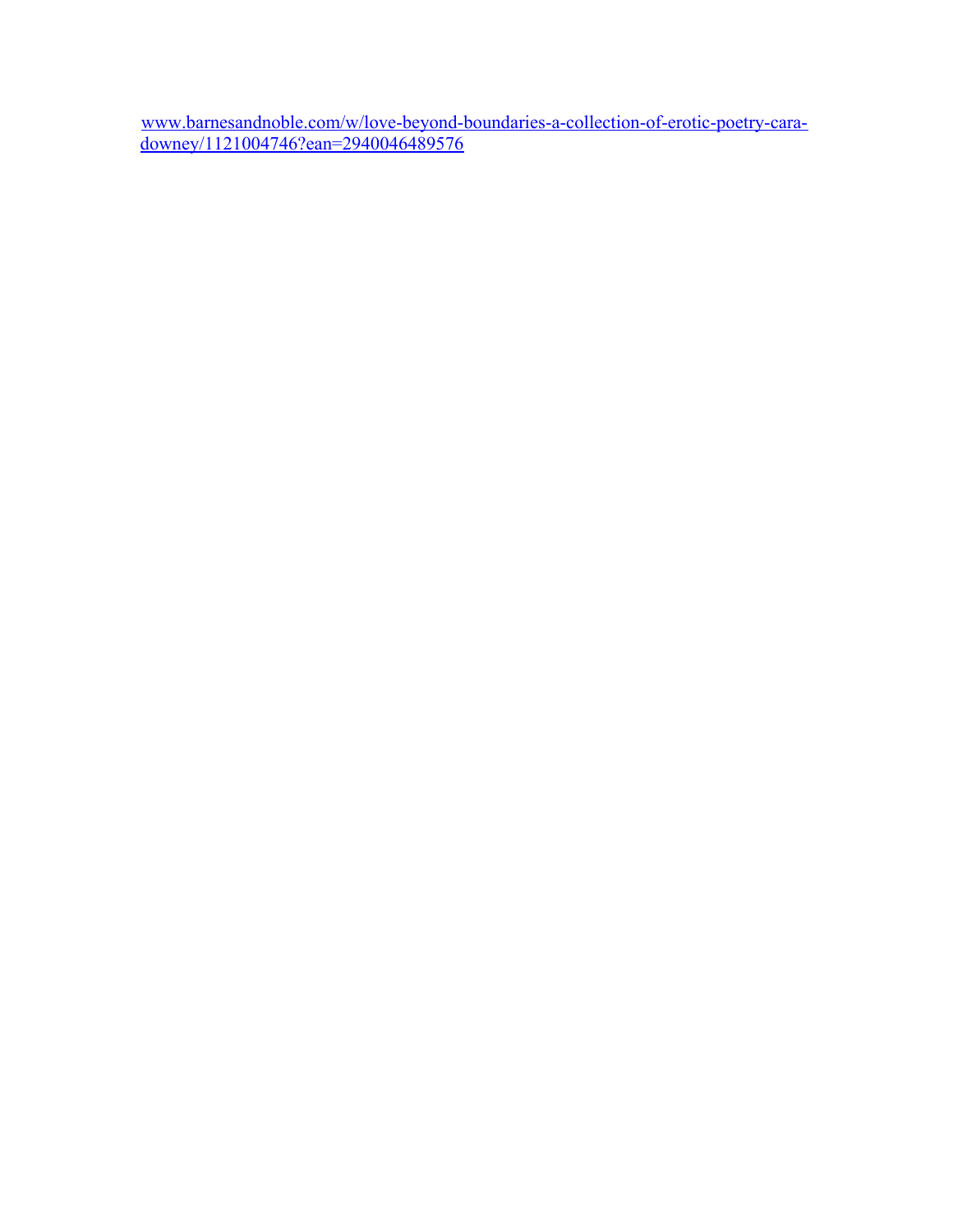# **[50 Shades of Curious: BDSM for Beginners](#page-3-0)**

### **Bo Blaze**

*BDSM education kink mentor non-fiction novice S/M*

# **Why would you name your book 50 Shades of Curious: BDSM for Beginners**

As a PCC-certified "alternative" life coach, I specialize in working with alternative sexual relationships and non-traditional lifestyles, specifically, kink, lifestyle BDSM, ethical non-monogamy (polyamory), the fetish world and LGBT issues.

I've taught and lectured all over the country at hundreds of universities, conferences, and various alternative events. I have helped thousands of people learn to practice safe, sane and consensual (SSC) BDSM over the last 10 years as the Novice Group facilitator for The Eulenspiegel Society (TES) in NYC. TES is the oldest and largest BDSM support and education group in the country. I was also recently honored to receive The Pantheon of Leather President's award for my many years of work in our community.

So it's no wonder that many of my friends, and possibly you, the reader, may wonder why after years of working within these various real worlds I'd choose to name my book as an homage to a romance novel and one of the most polarizing books in the history of BDSM?

#### *"50 Shades of Curious: BDSM for Beginners"*

To answer that question properly, we must go back to the year 1969. On June 28th, 1969, at the Stonewall Inn in Greenwich Village, NYC, a group of gay customers took a stand against police harassment and the Stonewall Riots began. These riots are now largely regarded as the catalyst for the LGBT civil rights movement in the United States. It is generally looked at as "the moment that changed everything".

The riots themselves were not the reason that things changed, but they were a moment in time that we can point to when the bubble burst; It was a tipping point, when the publicity generated from an event brought mass attention to something long ignored that was on the edge of change.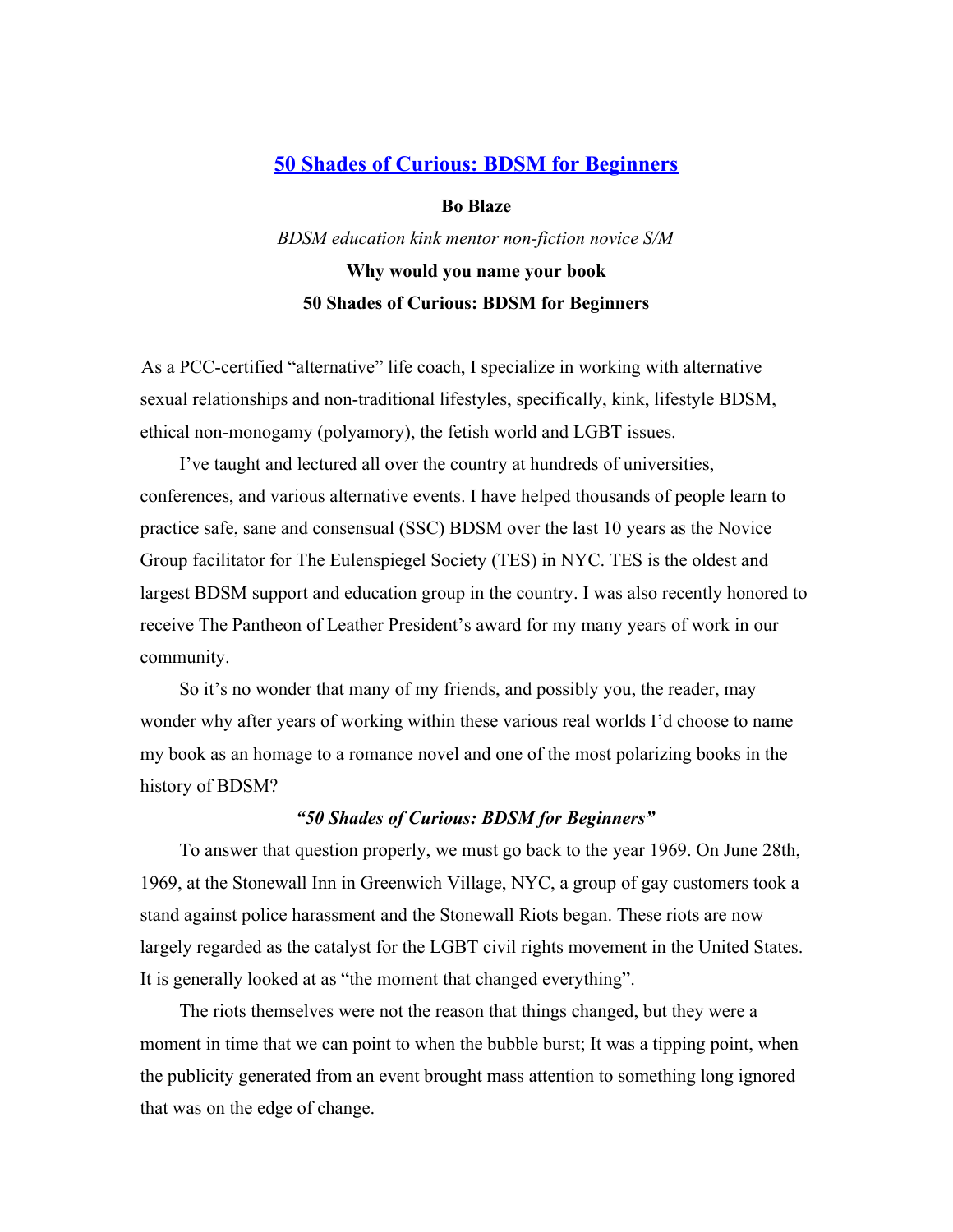The publishing of *Fifty Shades of Grey* is not the dawning of a literary masterpiece, a factually correct overview of how to do BDSM or a book that will likely be remembered any more than the drink menu and decor of the Stonewall Inn back in 1969. Like it or not, however, it's an important moment in history.

*The USA Today* has reported that *Fifty Shades of Grey Trilogy* has sold over 100 million copies as of February 2014. It's now the biggest selling book of all time in the UK and the biggest selling book on the Kindle platform in the U.S. as well. When you look at how women are treating E.L.James, the writer of the book, you'd almost think she was the second coming of the Beatles. This kind of passion and sales success does not happen solely because of the content of a book, let alone one known as a "trashy romance novel".

No, this is a shift in culture! This is millions of women reclaiming their right to be whoever and whatever they want to be in the bedroom, regardless of their politics.

These are every day women from all walks of life, overwhelmingly voting YES on the "kinky sex referendum", saying: "we like a little spanking and hair pulling…what's wrong with that?" Most importantly, people are looking around at the crazy success of this book and realizing, evidently, A WHOLE LOT OF US have these interests, urges and fantasies.

And certainly NOT just dominant male/submissive female fantasies, but every combination and flavor that one can think of. These fetishes and predilections that we call BDSM are not about abuse; rather, they are about consensual intimacy in the bedroom.

For years, sex-positive feminists have embraced BDSM and opposed legal or social efforts to control any type of sexual activity between consenting adults. Now, without a bottle thrown or even a harsh word uttered, millions of women around the world have joined them and initiated a bloodless coup, inspired, by of all things, a romance novel.

I believe this is part of a bigger picture, however. Our world is changing for the better. We are evolving. People are starting to realize that our institutions and their dogmas are failing us because they have become irrelevant in our ever changing society.

We must move towards truth and away from fear.

As an alternative life coach, I want to help people live a more alternative life. To me, that simply means living a life where you are always growing, changing, and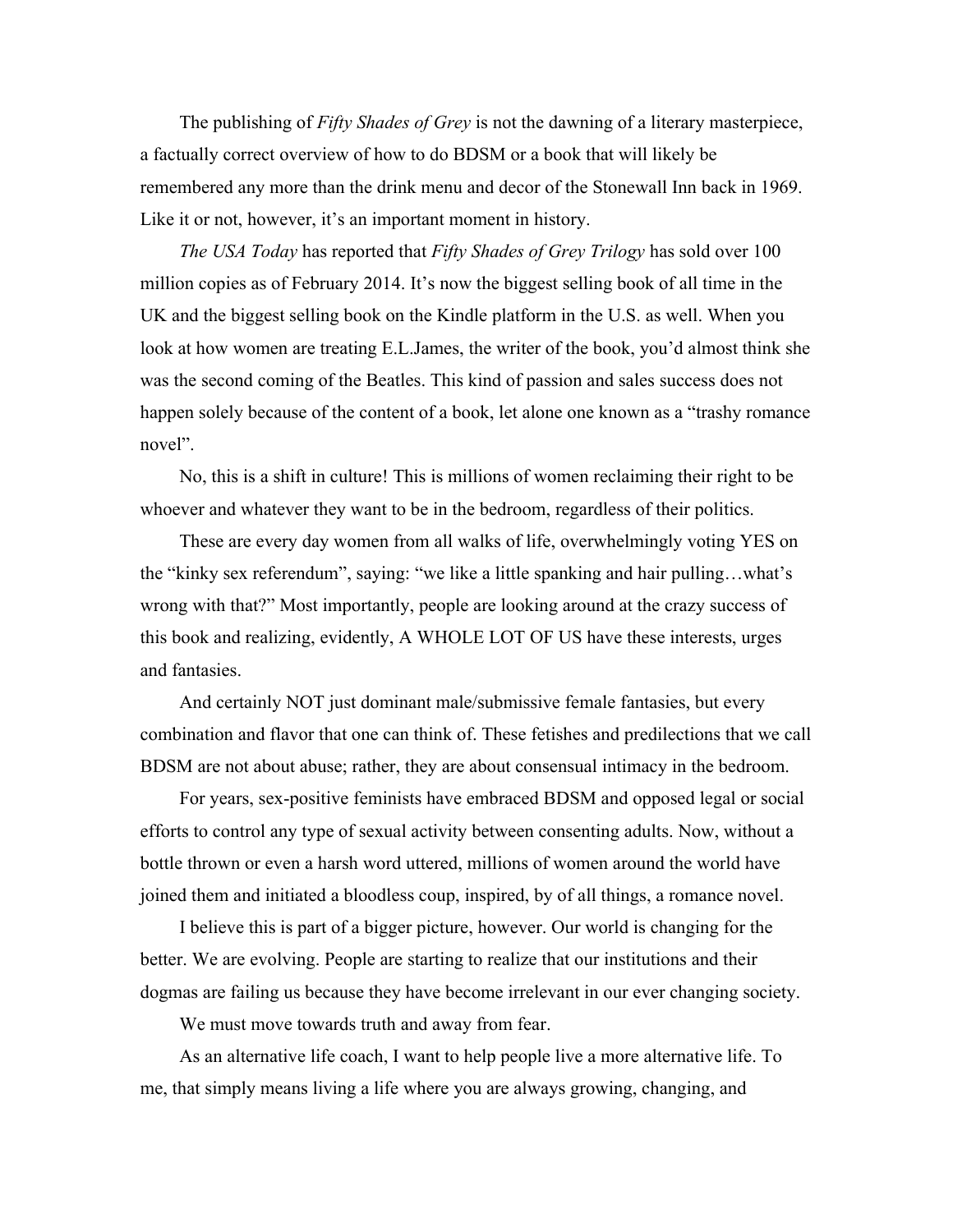evolving. Where you question, think, and create. Where you refuse to settle for what you are told to do and instead follow a path to real fulfillment and enlightenment.

How you decide to manifest that is up to you, and kinky sex is just one small way you can begin to shake things up a bit in your life. Other ways you can shake up your life: refuse to settle for the norm; do something that you perhaps have always wanted to do, but were too embarrassed or scared to embrace; explore art, music, yoga, spirituality, service to your community or a new job doing what you really were meant to do!

When you stop growing, you start dying! Let's hope this is the year that it all changed. The year that a *silly* romance novel was the catalyst for an "earth shattering kaboom"! The year that we look back on and thank the universe that people are no longer persecuted, lose their children or shunned because of consensual acts in their bedrooms.

I recently sat down to lunch with my good friend Susan Wright, who is the founder of the National Coalition For Sexual Freedom. As we excitedly compared notes on the *50 shades of Grey* phenomenon, we were united in our belief that the reaction to this book could be a Stonewall of sorts for alternative sexuality. That this could open up the lines of communication and change everything. But to do that, it's going to take a lot of education and a lot of information.

Which brings me back to the name of this book. Simply put, I'm willing to be a whore to reach the masses. There are millions people out there who have just read *Fifty Shades of Grey* and they have questions and need guidance as they begin their journey into BDSM and kinky sex. It's my mission to get them answers and do my best to keep them safe and well informed. This book is the start of that mission.

Author of *50 Shades of Curious: BDSM for Beginners*, **Bo Blaze** is a PCC certified "Alternative" Lifestyle Coach specializing in Kink, BDSM and Polyamory. For 12 years he's helped thousands learn Safe, Sane & Consensual BDSM as Novice Facilitator for The Eulenspiegel Society (TES) in NYC. Contact: [www.AlternativeLifeCoach.com](http://www.AlternativeLifeCoach.com/) Book: [www.50shadesofcurious.com/50soc](http://www.50shadesofcurious.com/50soc)

### **50 Shades of Curious: BDSM for Beginners (via Amazon)**

[www.amazon.com/50-Shades-Curious-Beginners-Americas](http://www.amazon.com/50-Shades-Curious-Beginners-Americas-ebook/dp/B00B1XI8XG/ref=sr_1_1?s=books&ie=UTF8&qid=1420936521&sr=1-1&keywords=50+shades+of+curious) $ebook/dp/B00B1XISXG/ref=sr$  1 1?s=books&ie=UTF8&qid=1420936521&sr=1-[1&keywords=50+shades+of+curious](http://www.amazon.com/50-Shades-Curious-Beginners-Americas-ebook/dp/B00B1XI8XG/ref=sr_1_1?s=books&ie=UTF8&qid=1420936521&sr=1-1&keywords=50+shades+of+curious)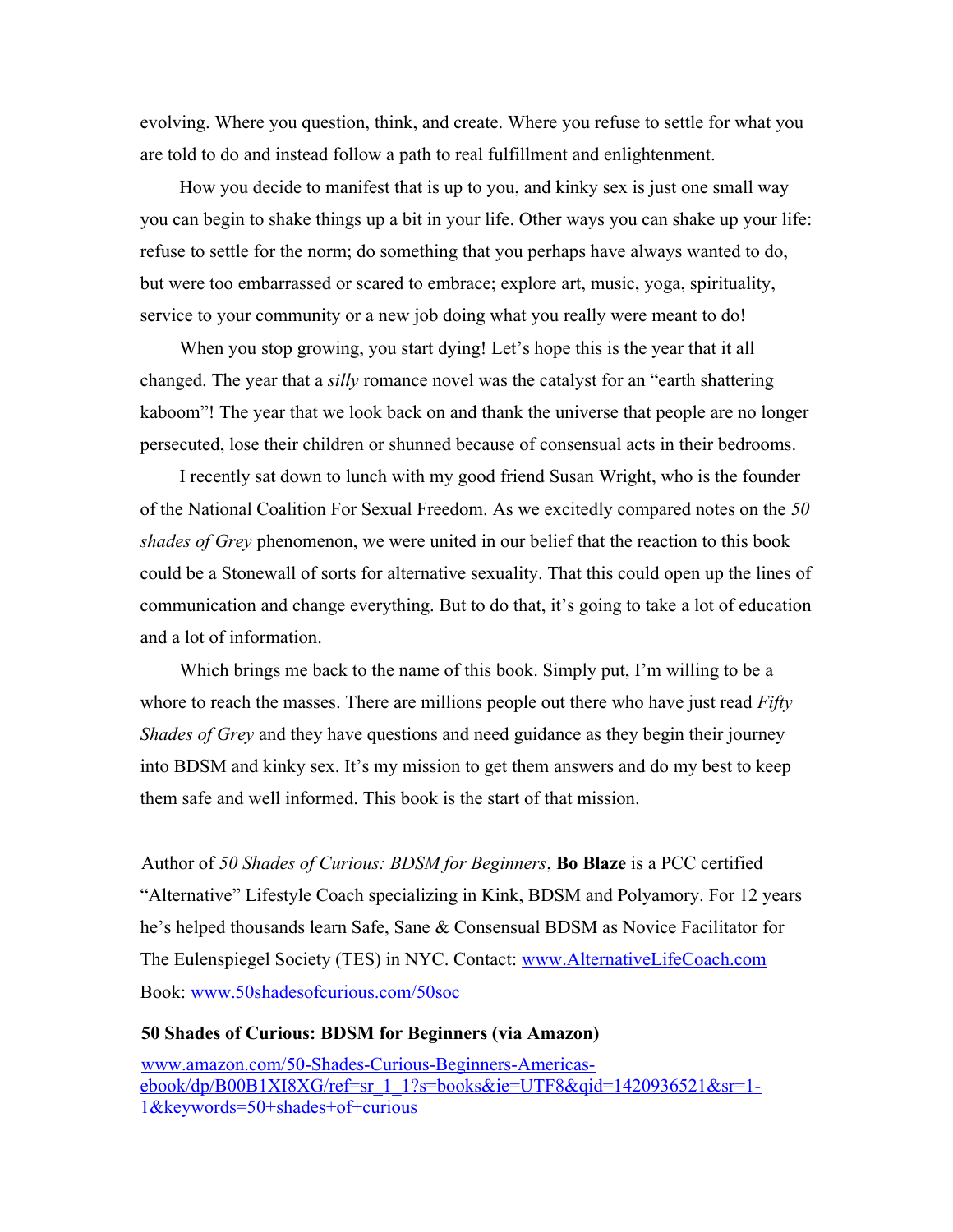# **50 Shades of Curious: BDSM for Beginners (via Barnes and Noble)**

[www.barnesandnoble.com/w/50-shades-of-curious-bo-blaze/1113516950?](http://www.barnesandnoble.com/w/50-shades-of-curious-bo-blaze/1113516950?ean=9780988500907) [ean=9780988500907](http://www.barnesandnoble.com/w/50-shades-of-curious-bo-blaze/1113516950?ean=9780988500907)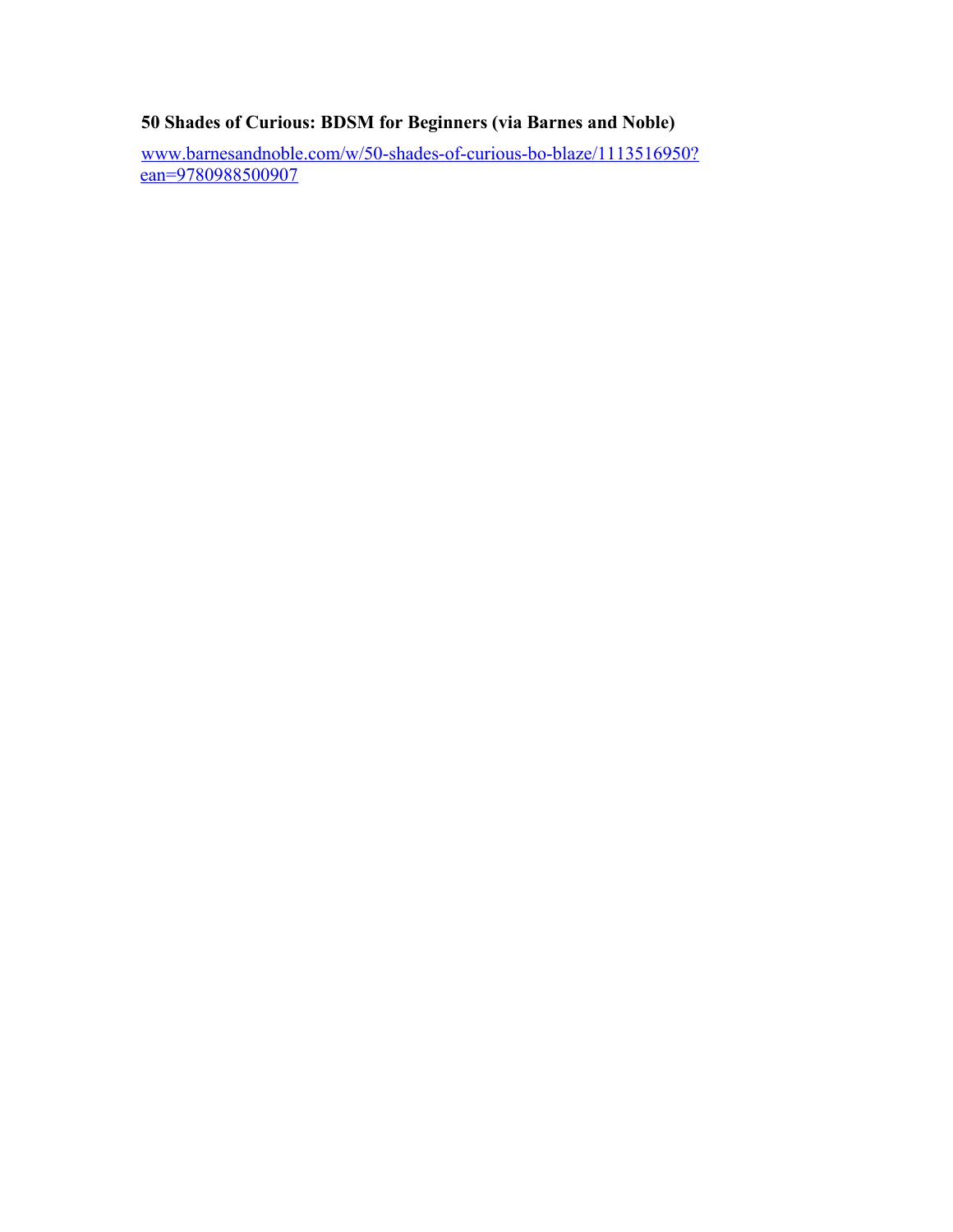# **["The Train Trip"](#page-3-0)**

**Avery Cassell**

As excerpted from the anthology, **Sex Still spoken Here: An Anthology**,

edited by Carol Queen and Jen Cross *anthology erotica erotic reading circle fiction non-fiction queer erotica rough sex*

I stood up, announced that I needed to go to the restroom, and walked down the narrow train isle to the end of the car. The train swayed gently, making me conscious of my hips. Standing opposite the restroom door was a woman. She leaned nonchalantly against the wall, smoking a cigar, her black boots spread just far enough apart to make me aware of the line of her thighs as they met at her crotch. She was wearing a worn black leather jacket, tight black jeans, and a white tee-shirt; a butch Marlon Brando, one of my favorite jerk-off types. Her salt and pepper hair was cut close, and she had sensuous curly lips, a square jaw line, and blue eyes. She looked directly at my mouth, and then her gaze traveled down from my neck over my chest, hips, and down my legs. She then looked up unswervingly into my eyes, winked, and vigorously ground out her cigar with her boot heel. Her eyes sparkled with electricity. She leaned into the wall, hitching her hip up into a swagger, and then pushed forward to where I stood, one of my hands on the restroom door. We stared at one another. She was incredibly hot, and I'd never fucked in a train restroom. I smiled, bit my lip in anticipation, opened the restroom door, and nodded at her to follow me. We walked into the restroom and locked the door with the metal slidelatch with a smooth click.

She quickly shoved me over to the sink, keeping her leather clad hands on me until my ass was resting against the faux pink marble. The sink was stained and there was a faint odor of cheap pine disinfectant in the air. The room was small and felt kind of hollow, like a cave. It would probably be a great place to practice yodeling, if that was what you needed to do during a long train trip with a boring Turk. It was beginning to look like a great place to fuck, too. I was finding it hard to breathe. I had come to think of this woman as "Marlon," and Marlon had me firmly by the upper arms, with her knee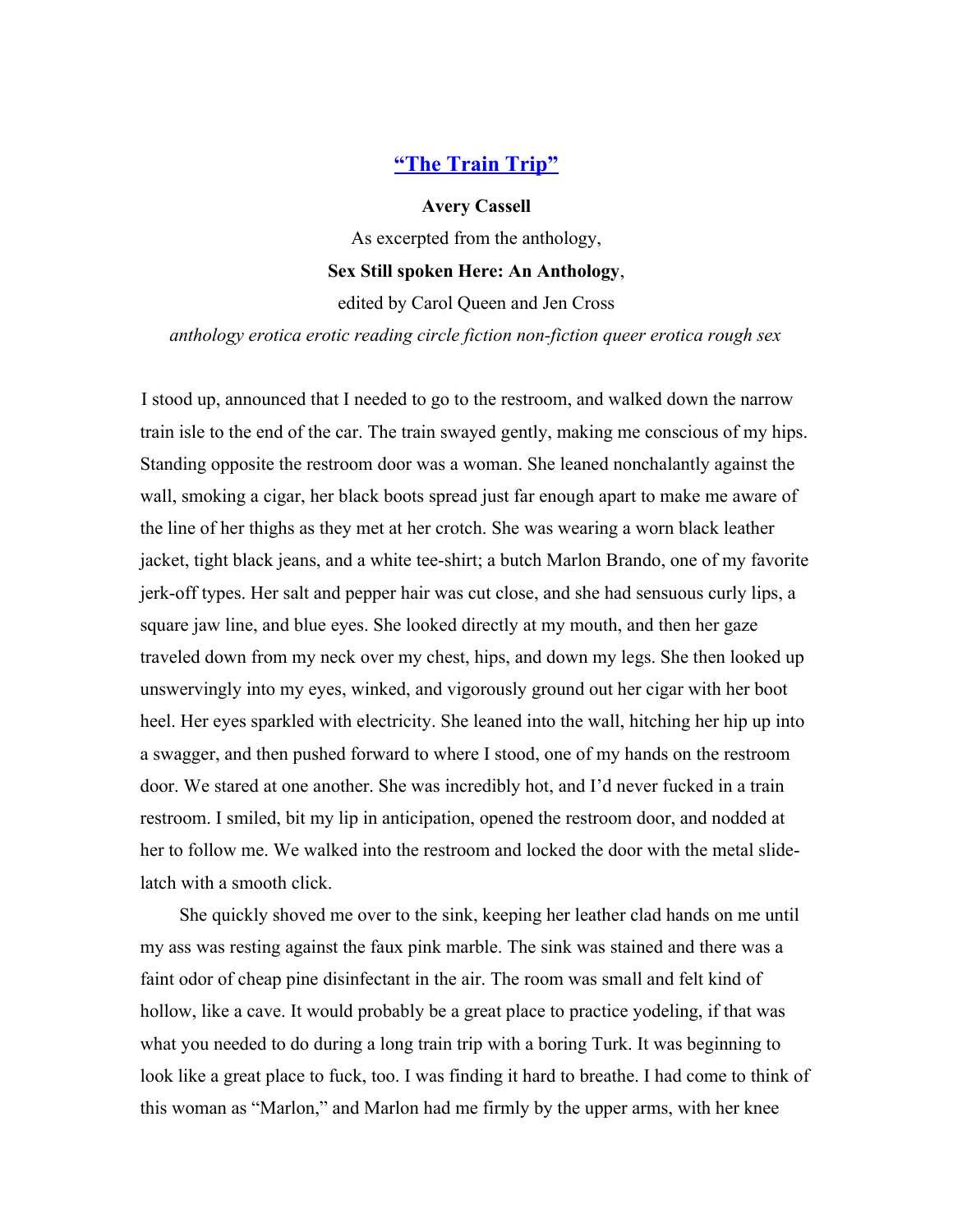jammed between mine, spreading my thighs apart. She loosened her grip with one hand, unknotted my tie and started to unbutton my shirt. I was getting wet and squirmy, but every time I wiggled, the hard edge of the sink reminded me of my precarious perch. She gave a little whistle when she saw the dog tag engraved with "Sir" hanging on a chain between my breasts. She growled and nipped at my shoulder, pulling my Boy Scout belt out of my pant's belt loops in one long swing. I love the sound of a belt being quickly removed, and the whoosh of the belt made my knees buckle just a little. Reaching around, Marlon tied my wrists together behind my back in an impromptu knot, the brass buckle dangling against the sink counter.

She looked at me, smiled wolfishly, leaned forward and kissed me once, pulling my lower lip out with her teeth. I leaned into her helplessly, unable to grab her with anything other than my legs and mouth. She yanked at my belt, which dug into my forearms each time I tried to get closer. I wanted to take off her tee-shirt so I could see her breasts, and contemplated trying to rip the shirt off with my teeth. It looked easy enough to do in the movies, but every time I tried to grab at her shirt with my teeth she growled softly and slapped me. The slaps felt like some kind of tropical flower blossoming under my skin; a quick retort and then spreading heat. It was becoming way too easy to forget my intentions to remove her clothing. The cold faux marble was heating up against my ass. I wanted to open up my ass cheeks and rub my asshole against the counter. I tried to move my wet cunt closer to something — anything. Every spot in my body, every bit of skin felt so tender and needy. I felt like a cat in heat, but couldn't get any relief. She had my arms tied back, and although she had my legs spread, she was being very careful not to let my cunt touch anything. She started growling and biting my breasts. My legs were shaking in jerky movements by now, but Marlon was determined to prevent me from getting the stimulation that I desperately wanted. Each breath I expelled became a question, and that question was, "When will you fuck me? When will you fill me?" She pulled abruptly at the belt, causing the brass buckle to clang noisily against the counter top, and causing me to moan in anticipation. The sounds bounced around the small room.

Unexpectedly, she fell into me and wrapped both arms around me, warming my back and sides. I could smell her armpits and their sexy odor…so close to the fragrance of an aroused cunt that all I wanted was to wrap my legs around her waist and pull her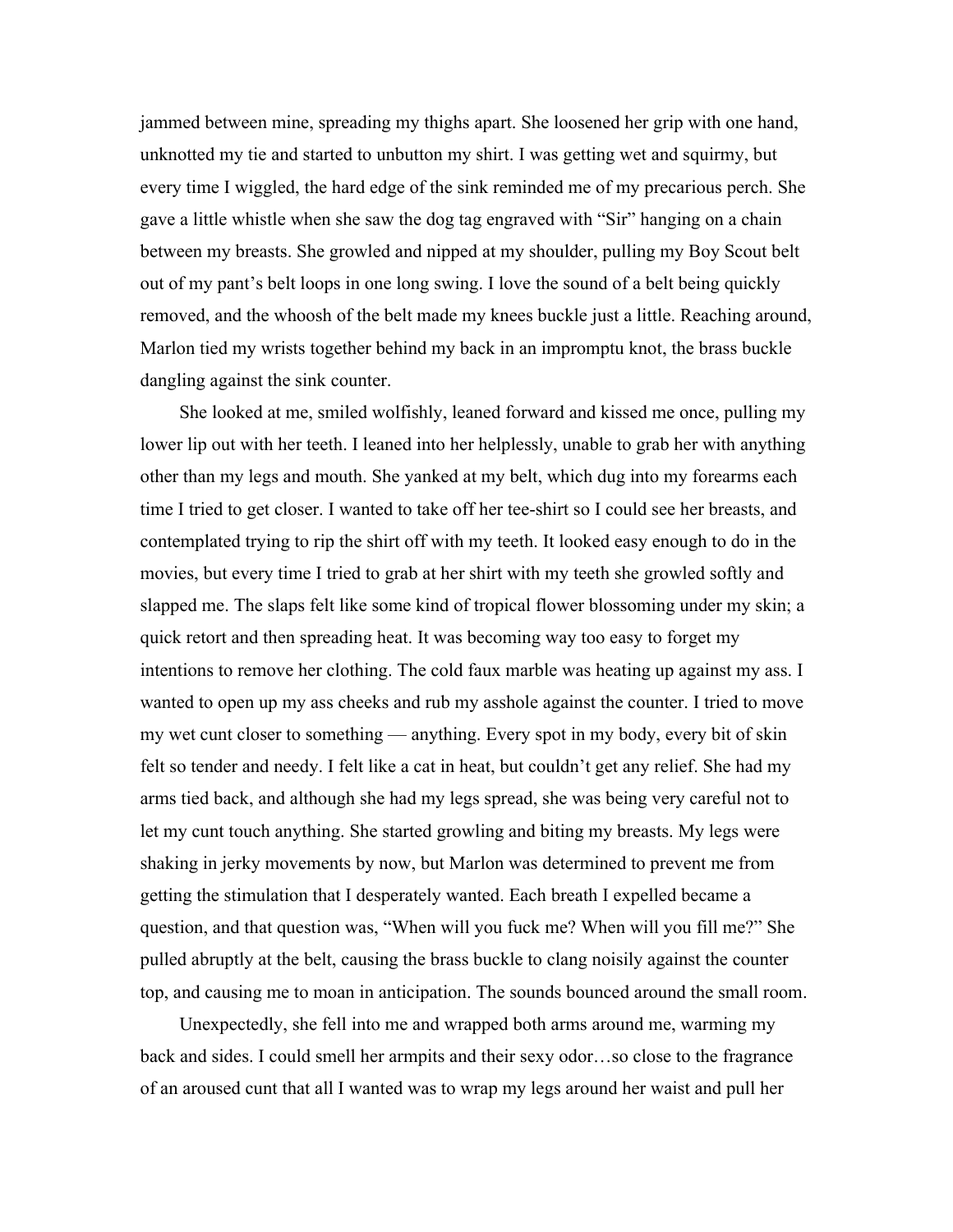inside of me. Suddenly we started kissing. Our lips matched exactly, and we threw ourselves into the kiss with our entire bodies. We kissed using our lips, our tongues, and our breath. I could feel the sharp bristles of her faint moustache, and rubbed it against my lip letting the poky hairs send electric waves of desire to my cunt. I must have groaned especially loudly, because the next thing I knew she had her leather gloved hand cupped over my still-pantied cunt. I groaned, "Please." She pressed little harder, and smiled devilishly. She was pushing full on against me, but it was impossible for me to move any closer or control her movements. I was extremely frustrated. I sighed and wiggled more, trying to tempt her into touching my wet cunt.

Just then, Marlon reached over and pulled my panties to one side. I saw a flash of metal. She had materialized a little pocket knife out of nowhere, and was slicing through the crotch of my underwear. I was having a difficult time deciding whether to rock my hips up towards the blade, or stay as still as possible to avoid any unintended damage to my bits. The choice made me whimper and twitch, but she cut my panties open quickly, leaving the knife to fall to the tiled floor. As the knife fell, Marlon's fingers parted my labia and she plunged one finger into my dripping cunt. Alternatively slapping my face and twisting my nipples, she added a second finger. I was trying to fuck her back, grunting as I thrust my hips up and grabbing her fingers with my cunt. I wanted her inside, as deeply as she could go. I could feel her adding more fingers, and I bucked up against her hand, begging her to fuck me. She was still growling, and my dog tag dangled between us. By now, she was slapping my breasts, while twisting her hand inside of me. Each slap made me gasp as I opened myself to her. I was opening my chest, my cunt, my mouth, my voice. All I wanted in life, in this moment, was this glorious fuck in this dingy rolling train bathroom; my cunt surrounding her hand - she fucking me and me fucking her. I thought about growly bears and Kathy Acker and the song she sang about the blood of his rose. I fucked Marlon's hand as if we were on our way to another planet, and we were bears or dogs or some animal - something dangerous and inflamed. Her hand fucked me, and I felt my belly roll, spasms of fuck energy passing up through me as I roared and came. My cunt tightened with a gush of wet spilling up and over.

As soon as I could catch my breath, I started giggling. Marlon was smiling, too. We held one another, slowly becoming re-acclimated to the train bathroom. She untied the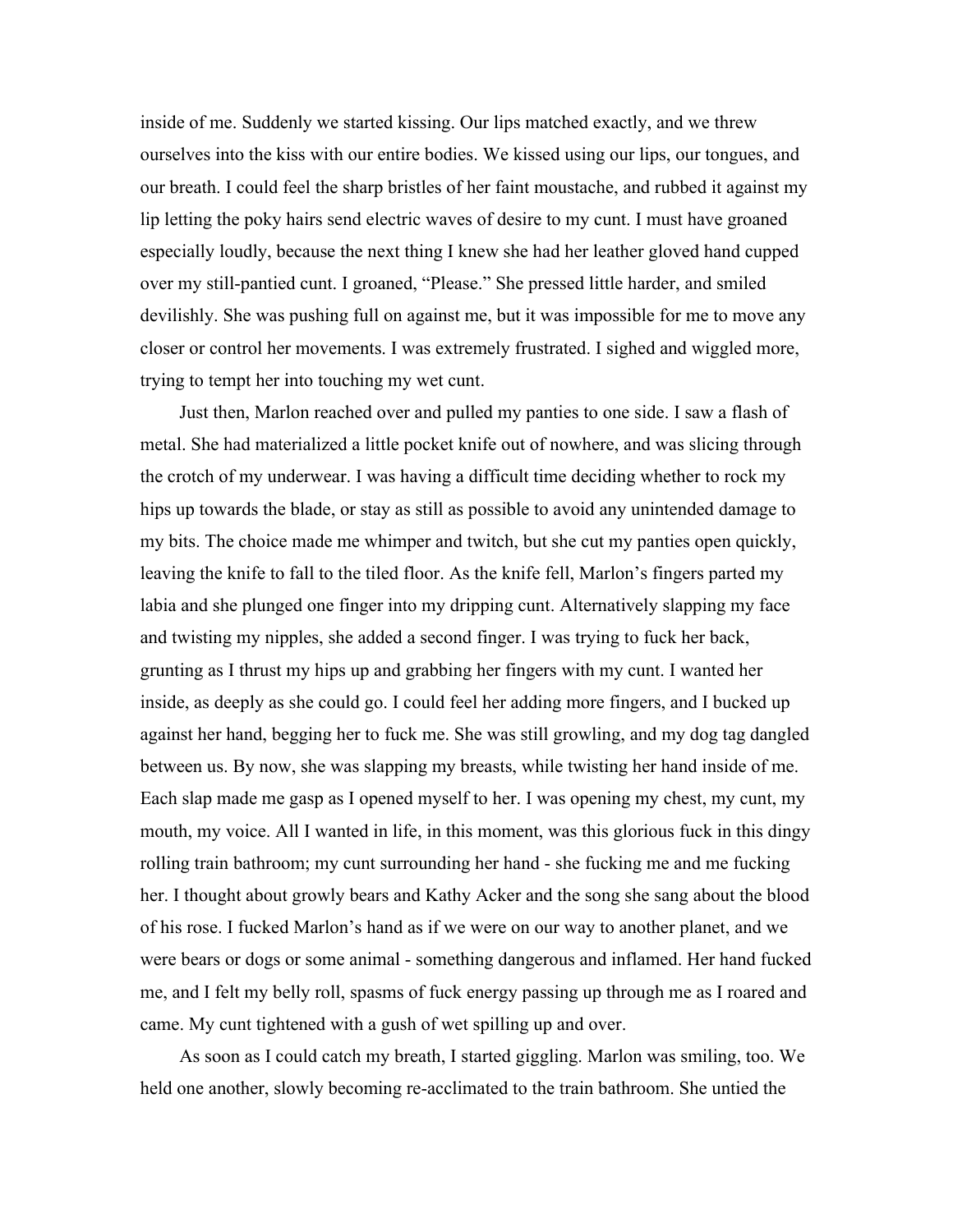belt from my arms, and filled a paper cup with water for me. My throat was sore and rough from so much carrying on, my panties lay in tatters on the spotty floor, and there was a wet spot on my trousers. Her tee-shirt was un-tucked, with a large damp spot in the center. She helped me pull my pants up, I tucked in her shirt for her, and we shared a smoke in the bathroom. We both washed our hands of our sex smell. The mirror was cracked along one side, and there were phone numbers and messages written on the wall next to the toilet. We didn't say much, but once we were done smoking, we left the restroom together. I waved bye; she turned left and I turned right.

**Avery Cassell** is a writer, painter, and cartoonist. Their work has appeared in *Best Lesbian Erotica 2015*, *Sex Still Spoken Here*, *Anything that Moves*, *Whipped: 20 Erotic Stories of Female Dominance*, *Sonic Erotica*, and *More Five Minute Erotica*. They are currently working on a memoir and an erotic novella. [www.averycassell.wordpress.com.](http://www.averycassell.wordpress.com/)

# **Sex Still Spoken Here: An Anthology (via Amazon)**

[www.amazon.com/Sex-Still-Spoken-Here-Anthology](http://www.amazon.com/Sex-Still-Spoken-Here-Anthology-ebook/dp/B00NMO24EG/ref=sr_1_1?s=books&ie=UTF8&qid=1420936665&sr=1-1&keywords=sex+still+spoken+here) $ebook/dp/B00NMO24EG/ref=sr\;1\;1?s=books&ie=UTF8&qid=1420936665&sr=1-$ [1&keywords=sex+still+spoken+here](http://www.amazon.com/Sex-Still-Spoken-Here-Anthology-ebook/dp/B00NMO24EG/ref=sr_1_1?s=books&ie=UTF8&qid=1420936665&sr=1-1&keywords=sex+still+spoken+here)

## **Sex Still Spoken Here: An Anthology (via Barnes and Noble)**

[www.barnesandnoble.com/w/sex-still-spoken-here-carol-queen/1120348247?](http://www.barnesandnoble.com/w/sex-still-spoken-here-carol-queen/1120348247?ean=9780990768500) [ean=9780990768500](http://www.barnesandnoble.com/w/sex-still-spoken-here-carol-queen/1120348247?ean=9780990768500)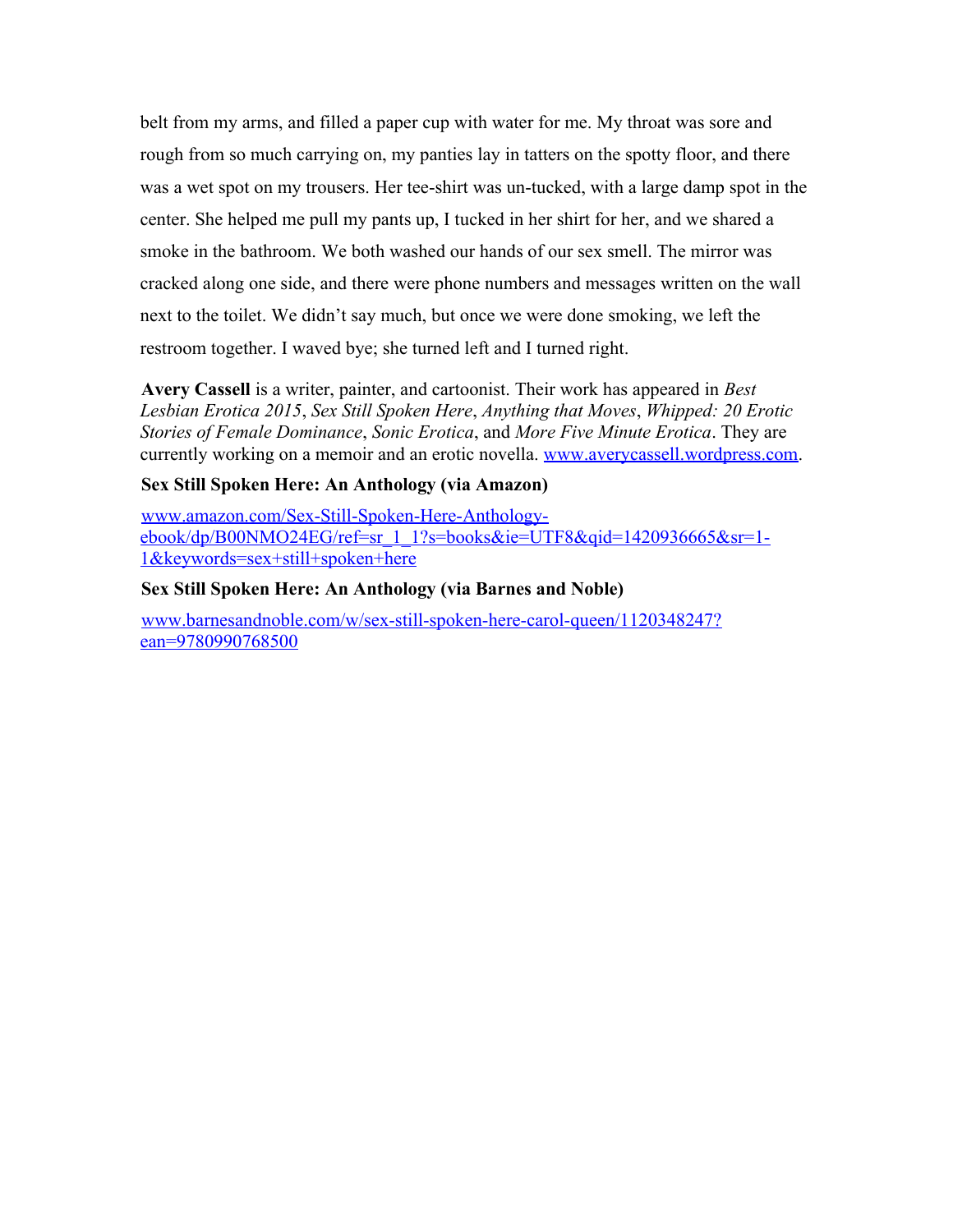# **[Girlfag: A Life Told In Sex and Musicals](#page-3-0)**

#### **Janet W. Hardy**

*gender queer memoir/biography non-fiction*

Dossie and I are in a public dungeon, a big ugly warehouse on a back street of Los Angeles. We're sort of the guests of honor - we've been teaching an S/M workshop in this space all day, and most of the people who attended it are out on the floor tying each other up or whipping each other - but we wish we could just go back to our hotel and watch pay-per-view. Each of us has been propositioned by at least three men since we arrived: Dossie is not interested in them because they're men, and I'm not interested in them because they're annoying. And although our teaching contract doesn't specifically say that we must attend this party, it would be extremely rude of us to blow it off, and at some point in each of our pasts we were well-brought-up young ladies.

So we're here. And we're exhausted, and everybody else here seems to be very very straight and not too interesting, and we figure the best way to avoid them is to play together - even these folks know better than to strike up a chat with two people in the middle of a scene. So we play, more from necessity than from desire: some flogging, some biting, putting on a flashy show. We're turned on - arousal is pretty much a reflex for us after more than a decade of this kind of thing - but we're also trying not to be too obvious when we check our watches to see if we can leave yet.

And then Jim and Jim show up, unexpectedly: they'd said they might, but we didn't really think they'd set foot in an environment as hetero as this one. Now the evening holds a new kind of potential; suddenly my feet stop hurting and my face grows warm.

Jim is one of Dossie's oldest friends, slim and handsome and white-haired, with an assured manner and an impish grin; he has bypassed my usual suspicion of rich goodlooking people by being witty and sweet and adorable. Jim, every bit as endearing, is twenty years younger, with the kind of excitable adam's-apple you only see on tall skinny dark-haired guys. We'd had brunch with them that morning and I'd watched them with fascination, the way their movements synched, the quiet smiles they exchanged when they thought nobody was looking.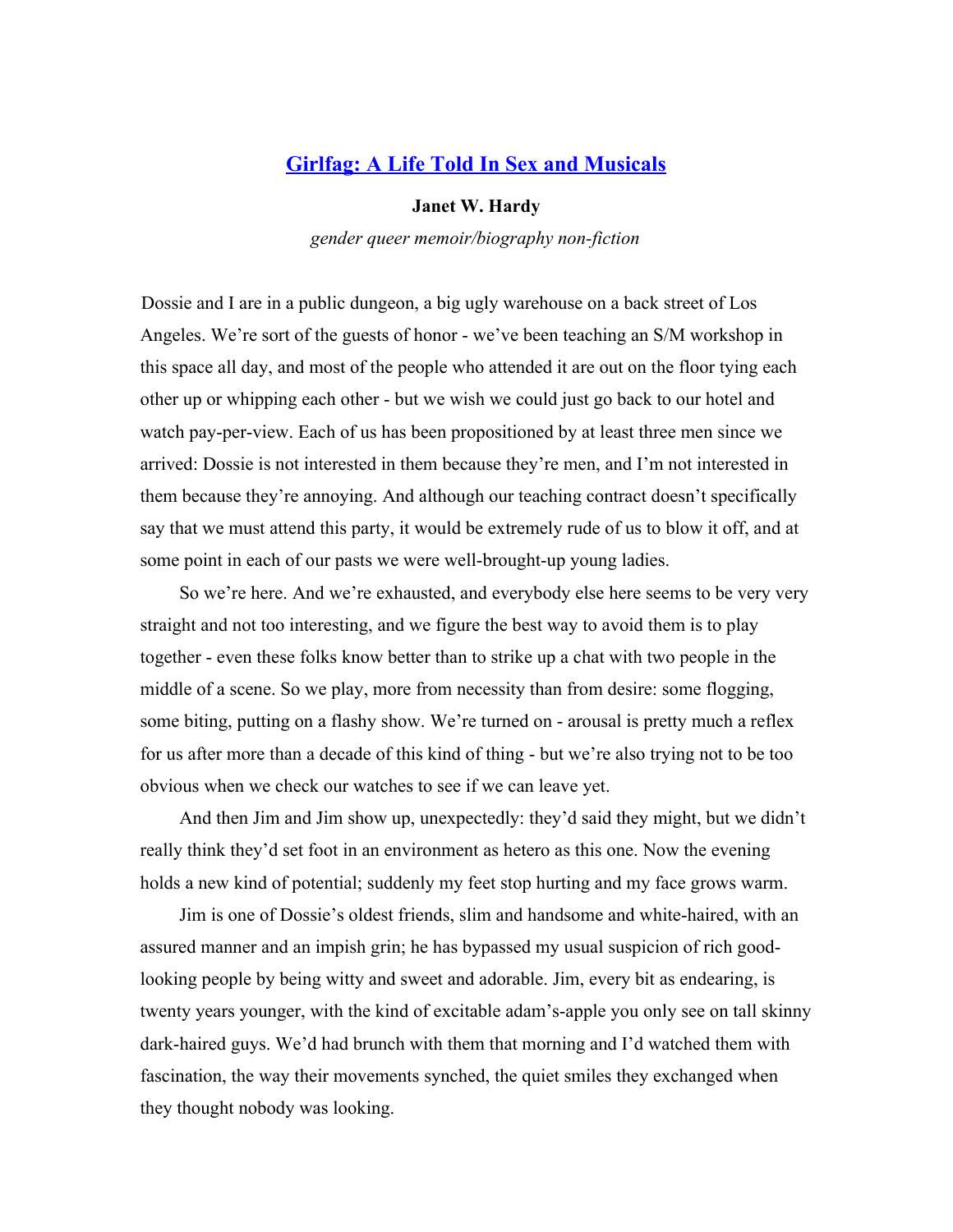I can't remember who makes the first suggestion or the first move, except that I'm sure it isn't me because everybody knows that if you say your wish out loud it never comes true. Here, however, is what I do remember:

Four heads, one sleek and white, one dark and spiky, one pumpkin-colored and curly, one brown-gray and soft. Two (flesh-and-blood) penises, four balls, four breasts, two cunts, eight nipples. A tangle of eight legs, some hairy and muscular, some creamy and smooth, rolling over and over, up onto a massage table, back down onto the floor again, up against a wall. Fists gripping, fingers pinching, toes curling, thighs trembling.

Someone grabbing my arms from behind, pinning them back while someone else does something sharp-sweet to my nipples and I yelp.

Someone looking into my flushed face and saying, wonderingly, "Wow, it's like boy energy, playful and hot."

Screams. Moans. Sobs. Giggles. Howls.

An audience gathering, watching quietly, eyes huge.

Sitting behind someone on a massage table, wrapping my legs around a strong pair of hips, grabbing tough pectoral muscles in my hands and squeezing with all my power, humping from behind, feeling my nonexistent penis quivering, hard, shiny, invading a hot open asshole.

The inside of my skull a warm white whirling buzz. Three faces as familiar as my own. Every inch of my skin as sensitive as a clit, a cock, an open wound. My mouth, stretched into a wide uncontrollable grin, or grimace, or black hole, trying to consume them all and hold them outside time, inside me.

Someone's hand on the back of my neck, stroking upward against my recently clipped buzz cut, caressing its bristly plush: a man's hand on a man's head.

Here's what else I remember: some part of me waking up, stretching, soaring. Beyond arousal. Beyond self. Beyond gravity.

**Janet W. Hardy**, the author or coauthor of eleven groundbreaking books about relationships and sexuality, has traveled the world as a speaker and teacher on topics ranging from ethical multi-partner relationships to erotic spanking and beyond. Her book *The Ethical Slut*, coauthored with Dossie Easton, has sold nearly 160,000 copies.

## **Girlfag: A Life Told In Sex and Musicals (via Amazon)**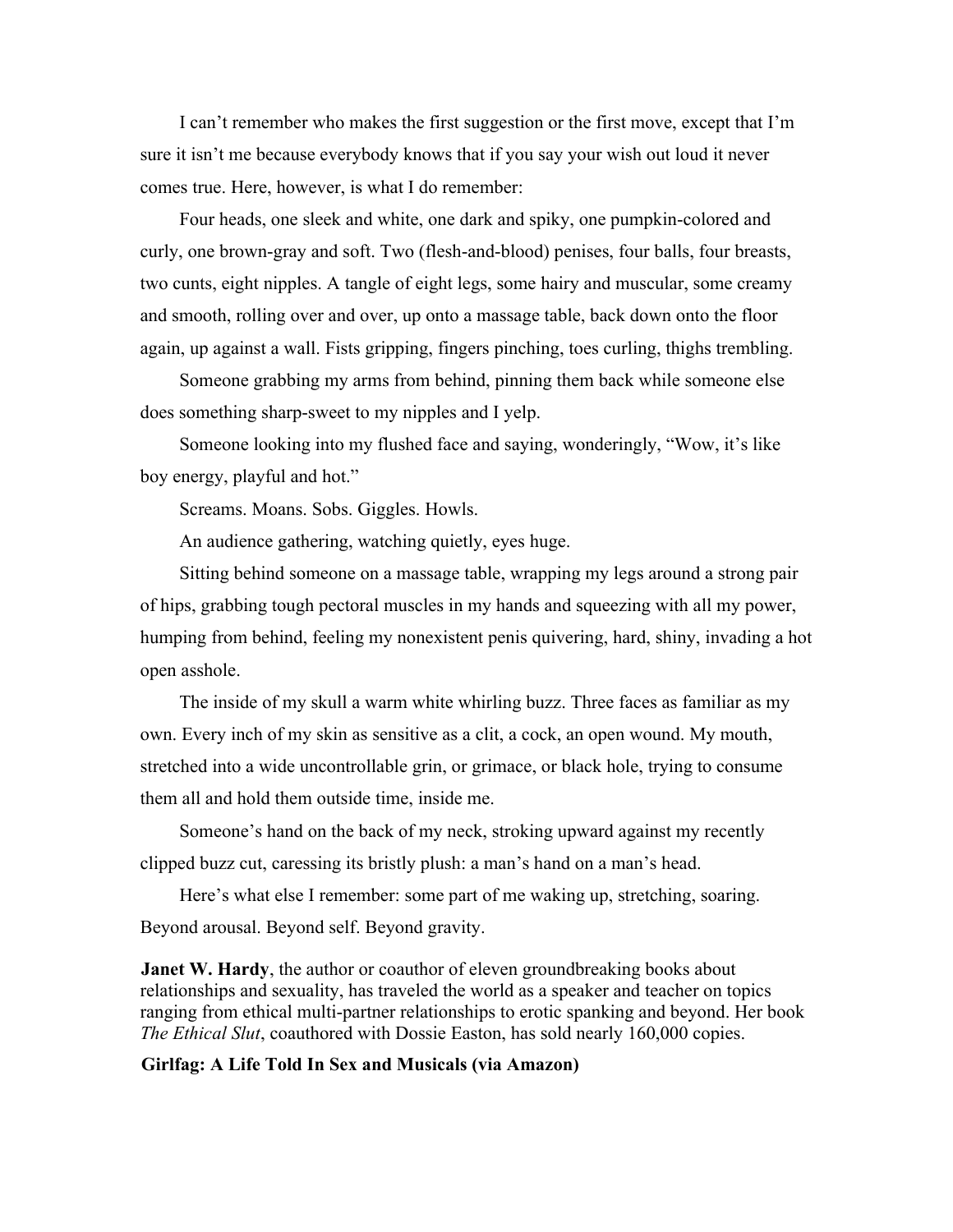[www.amazon.com/Girlfag-Life-Told-Sex-Musicals](http://www.amazon.com/Girlfag-Life-Told-Sex-Musicals-ebook/dp/B009DP2NSU/ref=sr_1_1?s=books&ie=UTF8&qid=1420936801&sr=1-1&keywords=girlfag+a+life)[ebook/dp/B009DP2NSU/ref=sr\\_1\\_1?s=books&ie=UTF8&qid=1420936801&sr=1-](http://www.amazon.com/Girlfag-Life-Told-Sex-Musicals-ebook/dp/B009DP2NSU/ref=sr_1_1?s=books&ie=UTF8&qid=1420936801&sr=1-1&keywords=girlfag+a+life) [1&keywords=girlfag+a+life](http://www.amazon.com/Girlfag-Life-Told-Sex-Musicals-ebook/dp/B009DP2NSU/ref=sr_1_1?s=books&ie=UTF8&qid=1420936801&sr=1-1&keywords=girlfag+a+life)

**Girlfag: A Life Told in Sex and Musicals (via Barnes and Noble)**

[www.barnesandnoble.com/w/girlfag-janet-w-hardy/1111718653?ean=9781938123009](http://www.barnesandnoble.com/w/girlfag-janet-w-hardy/1111718653?ean=9781938123009)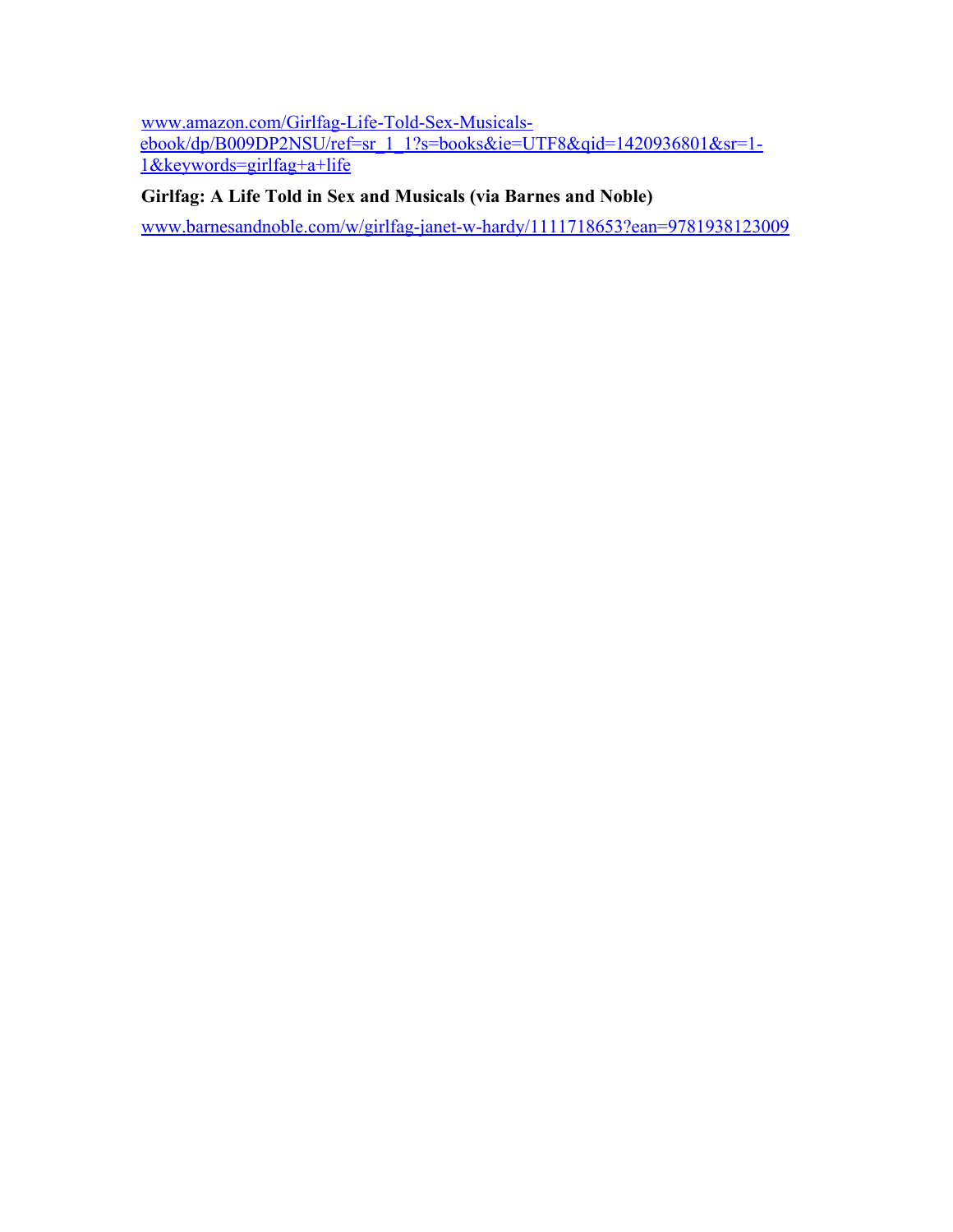# **[Sacred Kink: The Eightfold Paths of BDSM and Beyond](#page-3-0)**

#### **Lee Harrington**

*BDSM how-to non-fiction paganism sacred sexuality sexuality spirituality tantra* **Of Mastery and Service**

Most of our current forms of the word "master" can find their source from the guild system of medieval Europe. A new student to a trade became an apprentice, and an experienced student with skills of their own to share, a journeyman. Finally, the journeyman would work on his masterpiece, and if in presenting it he was found worthy, was declared a master of his craft.

In consciously entering into Mastery, I am continuously mastering my craft. My craft is those that I shape, those in my care, and in turn, my own spirit. This is one of the secrets of the Masons, of Freemasonry: that in mastering our craft we master a piece of our divine nature.

Though master started as a term for craftspeople striving constantly for excellence, it came to be used as slang for individuals with authority or those perceived to have a higher status. The same can be said of the term Master within kink. There are those of us called to Mastery as a spiritual path, or as a true vocation. There are others who follow it because it was handed to them, a form of work they need to do, just as instead of following a career vocation, some are just working a job. And others use it as a form of slang, a term for someone of higher status or authority, out of habit, out of tradition, or because it gets them all hot and bothered.

All of these choices are valid. Having someone at my feet moaning my honorific can indeed be an aphrodisiac, but Mastery as a spiritual calling, as a vocation, has so much more potential for me to grow, learn, evolve, and serve the Universe. Sometimes, I think of this in the context of the Sanskrit term guru. Though meaning teacher, or individual with great knowledge in an area, its literal translation is "destroyer of darkness." Following the calling of Mastery I provide myself as teacher, as guide, as icon, as mentor, as authority. In doing so, from a place of authenticity and integrity, I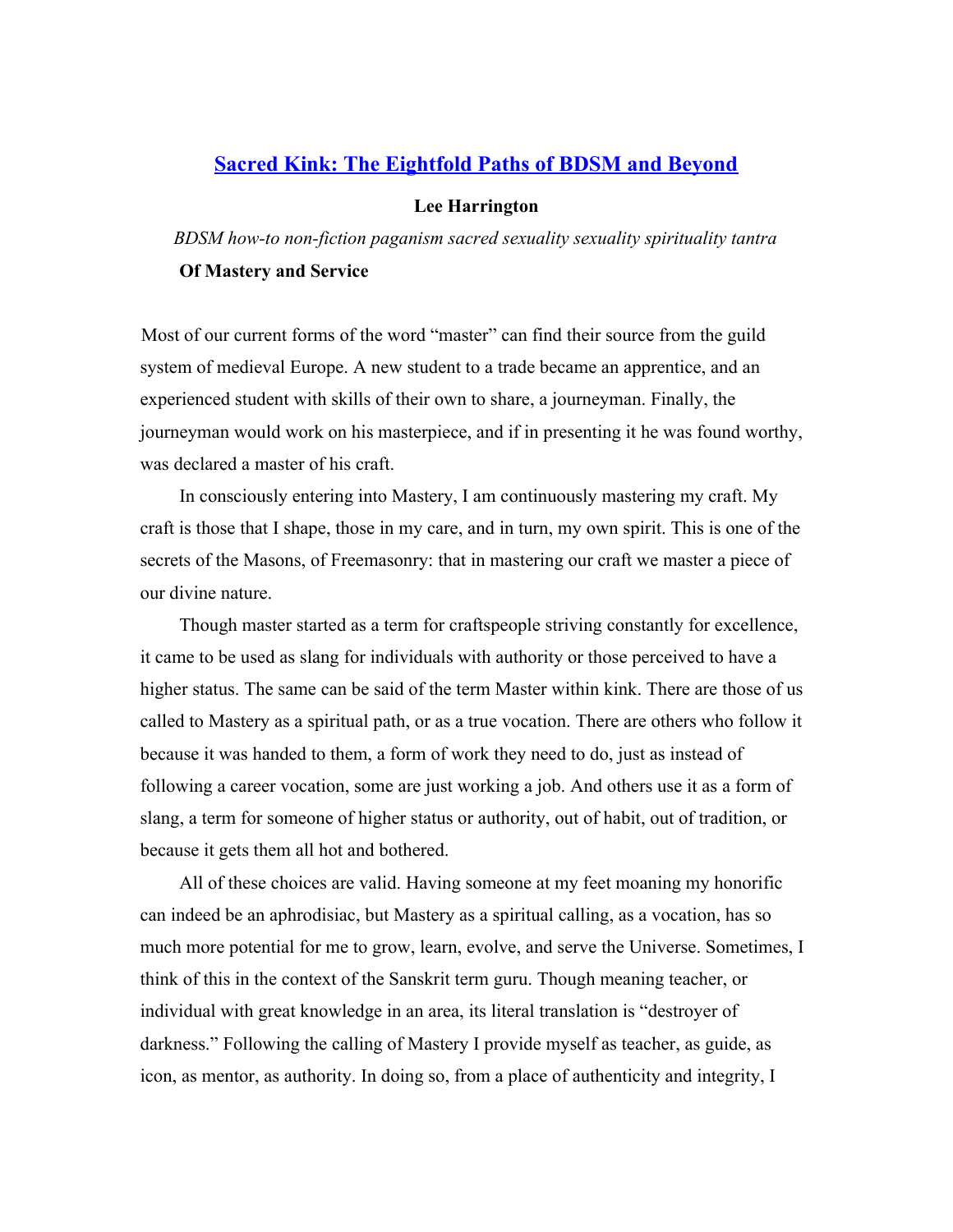become a guru. I am gifted with the ability to clear the darkness and find the truths buried within.

In Mastery, we do not strive for Mastery of any one person, but of ourselves. How can we possibly hope to guide another life if we ourselves have not taken the time to learn to guide our own lives? Until we are rich of spirit and strongly rooted in knowledge of our own journey, we are only donning the guise of Mastery.

This work is ever-evolving. This work is never done. This work of self-mastery involves learning honesty with ourselves. Involves coming from the heart. Involves questing for our greatness. Involves living in integrity. Involves constant selfexamination. Involves finding our head, heart, and cunt/cock in full alignment. Thus, with each day we do this work we are in obedience to our call of Mastery, whether we have a Slave or not.

By doing this work, we stop chasing bliss. We instead become the vessel that bliss has the ability to reside in. Too often in a quest for owning another, I see people chase, chase, chase.

Excellence attracts excellence. When we become worthy of service, worthy of a Slave, worthy of greatness, service, Slavery and greatness come to us. Whether we are worthy is not to be judged by other Masters who will place a cap on our head, or by our friends and family, or by our community as a whole. Our worth comes from within. And as Masters, by doing this work, we set an example with our very lives.

When the gift of service comes to us, how do we give thanks? If someone has come into my life to do part of my work, leaving my hands open, I am called to apply my open hands to the great work. To my life's Work. To do something bigger with myself. It is not a question of "what have I done to deserve this gift?" but "what will I keep doing to continue to be worthy of this gift?"

Thus, Mastery is also a path of spiritual submission. I am called to stretch the boundaries of my greatness and potential not through ego, but through surrender. Mastery is a form of service, to the universe, to ourselves, to those we are in charge of. Giving and receiving service is a dance. The service that I give may have no resemblance on the surface to the service my Slave gives me, but they are both serving a greater good.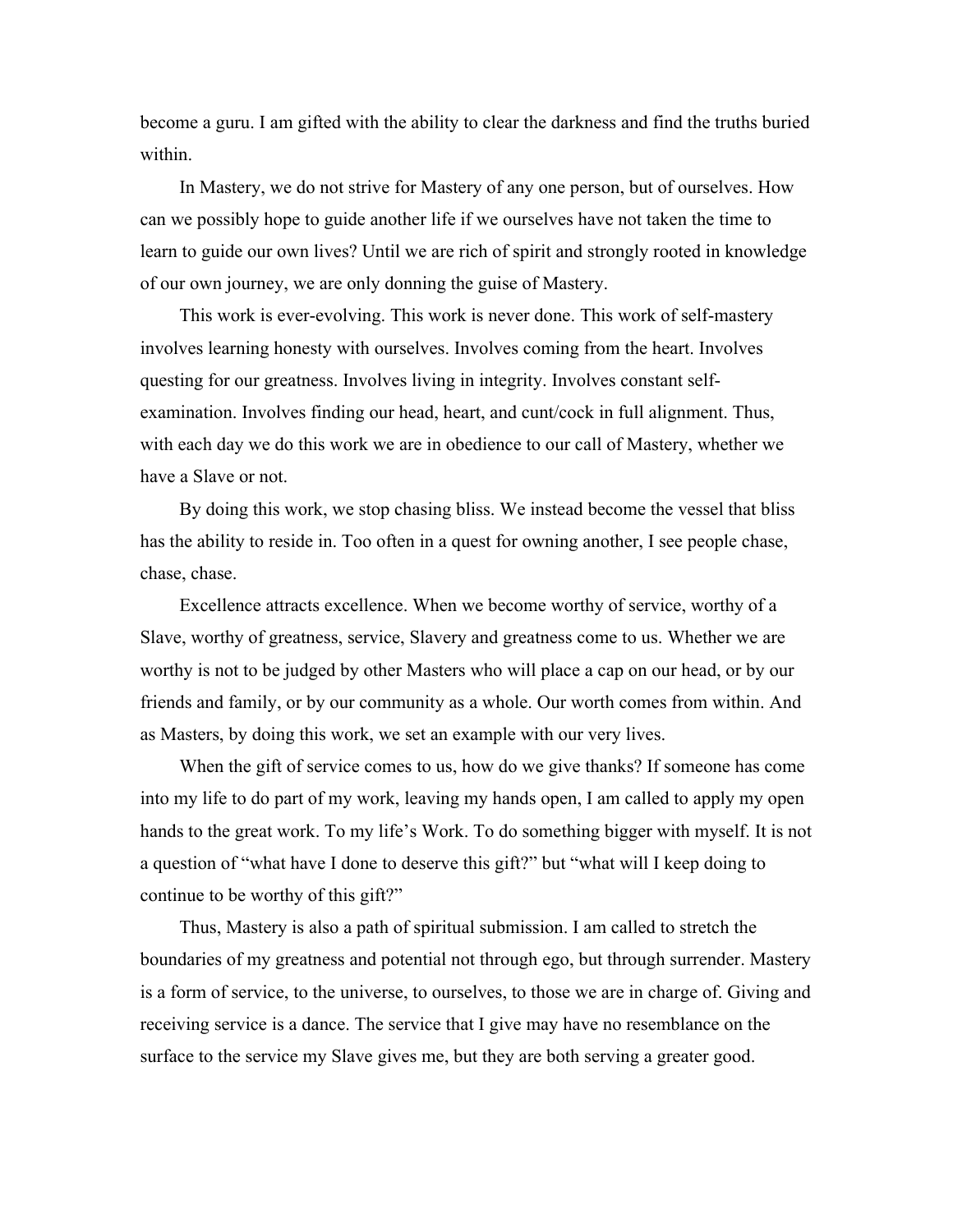For me to excel in what I give the Universe in my service, I must learn to accept service with grace. Each bow holds power, each load carried, each dish done. Their acts enable me to move forward with greatness. And how we treat those under us often determines how the Universe will treat us in turn.

Each person who comes into our care, our possession, our guidance and our ownership is a unique tool. They each have their own gifts to lay at our doorstep, and by finding their greatness, we have the ability to apply that greatness to the world.

We must learn to use the tools that come before us. If we are gifted with a violin, is it the violin's fault we cannot play it? Will it be helpful for us to beat the violin? Will this help it perform better? No. We must master the tool we are given, not try to force the instrument to bend to our will until we come to understand the ways that it bends.

Similarly, if we are given a violin, should we use it to hammer nails into a wall? We have that choice, yes. But it is neither a good allocation of resources, nor worthy of our greatness. We can change the shape of the violin, cover it with steel plating, remove its strings, distort it under pressure into the hammer we long for. But is this a testament to our Mastery? Or do we learn to play the violin (even if it may take a lifetime), or state that we don't know how to play a violin and help the violin find it's way to a place it can serve as a violin?

Each time we enter into a relationship from a place of Mastery, we sign a contract. I am not speaking of the written Slave contracts, though some find them useful as a form of communication, transparency of expectations, or as a way to connect. I am speaking of an energetic contract.

When a collar is locked on, the lock is removable, the collar can be un-done. But what of the keys to that lock? This is our contract. We commit to carry those keys, to keep them safe with us at all times, to be strong enough to hold the space they need to do their work for us. This is because when a collar is locked, we help unlock potential, energy, and spirit. We cast the circle for the work to be done within. And just as any guardian of a circle in magic working must do, we are charged with protection of that circle and seeing to its needs.

This does not need to take the form of feeding and clothing a Slave. Sometimes this is having the ability to stand up and order the Slave to feed and clothe themselves. To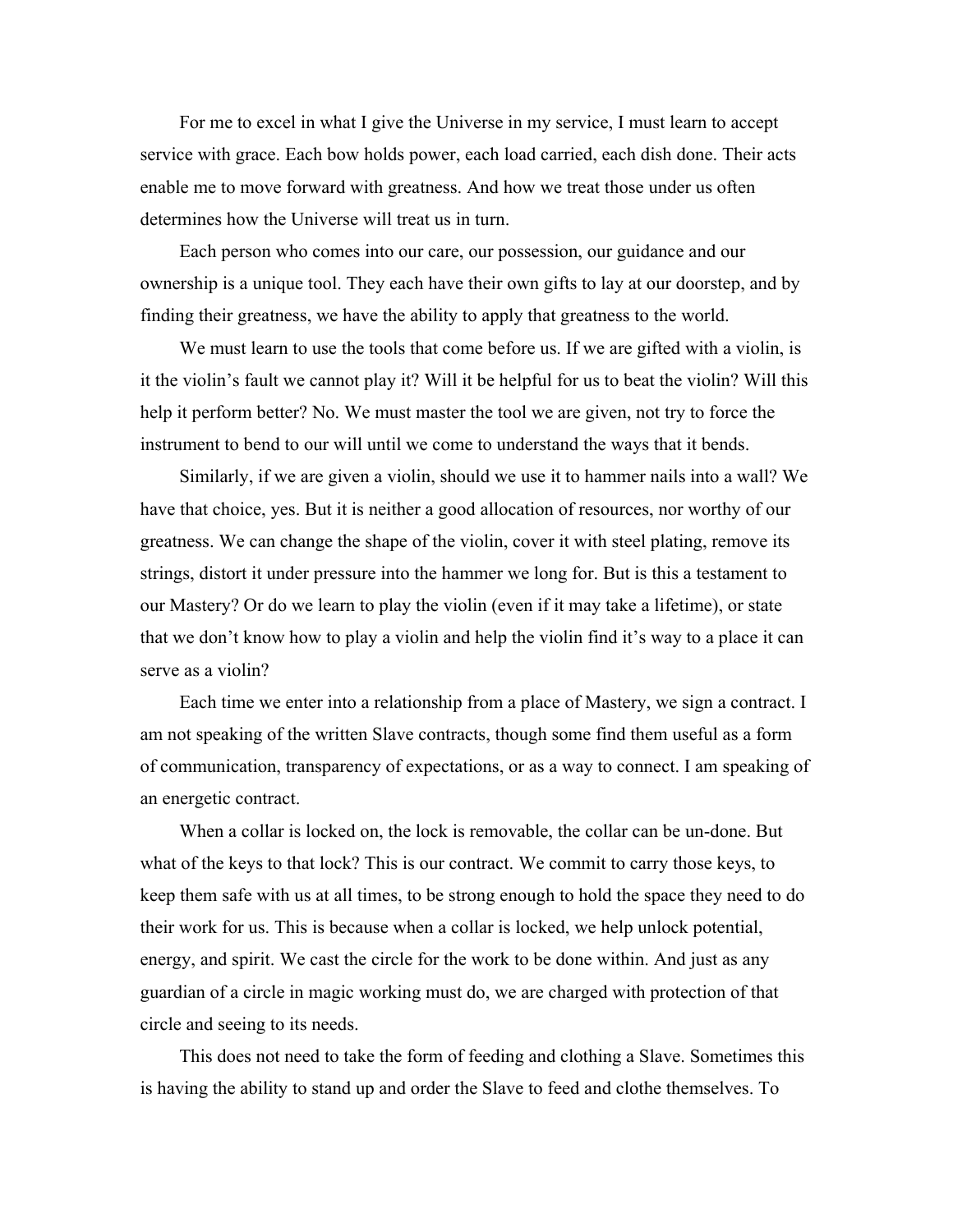realize their potential. It is our charge to give them the supplies they need to do the work we (and through us, the Universe) give them. Most often, these supplies are not of the earthly type. They are the lending of energy, an open ear to hear challenges, a pocketful of advice, a rolodex of people who can help, a richness of spirit that inspires them to rise to their fullest potential.

**Lee Harrington** (PassionAndSoul.com) is an internationally known spiritual and erotic authenticity educator, eclectic artist, gender explorer, and award-winning author and editor on human erotic and sacred experience. His books include *Shibari You Can Use: Japanese Rope Bondage and Erotic Macramé*, *Sacred Kink: The Eightfold Paths of BDSM and Beyond*, and many others.

# **Sacred Kink: The Eightfold Paths of BDSM and Beyond (via Amazon)**

[www.amazon.com/Sacred-Kink-Eightfold-Paths-Beyond/dp/055721176X/ref=sr\\_1\\_1?](http://www.amazon.com/Sacred-Kink-Eightfold-Paths-Beyond/dp/055721176X/ref=sr_1_1?s=books&ie=UTF8&qid=1420937004&sr=1-1&keywords=Sacred+Kink%3A+The+Eightfold+Paths+of+BDSM+and+Beyond) [s=books&ie=UTF8&qid=1420937004&sr=1-1&keywords=Sacred+Kink](http://www.amazon.com/Sacred-Kink-Eightfold-Paths-Beyond/dp/055721176X/ref=sr_1_1?s=books&ie=UTF8&qid=1420937004&sr=1-1&keywords=Sacred+Kink%3A+The+Eightfold+Paths+of+BDSM+and+Beyond) [%3A+The+Eightfold+Paths+of+BDSM+and+Beyond](http://www.amazon.com/Sacred-Kink-Eightfold-Paths-Beyond/dp/055721176X/ref=sr_1_1?s=books&ie=UTF8&qid=1420937004&sr=1-1&keywords=Sacred+Kink%3A+The+Eightfold+Paths+of+BDSM+and+Beyond)

**Sacred Kink: The Eightfold Paths of BDSM and Beyond (via Powell's)**

[www.powells.com/biblio/61-9780557211760-1](http://www.powells.com/biblio/61-9780557211760-1)

# **Sacred Kink: The Eightfold Paths of BDSM and Beyond (via Barnes and Noble)**

[www.barnesandnoble.com/w/sacred-kink-lee-harrington/1114916746?](http://www.barnesandnoble.com/w/sacred-kink-lee-harrington/1114916746?ean=9781300812340) [ean=9781300812340](http://www.barnesandnoble.com/w/sacred-kink-lee-harrington/1114916746?ean=9781300812340)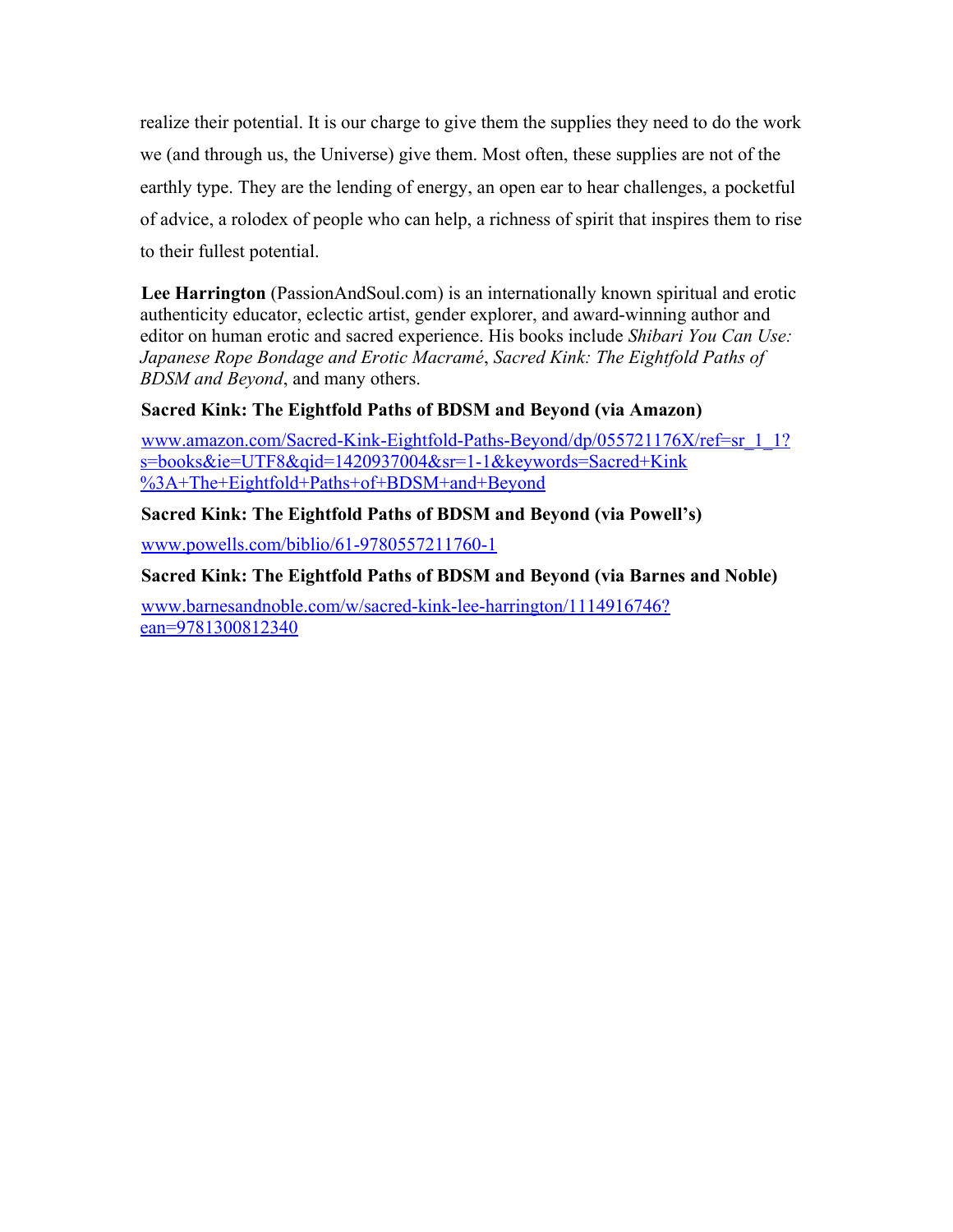# **[How to be a Healthy and Happy Submissive](#page-3-0)**

#### **Kate Kinsey**

*BDSM education negotiation non-fiction relationship how to*

### **Chapter 41: The Feminist Submissive**

Every woman with half a brain who approaches BDSM has asked themselves the same question: how can any modern woman — let alone a card-carrying feminist — embrace submission?

Well, at first you feel kind of weird about it. Maybe a little guilty. Then you do some long, hard thinking about the paradoxes that populate and define BDSM. Such as, the dominant is supposed to be the one in control, but the submissive can stop the play with a single word; so who is really in charge?

You do some more long, hard thinking about who you are, what you want, and what makes you happy.

You think about the fundamental thing at the very heart of feminism: the right to choose your own path.

Fifty years ago, a woman being spanked over her husband's knee for buying the wrong brand of coffee was considered completely acceptable. Now, if a wife wants to be spanked over her husband's knee just for fun, it's considered kinky or maybe just a little weird.

Fifty years ago, it was purely a man's prerogative to spank/chastise/beat his wife for deviating from the acceptable norm, or just because he wanted to.

Now, if it's the wife asking for the spanking because it arouses her, and arouses him as well, that element of choice and the difference in the motivation for it changes everything completely. Or does it?

Because, of course, our collective psyche carries all the baggage about what those acts mean. Most of us understand that we are playing with those stereotypes, and that these often arouse us precisely because, on some level, we are turning those stereotypes and expectations inside out.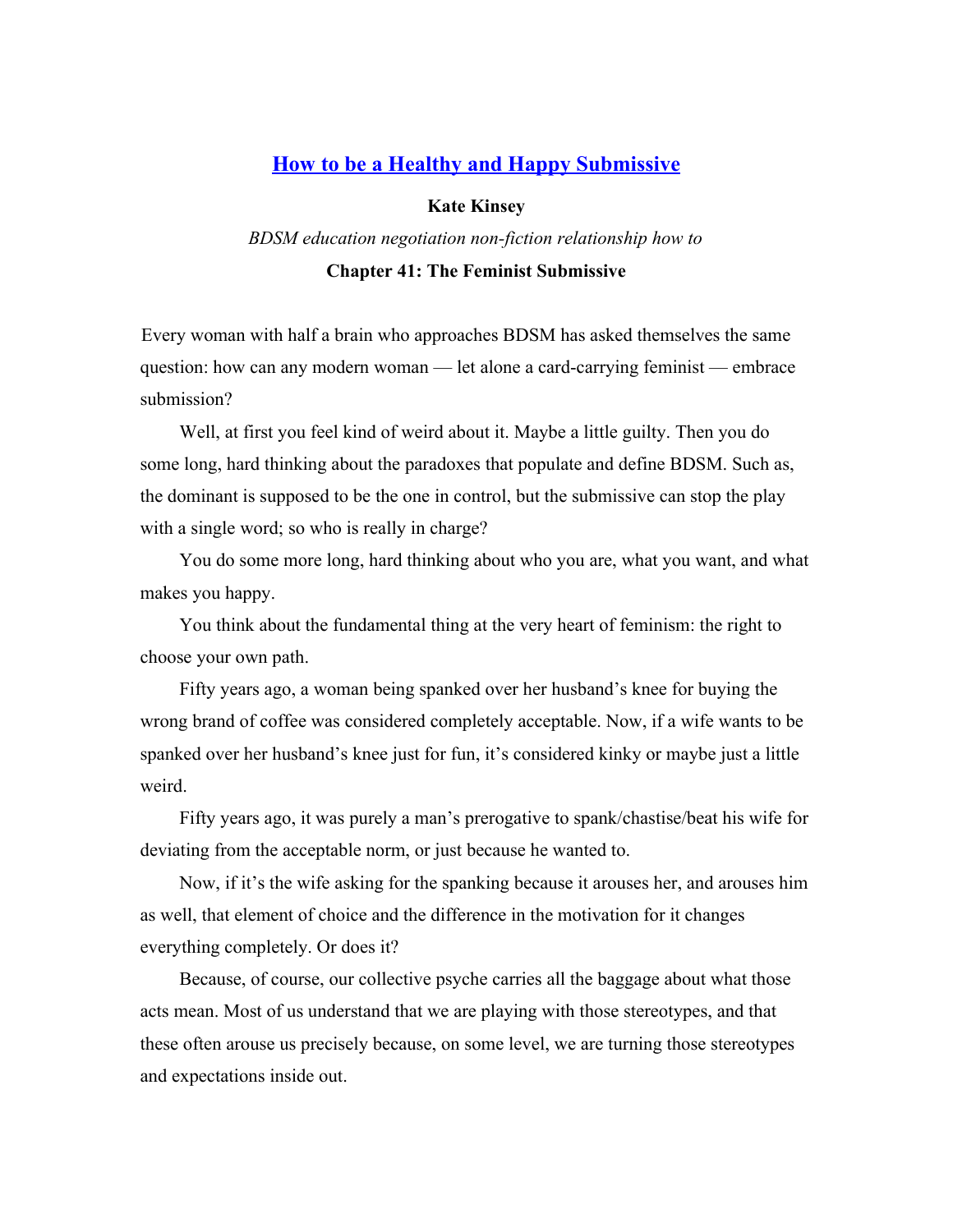A submissive is not synonymous with "doormat." Submission is all about making a personal choice to submit to a particular person, at a particular time, within carefully negotiated limits. To participate in our reindeer games, you must first figure out what you want and what you don't want, and you absolutely must learn how to be honest and clear about it.

This is how all relationships are supposed to be, but BDSM has made communication and consent its holy mantra. We actually have checklists! Some of us even have contracts!

I think back to my first vanilla sexual experiences, and I wish that I'd had the strength and wisdom to say to my partner: *I want this, not that. More of this, less of that. And can we try X, Y and a little Z?* Because that is exactly what you do before engaging in play of any sort in the kinky world, whether it's a casual scene at the local dungeon or the beginning a relationship.

Unfortunately, some women do come into BDSM without understanding that being a submissive does not mean you are submissive to just anyone and everyone. Sometimes we have to educate those self-proclaimed dominants who think any and every submissive is his for the taking. Want to start a small-scale war? Just let a dominant man walk into a club and snap his finger at the first woman he sees with a collar around her neck, barking, "Bring me a drink!" It's not her master that will cut his balls off, it's *her*.

I've used "him" as dominant, and "her" for the submissive, but that's simply because that's the particular dynamic that concerns feminism. The female submissive/male dominant coupling gets the most attention from the vanilla world, but it's not the whole of BDSM.

**BDSM is NOT about gender roles.** Submissive and dominant have nothing to do with male/female. There are many female dominants and male submissives. There are women - straight and lesbian - who submit to other women, men who submit to other men. We talk about dominant and submissive as an orientation, like straight, gay or bisexual. It's not unusual for someone to be dominant with one or more partner, and submissive with another.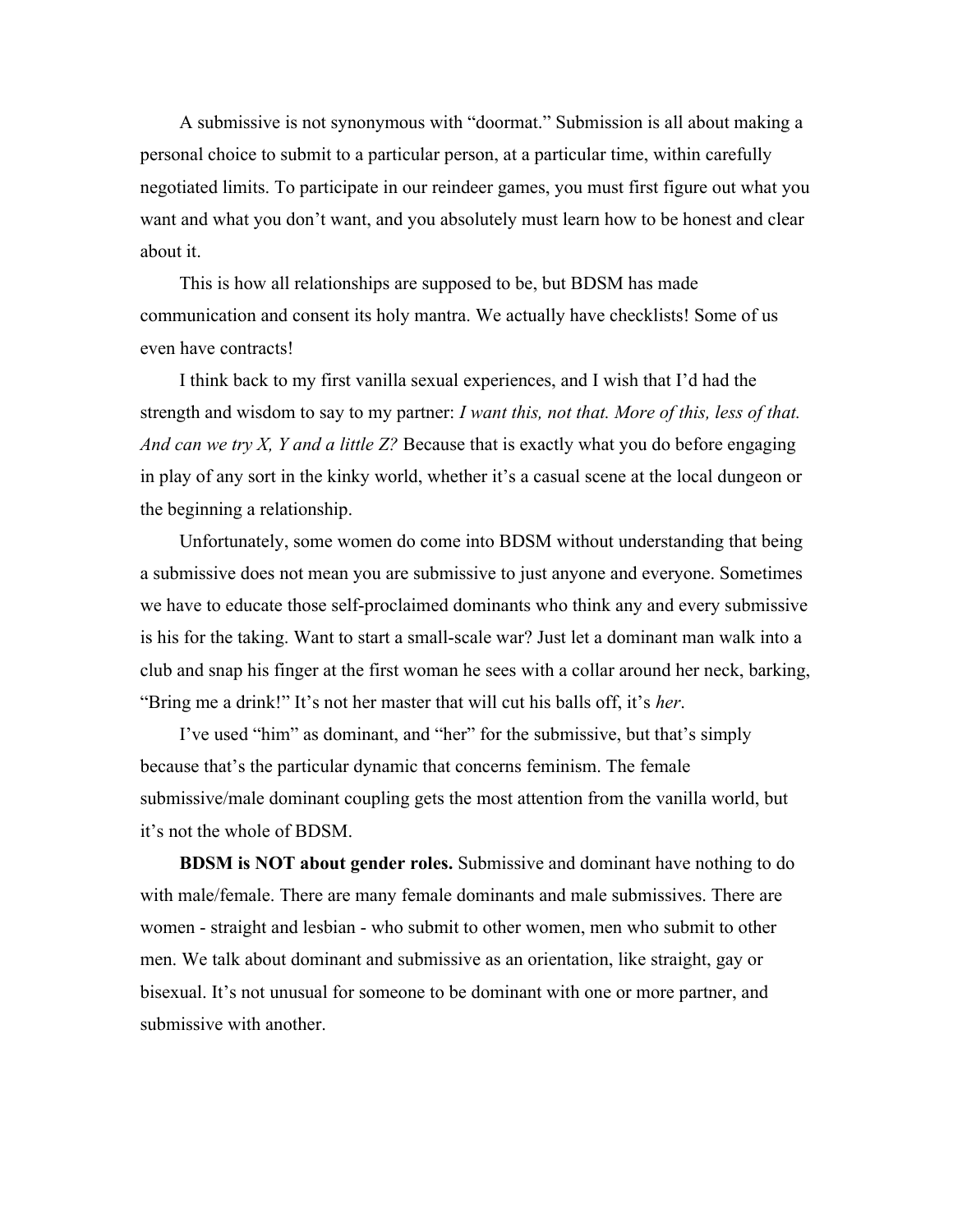I began exploring my fantasies when I was 38. I had been a rebel since college, determined not to be defined by the men in my life. Yet in my secret fantasies, being dominated by a man in the bedroom really got my juices flowing.

Then I met the right dominant. Not the right dominant for everyone, but the right one for me, and he happened to be male. I'd submitted to several women, and enjoyed it, but the sexual dynamic wasn't quite right. I'd played with several men, and enjoyed it, but it wasn't quite right either… until I found him.

There is something inside me that wants to submit, that gains tremendous satisfaction from it, but it will only come out when the right person calls to it. And when that happens, the floodgates open.

Consider the enormous intensity of emotions that come from play that taps into our deepest, darkest and most primal places, that engages not just the body but the heart and mind.

It's deeper and wider than mere "sex": new sensations that you never knew were possible, exploring the body more thoroughly than ever before, sending adrenaline and endorphins coursing through your veins to heighten every sensation. You are doing things you have always wanted to do but never before dared, things that require more trust and honesty than you have ever shared with another before…

How could I not adore the person who gave me all of that? When I came through whatever he asked of me, and saw his pleasure and pride in me, it was the sweetest satisfaction I'd ever known.

Did I question myself as a woman? Yes. But I got over it. Because isn't the surest definition of a feminist a woman who does exactly what she wants because it makes her happy and fulfilled?

It's tough to admit but one of the things I came to love about D/s was the clarity and simplicity of it.

I'm certainly not arguing for a throwback to 1954, because such clearly defined roles can never work without the wholehearted choice of a willing heart. That was the whole problem with 1954: it was assumed that every woman would be a good little housewife whether she wanted to or not. There was no choice involved at all, not for her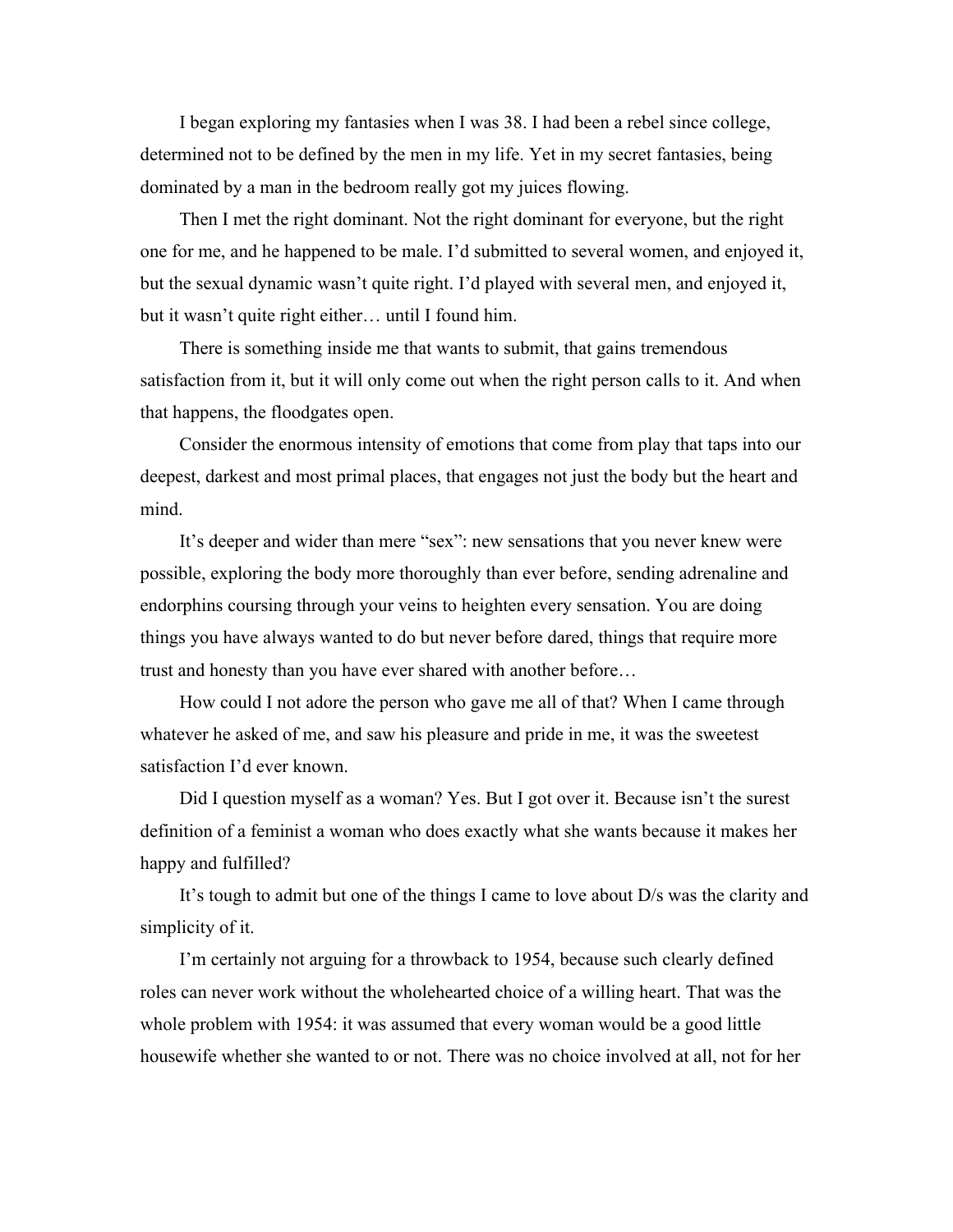and not for her husband, either. Maybe *he* wanted to be the one getting spanked, but he couldn't tell anybody that.

But neither should you think that a D/s relationship means a dominant gets to have his way all the time and the submissive just has to go along with it. The submissive has choices. The dominant has obligations. And every bit of it is open to negotiation all the time.

When I became my master's slave, I willingly made all my thoughts and feelings his property, which meant that it was not my place to decide what to hide and what to reveal. Sounds barbaric? Then consider what it means: none of that silent stewing that people so often fall pray to. I'm not allowed to say, "I'm fine," when I'm really pissed as hell. No sulking allowed.

In the D/s relationship, my responsibility is to be honest and truthful, as long as I express myself respectfully. He has the responsibility to listen, to be sure my needs are being met, that I feel valued and loved.

In agreeing to be his slave, I agreed to stop trying to always be right. Not to get the last word. Not to score points with a stinging comeback. No more keeping score of his mistakes to hit him over the head with later. I realized just how much bullshit sexual warfare there had been in my other relationships. To give that up was such a relief!

There is no one correct way to do any of this. Do some masters/mistresses refuse to let anyone speak to their collared sub without their permission? Some do. Mine has always told me that he doesn't require or want such micromanagement, and that he loves me for being an independent woman who can speak for herself. And if he'd wanted to micromanage me, I probably wouldn't have remained his for all these years. The D/s only works when both individuals needs and desires mesh and complement each other.

What has made *Fifty Shades of Grey* and other BDSM erotica so popular is exactly the same thing that brings women to BDSM in general. It's arousing to think of being swept away by passion, to be so desired by someone that he wants to "take" you and "own" you. It's exciting to break the taboos and walk along the edge of naughty.

But none of it would be at all exciting or arousing if your own choice wasn't at the core of it.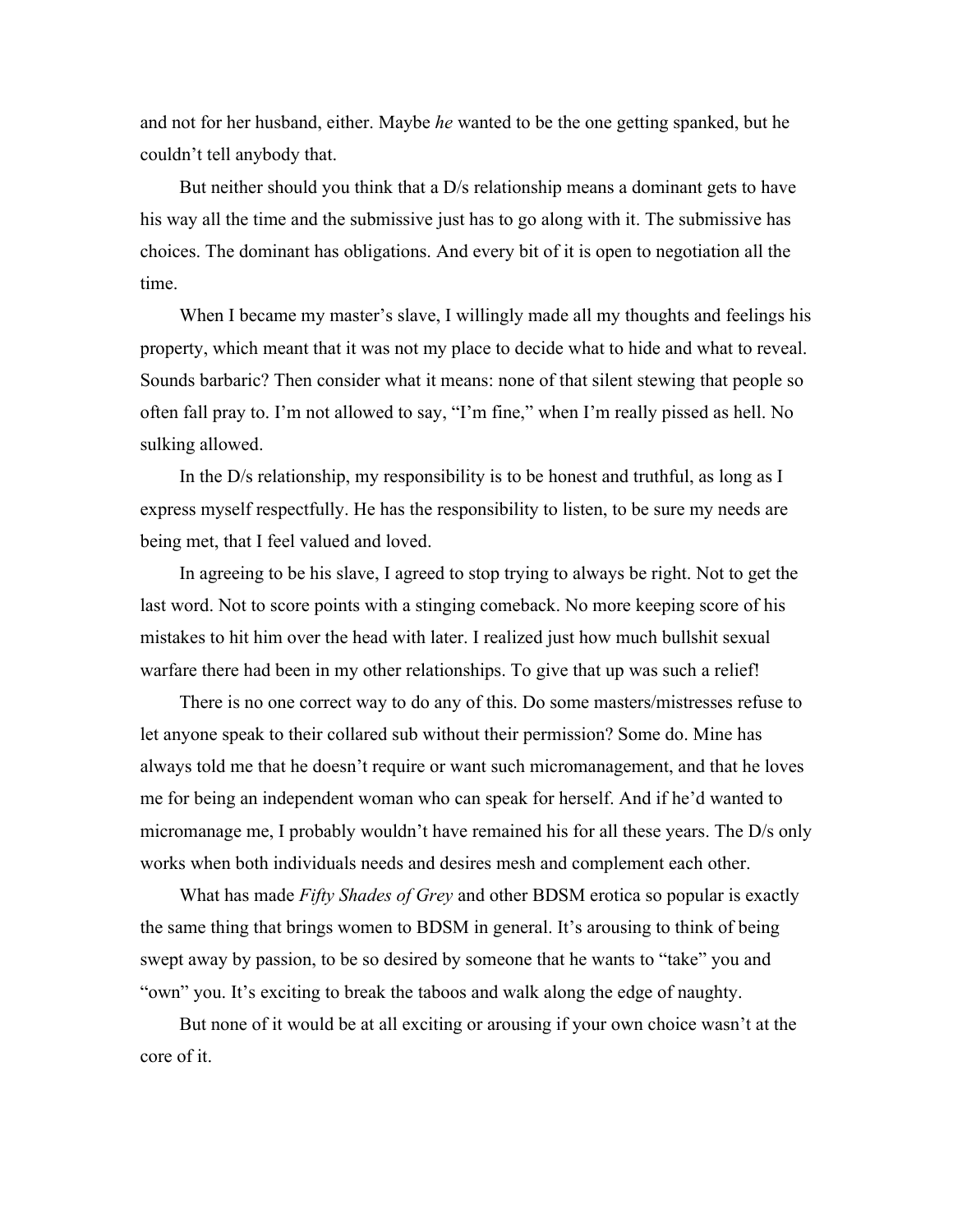BDSM is all about choice, power, pleasure and self-realization. This is my choice, my path, and I see no contradiction as long as I consent wholeheartedly.

Author of *Red* and *The Totally Uncensored Kinky Adventures of Chloe St. Claire, Sex Slave*. *How to be a Healthy and Happy Submissive* is **Kate Kinsey's** first non-fiction book, drawing on over a decade of work in BDSM education. Kinsey also appears on KinkyCast.com podcasts. [www.katekinsey.com](http://www.katekinsey.com/)

# **How to be A Healthy and Happy Submissive (via Amazon)**

[www.amazon.com/How-Healthy-Happy-Submissive-Practical](http://www.amazon.com/How-Healthy-Happy-Submissive-Practical-ebook/dp/B00NC05X2K/ref=sr_1_1?s=books&ie=UTF8&qid=1420937304&sr=1-1&keywords=how+to+be+a+healthy+and+happy+submissive)[ebook/dp/B00NC05X2K/ref=sr\\_1\\_1?s=books&ie=UTF8&qid=1420937304&sr=1-](http://www.amazon.com/How-Healthy-Happy-Submissive-Practical-ebook/dp/B00NC05X2K/ref=sr_1_1?s=books&ie=UTF8&qid=1420937304&sr=1-1&keywords=how+to+be+a+healthy+and+happy+submissive) [1&keywords=how+to+be+a+healthy+and+happy+submissive](http://www.amazon.com/How-Healthy-Happy-Submissive-Practical-ebook/dp/B00NC05X2K/ref=sr_1_1?s=books&ie=UTF8&qid=1420937304&sr=1-1&keywords=how+to+be+a+healthy+and+happy+submissive)

# **How to be A Healthy and Happy Submissive (via Barnes and Noble)**

[www.barnesandnoble.com/w/how-to-be-a-healthy-and-happy-submissive-kate](http://www.barnesandnoble.com/w/how-to-be-a-healthy-and-happy-submissive-kate-kinsey/1120389908?ean=9781501093609)[kinsey/1120389908?ean=9781501093609](http://www.barnesandnoble.com/w/how-to-be-a-healthy-and-happy-submissive-kate-kinsey/1120389908?ean=9781501093609)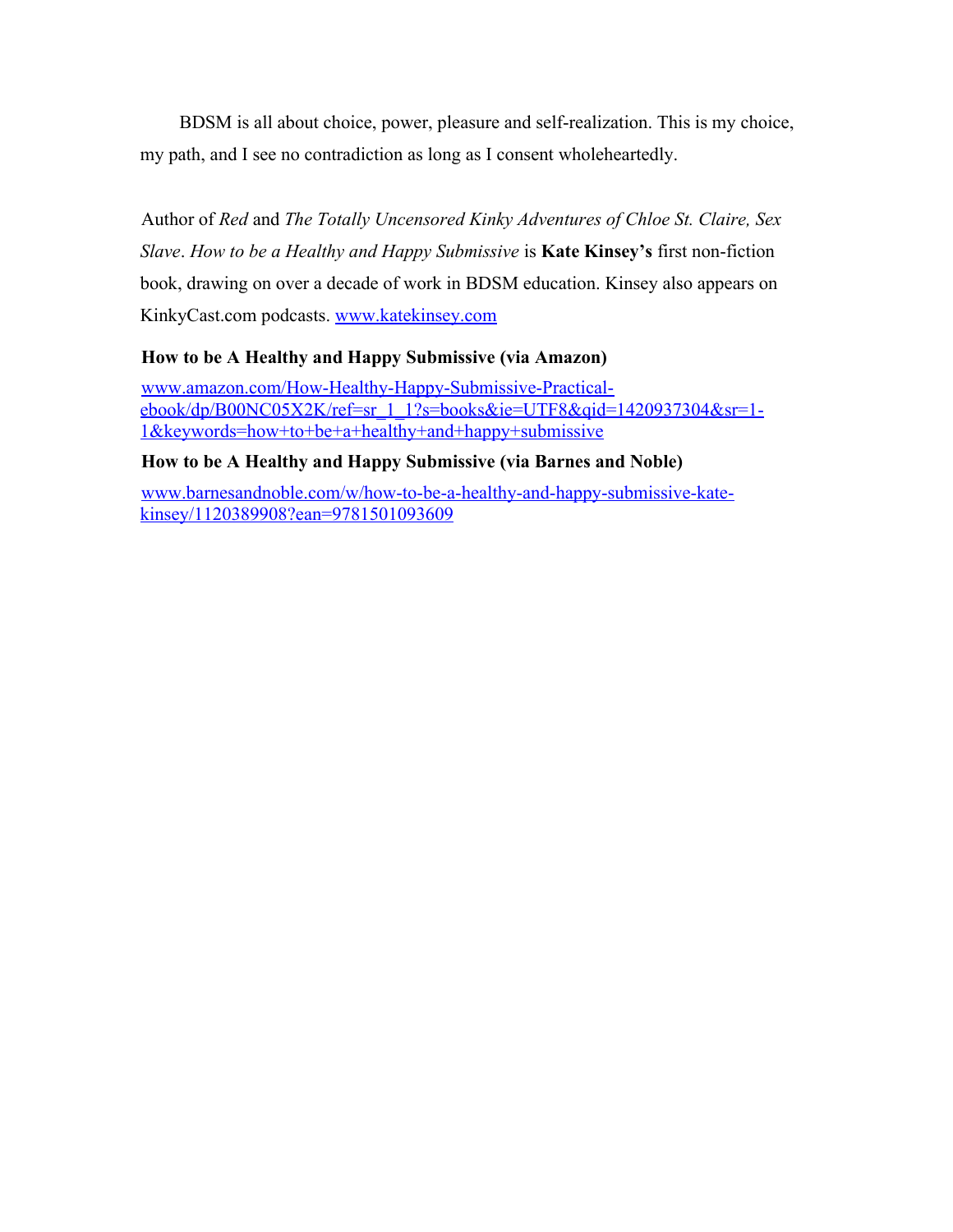# **[Sweet and Rough: Sixteen Stories of Queer Smut](#page-3-0)**

### **Sinclair Sexsmith**

*anthology BDSM erotica lesbian non-fiction queer rough sex sex-positive ethics*

Do rough sex fantasies compromise your sex-positive ethics?

I firmly believe that there is nothing wrong with my personal rough sex fantasies, nor is there anything wrong with your dirtiest fantasies. I believe that because I trust that you and I are adults who understand that fantasy is different from reality, and while we may think one thing to get ourselves off, we probably conduct our sex lives slightly differently.

Erotic stories are fantasies, yes, but they can be more than just that—they can show us a piece of the path, and encourage our erotic selves to blossom. So what's my responsibility as an erotica writer to make the stories that I write down ethical and responsible?

I am both a sex educator and a smut writer, and sometimes those worlds seem to conflict. For example, in the BDSM and sex education worlds, educators and advanced practitioners stress consent in play scenes. And not just consent—we stress *enthusiastic consent*, not just an absence of "no" but a ready joyous abundance of informed and eager "yes." We also stress safer sex practices, barriers, knowing your status, and sexual health and wellness. We stress responsible scenes, and warn about playing while intoxicated.

In some of my erotic fiction stories, these practices that are deeply held values in my personal life aren't readily apparent. That's because my stories are fantasies—you know, the things you close your eyes and think about when you're getting off all by yourself, not necessarily (though perhaps sometimes!) the things you do with lovers*.* The characters in my stories sometimes don't negotiate or have a conversation about safer sex, not because things like safer sex or negotiation are unimportant, but because the main purpose of the story is to turn you, the reader, on.

Frequently, in the sexuality education communities and conversations, we talk about how porn and erotica are different from sex education. I discourage people from learning how to give or receive a blow job from porn videos, for example, where deep throating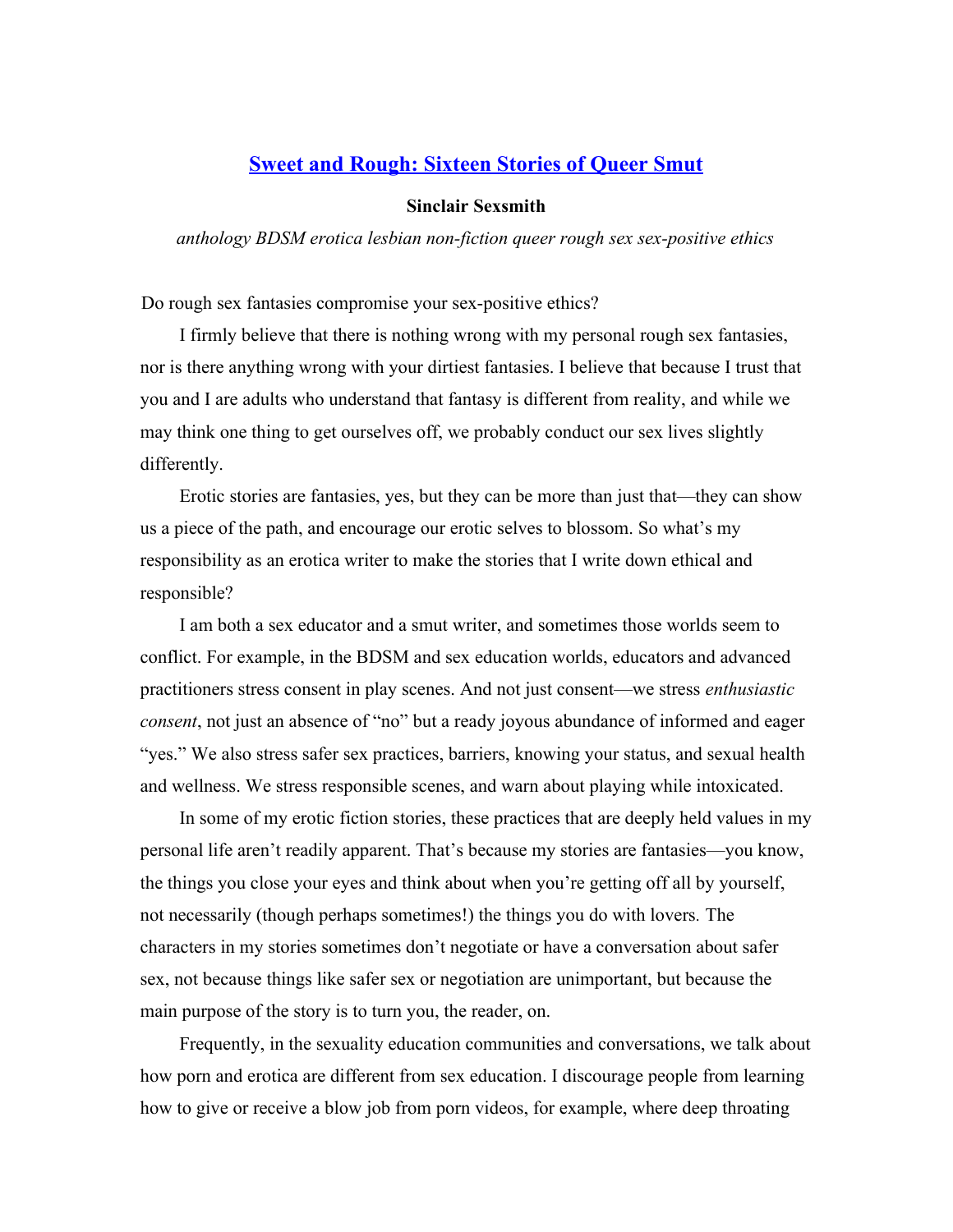and playing with ejaculate are overly common. (See Cindy Gallop's online project *Make Love, Not Porn* for a variety of other examples of the difference.) Similarly, I discourage people from learning about power dynamics from Laura Antoniou's book *The Marketplace* (though I happen to love the whole series), and would never suggest recreating a scene from *50 Shades of Grey* (don't even get me started). Both of these books are worlds away from the people who pursue and practice power dynamics, ownership, dominance, and submission in their personal relationships.

But the fantasies? We, as readers, love devouring them. We love the fantasies even more than we love the reality. The reality is messy, with STI scares and condoms breaking. The fantasies are escapist, sensual, and by definition *not real.*

I think when we start coming into our own sexually, when we start realizing that there's more to sex than what our completely antiquated and puritanical sex education system taught us as kids, we start familiarizing ourselves with some of the most basic topics in sex positive communities. We learn about consent, agency, negotiations, communication, and safer sex. When we don't see that reflected in the erotica or porn that we are consuming, sometimes it can seem like the erotica or porn fantasy is *discouraging* that kind of sex positive responsibility.

I am explaining all of this to you because I don't want my erotic fantasies to discourage you from being responsible in reality.

I know that the educational workshops I teach encourage sex positive responsibility. But in my erotica? That issue becomes a little more nuanced and complicated, because of the aspects of art and fantasy. For example, I am aware that there are some points in the *Sweet & Rough* collection of stories where characters protest or resist or drink a lot of whiskey. I think there is nothing wrong with playing with resistance and force, consensually and carefully, but I also think that requires a lot of negotiation, a lot of trust, and safewords, in order to be done responsibly in the real world. That part of the story often isn't revealed. Like the porn scene that cuts out the part where the fluffer comes on stage and someone else adds more lube, the erotic story often excludes the getting-toknow-you, the subtle body language communication, the character's histories with each other, and what they have negotiated "off screen."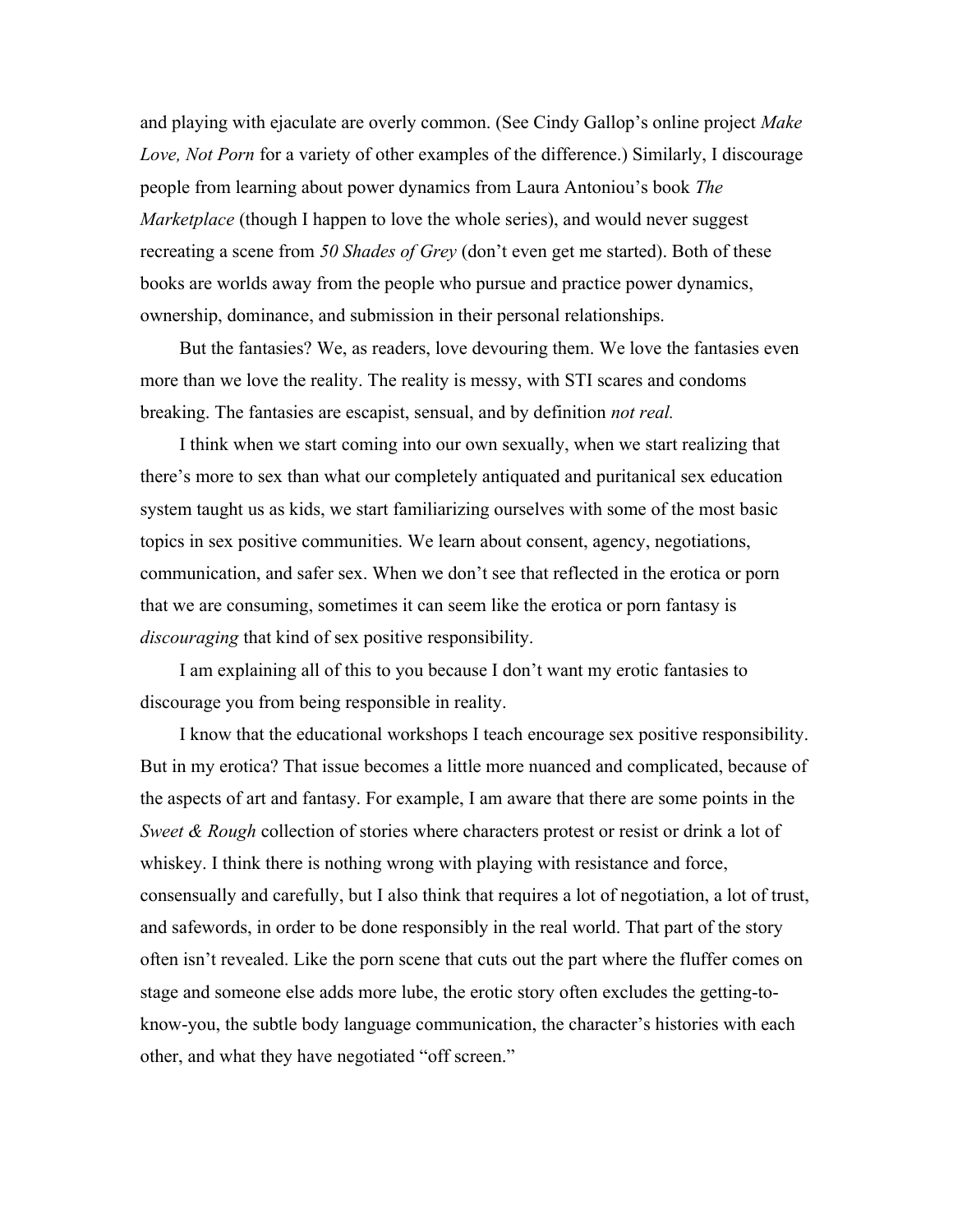I deeply believe that the personal is political and that being transparent about one's life is a spiritual path. Since writing *Sweet & Rough,* I have shifted some of my erotica writing to be much more consciously inclusive of things like negotiations and safer sex. Most definitely because that stuff is hot, but also because I want to show more of the reality and less of the fantasy.

However, those things are frequently excluded from *Sweet & Rough*. And here's why: These stories are collaborations. Most of the stories in this collection were written and published on Sugarbutch between 2007-2009. Many of them came out of the "Sugarbutch Star Contest" where readers sent in some basics about a scene (who, where, what the characters did) and I wrote up the story.

It was a huge period of growth for my writing, and I pushed myself hard to write the fantasies that were outlined for me. Sometimes, they were much more forceful than I'd usually write, although they more closely resembled my own private fantasies. I am aware of my access to privilege and unconscious entitlement as a masculine person and as a dominant, and it is important for me to stay conscious in my sex play, especially when it comes to gender or power dynamics.

Often, my early drafts of these stories included a lot of internal processing and negotiations, but the fantasies of my collaborators challenged me. I remember when writing "The Houseboy's Rebellion" (which is a b-side story included on the USB version of *Sweet & Rough*), when the collaborator read the draft of it, she said, "No way. Make my character more mean. Take out all this negotiation. Just *take* me."

Because of how strong the service top in me is, and because I liked it, I followed her desire. And I believe that story—and others, when I received similar feedback—are stronger for it.

The stories in *Sweet & Rough* are fantasies. I know fantasy erotic writing still greatly influences our real sexualities, and I don't dismiss that connection. But these fictions are not necessarily models of sexual responsibility. Some of it is "problematic," and I wouldn't claim otherwise—but they still have so much value, and can jump-start our erotic engines or show us how much more can be incorporated into our erotic lives.

I encourage you to continue practicing being a responsible, ethical, sex-positive kinkster who operates from integrity. And I encourage you to read erotica stories that are